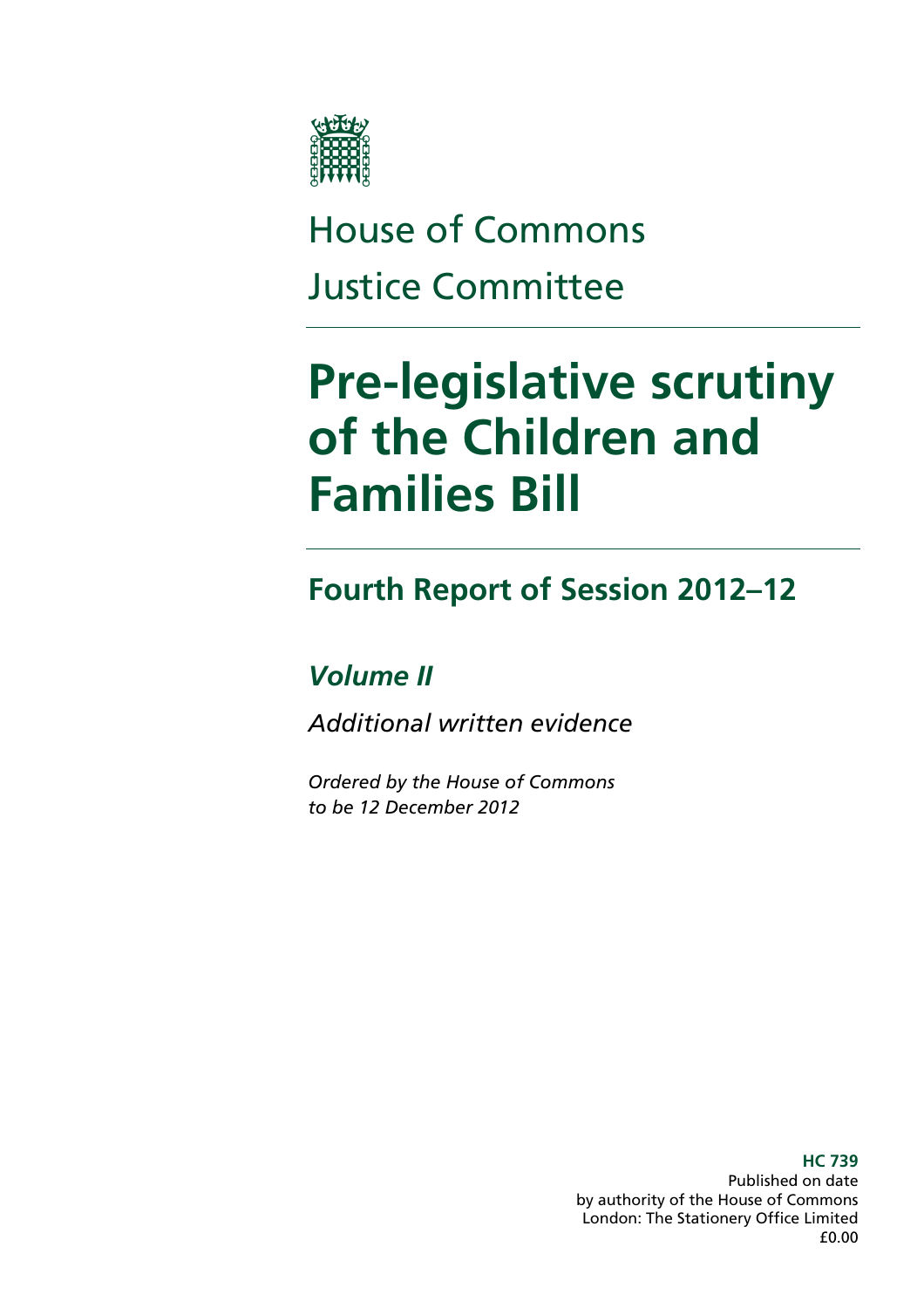### **The Justice Committee**

The Justice Committee is appointed by the House of Commons to examine the expenditure, administration and policy of the Ministry of Justice and its associated public bodies (including the work of staff provided for the administrative work of courts and tribunals, but excluding consideration of individual cases and appointments, and excluding the work of the Scotland and Wales Offices and of the Advocate General for Scotland); and administration and expenditure of the Attorney General's Office, the Treasury Solicitor's Department, the Crown Prosecution Service and the Serious Fraud Office (but excluding individual cases and appointments and advice given within government by Law Officers).

### **Current membership**

Rt Hon Sir Alan Beith (*Liberal Democrat, Berwick-upon-Tweed*) (Chair) Steve Brine *(Conservative, Winchester)* Mr Robert Buckland (*Conservative, South Swindon*) Jeremy Corbyn (*Labour, Islington North*) Nick de Bois (*Conservative, Enfield North)* Rehman Chishti (*Conservative, Gillingham and Rainham*) Rt Hon Elfyn Llwyd (*Plaid Cymru, Dwyfor Meirionnydd*) Andy McDonald (*Labour, Middlesbrough*) Seema Malhotra (*Labour/Co-operative, Feltham and Heston)* Robert Neill (*Conservative, Bromley and Chislehurst*) Yasmin Qureshi (*Labour, Bolton South East*) Karl Turner (*Labour, Kingston upon Hull East*)

### **The following Members were also members of the Committee during the Parliament:**

Christopher Evans (*Labour/Co-operative, Islwyn*); Mrs Helen Grant (*Conservative, Maidstone and The Weald*); Ben Gummer (*Conservative, Ipswich*); Mrs Siân C James (*Labour, Swansea East*); Jessica Lee (Conservative, Erewash); Claire Perry (*Conservative, Devizes*); Mrs Linda Riordan (*Labour/Co-operative, Halifax*) and Anna Soubry (*Conservative*, *Broxtowe*); Elizabeth Truss (*Conservative, South West Norfolk*).

### **Powers**

The Committee is one of the departmental select committees, the powers of which are set out in House of Commons Standing Orders, principally in SO No 152. These are available on the internet via www.parliament.uk

### **Publication**

The Reports and evidence of the Committee are published by The Stationery Office by Order of the House. All publications of the Committee (including press notices) are on the internet at www.parliament.uk/justicecttee. A list of Reports of the Committee in the present Parliament is at the back of this volume.

The Reports of the Committee, the formal minutes relating to that report, oral evidence taken and some or all written evidence are available in a printed volume. Additional written evidence may be published on the internet only.

### **Committee staff**

The current staff of the Committee are Nick Walker (Clerk), Sarah Petit (Second Clerk), Gemma Buckland (Senior Committee Specialist), Helen Kinghorn (Committee Legal Specialist), Ana Ferreira (Senior Committee Assistant), Miguel Boo Fraga (Committee Assistant), Greta Piacquadio (Committee Support Assistant), George Margereson (Sandwich student), and Nick Davies (Committee Media Officer).

### **Contacts**

Correspondence should be addressed to the Clerk of the Justice Committee, House of Commons, 7 Millbank, London SW1P 3JA. The telephone number for general enquiries is 020 7219 8196 and the email address is justicecom@parliament.uk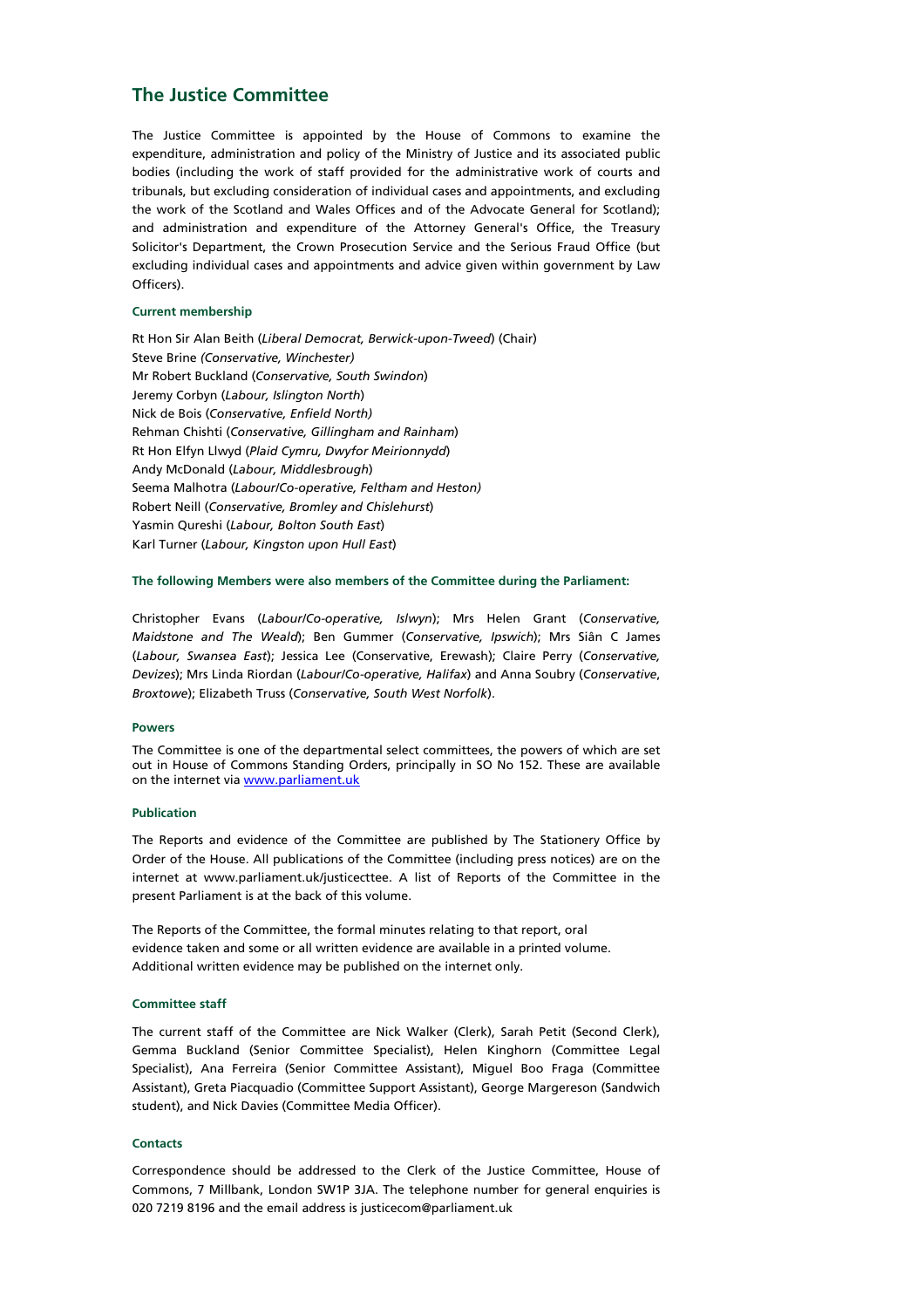### List of additional written evidence

| 1  | <b>ADCS</b>                                                                     | Ev w1              |
|----|---------------------------------------------------------------------------------|--------------------|
| 2  | <b>Magistrates' Association</b>                                                 | $Ev$ w $3$         |
| 3  | Open Spaces Ltd                                                                 | Ev w <sub>8</sub>  |
| 4  | The Legal Committee of the National Council of HM District Judges (Magistrates' |                    |
|    | Courts)                                                                         | Ev w <sub>8</sub>  |
| 5  | Sally Simon JP                                                                  | Ev <sub>w11</sub>  |
| 6  | <b>Rights of Women</b>                                                          | Ev <sub>w11</sub>  |
| 7  | Resolution                                                                      | Ev $w15$           |
| 8  | Professor Patrick Parkinson, University of Sydney                               | Evw19              |
| 9  | Dr Julie Doughty and Professor Mervyn Murch, Cardiff Law School,                |                    |
|    | <b>Cardiff University</b>                                                       | Ev $w24$           |
| 10 | <b>Professor Judith Masson</b>                                                  | Ev w27             |
| 11 | Janet Ollier                                                                    | Ev w29             |
| 12 | The Solicitors in Local Government Child Care Lawyers Group                     | Ev $w30$           |
| 13 | Hertfordshire County Council Children's and Legal Services                      | $Ev$ w $33$        |
| 14 | The Association of Her Majesty's District Judges                                | Ev $w34$           |
| 15 | The Family Justice Council                                                      | Ev $w46$           |
| 16 | The PLO Monitoring Group for London                                             | Ev w <sub>51</sub> |
| 17 | The Kingship Care Alliance                                                      | Ev w <sub>52</sub> |
| 18 | <b>Brian Wilcox</b>                                                             | Ev w56             |
| 19 | Interdisciplinary Alliance for Children                                         | Ev w57             |
| 20 | Judith Fournel, Independent Social Worker and former Children's Guardian        | Ev w <sub>58</sub> |
| 21 | <b>Brian Hitchcock</b>                                                          | Ev w59             |
| 22 | Eva Gregory                                                                     | Ev w60             |
| 23 | David Jockelson                                                                 | Ev w60             |
| 24 | <b>Middlesex Law Society</b>                                                    | Ev $w62$           |
| 25 | Mrs Dey Wilcock, Independent Assessor, Family Public Law Specialist             | $Ev$ w $62$        |
| 26 | Emma Sherrington, Partner, Deputy Head of Children's Department,                |                    |
|    | <b>Fisher Meredith LLP</b>                                                      | Ev w62             |
| 27 | <b>Kate Thomas</b>                                                              | Ev w62             |
| 28 | Chris Hardy                                                                     | Ev w63             |
| 29 | Kate Tindale, Lawrence Davies & Co                                              | Ev w63             |
| 30 | Karen Singer                                                                    | Ev $w63$           |
| 31 | Boyd Carter, Solicitor Advocate Mediator                                        | Ev w64             |
| 32 | <b>SEEDS Devon</b>                                                              | Ev w64             |
| 33 | The Office of the Children's Commissioner                                       | Ev w65             |
| 34 | <b>PCS</b>                                                                      | Ev w67             |
| 35 | Legal Committee of the Greater London Family Panel                              | Ev w69             |
| 36 | Australian Institute of Family Studies                                          | Ev w72             |
| 37 | <b>Richard Hansom</b>                                                           | Ev w76             |
| 38 | Ranjit Mann                                                                     | Ev w76             |
| 39 | Lois Sayers                                                                     | Ev w76             |
| 40 | Ron Bailey, Jacque Courtnage and others                                         | Ev w76             |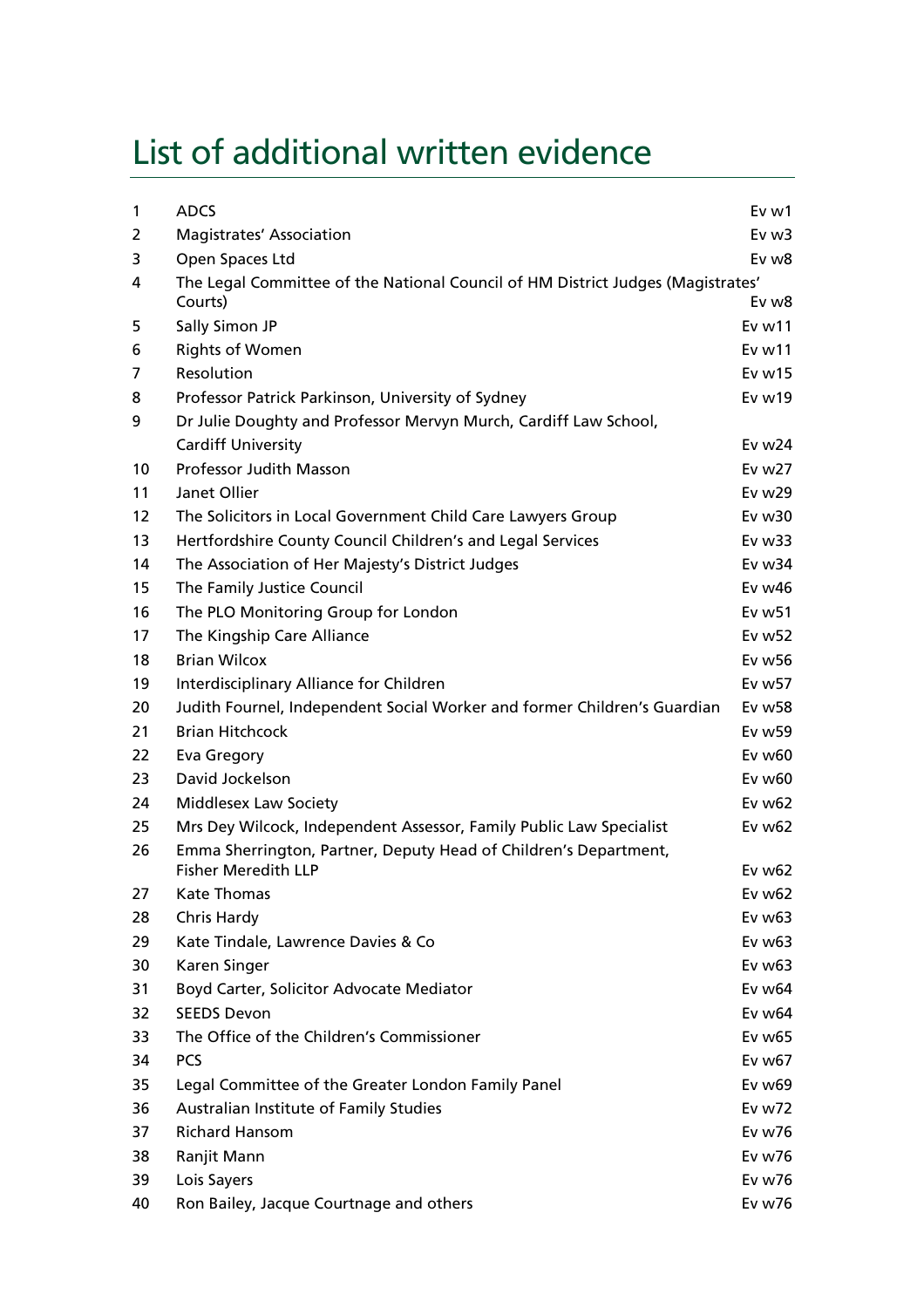| 41 | Jane Fortin, Emeritus Professor, Sussex Law School, University of Sussex | Ev w82 |
|----|--------------------------------------------------------------------------|--------|
| 42 | National Association of Independent Reviewing Officers                   | Ev w82 |
| 43 | Dr Jonathan Maddock                                                      | Ev w84 |
| 44 | <b>Father A</b>                                                          | Ev w85 |
|    | 45 Family Rights Group                                                   | Ev w87 |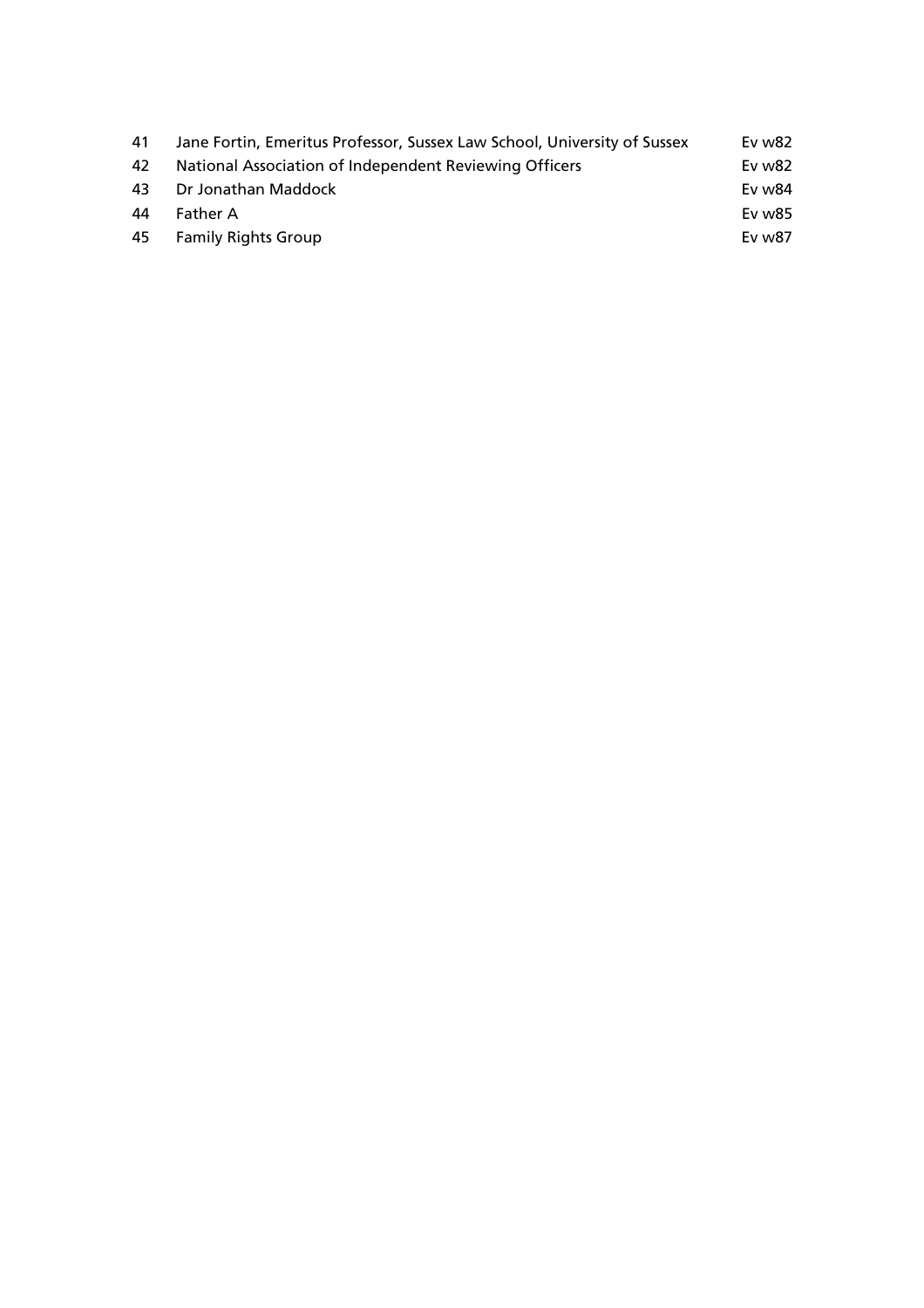# Written evidence<br>Written evidence from ADCS (

# Figure CONDINETRY THE MANUS CONDITIONS (CFB 01)

### 1. Introduction

VITILICTI CVIUCTICE<br>
Written evidence from ADCS (CFB 01)<br>
1.1 ADCS is the national leadership organisation in England for directors of children's services appointed<br>
der the provisions of the Children Act 2004 and for othe Written evidence from ADCS (CFB 01)<br>1. INTRODUCTION<br>1.1 ADCS is the national leadership organisation in England for directors of children's services appointed<br>under the provisions of the Children Act 2004 and for other chi **Example 12 CHE STATE STATE STATE OF STATE STATE STATE STATE STATE STATE STATE STATE STATE STATE STATE STATE STATE STATE STATE STATE STATE STATE STATE OF A STATE OF A STATE OF A STATE OF A STATE OF A STATE OF A STATE OF A Example 1.** INTRODUCTION<br>
1.1 ADCS is the national leadership organisation in England for directors of children's services appointed<br>
1.1 ADCS is the national leadership organisation in England for directors of children's INTRODUCTION<br>1.1 ADCS is the national leadership organisation in England for directors of children's services appointed<br>der the provisions of the Children Act 2004 and for other children's services professionals in leaders

1.1 ADCS is the national leadership organisation in England for directors of children's services appointed under the provisions of the Children Act 2004 and for other children's services professionals in leadership roles. In ADCS is the lational readership organisation in England for directors of emitients services appointed under the provisions of the Children Act 2004 and for other children's services professionals in leadership roles. Th lead accountable officers in the local authority role as "corporate parent" for all children Act 2004 to establish a single point of leadership and accountability for services for children and young people.<br>1.2 The roles o care stablish a single point of leadership and stablish a single point of leadership is<br>1.2 The roles of directors of children's service<br>in need and at risk and making app<br>lead accountable officers in the local<br>care system The detection of the courts in care proceedings. Moreover, directors are the detection of finest and making application to the courts in care proceedings. Moreover, directors are the detection of fines exprem.<br>
SUMMARY OF

Frequence are system.<br>
2. SUMMARY OF KEY POINTS<br>
2.1 ADCS welcomes the draft legislation on family justice, which we believe is a good reflection of the<br>
recommendations of the Family Justice Review. We welcome the focus o extern.<br>
2. SUMMARY OF KEY POINTS<br>
2.1 ADCS welcomes the draft legislation on family justice, which we believe is a good reflection of the<br>
recommendations of the Family Justice Review. We welcome the focus on increasing u 2. SUMMARY OF KEY POINTS<br>2.1 ADCS welcomes the draft legislation on family justice, which we believe is a good reflection of the<br>recommendations of the Family Justice Review. We welcome the focus on increasing understandin 2. SUMMARY OF KEY POINTS<br>2.1 ADCS welcomes the draft legislation on family justice, which we believe is a good reflection of the<br>recommendations of the Family Justice Review. We welcome the focus on increasing understandin 2.1 ADCS welcomes the draft legislation on family justice, which we believe is a good reflection of the commendations of the Family Justice Review. We welcome the focus on increasing understanding, cohesion, ofessionalism 2.1 ADCs welcomes the dial registration on family justice, which we believe is a good fencetion of the recommendations of the Family Justice Review. We welcome the focus on increasing understanding, cohesion, professionali boards to effectively monitor and improve local performance of courts and the difficult circumstances children live in and have a detrimental impact on their outcomes. To work towards the system-wide transformational chang

2.2 ADCS is committed to working with Government, CAFCASS and our partners to help facilitate changes practice that will give courts confidence in social workers' representations and enable local family justice ards to eff

in practice that will give courts confidence in social workers' representations and enable local family justice<br>boards to effectively monitor and improve local performance of courts and local authorities.<br>3. LIMITING EXPER boards to effectively monitor and improve local performance of courts and local authorities.<br>
3. LIMITING EXPERT EVIDENCE AND EQUIPPING SOCIAL WORKERS FOR THEIR INCREASED COURT ROLE<br>
3.1 We welcome the draft provisions to 3. LIMITING EXPERT EVIDENCE AND EQUIPPING SOCIAL WORKERS FOR THEIR INCREASED COURT ROLE<br>3.1 We welcome the draft provisions to limit the use of experts where appropriate. Experts can, in exceptional<br>circumstances, make eff 3. LIMITING EXPERT EVIDENCE AND EQUIPPING SOCIAL WORKERS FOR THEIR INCREASED COURT ROLE<br>3.1 We welcome the draft provisions to limit the use of experts where appropriate. Experts can, in exceptional<br>circumstances, make eff 3.1 We welcome the draft provisions to limit the use of experts where appropriate. Experts can, in exceptional circumstances, make effective contributions to the outcome of these cases but we fully concur with the evidence 3.1 We welcome the draft provisions to limit the use of experts where appropriate. Experts can, in exceptional circumstances, make effective contributions to the outcome of these cases but we fully concur with the evidence 3.1 We welcome the draft provisions to limit the use of experts where appropriate. Experts can, in exceptional circumstances, make effective contributions to the outcome of these cases but we fully concur with the evidence The time is also the focus in the focus in the draft provisions of experience the follows curred. Reducing the use of experts will significantly reduce delays in proceedings that exacerbate the difficult cumstances childre

expert evidence will relate and the specific questions the expert evidence should answer. We believe the provisions on the use of experts could be further strengthened by greater clarity on what constitutes an "expert" expert evidence will relate and the specific questions the specific questions. We welcome the work Government has undertaken with partners to revise the Family Procedure Rules with respect to the use of experts in proceedi provisions on the use of experts on the use of the legislation.<br>
3.2 We particularly welcome the focus in the draft provisions on greater clarity of expectations of evidence<br>
when a court does give permission for an expert Expect to the last undertated with parties to revise the rainity riocedure redist with respect to the use of expectations in proceedings in advance of the legislation.<br>
3.2 We particularly welcome the focus in the draft pr 3.2 We particularly welcome the focus in the draft provisions on greater clarity of expectatio when a court does give permission for an expert to be instructed, including setting out the inserpret evidence will relate and 3.2 We particularly wereome the rocus in the unart provisions on greater etailty or expectations or evidence<br>hen a court does give permission for an expert to be instructed, including setting out the issues to which<br>pert e when a court does give perimssion for an expert to be instructed, including setting out the issues to which expert evidence will relate and the specific questions the expert evidence should answer. We believe the provision

Expert evidence win relate and the specific questions the expert evidence should answel. We believe the<br>provisions on the use of experts could be further strengthened by greater clarity on what constitutes an "expert"<br>and social work profession are welcome and welcome urgent work to create a register of experts, which would give courts confidence in the knowledge base and reliability of those they instruct.<br>3.3 We acknowledge that, in pract and an exceptional chedulisatice and would welcome ligent work to cleate a register of experts, which would give courts confidence in the knowledge base and reliability of those they instruct.<br>3.3 We acknowledge that, in p are already working hard with the Children's to develop a sector-wide model of family court social work practitioners to give courts confidence in their assessment and recommendation acknowledge that although many elements 3.3 We acknowledge that, in plactice, retateing court relation to experts with require skince and ingitity inded social work practitioners to give courts confidence in their assessment and recommendations. We knowledge tha all social work placinolies to give collis collidered in their assessment and recommendations. We<br>acknowledge that although many elements of good practice have been identified, the on-going reforms of the<br>social work profe

Example the Association are welcome and necessary in order to improve the consistency and quality of new entrants to the profession and boost the professional confidence and expertise of the existing workforce. We are alre between children and adults social care in this work, for example in terms of input from care managers where a<br>are already working hard with the Children's Improvement Board and our partners to achieve this.<br>3.4 ADCS is wo entiants to the procession and boost the phare<br>are already working hard with the Childrer<br>3.4 ADCS is working with CAFCASS to<br>all social workers could practice to a high<br>through the Association of Directors of<br>between chil 3.4 ADCS is working with CAFCASS to develop a sector-wide model of family court social work in which<br>social workers could practice to a high standard. We will work closely with colleagues in adult social care<br>rough the Ass The state of the minit of the control of the state when the minit of the minit of the distant were interested through the Association of Directors of Adult Social Services (ADASS) to ensure appropriate alignment between ch

- In and adults social care in this work, for example in terms of input from care managers where<br>
ental health problems.<br>
Also underway to develop and make available evidence resources to social workers and courts<br>
tice and
- Such as the Research in Practice and help inform decisions:<br>
Such a the Puractice and help inform decisions:<br>
The Matters are now available to social workers to support professional development and to<br>
build inter-professi research that will become a resource issue is social workers and courts<br>tice and help inform decisions:<br>New materials are now available to social workers to support professional development and to<br>build inter-professional New materials are now available to social workers to support professional development and to build inter-professional understanding of social worker expertise and role in the family court, such as the Research in Practice New materials are now available to social workers to support professional development and to build inter-professional understanding of social worker expertise and role in the family court, such as the Research in Practice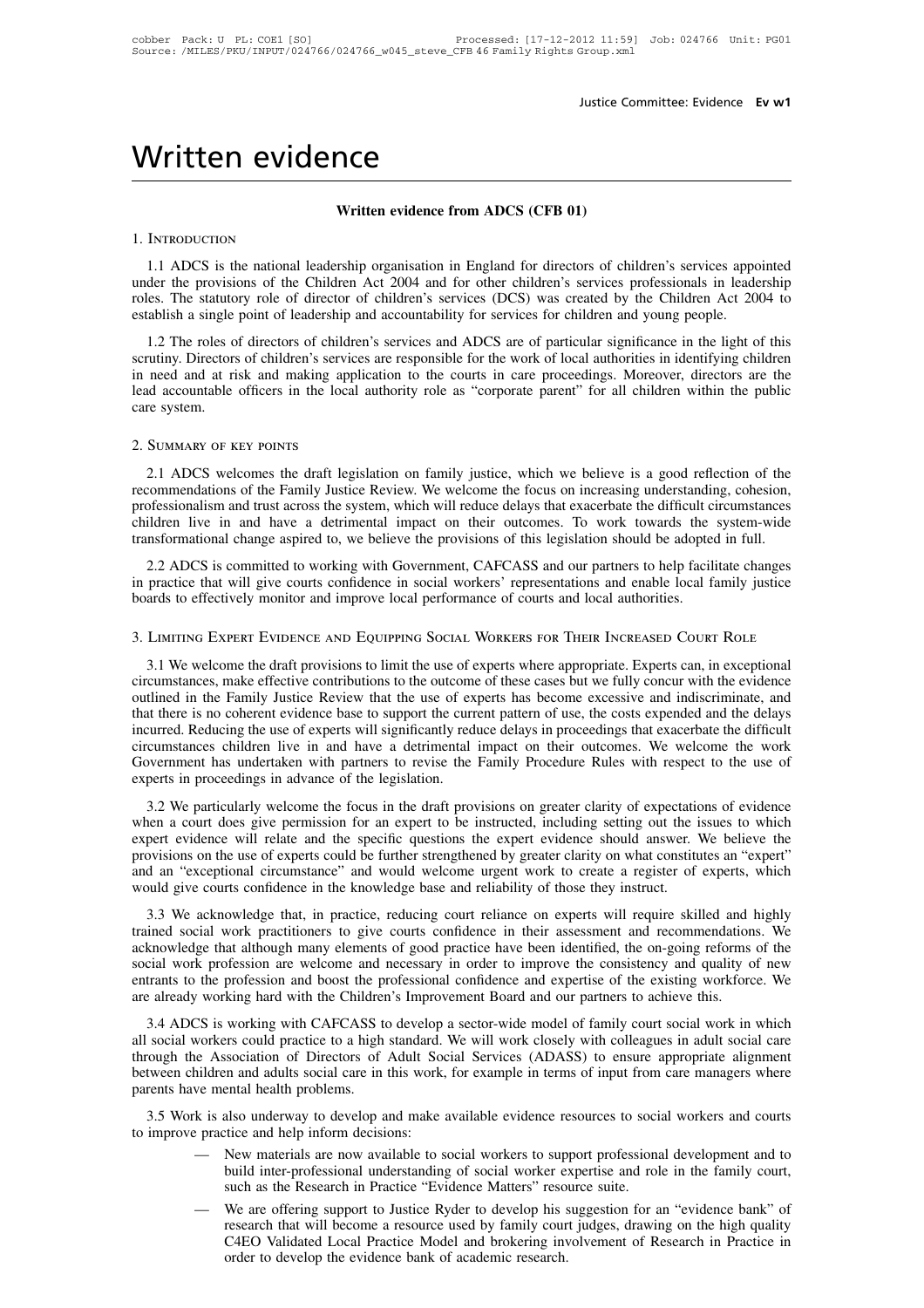# 4. Time Limits: Progress to Achieving the <sup>26</sup> Week Time Limit

4. TIME LIMITS: PROGRESS TO ACHIEVING THE 26 WEEK TIME LIMIT<br>4.1 We welcome the renewed focus on reducing the time taken to complete proceedings. We are mindful of<br>the history of continuing and increasing delays in these c THAT A. TIME LIMITS: PROGRESS TO ACHIEVING THE 26 WEEK TIME LIMIT<br>4.1 We welcome the renewed focus on reducing the time taken to complete proceedings. We are mindful of<br>the history of continuing and increasing delays in th 4. TIME LIMITS: PROGRESS TO ACHIEVING THE 26 WEEK TIME LIMIT<br>4.1 We welcome the renewed focus on reducing the time taken to complete proceedings. We are mindful of<br>the history of continuing and increasing delays in these c 4. TIME LIMITS: PROGRESS TO ACHIEVING THE 26 WEEK TIME LIMIT<br>4.1 We welcome the renewed focus on reducing the time taken to complete proceedings. We are mindful of<br>the history of continuing and increasing delays in these c 4. TIME LIMITS: PROGRESS TO ACHIEVING THE 26 WEEK TIME LIMIT<br>4.1 We welcome the renewed focus on reducing the time taken to complete proceedings. We are mindful of<br>the history of continuing and increasing delays in these c 4.1 We welcome the rene<br>the history of continuing an<br>individual children. We shan<br>over many years, this inter<br>welcome the additional pre<br>improve performance.<br>4.2 Our members are re Expectively of continuing and increasing delays in these cases which represents a crisis for the system and for dividual children. We share the view that because the system has not achieved change despite many attempts er individual children. We share the view that because the system has not achieved change despite many attempts<br>over many years, this intervention through primary legislation is welcome and essential. We recognise and<br>welcome

over many years, this intervention through primary legislation is welcome and essential. We recognise and welcome the additional pressure it will place on local authorities as well as the courts in the short term to improv welcome the additional pressure it will place on local authorities as well as the courts in the short term to<br>improve performance.<br>4.2 Our members are reporting that since the Family Justice Review and the Government's sup improve performance.<br>4.2 Our members are reporting that since the Family Justice Review and the Government's supportive<br>response, progress is already evident in some areas, led by strong local judicial management, closer w <sup>1</sup><br>4.2 Our members are reporting that since the Family Justice Review and the Government's supportive<br>response, progress is already evident in some areas, led by strong local judicial management, closer working<br>between se 4.2 Our members are reporting that since the Family Justice Review and the Government's supportive response, progress is already evident in some areas, led by strong local judicial management, closer working between senior response, progress is already evident in some areas, led by strong local judicial management, closer working between senior judges and local authorities and enhanced performance management within local authorities in antic between senior judges and local authorities and enhanced performance management within local author anticipation of the legislative change. We believe that if the legislative changes were not to follow that represent a ser beyond a serious detriment to children. We are aware that the move to introduce, informally, the norm of ting final hearings at 26 weeks has caused concern that courts might be making decisions without the weight evidence listing final hearings at 26 weeks has caused concern that courts might be making decisions without the weight<br>of evidence previously available to them as the supporting information from local authorities may not yet be<br>pr

of evidence previously available to them as the supporting information from local authorities may not yet be<br>presented to the new, higher standard. We have no evidence to support these fears and note that courts are<br>settin presented to the new, higher standard. We have no evidence to support these fears and note that courts are setting appropriate timetables when expert opinion is needed. The following examples may assist.<br>4.3 In the Tees-si retting appropriate timetables when expert opinion is needed. The following examples may assist.<br>4.3 In the Tees-side Courts Centre, the senior judge implemented a 26 week timescale for all family<br>proceedings cases from Ja 2.11 The Tees-side Courts Centre, the senior judge implemented a 26 week timescale for all family proceedings cases from January 2012. Feedback to local authorities in August 2012 indicated that as a result of commitment f 4.3 In the Tees-side Courts Centre, the senior judge implemented a 26 week timescale for all family proceedings cases from January 2012. Feedback to local authorities in August 2012 indicated that as a result of commitment proceedings cases from January 2012. Feedback to local authorities in August 2012 indicated that as a result of commitment from all parties, the 26 week timescale was being supported and met in the majority of cases. The s of commitment from all parties, the 26 week timescale was being supported and met in the majority of cases.<br>The senior judge is demonstrating leadership across the county courts and is trying to influence magistrates to<br>re duce delay by identifying at an early stage where experts are required and for what reason. This avoids perts being requested simply to challenge the local authority position. Representatives of the group of local perts ha experts being requested simply to challenge the local authority position. Representatives of the group of local<br>experts have been invited to meet with the judiciary. Progress is being made towards applying much greater<br>cla

experts have been invited to meet with the judiciary. Progress is being made towards applying much greater clarity than previously existed to the specific areas that experts are being asked to address and comment on, withi clarity than previously existed to the specific areas that experts are being asked to address and comment on, within clearer timescales.<br>
4.4 This close working is showing benefits in other aspects of cases, for example th within clearer timescales.<br>4.4 This close working is showing<br>with local authorities to discuss and<br>proceedings such as contact. The seni<br>the expectations of local authorities of<br>of appropriate levels of contact.<br>4.5 The Tr 4.4 This close working is showing benefits in other aspects of cases, for example the judiciary has engaged<br>th local authorities to discuss and focus on key issues that affect the wellbeing of children subject to<br>oceedings with local authorities to discuss and focus on key issues that affect the wellbeing of children subject to<br>proceedings such as contact. The senior judge was a recent keynote speaker at a regional conference in which<br>the ex

proceedings such as contact. The senior judge was a recent keynote speaker at a regional conference in which<br>the expectations of local authorities on contact were clarified, in order to assist the judiciary in their assess The expectations of local authorities on contact were clarified, in order to assist the judiciary in their assessment<br>of appropriate levels of contact.<br>4.5 The Tri-borough local authorities (Hammersmith and Fulham, Kensing of appropriate levels of contact.<br>4.5 The Tri-borough local authorities (Haminare working with the judiciary, the court ser<br>Proceedings Pilot to minimise unnecessary del<br>Care Proceedings Pilot commenced on 1st A<br>estimated 4.5 The Tri-borough local authorities (Hammersmith and Fulham, Kensington and Chelsea and Westminster)<br>
Evorking with the judiciary, the court services, CAFCASS and other key stakeholders through the Care<br>
occedings Pilot are working with the judiciary, the court services, CAFCASS and other key stakeholders through the Care<br>Proceedings Pilot to minimise unnecessary delay and meet the 26 week target for duration of proceedings. The<br>Care Proc

- 
- 
- 
- 
- improving the quality of local authority evidence presented to the court;<br>
 ensuring early allocation and case analysis from CAFCASS guardians;<br>
 providing judicial continuity and social worker continuity for every cas

— providing judicial continuity and social worker continuity for every case;<br>
— reducing the delay caused by additional assessments; and<br>
— tracking cases and creating a feedback loop to enable stakeholders to learn and ad all a tracking cases and creating a feedback loop to enable stakeholders to learn and adapt as the pilot progresses.<br>
4.7 By the end of September 2012, the half-way point of the pilot, promising indicators of success were - reducing the delay caused by additional assessments; and<br>- tracking cases and creating a feedback loop to enable stakeholders to learn and adapt as the<br>pilot progresses.<br>4.7 By the end of September 2012, the half-way poi - tracking cases and creating a feedback loop to enable stakeholders to learn and adapt as the pilot progresses.<br>4.7 By the end of September 2012, the half-way point of the pilot, promising indicators of success were alrea provided to help agencies across London implement similar models in their areas. An independent evaluation in numbers of hearings and additional assessments. Lessons from the pilot are already being disseminated to other L 4.7 By the end of September 2012, the half-way point of the pilot, promising indicators of succe<br>already apparent. A number of the early cases have completed within the target 26 weeks and there h<br>a reduction in numbers of eady apparent. A number of the early cases have completed within the target 26 weeks and there has been reduction in numbers of hearings and additional assessments. Lessons from the pilot are already being sseminated to ot a reduction in numbers of hearings and additional assessments. Lessons from the pilot are already being<br>disseminated to other London boroughs and with funds from Capital Ambition, project resource time is being<br>provided to

disseminated to other London boroughs and with funds from Capital Ambition, project resource time is being<br>provided to help agencies across London implement similar models in their areas. An independent evaluation<br>of the p provided to help agencies across London implement similar models in their areas. An independent evaluation<br>of the pilot will be commissioned and is expected to report its findings by the end of June 2013.<br>4.8 ADCS is suppo information local systems can collect for themselves to supplement of proposals that ask Local Family Justice Boards in monitoring and improving local practice. We fully support the clear and comprehensive role of the Fami 1. The second in developing the rand effectiveness of Local Family Justice Boards in monitoring and improving local practice. We fully support the clear and comprehensive role of the Family Justice Board and the need for s 4.8 ADCS is supporting the work of the Family Justice Board in developing the role and effectiveness of Local Family Justice Boards in monitoring and improving local practice. We fully support the clear and comprehensive r Local Family Justice Boards in monitoring and improving local practice. We fully support the clear and comprehensive role of the Family Justice Board and the need for strong, consistent local arrangements to reflect that r comprehensive role of the Family Justice Board and the need for strong, consistent local arrangements to reflect that role. For example, we have convened a sample group of local authorities to produce an outline of the inf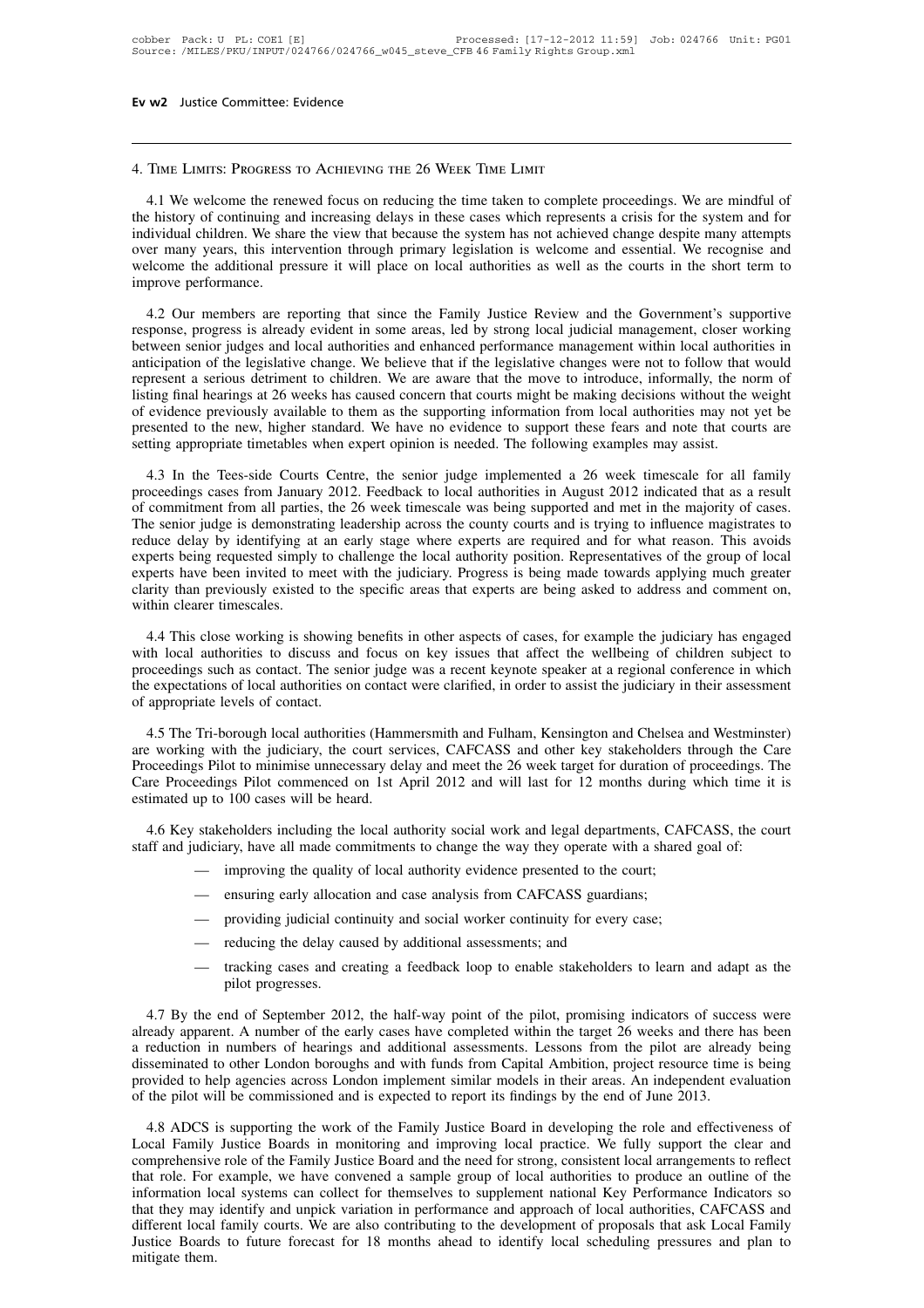Justice Committee: Evidence Ev w3<br>5. Care Plans: Restricting the Judge's Role to Considering Only the Permanence Provisions of Care Plans

Justice Committee: Evidence Ev w3<br>5. CARE PLANS: RESTRICTING THE JUDGE'S ROLE TO CONSIDERING ONLY THE PERMANENCE PROVISIONS OF<br>CARE PLANS<br>5.1 We strongly support the provisions aimed at refocusing the work of the courts on 5. CARE PLANS: RESTRICTING THE JUDGE'S ROLE TO CONSIDERING ONLY THE PERMANENCE PROVISIONS OF CARE PLANS<br>CARE PLANS<br>5.1 We strongly support the provisions aimed at refocusing the work of the courts on the fundamental<br>questi 5. CARE PLANS: RESTRICTING THE JUDGE'S ROLE TO CONSIDERING ONLY THE PERMANENCE PROVISIONS OF CARE PLANS<br>
5.1 We strongly support the provisions aimed at refocusing the work of the courts on the fundamental<br>
question of whe 5. CARE PLANS: RESTRICTING THE JUDGE'S ROLE TO CONSIDERING ONLY THE PERMANENCE PROVISIONS OF CARE PLANS<br>5.1 We strongly support the provisions aimed at refocusing the work of the courts on the fundamental<br>question of wheth S. CARE LEANS. NESTRICTING THE JODGE S NOLE TO CONSIDERTNO CINET THE LERMANENCE LROVISIONS OF CARE PLANS<br>
5.1 We strongly support the provisions aimed at refocusing the work of the courts on the fundamental<br>
question of wh S.1 We strongly support the provisions aimed at refocusing the work of the courts on the fundamental question of whether care is in the child's best interest, and less on the local authority care plan. We agree that the Ju 5.1 We strongly support the provisions aimed at refocusing the work of the courts on the fundamental question of whether care is in the child's best interest, and less on the local authority care plan. We agree that the Ju question of whether care is in the child's best interest, and less on the local authority care plan. We agree that<br>the Judge's role should be restricted to considering only the permanence provisions of care plans. We do no the Judge's role should be restricted to considering only the perman<br>believe this is will fetter judicial discretion or independence and we<br>of the courts in testing and challenging the key aspects of the local as<br>the broad First distributed in the courts in testing and challenging the key aspects of the local authority's application for a care order and be broad parameters of a care plan. We accept the analysis from the Family Justice Review of the broad parameters of a care plan. We accept the analysis from the Family Justice Review that the incremental<br>involvement over time of the courts in the close detail of care planning is beyond the terms and principles directors of children's of a care plan. We accept the analysis from the Family sustice Review<br>involvement over time of the courts in the close detail of care planning is beyond the terr<br>the Children Act 1989 and is an inev

Exercise that along is an inevitable and significant contributor to damaging delay. Again we see no<br>ernative to tackle this other than through primary legislation.<br>5.2 Care plans and what is in a child's bests interests mu alternative to tackle this other than through primary legislation.<br>
5.2 Care plans and what is in a child's bests interests must emerge over time and be flexible to changing<br>
circumstances. Local authorities will still be 5.2 Care plans and what is in a child's bests interests must emerge over time and be flexible to changing circumstances. Local authorities will still be expected to produce care plans and there is a specific role for direc 3.2 Cate plans and what is in a clind s bests interests intit eitercumstances. Local authorities will still be expected to produce directors of children's services and lead members in monitoring t 5.3 We believe that along Fabilities required for child protection social work, in particular her emphasis on a child-focussed approach<br>at is flexible and reached through reliance on greater professional judgement over prescriptive procedures,<br>Il h

### 6. Private Law

be that is flexible and reached through reliance on greater professional judgement over prescriptive procedures,<br>will help local authorities in effectively preparing for court.<br>6. PRIVATE LAW<br>6.1. While the principal focu will help local authorities in effectively preparing for court.<br>
6. PRIVATE LAW<br>
6.1. While the principal focus of the Association's interests is on the public law elements of reforms, we<br>
believe elements of the private l

- reprincipal focus of the Association's interests is on the public law elements of reforms, we<br>so f the private law provisions could carry implications for local authority social work teams<br>caseload:<br>We are concerned that t positions of the Association's interests is on the public law elements of reforms, we<br>so f the private law provisions could carry implications for local authority social work teams<br>caseload:<br>We are concerned that the draft ile the principal focus of the Association's interests is on the public law elements of reforms, we ments of the private law provisions could carry implications for local authority social work teams law caseload:<br>— We are Exercise in a decreased use of mediation could lead to parties taking increasingly adversarial positions which in turn could potentially lead to more allegations and more Section 37 investigations into a child's circumstan We are concerned that the draft provisions on reducing the publicity of mediation services if<br>resulting in a decreased use of mediation could lead to parties taking increasingly adversarial<br>positions which in turn could po
- 
- prositions winch in turn could potentially icad to inote ancgations and inote section 37<br>investigations into a child's circumstances.<br>We are concerned by the potential impact of changes in qualifying criteria for legal aid movestigations into a cinit s circumstances.<br>We are concerned by the potential impact of changes in qualifying criteria for legal aid,<br>particularly the potential increase in allegations of domestic violence in order to unl particularly the potential increase in allegations of domestic violence in order to unlock legal<br>aid resources.<br>— We are concerned that the massive increase (currently being experienced) in the numbers of<br>private law cases We are concerned that the massive increase (currently being experienced) in the numbers of<br>private law cases in which neither party has legal representation could exacerbate both the<br>problems outlined above and result in c — We are concerned that the massive increase (currently being experienced) in the private law cases in which neither party has legal representation could exacerb problems outlined above and result in courts seeking greater

move away from decision making focussed on the centrality of the individual child's needs.<br>*October 2012* In concerned that proposals for a new presumption of equal parenting m<br>
ion making focussed on the centrality of the individual child's needs.<br> **Written evidence from the Magistrates' Association (CFB 02)**<br>
dditional docum

Vien and the centrality of the individual child's needs.<br>
Attached are two additional documents for your detailed information, which we have referred to within<br>
r evidence:<br>
(1) MA response to consultation on changes to th October 2012<br>Attached are two<br>our evidence:<br>(1) MA<br>12/5

- Written evidence from the Magistrates' Association (CFB 02)<br>
d are two additional documents for your detailed information, which we have referred to within<br>
(2) MA response to consultation on co-operative parenting (paper 12/55).
- 
- Written evidence from the Magistrates' Association (CFB 02)<br>
d are two additional documents for your detailed information, which we have referred to within<br>
ce:<br>
(1) MA response to consultation on co-operative parenting (p MA response to consultation on changes to the Family Procedure Rules on Experts (paper 12/55).<br>MA response to consultation on co-operative parenting (paper 12/46).<br>The evidence below has been considered by the Family Court MA response to consultation on changes to the Family Procedure Rules on Experts (paper 12/55).<br>MA response to consultation on co-operative parenting (paper 12/46).<br>The evidence below has been considered by the Family Court backgrounds to consultation on co-operative parenting (paper 12/46).<br>
MA response to consultation on co-operative parenting (paper 12/46).<br>
The evidence below has been considered by the Family Courts Committee (FCC) of the are regularly appraised. They are assisted by the Family Courts Committee (FCC) of the Magistrates' Association, which represents family magistrates sitting in Family Proceedings Courts (FPCs) in England and Wales. There a The evidence below has been considered by the Family Courts Committee (FCC) of the Magistrates' Association, which represents family magistrates sitting in Family Proceedings Courts (FPCs) in England and Wales. There are o
- Magistrates' Association, which represents family magistrates sitting in Family Proceedings<br>Courts (FPCs) in England and Wales. There are over 5,000 family magistrates selected from all<br>backgrounds, age groups and ethnic g Courts (FPCs) in England and Wales. There are over 5,000 family magistrates selected from all backgrounds, age groups and ethnic groups. They are unpaid but receive special training and are regularly appraised. They are as backgrounds, age groups and ethnic groups. They are unpaid but receive special training and<br>are regularly appraised. They are assisted in court by a qualified legal adviser.<br>Sitting as a bench of three, family magistrates, are regularly appraised. They are assisted in court by a qualified legal adviser, conduct case<br>
management. The magistrates make final decisions and orders for both public and private law<br>
applications. In the decision-mak management. The magistrates make final decisions and orders for both public and private law applications. In the decision-making process, they scrutinise the papers, hear evidence and representations and order reports. The representations and order reports. The welfare of the child is paramount and they are always<br>mindful of avoiding delay. They are, however, dependent on the parties and agencies and, where<br>appropriate, experts filing statem
- 
-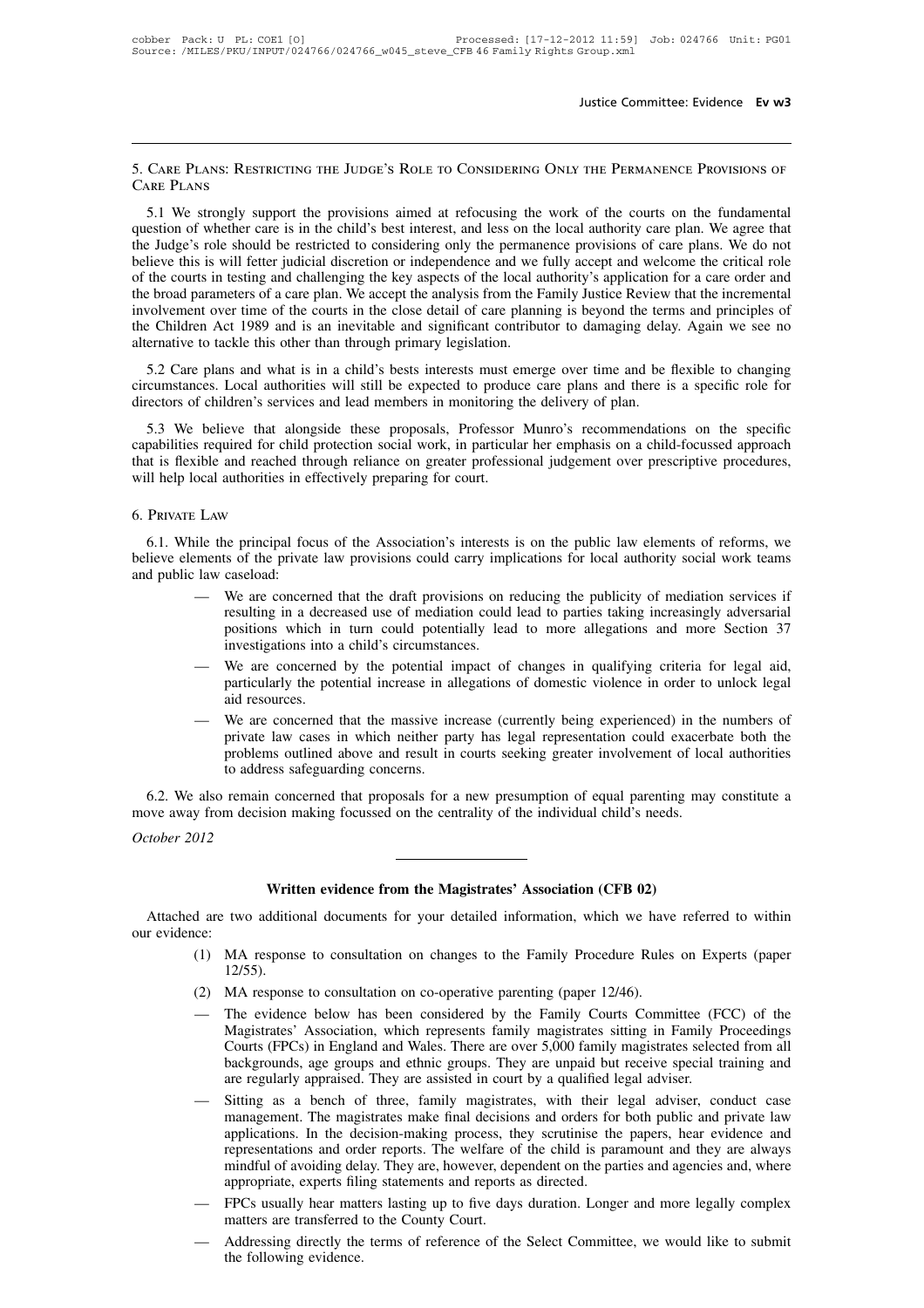### 1. Mediation

MEDIATION<br>
1.1 The MA supports the overall objective of promoting the resolution of disputes away from court wherever<br>
1.1 The MA supports the overall objective of promoting the resolution of disputes away from court where 1. MEDIATION<br>1.1 The MA supports the overall objective of promoting the resolution of disputes away from court wherever<br>possible. We are therefore in favour of the new provision requiring the person who proposes to make th 1. MEDIATION<br>1. The MA supports the overall objective of promoting the resolution of disputes away from court wherever<br>possible. We are therefore in favour of the new provision requiring the person who proposes to make the 1. MEDIATION<br>1. The MA supports the overall objective of promoting the resolution of disputes away from court wherever<br>possible. We are therefore in favour of the new provision requiring the person who proposes to make the 1. MEDIATION<br>1.1 The MA supports the overall objective of promoting the resolution of<br>possible. We are therefore in favour of the new provision requiring the p<br>application to first attend a meeting to receive information a 1.1 The MA supports the overall objective of promoting the resolution of disputes away from court wherever ssible. We are therefore in favour of the new provision requiring the person who proposes to make the plication to in Private Law cases that are due to come into effect in April 2013. While the Government seems who proposes to make the application to first attend a meeting to receive information about mediation and other means of resol

application to first attend a meeting to receive information about mediation and other means of resolving a dispute without going to court. We believe this compulsory attendance should apply to all family cases including t experience in many cases is that the parties have the benefit of legal process are likely to all family cases including those which are privately funded (with limited exemptions).<br>
1.2 However we do have serious concerns a including those which are privately funded (with limited exemptions).<br>
1.2 However we do have serious concerns about the possible adverse impact of the restrictions on legal aid<br>
in Private Law cases that are due to come i The adversarial route. If that is the case, then further delays in the legal process impact of the restrictions on legal aid<br>in Private Law cases that are due to come into effect in April 2013. While the Government seems t 1.2 However we do have serious concerns about the possible adverse impade in Private Law cases that are due to come into effect in April 2013. While the that the change will result in parties being more willing to move to 1.3 A related issue is whether or not there is likely to be an increased call on Cafcass resources when the change will result in parties being more willing to move to mediation, we are not so certain. Our perience in many when dealing with self-represented litigants environment of the Select Committee may cases is that the parties we see in court have had the opportunity to access mediation and have refused that chance. If fewer parties hav Experience in many calculate in the parties<br>have refused that chance. If fewer parties<br>the adversarial route. If that is the case, the<br>are obliged to deal with increasing number<br>1.3 A related issue is whether or not then<br>w

are obliged to deal with increasing numbers of self-represented litigants.<br>
1.3 A related issue is whether or not there is likely to be an increased call on Cafcass resources by the courts<br>
when dealing with self-represent 1.3 A related issue is whether or not there is likely to be an increased call on Cafcass resources by the courts<br>when dealing with self-represented litigants eg in seeking the views of child(ren). The Select Committee may<br>

1.4 The use of the C100 application form in identifying potential risks to the MIAM system. The use of the C100 application form in identifying potential risks to the child(ren) and the ofessionalism of the C100 applicatio wish to pursue this line with Cafcass.<br>
(a) The safeguards in place to ensure that domestic violence or other welfare issue cases are filtered out from<br>
the MIAM (Mediation, Information and Assessment Meetings) system and (a) The safeguards in place to ensure that domest<br>the MIAM (Mediation, Information and Assessme<br>1.4 The use of the C100 application form<br>professionalism of the Cafcass officers are the k<br>C100 form may need to be looked at The suggations in place to ensure that atomestic violence of other weighte issue class are jutered out jrom in MEM (Mediation, Information and Assessment Meetings) system and whether they will be effective.<br>1.4 The use of

However, respondents at risk may well require help in writing their initial risks to the child(ren) and the professionalism of the Cafcass officers are the key early filters in assessing risk in the MIAM system. The C100 f 1.4 The use of the C100 application form in identifying potential risks to the child(ren) and the professionalism of the Cafcass officers are the key early filters in assessing risk in the MIAM system. The C100 form may ne The may well be to the network of the network of the network of the network of the network of the network of the network of the network of the network of the network of the network of the network of the may need to be look The MIAM officers to be able to identify such an absorbing that in the EHTH system. The C100 form may need to be looked at again.<br>
1.5 Equally the availability in domestic violence cases of legal aid will impact on highlig 1.5 Equally the availability in domestic violence cases of legal aid will impact on highlighting these cases.<br>However, respondents at risk may well require help in writing their initial responses. Who will provide this<br>hel 1.5 Equally the availability in domestic violence cases of legal aid will imper-<br>However, respondents at risk may well require help in writing their initial res<br>help? There may well be cases where respondents are unaware help? There may well be cases where respondents are unaware that their cases should be filtered out and for them to "slip through the net" and go for mediation. In such circumstances it will rely on the expertise and train

1.6 The role of officers of the court in the MIAM process. Have they got the appropriate training be able to identify these at risk cases which slip through the net? If not, what are the plans to ensure such ining is deliv ask whether the parties are aware of the MIAM process.<br>
The role of officers of the court in the MIAM process?<br>
1.6 The role of officers of the court in the MIAM process<br>
1.6 The role of the court starts at the first heari Training is denvered and that this is part of the accreditation process?<br>
(b) The role of officers of the court in the MIAM process<br>
1.6 The role of the court starts at the first hearing. It is for the Cafcass officer to m (b) The role of officers of the court in the MIAM process<br>
1.6 The role of the court starts at the first hearing. It is for the Cafcass officer to make it clear what risk<br>
assessments have taken place and what their initia The role of officers of the court in the MEMP process<br>1.6 The role of the court starts at the first hearing. It is for the Cafcass officer to make it clear what risk<br>sessments have taken place and what their initial positi

1.6 The role of the court starts at the first hearing. It is for the Cafcass officer to make it clear what risk<br>assessments have taken place and what their initial position is, backed up by the evidence. The court should<br>a is a seessments have taken place and what their initial position is, backed up by the evidence. The court should ask whether the parties are aware of the MIAM process, whether they have been offered an appointment and what Legal Adviser and the matter we want what their represents are aware of the MIAM process, whether they have been offered an appointment and what their responses have been.<br>
1.7 The experience on Merseyside, for example, is sitting with Cafcass officer to attempt to resolve the issues. Files on unresolved cases are marked up by the Legal Adviser and the matter put before a bench. The bench knows the issues from the file before meeting the par (c) *Are there any gaps in the process and if so who will fall through and what safeguards are needed?*<br>(c) *Are there any gaps in the process and if so who will fall through and what safeguards are needed?*<br>(c) *Are there* 

The MA is particularly concerned about the possible impact of the severe restrictions on legal Adviser and the matter put before a bench. The bench knows the issues from the file before meeting e parties.<br>
The MA is partic Legal Adviser and the matter put before a bench. The bench knows the issues from the file before meeting<br>the parties.<br>(c) *Are there any gaps in the process and if so who will fall through and what safeguards are needed?*<br> (c) *Are there any gaps in the process and if so who will fall through and what safeguards are needed?*<br>1.8 The MA is particularly concerned about the possible impact of the severe restrictions on legal aid in<br>private law (c) Are there any gaps in the process and if so who will fall through and what safeguards are needed?<br>1.8 The MA is particularly concerned about the possible impact of the severe restrictions on legal aid in<br>private law ca (c) *Are there any gaps in the process and if so who will fall through and what safeguards are needed?*<br>1.8 The MA is particularly concerned about the possible impact of the severe restrictions on legal aid in<br>private law and The MA is particularly concerned about the possible impact of the severe restrictions on legal aid in private law cases that are due to come into effect in April 2013. These restrictions could cause further delays due 1.8 The MA is particularly concerned about the possible impact of the severe restrictions on legal aid in private law cases that are due to come into effect in April 2013. These restrictions could cause further delays due private law cases that are due to come into effect in April 2013. These restrictions come to the need to assist unrepresented parties through the court process. This may le placed in a difficult position and more cases bei (d) *What is the effect of the amendments to section 11A to 11P, is it simply a shift in focus to remove the*<br>2. CHILD ARRANGEMENT ORDERS<br>(d) *What is the effect of the amendments to section 11A to 11P, is it simply a shif* 

### 2. Child Arrangement Orders

# *perticipation by the parties.* In these cases  $C$  *A*<br>*participation by the parties. In these cases*  $C$  *<i>A*<br>*2. CHILD ARRANGEMENT ORDERS*<br>*(d) What is the effect of the amendments to s*<br>*perception of winners and losers*?

2.1 The MA, in our response to the FJR, advocated the replacement of residence and contact orders by a corder—the child arrangements order—to help focus attention on children's needs and reflect the remountcy principle and 2. CHILD ARRANGEMENT ORDERS<br>
(d) What is the effect of the amendments to section 11A to 11P, is it simply a shift in focus to remove the<br>
perception of winners and losers?<br>
2.1 The MA, in our response to the FJR, advocated 2. CHILD AKKANGEMENT OKDEKS<br>
(d) What is the effect of the amendments to section 11A to 11P, is it simply a shift in for<br>
perception of winners and losers?<br>
2.1 The MA, in our response to the FJR, advocated the replacement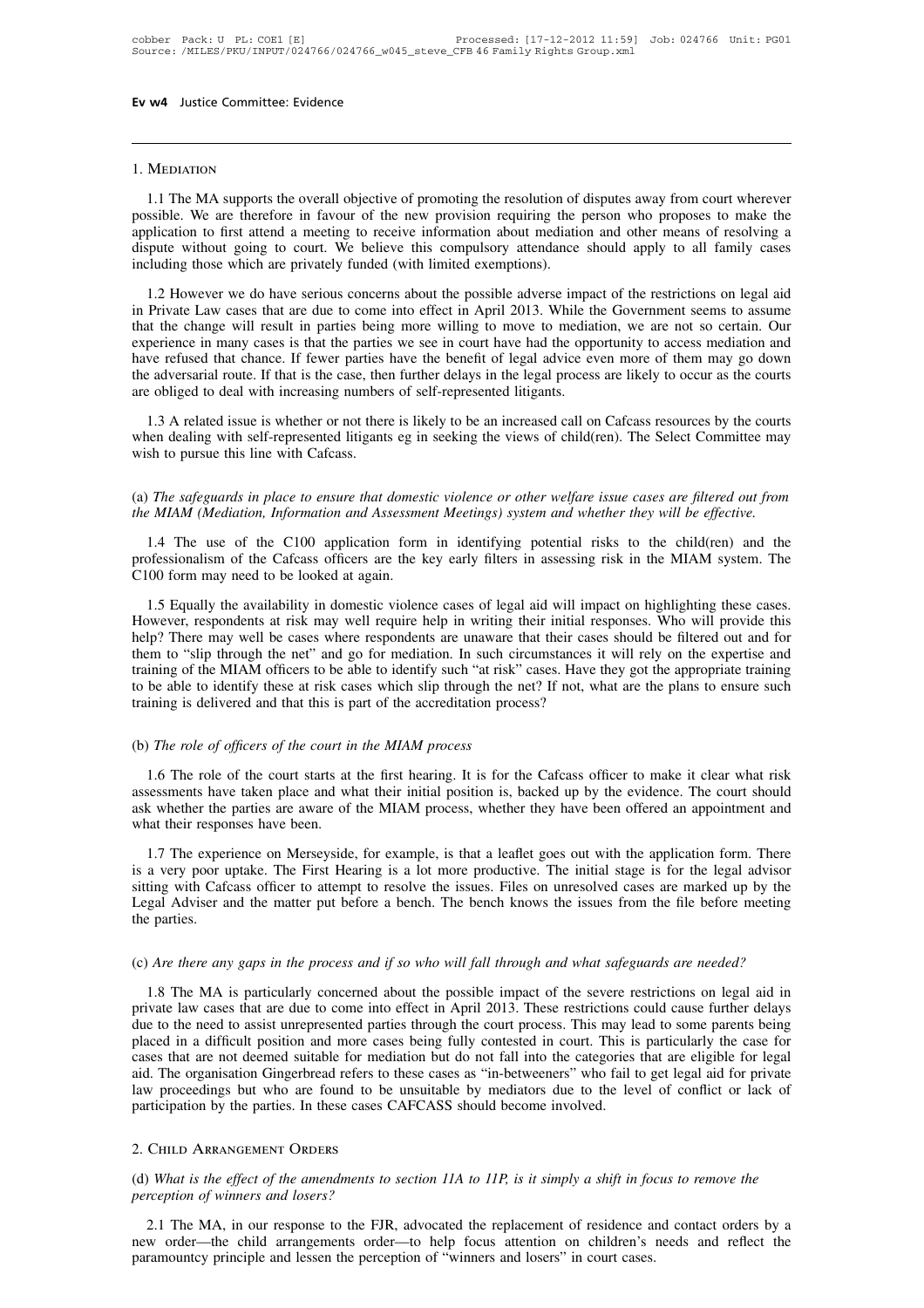# 3. Expert Evidence

# Justice Comn<br>
3. Expert Evidence<br>
(e) *Does the new test adequately safeguard against miscarriages of justice?*<br>
3.1 We have already stated on our response to the consultation on use of experts—Far

3.1 We have already stated on our response to the consultation on use of experts—Family Procedure Rules—<br>3.1 We have already stated on our response to the consultation on use of experts—Family Procedure Rules—<br>tached for i (attached for information, paper 12/55) that the use of experts—Family Procedure Rules—<br>(attached for information, paper 12/55) that the use of expert witnesses has to be *necessary* to assist the court<br>in resolving the pr 3. Expert Evidence<br>
(e) *Does the new test adequately safeguard against miscarriages of justice?*<br>
3.1 We have already stated on our response to the consultation on use of experts—Family Procedure Rules—<br>
(attached for inf (e) *Does the new test adequately safeguard against miscarriages of justice?*<br>3.1 We have already stated on our response to the consultation on use of experts—Family Procedure Rules—<br>(attached for information, paper 12/55) 3.1 We have already stated on our response to the consultation on use of experts—Family Procedure Rules—<br>(attached for information, paper 12/55) that the use of expert witnesses has to be *necessary* to assist the court<br>in The mean of the proceedings. If the local authority pre-proceedings work and its application<br>and the need for expert evidence is clearer.<br>Are social workers receiving the support and training they need to meet this increas

# Find the need for expert of<br>(f) *Are social workers ree*<br>3.2 No comment. We v<br>4. Time Limits

3.2 No comment. We would hope that the Munro reforms will deal with this issue.<br>TIME LIMITS<br>4.1 When matters are brought to court, hearings should be focused on the issues, comprehensive information<br>ould be available, a ti shows that the Munro reforms will deal with this issue.<br>4. Time Limits<br>4.1 When matters are brought to court, hearings should be focused on the issues, comprehensive information<br>should be available, a timetable for the chi 4. TIME LIMITS<br>4.1 When matters are brought to court, hearings should be focused on the issues, compreshould be available, a timetable for the child be made and adhered to and a final decision<br>with the PLO guidelines. Issu TIME LIMITS<br>4.1 When matters are brought to court, hearings should be focused on the issues, comprehensive information<br>ould be available, a timetable for the child be made and adhered to and a final decision made in accord 4.1 When matters are brought to court, hearings should be focused on the issues should be available, a timetable for the child be made and adhered to and a fina with the PLO guidelines. Issues should be identified early on

with the PLO guidelines. Issues should be identified early on and positions clarified.<br>
4.2 Further to this, the view of the MA is that there should be far more "front loading" before cases come<br>
to court and that protocol

4.2 Further to this, the view of the MA is that there should be far more "front loading" before cases come<br>court and that protocols should be developed with all interested parties.<br>What progress has been made to achieve th Local authorities should be developed with all interested parties.<br>
(g) What progress has been made to achieve the 26 week limit?<br>
4.3 Most courts and local authorities are endeavouring to move towards the 26 week time lim (g) What progress has been made to achieve the 26 week limit?<br>4.3 Most courts and local authorities are endeavouring to move towards the 26 week time limit but some<br>local authorities still have some way to go to get their (g) What progress has been made to achieve the 26 week limit?<br>4.3 Most courts and local authorities are endeavouring to move towards the 26 week time limit but some<br>local authorities still have some way to go to get their (g) What progress has been made to achieve the 26 week limit?<br>4.3 Most courts and local authorities are endeavouring to move towards the 26 week time limit but some<br>local authorities still have some way to go to get their 4.3 Most courts and local authorities are endeavouring to move towards the 26 week til local authorities still have some way to go to get their pre-proceedings work in sufficien happen, including family group conferences a It is encouraging that Cafcass figures from January 2012 to August 2012 show a fall in duration of cases am application to complete are still a lot of differences and parallel planning (especially an issue of import with p happen, including family group conferences and parallel planning (esperantion when there is very little hope of them keeping their children).<br>the courts, local authorities and relevant agencies in some areas, eg in<br>There a

Exercise is courts, local authorities and relevant agencies in some areas, eg in Nottingham, this has to be encouraged.<br>
It is encouraging that Cafcass figures from January 2012 to August 2012 show a fall in duration of ca There are still a lot of differences between local authorities in terms of their practices.<br>
It is encouraging that Cafcass figures from January 2012 to August 2012 show a fall in duration of cases<br>
from application to com It is encouraging that Cafcass figures from January 2012 to August 2012 show a fall in duration of cases<br>from application to completion from 53.4 to 35.1 average weeks.<br>4.4 In London the tri-borough project appears to be m

It also mapplication to completion from 53.4 to 35.1 average weeks.<br>4.4 In London the tri-borough project appears to be making some progress towards streamlining this with<br>gard to documentation but it is still early days a 4.4 In London the tri-borough project appears to be making some progress towards streamlining this with regard to documentation but it is still early days and it is likely to take some time before pre-proceedings work by l 4.4 In London the tri-borough project appears to be making some progress towards streamlining this with regard to documentation but it is still early days and it is likely to take some time before pre-proceedings work by l regard to documentation but it is still early days and it is likely to<br>by local authorities is at a level and consistency where 26 week<br>4.5 As magistrates we support the 26 week limit in principle<br>are committed to do all t are committed to do all that we can to make it effective by effective case management. The judiciary has to be vigilant not to allow drift for example where an application is made for an adjourned CMC where it is not clear (h) *Should the judge's role be restricted to considering only the permanence provisions of care plans?*<br>
(h) *Should the judge's role be restricted to considering only the permanence provisions of care plans?*<br>
(h) *Shoul* 

Should the judge's role be restricted to considering only the permanence provisions of care plans?<br>
5.1 In many cases the care plan or one or more aspects of it are crucial issues as to whether parents with<br>
tree (or at le 5. Care PLANS<br>(h) *Should the judge's role be restricted to considering only the permanence provisions of care plans?*<br>5.1 In many cases the care plan or one or more aspects of it are crucial issues as to whether parents w 5. Care PLANS<br>(h) *Should the judge's role be restricted to considering only the permanence provisions of care plans?*<br>5.1 In many cases the care plan or one or more aspects of it are crucial issues as to whether parents w (h) *Should the judge's role be restricted to considering only the permanence provisions of care plans?*<br>5.1 In many cases the care plan or one or more aspects of it are crucial issues as to whether parents with<br>agree (or (h) *Should the judge's role be restricted to considering only the permanence provisions of care plans?*<br>5.1 In many cases the care plan or one or more aspects of it are crucial issues as to whether parents with<br>agree (or 5.1 In many cases the care plan or one or more aspects of it are crucial issues as to whether parents with agree (or at least not oppose) orders or fully contest them. If we are excluded from any significant consideration 5.1 In many cases the care plan or one or more aspects of it are crucial issues as to whether parents with agree (or at least not oppose) orders or fully contest them. If we are excluded from any significant consideration care plans it could actually end up with more cases being fully contested and therefore add to delay rather<br>an shortening proceedings. Therefore there needs to be a balance between courts not trying to micro-manage<br>re plan than shortening proceedings. Therefore there needs to be a balance between courts not trying to micro-manage care plans, while taking into consideration aspects that go to the heart of the local authority application. The

care plans, while taking into consideration aspects that go to the heart of the local authority application. The issue is the materiality and impact of changes on the child/ren. Every case is different and should be treate issue is the materiality and impact of changes on the child/ren. Every case is different and should be treated<br>on its merits with regard to the paramountcy principle.<br>5.2 As the court is making a final welfare decision for on its merits with regard to the paramountcy principle.<br>
5.2 As the court is making a final welfare decision for the child it is incumbent on the court when doing so<br>
to form a view on what is in the best interests of that recommendations.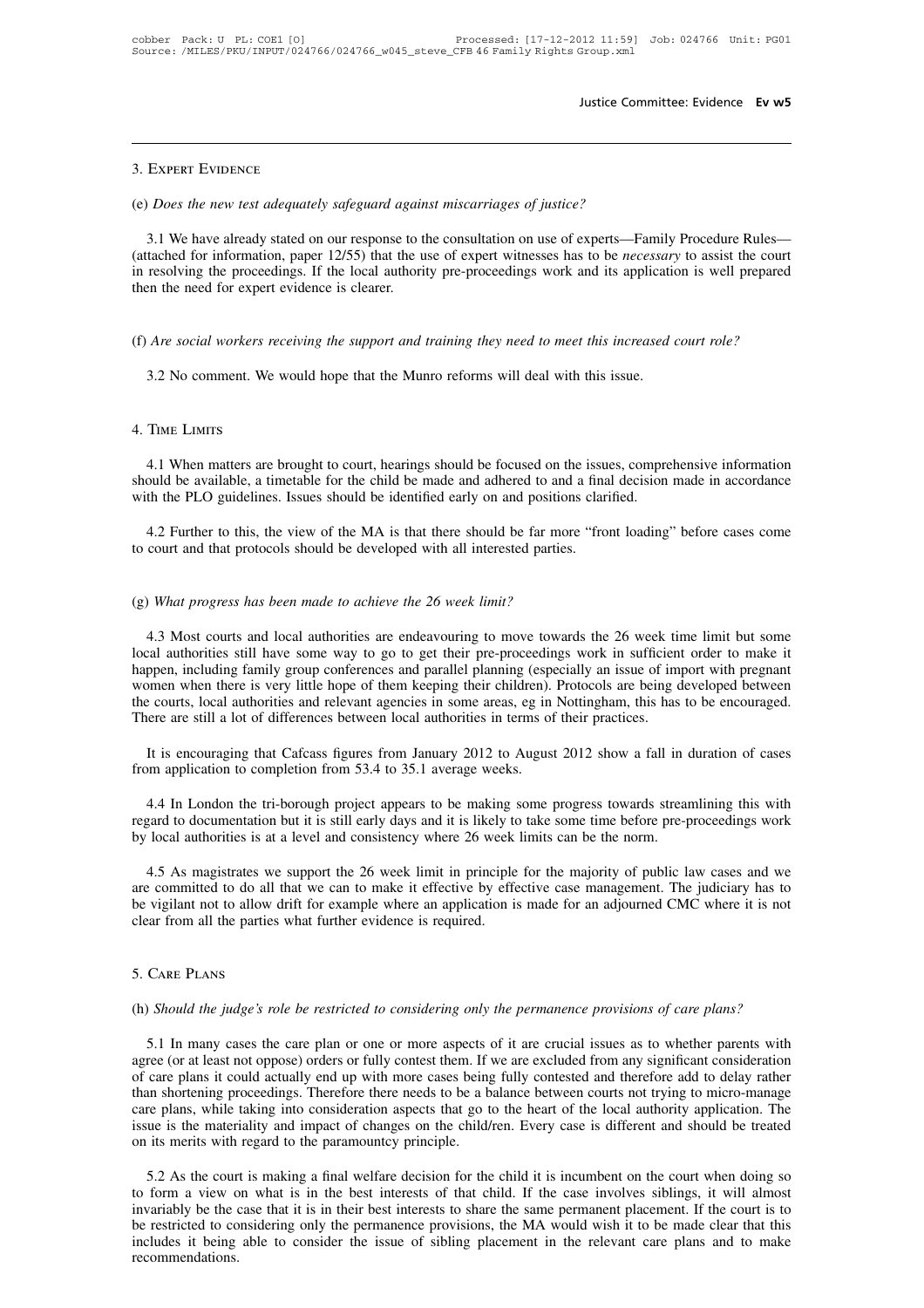### 6. Divorce

(i) *Do the suggested provisions remove an important safeguard for children?*<br>
(i) *Do the suggested provisions remove an important safeguard for children?*<br>
6.1 No comment. Divorce<br> *Do the suggested prov*<br>
6.1 No comment.<br>
ENFORCEMENT AND SI 5. Divorce<br>5. Divorce<br>6.1 No comment.<br>7. Enforcement and Shared Parenting

*Do the suggested provisions remove an important safeguard for children?*<br>6.1 No comment.<br>ENFORCEMENT AND SHARED PARENTING<br>7.1 The MA has already put in a submission to the Department for Education consultation on this mat (i) *Do the suggested provisions remove an im*<br>6.1 No comment.<br>7. ENFORCEMENT AND SHARED PARENTING<br>7.1 The MA has already put in a submiss<br>(attached for information, paper 12/46).<br>*October 2012* 6.1 No comment.<br>
7. ENFORCEMENT AND SHARED PARENTING<br>
7.1 The MA has already put in a submission to the Department for Education consultation on this matter<br>
(attached for information, paper 12/46).<br> *October 2012* **Annex A**

The MA has already put in a submission to the Department for Education consultation on this matter tached for information, paper 12/46).<br> *tober* 2012<br> **The following is the response of the Family Courts Committee of the M** (attached for information, paper 12/46).<br>  $October\ 2012$ <br>
The following is the response of the Fan<br>
Procedure Rules concerning experts.<br>
1. Do you agree that active case managen 1. *Do you agree that active case management should explicitly include controlling expert evidence in family*<br>1. *Do you agree that active case management should explicitly include controlling expert evidence in family*<br>pr The following is the response of the Family Courts Commit<br>Procedure Rules concerning experts.<br>1. Do you agree that active case management should explicit<br>proceedings other than those relating to children?<br>We agree with thi The following is the response of the Family Courts Committee of the MA to the proposed changes on Family ocedure Rules concerning experts.<br>Do you agree that active case management should explicitly include controlling expe

Frocedure Rules concerning experts.<br>
1. Do you agree that active case management should e<br>
proceedings other than those relating to children?<br>
We agree with this statement. Our view is that the<br>
instruction of experts in t

2. *Do you agree that active case management should explicitly include controlling expert evidence in family*<br>
2. We agree with this statement. Our view is that the case management role should be more robust in the<br>
instru *r. Bo you agree that active case management should expirely include controlling expert evidence proceedings other than those relating to children?*<br>We agree with this statement. Our view is that the case management role s We agree with this statement. Our view is that the case management role should be more robust in the struction of experts in the interests of the child.<br>Do you agree that the criterion that expert evidence must be "necessa

proceedings of the child.<br>
Superior of experts in the interests of the child.<br>
2. Do you agree that the criterion that expert evidence<br>
required" should apply to family proceedings other the<br>
We agree and think it is key t

2. *Do you agree that the criterion that expert evidence must be "necessary" rather than "reasonably required" should apply to family proceedings other than those relating to children?*<br>We agree and think it is key that "r *defined* and the total of *determining whether to give permission for expert evidence mast be necessary rather than reasonably required" should be changed to "necessary" in family proceedings other than those relating to required" should apply to family proceedings other than those relating to children?*<br> *We agree and think it is key that "reasonably required" should be changed to "necessary" in family proceedings other than those relati* Yes, we agree that the courts should explicitly consider the factors set out in new draft Rule 25.5 (3) when<br>termining whether to give permission for expert evidence to be used in family proceedings other than those<br>lating 3. Do you agree that the court should explicitly consider the factors set out in new draft Rule 25.5 (3) when determining whether to give permission for expert evidence to be used in family proceedings other than those re

6. below. The courts must be able to take the case further, responding to the court's need for specific information.<br>4. *Do you have any other comments on the proposed amendments?*<br>(a) To promote robust case management in

- (a) charge that the courts should explicitly consider the factors as set out in draft Rule 25.5 (3)—as<br>
courts must be able to take the case further, responding to the court's need for specific information.<br>
have any other e that the courts should explicitly consider the factors as set out in draft Rule 25.5 (3)—as<br>trs must be able to take the case further, responding to the court's need for specific information.<br>any other comments on the pr of experts and would explicitly consider the factors as set out in draft Kule 25.5 (3)—as<br>tts must be able to take the case further, responding to the court's need for specific information.<br>any other comments on the propos first must be able to take the<br>any other comments on the<br>To promote robust case man<br>will be important in giving<br>of experts and would ask 1<br>family justice system.<br>We suggest that if one party<br>by submissions prior to the (a) To promote robust case management in respect of experts, we feel training for all those involved<br>
will be important in giving magistrates the confidence in weighing up submissions of the use<br>
of experts and would ask f any omer comments on the proposed ame<br>To promote robust case management in res<br>will be important in giving magistrates the<br>of experts and would ask for this to be i<br>family justice system.<br>We suggest that if one party calls (a) To promote rootst case management in respect or experts, we reer training for an those involved<br>will be important in giving magistrates the confidence in weighing up submissions of the use<br>of experts and would ask for
- 
- Whi be important in giving magistrates the confidence in weighing up submissions of the use<br>of experts and would ask for this to be included in any forthcoming training under the new<br>family justice system.<br>We suggest that In this consultation document and which will support the all parties should present their views,<br>by submissions, prior to the hearing.<br>What will be crucial for the courts is having sight in due course of the Family Court G family justice system.<br>
(b) We suggest that if one party calls for an expert report then all parties should present their views,<br>
by submissions, prior to the hearing.<br>
(c) What will be crucial for the courts is having sig art Guide<br>**t** page 10<br>achieving<br>**Annex B**

### **INTRODUCTION**

1.1 The Family Courts Committee (FCC) of the Magistrates Association (MA) welcomes the opportunity to<br>
1.1 The Family Courts Committee (FCC) of the Magistrates Association (MA) welcomes the opportunity to<br>
1.1 The Family C quality case management decisions which will start with the proposed rule changes.<br> **Annex B**<br>
INTRODUCTION<br>
1.1 The Family Courts Consultation on proposed legislation on Co-operative Parenting Following Family<br>
Separation Separation.

1.1 The Family Courts Committee (FCC) of the Magistrates Association (MA) welcomes the opportunity to spond to the Government Consultation on proposed legislation on Co-operative Parenting Following Family paration.<br>1.2 We INTRODUCTION<br>
1.1 The Family Courts Committee (FCC) of the Magistrates Association (MA) welcomes the opportunity to<br>
respond to the Government Consultation on proposed legislation on Co-operative Parenting Following Family 1.1 The Family C<br>respond to the Governomental Contract Separation.<br>1.2 We represent<br>regularly hear s.8.<br>their children.<br>1.3 Most separation of the separation of the separation spond to the Government Consultation on proposed legislation on Co-operative Parenting Following Family paration.<br>
1.2 We represent magistrates sitting in Family Proceedings Courts (FPCs) across England and Wales that<br>
sul

Separation.<br>
1.2 We represent magistrates sitting in Family Proceedings Courts (FPCs) across England and Wales that<br>
regularly hear s.8. Children Act Private Law Cases involving disputes between separated parents regarding 1.2 We represent magistrates sitting in Family Proceedings Courts (FPCs) across England and Wales that regularly hear s.8. Children Act Private Law Cases involving disputes between separated parents regarding their childre 1.2 we represent magistrates sitting in Fainly Procee-<br>regularly hear s.8. Children Act Private Law Cases inve<br>their children.<br>1.3 Most separated parents reach amicable solutions<br>some 10% of these families are unable to do 2.1 In its written and oral submission to the Family Justice Review (FJR), the FCC confirmed the metal oral submission to the Family Justice Review (FJR), the FCC confirmed the metal submission to the Family Justice Review

### **BACKGROUND**

Exercise of all FPCs to these radiatives to all Federal Formula Formula Control and Testive and Testive in the paramount of the support Government initiatives to promote alternatives to legal action, such as mediation, so 1989. All decisions made in the FPC are supported by written reasons.<br>
1989. All decisions made in the FPC are supported by written reasons.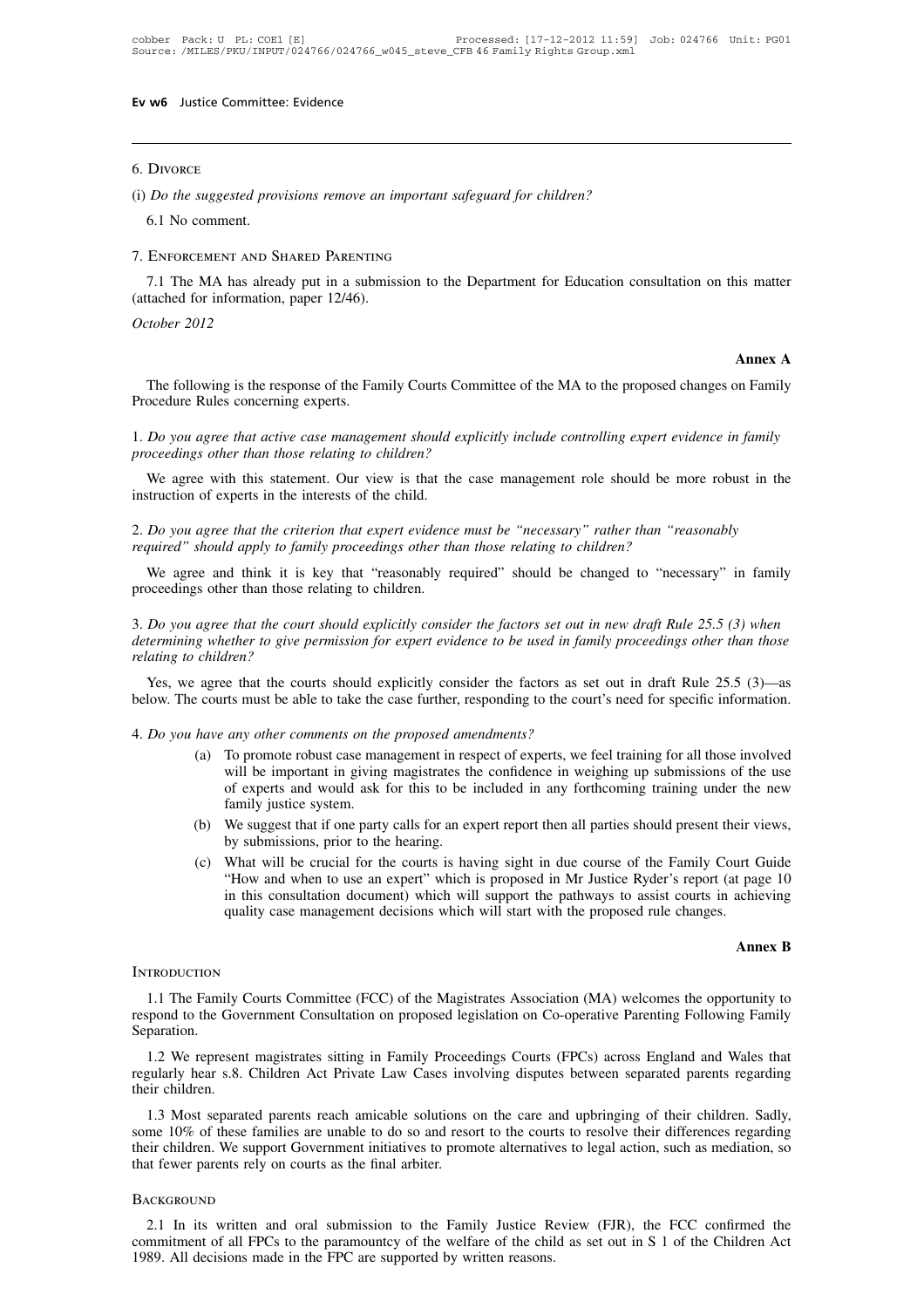Justice Committee: Evidence Ev w7<br>2.2 In considering the welfare of the child, the court has to consider the evidence of both parents, look for<br>trenched and bitter towards each other and the hearings are sometimes difficul areas of agreement between them and consider the court has to consider the evidence of both parents, look for areas of agreement between them and consider the wishes and feelings of the child. Parents often become entrench Justice Committee: Evidence Ev w7<br>2.2 In considering the welfare of the child, the court has to consider the evidence of both parents, look for<br>areas of agreement between them and consider the wishes and feelings of the ch 2.2 In considering the welfare of the child, the court has to consider the evidence of both parents, look for areas of agreement between them and consider the wishes and feelings of the child. Parents often become entrench 2.2 In considering<br>areas of agreement<br>entrenched and bitte<br>magistrates always fi<br>is not the case.<br>2.3 If appropriate, 2.2 In considering the welfare of the child, the court has to consider the evidence of both parents, look for<br>eas of agreement between them and consider the wishes and feelings of the child. Parents often become<br>trenched a 2.2 In considering the weirate of the child, the court has to consider the evidence of bour part<br>areas of agreement between them and consider the wishes and feelings of the child. Parents c<br>entrenched and bitter towards ea trenched and bitter towards each other and the hearings are sometimes difficult.<br>agistrates always focus the welfare of the child in reaching decisions and there is<br>not the case.<br>2.3 If appropriate, current legislation exp

2.3 If appropriate, current legislation expects that a shared order should be made, its form depending on the<br>2.3 If appropriate, current legislation expects that a shared order should be made, its form depending on the<br>2. Following the introduction of contact activities, and the strengthening of the warning given to parents activities.<br>
2.4 In its conclusions the Justice Select Committee also supports this view.<br>
2.5 The FCC agrees that com 2.3 If appropriate, current legislation experiencumstances. The FCC welcomed the FJR<br>2.4 In its conclusions the Justice Select C<br>2.5 The FCC agrees that compliance wit<br>following the introduction of contact activiti<br>order i 2.5 The FCC agrees that compliance with the court order could be strengthened. Progress has been made<br>llowing the introduction of contact activities, and the strengthening of the warning given to parents when the<br>der is ma

Method is in the introduction of contact activities, and the strengthening of the warning given to parents when the order is made.<br>
OTHER GOVERNMENT INITIATIVES<br>
3.1 We welcome the Government's proposals to make attendance FORE THE COVERNMENT INITIATIVES<br>
3.1 We welcome the Government's proposals to make attendance at a Mediation Inform<br>
Meeting a prerequisite for making an application to court—with appropriate safeguard<br>
genuine urgency and

THER GOVERNMENT INITIATIVES<br>3.1 We welcome the Government's proposals to make attendance at a Mediation Information and Assessment<br>eeting a prerequisite for making an application to court—with appropriate safeguards built THER GOVERNMENT INITIATIVES<br>
3.1 We welcome the Government's proposals to make attendance at a Mediation Information and Assessment<br>
Meeting a prerequisite for making an application to court—with appropriate safeguards bui 3.1 We welcome the Government's proposals to make attendance at a Med<br>Meeting a prerequisite for making an application to court—with appropriar<br>genuine urgency and/or where there is a risk to the child or other family me<br>3 eeting a prerequisite for making an application to court—with appropriate safeguards built in for cases of<br>nuine urgency and/or where there is a risk to the child or other family member.<br>3.2 For cases that do go to court,

genuine urgency and/or where there is a risk to the child or other family member.<br>
3.2 For cases that do go to court, we support the Government's intention to replace the existing contact and<br>
residence orders with a Child 3.2 For cases that do go to court, we support the Government's intention to replace the existing contact and<br>residence orders with a Child Arrangements Order. This change focuses attention clearly on the child's needs<br>and and the protection of colling and applications by separated parents. This change focuses attention to replace the existing contact and residence orders with a Child Arrangements Order. This change focuses attention clearly issidence of oters with a Cinq Ariangements Order. This change focuses attention elearly on the einds sheets and moves away from the perception of parents as winners and losers.<br>3.3 However, the FCC does not accept the Gov and moves away from the perception of patents as winners and fosets.<br>3.3 However, the FCC does not accept the Government's assertion that currently courts do not fully recognise<br>the important role that both parents play in 3.3 However, the FCC does not accept the Government's assertion that currently courts do not fully recognise the important role that both parents play in a child's life. Our duty under the Children Act involves the protect the important role that both parents play in a child's life. Our duty under the Children Act involves the protection of children against abuse, neglect, domestic violence as well as deciding on conflicting claims and appli protection of children agains<br>applications by separated p<br>structures evolving during th<br>needs being overlooked, the<br>its own merits. The large r<br>depending on the circumstan<br>favour of either parent.<br>4.1 We do not accept that pheations by separated patents. Many emitted in families have different famely, whit different family uctures evolving during their childhood often leading to complex family dynamics. Rather than children's eds being overl Stateures evolving uning their entimolog ofter realing to complex rainity dynamics. Kanter than emitted is<br>needs being overlooked, the court considers their welfare is paramount. Each case is different and decided on<br>its o

ited being overlooked, the court considers then wertate is paramount. Each case is unterest and decided on<br>its own merits. The large majority of decisions on parenting involve a continuing role for both parents,<br>depending now ments. The lage majority of decisions on parenting involve a community of the one of parents, depending on the circumstances and practicalities in each case. Courts do not begin with any presumptions in favour of eithe Certificate. 4.1 We do not accept that a change in primary legislation is required. Under existing legislation in s. 8 of e Children Act a Shared Parenting Order can be made if that is in the best interests of the child. Indeed, the id 4.1 We do not accept that a change in primary registation is required. Onder existing registation in s. 8 of<br>the Children Act a Shared Parenting Order can be made if that is in the best interests of the child. Indeed, the<br>

In the children Act a shaced a children Act is the paramountcy of the welfare of the child and not the rights of the parents. Parental Responsibility is now automatic for fathers, whose name appears on the child's Birth Ce guiding principle of the Children Act is the paramountcy of the wertate of the child and not the rights of the<br>parents. Parental Responsibility is now automatic for fathers, whose name appears on the child's Birth<br>Certific parents. Farentar Responsionity is now automatic for fainers, whose name appears on the child spend.<br>Certificate.<br>4.2 The consultation is vague regarding the detail of what a shared parenting order would involve that is<br>di defined the sustainability is vague regarding the detail of what a shared parenting order would involve that is different from what is in the existing legislation. The consultation states that it is "categorically not abou 4.2 The consultation is vague regarding the detail of what a shared parenting order would involve that is different from what is in the existing legislation. The consultation states that it is "categorically not about equa different from what is in the existing legislaties<br>equality in the time that a child spends with ead<br>or indeed any prescribed notion of an "appropriconsiderations. The quality of time a child spen<br>the sustainability of arr antly in the time that a clind spends with each parent antel separation. There is no intention that equal time,<br>indeed any prescribed notion of an "appropriate" division of time, should be the starting point of the court's or maeed any prescribed notion or an appropriate division or three, should be the starting point or the court's<br>considerations. The quality of time a child spends with each parent, the need for stability in a child's life, 2010 it could give rise to an increase in litigants in person.<br>
2010 it could be difficult to enforce.<br>
2010 it could give rise to an increase in litigants in person.<br>
2010 it could give rise to an increase in litigants in

4.3 A legislative amendment as proposed could lead to increased litigation and be counterproductive in<br>solving conflict. In addition, following the implementation of the Legal Aid Sentencing and Punishment Act<br>10 it could

resolving conflict. In addition, following the implementation of the Legal Aid Sentencing and Punishment Act<br>2010 it could give rise to an increase in litigants in person.<br>OTHER JURISDICTIONS<br>5.1 We consider that the evide The current draft clauses avoid the pitfalls of the Australian experience. It appears that the pitfalls of the Australian experience. It appears that the Department for Education considers that avoiding words such as 'equa THER JURISDICTIONS<br>
5.1 We consider that the evidence from other jurisdictions cautions against following a similar approach. We<br>
agree with the representations made in the letter of the Chairman of the Justice Committee: OTHER JURISDICTIONS<br>5.1 We consider that<br>agree with the represent<br>that the current draft cl:<br>Education considers tha<br>we disagree."<br>5.2 In addition, we u 5.1 We consider that the evidence from other jurisdictions cautions against following a similar approach. We<br>ree with the representations made in the letter of the Chairman of the Justice Committee: "We do not consider<br>at Education considers that avoiding words such as 'equal time' or 'meaningful relationship' is enough in itself;<br>we disagree."<br>5.2 In addition, we understand that in Denmark, consideration is being given to repealing similar

### **ENFORCEMENT**

5.2 In addition, we understand that in Denmark, consideration is being given to repealing similar legislation.<br>
STORCEMENT<br>
6.1 We agree that enforcement measures require strengthening.<br>
6.2 Increased compliance has occurr ENFORCEMENT<br>
ENFORCEMENT<br>
6.1 We agree that enforcement measures require strengthening.<br>
6.2 Increased compliance has occurred following the introduction of the warning notice given when an order<br>
is being made. In some in ENFORCEMENT<br>6.1 We agree that enforcement measures require strengthening.<br>6.2 Increased compliance has occurred following the introduction of the warning notice given when an order<br>is being made. In some instances parents ENFORCEMENT<br>6.1 We agree that enfc<br>6.2 Increased compliar<br>is being made. In some<br>introduction of Parenting<br>the interests of the child.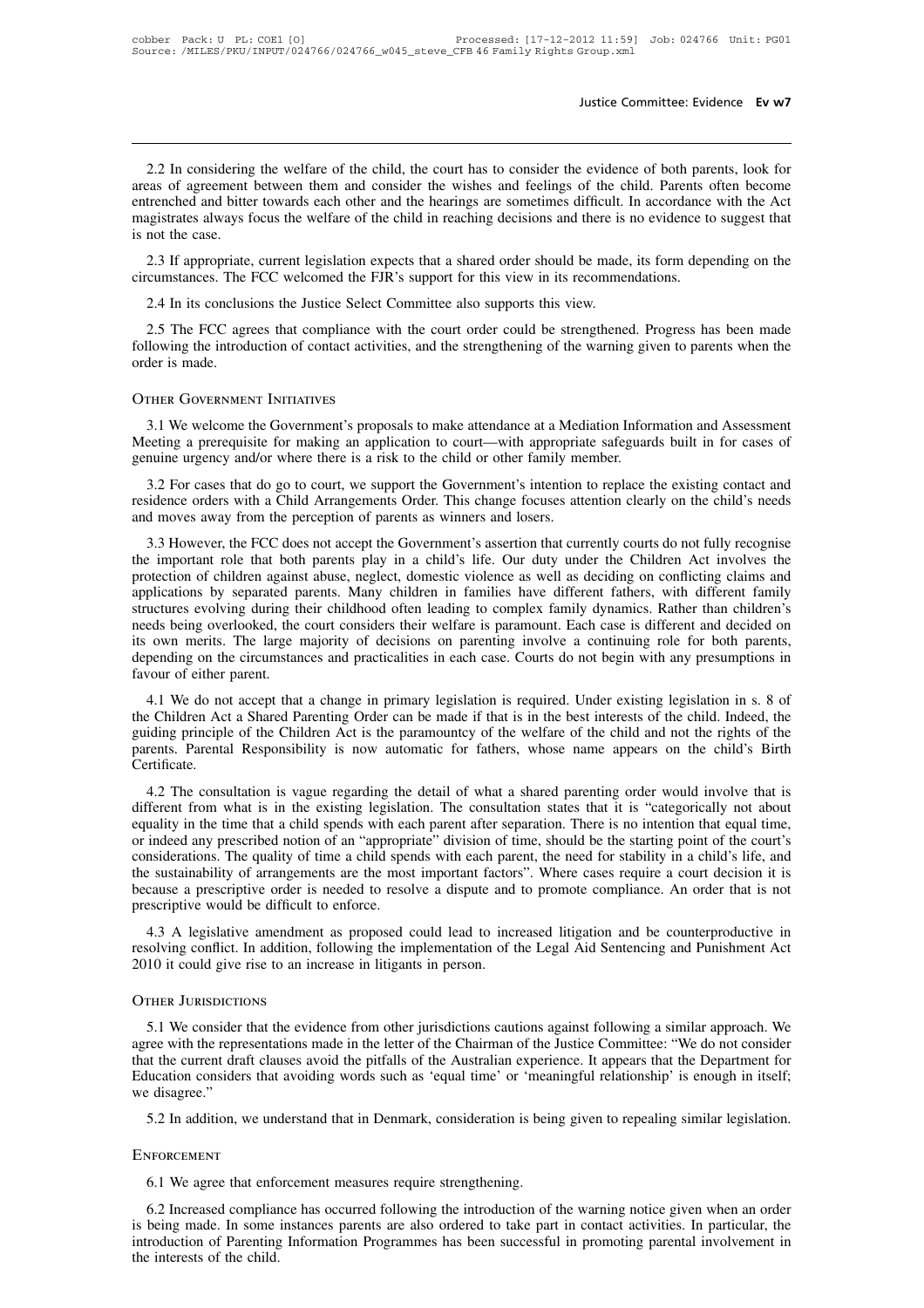WEST Justice Committee: Evidence<br>6.3 We are concerned that the level of fee payable by the father to bring enforcement proceedings is too<br>the and may prevent fathers from bringing further court action. Ev w8 Justice Committee: Evidence<br>
6.3 We are concerned that the level of fee payable by the father t<br>
high and may prevent fathers from bringing further court action.<br>
6.4 Proposals to adopt sanctions similar to those ava

6.3 We are concerned that the level of fee payable by the father to bring enforcement proceedings is too when and may prevent fathers from bringing further court action.<br>6.4 Proposals to adopt sanctions similar to those av 6.3 We are concerned that the level of fee payable by the father to bring enforcement proceedings is too high and may prevent fathers from bringing further court action.<br>6.4 Proposals to adopt sanctions similar to those av 6.3 We are concerned that the level of fee payable by the father to bring enforcement proceedings is too high and may prevent fathers from bringing further court action.<br>6.4 Proposals to adopt sanctions similar to those av 6.3 We are concerned that the level of fee payable by the father to bring enforcement proceedings is too high and may prevent fathers from bringing further court action.<br>6.4 Proposals to adopt sanctions similar to those av bigh and may prevent fathers from br<br>6.4 Proposals to adopt sanctions sin<br>We consider that the payment of main<br>child. Consideration should be given<br>Passports and/or Driving Licences co<br>difficult instead of promoting it. high and may prevent fathers from bringing further court<br>6.4 Proposals to adopt sanctions similar to those availab<br>We consider that the payment of maintenance is a differe<br>child. Consideration should be given to the impact child. Consideration should be given to the impact of sanctions on the child. For example, the withdrawal of Passports and/or Driving Licences could be disadvantageous to the child and make shared parenting more difficult

Passports and/or Driving Licences could be disadvantageous to the child and make shared parenting more<br>difficult instead of promoting it.<br>DRAFT CLAUSES OUTLINED IN THE PROPOSAL<br>Option 1—Although this clause relies heavily difficult instead of p<br>DRAFT CLAUSES OU<br>Option 1—Although<br>It would appear to<br>welfare issues.<br>Option 2—This clau DRAFT CLAUSES OUTLINED IN THE PROPOSAL<br>Option 1—Although this clause relies heavily on "presumption", there is no explanation on what this means.<br>It would appear to rely heavily on risk assessment for the child where there DRAFT CLAUSES OUTLINED IN THE PROPOSAL<br>Option 1—Although this clause relies heavily on "presumption", there is no explanation on what this means.<br>It would appear to rely heavily on risk assessment for the child where there Option 1—Although this clause relies heavily on "presumption", there is no explanation on what<br>It would appear to rely heavily on risk assessment for the child where there may be a conce<br>welfare issues.<br>Option 2—This claus

welfare issues.<br>
Option 2—This clause does not explain the meaning of "involvement of the pa<br>
by case and could lead to long arguments over details as many applicants could<br>
Option 3—The concept of a "starting point" is co

### **SUMMARY**

The concept of a "starting point" is confusing. Each case is decided on its merits.<br>
MA welcomes involvement and responsibility exercised by both parents in the interests of their child.<br>
The MA welcomes involvement and re It is concerned however that the proposal to build it into primary legislation undermines the current duty under<br>It is concerned however that the proposal to build it into primary legislation undermines the current duty un Option 4—We consider this is covered by the Welfare Checklist already.<br>
SUMMARY<br>
The MA welcomes involvement and responsibility exercised by both parents in the interests of their child.<br>
It is concerned however that the p SUMMARY<br>
The MA welcomes involvement and responsibility exercised by both parents in the interests of their child.<br>
It is concerned however that the proposal to build it into primary legislation undermines the current duty SUMMARY<br>The MA welcomes involvement and responsibility exercised by both parents in the interests of their child.<br>It is concerned however that the proposal to build it into primary legislation undermines the current duty u The MA welcomes involvement and responsibility exercised by both parents in the interests of their child. It is concerned however that the proposal to build it into primary legislation undermines the current duty under the The MA welcomes involvement and responsibility exercised by both parents in the interests of their child.<br>It is concerned however that the proposal to build it into primary legislation undermines the current duty under<br>the It is concerned however that the Children Act 1989 that in 1989 the court has a duty to on the child. There is a dange would not be in the best interdecisions in each case on the legislative presumption. Experiment this proposal could result in inappropriate arrangement<br>
Frests of the child. We therefore argue that courts should retain<br>
the basis of evidence and representations and not be restrice<br> **Written evidence from O** 

I only had chance to whiz through the practice direction linked here *[viz. Practice Direction 12A]* and the practice direction of the practice direction linked here *[viz. Practice Direction 12A]* and the practice directi Written evidence from Other Spaces Ltd (CFB 04)<br>I only had chance to whiz through the practice direction linked here [viz. Practice Direction 12A] and<br>wondered whose responsibility it might be to identify potential kinship Written evidence from Other Spaces Ltd (CFB 04)<br>I only had chance to whiz through the practice direction linked here [viz. Practice Direction 12A] and<br>wondered whose responsibility it might be to identify potential kinship **1** Only had chance to whiz through the practice direction linked here [viz. Practice Direction wondered whose responsibility it might be to identify potential kinship carers that the birth parent. I may have missed a mor Written evidence from Other Spaces Ltd (CFB 04)<br>only had chance to whiz through the practice direction linked here [viz. Practice Direction 12A] and<br>ered whose responsibility it might be to identify potential kinship carer had chance to whiz throu<br>whose responsibility it m<br>ay have missed a more subody must make the necess<br>the identification of family<br>and paternity issues;<br>mes parents will not identif or in the sometimes parents will not identify family members that the birth parents which body must make the necessary inquiries beyond simply asking the birth parents it ambiguous as which body must make the necessary in

want. I may have missed a more substantive reference, but found this at 13.3 (6) that leaves it ambiguous as<br>to which body must make the necessary inquiries beyond simply asking the birth parent(s):<br>(d) the identification for which body must make the necessary inquiries beyond simply asking the birth parent(s):<br>
(d) the identification of family and friends as proposed carers and any overseas, immigration, jurisdiction<br>
and paternity issues; (d) the identification of family and friends as proposed carers and any overseas, immigration, jurisdiction and paternity issues;<br>Sometimes parents will not identify family members they have fallen out with, perhaps recent supported the birth parents will not identify family members they have fallen out with, perhaps recently as a result of their having raised the alarm about the parenting shortfall in the first place—or some other reason th Sometimes parents will not identify family members they have fall of their having raised the alarm about the parenting shortfall in the firecus on the child(ren). Is there any compunction on the applicant might potentially Sometimes parents will<br>of their having raised the<br>focus on the child(ren).<br>might potentially offer th<br>support from the birth pa<br>prove to be outweighed l<br>*October 2012* Written evidence from the Legal Committee of the National Council of HM District Judges<br>Written evidence from the Legal Committee of the National Council of HM District Judges<br>Written evidence from the Legal Committee of t

# From a disadvantage from the start (profit<br>
rs as the case progresses.<br> **Courts**<br> **(Magistrates' Courts) (CFB 06)**<br>
ustice clauses of the proposed Family J

This response to the draft family justice clauses of the National Council of HM District Judges<br>
(Magistrates' Courts) (CFB 06)<br>
This response to the draft family justice clauses of the proposed Family Justice Bill is subm Written evidence from the Legal Committee of the National Council of HM District Judges<br>(Magistrates' Courts) (CFB 06)<br>This response to the draft family justice clauses of the proposed Family Justice Bill is submitted by t Written evidence from the Legal Committee of the National Council of HM District Judges<br>(Magistrates' Courts) (CFB 06)<br>This response to the draft family justice clauses of the proposed Family Justice Bill is submitted by t Written evidence from the Legal Committee of the National Council of HM District Judges<br>
(Magistrates' Courts) (CFB 06)<br>
This response to the draft family justice clauses of the proposed Family Justice Bill is submitted by (Magistrates' Courts) (CFB 06)<br>
This response to the draft family justice clauses of the proposed Family Justice Bill is submitted by the<br>
Legal Committee of the Council of Her Majesty's District Judges (Magistrates' Court This response to the draft family ju<br>Legal Committee of the Council of He<br>some 150 District Judges (Magistratee<br>jurisdiction in public and private law ch<br>with almost 26,000 magistrates. Our res<br>no comment on matters of pol 1.1 Encouraging parents to explore alternative ways to resolve disputes prior to the commencement of court almost 26,000 magistrates. Our response is intended to be limited to legal and procedural issues; we make comment o

### 1. Summary

with almost 26,000 magistrates. Our response is intended to be limited to legal and procedural issues; we make<br>no comment on matters of policy.<br>1. SUMMARY<br>1.1 Encouraging parents to explore alternative ways to resolve disp The SUMMARY<br>
1. SUMMARY<br>
1.1 Encouraging parents to explore alternative ways to resolve disputes prior to the commencement of court<br>
proceedings is to be welcomed. There should be no easy opting out of a Mediation Informat 1. SUMMARY<br>1.1 Encouraging parents to explore alternative ways to resolv<br>proceedings is to be welcomed. There should be no easy opting<br>Meeting (MIAM). Any gate keeping preventing court applicatie<br>judicially managed to prot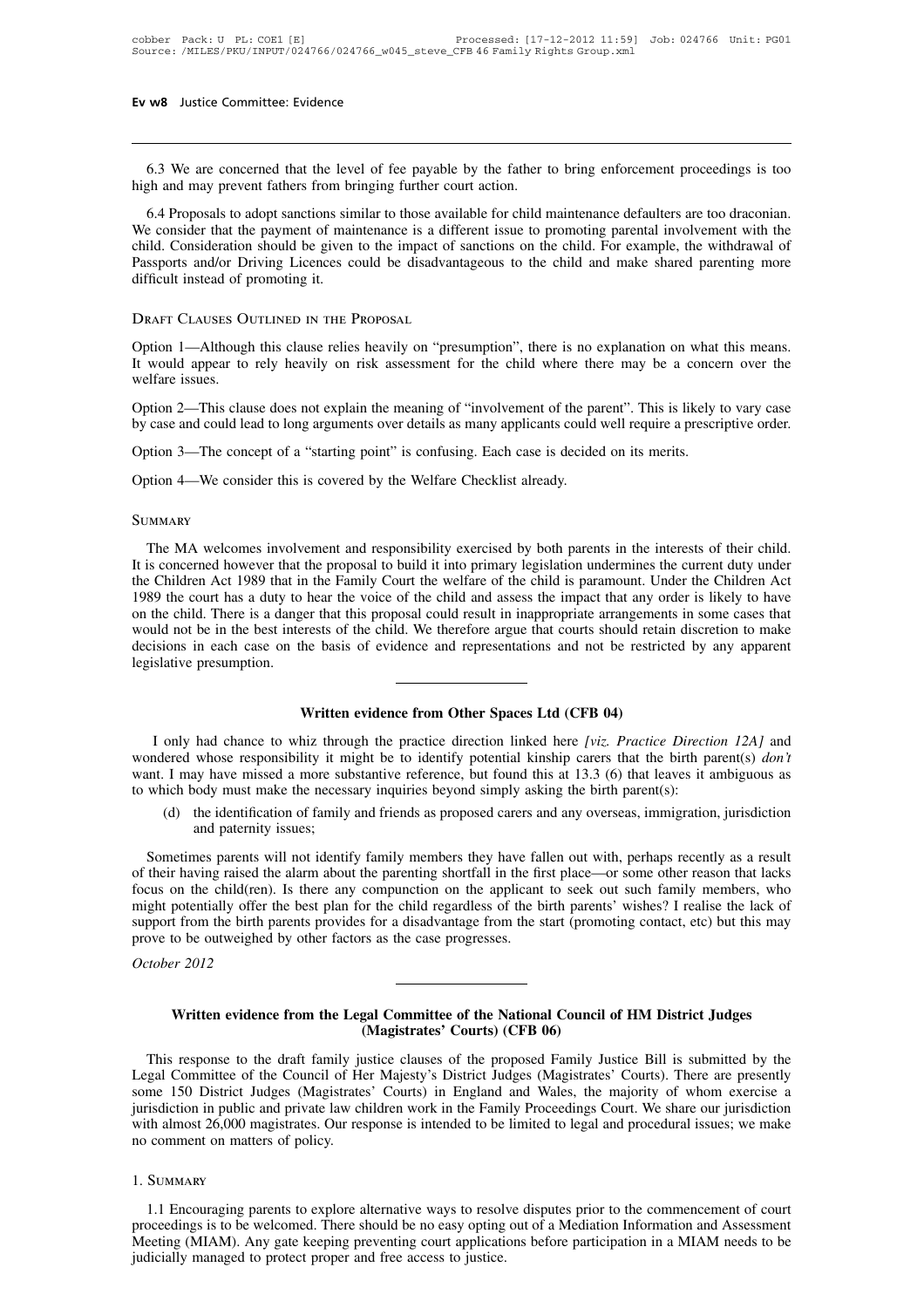Justice Committee: Evidence Ev w9<br>1.2 The proposed introduction of child arrangement orders is largely cosmetic and will make the existing<br>islation in the Children Act 1989 more complex, for little or no overall benefit. I legislation in the Children Act 1989 more complex, for little or no overall benefit. In anticipation of the expected increase in unrepresented parents in family proceedings, the aim should be to simplify the law. Justice Committee: Evidence Ev w9<br>
1.2 The proposed introduction of child arrangement orders is largely cosmetic and will make the existing<br>
legislation in the Children Act 1989 more complex, for little or no overall benef

1.2 The proposed introduction of child arrangement orders is largely cosmetic and will make the existing gislation in the Children Act 1989 more complex, for little or no overall benefit. In anticipation of the pected incr 1.2 The proposed introduction of child arrangement orders is largely cosmetic and will make the existing legislation in the Children Act 1989 more complex, for little or no overall benefit. In anticipation of the expected 1.2 The proposed introduction of child arrangement orders is largely cosmetic and will make the existing legislation in the Children Act 1989 more complex, for little or no overall benefit. In anticipation of the expected F.2 The proposed infoduction of child arrangement orders is targery cosinetic and win make the existing legislation in the Children Act 1989 more complex, for little or no overall benefit. In anticipation of the expected and, if necessary, attend court, if potential miscarriages of justice are to be avoided.<br>
1.3 The proposals to enable the court to regulate and restrict expert witnesses will enconcentrate on the core issues, save public m 1.3 The proposals to enable the court to regulate and restrict expert witnesses will encourage the parties to<br>ncentrate on the core issues, save public money and enable the court smore easily to achieve the 26 week<br>get for 1.3 The proposals to enable the court to regulate and restrict expert whilesses will encourage the parties to<br>concentrate on the core issues, save public money and enable the courts more easily to achieve the 26 week<br>targe

concentrate on the core issues, save public intolly and entable the courts infore easily to achieve the 20 week<br>target for conclusion of care proceedings. However, where the court determines that an expert is necessary,<br>pr proper public funding arrangements need to be in place to enable the expert to be instructed, prepare a report and, if necessary, attend court, if potential miscarriages of justice are to be avoided.<br>
1.4 The courts are al d, if necessary, attend court, if potential miscarriages of justice are to be avoided.<br>
1.4 The courts are already working towards achieving the 26 week time limit. The proposals for controlling<br>
perts and restricting scru experts and restricting scrutiny of care plans, together with the case management tools already available to the

### 2. MEDIATION

2.1 The limited circumstances in which parents might be eligible for Public Funding, brought about by<br>2.1 The limited circumstances in which parents might be eligible for Public Funding, brought about by<br>2.1 The limited ci 1.5 Restriction of the scope of the court's scrutiny of the Care Plan will enable the court to concentrate on<br>the key issues.<br>2. MEDIATION<br>2.1 The limited circumstances in which parents might be eligible for Public Funding Coming before the courts to resolve issues in which parents might be eligible for Public Funding, brought about by<br>changes in the funding arrangements, means that the court can expect ever increasing numbers of parents<br>com 2. MEDIATION<br>2.1 The limited circumstances in which parents might be eligible for Public Funding, brought about by<br>changes in the funding arrangements, means that the court can expect ever increasing numbers of parents<br>com 2. MEDIATION<br>2.1 The limited circumstances in which parents might be eligible for Public Funding, brought about by<br>changes in the funding arrangements, means that the court can expect ever increasing numbers of parents<br>com 2.1 The limited circumstances in which parents might be eligible for Public Funding, brought about by changes in the funding arrangements, means that the court can expect ever increasing numbers of parents coming before th 2.1 The filmed chedual stations in which parents inight be englibe for Fubile Funding, blought about by anges in the funding arrangements, means that the court can expect ever increasing numbers of parents ming before the entings in the funding analigements, means that the court can expect ever increasing numbers of parents coming before the courts to resolve issues concerning the welfare of their children without the benefit of legal advic

Colling before the courts to resolve issues concerning the wentate of their children without the benefit of regalitation. The courtroom is ill-suited to resolve family issues between non-represented parties who are likely advice and representation. The countroom is in-sured to resolve family issues between non-represented parties<br>who are likely to harbour strong feelings left over from the breakdown of their relationship. Accordingly, any<br>m who are intery to harbout strong reemigs left over from the breaktown of their relationship. Accordingly, any<br>measures that seek to encourage mediation or other forms of resolution are to be commended.<br>2.2 The essence of m 2.2 The essence of mediation and compromise is that the parties are able to meet an equal basis. It is entirely proper to identify those cases that do not lend themselves to m where domestic abuse has taken place. However, 2.2 The essence of mediation and complomise is that the parties are able to meet and express views on an ual basis. It is entirely proper to identify those cases that do not lend themselves to mediation, such as those ere equal basis. It is entirely proper to dentity those cases that do not lend themserves to methanton, such as those<br>where domestic abuse has taken place. However, the regulations need to be sufficiently robust that a party i

where domestic abuse has taken place. However, the regulations heed to be sumchently rootst that a party is<br>not able to avoid a MIAM simply by ticking the "domestic abuse" box on the form. Similarly those assessing<br>cases n such review should a WIANY shippy by decking the domestic abuse box on the form. Similarly those assessing cases need to be mindful of other pressures that might make mediation inappropriate. An example would be cultural p cases heed to be findula of other pressures that hight hiade inediation happropriate. All example would be cultural pressures such as those sometimes imposed on women in Asian families.<br>2.3 Equally, parties must not be den decision. 2.3 Equally, parties must not be denied a<br>with an application without the applicant 1<br>requirement to attend a MIAM has been co<br>such review should be undertaken swiftly ar<br>be urgent. It is essential that any refusal to<br>deci For review should be undertaken swiftly and this is of particular importance where the application is said to urgent. It is essential that any refusal to allow access to a court is a judicial rather than an administrative residence and contact from the Children Act is to move away from the idea of winners and losers.<br>
1. The purpose of the reforms suggested in the Family Justice Review by the removal of the concepts of residence and contact

CHILD ARRANGEMENT ORDERS<br>3.1 The purpose of the reforms suggested in the Family Justice Review by the removal of the concepts of<br>idence and contact from the Children Act is to move away from the idea of winners and losers. FRIELD ARRANGEMENT ORDERS<br>
3.1 The purpose of the reforms suggested in the Family Justice Review by the removal of the concepts of<br>
residence and contact from the Children Act is to move away from the idea of winners and l 3. CHILD ARRANGEMENT ORDERS<br>3.1 The purpose of the reforms suggested in the Family Justice Review by the removal of the concepts of<br>residence and contact from the Children Act is to move away from the idea of winners and l 3.1 The purpose of the reforms suggested in the Family Justice Review by the removal of the concepts of residence and contact from the Children Act is to move away from the idea of winners and losers.<br>3.2 The Children Act 9.1 The pulpose of the Eclorias suggested in the Family Justice Review by the felloval of the collections of residence and contact from the Children Act is to move away from the idea of winners and losers.<br>3.2 The Childre 3.2 The Children Act 1989 made a significant change to the responsibilities of parents towards their children concerning responsibility) on the one hand and where the child should live and Although the old idea of "custody 3.2 The Children Act 1989 made a signineant change to the law relating to children by separating the posibilities of parents towards their children concerning their welfare and upbringing (parental ponsibility) on the one It will always be regarded as the winner what what we all dividence and the other.<br>Although the old idea of "custody" seems to have prevailed in press reports and the minds of the public and a<br>new word "residency" has appe

though the old idea of "custody" seems to have prevailed in press reports and the minds of the public and a<br>w word "residency" has appeared in court vocabulary, the changes in the Children Act brought a sea change<br>the way regulating with whom a child will live" for residence orders remains identical. However, the changes in the Children Act brought a sea change in the way courts and practitioners approached family cases.<br>
3.3 The idea of wi in the way courts and practitioners approached family cases.<br>
3.3 The idea of winners and losers remains. It will never go. The parent who manages to secure a child to<br>
live with them will always be regarded as the winner 3.3 The idea of winners and losers remains. It will never go. The parent who manages to secure a child to live with them will always be regarded as the winner whatever terminology might be used by the courts.<br>3.4 Whilst th 3.3 The luea of whilets and losels tentants. It will never go. The patent who manages to secure a child to live with them will always be regarded as the winner whatever terminology might be used by the courts.<br>3.4 Whilst Significantly more difficult to understand.<br>
Significantly with whom a child will live" for recontact with a child" for contact order. The consequences that follow the making of the r<br>
amendments to the Children Act to acc 3.4 Whilst the diatt proposals do aboulsh Testdence and Contact, they do so by substituting an order public substituting with whom a child will live" for residence order and " an order to spend time or otherwise have intac The usually with whom a child will live to residence ofder and that of the consequences that follow the making of the respective orders remain identical. However, the consequential amendments to the Children Act to accommo

proposed in the Bill. Unless real benefits can be identified, the price to be paid in connect over the consequential amendments to the Children Act to accommodate the new terms make it considerably more "wordy" and signifi consequences that follow the making of the respective ofders remain fuentical. Towever, the amendments to the Children Act to accommodate the new terms make it considerably more significantly more difficult to understand.<br> whicantly more difficult to understand.<br>
3.5 It is increasingly becoming the case that parents in family proceedings are unrepresented. The Children<br>
1989 is a difficult Act for lay people to follow as it stands, without c

3.5 It is increasingly becoming the case that parents in family proceedings are unrepresented. The Children Act 1989 is a difficult Act for lay people to follow as it stands, without complicating the language in the way pr For the sucreasingly becoming the case that parents in rainity proceedings are unepresented. The Clintien Act 1989 is a difficult Act for lay people to follow as it stands, without complicating the language in the way prop Act 1969 is a united Act for lay people to follow as it stands, whilout proposed in the Bill. Unless real benefits can be identified, the price to will be too high and needlessly make the task of the courts and CAFCA 3.6.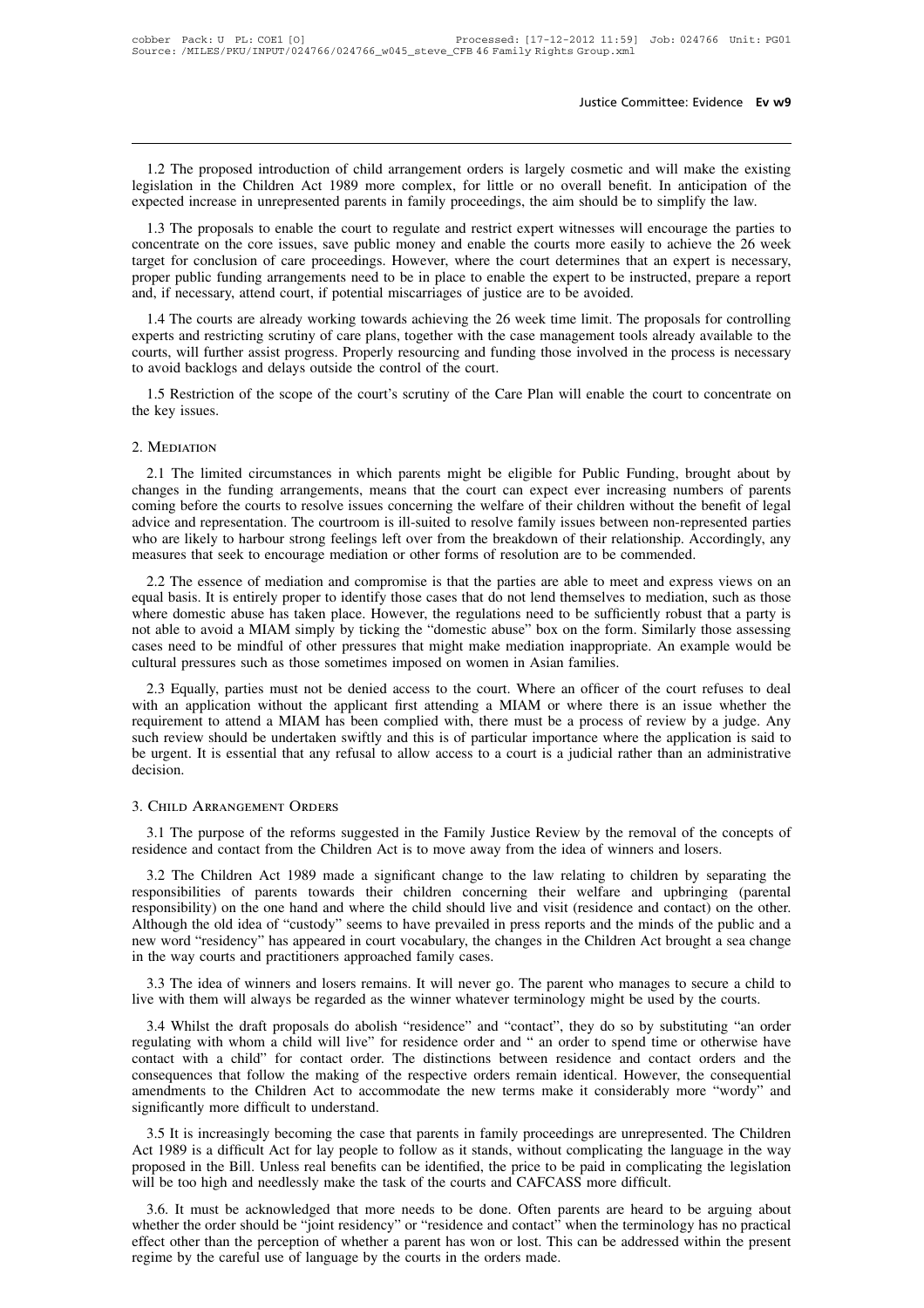3.7 The reforms proposed in the Bill will do nothing to address these issues. The phrases "live with" and<br>3.7 The reforms proposed in the Bill will do nothing to address these issues. The phrases "live with" and<br>ave contac **Ev w10** Justice Committee: Evidence<br> **Evaluation**<br>
3.7 The reforms proposed in the Bill will do nothing to address these issues. The phrases "live with" and<br>
"have contact with" will continue to appear in court orders as **EV W10** Justice Committee: Evidence<br> **EV W10** Justice Committee: Evidence<br> **EVALUATE:** The proposed in the Bill will do nothing to address these issues. The phrases "live with" and<br>
"have contact with" will continue to ap 3.7 The reforms proposed in the Bill will do nothing to address these issues. The phrases "live with" and "have contact with" will continue to appear in court orders as now, even with the proposed new legislation. Laudable 3.7 The reforms pr<br>"have contact with"  $v$ <br>Laudable though the  $v$ <br>will substitute for the<br>rather than help.<br>3.8 The only signifi 3.7 The reforms proposed in the Bill will do nothing to address these issues. The phrases "live with" and ave contact with" will continue to appear in court orders as now, even with the proposed new legislation. udable th 3.7 The reforms proposed in the Bill will do holding to addess these issues. The phrases Trie with and "have contact with" will continue to appear in court orders as now, even with the proposed new legislation. Laudable t rave contact w<br>Laudable though<br>will substitute for<br>a contact order is<br>a contact order is<br>to the Bill.<br>3.9 The notes

Il substitute for the existing, clearly defined and understood terms wordy phrases which are likely to hinder<br>her than help.<br>3.8 The only significant change appears to be the power to give parental responsibility to a non-

Fact difficult, if not impossible, to envisage any circumstances in which a court might exercise this power are rare, but it is in fact difficult, if not impossible, to envisage any circumstances in which a court might th 3.8 The only significant change appears to be the power to give parental responsibility to a non-parent where<br>a contact order is made in the new section  $12(2A)$  to the Children Act inserted by clause  $21(4)$  of Schedule 3.8 The only significant change appears to be the power to give parental responsibility to a non-parent where a contact order is made in the new section  $12(2A)$  to the Children Act inserted by clause  $21(4)$  of Schedule Fruitless litigation. Unless a practical application can be identified, the better option would be to omit this clause.<br>
4. Expect Evidence 1 appropriate that circumstances in which a court might exercise this power are r A. The fashion has developed over the years whereby it is thought necessary to seek expert evidence to galaxien. Unless a practical application can be identified, the better option would be to omit this clause.<br>EXPERT EVID

deal with almost all issues that arise in public law cases. The ability of the better option would be to omit this clause.<br>A. Experiment Evidence Interval application can be identified, the better option would be to omit t that the set of that necessary to the court already knows or that which a competent social worker could set of the court to make its decision will be an important tool to ensure that time (and public money) is not wasted o 4. EXPERT EVIDENCE<br>4. EXPERT EVIDENCE<br>4.1 The fashion has developed over the years whereby it is thought necessary to seek expert evidence to<br>deal with almost all issues that arise in public law cases. The ability of the c money) is not wasted on experts who do not really advance the case and do no more than confirm what the court already knows or that which a competent social worker could assess in any event.<br>4.2 As it will ultimately be fo 4.1 The fashion has developed over the years whereby it is thought necessary to seek expert evidence to al with almost all issues that arise in public law cases. The ability of the court to limit expert evidence to at nece 4.1 The fashion has developed over the years wheteby it is thought hecessary to seek expert evidence to deal with almost all issues that arise in public law cases. The ability of the court to limit expert evidence to that

dear with almost an issues that after in public law cases. The ability of the court to finit expert evidence to<br>that necessary to enable the court to make its decision will be an important tool to ensure that time (and pub that included particly funded particly funded by the Legal Services. Commission refusing to put the court already knows or that which a competent social worker could assess in any event.<br>
4.2 As it will ultimately be for t that a particular expert is necessary to enable the court already knows or that which a competent social worker could assess in any event.<br>
4.2 As it will ultimately be for the court to assess whether an expert is necessar court aneady knows of that which a competent social worker could assess in any event.<br>
4.2 As it will ultimately be for the court to assess whether an expert is necessary, if the court feels that a<br>
particular piece of wor 4.2 As it will ultimately be for the court to assess whether an expert is necessary, if the court feels that a particular piece of work needs to be done by an expert it will be authorised. In that way, any potential miscar particular piece of work needs to be done by an experentiscarriage of justice should be avoided. However, as expert that a particular expert is necessary to enable the court expert is not frustrated by the Legal Services C Free is not frustrated by the Legal Services Commission refusing to pay, or by offering such low rates of nuneration that it is impossible to find an expert who is competent and able to report within a reasonable nescale c

proceedings, although 26 weeks is still the exception rather than the rule. The court within a reasonable timescale consistent with the timetable for the child.<br>
5. TIME LIMITS<br>
5.1 Much has already been achieved within th The narrowing and the narrowing of matters to which the court should have regard in the Care Plan will further assist the court to achieved within the current regime to reduce the time taken to finalise care proceedings, a 5. TIME LIMITS<br>5.1 Much has already been achieved<br>proceedings, although 26 weeks is still the<br>of experts and the narrowing of matters<br>assist the court to achieve this goal.<br>5.2 However, the reality faced by the co TIME LIMITS<br>5.1 Much has already been achieved within the current regime to reduce the time taken to finalise care<br>oceedings, although 26 weeks is still the exception rather than the rule. The court's ability to restrict t 5.1 Much has already been achieved within the current regime to reduce the time taken to finalise care proceedings, although 26 weeks is still the exception rather than the rule. The court's ability to restrict the use of

3.1 Much has already been achieved whilm the current regime to reduce the time taken to mialise care<br>proceedings, although 26 weeks is still the exception rather than the rule. The court's ability to restrict the use<br>of ex proceedings, antiough 20 weeks is sum the exception radiier than the rule. The court's ability to restrict the use<br>of experts and the narrowing of matters to which the court should have regard in the Care Plan will further of experis and the hartowing of matters to winch the court should have regard in the Cate Fran win ruther assist the court to achieve this goal.<br>
5.2 However, the reality faced by the courts is that budgets of Local Author 5.2 However, the reality faced by the courts is that budgets of Locaresources are spread very thinly. Social workers' caseloads are typical and those involved in assessments are encumbered with backle straightforward asses alightforward assessment of a parent or a potential family carer can take 16 weeks or more. Those holding<br>
is purse strings need to appreciate that unless these difficulties are addressed, no amount of court case<br>
magement

The purse strings need to appreciate that unless these difficulties are addressed, no amount of court case management will bring a resolution of a case within 26 weeks.<br>
6. CARE PLANS<br>
6. I Historically the courts have con concerned that they are not in a position of a case within 26 weeks.<br>
6. CARE PLANS<br>
6. This counts have considered it part of their remit in assessing the welfare of a child to consider<br>
all aspects of the Care Plan to en for CARE PLANS<br>6. CARE PLANS<br>6.1 Historically the courts have considered it part of their remit in assessing the welfare of a child to consider<br>all aspects of the Care Plan to ensure the best opportunities for that child. 6. Care PLANS<br>6.1 Historically the courts have considered it part of their remit in assessing the welfare of a child to consider<br>all aspects of the Care Plan to ensure the best opportunities for that child. It is not uncom 6.1 Historically the courts have considered it part of their remit in assessing the welfare of a child to consider<br>all aspects of the Care Plan to ensure the best opportunities for that child. It is not uncommon for paren 6.1 Historically the courts have considered it part of their remit in assessing the welfare of a child to consider<br>all aspects of the Care Plan to ensure the best opportunities for that child. It is not uncommon for parent aspects of the Care Fran to ensure the best opportunities for that clind. It is not uncommon for parents to nocede that they are not in a position to care for a child but nevertheless want to have a significant input into Fulture planning and use the court process for that purpose. Similarly, the child's guardian might have proper concerns about the way in which the Local Authority plans to care for the child and will raise them as reasons

From the branch of the court process for that purpose. Similarly, the child and will raise them as reasons for the court not to approve the Care Plan. As the role of the children's guardian is restricted to the time court For the court not to approve the Care Plan. As the role of the children's guardian is restricted to the time court<br>proceedings are ongoing, it is not surprising that the court is the venue in which such concerns are raised properly be argued that spending time in the court process arguing about the fine detail of the Care Plan, such<br>as whether a child should have therapy and who should provide it, is fruitless since it might change in any<br>ev 6.2 It has to be recognised that the Care Plan cannot cater for every eventuality in a child's life. A Local uthority must and currently does review regularly the Care Plan for each child in its care. In that sense it can 0.2 It has to be recognised that the Cate Fian cannot cater for every eventually in a clind s file. A Local Authority must and currently does review regularly the Care Plan for each child in its care. In that sense it can

Authority must and christify does feview regularly the Cate Fian for each child in its cate. In that sellse it can<br>properly be argued that spending time in the court process arguing about the fine detail of the Care Plan, property be argued that spending time in the court process arguing about the line detail of the Cate Fran, such<br>as whether a child should have therapy and who should provide it, is fruitless since it might change in any<br>ev as whener a chine<br>event, once a Care<br>6.3 However, if<br>"permanence providefinition of "perm<br>wide the enquiry r<br>much clearer.<br>6.4 It is fair to s 6.3 However, if the scope of the court's enquiry into the merits of the Care Plan is to be restricted to the errmanence provisions", clarity is required as to precisely the areas the court might properly review. The finiti a child and, if so, whether the child should be reunited with a parent, cared for by extended family, placed in child and, if so, whether the child should be reunited with a parent, cared for by extended family, placed in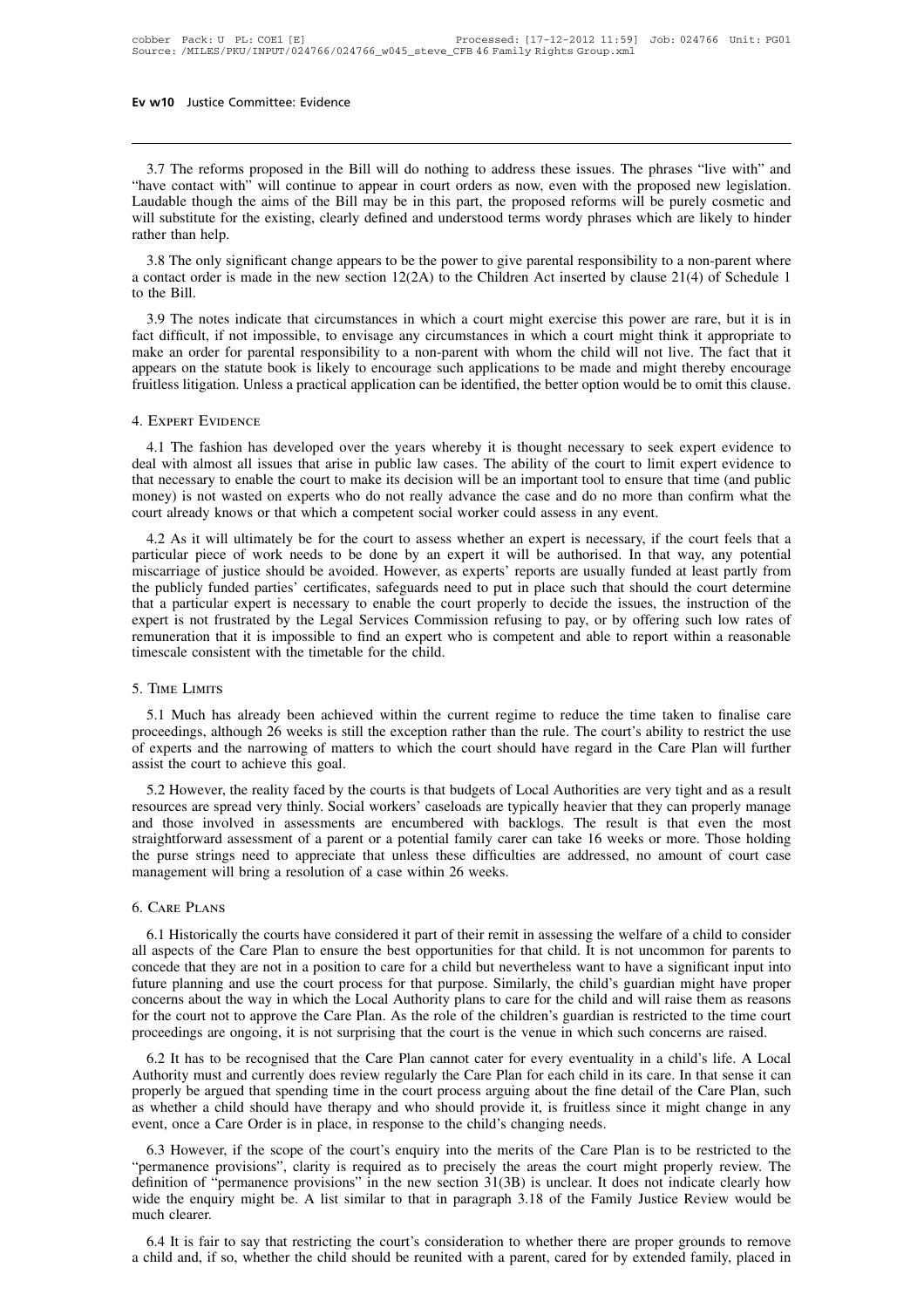Justice Committee: Evidence Ev w11<br>
long-term foster care or placed for adoption, will be a significant factor to enable the court to conclude cases<br>
within 26 weeks since it will restrict exploring peripheral matters in t Justice Committee: Evidence Ev w11<br>long-term foster care or placed for adoption, will be a significant factor to enable the court to conclude cases<br>within 26 weeks since it will restrict exploring peripheral matters in the long-term foster care or place<br>within 26 weeks since it will if<br>ocus on the core issues.<br>October 2012 **Dong-term foster care or within 26 weeks since it focus on the core issues.**<br>*October 2012* **Written evidence from Sally Simon JP (CFB 07)**<br>**Written evidence from Sally Simon JP (CFB 07)**<br>**Written evidence from Sally Simon JP (CFB 07)** 

Via am a recently retired magistrate who has sat in the adult court and was a member of the bench youth panel<br>
The London Family Panel. October 2012<br>
Written<br>
I am a recently retired magistrate wh<br>
and of the London Family Panel.<br>
I am very concerned about the draft Vien evidence from Sally Simon JP (CFB 07)<br>I am a recently retired magistrate who has sat in the adult court and was a member of<br>d of the London Family Panel.<br>I am very concerned about the draft legislation on Family Justi Written evidence from San a recently retired magistrate who has sat in the a the London Family Panel.<br>The imposition of a 26 week time limit<br>1. The imposition of a 26 week time limit<br>2. The proposal to remove the duty of t 2. The proposal to remove the duty of the court and was a member of the London Family Panel.<br>
2. The imposition of a 26 week time limit<br>
2. The proposal to remove the duty of the court to scrutinise Care Plans.<br>
2. The pro I am a recently retired magistrate who has sat is<br>and of the London Family Panel.<br>I am very concerned about the draft legislation<br>1. The imposition of a 26 week time limit<br>2. The proposal to remove the duty of the<br>1. IMPOS

- 
- 

1. The imposition of a 26 week time limit<br>
2. The proposal to remove the duty of the court to scrutinise Care Plans.<br>
IMPOSITION OF 26 WEEK TIME LIMIT<br>
As a magistrate, I am quite clear from my experience with sentencing g i. The imposition of a 26 week time limit<br>2. The proposal to remove the duty of the court to scrutinise Care Plans.<br>1. IMPOSITION OF 26 WEEK TIME LIMIT<br>4. As a magistrate, I am quite clear from my experience with sentencin 2. The proposal to remove the duty of the court to scrutinise Care Plans.<br>
1. IMPOSITION OF 26 WEEK TIME LIMIT<br>
As a magistrate, I am quite clear from my experience with sentencing guidelines in the adult court that the<br>
i 1. IMPOSITION OF 26 WEEK TIME LIMIT<br>As a magistrate, I am quite clear from my experience with sentencing guidelines in the adult court that the<br>imposition of stringent guidelines has had a significant impact on our decisio 1. IMPOSITION OF 26 WEEK TIME LIMIT<br>As a magistrate, I am quite clear from my exper<br>imposition of stringent guidelines has had a signific<br>36 years) we are much less likely nowadays to sen<br>a bench may feel a particular case As a magistrate, I am quite clear from my experience with sentencing guidelines in the adult court that the position of stringent guidelines has had a significant impact on our decision making. In my experience (over years It is a magistrate, T am quite eteat Hom my experience what sentencing guidelines in the data court that the<br>imposition of stringent guidelines has had a significant impact on our decision making. In my experience (over<br>36

miposition of stingthe guidelines has had a significant impact of our decision making. In my experience (over<br>36 years) we are much less likely nowadays to sentence outside the current sentencing guidelines even when<br>a ben so years) we are mean ress intery nowadays to sentence outside the carrent sentencing guidelines even when<br>a bench may feel a particular case warrants this. The guidelines affect the whole ethos of the court and it<br>becomes which must be a particular case warrants ans. The gatacimes arecel the whole clabs of the coart and R becomes much harder to go against the grain.<br>
In the adult criminal court the fettering of judicial discretion by the im In the adult criminal court the fettering of judicial discretion by the imposition of strused as a way to reduce the wide variation in sentencing between benches, which, it l contribute to a lack of confidence in the court In the aath criminal coal the lettering or judicial distriction by the imposition of stift guidelines has been<br>ed as a way to reduce the wide variation in sentencing between benches, which, it has often been argued,<br>stem, describitute to a lack of confidence in the courts. The effect, as seen by someone who has been part of the contribute to a lack of confidence in the courts. The effect, as seen by someone who has been part of the system,

It has been well argued in other submissions why the majority of cases cannot be ever peace that there is an increasing pressure to conform and "rubber stamp " by imposing the guidelines without too much question. This it strict time limit and that to do so may well act against the best interests of children. This it may be argued, is beneficial given the huge pressure on courts, for example, in dealing with motoring offences despite some l becomes the statutory norm, the subliminal pressure to conform will be ever pressure of courts, tor example, in dealing with motoring offences despite some loss of justice in individual cases.<br>However, the introduction of If we introduction of a much more stringent 26 week time limit in the family courts, is potentially dangerous as it could lead to individual children being ill served by the system ostensibly set up to assist them. It has However, the introduction of a much more stringent 26 week time limit in the family courts, is potentially dangerous as it could lead to individual children being ill served by the system ostensibly set up to assist them. dangerous as it could lead to individual children being ill served by the system ostensibly set up to assist them.<br>It has been well argued in other submissions why the majority of cases cannot be easily pigeonholed into a<br> In the limit and that to do so may well act against the best interests of children. If a 26 week time limit comes the statutory norm, the subliminal pressure to conform will be ever present and the ethos will change that i sinct time finit and that to do so may weri act against the osst interests or emident. It a 20 week time finite<br>becomes the statutory norm, the subliminal pressure to conform will be ever present and the ethos will change<br>

becomes the statuary norm, the submimian pressure to conform with our verty present and the ethos with change<br>so that it will become increasingly more difficult for family courts to challenge the norm and label a case as<br>" actually serves the "majority " of cases (as argued in the submission by David Jockelson) and the interests of the child may be damaged because its access to "due process " will have been curtailed by an arbitrary time lim Exceptional 1. The oatcome win of that the interests of the eind may be damaged occause its access to the<br>process " will have been curtailed by an arbitrary time limit, if they are not deemed sufficiently exceptional.<br>When in individual cases will be to children's lives, then this becomes a serious challenge to the introduction of an imposed time limit.<br>2. THE PROPOSAL TO REMOVE THE DUTY OF THE COURT TO SCRUTINISE CARE PLANS. Whenever, judicial discretion is fettered by legislation a balancing act is involved between a greater good of<br>some improvement (eg consistency or financial savings) for the majority against a loss (eg "due process " or<br>po

in individual cases will be to children's lives, then this becomes a serious challenge to the introduction of an<br>imposed time limit.<br>2. THE PROPOSAL TO REMOVE THE DUTY OF THE COURT TO SCRUTINISE CARE PLANS.<br>Evidence from o imposed time limit.<br>
2. THE PROPOSAL TO REMOVE THE DUTY OF THE COURT TO SCRUTINISE CARE PLANS.<br>
Evidence from other submissions highlights the essential nature of the Care Plan in helping to ensure a<br>
better outcome for an 2. The Proposal To Remove The DUTY OF The COURT TO SCRUTINISE CARE PLANS.<br>
Evidence from other submissions highlights the essential nature of the Care Plan in helping to ensure a<br>
better outcome for any child taken into ca 2. THE PROPOSAL TO REMOVE THE DUTY OF THE COURT TO SCRUTINISE CARE PLANS.<br>Evidence from other submissions highlights the essential nature of the Care Plan in helping to ensure a<br>better outcome for any child taken into care Evidence from other submissions highlights the essential nature of the Care Plan in helping to ensure a better outcome for any child taken into care. The danger of reducing court scrutiny of Care Plans, particularly in th Evidence from other submissions highlifeletter outcome for any child taken into care<br>in the current climate of financial stringency<br>future. It is arguably better practice to mai<br>Guardian and the Court before a child is ta<br> better outcome for any c<br>in the current climate of<br>future. It is arguably bet<br>Guardian and the Court<br>Inquiry after a disaster of<br>have failed its Looked A<br>*October 2012* Figure 2 and a state of scandals have occurred with a local authority that is s<br>reis of scandals have occurred with a local authority that is s<br>children.<br>Written evidence from Rights of Women (CFB 08)<br>pmote the legal right

Vertiliant and its Looked After children.<br> **Established in 1975 to promote the legal rights of women throughout England and Wales, Rights of Women**<br>
In the promote the legal rights of women throughout England and Wales, Ri Aim and Males, Rights of Women (CFB 08)<br>
aims to increase women's understanding of their legal rights and improve their access to justice so that they<br>
can live free from violence, oppression and discrimination and are abl **Exablished in 1975 to promote the legal rights of Women (CFB 08)**<br>Established in 1975 to promote the legal rights of women throughout England and Wales, Rights of Women<br>aims to increase women's understanding of their lega **Established in 1975 to promote the legal rights of Women (CFB 08)**<br>Established in 1975 to promote the legal rights of women throughout England and Wales, Rights of Women<br>aims to increase women's understanding of their leg **Written evidence from Rights of Women (CFB 08)**<br>Established in 1975 to promote the legal rights of women throughout England and Wales, Rights of Women<br>aims to increase women's understanding of their legal rights and impro Established in 1975 to promote the legal rights of women throughout England and Wales, Rights of Women<br>aims to increase women's understanding of their legal rights and improve their access to justice so that they<br>can live Established in 1975 to promote<br>aims to increase women's unders<br>can live free from violence, oppr<br>the lives they and their families le<br>we offer a range of services inclue<br>courses and other events, equipy<br>women's legal and h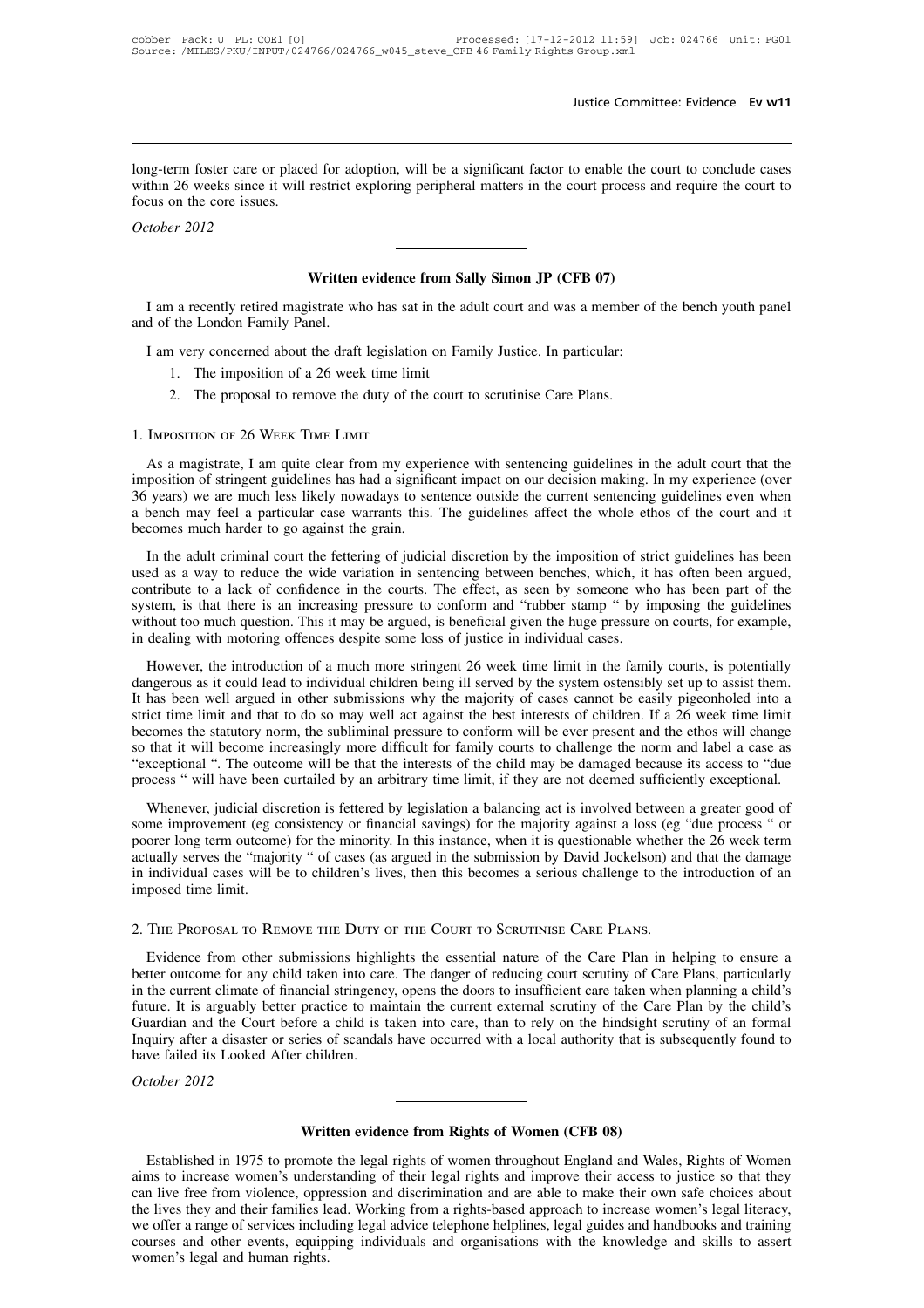w<sup>12</sup> Justice Committee: Evidence<br>Since 1975 Rights of Women has been providing a critical analysis of the law and its impact on women,<br>entifying gaps and omissions in the protection available to women and highlighting are **Ev w12** Justice Committee: Evidence<br>
Since 1975 Rights of Women has been providing a critical analysis of the law and its impact on women,<br>
identifying gaps and omissions in the protection available to women and highlight **Ev w12** Justice Committee: Evidence<br>
Since 1975 Rights of Women has been providing a critical analysis of the law and its impact on women,<br>
identifying gaps and omissions in the protection available to women and highlight Since 1975 Rights of Women has been providing a critical analy<br>identifying gaps and omissions in the protection available to women<br>in legislation and the application of the law. Rights of Women has lob<br>equality in the law Since 1975 Rights of Women has been providing a critical analysis of the law and its impact on women,<br>entifying gaps and omissions in the protection available to women and highlighting areas of discrimination<br>legislation a

Since 1975 Rights of Women has been providing a critical analysis of the law and its impact on women,<br>identifying gaps and omissions in the protection available to women and highlighting areas of discrimination<br>in legislat once 1975 Nights of Wolnen has been providing a efficient analysis of the faw and its impact on women,<br>identifying gaps and omissions in the protection available to women and highlighting areas of discrimination<br>in legisla statutory, community and voluntary sectors are provided and campaigning actes of discrimination<br>and the application of the law. Rights of Women has lobbied and campaigned to improve women's<br>equality in the law and their ab In registation and the application of the faw. Kights of Women has tooloca and campagned to improve women's equality in the law and their ability to attain safety and justice.<br>As a grassroots organisation providing a range equality in the law and their ability to attain safety and justice.<br>As a grassroots organisation providing a range of legal advice and information services to women throughout<br>England and Wales,<sup>1</sup> we hear women's experien Statutory, community and voluntary sectors providing services to women. This also gives us a broad picture of<br>women's access to justice and equality. It is this experience, alongside our experience as lawyers which we<br>use *the mediation information and equality. It is this experience, alongside our experience as lawyers which we use in our policy work.*<br>*MEDIATION*<br>*(a) The safeguards in place to ensure that domestic violence or other welfa* 

### **MEDIATION**

EDIATION<br>The safeguards in place to ensure that domestic violence or other welfare issue cases are filtered out from<br>*e* mediation information and assessment meeting ("MIAM") system, and whether they will be effective.<br>Th (a) The safeguards in place to ensure that domestic violence or other welfare issue cases are filtered out the mediation information and assessment meeting ("MIAM") system, and whether they will be effective<br>The proposed a The safeguards in place to ensure that domestic violence or other welfare issue cases are filtered out from<br>
remediation information and assessment meeting ("MIAM") system, and whether they will be effective.<br>
The proposed (a) The safeguards if<br>the mediation inform<br>The proposed am<br>to resolve a family<br>The domestic vie<br>provides that:<br>Any party<br>narty and

For *algo malited legislation* will make it compulsory, with limited exceptions, for all parties seeking a family law matter to attend a mediation information and assessment meeting (MIAM).<br>
mestic violence exception to at posed amended legislation will make it compulsory, with limited exceptions, for all parties seeking a family law matter to attend a mediation information and assessment meeting (MIAM).<br>mestic violence exception to attendin to resolve a family law matter to attend a mediation information and assessment meeting (MIAM).<br>The domestic violence exception to attending MIAMs, as set out in the Family Procedure Rules 2011<br>provides that:<br>Any party has The domestic violence exception to attending MIAMs, as set out in the Family Procedure Rules 2011<br>
wides that:<br>
Any party has, to the applicant's knowledge, made an allegation of domestic Violence against another<br>
party an Any party has, to the applicant's knowledge, made an allegation of domestic Violence against another<br>party and this has resulted in a police investigation or the issuing of civil proceedings for the<br>protection of any party

evidence.

We propose that the exception should be broadened, to include a full range of statutory and non-statutory<br>evidence.<br>According to the British Crime Survey just 16% of victims of domestic violence report to the police and<br>mo

We propose that the exception should be broadened, to include a full range of statutory and non-statutory<br>dence.<br>According to the British Crime Survey just 16% of victims of domestic violence report to the police and<br>ost w We propose that the exception should be broadened, to include a full range of statutory and non-statutory evidence.<br>
According to the British Crime Survey just 16% of victims of domestic violence report to the police and m

evidence.<br>
According to the British Crime Survey just 16% of victims of domestic violence report to the police and<br>
most women will experience an average of 35 incidents of violence before making a report.<br>
Research publis most women will experience an average of 35 incidents of violence before making a report.<br>
Research published by Rights of Women and Welsh Women's Aid indicated that just 29.9% of the sample<br>
of 324 women who were receivin Research published by Rights of Women and Welsh Women's Aid indicated that just 29.9% of the sample<br>of 324 women who were receiving specialist support as victims of domestic violence had obtained a non-<br>molestation order, We see the problem who were receiving specialist support as victims of domestic violence had obtained a non-<br>molestation order, occupation order, forced marriage protection order or other protective injunction.<sup>2</sup><br>The limi molestation order, occupation order, forced marriage protection order or other protective injunction.<sup>2</sup><br>The limited nature of the exceptions mean that many victim/survivors of domestic violence whose allegations<br>are not The limited nature of the exceptions mean that many victim/survivors of domestic violence whose allegations<br>
a not being investigated by the police or who do not have a domestic violence injunction, or have one or<br>
th of t are not being investigated by the police or who do not have a domestic violence injunction, or have one or both of these, but do not meet the strict 12 month time limit, will be in a vulnerable position. For example, a wom in extending to the time whose antigations<br>in extending to the time one or<br>vulnerable position. For example, a<br>and she does not have a domestic<br>IAMs does not match up with the<br>in extending the time limit to 24<br>d admission both of these, but do not meet the strict 12 month time limit, will be in a vulnerable position. For example, a<br>woman may have fled to a refuge but there is no criminal investigation and she does not have a domestic<br>violen

man may have fled to a refuge but there is no criminal investigation and she does not have a domestic<br>plence injunction, will not be fast tracked through the MIAM stage.<br>It is important to point out that the domestic viole violence injunction, will not be fast tracked through the MIAM stage.<br>It is important to point out that the domestic violence exception for MIAMs does not match up with the<br>gateways for legal aid<sup>3</sup> and the concessions mad It is important to point out that the domestic violence exception for MIAMs does not match up with the gateways for legal aid<sup>3</sup> and the concessions made by the Government<sup>4</sup> in extending the time limit to 24 months and wi protection issues that require immediate diversion to the court process. Mediators are not specifically trained<br>to deal with this and we are advised that many mediators are uncomfortable with this role.<br>We agree that media orthis and widening the range of evidence to include medical evidence and admission to a retuge.<br>If a woman does not fulfill the strict criteria for avoiding a MIAM, then it will fall on mediators to act as<br>tekeepers and a

If a woman does not fulfill the strict criteria for avoiding a MIAM, then it will fall on mediators to act as gatekeepers and assess whether there are risks of domestic violence, imbalance between the parties or child prot It a woman does not ranni are strict critical tof avoiding a MHM, then it win fail on includiors to det as<br>gatekeepers and assess whether there are risks of domestic violence, imbalance between the parties or child<br>protect gate the state is and assess whence there are fisks of domestic violence, implanted between the parties of emit<br>protection issues that require immediate diversion to the court process. Mediators are not specifically traine brocection issues that require immediate diversion to the coart process. Mediators are not specifically damed<br>to deal with this and we are advised that many mediators are uncomfortable with this role.<br>We agree that mediati be dear whit ans and we are advised that many mediadors are diffeombrable whit ans fore.<br>We agree that mediation can be effective in family law. However, we stress that any case involving domestic<br>violence poses serious we the strong links between domestic violence and child abuse.<sup>5</sup> Because of these concerns, which are set out in more detail below, we firmly believe that in cases where domestic violence is an issue a MIAM is not appropriat Iowever, we stress that any case involving domestic<br>arties to the proceedings and the children, owing to<br>se.<sup>5</sup> Because of these concerns, which are set out<br>ere domestic violence is an issue a MIAM is not<br>ent to attend a M violence poses serious welfare concerns both to the adult parties to the proceedings and the children, owing to the strong links between domestic violence and child abuse.<sup>5</sup> Because of these concerns, which are set out in the strong links between domestic violence and child abuse.<sup>5</sup> Because of these concerns, which are set out<br>in more detail below, we firmly believe that in cases where domestic violence is an issue a MIAM is not<br>appropriat in more detail below, we firmly believe that in cases where domestic violence is an issue a MIAM is not<br>appropriate. We propose that the exceptions to the requirement to attend a MIAM are extended and broadened,<br>and that a MIAM if they have previously reported domestic violence to a list of agen<br>services, medical practitioners and court.<br><sup>1</sup> For more information about Rights of Women's services visit: www.rightsofwomen.org.u<br><sup>2</sup> Rights of Wo

http://www.rightsofwomen.org.uk/pdfs/Policy/Evidencing\_dv\_the\_facts.pdf.

services, medical practitioners and court.<br>
<sup>1</sup> For more information about Rights of Women's services visit: www.rightsofwomen.org.uk.<br>
<sup>2</sup> Rights of Women and Welsh Women's Aid, *Evidencing domestic violence: the facts*, medical evidence: the facts, January 2012, online:<br>
<sup>2</sup> Rights of Women and Welsh Women's Aid, *Evidencing domestic violence: the facts*, January 2012, online:<br>
<sup>3</sup> For the Act see http://www.legislation.gov.uk/ukpga/2012/ Rights of Women and Welsh Women's Aid, *Evidencing domestic violence: the facts*, January 2012, online:<br>
http://www.rightsofwomen.org.uk/pdfs/Policy/Evidencing\_dv\_the\_facts.pdf.<br>
<sup>3</sup> For the Act see http://www.legislation

http://www.dwp.gov.uk/consultations/2012/childrens-futures.shtml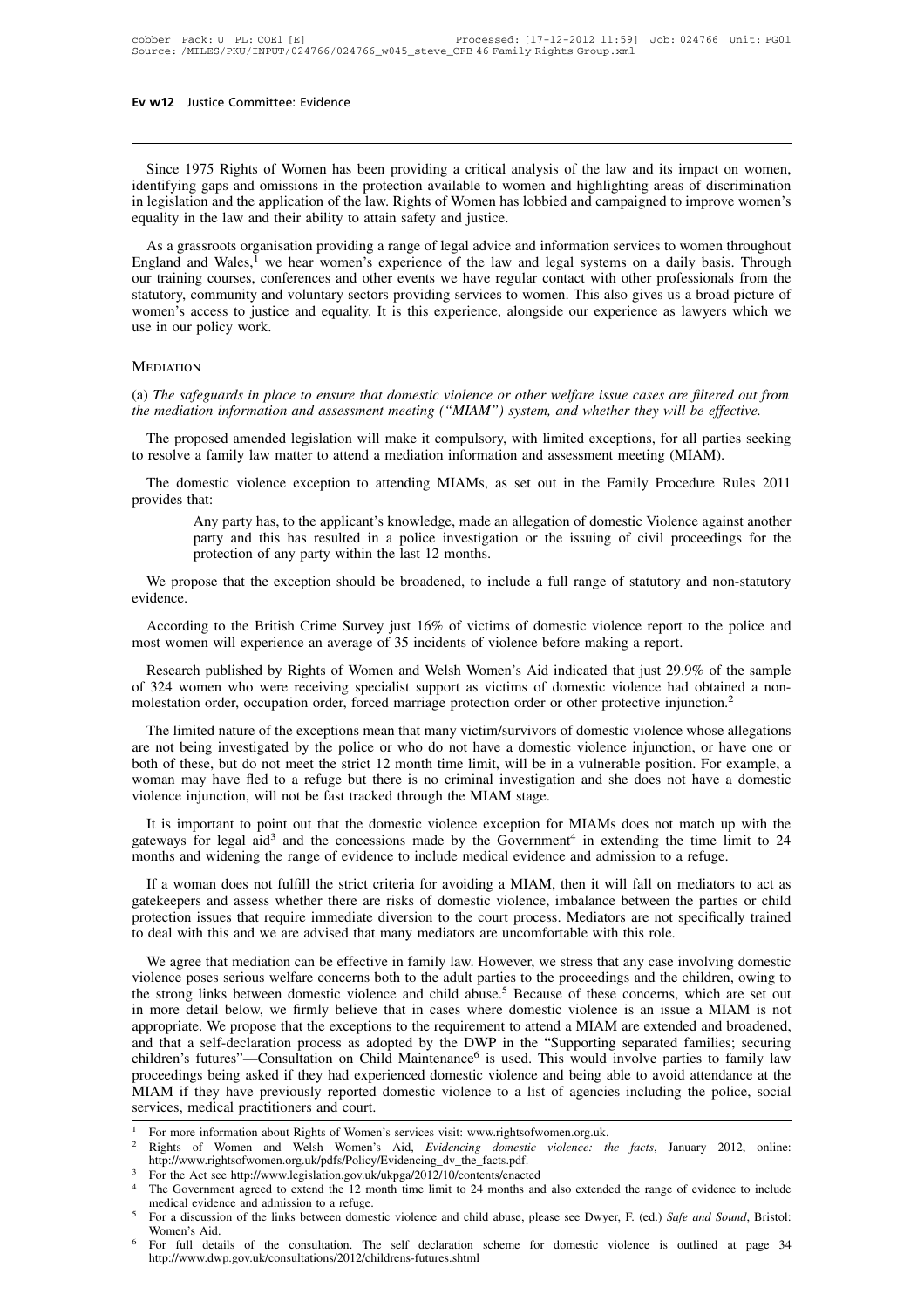*We recommend that any case where there is a real risk to a child or to an adult party to the proceedings*<br>*We recommend that any case where there is a real risk to a child or to an adult party to the proceedings*<br>*on-prio* **For the interpolar and that any case where there is a real risk to a child or to an adult party to the proceedings should be immediately routed to court. It is potentially fatal to attempt to distinguish between "priority The metallicary of the metallicity of the metallicity of the metallicity of the proceedings**<br>*We recommend that any case where there is a real risk to a child or to an adult party to the proceedings*<br>*should be immediatel We recommend that any case where there is a real risk to a child or to an adult party to the proceedings ould be immediately routed to court. It is potentially fatal to attempt to distinguish between "priority" and on-p* 

*We recommend that any case where there is a real risk to a child or to an adult party to the proceedings should be immediately routed to court. It is potentially fatal to attempt to distinguish between "priority" and "non Frequence incommend that any case where there is a real risk to a child or to an adult party to the proceedings*<br>*should be immediately routed to court. It is potentially fatal to attempt to distinguish between "priority" should be immediately routed to court. It is potentially fatal to attempt to distinguish between "priority" and "non-priority" domestic violence and all cases of domestic violence should be treated as a strong concern.*<br> *propose that the Family Procedure Rules are amended to include a self declaration process for victims*<br> *propose that the Family Procedure Rules are amended to include a self declaration process for victims*<br> *propose tha Action-provity*<br>*We propose*<br>*Act 2012.*<br>*Act 2012.*<br>*We would al We propose that the Family I roceaure Kules are amended to include a self declariation process for victims*<br>domestic violence, which provides that survivors will not have to attend a MIAM if they have previously<br>corted th *atterd any mediation or conciliation hearings.*<br>*atterd any mediation of a statutory or voluntary agency including—the police, a court, a medical professional,*<br>*social services, a MARAC, an employer, a school, a domestic Appoint and Incident to a statutory or voluntary associal services, a MARAC, an employer, a schood propose that the Family Procedure Rules mirror Act 2012.<br>We would also recommend that women who has attend any mediation o* 

We would also recommend that women who have experienced domestic violence should not be required to<br>
end any mediation or conciliation through the court process including First Hearing Dispute Resolution<br>
pointments and Co

attend any mediation or conciliation through the court process including First Hearing Dispute Resolution<br>Appointments and Conciliation hearings.<br>MEDIATION AND DOMESTIC VIOLENCE<br>It is important that the real and potentiall Appointments and Conciliation hearings.<br>
MEDIATION AND DOMESTIC VIOLENCE<br>
It is important that the real and potentially fatal dangers present in bringing the victim and perpetrator<br>
together are recognised. A relationship MEDIATION AND DOMESTIC VIOLENCE<br>It is important that the real and potentially fatal dangers present in bringing the victim and perpetrato<br>together are recognised. A relationship defined by violence, control, threats and an EDIATION AND DOMESTIC VIOLENCE<br>It is important that the real and potentially fatal dangers present in bringing the victim and perpetrator<br>gether are recognised. A relationship defined by violence, control, threats and an i

It is important that the real and potentially fatal dangers present in bringing the victim and perpetrator together are recognised. A relationship defined by violence, control, threats and an imbalance of power must not be via the important during the reationship defined by violence, control, threats and an imbalance of power must<br>not be subject to mediation. Domestic violence is not usually caused by a problem with anger, or a loss of<br>contr and the subject to mediation. Domestic violence is not usually cause<br>control. It is most often chosen intentional behaviour designed to exe<br>Mediation or other dispute resolution interventions imply a posit<br>power between tw ntrol. It is most often chosen intentional behaviour designed to exert power and control over another.<br>Mediation or other dispute resolution interventions imply a position of equality and of equal bargaining<br>wer between tw

Mediation or other dispute resolution interventions imply a position of equality and of equal bargaining<br>power between two parties and supports the abuser's view that he is not entirely responsible for stopping his<br>violenc Experience to verify and solution interventions in the verifies and support of equal of equal of equal of the absorber power between two parties and supports the abuser's view that he is not entirely responsible for stoppi prover between two parties and supports are absolved by the what it is not entirely responsible for stepping inside<br>violence. It also creates the illusion of a safe space. Yet fear is a significant factor influencing the b Fronchice. It also everate the intension of a state space. Tet feat is a significant rate of initiation and decisions made by women experiencing domestic violence.<br>
Domestic violence is characterised by an imbalance of pow Inductions induct by women experiencing domestic violence.<br>
Domestic violence is characterised by an imbalance of power so any intervention that encourages mediation<br>
or seeks to deny the abuser's responsibility for their Domestic violence is characterised by an imbalance of power so any intervention that encourages mediation or seeks to deny the abuser's responsibility for their violence may result in further attempts to manipulate, domina decline to approve agreed orders where issues of domestic violence. Wonter win incrudibly not be able to participate or speak freely and may be subject to very subtle signals (such as a particular look or gesture) that ser

Child Homicides<sup>7</sup> are also relevant here. In his review, Lord Justice Wall emphasised that judges should decline to approve agreed orders where issues of domestic violence or harm have been raised until evidence purely a a plant of speak incelly and may be stagged to very statue signation (stach as a particular look or gestart) and<br>serve as a threat, which often go unnoticed by a third party. There is a very real danger that perpe betwe as a mean, when other go unioneed by a unit party. There is a very lear analger had perpetuates inginual use these processes to maintain power and control over their victims, divert themselves from criminal justice s sanctions and avoid taking responsibility for<br>Sanctions and avoid taking responsibility for<br>The conclusions made by Lord Justice<br>Child Homicides<sup>7</sup> are also relevant here.<br>decline to approve agreed orders where is<br>has bee The conclusions made by Lord Justice Wall in his response to Women's Aid's publication, *Twenty-Nine*<br> *wild Homicides<sup>7</sup>* are also relevant here. In his review, Lord Justice Wall emphasised that judges should<br>
cline to ap *mediation information and assessment meeting and any mediation and other forms of ADR are not appropriate in any case involving domestic violence has been heard and findings of fact made.<sup>8</sup> We strongly support this propo* 

*chua Homiciaes* are also fictvant fict. In ins fever, Eord Justice wan emphasised that judges should decline to approve agreed orders where issues of domestic violence or harm have been raised until evidence has been hea decime to approve agreed otects where issues of unitselying this proposal as a necessary safeguard and<br>has been heard and indiangs of fact made.<sup>8</sup> We strongly support this proposal as a necessary safeguard and<br>urge the Re

- 
- 
- 
- 
- 
- It will place the victim at further risk of violence or abuse;<br>
 It will place the victim at further risk of violence or abuse;<br>
 It gives the perpetrator the opportunity to continue to have contact with the victim;<br>
 I It causes re-victimisation;<br>For mediation to work successfully, both parties should enjoy an equal balance of power, which is<br>not present in a domestic violence situation.<br>Victims may feel unable to take part fully in medi For mediation to work so<br>not present in a domestic<br>Victims may feel unable<br>Victims may be put unde<br>is not in their or their chi<br>fair is very limited. (d) *What is the effect of the amendments to section 11A to 11P, is it simply a "a shift in focus" to remove the perception of "winners and losers."*

### Child Arrangement Orders

*Fair is very limited.*<br> **CHILD ARRANGEMENT ORDERS**<br> **(d)** What is the effect of the amendments to section 11A to 11P, is it simply a "a shift in focus" to remove the perception of "winners and losers."<br>
The amendments to

THLD ARRANGEMENT ORDERS<br>
What is the effect of the amendments to section 11A to 11P, is it simply a "a shift in focus" to remove the<br>
reeption of "winners and losers."<br>
The amendments to 11A—11P and the replacement of resi CHILD ARRANGEMENT ORDERS<br>
(d) What is the effect of the amendments to section 11A to 11P, is it simply a "a shift in focus" to remove the<br>
perception of "winners and losers."<br>
The amendments to 11A—11P and the replacement perception of "winners and losers."<br>The amendments to 11A—11P and the replacement of residence and contact orders with child arrangement<br>orders will serve to increase the complexity of legislation that is already incredibl The amendments to 11A—11P and the replacement of residence and contact orders with child arrangement<br>ders will serve to increase the complexity of legislation that is already incredibly complicated.<br>Saunders, H, 29 Child H

http://www.judiciary.gov.uk/Resources/JCO/Documents/report\_childhomicides.pdf.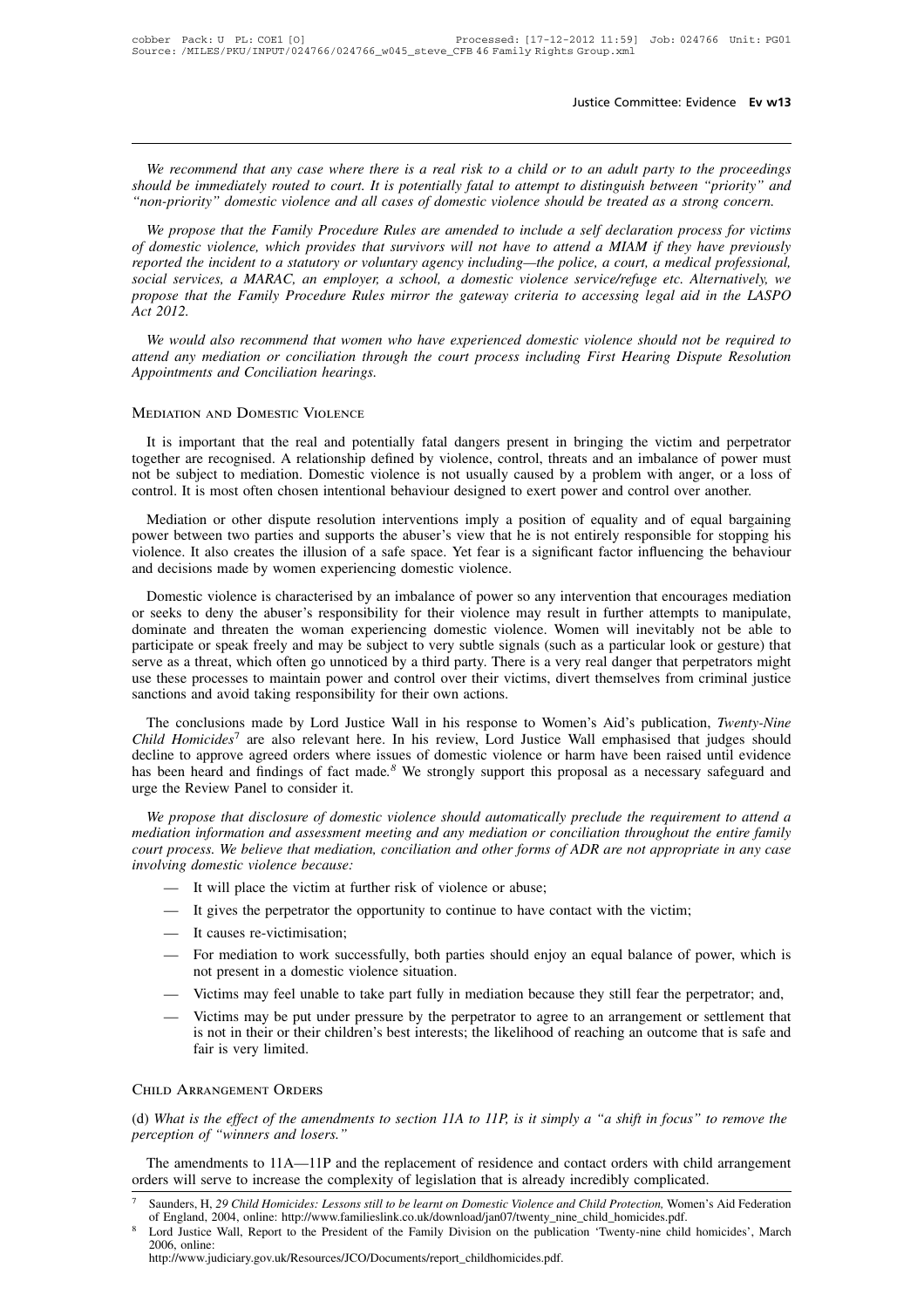**The Family Justice Interim Report stated that "[t]his is intended to reduce both the likelihood of long and focused hearings, and to move from a sense of a "winner" in terms of "awarding" residence and contact".<sup>9</sup>** 

**EV W14** Justice Committee: Evidence<br>
The Family Justice Interim Report stated that "[t]his is intended to reduce both the likelihood of long and<br>
unfocused hearings, and to move from a sense of a "winner" in terms of "awa The Family Justice Interim Report stated that "[t]his is intended to reduce both the likelihood of long and unfocused hearings, and to move from a sense of a "winner" in terms of "awarding" residence and contact".<sup>9</sup><br>Whils The Family Justice Interim Report stated that "[t]hi unfocused hearings, and to move from a sense of a "wi<br>Whilst we welcome the move away from an advertinging the terms will achieve this aim. In our experimence how the pa Whilst we welcome the move away from an adversarial approach to proceedings, we do not feel that anging the terms will achieve this aim. In our experience, it is the process, rather than the terms used, that duence how the

Whilst we welcome the move away from an adversarial approach to proceedings, we do not feel that changing the terms will achieve this aim. In our experience, it is the process, rather than the terms used, that influence ho Whilst we welcome the move away from an adversarial approach to proceedings, we do not feel that changing the terms will achieve this aim. In our experience, it is the process, rather than the terms used, that influence ho changing the terms will achieve this aim. In our experience, it is the process, rather than the terms used, that<br>influence how the parties feel about proceedings.<br>We are concerned that a change to the terms used to describ influence how the parties feel about proceedings.<br>We are concerned that a change to the terms used to describe orders is likely to introduce further confusion<br>into what is already a complicated area of law for both litigan We are concerned that a change to the terms used to describe orders is likely to introduce further confusion into what is already a complicated area of law for both litigants and the statutory and non-statutory agencies th We are concerned that a change to the terms used to describe orders is likely to introduce further confusion<br>into what is already a complicated area of law for both litigants and the statutory and non-statutory agencies<br>th into what is already a complicated area of law for both litigants and the statutory and non-statutory agencies<br>that they and their children come into contact with. There is already some confusion around terms and what<br>they that they and their children come into contact with. There is already some confusion around terms and what they mean. It is not uncommon to hear litigants and professionals using the terms "custody" and "access" in place o they mean. It is not uncommon to hear litigants and professionals using the terms "custody" and "access" in place of residence and contact. We anticipate that the same will happen with changing the terms once more. Rather place of residence and contact. We anticipate that the same will happen with changing the terms once more.<br>Rather than ceasing to use the terms residence and contact, litigants and the professionals they engage with in<br>the Rather than ceasing to use the terms residence and contact, litigants and the professionals they engage with in<br>the statutory and voluntary sector are likely to continue to use those terms alongside the terms custody and<br>a the statutory and voluntary sector are likely to continue to use those terms alongside the terms custody and access, and lack clarity on what a "child arrangement order" actually means. For example, we anticipate that ther access, and lack clarity on what a "child arrangement order" actually means. For example, we anticipate that<br>there could be confusion within schools about a child arrangement order being used in place of a residence<br>order. there could be confusion within schools about a child arrangement order being used in place of a residence order. Currently, a woman who has experienced violence can inform the school that they should not release the child order. Currently, a woman who has experienced violence can inform the school that they should not release the children to an abusive parent and provide a copy of the residence order to the school in support of that request the children to an abusive parent and provide a copy of the residence order to the school in support of that request. School staff are familiar with what a residence order is, and are able to respond appropriately. Similar level a child has been abducted within the UK by a non-resident parent who has parental responsibility, the lice will not return the child to the parent with care, unless she has a residence order in her favour. We are nor

police will not return the child to the parent with care, unless she has a residence order in her favour. We are concerned that considerable work will need to be done to ensure that these professionals and others such as h concerned that considerable work will need to be done to ensure that these professionals and others such as<br>health-care professionals understand the content of a child arrangement order and their obligations with respect<br>t health-care protessionals understand the content of a child arrangement order and their obligations with respect<br>to children and non-resident parents.<br>It is important to remember that only 10% of disputes concerning contac to children and non-resident parents.<br>It is important to remember that only 10% of disputes concerning contact go to court and that of those cases<br>which are contested, most people do not dispute residence or contact in pri It is important to remember that only 10% of disputes concerning contact go to court and that of those cases which are contested, most people do not dispute residence or contact in principal. So calling an order a contact It is important to remember that only 10% of disputes concerning contact go to court and that of those cases which are contested, most people do not dispute residence or contact in principal. So calling an order a contact which are contested, most people do not dispute residence or contact in principal. So calling an order a contact<br>order, when less than 1% of applications are refused, is likely to have a limited impact, as there are so few the order actually states and the impact<br>is not disputed and the "no order" pr<br>particularly, residence orders are not n<br>winner/loser culture.<sup>10</sup><br>The amended Sections 11A—11P ar<br>6B as follows—<br>"this subsection applies to a

The amended Sections 11A—11P are unclear, for example, the description of a residence order in subsection<br>as follows—<br>"this subsection applies to a child arrangements order if the arrangements regulated by the order relate The amended Sections 11A—11P and<br>6B as follows—<br>"this subsection applies to a child and<br>to either or both the following-<br>(a) with whom the child concerne e amended Sections 11A—11P are unclear, for example, the de<br>
is subsection applies to a child arrangements order if the arrar<br>
ther or both the following-<br>
(a) with whom the child concerned is to live, and<br>
(b) when the ch

(b) is subsection applies to a child arrangements order if the<br>
ther or both the following-<br>
(a) with whom the child concerned is to live, and<br>
(b) when the child is to live with any person"<br>
e amendments and removal of th

- 
- 

The amendments and removal of the terms contact and residence result in the legislation becoming less<br>
(a) when the child is to live with any person"<br>
The amendments and removal of the terms contact and residence result in (a) with whom the child concerned is to live,<br>
(b) when the child is to live with any person'<br>
The amendments and removal of the terms concessible, more longwinded and less concise.<br>
The new wording is confusing and unhelp

(b) when the child is to live with any person"<br>The amendments and removal of the terms contact and residence result in the legislation becoming less<br>cessible, more longwinded and less concise.<br>The new wording is confusing The amendments and removal of the terms contact and residence result in the legislation becoming less<br>accessible, more longwinded and less concise.<br>The new wording is confusing and unhelpful and is unlikely to reduce the h The amendments and removal of the terms contact and residence result in the legislation becoming less accessible, more longwinded and less concise.<br>The new wording is confusing and unhelpful and is unlikely to reduce the h The amendments and removal of the terms contact and residence result in the legislation becoming less<br>accessible, more longwinded and less concise.<br>The new wording is confusing and unhelpful and is unlikely to reduce the h accessible, more longwinded and less concise.<br>The new wording is confusing and unhelpful and is unlikely to reduce the highly stressful and adversarial<br>nature of court contact and residence disputes. The impact of the comp The new wording is confusing and unhelpful and is unlikely to reduce the highly stressful and adversarial nature of court contact and residence disputes. The impact of the complexity of the new wording will be compounded b The new wording is confusing and unhelpful and is unlikely to reduce the highly stressful and adversarial nature of court contact and residence disputes. The impact of the complexity of the new wording will be compounded b nature of court contact and residence disputes. The impact of the com<br>compounded by the fact that many more people will be representing then<br>April 2013, when the Legal Aid Sentencing and Punishment of Offender<br>aid will be *We recommend that no change to terms is needed and that this change will make the application process* ore difficult and there will be more people who will complete the C100 and other forms incorrectly, as they ll be unsu *laid will be removed from scope with limited exceptions. The change of terms will make the application process* more difficult and there will be more people who will complete the C100 and other forms incorrectly, as they

more difficult and there will be more people who will complete the C100 and other forms incorrectly, as they will be unsure exactly what they are applying for. Court staff will have to be re-trained, as well as judges and will be unsure exactly what they are applying for. Court staff will have to be re-trained, as well as judges and<br>other professionals for example CAFCASS, the police and schools.<br>*We recommend that no change to terms is nee* other professionals for example CAFCASS, the police and schools.<br> *We recommend that no change to terms is needed and that this change will introduce confusion amongst<br>
litigants and the professionals that they and their c* 

be changed, we recommend that considerable work will need to be done to raise awareness amongst litigants, well as statutory and voluntary organisations, about the new terms and how to understand the content of child arran well as statutory and voluntary organisations, about the new terms and how to understand the content of<br>child arrangement order.<br>Interim Report, para 112, page 22.<br>Children Act 1989 Section 1(5) "Where a court is consideri *child arrangemen*<br>Interim Report, para 1<br>Children Act 1989 Se<br>respect to a child, it s<br>than not making no of<br>lives with one parent.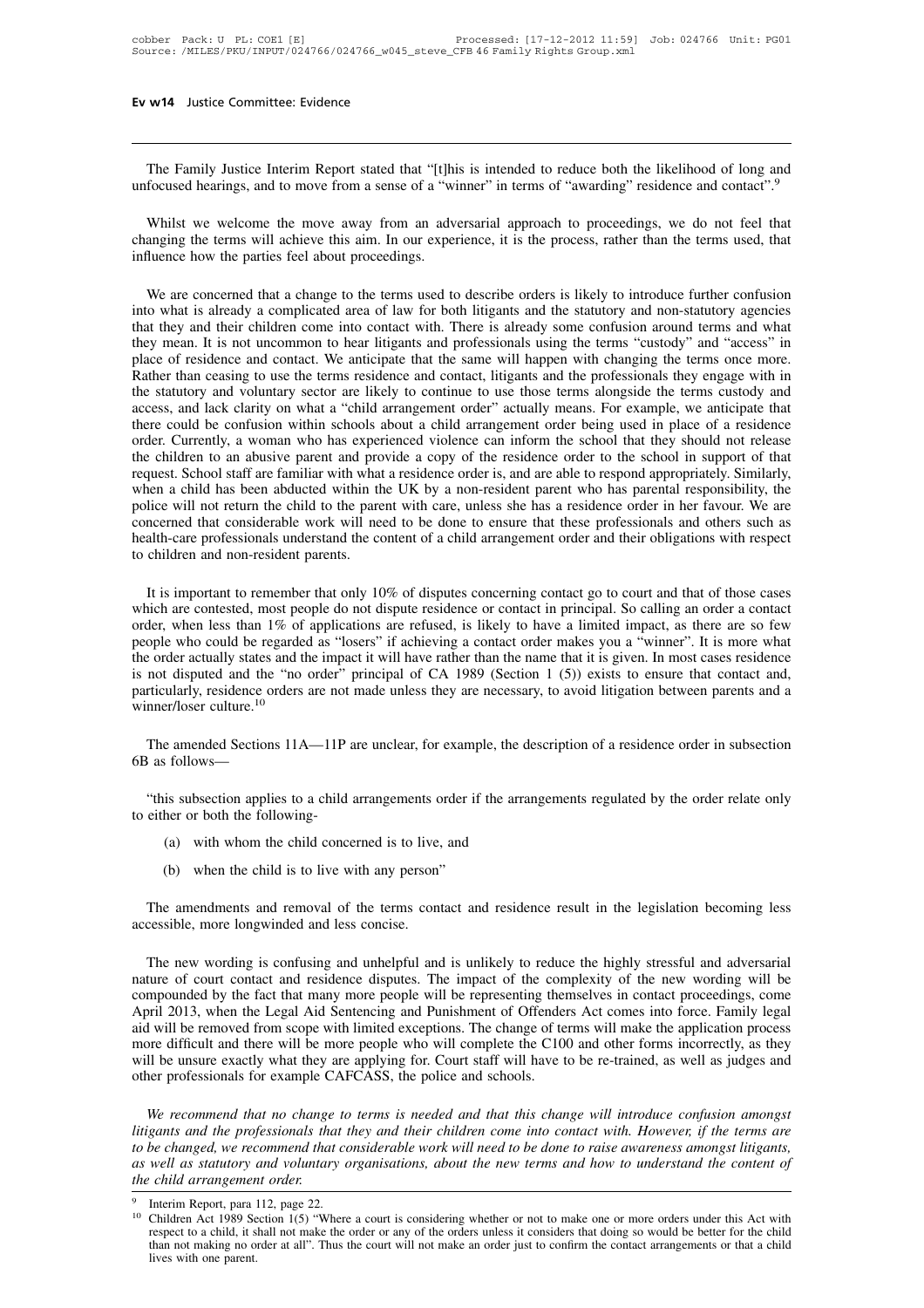### Expert Evidence

FIFRE SUIDENCE<br>
(e) *Does the new test adequately protect against miscarriages of justice?*<br>
No.

No.

EXPERT EVIDENCE<br>
Does the new test adequately protect against miscarriages of justice?<br>
No.<br>
Expert evidence plays a vital role in care proceedings and in private law children proceedings on a variety<br>
different issues. Ex EXPERT EVIDENCE<br>
(e) *Does the new test adequately protect against miscarriages of justice?*<br>
No.<br>
Expert evidence plays a vital role in care proceedings and in private law children proceedings on a variety<br>
of different i EXTERT EVIDENCE<br>
(e) *Does the new test adequately protect against miscarriages of justice?*<br>
No.<br>
Expert evidence plays a vital role in care proceedings and in private law children proceedings on a variety<br>
of different i (e) *Does the new test adequately protect against miscarriages of justi* No.<br>
So. Expert evidence plays a vital role in care proceedings and in priva<br>
of different issues. Expert evidence can resolve factual disputes about No.<br>Expert evidence plays a vital role in care proceedings and in private law children proceedings on a variety<br>different issues. Expert evidence can resolve factual disputes about what has happened to a child, or argument Expert evidence plays a vital role in care proceedings and in private law children proceedings on a variety of different issues. Expert evidence can resolve factual disputes about what has happened to a child, or argument Expert evidence plays a vital role in care proceedings and in private law child<br>of different issues. Expert evidence can resolve factual disputes about what has hap<br>about the capacity of a mother or a father to provide ade

out the capacity of a mother or a father to provide adequate parenting. It may be necessary to obtain evidence<br>om a variety of medical, psychiatric or other expert witnesses.<br>The expert's role in the court process is to co from a variety of medical, psychiatric or other expert witnesses.<br>The expert's role in the court process is to conduct an assessment and express an opinion within their<br>particular area of expertise. Experts are instructed The expert's role in the court process is to conduct an assessment and express an opinion within their particular area of expertise. Experts are instructed to provide an independent and objective assessment and play a vita The expert's fole in the contract<br>particular area of expertise. E<br>a vital role in ensuring that the<br>We do not think the propose<br>wishing to seek the opinion<br>provide that a child should no<br>permission of the court.<br>Judges are ital role in ensuring that the appropriate outcome is reached by the court.<br>We do not think the proposed changes are necessary as it is already the case that any party to the proceedings<br>shing to seek the opinion of an exp

We do not think the proposed changes are necessary as it is already the case that any party to the proceedings<br>wishing to seek the opinion of an expert must receive permission of the court. There are already rules that<br>pro We do not unik the proposed changes are necessary as it is an eady the case that any party to the proceedings<br>wishing to seek the opinion of an expert must receive permission of the court. There are already rules that<br>prov wishing to seek the opinion of all expert must receive permission of<br>provide that a child should not be examined by an expert for the purpo<br>permission of the court.<br>Judges are experts in the law and not in any other areas For the Should the Judge's in the Taw and not in any once areas such as finding included to abuse, similarly social workers are not experts on these issues. Only experts should make assertions that carry any weight about i

The notion of two notions are trained in. It is, therefore, essential to have expert evidence used when necessary in children atters in order to ensure that the child's welfare needs are met.<br>
NRE PLANS<br>
(Should the Judge' matters in order to ensure that the child's welfare needs are met.<br>CARE PLANS<br>(h) Should the Judge's role be restricted to considering only the permanence provisions of care plans?<br>We do not agree with this proposal as it CARE PLANS<br>(h) *Should the Judge's role be restricted to considering only the permanence provisions of care plans?*<br>We do not agree with this proposal as it removes an important safeguard for children. The Judges adjudicat CARE PLANS<br>(h) *Should the Judge's role be restricted to considering only the permanence provisions of care plans?*<br>We do not agree with this proposal as it removes an important safeguard for children. The Judges adjudicat (h) *Should the Judge's role be restricted to considering only the permanence provisions of care plans?*<br>We do not agree with this proposal as it removes an important safeguard for children. The Judges adjudicative<br>role in (i) *should the Judge's rote be restricted to considering only the permand*<br>We do not agree with this proposal as it removes an important safeguarc<br>role in care cases is vital. This will remove an important check on socia<br> role in care cases is vital. This will remove an in<br>judge to scrutinise decisions made and ensure t<br>cases. We do not think that there should be a chan<br>increase the likelihood of bad decisions, appeals<br>writing the reports a From the School of think that there should be a change to the current provisions. We would suggest that this will<br>crease the likelihood of bad decisions, appeals and reduce the motivation of social services to take care in

*Separation: Proposed Legislation on the Involvement of Both Parents in a Child's Life which Rights of Women* contributed to and endorsed.<br> *Separation: Proposed Legislation on the Involvement of Both Parents in a Child's* mercuse the intentional of older<br>the writing the reports as they will no<br>(j) *Enforcement and Shared Paren*<br>Please see the Women's Aid Fe<br>Separation: Proposed Legislation<br>contributed to and endorsed.<br>October 2012 (j) *Enforcement and Shai*<br>Please see the Women<br>*Separation: Proposed Le*<br>contributed to and endor:<br>*October 2012* Please see the Women's Aid Federation of England's response to *Co-operative Pars Separation: Proposed Legislation on the Involvement of Both Parents in a Child's Life contributed to and endorsed.<br>
<i>October 2012*<br> **Written** 

1. Resolution is an association of 6,500 family lawyers, mediators and other family professionals, committed<br>
1. Resolution is an association of 6,500 family lawyers, mediators and other family professionals, committed<br>
1. **EXECUTIVE SUMMARY**<br> **EXECUTIVE SUMMARY**<br>
1. Resolution is an association of 6,500 family lawyers, mediators and other family professionals, committed<br>
to a non-adversarial approach to family law and resolution of family d **EXECUTIVE SUMMARY**<br> **Configured SUMMARY**<br> **Configured All Assolution is an association of 6,500 family lawyers, mediators and other family professionals, committed<br>
to a non-adversarial approach to family law and resoluti EXECUTIVE SUMMARY**<br>
1. Resolution is an association of 6,500 family lawyers, mediators and other family professionals, committed<br>
to a non-adversarial approach to family law and resolution of family disputes. Resolution m EXECUTIVE SUMMARY<br>
1. Resolution is an association of 6,500 family lawyers, mediators and other family professionals, committed<br>
to a non-adversarial approach to family law and resolution of family disputes. Resolution mem EXECUTIVE SUMMARY<br>1. Resolution is an association of 6,500 family<br>to a non-adversarial approach to family law an<br>Code of Practice which emphasises a cons<br>encourages solutions that take into account the<br>in particular. Where 2. The solution is an association of 0,000 family lawyers, inediators and other family professionals, committed<br>a non-adversarial approach to family law and resolution of family disputes. Resolution members abide by a<br>de o Code of Practice which emphasises a constructive and collaborative approach to family problems and<br>encourages solutions that take into account the needs of the whole family, and the best interests of any children<br>in partic courages solutions that take into account the needs of the whole family, and the best interests of any children<br>particular. Where possible, members seek to solve problems outside of court, through negotiation, mediation<br>co

in particular. Where possible, members seek to solve problems outside of court, through negotiation, mediation<br>or collaborative law and now arbitration.<br>2. We also campaign for better laws and improved support and faciliti or collaborative law and now arbitration.<br>
2. We also campaign for better laws and improved support and facilities for families and children undergoing<br>
family change.<br>
3. The proposed family justice legislation presents s 2. We also campaign for better laws and improved support and facilities for families and children undergoing family change.<br>
3. The proposed family justice legislation presents some missed opportunities. In particular, a m 2. We also campaign for better faws and improved support and facturites for families and cindien undergoing family change.<br>
3. The proposed family justice legislation presents some missed opportunities. In particular, a mo The interests of any children first, hopefully more often through mediation and advice from fancical and distress must, in our view, be accompanied by legislative change on the grounds for divorce. Otherwise, conflict and 3. The proposed family justice legislation presents some missed opportunities. In particular, a move to a simplified divorce process must, in our view, be accompanied by legislative change on the grounds for divorce. Other simplified divorce process must, in our view, be accompanied by legislative change on the grounds for divorce.<br>Otherwise, conflict and distress will still not be minimised for those completing and responding to the documen Otherwise, conflict and distress will still not be minimised for those completing and responding to the documentation. A fault-based divorce system is out of step with many other jurisdictions and with the objective of div Example and the failure of Clause 1 to address the attendance of respondents at family and the failure that put<br>the interests of any children first, hopefully more often through mediation or collaborative law. With the<br>mov moval of most divorce work from the scope of legal aid, parties will not have the benefit of explanation and<br>vice from family lawyers to the effect that the ground for divorce is almost always irrelevant to the financial<br>d advice from family lawyers to the effect that the ground for divorce is almost always irrelevant to the financial<br>and children's issues that need to be resolved. There is a risk that more cases will be defended, at least i

MIAMs.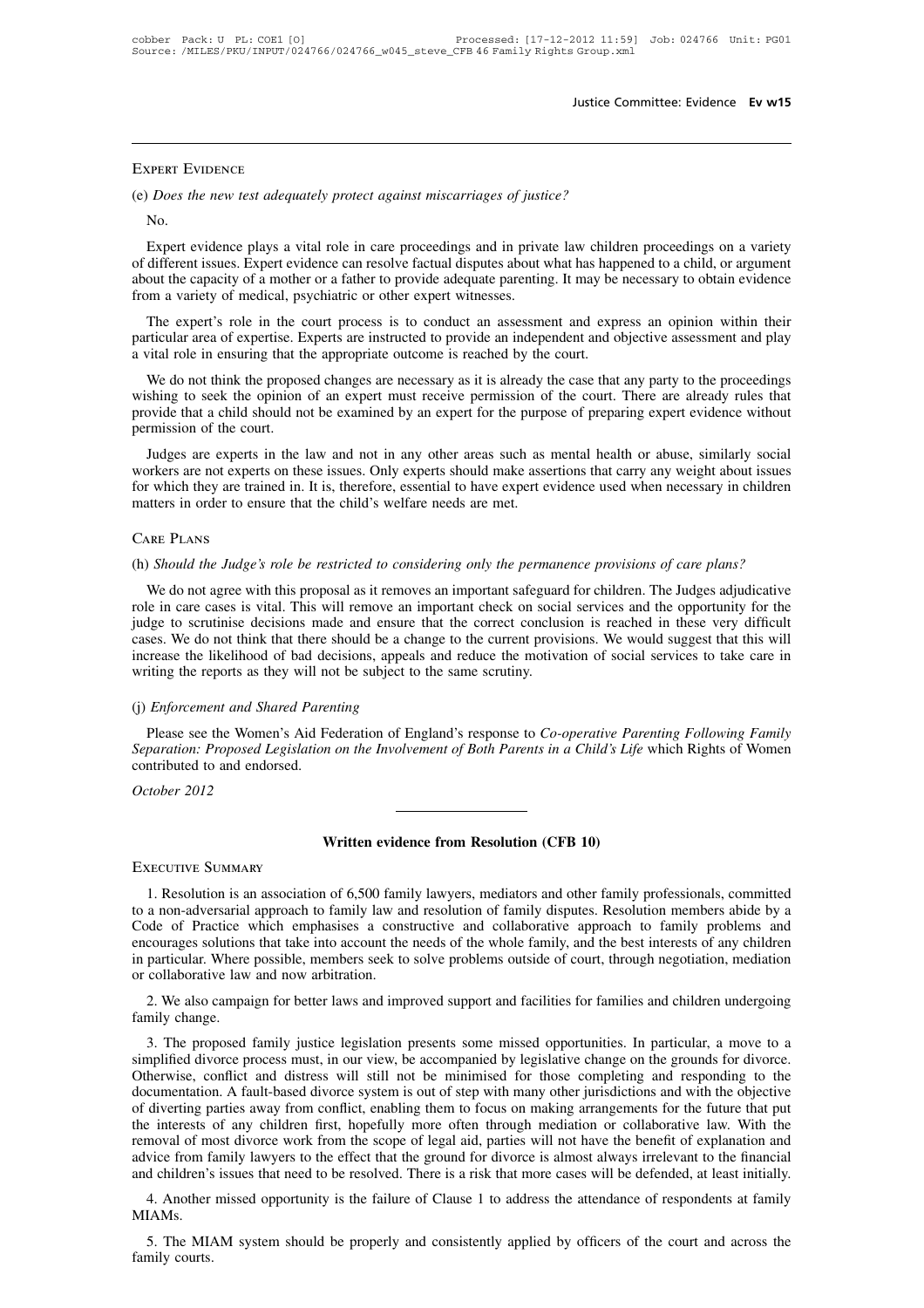16 Justice Committee: Evidence<br>6. Resolution is concerned about the position of those who are assessed as unsuitable for mediation, but may<br>thave future access to safe advice. Ev w16 Justice Committee: Evidence<br>
6. Resolution is concerned about the posi<br>
not have future access to safe advice.<br>
7. A move to child arrangements order

1. A move substract committed. Evidence<br>1. A sesolution is concerned about the position of those who are assessed as unsuitable for mediation, but may<br>1. A move to child arrangements orders should assist in focusing parent making parenting time arrangements orders should assist in focusing parents on co-operative parenting and making parenting time arrangements orders should assist in focusing parents on co-operative parenting and making par 6. Resolution is concerned about<br>not have future access to safe advic<br>7. A move to child arrangement<br>making parenting time arrangements<br>change on "shared parenting".<br>8. There should be a positive du 8. Resolution is concerned about the position of those who are assessed as unsuitable for mediation, but may<br>t have future access to safe advice.<br>7. A move to child arrangements orders should assist in focusing parents on not have future access to safe advice.<br>
7. A move to child arrangements orders should assist in focusing pa<br>
making parenting time arrangements in the interests of their children, with<br>
change on "shared parenting".<br>
8. Th 1. A move to child arrangements orders should assist in focusing parents on co-operative parenting and aking parenting time arrangements in the interests of their children, without introducing other risky legislative ange

making parenting time arrangements in the interests of their children, without introducing other risky legislative<br>change on "shared parenting".<br>8. There should be a positive duty for the court to consider at an early stag change on "shared parenting".<br>
8. There should be a positive duty for the court to consider at an early stage whether expert evidence is<br>
necessary in order to avoid delay at a later stage in the proceedings.<br>
9. There is 10. There should be a positive duty for the court to consider at an early stage whether expert evidence is cessary in order to avoid delay at a later stage in the proceedings.<br>
10. There is system focus on achieving a curr

necessary in order to avoid delay at a later stage in the proceedings.<br>
9. There is system focus on achieving a currently non statutory 26 week time limit, but the proposed<br>
legislation should not seek to restrict extensio 9. There is system focus on achieving a currently non statutory 26 week time limit, but the proposed legislation should not seek to restrict extensions to the time limit where those are in the interests of the child in the be considered by the court as identified in the Family Justice Review Final Report, November 2011 including<br>contact with the birth family. The court should be required to scrutinise the care plan for the purposes of the ch Equivalent should not seek to restrain the individual case.<br>
10. The court should be require<br>
where and with whom he or she is<br>
as set out in the draft legislation do<br>
be considered by the court as iden<br>
contact with the b *The safeguards in place to ensure that domestic violence and other welfare issue cases are filtered out from*<br>*The safeguards in place to ensure that domestic violence and other welfare issue cases are filtered out from*<br> *the MIAM system, and whether the current MIAM system, and whether the current MIAM system, and whether they will be effective*<br>11. Clause 1 effectively reflects the current MIAM system.

### **MEDIATION**

EDIATION<br> *EDIATION*<br> *e safeguards in place to ensure that domestic violence and other welfare issue cases are filtered out from*<br> *e MIAM system, and whether they will be effective*<br>
11. Clause 1 effectively reflects the MEDIATION<br>The safeguards in place to ensure that domestic violence and other welfare issue cases are filtered out from<br>the MIAM system, and whether they will be effective<br>11. Clause 1 effectively reflects the current MIAM MEDIATION<br>The safeguards in place to ensure that domestic violence and other welfare issue cases are filtered out from<br>the MIAM system, and whether they will be effective<br>11. Clause 1 effectively reflects the current MIAM The safeguards in place to ensure that domestic violence and other welfare issue cases are filtered out from<br>the MIAM system, and whether they will be effective<br>11. Clause 1 effectively reflects the current MIAM system in The sujeguaras in place to ensure that domest.<br>the MIAM system, and whether they will be effectively reflects the curren<br>happening now. Pre-legislative revisions to t<br>considered. We are largely content that the ex<br>FM1 are 11. Clause 1 effectively reflects the current MIAM system happening now. Pre-legislative revisions to the Form FM1 considered. We are largely content that the exemptions from FM1 are right. We are more concerned about the movement in the exemption of MIAM and guidance for Threets are darlengy long-<br>insidered. We are largely content that the exemptions from the assessment processes covered in the revised<br>11 are right. We are more concerned a

FM1 are right. We are more concerned about the position of some of those who are rightly filtered out of the system as set out in paragraph 12 below.<br>The role of officers of the court in the MIAM process<br>12. It is importan First are right; we are inference about the position of some of those who are rightly intered out of the system as set out in paragraph 12 below.<br>The role of officers of the court in the MIAM process<br>12. It is important th The role of officers of the court in the MIAM process<br>12. It is important that whatever the MIAM process prescribed by the court rules, it is properly and<br>consistently applied across the family courts so that the process w The role of officers of the court in the MIAM process<br>12. It is important that whatever the MIAM process prescribed by the court rules, it is properly and<br>consistently applied across the family courts so that the process w The rote of officers of the court in the MIAM process<br>12. It is important that whatever the MIAM process<br>consistently applied across the family courts so that the process works. We carried out a membership survey<br>in March 12. It is important that whatever the MIAM process prescribed by the court rules, it is properly and consistently applied across the family courts so that the process works. We carried out a membership survey in March 2012 consistently applied across the family courts so that the process works. We carried out a membership survey<br>in March 2012 after almost one year of operation of MIAMs which showed inconsistency in the way in which<br>the court in March 2012 after almost one year of operation of MIAMs which showed inconsistency in the way in which<br>the courts applied the Protocol. The survey responses covered over 100 courts in England and Wales revealed<br>that ove 21. We welcome Clause 1(2)(d) although would welcome clarification of the type of evidence to be exclused by the MIAM provider.<br>
13. We welcome Clause 1(1) applies and has been complied with the spiral of the system and th and over 40% of those courts were not requiring an FMT at the point of issue and over 75% of judges were<br>not raising with the parties in proceedings whether a non-court based method to resolve their dispute might be<br>approp

court's role in order to address some of those concerns, although we fear that in practice this may be little<br>more than a "sticking plaster" solution.<br>13. We welcome Clause 1(2)(d) although would welcome clarification of t

urt's role in order to address some of those concerns, although we fear that in practice this may be little<br>ore than a "sticking plaster" solution.<br>13. We welcome Clause 1(2)(d) although would welcome clarification of the more than a "sticking plaster" solution.<br>
13. We welcome Clause  $1(2)(d)$  although would welcome clarification of the type of evidence to be considered as to whether Clause  $1(1)$  applies and has been complied with, and wh 13. We welcome Clause  $1(2)(d)$  although would welcome clarification of the type of evidence to be considered as to whether Clause  $1(1)$  applies and has been complied with, and what would be required to be disclosed by th The court could be the court could be process. And if so, who will fall through and what safes are three any gaps in the process, and if so, who will fall through and what safes are there any gaps in the process, and if s *Are there any gaps in the process, and if so, who will fall through and what safeguards are needed?*<br> *Are there any gaps in the process, and if so, who will fall through and what safeguards are needed?*<br> *Are there any* 14. The same issues as above are intery to anse in ferancion to the operation of the power to feralse to permit<br>application to be issued. Officers of the court (who do not appear to be defined for the purposes of the<br>gisla

rather than family options. Separating and judicial oversight and support. The circumstances in which<br>the court could overrule an officer's determination will need to be addressed.<br>Are there any gaps in the process, and if mether court could overrule an officer's determination will need to be addressed.<br>Are there any gaps in the process, and if so, who will fall through and what safeguards are neede<br>15. It is unfortunate that the title of th

is there any gaps in the process, and if so, who will fall through and what safeguards are needed?<br>
15. It is unfortunate that the title of the information and assessment meetings still refers to mediation only<br>
her than f Are there any gaps in the process, and if so, who will fall through and what safeguards are needed?<br>15. It is unfortunate that the title of the information and assessment meetings still refers to mediation only<br>rather than 15. It is unfortunate that the title of the information and assessment meetings still refers to mediation only rather than family options. Separating couples are potentially unclear from the outset about the purpose of the and their suitability for them, fewer couples will benefit from the range of options available and benefiting which is to provide information on mediation and other ways of resolving disputes.<br>
16. Respondents will not be rather than family options. Separating couples are potentially unclear from the outset about the purpose of the<br>meeting which is to provide information on mediation and other ways of resolving disputes.<br>16. Respondents wil 16. Respondents will not be required to attend a family MIAMs. Our concern is simply that without both rties (who may be self-represented and without options advice from a family lawyer) being given the portunity and being For Responsive with not be required to attend a rainity MIANS. Our concern is simply that whilout both parties (who may be self-represented and without options advice from a family lawyer) being given the opportunity and b

parties (who may be sen-represented and whold options advice from a rainity rawyer) being given the opportunity and being under some obligation in appropriate circumstances to receive information on options and their suita opportunity and being under some obigation in appropriate<br>and their suitability for them, fewer couples will benefit fro<br>from the court process where that is safe.<br>17. At present there is a gap in the MIAM system in that<br>o 17. At present there is a gap in the MIAM system in that an applicant can indicate the unwillingness of the<br>other party to attend when in fact they would actually do so. The other party might be served with the court<br>appli

17. At present there is a gap in the MIAM system in that an applicant can indicate the unwillingness of the other party to attend when in fact they would actually do so. The other party might be served with the court appl application and the completed FM1 to enable the other party to respond and the court to test resistance to an alternative process at the FHDRA or first appointment.<br>
18. We estimate that over 40% of our members' current le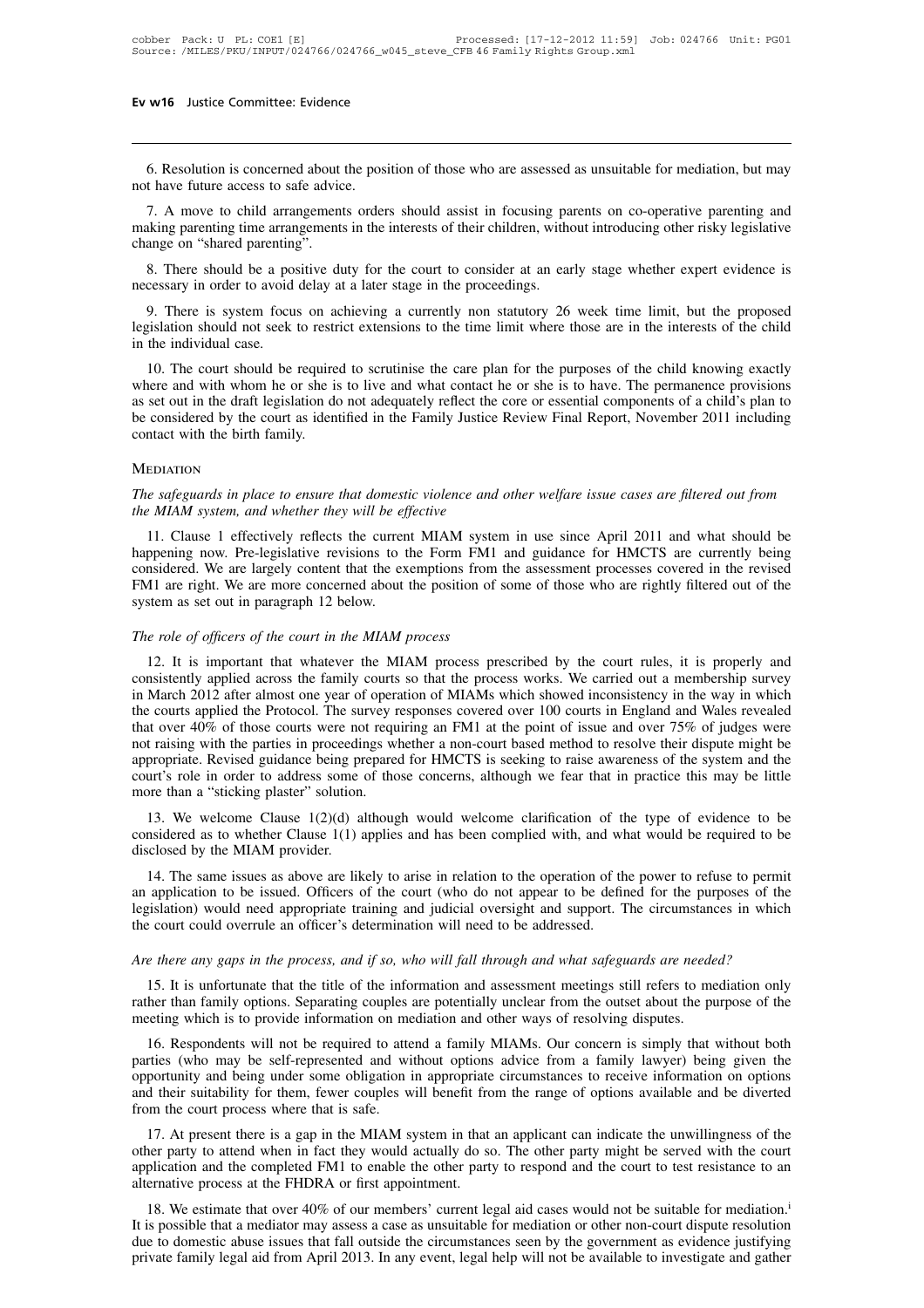Justice Committee: Evidence **Ev w17**<br>evidence of domestic abuse in support of an application. In addition, the financial eligibility criteria for<br>mediation are being tightened, limiting the number of people who will benefi Justice Con<br>evidence of domestic abuse in support of an application. In addition, the finance<br>mediation are being tightened, limiting the number of people who will benefit.<br>CHILD APPANGEMENT OPDEPS *What is the effect of the amendments to section 11A to 11P? Is it simply a "shift in focus" to remove the* perception of "winners and losers"? evidence of domestic abuse in support of an application. In addition, the financial eligibility criteria for<br>
mediation are being tightened, limiting the number of people who will benefit.<br>
CHILD ARRANGEMENT ORDERS<br>
What i

### Child Arrangement Orders

19. HILD ARRANGEMENT ORDERS<br>
hat is the effect of the amendments to section 11A to 11P? Is it simply a "shift in focus" to remove the<br>
rception of "winners and losers"?<br>
19. We support the proposal to replace orders for re CHILD ARRANGEMENT ORDERS<br>What is the effect of the amendments to section 11A to 11P? Is it simply a "shift in focus" to remove the<br>perception of "winners and losers"?<br>19. We support the proposal to replace orders for resid CHILD ARRANGEMENT ORDERS<br>What is the effect of the amendments to section 11A to 11P? Is it simply a "shift in focus" to remove the<br>perception of "winners and losers"?<br>19. We support the proposal to replace orders for resid What is the effect of the amendments to section 11A to 11P? Is it simply a "shift in focus" to remove the perception of "winners and losers"?<br>19. We support the proposal to replace orders for residence and contact under se parents in the child arrangements orders, encompassing the practical arrangements for children in private law, should support the objective of encouraging the involvement of both parents in the child's life after separatio 19. We support the proposal to replace orders for residence and contact under section 8 Children Act 1989 th child arrangements orders. We believe that it is right for the orders available, including the name of the der, t For we support the proposar to replact orders for residence and contact under section of emitted Act 1969 with child arrangements orders. We believe that it is right for the orders available, including the name of the orde

whit clind antalgements orders. We ocheve that it is right for the orders avariable, including the hande or the<br>order, to be clearly focused on the child. A move to child arrangements orders, encompassing the practical<br>arr Solutive of the children in private law, should support the objective of encouraging the involvement of both parents in the children in private law, should support the objective of encouraging the involvement of both paren attangements for emidlent in private faw, should support the objective of encodraging the involvement of both parents in the child's life after separation, and without other risky legislative change.<br>20. We are aware of co parents in the eima s included separation, and windout other risky registance enalge.<br>20. We are aware of concerns about replacing the current concepts of residence and contact, which in reality<br>will only be relevant to th 20. We are aware of concerns about replacing the current concepts of residence and contact, which in reality will only be relevant to the minority of parents who do not make their own arrangements, with the equivalent of t will only be relevant to the minority of parents who do not make their own arrangements, with the equivalent of the current orders. But removing the current emphasis on the emotive labels of residence and contact, in some for the current orders. But removing the current emphasis on the emotive labels of residence and contact, in some cases implying a winner and a loser, should help many children as part of a wider and sustained effort to ch some cases impto change attituding clients<br>advising clients<br>are about co-op<br>been known to<br>for the child. V<br>with that.<br>21. However action and the matters are often easier to resolve if discussions or negotiations<br>are about co-operative parenting and parenting time in the interests of the child. Otherwise some cases have<br>been known to fight around the Example 1.1 and the state of order the state of the same about co-operative parenting and parenting time in the interests of the been known to fight around the label when there is in fact agreement on p for the child. Wher

en known to fight around the label when there is in fact agreement on parenting time and the arrangements<br>
the child. Where the issue of parenting time is disputed, a child arrangements order should be able to deal<br>
th tha for the child. Where the issue of parenting time is disputed, a child arrangements order should be able to deal<br>with that.<br>21. However, the provisions of the new orders will need to be sufficiently precise and clear to ens with that.<br>
21. However, the provisions of the new orders will need to be sufficiently precise and clear to ensure both<br>
understanding and enforceability, including across other jurisdictions.<br>
22. There will also be a nee 21. However, the provisions of<br>understanding and enforceability,<br>22. There will also be a need<br>orders, for example, in relation t<br>known as contact orders, and use<br>in the interests of the child.<br>23. The draft legislation do derstanding and enforceability, including across other jurisdictions.<br>22. There will also be a need to guard against the potential lack of clarity following the redefinition of<br>ders, for example, in relation to the relevan required to the relation to the relevance of the existing body of case law, enforcing orders formerly known as contact orders, and use of change of where the child is to live where this is an appropriate remedy in the inte

*Does the new test adequately safeguard against miscarriages of justice?*<br>*Does the new test adequately safeguard against miscarriages of justice?*<br>24. We would prefer to see reference to the positive reasons for obtaining

### Expert Evidence

25. The dial registation does not appear to include other consequential amendments in addition to those<br>quired to the Children Act 1989, which we assume will be addressed as necessary.<br>REERT EVIDENCE<br>pes the new test adequ EXPERT EVIDENCE<br>
Does the new test adequately safeguard against miscarriages of justice?<br>
24. We would prefer to see reference to the positive reasons for obtaining expert evidence, not only the focus<br>
on factors or reason EXPERT EVIDENCE<br>
Does the new test adequately safeguard against miscarriages of justice?<br>
24. We would prefer to see reference to the positive reasons for obtaining expert evidence, not only the focus<br>
on factors or reason EXPERT EVIDENCE<br>
Does the new test adequately safeguard against miscarriages of justice?<br>
24. We would prefer to see reference to the positive reasons for obtaining expert evidence, not only the focus<br>
on factors or reason Does the new test adequately safeguard against miscarriages of justice?<br>24. We would prefer to see reference to the positive reasons for obtaining expert evidence, not only the focus<br>on factors or reasons not to obtain evi Does the new rest datequately sugglanta against misearriages of fastice:<br>24. We would prefer to see reference to the positive reasons for obtaining expert evidence, not only the focus<br>on factors or reasons not to obtain ev 24. We would prefer to see reference to the positive reasons for obtaining expert evidence, not only the focus<br>on factors or reasons not to obtain evidence. There should be a positive duty, perhaps inserted in subsection 6 on factors or reasons not to<br>for the court to consider a<br>information without whice<br>applying the criteria in sub-<br>risk of a litigant producir<br>without the benefit of repre<br>evidence is required.<br>25. Regarding the ques The count of consider at an early stage whether expert evidence is necessary to assist the court in obtaining<br>
Sormation without which it cannot consider and make final decisions in relation to the child's welfare,<br>
plying mormation whilout which it callude consider and make man decisions in relation to the emit s wentate, applying the criteria in subsection 7 as part of the judge's case management powers. This would also avoid the risk of a

applying the enterta in stosection 7 as part of the judge's case management powers. This would also avoid the<br>risk of a litigant producing expert evidence at the last minute and without leave, causing delay, or parties<br>wit relevant and up to date expertise is not really filled by children's guardian or other experts. Multi-disciplinary training in permanence planning state expert or experts. Multi-disciplinary child relevant and up to date e without the ocher of representation at early heatings in private proceedings<br>evidence is required.<br>25. Regarding the question of whether social workers receive the suppo<br>court role, our members note that specific expertise From Exercise is not really filled by child protection or adelevant and up to date expertise is not really filled by children's guardians containing in permanence planning would be in the interests of children.<br>TIME LIMITS

### Time Limits

26. Resolution believes that the making of a decision for the child and the communication of that decision<br>the child within six months is likely to be in the interests of most children.<br>The communication of that decision<br>t TIME LIMITS<br>TIME LIMITS<br>What progress has been made to achieve the 26 week time limit?<br>26. Resolution believes that the making of a decision for the child and the communication of that decision<br>to the child within six mont TIME LIMITS<br>What progress has been made to achieve the 26 week time limit?<br>26. Resolution believes that the making of a decision for the child and the communication of that decision<br>to the child within six months is likely The LIMITS<br>What progress has been made to achieve the 26 week time limit?<br>26. Resolution believes that the making of a decision for the child and the communication of that decision<br>to the child within six months is likely What progress has been made to achiection.<br>26. Resolution believes that the main to the child within six months is likeled to the Judicial proposals for the moder Those proposals will however need to outcomes for children 26. Resolution believes that the making of a decision for the child and the communication of that decision<br>the child within six months is likely to be in the interests of most children. The Committee will be aware<br>the Judi Factors will have to be in place to ensure cases are completed without delay, that a six month in a time space proposals for the modernisation of family justice, July 2012 which Resolution broadly supports.<br>Those proposals

generally be met and be in the child's interests. The system in the commuter. The commute with oc aware of the Judicial proposals for the modernisation of family justice, July 2012 which Resolution broadly supports. Those For example, we are particularly concerned the provision of necessary experiences for children evaluated.<br>
27. There is a risk of focus being on achieving the time limit more than on the needs of the child. Certain factors Filose proposals with nowever fieed third to be developed, bed down and nave then impact on detay and outcomes for children evaluated.<br>
27. There is a risk of focus being on achieving the time limit more than on the needs outcomes for children evaluated.<br>
27. There is a risk of focus being on achieving the time limit more than on the needs of the child. Certain<br>
factors will have to be in place to ensure cases are completed without delay, t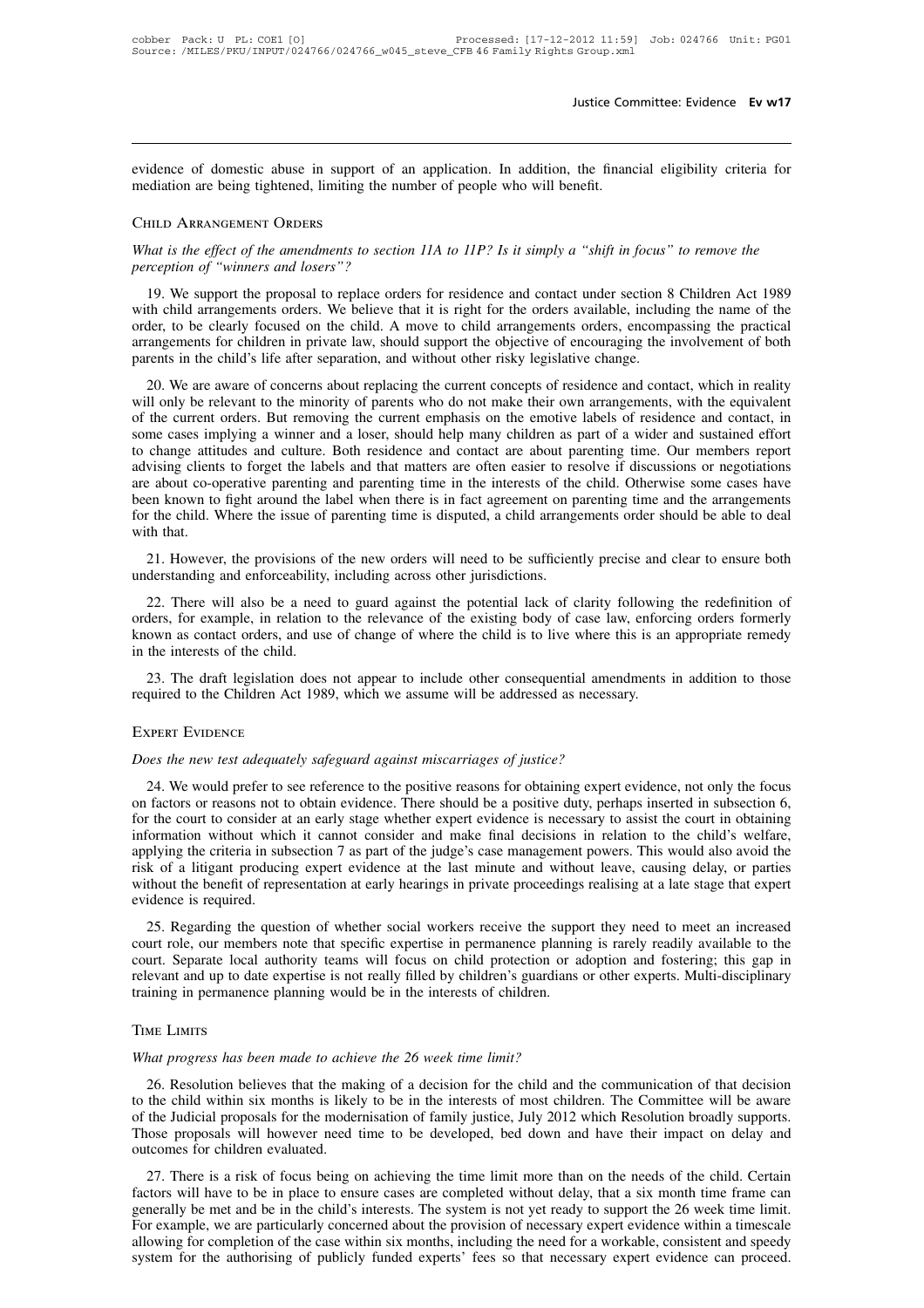28. Our members report that the 26 week time limit is now raised and noted on orders in most care cases,<br>t it is too early for the impact on the length of cases to be assessed. **EV W18** Justice Committee: Evidence<br>
28. Our members report that the 26 week time limit is now raised and n<br>
but it is too early for the impact on the length of cases to be assessed.<br>
29. The guidance in Clause 4(6) needs 28. Our members report that the 26 week time limit is now raised and noted on orders in most care cases, it it is too early for the impact on the length of cases to be assessed.<br>29. The guidance in Clause 4(6) needs to ref 28. Our mer<br>but it is too ear<br>29. The guid<br>the child.<br>30. We are

As the concerned that the 26 week time limit is now raised and noted on orders in most care cases,<br>
29. The guidance in Clause 4(6) needs to reflect extensions of the time limit consistent with the needs of<br>
29. The guidan statutory time limit in the future without adequate parliamentary scrutiny. This issue cannot be considered in isolation from the welfare of the child and other factors. but it is too early for the impact of the length of cases to be a<br>29. The guidance in Clause 4(6) needs to reflect extension<br>the child.<br>30. We are concerned that the draft provisions would allo<br>statutory time limit in the 30. We are concerned that the draft provisions would allow the Lord Chancellor to reduce the 26 week<br>statutory time limit in the future without adequate parliamentary scrutiny. This issue cannot be considered in<br>isolation

### Care Plans

Solution from the welfare of the child and other factors.<br>
ARE PLANS<br>
ould the Judge's role be restricted to considering only the permanence provisions of care plans?<br>
31. The core issue is really if and when the quality o Freducing the *Judge's role be restricted to considering only the permanence provisions of care plans?*<br>31. The core issue is really if and when the quality of social work will be consistently sufficient to support<br>reducin CARE PLANS<br>Should the Judge's role be restricted to considering only the permanence provisions of care plans?<br>31. The core issue is really if and when the quality of social work will be consistently sufficient to support<br>r Should the Judge's role be restricted to considering only the permanence provided.<br>
31. The core issue is really if and when the quality of social work will be coreducing the level of court scrutiny in fulfilling the court 32. Whilst the draft provisions do not preclude the judge being able to consistently sufficient to support thucing the level of court scrutiny in fulfilling the court's obligations under the welfare checklist. If the quali 31. The core issue is really if and when the quality of social work will be consistently sufficient to support reducing the level of court scrutiny in fulfilling the court's obligations under the welfare checklist. If the

reducing the level of court scrutiny in fulfilling the court's obligations under the welfare checklist. If the quality of social work and the independent reviewing officer system develop, and judicial discretion is robustl For social work and the independent reviewing officer system develop, and judicial discretion is robustly and<br>appropriately applied, the level of court scrutiny should naturally reduce.<br>32. Whilst the draft provisions do n appropriately applied, the level of court scrutiny should naturally reduce.<br>
32. Whilst the draft provisions do not preclude the judge being able to consider other aspects of the care<br>
plan, we believe that the court must appropriately applied, the level of court scrutiny should naturally reduce.<br>
32. Whilst the draft provisions do not preclude the judge being able to consider other aspects of the care<br>
plan, we believe that the court must So. The draft legislation provides that where the child will live, including whether that might be with sin the context of a tighter judicial case management regime. It would be totally unacceptable to tell thing is in the be exactly where or with whom he or she is to live and what contact he or she is to have, particularly where that scrutiny is in the context of a tighter judicial case management regime. It would be totally unacceptable to

Exertiny is in the context of a tighter judicial case management regime. It would be totally unacceptable to tell<br>a child that s/he would not be returning to live with his/her family, but not be able to tell the child abou Solution and the child that s/he would not be returning to live with his/her family, but not be able to tell the child about what the other arrangements are.<br>
33. The draft legislation provides that where the child will li The other arrangements are<br>the other arrangements are.<br>33. The draft legislation provides that where the child will live, including<br>or friends, is required to be considered by the judge. It seems that whether re<br>could be c 33. The draft legislation provides that where the child will live, including whether that might be with family friends, is required to be considered by the judge. It seems that whether residential or foster care is planned or friends, is required to be considered by the judge. It seems that whether residential or foster care is planned could be considered as part of the permanence provisions. The plans for sibling placement and with what sib

Similar in the considered as part of the permanence provisions. The plans for sibling placement and with what siblings the child is to live are also of fundamental importance to the child and their future. We seek clarific Sollings the child is to live are also of fundamental importance to the child and their future. We seek clarification<br>of whether Clause 5 is intended to limit the judge's role in this regard.<br>34. In particular, the judge w of whether Clause 5 is intended to limit the judge's role in this regard.<br>
34. In particular, the judge will not be required to consider contact, either parental or sibling, or the<br>
therapeutic care for the child. Contact 34. In particular, the judge will not be required to consider contact, either parental or sibling, or the therapeutic care for the child. Contact and whether or not the contact proposals should be improved will be of sign 34. In particular, the judge will not be required to consider contact, either parental or sibling, or the therapeutic care for the child. Contact and whether or not the contact proposals should be improved will be of sign the the child. Contact and whether or not the contact proposals should be improved will be of<br>significant importance to the child. Whilst there is a tension in the system in that the level of future contact in<br>care plans i 35. The Committee may wish to consider whether future alterations to the meaning of the permanent are then inextricably linked or there may be real issues on contact where placement is conceded. Future arguments at contact often inextricably linked or there may be real issues on contact where placement is conceded. Future arguments

### **DIVORCE**

35. The Committee may wish to consider whether future alterations to the meaning of the permanence<br>ovisions for the purposes of Clause 5 would be made with adequate parliamentary scrutiny.<br>NORCE<br>36. We do not disagree with 35. The Committee may wish to consider whether future alterations to the meaning of the permanence<br>provisions for the purposes of Clause 5 would be made with adequate parliamentary scrutiny.<br>Divorce<br> $\frac{36}{1996}$ , but the provisions for the purposes of Clause 5 would be made with adequate parliamentary scrutiny.<br>
DIVORCE<br>
36. We do not disagree with the proposed repeal of uncommenced provisions of Part 2 of the Family Law<br>
Act 1996, but the Brook and their children is to remove the proposed repeal of uncommenced provisions of Part 2 of the Family Law<br>Act 1996, but the core feature of Part 2 of no fault divorce will be lost. Resolution supports the retention o DIVORCE<br>36. We do not disagree with the proposed repeal of uncommenced provisions of Part 2 of the Family Law<br>Act 1996, but the core feature of Part 2 of no fault divorce will be lost. Resolution supports the retention of<br> 36. We do not disagree with the proposed repeal of uncommenced provisions of Part 2 of the Family Law Act 1996, but the core feature of Part 2 of no fault divorce will be lost. Resolution supports the retention of the unde 36. We do not disagree with the proposed repeal of uncommenced provision<br>Act 1996, but the core feature of Part 2 of no fault divorce will be lost. Reso<br>the underlying principles of Part 1 and proposes a new, more concilia In the underlying principles of Part 1 and proposes a new, more concritatory, divorce fault divorce") to remove the apportionment of blame from the legal process for the their children. It is to be noted that at no stage w

Similar the the means of the the means of the the proposed repeat of the arrangement in the Explanatory Notes accompanying the draft provisions.<br>
The suggested provisions remove an important safeguard for children?<br>
The su relation to the then government's decision to abandon Part 2 in 2001. It is not raised as a concern by this<br>government in the Explanatory Notes accompanying the draft provisions.<br>Do the suggested provisions remove an impor government in the Explanatory Notes accompanying the draft provisions.<br> *Do the suggested provisions remove an important safeguard for children?*<br>
37. Given the "tick box nature" of consideration of the arrangements for ch *Do the suggested provisions remove an important safeguard for children?*<br>37. Given the "tick box nature" of consideration of the arrangements for children as part of the current<br>divorce process, we are not unduly concerne Do the suggested provisions remove an important safeguard for children?<br>37. Given the "tick box nature" of consideration of the arrangements for children as part of the current<br>divorce process, we are not unduly concerned 37. Given the "tick box nature" of consideration of the arrangements for children as part of the current divorce process, we are not unduly concerned by the proposed repeal of section 41 Matrimonial Causes Act 1973 and sec From the government intends that where a person seeks a divorce process, we are not unduly concerned by the proposed repeal of section 41 Matrimonial Causes Act 73 and section 63 Civil Partnership Act 2004. We are however 1973 and section 63 Civil Partnership Act 2004. We are however concerned that amending the Children Act 1989 to make specific reference to shared parenting, risks harming rather than promoting arrangements that are in the

Figure 1989 to make specific reference to shared parenting, risks harming rather than promoting arrangements that are in the best interests of children as outlined in our response to the recent consultation: Co-operative P From the best interests of children as outlined in our response to the recent consultation: Co-operative Parenting<br>Following Family Separation: Proposed Legislation on the Involvement of Both Parents in a Child's Life.<br>38. are in the best interests of children as outlined in our response to the recent consultation: Co-operative Parenting Following Family Separation: Proposed Legislation on the Involvement of Both Parents in a Child's Life.<br>3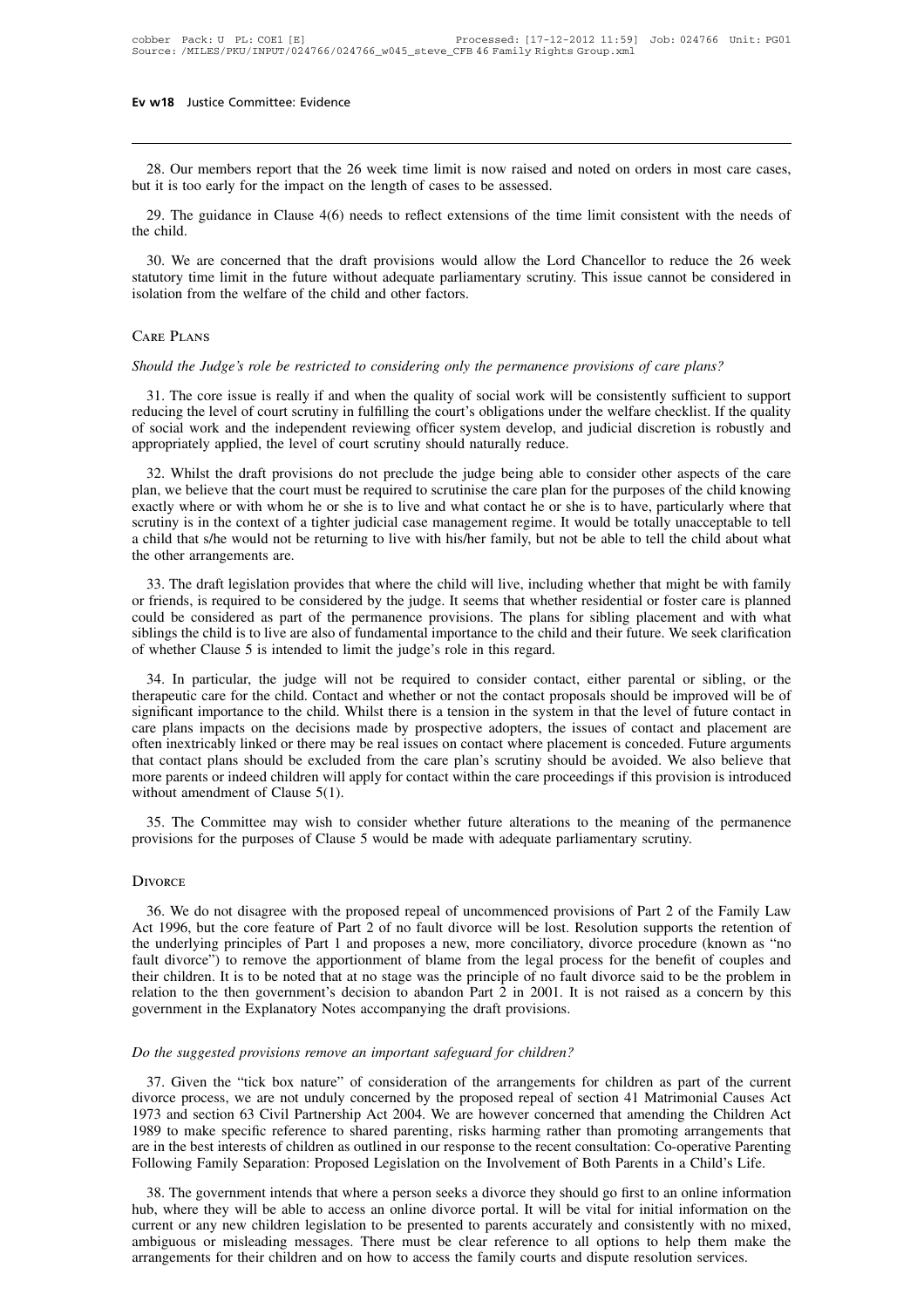### SHARED PARENTING

39. We note that the Committee will be receiving responses made to the consultation referred to in paragraph<br>39. We note that the Committee will be receiving responses made to the consultation referred to in paragraph<br>4 ab 37 SHARED PARENTING<br>39. We note that the Committee will be receiving responses made to the consultation referred to in paragraph<br>37 above. Our key points are set out by way of introduction in our response to question 1 of SHARED PARENTING<br>39. We note that the Committee will be receiving resp<br>37 above. Our key points are set out by way of introduce<br>REFERENCE<br>i Survey of Resolution members, December 2011.<br>*October 2012* 39. We note that the C<sub>1</sub><br>37 above. Our key points<br>REFERENCE<br><sup>i</sup> Survey of Resolution m<br>*October 2012* 

### **REFERENCE**

E<br>
F Resolution members, December 2011.<br> **Written evidence from Professor Patrick Parkinson, University of Sydney (CFB 12)**<br>
been asked by the Secretariat of the Justice Committee to make a submission in relation to I have been asked by the Secretariat of the Justice Committee to make a submission in relation to the Munited's pre-legislative scrutiny of the Children and Families Bill, given the contribution I made earlier this are to Committee is pre-legislative scrutiny of the Children and Families Bill, given the contribution I made earlier this year to discussion of these issues in England and Wales. I hope I can be of some assistance to the Committ Written evidence from Professor Patrick Parkinson, University of Sydney (CFB 12)<br>
I have been asked by the Secretariat of the Justice Committee to make a submission in relation to the<br>
Committee's pre-legislative scrutiny Written evidence from Professor Patrick Parkinson, University of Sydney (CFB 12)<br>I have been asked by the Secretariat of the Justice Committee to make a submission in relation to the<br>bmmittee's pre-legislative scrutiny of

Written evidence from Professor Patrick Parkinson, University of Sydney (CFB 12)<br>
I have been asked by the Secretariat of the Justice Committee to make a submission in relation to the<br>
Committee's pre-legislative scrutiny I have been asked by the Secretariat of the Justice Committee to make a submission in relation to the Committee's pre-legislative scrutiny of the Children and Families Bill, given the contribution I made earlier this year Thave been asked by the S<br>Committee's pre-legislative scru-<br>year to discussion of these issue<br>I am aware that in its 2011 re<br>Act in relation to parenting after<br>that view. I am aware also the<br>Minister, David Cameron.<br>It is ar to discussion of these issues in England and Wales. I hope I can be of some assistance to the Committee.<br>I am aware that in its 2011 report the Committee took a strong position against amendment of the Children<br>t in rel I am aware that in its 2011 report the Committee took a strong position against amendment of the Children<br>Act in relation to parenting after separation. It considered some evidence from Australian experts in reaching<br>that From aware that in its 2011 report the Committee took a strong position again<br>Act in relation to parenting after separation. It considered some evidence from<br>that view. I am aware also that you have reiterated the case aga

It is not my intention to side with one point of view or another in the various debates. These are matters for<br>
E British government, Parliament and people. I hope nonetheless than I can offer some perspective—and<br>
thaps s It is not my intention to side with one point of view or another in the various debates. These are matters for<br>the British government, Parliament and people. I hope nonetheless than I can offer some perspective—and<br>perhaps

### **OVERVIEW**

- THEW<br>
1. NONE THEW<br>
1. None of the options proposed by the Government will create any greater legislative support for<br>
1. None of the options proposed by the Government will create any greater legislative support for<br>
1. N I like to offer five general observations on the issues which the Committee, and eventually the the existing concerning the law on parenting after separation.<br>None of the options proposed by the Government will create any I like to offer five gen<br>t, is considering concerr<br>None of the options pr<br>shared parenting than a<br>largely misplaced.<br>Nothing proposed either<br>its 2012 Consultation P 2. Nothing proposed either in the Interim Report of the Australian experience; it annears to be accepted at it is best now to move on from the debates about the Australian experience; it annears to be accepted at it is bes It is considering concerning the law on parenting after separation.<br>
None of the options proposed by the Government will create any greater legislative support for<br>
shared parenting than does the existing law, so the anxie
- 
- 3. It is best now to move on from the debates about the Australian experience: it appears to be accepted now that the Norgrove Committee, or by the Government in its 2012 Consultation Paper, has anything to do with "shared Nothing proposed by the Government win create any greater legislative support for<br>shared parenting than does the existing law, so the anxiety about these options is, in my view,<br>largely misplaced.<br>Nothing proposed either i shared parenting than does the existing raw, so the anxiety about these options is, in my view, largely misplaced.<br>Nothing proposed either in the Interim Report of the Norgrove Committee, or by the Government in its 2012 C Those extints and paper in the Interim Report of the Norgrove Committee, or by the Government in<br>its 2012 Consultation Paper, has anything to do with "shared care" as understood around the world.<br>It is best now to move on Nothing proposed either in the Interim Report of the Norgrove Committee, or by the Government in<br>its 2012 Consultation Paper, has anything to do with "shared care" as understood around the world.<br>It is best now to move on its 2012 Consultation Paper, has anything to do with "shared care" as understood around the world.<br>It is best now to move on from the debates about the Australian experience: it appears to be accepted<br>now that the Norgrove It is best now to move on from the debates about the Australian expromous that the Norgrove Committee's relatively brief comments on t series of claims that had no little or no factual foundation. I conside those errors in now that the Norgrove Committee's relatively brief comments on the Australian legislation made a<br>series of claims that had no little or no factual foundation. I considered it was my duty to point out<br>those errors in a pape series of claims that had no little or no factual foundation. I considered it was my duty to point out those errors in a paper I delivered in London in May 2012 (Parkinson, 2012) but there is no need to go over these issue
- those errors in a paper I delivered in London in May 2012 (Parkinson, 2012) but there is no need to<br>go over these issues further. The Government is not proposing anything remotely similar to the<br>Australian legislation, and go over these issues further. The Government is not proposing anything remotely similar to the<br>Australian legislation, and in any event the Norgrove Committee only proposed, in its Interim Report,<br>to replicate one small, a Australian legislation, and in any event the Norgrove Committee only proposed, in its Interim Repto replicate one small, and relatively trouble-free, aspect of it.<br>Legislation that emphasizes the importance of both parents 1. Legislation that emphasizes the importance of both parents in children's lives other than in cases of violence, abuse or high conflict is commonplace around the world and operates without any difficulty.<br>
I do not know Legislation that emphasizes the importance of both parents in children's lives other than in cases of violence, abuse or high conflict is commonplace around the world and operates without any difficulty. I do not know anyw violence, abuse or high conflict is commonplace around the world and operates without any difficulty.<br>
I do not know anywhere that such formulations have been misunderstood as giving rise to some kind<br>
of presumption of eq
- 

### MY BACKGROUND

S. The Government and Parliament ought to consider whether legislation could give more guidance to<br>the vast majority of people who seek to resolve their parenting disputes without, ultimately, requiring<br>a judge to decide t England and began my career teaching at the University of Wales, Cardiff. I left the UK in 1986 to move to the University of Sydney where I am now a professor. I am the President of the International Society of Family from The University of Sydney where I am now a professor. I am difficultions. I am originally from<br>England and began my career teaching at the University of Wales, Cardiff. I left the UK in 1986 to move to<br>the University of Syd Law. This Society has members in more than 60 countries. I am originally from England and began my career teaching at the University of Wales, Cardiff. I left the UK in 1986 to move to the University of Sydney where I am n My BackGROUND<br>
Something needs to be said briefly about my own background and qualifications. I am originally from<br>
England and began my career teaching at the University of Wales, Cardiff. I left the UK in 1986 to move to Something needs to be said briefly about my own background and qualifications. I am originally from<br>England and began my career teaching at the University of Wales, Cardiff. I left the UK in 1986 to move to<br>the University Solieting lieeds to be said bitelly about hiy own background and qualifications. I am originary from gland and began my career teaching at the University of Wales, Cardiff. I left the UK in 1986 to move to University of Sy England and began my cateer teaching at the University of wares, Cardin: 1 left the UK in 1960 to move to the University of Sydney where I am now a professor. I am the President of the International Society of Family Law.

the University of Sydney where I am how a professor. I am the President of the International Society of Pamily Law. This Society has members in more than 60 countries. I am also a practising lawyer. I act as Special Counse Law. This society has members in more ulan ob countries. I am also a practising lawyer. I act as special<br>Counsel at Watts McCray Lawyers, a specialist firm of family lawyers located in Sydney and Canberra, and<br>am a Consult am a Consultant to the International Family Law Group LLP in London.<br>
I served from 2004–2007 as Chairperson of the Family Law Council, an advisory body to the federal<br>
Attorney- General, and also chaired a review of the C I served from 2004–2007 as Chairperson of the Family Law Council, an advisory body to the federal torney- General, and also chaired a review of the Child Support Scheme in 2004–05 which led to the actment of major changes *Parenthood (2011), The Voice of a Child in Family Law Disputes* (with Judy Cashmore, 2008), and *Child Support Scheme in 2004–05* which led to the enactment of major changes to the Child Support Scheme. I also had a major

*Australia's Family Relationship Centres (FRCs), proposing the concept in a paper for the former Prime Minister, John Howard, in 2004.*<br> *My books include Australian Family Law in Context (5th ed, 2012), Family Law and the*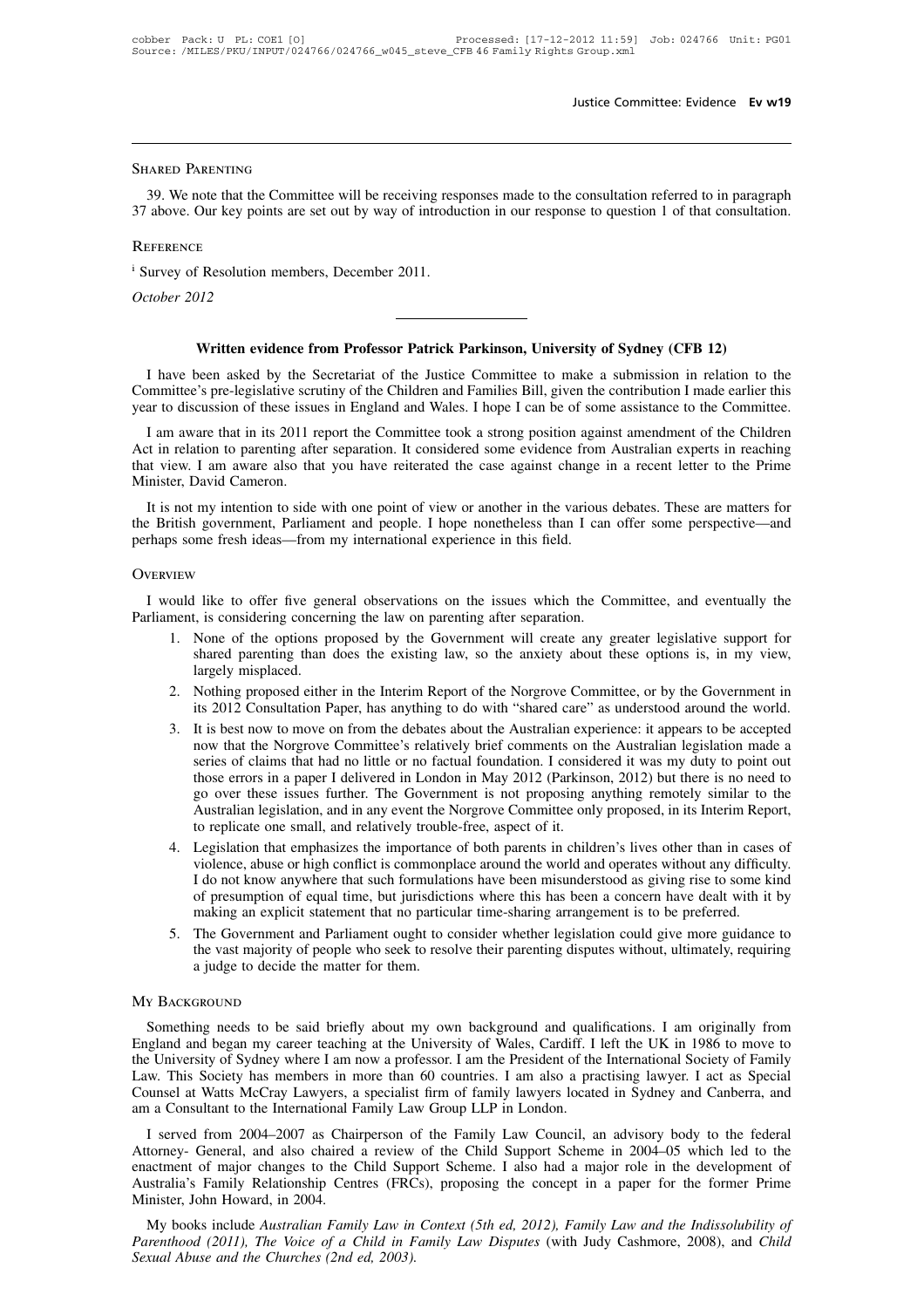# Observations on the Debates Concerning Reforms to the Children Act

### 1. **The Government is not proposing any changes to the law that remotely encourage equal time**<br>1. *The Government is not proposing any changes to the law that remotely encourage equal time*<br>arrangements *arrangements*

BSERVATIONS ON THE DEBATES CONCERNING REFORMS TO THE CHILDREN ACT<br>The Government is not proposing any changes to the law that remotely encourage equal time<br>nangements<br>Neither the Government, nor indeed, the Norgrove Commit **OBSERVATIONS ON THE DEBATES CONCERNING REFORMS TO THE CHILDREN ACT**<br>1. The Government is not proposing any changes to the law that remotely encourage equal time<br>arrangements<br>Neither the Government, nor indeed, the Norgrov OBSERVATIONS ON THE DEBATES CONCERNING REFORMS TO THE CHILDREN ACT<br>1. The Government is not proposing any changes to the law that remotely encourage equal time<br>arrangements<br>Neither the Government, nor indeed, the Norgrove 1. The Government is not proposing any changes to the law that remotely encourage equal time<br>arrangements<br>Neither the Government, nor indeed, the Norgrove Committee, have put forward any proposals that even<br>mention shared 1. The Government is not proposing any changes to the taw that remotely encourage equal time<br>arrangements<br>Neither the Government, nor indeed, the Norgrove Committee, have put forward any proposals that even<br>mention shared Neither the Government, nor indeed, the Norgrove Committee, have put forward any proposals that even<br>mention shared care (equal or near equal time between parents) as an option that a court needs to consider.<br>The proposal Neither the Government, nor indeed, the Norgrove Committee, have put forward any proposals that even<br>mention shared care (equal or near equal time between parents) as an option that a court needs to consider.<br>The proposal Ention stated care (equal of theat equal time between parents) as an option that a court needs to consider.<br>
Le proposal in the Norgrove Committee's Interim Report merely reflected the existing position in the English<br>
se The proposal in the Norgrove Committee's interim Report inerely renected the existing position in the English case law. McFarlane LJ, who was a member of the Norgrove Committee, said in Re H (A Child) [2012] EWCA Civ 281 s

Case faw. McFatalic L3, who was a included of the Norglove Committee, said in Re H (A Chila) [2012] EWCA Civ 281 said at para 18: "It is of course a given, and a starting point for these courts, that children will normally CIV 261 sale at paia 16. It is of course a given, and a stating point for these courts, that emident with hormary<br>benefit from having a full and meaningful relationship with both of their parents as they grow up." Stephen<br> Cobb QC said something very similar in evidence to your Committee.<br>
The proposals in the June 2012 Consultation Paper were very modest indeed. None of them require more<br>
than minor amendment to the Children Act. Some optio Coob QC sald solitenting very similar in evidence to your Committee.<br>The proposals in the June 2012 Consultation Paper were very modest indeed. None of them require more<br>than minor amendment to the Children Act. Some optio The proposals in the June 2012 Consultation Paper were very modest indeed. None of them require more than minor amendment to the Children Act. Some options are perhaps preferable to others for various reasons. I myself am than minor amendment to the Children Act. Some options are perhaps preferable to others for various reasons. I myself am not keen on legislative presumptions in this area, although they are less problematic if they are onl I myself am not keen on legislative presumptions in this area, alternally operative when a judge is determining the case on a final balconflict with the paramountcy of the child's best interests in decisions against the cr 2. The debate in England and Wales confuses the term "shared parenting" is used merely to describe the continuing involution. Statements of principle are in my view more appropriate. Be the may, I would be surprised if the In the Consultation Paper, the term "shared parenting" is used merely to describe the Centre for Social<br>The debate in England and Wales confuses the term "shared parenting" with shared care<br>In the Consultation Paper, the t

different starting point from the existing case law. In my view, the proposals made by the Centre for Social<br>Justice would represent more substantial and positive reform.<br>2. The debate in England and Wales confuses the ter Figure 1.1 The debate in England and Wales confuses the term "shared parenting" with shared care<br>
In the Consultation Paper, the term "shared parenting" is used merely to describe the continuing involvement<br>
of both parent 2. The debate in England and Wales confuses the term "shared parenting" with shared care<br>In the Consultation Paper, the term "shared parenting" is used merely to describe the continuing involvement<br>of both parents in child 2. The debate in England and Wales confuses the term "shared parenting" with shared care.<br>
In the Consultation Paper, the term "shared parenting" is used merely to describe the continuing involvement<br>
of both parents in ch simulate in England and wates conjuses the term shared parenting with shared care.<br>In the Consultation Paper, the term "shared parenting" is used merely to describe the continuin<br>of both parents in children's lives after s In the Constitution Faper, the term Strated patenting is used interty to describe the continuing involvement<br>both parents in children's lives after separation. In this usage, it may mean nothing more than joint parental<br>po of bour parents in cintuate is ives are separation. In this usage, it may mean noting inter than joint parentar<br>responsibility (a fundamental feature of the Children Act 1989 from its inception) and some regular contact.<br>H

Exponsionity (a fundamental readic of the Childrent Act 1969 from its inception) and some regular contact.<br>However, in the debates occurring in England and Wales, "shared parenting" sometimes seems to be used very loosely Frowever, in the debates occuring in England and wates, shared parenting somethies seems to be used very loosely as being synonymous with shared care. The consequence is that even when two people on opposite sides of this breaktion and the world, the term "shared care." In consequence is that even when two people on opposite sides of this debate use the same language, they seem to mean quite different things by it.<br>
Around the world, the te siacs of this acoate tise the same language, they seem<br>Around the world, the term "shared care" generally<br>time with each parent. A minimum definition of share<br>with each parent (Fehlberg et al, 2011; Melli & Brown<br>as a resu Ariound the world, the term shared care generally means that the cinturent spend equal time of heat equal<br>ne with each parent. A minimum definition of shared care in the international literature is 30% of nights<br>th each pa The win each parent. A minimum definition of stated care in the international inerative is 50% of ingliss<br>with each parent (Fehlberg et al, 2011; Melli & Brown, 2008). The definition which was adopted in Australia<br>as a res

whit each parent (reinberg et al, 2011, wient & Brown, 2006). The definition which was adopted in Adstranta as a result of the review of the Child Support Scheme that I chaired is 35% of nights with each parent. When Dr Ka as a result of the review of the clinic support scheme that I chanced is 3.3% of hights while each parent. When<br>Dr Kaspiew and Dr McIntosh gave evidence to the Justice Committee in 2011, they were talking about the<br>difficu Dr Kaspiew and Dr McIntosn gave evidence to the Justice Committee in 2011, they were tanking about the difficulties involved in court-ordered shared care.<br>The odd thing is that people seem to be opposed to any explicit rec difficulties involved in court-ordered shared care.<br>The odd thing is that people seem to be opposed to any explicit recognition of the importance of what the Government calls "shared parenting" because they have issues wit The odd umig is that poopte seem to be opposed to any explicit recognition of the importance of what the over-<br>interval of the seem expressed is that any language even mentioning the involvement of both parents will encour Covernment cans shared parenting occause they have issues while cour-ordered shared care. The ical which has been expressed is that any language even mentioning the involvement of both parents will encourage shared care be

remaining involved is that any language even including the involvement of both parents win cheolorage shared care between parents who are not able to cooperate in jointly parenting their children, and will involve a shift shared care between parents who are not able to cooperate in jointly para shift away from the principle that the best interests of the child should<br>the greatest of respect, there is simply no evidential foundation for this Exercise of respect, there is simply no evidential foundation for this.<br>
There is a massive difference between legislation that indicates a preferred arrangement for the sharing of<br>
ildren's time between parents, and legis

There is a massive difference between legislation that indicates a preferred arrangement for the sharing of children's time between parents, and legislation that merely emphasises the importance of both parents remaining i Finct is a massive untertince between registation that merely emphasises the importance of both parents remaining involved in children's lives after separation in the absence of issues of abuse and violence. Examples of le eminition is time between parents, and registation that incity emphasises the importance of both parents<br>remaining involved in children's lives after separation in the absence of issues of abuse and violence. Examples<br>of l the imposition that encourage shared care are France and Belgium.<br>
In France, legislation on parental authority was passed in 2002. This legislation was intended to promote<br>
alternating residence—that is equal time—arrange or legislation that chourage shared care are France and Belgium.<br>In France, legislation on parental authority was passed in 2002. This legislation was intended to promote<br>alternating residence—that is equal time—arrangemen In France, legislation on parental authority was passed in 2002. This legislation was intended to promote alternating residence—that is equal time—arrangements. Mme Ségolène Royal, then the Minister for Family Affairs, ind alternating residence—that is equal time—arrangements. Mme Ségolène Royal, then the Minister for Family Affairs, indicated in the legislative debates that the reform's purpose was to encourage the parents to reach agreemen Affairs, indicated in the legislative debates agreement on the principle of alternating residence the imposition of an alternating residence compromise position was adopted. Article immedments, that the residence of a chil In Belgium, the law was amended in 2006 to provide encouragement for alternating residence. The sense in the sense expressed about the interpretation of an alternating residence arrangement on parents without their agreeme the imposition of an atternating restaence arrangement on parents without their agreement. In the result, a<br>compromise position was adopted. Article 373–2–9 of the Civil Code now provides, as a result of the 2002<br>amendment

*l* enfant dont les parents sont séparés et réglementant l'exécution forcée en matière d'hébergement d'enfant dont les parents or at the domicile of one of them. The listing of alternating residence first, before sole resi anchanches, that the restance of a child hlay of hixed anchhately at the dominine of each of the parents of a<br>the domicile of one of them. The listing of alternating residence first, before sole residence, was intended to<br> In Belgium, the law was amended in 2006 to provide encouragement for alternating residence—indeed that emphasis was expressed in the title of the legislation ("*Loi tendant à privilégier l'hébergement égalitaire de l'enfan* In Belgium, the law was amended in 2006 to provide encouragement for alternating residence—indeed that<br>emphasis was expressed in the title of the legislation ("*Loi tendant à privilégier l'hébergement égalitaire de<br>l'enfa* In Belgium, the law was amended in 2006 to provide encouragement for alternating residence—indeed that<br>emphasis was expressed in the title of the legislation ("*Loi tendant à privilégier l'hébergement égalitaire de*<br>*l'enf* emphasis was expressed in the title of the legislation ("Loi tendant à privilégier l'hébergement égalitaire de<br>l'enfant dont les parents sont séparés et réglementant l'exécution forcée en matière d'hébergement d'enfant").<br> *l'enfant dont les parents sont séparés et réglementant l'exécution forcée en matière d'hébergement d'enfant''*). The law of 18 July 2006 provides that when parents are in dispute about residency, the court is required to The law of 18 July 2006 provides that when parents are in dispute about residency, the court is required to examine "as a matter of priority", the possibility of ordering equal residency if one of the parents requests it t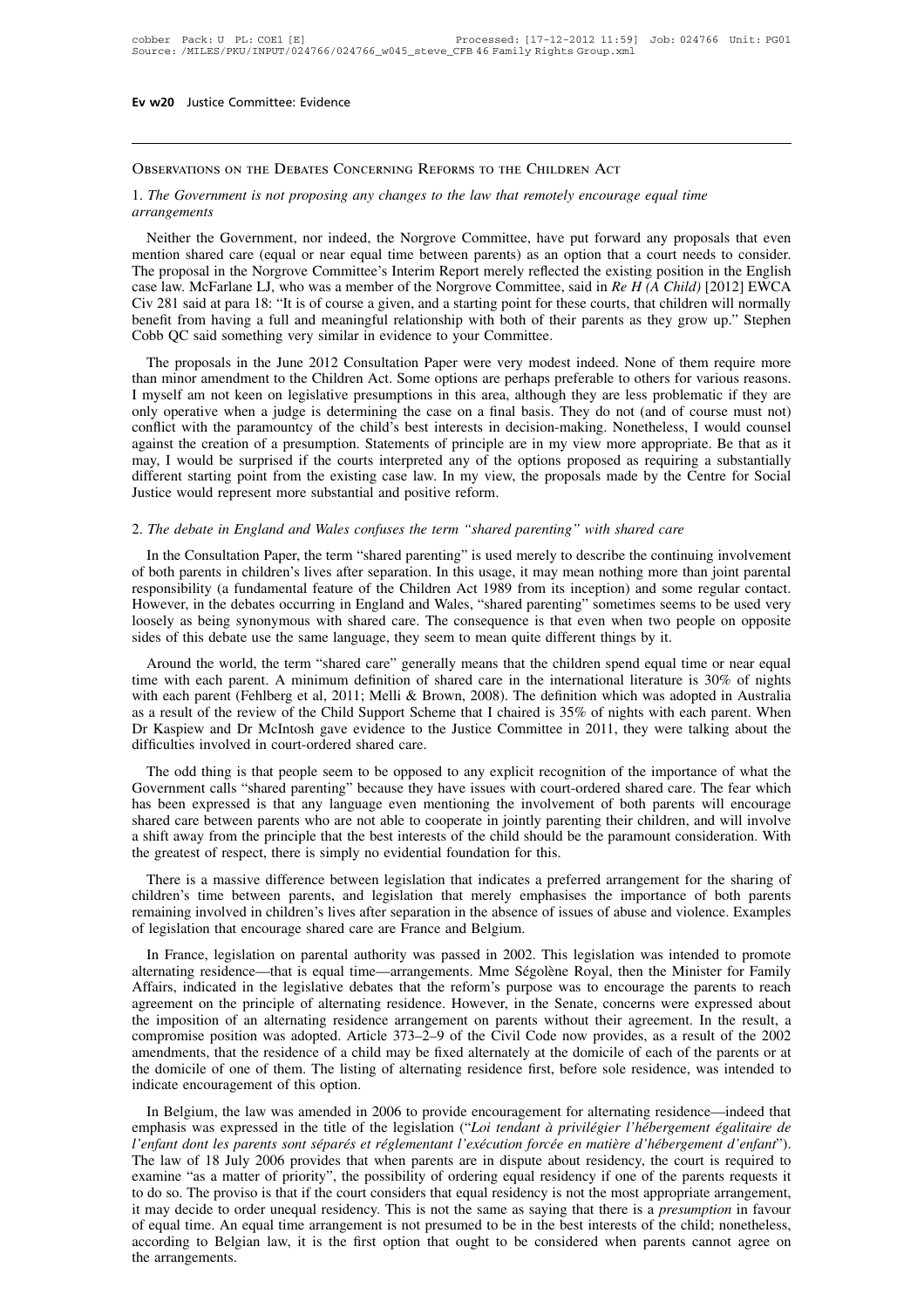Justice Committee: Evidence Ev w21<br>The Australian legislation did not go as the Belgian law. However, it requires judges at least to consider<br>ual time if they consider shared parental responsibility is in the best interest Justice Committee: Evidence Ev w21<br>Institute is the Australian legislation did not go as the Belgian law. However, it requires judges at least to consider<br>equal time if they consider shared parental responsibility is in th Justice Committee: Evidence **Ev w21**<br>
The Australian legislation did not go as the Belgian law. However, it requires judges at least to consider<br>
equal time if they consider shared parental responsibility is in the best in The Australian legislation did not go as the Belgian law. However, it requires judges at least to consider equal time if they consider shared parental responsibility is in the best interests of the child. If the judge cons The Australian legislation did not go as the Belgian law. However, it requires judges at least to consider equal time if they consider shared parental responsibility is in the best interests of the child. If the judge cons The Australian legislation did not go as the Belgian law. However, it requires judges at least to consider equal time if they consider shared parental responsibility is in the best interests of the child. If the judge cons The Australian legislation did not go<br>equal time if they consider shared pare<br>considers that equal time is not appropriation-<br>time—that is, time with the non-resident<br>effect of a regular midweek overnight s<br>morning, and sh and time it they constact stated parental responsionity is in the best interests of the child. It the judge<br>msiders that equal time is not appropriate, then he or she must consider at least "substantial and significant"<br>ne considers una equal time is not appropriate, then ne of she must consider at least substantial and significant<br>time—that is, time with the non-resident parent other than just at weekends and in the school holidays. The<br>eff the unit of a regular midweek overnight stay, together with weekend time from Friday afternoon to Mor<br>morning, and sharing of school holidays is very often to take the amount of time spent with a non-resi-<br>parent over 35%

The court, insofar as is reasonable and in the best interest of the custody parents are examples in the United States also, of jurisdictions that require active consideration of the which involve children spending time wit including liberal visitation rights where appropriate, which will encourage parents of share the rights and separated or dissolved the marriage, and which will encourage parents to share the child the opportunity for the m the maximum continuing physical and emotional contact with both parents, but without being as prescriptive as, for the law in Belgium. An example is the law in Iowa which states as a legislative principle: "The court, inso incert examples in the United States also, of jurisdictions that require active consideration of ints which involve children spending time with both parents, but without being as prescriptive as, for the law in Belgium. An nts which involve children spending time with both parents, but without being as prescriptive as, for<br>he law in Belgium. An example is the law in Iowa which states as a legislative principle:<br>"The court, insofar as is reas he law in Belgium. An example is the law in Iowa which states as a legislative principle:<br>
"The court, insofar as is reasonable and in the best interest of the child, shall order the custody awaincluding liberal visitation The court, insolar as is reasonable and in the best interest of the child, sharif order the custody award, including liberal visitation rights where appropriate, which will assure the child the opportunity for the maximum mention parent visitation rights where appropriate, which will assue the child the opportunity for the maximum continuing physical and emotional contact with both parents after the parents have separated or dissolved the m

Internation continuing physical and emotional contact with both patents arter the patents have<br>separated or dissolved the marriage, and which will encourage parents to share the rights and<br>responsibilities of raising the c separated of dissolved the marriage, and which will encourage parents to share the rights and<br>responsibilities of raising the child unless direct physical harm or significant emotional harm to the<br>child, other children, or responsibilities of raising the ciniu diness unect physical name of significant emotional name to the child, other children, or a parent is likely to result from such contact with one parent."<br>Another example is Florida. I end, other endurent, or a parent is inkery to result from such contact with one parent.<br>Another example is Florida. In Florida, the law states the public policy of the State as being "to encourage<br>parents to share the righ Another example is Florida. In Florida, the law states the public policy of the State as being "to encourage<br>parents to share the rights and responsibilities, and joys, of childrearing" despite parental separation.<br>Amendme parents to share the rights and responsibilities, and joys, of childrearing" despite parental separation.<br>Amendments to the law in 2008 provide that the court must approve a parenting plan which includes provisions<br>about " nentiments to the raw in 2006 provide that the court intist approve a parenting plan wincir includes provisions<br>out "how the parents will share and be responsible for the daily tasks associated with the upbringing of the<br>i about how the parents win share and be responsible for the dary tasks associated with the uporinging of the child" and "the time-sharing schedule arrangements that specify the time that the minor child will spend with each

chind and the time-sharing schedule analyements that specify the time that the filmot chind win spend with each parent". While the statute uses the language of "time-sharing", it also provides that there "is no presumption each parent. While the statute uses the language of thine-sharing, it also provides that there is no<br>presumption for or against...any specific time-sharing schedule when creating or modifying the parenting plan<br>of the chil performal formulation of the child" and in cases of violent These are examples of legisla<br>
arrangements involving significant<br>
contrast, that the four options unde<br>
suggest that any particular level c<br>
specifically to be c These are examples of legislation that encourage consideration of shared care, arrangements involving significant sharing of children's time between the parents. It we contrast, that the four options under consideration by The Norgrove Committee's discussion of the position in Australian experience<br>that the four options under consideration by the Government do nothing of the sort, for none of them<br>ggest that any particular level of time-shar

suggest that any particular level of time-sharing between the parents is either a preferred option or is even<br>specifically to be considered.<br>3. It is best now to move on from the debates about the Australian experience<br>The The report of the report of the report of the parameters is stated a preferred space of the set all specifically to be considered.<br>
3. It is best now to move on from the debates about the Australian experience<br>
The Norgrov 3. It is best now to move on from the debates about the Australian experience<br>The Norgrove Committee's discussion of the position in Australia as a result of the 2006 reforms was very<br>unfortunate. When I was asked to give 3. It is best now to move on from the debates about the Australian experience<br>The Norgrove Committee's discussion of the position in Australia as a result of the 2006 reforms was very<br>unfortunate. When I was asked to give 3. It is best now to move on from the debutes doold the Adstralian experience<br>The Norgrove Committee's discussion of the position in Australia as a result of the 2006 reforms was very<br>unfortunate. When I was asked to give The Norgrove Committee's discussion of the position in Australia as a result of the 2006 reforms was very unfortunate. When I was asked to give a paper on the Norgrove Committee's work in London, I had to read the report v unfortunate. When I was<br>the report very carefully.<br>went back to the sources<br>Committee may have plaa<br>any public comment. Ho<br>circumstances, to point c<br>and embarrassment.<br>In doing so, I did not Exercise the sources cited, both in the main body of the report and in Annex G (on which, it appears, the mmittee may have placed some reliance). I also checked my concerns with other academics before making y public comme went back to the sources cried, bout in the main body of the lepott and in Amex G (on which, it appears, the Committee may have placed some reliance). I also checked my concerns with other academics before making any publi

Columnities may have placed some renance). I also checked my colleens with other academics before making<br>any public comment. However, finding no foundation for most of the claims made, it was my duty, in these<br>circumstance strong opinions get carried away with their advocacy and put forward propositions for the caling some anger and embarrassment.<br>In doing so, I did not wish to detract from the excellent work that the Committee did overall. encumstances, to point out these errors and to correct the record even it that involved causing some anger<br>and embarrassment.<br>In doing so, I did not wish to detract from the excellent work that the Committee did overall. T In doing so, I did not wish to detract from the excellent work that the Committee did overall. T<br>parenting after separation is a difficult, sensitive and contested area of public policy, and there is no<br>of advocates for di In doing so, 1 did not wish to detact from the excellent work that the Committee did of renting after separation is a difficult, sensitive and contested area of public policy, and the advocates for different policy positi vocates for different policy positions. Sometimes even well-respected researchers and commentators with<br>g opinions get carried away with their advocacy and put forward propositions that cannot be substantiated<br>e evidence t

- in filings are carried away with their advocacy and put forward propositions that cannot be substantiated dence that they cite. Sometimes, in the rush to meet deadlines, civil servants may not adequately r facts when final dence that they cite. Sometimes, in the rush to meet deadlines, civil servants may not adequately<br>r facts when finalising reports as fully as they would have done if time had allowed.<br>in points I made in my paper in London by the evidence that they cite. Sometimes, in the rush to meet deadlines, civil servants may not adequately check their facts when finalising reports as fully as they would have done if time had allowed.<br>The main points I (a) The 2006 legislation had not increased litigation, as claimed. In fact there has been a reduction of 32% in filings, due to the systemic reforms that were introduced, notably mandatory mediation and the FRCs. The 2006
	- In points I made in my paper in London (Parkinson, 2012) were as follows:<br>The 2006 legislation had not increased litigation, as claimed. In fact there has been a reduction of<br>32% in filings, due to the systemic reforms tha The 2006 legislation had not increased litigation, as claimed. In fact there has been a reduction of 32% in filings, due to the systemic reforms that were introduced, notably mandatory mediation and the FRCs. The 2006 refo 32% in filings, due to the systemic reforms that were introduced, notably mandatory mediation and<br>the FRCs. The 2006 reforms did not even increase litigation rates in the 12 months *before* those<br>systemic reforms came in. the FRCs. The 2006 reforms did not even increase litigation rates in the 12 months *before* those systemic reforms came in.<br>There is absolutely no evidence that the requirement for courts to consider a meaningful relation systemic reforms came in.<br>There is absolutely no evidence that the requirement for courts to consider a meaningful relationship<br>with both parents had, *on its own*, "contributed to damage to children because the term "mean There is absolutely no evidence that the requirement for courts to consider a meaningful relationship with both parents had, *on its own*, "contributed to damage to children because the term "meaningful" has come to be mea with both parents had, *on its own*, "contributed to damage to children because the term "meaningful"<br>has come to be measured in terms of the quantity of time spent with each parent", as the Norgrove<br>Committee claimed (Fam has come to be measured in terms of the quantity of time spent with each parent", as the Norgrove<br>Committee claimed (Family Justice Review, Final Report, 2011, at p.140). The problems with the<br>legislation that have been id Committee claimed (Family Justice Review, F<br>legislation that have been identified in Australi<br>*as a whole*. The most problematic aspect wa<br>(s.65DAA), leading to much misunderstanding<br>equal time. The claim that the "meaning degislation that have been identified in Australia could only be attributed to the legislative provisions as a whole. The most problematic aspect was the requirement for courts to consider equal time  $(s.65DAA)$ , leading to as a whole. The most problematic aspect was the requirement for courts to consider equal time (s.65DAA), leading to much misunderstanding in the community that there was a starting point of equal time. The claim that the " (s.65DAA), leading to much misunderstanding in the community that there was a starting point of equal time. The claim that the "meaningful relationship" provision in isolation from the rest of the legislation was responsib
	-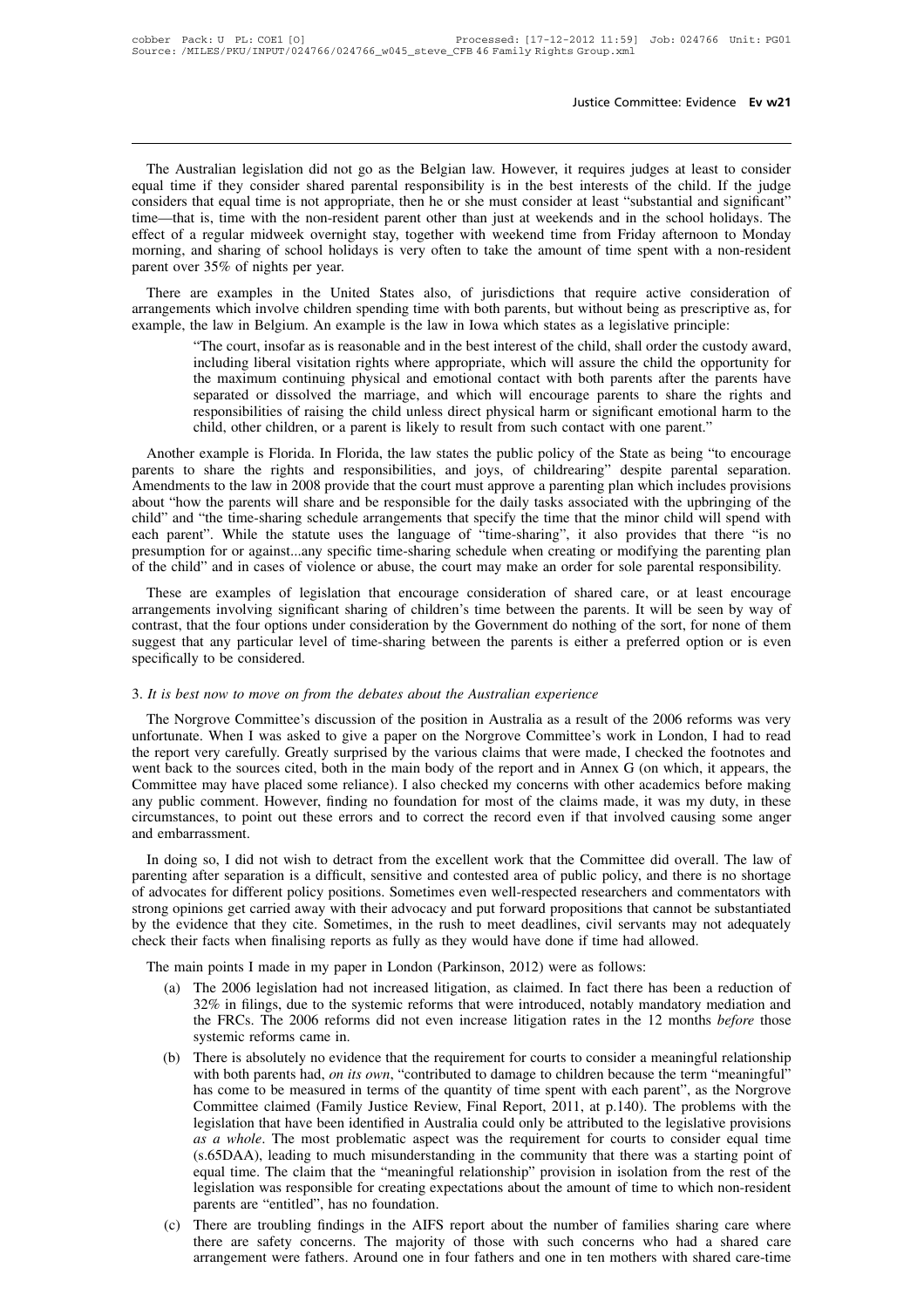arrangements indicated that they held safety concerns for themselves or the children as a result of ongoing contact with the other parent (Kaspiew et al, 2009, p.233); but contrary to the extraordinary and unreferenced cla arrangements indicated that they held safety concerns for themselves or the children as a result of<br>ongoing contact with the other parent (Kaspiew et al, 2009, p.233); but contrary to the extraordinary<br>and unreferenced cla and unreferenced claim in the Norgrow Report that one quarter of all the hildren as a result of ongoing contact with the other parent (Kaspiew et al, 2009, p.233); but contrary to the extraordinary and unreferenced claim i arrangements indicated that they held safety concerns for themselves or the children as a result of ongoing contact with the other parent (Kaspiew et al, 2009, p.233); but contrary to the extraordinary and unreferenced cla arrangements indicated that they held safety concerns for themselves or the children as a result of ongoing contact with the other parent (Kaspiew et al, 2009, p.233); but contrary to the extraordinary and unreferenced cla arrangements indicated that they held safety concerns for themselves or the children as a result of ongoing contact with the other parent (Kaspiew et al, 2009, p.233); but contrary to the extraordinary and unreferenced cla arrangements indicated that they held safety concerns for themselves or the children as a result of ongoing contact with the other parent (Kaspiew et al, 2009, p.233); but contrary to the extraordinary and unreferenced cla

- ongoing contact with the other parent (Kaspiew et al, 2009, p.233); but contrary to the extraordinary<br>and unreferenced claim in the Norgrove Report that one quarter of all the judicially determined<br>shared care cases involv and unreferenced claim in the Norgrove Report that one quarter of all the judicially determined<br>shared care cases involved parents with safety concerns, it is likely that almost none of these<br>arrangements were made by cour Stated care cases involved patents with sately concerns, it is fixely that almost note of these<br>arrangements were made by courts (extrapolating from the data published in the AIFS Report).<br>(d) There is absolutely no eviden arrangements were made by courts (extraporating from the data pubilisted in the Afr's Report).<br>There is absolutely no evidence that the courts have been jeopardising the safety of children because<br>of their focus on the imp
- There is absolutely no evidence that the courts have been jeopardising the safety of children because<br>of their focus on the importance of a meaningful relationship with both parents. The one case which<br>is cited in support of their focus on the importance of a meaningful relationship with both parents. The one case which<br>is cited in support of that proposition in Annex G does not support it at all. Nor does the Chisholm<br>Report, which is also is cited in support of that proposition in Annex G does not support it at all. Nor does the Chisholm<br>Report, which is also cited in that submission.<br>Although there has been a substantial increase in orders for shared care Report, which is also cited in that submission.<br>Although there has been a substantial increase in orders for shared care in judicially determined<br>cases, the percentage of all children's cases in which there was an order fo Although there has been a substantial increase in orders for shared care in judicially determined cases, the percentage of all children's cases in which there was an order for shared care was under 13%. The 33% figure quot cases, the percentage of all children's cases in which there was an order for shared care was under 13%. The 33% figure quoted by the AIFS needs to be taken in context. As I explained, it is from a sub-sample of cases pick 13%. The 33% figure quoted by the AIFS needs to be taken in context. As I explained, it is from a sub-sample of cases picked out for analysis based upon a particular criterion. The cases where there was shared care ordered sub-sample of cases picked out for anarysis based upon a particular efficion. The cases where there<br>was shared care ordered amounted to only about 32 cases out of 253 in total. Since judges retain a<br>wide discretion to make was shared care offered any offered any about 32 cases out of 253 in total. Since judges retain a wide discretion to make whatever decision they think is in the best interests of the child, and most family law judges have

which userstitution to make whatever decision they time is in the best interests of the chind, and most<br>family law judges have very long experience as specialists in the field, it must be assumed that they<br>had good reason Family Jaw Judges have very long experience as specialists in the field, it mast be assumed that they<br>had good reason to award shared care in these cases, based upon the paramountcy of the child's<br>best interests.<br>Although and good reason to award stract earc in these cases, based upon the paramountey of the emit s<br>best interests.<br>Although my paper in May initially encountered a rather hostile response from some academics, no-one has<br>since c Although my paper in May initially encountered a rather hostile response from some academics, no-one has since contradicted any of these propositions. Belinda Fehlberg, a very fine scholar who holds a Chair at the Universi Although my paper in May initially encountered a rather hostile response from some academics, no-one has since contradicted any of these propositions. Belinda Fehlberg, a very fine scholar who holds a Chair at the Universi since contradicted any of these propositions. Belinda Fehlberg, a very fine scholar who holds a Chair at the University of Melbourne, wrote an article in June 2012 entitled "Legislating for shared parenting: how the Family University of Melbourne, wrote an article in June 2012 entitled "Legislating for shared parenting: how the Family Justice Review got it right". However, her support for the Family Justice Review's final report was only in University of Melbourne, wrote an article in June 2012 entitled "Legislating for shared parenting: how the Family Justice Review got it right". However, her support for the Family Justice Review's final report was only in If the benefit of my comments, and that of the Chief Justice of the Family Court of Australia, alivered in London the day before my own, published an article in the July issue of the Child and Family w Quarterly which did provision" that she had made in her submission to the Norgrove Committee. She continued to express the view that it had caused some difficulties of interpretation, and of course she is entitled to that view.<br>
Given this ap

We Quarterly which did not seek to repeat the factual claims about the impact of the "meaningful relationship<br>ovision" that she had made in her submission to the Norgrove Committee. She continued to express the view<br>at it provision" that she had made in her submission to the Norgrove Committee. She continued to express the view<br>that it had caused some difficulties of interpretation, and of course she is entitled to that view.<br>Given this app that it had caused some difficulties of interpretation, and of course she is entitled to that view.<br>
Given this apparent acceptance of the problems I identified, in my opinion it is time now to draw a line<br>
under the issue Given this apparent acceptance of the problems I identified, in my opinion it is time now to draw a line under the issues in the Norgrove Report and to move on.<br>None of this is to say that the Australian family law system Equal time of this some parents in Australian family law system is without problems, any more than the English system is. The AIFS Report indicated overall that the 2006 reforms, taken as a whole, are working well, but the I Recommended against this requirement to consider equal time before the 2006 *Family Law System* is without problems, any more than the English system is. The AIFS Report indicated overall that the 2006 reforms, taken as *Shared Parental Responsibility) Bill* was enacted.<br>The simplicity of the Children About spend equal or near equal time with both parents. It was the requirement on courts to consider the option of equal time that led some Example The Family Committee was right to recommend avoiding any legislative presumption that children should<br>end equal or near equal time with both parents. It was the requirement on courts to consider the option of<br>ual t the Roughove Committee was right to recommend avoiding any registance presumption that emitter should spend equal tree that led some parents in Australia to think there was a presumption or starting point of equal time. I

spend equal time with bound parents. It was the requirement of courts to constant the option of<br>equal time that led some parents in Australia to think there was a presumption or starting point of equal time.<br>I recommended I recommended against this requirement to consider equal time before the 2006 *Family Law Amendment* (*Shared Parental Responsibility*) *Bill* was enacted.<br>The Family Law Act in Australia is also very complex, and the simp Frecommented against this requirement to consider equal time octore the 2000 Family Eaw Entertainment (Shared Parental Responsibility) Bill was enacted.<br>The Family Law Act in Australia is also very complex, and the simplic (Sharea Fareniai Responsionary) bin was chacted.<br>
The Family Law Act in Australia is also very complex, and the simplicity of the Children Act 1989 is much<br>
to be preferred. Like the English courts, Australian courts do no The Family Law Act in Australia is also very complex, and the simplicity of the Children Act 1989 is much<br>to be preferred. Like the English courts, Australian courts do not necessarily deal well with issues of violence<br>and to be preferred. Like the English courts, Australian courts do not necessarily deal well with issues of violence<br>and abuse. The Australian Parliament in 2011 sought to make some amendments to the legislation to improve<br>tha and abuse. The Australian Parliament in 2011 sought to make some amendments to the legislation to improve<br>that response, while leaving the substance of the 2006 reforms intact. However, it is very doubtful that the<br>problem that response, while leaving the substance of the 2006 reforms intact. However, it is very doubtful that the problems in our system are legislative in origin and so there is no real reason to believe that the solutions wil problems in our system are legislative in origin and so there is no real reason to believe that the solutions will<br>be. The biggest problems in dealing with issues of violence and abuse are a lack of independent investigati be. The biggest problems<br>and assessment early in t<br>problems of proof. No dou<br>address any of these issues<br>to the family law system<br>and changing the legislatic<br>resource constraints.<br>The point to reiterate a assessment early in the process, delays in the court system, the massive experise of going to that, and beloms of proof. No doubt those problems are familiar to English lawyers. Changing the legislation will not dress an and any of these issues. No doubt the Australian Government felt unable to commit any additional resources<br>to the family law system to bring about substantial improvements in the protection of women and children,<br>and chang

addicss any of these issues. No doubt the Australian Government rett unable to committ any additional resources<br>to the family law system to bring about substantial improvements in the protection of women and children,<br>and for the name of the transmit is in the hope that this will make a difference was the most it could do within current<br>resource constraints.<br>The point to reiterate (see (2) above) is that neither the Norgrove Committee nor t The point to reiterate (see (2) above) is that neither the Norgrove Committee nor the Government has proposed anything remotely similar to the Australian legislation. The Norgrove Committee only proposed, in its Interim Re The point to reiterate (see  $(2)$  above) is that neither<br>proposed anything remotely similar to the Australian leg<br>its Interim Report, to replicate one small, and rela<br>considerations for determining what is in the best int proposed anything remotely similar to the Australian legislation. The Norgrove Committee only proposed, it in the Figure of its Interim Report, to replicate one small, and relatively trouble-free, aspect of it—the two prim *Finally considerations* for determining what is in the best interests of the child. The Australian experience is irrelevant<br>
to an assessment of the likely effect of any of the four options now proposed by the Government,

If an assessment of the likely effect of any of the four options now proposed by the Government, for none of<br>
Im bear any resemblance to the law in Australia.<br> *Legislation that emphasizes the importance of both parents in* them bear any resemblance to the law in Australia.<br>4. Legislation that emphasizes the importance of both parents in children's lives other than in cases of<br>violence, abuse or high conflict is commonplace around the world<br>I 4. Legislation that emphasizes the importance of both parents in children's lives other than in cases of violence, abuse or high conflict is commonplace around the world<br>If comparative analysis is seen to be desirable, the 4. Legislation that emphasizes the importance of both parents in children's lives other than in cases of violence, abuse or high conflict is commonplace around the world<br>If comparative analysis is seen to be desirable, the Government. Many such provisions have been in existence—without problems—since the 1980s. Numerous US jurisdictions, for example, have long had legislative statements encouraging "frequent and continuing contact with both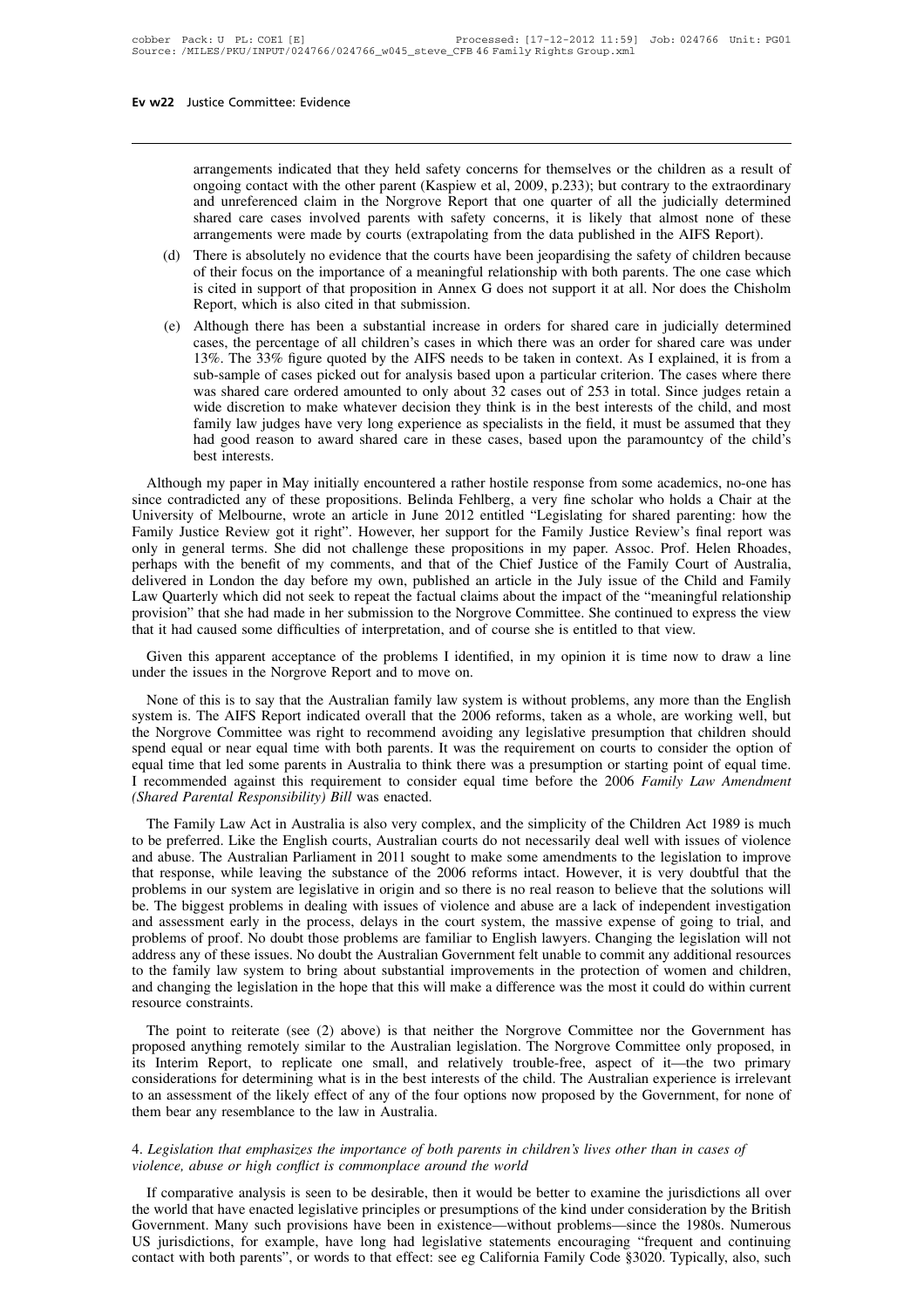Justice Committee: Evidence Ev w23<br>legislative encouragement for joint parenting after separation does not apply in cases of proven violence<br>or abuse. legislative encor abuse.<br>One strategy

The strategy for encouragement for joint parenting after separation does not apply in cases of proven violence<br>abuse.<br>One strategy for encouraging the involvement of both parents after separation is to give content to the degislative encouragement for joint parenting after separation does not apply in cases of proven violence<br>or abuse.<br>One strategy for encouraging the involvement of both parents after separation is to give content to the no legislative encouragement for joint parenting after separation does not apply in cases of proven violence<br>or abuse.<br>One strategy for encouraging the involvement of both parents after separation is to give content to the no encouragement for joint parenting after separation does not apply in cases of proven violence<br>tegy for encouraging the involvement of both parents after separation is to give content to the notion<br>st interests of the child

from the matrices of the continuing the involvement of both parents after separation is to give content to the notion<br>st interests of the child" by legislative findings or directions, or the statement of principles. An<br>sth the parents of the child" by legislative findings or directions, or the statement of principles. An sthe legislation in Colorado. The legislature's declaration provides:<br>"The general assembly finds and declares that it is the rights and contained the rights and responsibilities of child-rearing and to encourage the rights and declares that it is in the best interest of all parties to encourage "The general assembly finds and declares that i lost interests of the child" by legislative findings or directions, or the state<br>is the legislation in Colorado. The legislature's declaration provides:<br>"The general assembly finds and declares that it is in the best inter "The general assembly finds and declares that it is in the best interest of all parties to encourage frequent and continuing contact between each parent and the minor children of the marriage after the parents have separat Fine general the part assemb<br>
love, at<br>
Colorado utiliz<br>
each parent.<br>
Canada is another

the parents have separated or dissolved their marriage. In order to effectuate this goal, the general<br>assembly urges parents to share the rights and responsibilities of child-rearing and to encourage the<br>love, affection, a assembly urges parents to share the rights and responsibilities of child-rearing and to encourage the<br>love, affection, and contact between the children and the parents."<br>Colorado utilizes the generic language of "parenting have a much contact between the children and the parents."<br>Colorado utilizes the generic language of "parenting time" to refer to the time the child spends living with<br>each parent.<br>Canada is another example. For many years Colorado utilizes t<br>
each parent.<br>
Canada is another<br>
orders for custody an<br>
have as much conta<br>
1985 s.16(10)).<br>
I do not know any ch parent.<br>
Canada is another example. For many years, Canada's Divorce Act has contained a provision that in making<br>
ders for custody and access, "the court shall give effect to the principle that a child of the marriage Canada is another example. For many years, Canada's Divorce Act has contained a provision that in making<br>orders for custody and access, "the court shall give effect to the principle that a child of the marriage should<br>hav

Canada is another example. For many years, Canada is Divorce Act has contained a provision that in making orders for custody and access, "the court shall give effect to the principle that a child of the marriage should ha there is no presumption in favour of, or against equal time. Florida's provision is quoted on page 5 above.<br>There is no presumption in favour of equal time. However, in a few jurisdictions, where there has been a concern a have as finited contact with each spouse as is consistent with the 1985 s.16(10)).<br>
I do not know anywhere in the world that such formulations have the concern about misunderstanding of the law, the legislature has enable I do not know anywhere in the world that such formulations have been popularly misunderstood as giving<br>e to some kind of presumption of equal time. However, in a few jurisdictions, where there has been a<br>ncern about misund Fraction and within the two-film the world that such formulations have occur popularly insulately<br>stock as giving<br>rise to some kind of presumption of equal time. However, in a few jurisdictions, where there has been a<br>conc

proposals being advanced first by the Norgrove Committee in its Interim Report and then by the British Government.<br>
The Norganism of the Iaw, the legislature has enacted a clarifying statement to the effect that there is n Government. Another example is the California Family Code (§  $\overline{3040(b)}$ ).<br>
Looking at these examples from other jurisdictions, it is very difficult to understand the anxiety that has<br>
been generated within the English legal profess Looking at these examples from other jurisdictions, it is very difficult to understand the anxiety that has<br>been generated within the English legal profession and some advocacy groups by the very minor and modest<br>proposals

Looking at these examples from other jurisdictions, it is very difficult to understand the anxiety that has<br>been generated within the English legal profession and some advocacy groups by the very minor and modest<br>proposals bech generated whilm the English legal plotession and solite atvocaty groups by the very limit atta modest<br>proposals being advanced first by the Norgrove Committee in its Interim Report and then by the British<br>Government.<br> Proposals being advanced inst by the Norgrove Committed Government.<br>
I am aware of course that the Children Act 1989 is much<br>
admired elsewhere in its time. Indeed, it provided the basic at<br>
law in 1995. There may be a cas I am aware of course that the Children Act 1989 is much loved within the legal profession and was much admired elsewhere in its time. Indeed, it provided the basic architecture for some reforms made to Australian law in 19 w in 1995. There may be a case for making no change at all to the law. However, in my view, members of rliament need to listen to their constituents as well as the judges, lawyers and academic specialists.<br>reeptions about

Farliament need to listen to their constituents as well as the judges, lawyers and academic specialists.<br>Perceptions about the fairness of the law are important.<br>5. The Government and Parliament ought to consider whether l Perceptions about the fairness of the law are important.<br>
5. The Government and Parliament ought to consider whether legislation could give more guidance<br>
As I indicated in the paper I gave in May, most family law statutes 5. The Government and Parliament ought to consider whether legislation could give more guidance<br>As I indicated in the paper I gave in May, most family law statutes in common law jurisdictions are drafted<br>by giving guidance 5. The Government and Parliament ought to consider whether legislation could give more guidance<br>As I indicated in the paper I gave in May, most family law statutes in common law jurisdictions are drafted<br>by giving guidance a child psychologist or relationship counsels are above away from a court-centric approach.<br>However, it may be the paper I gave in May, most family law statutes in cost by giving guidance to judges about how to decide case As I indicated in the paper 1 gave in May, most rainity raw statutes in common raw jurisdictions are drafted<br>giving guidance to judges about how to decide cases. The assumption is that the vast majority of the<br>pulation who by giving guidance to judges about now to decide cases. The assumption is that the vast majority of the population who do not need (or more realistically, cannot afford) a judicial determination will be influenced by what

by what lawyers tell them the judge is likely to do in their situation. All this of course, assumes that people<br>have access to affordable and sufficiently expert legal advice and that it is the advice of a lawyer, rather t by what lawyers ten then the judge is likely to do in their situation. An this of course, assumes that people<br>have access to affordable and sufficiently expert legal advice and that it is the advice of a lawyer, rather tha and the speak beyond the speak beyond the courts, and through voices of the court of a community-centric approach to family relationship counsellor, that they really need.<br>
However, it may be time now to move away from a c However, it may be time now to move away from a court-centric approach to family justice in favour of a community-centric approach to family relationships. That is, the courts that decide so very few cases (and moreover, a In the respective and state is that the research evidence is that there is a need for more perfection. The Australian law was fired to speak beyond the courts, and through voices other than judges and lawyers. In my view, community-centric approach to family relationships. That is, the courts that decide so very few cases (and<br>moreover, atypical cases) at such great expense, should no longer be placed at the centre of the universe of<br>family

separating couples go to court to settle their disputes about contact" and concluded therefore that "most Farrangements for themselves without litigation. The Report cited one study of the future, even if the Family Law Act in Australia is not a good example of coherent messaging.<br>I respectfully suggest that the research evide and the future, even if the Family Law Act in Australia is not a good example of coherent messaging.<br>I respectfully suggest that the research evidence is that there is a need for more guidance and assistance with<br>dispute r way of the future, even if the Family Law Act in Australia is not a good example of conerent inessaging.<br>I respectfully suggest that the research evidence is that there is a need for more guidance and assistance with<br>dispu I respectfully suggest that the research evidence is that there is a need for more guidance and assistance with dispute resolution about parenting arrangements in England and Wales. One of the other inaccuracies that I ide dispute resolution about parenting arrangements in England and Wales. One of the other inaccuracies that I identified in the Norgrove Report was the much repeated claim that 90% of people resolve parenting arrangements for identified in the Norgrove Report was the much repeated claim that 90% of people resolve parenting<br>arrangements for themselves without litigation. The Report cited one study to the effect that "only 10% of<br>separating coupl arrangements for themselves without litigation. The Report cited one study to the effect that "only 10% of<br>separating couples go to court to settle their disputes about contact" and concluded therefore that "most<br>separati separating couples go to court to settle their disputes about contact" and concluded therefore that "most<br>separating couples" make their own arrangements (Family Justice Review, Final Report, 2011, p.133).<br>However, the stu separating couples" make their own arrangements (Family Justice Review, Final Report, 2011, p.133).<br>However, the study the Committee cited does not actually support that 10% figure and nor does it indicate that<br>the remaind However, the study the Committee cited does not actually support that 10% figure and nor does it indicate that the remainder, or even "most" couples, make their own arrangements. The Office of National Statistics study did the remainder, or even "most" couples, make their own arrangements. The Office of National Statistics study<br>did indeed find that in 2007, only 8% of the sample of resident parents (weighted to population) had court-<br>ordere arrangements. I suggested in my London paper, that the Government might consider enacting a set of principles in discussion to guide the consensual settlement of disputes. The proposal I made is as follows:<br>
I suggested in my London pap or resident patents and  $\delta$ % or non-resident patents reported that arrangements had been<br>assistance of mediators or lawyers. What about the remainder? Surprisingly, an additional<br>parents and 20% of non-resident parents re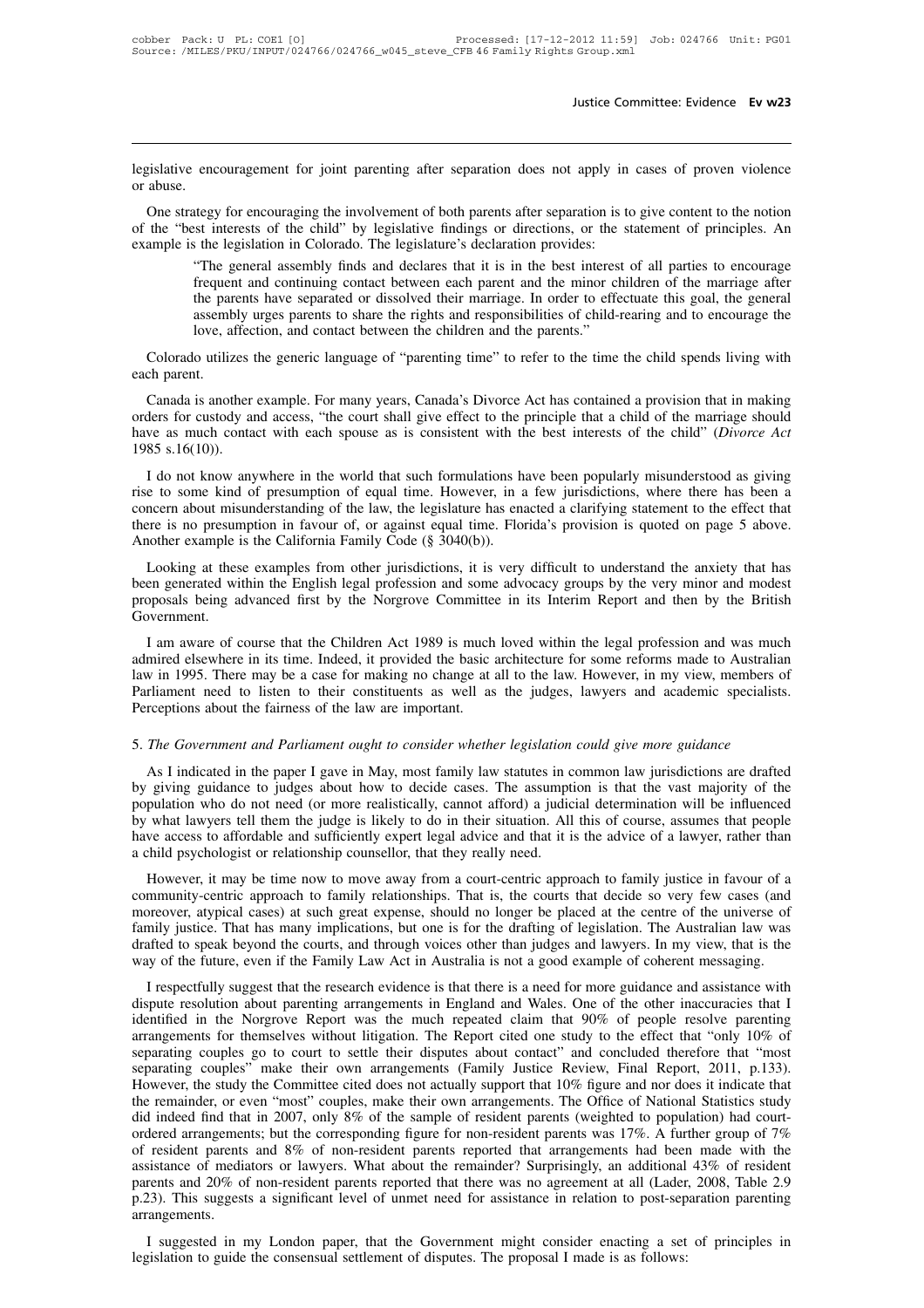Ev w24 Justice Committee: Evidence<br>
Counsellors, mediators, lawyers and other professionals should have regard to the following principles in<br>
assisting parents to develop parenting agreements when they do not live togethe **Ev w24** Justice Committee: Evidence<br>
Counsellors, mediators, lawyers and other professionals should have regard to the forest<br>
assisting parents to develop parenting agreements when they do not live together:<br>
(1) Childre

- (1) Children have a right to protection from harm<br>
(1) Children have a right to maintain relationships with parents and other family members who are<br>
(1) Children have a right to maintain relationships with parents and oth Important to develop parenting agreements when they do not live regard<br>arents to develop parenting agreements when they do not live togeth<br>Children have a right to maintain relationships with parents and comportant to them sellors, mediators, lawyers and other professionals show<br>ing parents to develop parenting agreements when they d<br>(1) Children have a right to maintain relationships wi<br>important to them, unless this is detrimental to their
- 
- Sullors, mediators, lawyers and other professionals should have regard to the following principles in<br>
ing parents to develop parenting agreements when they do not live together:<br>
(1) Children have a right to maintain rela arents to develop parenting agreements when they do not live together:<br>Children have a right to maintain relationships with parents and other family members who are<br>important to them, unless this is detrimental to their we Children have a right to maintain relationships with parents and other family members who are<br>important to them, unless this is detrimental to their wellbeing.<br>Children have a right to protection from harm.<br>Children who ha important to them, unless this is detrimental to their wellbeing.<br>
(2) Children have a right to protection from harm.<br>
(3) Children who have formed a close relationship with both parents prior to the parents' separation wi (2) Children have a right to protection from harm.<br>
(3) Children who have formed a close relationship with both parents prior to the parents' separation will<br>
ordinarily benefit from having the substantial involvement of b (2) Children have a right to protection from harm.<br>
(3) Children who have formed a close relationship with both parents prior to the parents' separation will<br>
ordinarily benefit from having the substantial involvement of b
- 
- 
- ordinarily benefit from having the substantial involvement of both parents in their lives, except when restrictions on contact are needed to protect them from abuse, violence or continuing high conflict.<br>
(4) Parenting arr restrictions on contact are needed to protect them from abuse, violence or continuing high conflict.<br>Parenting arrangements for children ought to be appropriate to their age and stage of development.<br>Parenting arrangements Parenting arrangements for children ought to be appropriate to their age and stage of development.<br>Parenting arrangements for children should not expose a parent or other family member to an unacceptable risk of family vio Parenting arrangements for children ought to be<br>Parenting arrangements for children should needs of family violence.<br>Arrangements for substantially shared care shoul<br>and likely to benefit the child, taking account of<br>confl unacceptable risk of family violence.<br>
(6) Arrangements for substantially shared care should not be made unless they are reasonably practicable<br>
and likely to benefit the child, taking account of the distance between the p (6) Arrangements for substantially shared care should not be made unless they are reasonably practicable and likely to benefit the child, taking account of the distance between the parents' homes, the level of conflict bet

(b) Arianger<br>and likel<br>of conflicit<br>age and<br>This would leave<br>also be directed to<br>Children Act.<br>Judges ought to of conflict between the parents, the ability of the parents to communicate and to cooperate, and the age and developmental needs of the child.<br>This would leave the welfare checklist used by judges to decide cases unchanged age and develant and several to have<br>also be directed to have<br>Children Act.<br>Judges ought to be a<br>remain unchanged.<br>The messages being g This would leave the welfare checklist used by judges to decide cases unchanged, although judges should<br>to be directed to have regard to these principles in deciding whether to make orders under s.8 or 13 of the<br>ildren Act

also be directed to have regard to these principles in deciding whether to make orders under s.8 or 13 of the<br>Children Act.<br>Judges ought to be comfortable with this. The welfare checklist and the paramountcy principle woul Children Act.<br>
Judges ought to be comfortable with this. The welfare checklist and the paramountcy principle would<br>
remain unchanged.<br>
The messages being given through these principles are more detailed and nuanced than in Judges ought to be comfortable with this. The welfare checklist and the paramountcy principle would<br>nain unchanged.<br>The messages being given through these principles are more detailed and nuanced than in the Government's<br>r

remain unchanged.<br>
The messages being given through these principles are more detailed and nuanced than in the Government's<br>
current options. The principles could be stated in handouts used by mediators, flashed up on Powe The messages being given through these principles are more detailed and nuanced than in the Government's current options. The principles could be stated in handouts used by mediators, flashed up on Powerpoints in community The messages being given unough these principles are more detailed and mainced than in the Oovermient's current options. The principles could be stated in handouts used by mediators, flashed up on Powerpoints in community people really need is relational advice, not legal advice about what judges might do in the very small number of (atypical) cases that come before them. My respectful suggestion would be to consider changes to the law that of (atypical) cases that come before them. My respectful suggestion would be to consider changes to the law<br>that will make a real difference to the community in guiding the consensual resolution of parenting disputes.<br>Sept

### **REFERENCES**

September 2012<br>
REFERENCES<br>
Family Justice Review, Final Report (2011). *Family Justice Review, Final Report*. London: Ministry of Justice.<br>
Fehlberg, B, Smyth, B, Maclean M, & Roberts, C (2011). Legislating for shared tim Family Justice Review, Final Report (2011). *Family Justice Review, Final Report*. London: Ministry of Justice.<br>Fehlberg, B, Smyth, B, Maclean M, & Roberts, C (2011). Legislating for shared time parenting after separation: REFERENCES<br>Family Justice Review, Final Report (2011). *Family Justice Review, Final Report*. London: Ministry of Justice.<br>Fehlberg, B, Smyth, B, Maclean M, & Roberts, C (2011). Legislating for shared time parenting after Family Justice Review, Final Report (2011). *Family Justice Review*, *Filenderg*, *B*, Smyth, *B*, Maclean *M*, & Roberts, *C* (2011). Legislating for a research review. *International Journal of Law, Policy and the Family* Fehlberg, B, Smyth, B, Maclean M, & Roberts, C (2011). Legislating for shared time parenting after sea research review. *International Journal of Law, Policy and the Family, 25, 318–337.*<br>Kaspiew, R, Gray, M, Weston, R, Mo

Melli, M & Brown P (2008). Exploring a new family form—the *shared time family.* Determines a research review. *International Journal of Law*, *Policy and the Family*, 25, 318–337.<br>
Kaspiew, R, Gray, M, Weston, R, Moloney, *Law Reforms. Methanoma souma*<br>*Law Reforms. Melbourne: Australian In*<br>*Lader, D (2008). Non-resident parental*<br>*Melli, M & Brown P (2008). Exploring<br><i>Law and the Family 22, 231–269.*<br>Parkinson, P (2012). Meaningful reform

Law Reforms. Melbourne: Australian Institute of Family Studies.<br>Lader, D (2008). Non-resident parental contact 2007–08. London: Office of National Statistics.<br>Melli, M & Brown P (2008). Exploring a new family form—the *sha* Lader, D (2008). *Non-resident parental contact 2007–08*. London: Office of National S<br>Melli, M & Brown P (2008). Exploring a new family form—the *shared time family. In*<br>Law and the Family 22, 231–269.<br>Parkinson, P (2012) Ethi, *M* & Brown 1 (2003). Exploring a new family form the *shared time jamay. International sournal by* aw and the Family 22, 231–269.<br>
written evidence from Dr Julie Doughty and Professor Mervyn Murch, Cardiff Law Schoo Parkinson, P (2012). Meaningful reform to the Children Act 1989: Learning from the Australian experience.<br>
Sydney Law School Research Paper No. 12/41: http://ssrn.com/abstract=2083974.<br> **Written evidence from Dr Julie Doug** 

Written evidence from Dr Julie Doughty and Professor Mervyn Murch, Cardiff Law School, Cardiff<br>Written evidence from Dr Julie Doughty and Professor Mervyn Murch, Cardiff Law School, Cardiff<br>We have concerns about the feasi Written evidence from Dr Julie Doughty and Professor Mervyn Murch, Cardiff Law School, Cardiff<br>University (CFB 15)<br>We have concerns about the feasibility of these clauses in the context of the new Family Court structures.<br> Written evidence from Dr Julie Doughty and Professor Mervyn Murch, Cardiff Law School, Cardiff<br>University (CFB 15)<br>We have concerns about the feasibility of these clauses in the context of the new Family Court structures.<br> **Written evidence from Dr Julie Doughty and Professor Mervyn Murch, Cardiff Law School, Cardiff<br>University (CFB 15)**<br>We have concerns about the feasibility of these clauses in the context of the new Family Court structures This may be a consequence of the expanded role of the Lord Chancellor (HL Constitution Committee, 2007) and requires clarification as soon as possible. **EXECTS TESTS**<br>
We have concerns about the feasibility of these clauses in the context of the new Family Court structures.<br>
As we explained in a recently published article, "Judicial independence and the restructuring of f We have concerns about the feasibility of these clauses in the cc<br>As we explained in a recently published article, "Judicial independe<br>and their support services" (Doughty and Murch, 2012), there is inhe<br>being put in place

### *Mediation*

IS may be a consequence of the expanded role of the Lord Chancellor (HL Constitution Committee, 2007)<br>d requires clarification as soon as possible.<br>THE REGARD TO THE COMMITTEE'S SPECIFIC QUESTIONS<br>ediation<br>We are longstand and requires clarification as soon as possible.<br>
WITH REGARD TO THE COMMITTEE's SPECIFIC QUESTIONS<br>
Mediation<br>
We are longstanding supporters of mediation services. However, we agree with the serious questions raised<br>
by B WITH REGARD TO THE COMMITTEE'S SPECIFIC QUESTIONS<br>
Mediation<br>
We are longstanding supporters of mediation services. Howeve<br>
by Baroness Hale in her recent speech to National Family Me<br>
capacity of mediators to cope with th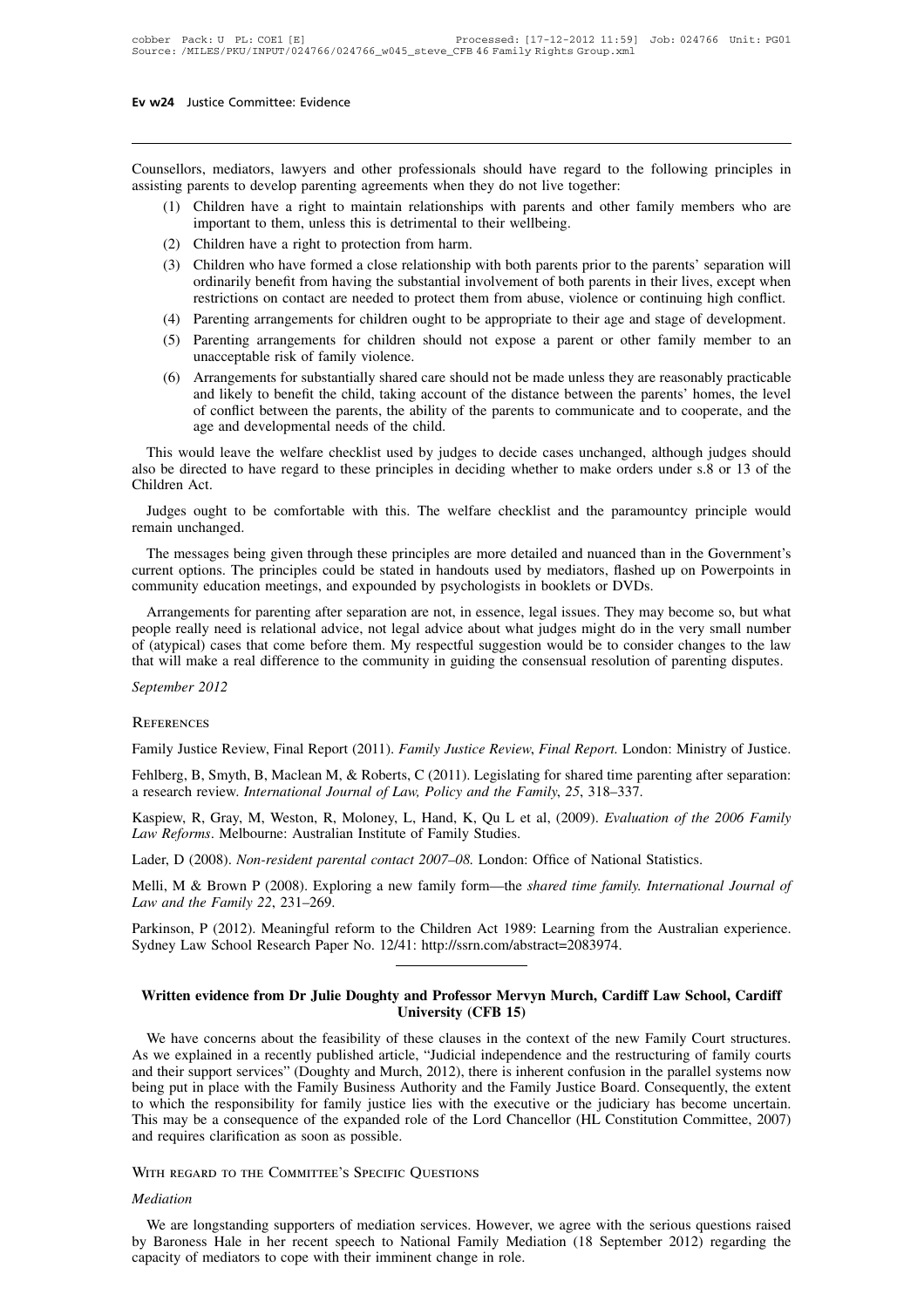Justice Committee: Evidence Ev w25<br>
(a) As we note in our article (Doughty and Murch, 2012), once legal aid has been withdrawn in 2013,<br>
ediators will be placed in a far more powerful position than at present as they will Justice Committee: Evidence Ev w25<br>
(a) As we note in our article (Doughty and Murch, 2012), once legal aid has been withdrawn in 2013,<br>
mediators will be placed in a far more powerful position than at present as they will Justice Committee: Evidence Evizual<br>
(a) As we note in our article (Doughty and Murch, 2012), once legal aid has been withdrawn in 2013,<br>
mediators will be placed in a far more powerful position than at present as they wil (a) As we note in our article (Doughty and Murch, 2012), once legal aid has been withdrawn in 2013, mediators will be placed in a far more powerful position than at present as they will act as gatekeepers to decision-makin (a) As we note in our article (Doughty and Murch, 2012), of mediators will be placed in a far more powerful position than a decision-making processes in family disputes. This will require spe and dealing with risk. Practic (a) As we note in our article (Doughty and Murch, 2012), once legal aid has been withdrawn in 2013, ediators will be placed in a far more powerful position than at present as they will act as gatekeepers to cision-making p (a) As we note in our article (boughty and Mirlei, 2012), once legar and has been windiawn in 2015, mediators will be placed in a far more powerful position than at present as they will act as gatekeepers to decision-makin

for the judiciary, legal advisers in family disputes. This will require specialised training and regulation in identifying and dealing with risk. Practice in alternative dispute resolution services in Australia has been fo succision-making processes in rainity disputes. This will require specialised training and regulation in identitying<br>and dealing with risk. Practice in alternative dispute resolution services in Australia has been found to and dealing with risk. Fractice in ancihative displue resolution services in Australia has been found to be<br>worryingly inconsistent in this regard (Kaspiew at al. 2009).<br>(b) Through our work with local mediation organisati woriyingly inconsistent in this regard (Kaspiew at al. 2009).<br>
(b) Through our work with local mediation organisations we are aware of varying practice amongst courts<br>
as to whether parties are referred to a MIAM, mediatio (b) Through our work with<br>as to whether parties are refer-<br>for the judiciary, legal advisers<br>such form of alternative dis-<br>conciliation appointment proce-<br>this suggests that those involv-<br>other mediation services.<br>(c) Once for the judiciary, legal advisers to the magistrates, or Cafcass (and Cafcass Cymru) to make a referral to any<br>such form of alternative dispute resolution. Furthermore, it is confusing for litigants that the in-court<br>conci mediators by way of referral and intake meetings. However, when one party is now referred by a solicitor or enciliation spointment process involving Cafcass is referred to in the court forms as "mediation". Overall, this s

self-refers, it is very common for the other party not to respond to the court forms as "mediation". Overall, this suggests that those involved in the courts have not been given sufficient information about MIAMs and other seem and appointment process involving carcass is referred to in the court forms as incuration. Coverant, this suggests that those involved in the courts have not been given sufficient information about MIAMs and other med The applicant interval in the course have not been given sumerient information about MENNS and<br>other mediation services.<br>(c) Once a MIAM becomes compulsory for an applicant, there will be a greatly increased workload for<br>m (c) Once a MIAM becomes compulsory for an applicant, there will be a greatly increased workload for mediators by way of referral and intake meetings. However, when one party is now referred by a solicitor or self-refers, i (c) Once a MIAM becomes compulsory for an applicant, there will be a greatly increased workload for mediators by way of referral and intake meetings. However, when one party is now referred by a solicitor or self-refers, i mediators by way of referral and intake meetings. However, when one party is now referred by a solicitor or self-refers, it is very common for the other party not to respond to the invitation to a mediation session. We see self-refers, it is very common for the other party not to respond to the invitation to a mediation session. We<br>see no reason why the willingness of the respondent to take up mediation will increase as envisaged by<br>Governme see no reason why the willingness of the respondent to take up mediation Government just because the applicant is referred to a MIAM. When legal aid may be an increase in the number of those who feel compelled to attend a Government just because the applicant is referred to a MIAM. When legal aid is removed in April 2013, there may be an increase in the number of those who feel compelled to attend a mediation session because they have no ac no access to legal representation (even if the latter is what they would prefer). However, there is no evidence<br>as to how many more parties than now will agree a memorandum of understanding (which is required for the<br>LSC t

the access to regal representation (even if the fatter is what they would prefer). However, there is no evidence as to how many more parties than now will agree a memorandum of understanding (which is required for the LSC as to now many more parties than now win agree a memorantum or understanding (winen is required to the LSC to make the higher payment). Already stretched mediation services will therefore have to able to cope with increase Local comake the inghet payment). All also succeded included in services with increases in workload with no guaranteed associated rise in income.<br>It appears from the proposed legislation that all applications for residence It appears from the proposed legislation that all applications for residence orders or special guard orders by extended family members (often supported by the local authority as an alternative to the child taken into care) orders by extended family member<br>taken into care) will require a ML<br>time. Mediators are not trained to<br>of child protection and the local<br>provisions of the Act. Clear new R<br>*Child arrangement orders*<br>(d)When the legal conce The Mediators are not trained to work in dispute resolution between family members where the issue is one child protection and the local authority is supporting a kinship care placement within the private law ovisions of t

of child protection and the local authority is supporting a kinship care placement within the private law<br>provisions of the Act. Clear new Rules will need to clarify exactly when a MIAM is compulsory.<br>Child arrangement ord provisions of the Act. Clear new Rules will need to clarify exactly when a MIAM is compulsory.<br>
Child arrangement orders<br>
(d)When the legal concept of parental responsibility (PR) was introduced in the Children Act 1989, t Child arrangement orders<br>
(d)When the legal concept of parental responsibility (PR) was introduced in the Children Act 1989, the<br>
intention was to remove the labels "custody" and "access" and instead to emphasise that PR l Child arrangement orders<br>
(d)When the legal concept of parental responsibility (PR) was introduced in the Children Act 198<br>
intention was to remove the labels "custody" and "access" and instead to emphasise that PR lasts t (d)When the legal concept of parental responsibility (PR) was introduced in the Children Act 1989, the ention was to remove the labels "custody" and "access" and instead to emphasise that PR lasts throughout ildhood, with (i) which the legal concept of patential responsibility (FR) was intoduced in the emitated Ret 1969, the intention was to remove the labels "custody" and "access" and instead to emphasise that PR lasts throughout childhood childhood, with "residence" and "contact" describing where the child lives and contact arrangements in neutral<br>terms. As the Committee is well aware, this has not succeeded in removing a "winner-loser" perception held<br>by s

by some pressure groups. The terms "custody" and "access" are still constantly used in the media.<br> *We* see no rationale for further re-labelling of section 8 orders. Indeed the legislation will become very complex to read

We see no rationale for further re-labelling of section 8 orders. Indeed the legislation will become very<br>mplex to read and understand. Instead, energy and resources would be more effectively directed toward<br>ogrammes that complex to read and understand. Instead, energy and resources would be more effectively directed toward<br>programmes that support parents in times of relationship difficulties.<br>Expert evidence<br>(e) The phrasing in cl. 3 makes programmes that support parents in times of relationship difficulties.<br> *Expert evidence*<br>
(e) The phrasing in cl. 3 makes no effective change to the current law and the 2010 Practice Direction 25<br>
which currently regulate Expert evidence<br>
(e) The phrasing in cl. 3 makes no effective change to the current law and the 2010 Practice Direction 25<br>
which currently regulates expert evidence. If a miscarriage of justice might potentially occur bec *Expert evidence*<br>
(e) The phrasing in cl. 3 makes no effective change which currently regulates expert evidence. If a mist<br>
of access to expert evidence (as suggested in the quartiled legal aid being available to pay expe (e) The phrasing in cl. 3 makes no effective change to the current law and the 2010 Practice Direction 25 inch currently regulates expert evidence. If a miscarriage of justice might potentially occur because of lack access (c) The phrasmig in ci. 3 makes no checuve enange to the carrelia raw and the 2010 Fractice Direction 25 which currently regulates expert evidence. If a miscarriage of justice might potentially occur because of lack of ac which currently regulates expert evidence. It a imsealing of justice imgit potentially occur occause<br>of access to expert evidence (as suggested in the question), this is more likely to be as result of restrict<br>legal aid be

gal aid being available to pay expert witnesses than the legislation proposed in c<br>
S and others [2012] EWHC 1442 (Fam) )<br>
Although the *Family Justice Review* refers to "duplication" of evidence when<br>
e local authority an the local authority and Cafcass and an independent social worker, research suggests that the expert evidence<br>of independent social workers is of added value to judicial decision making (Brophy et al. 2012).<br>(f)This questio

(f)This question can best be answered by social work professional bodies.<br>
(f)This question can best be answered by social work professional bodies.<br> *ne limits*<br>
(g) We have heard from judges and practitioners across Engl (f)This question can best be answered by social work professional bodies.<br>
Time limits<br>
(g) We have heard from judges and practitioners across England and Wales that the introduction of the Case<br>
Management System was acco (f)This question can best be answered by social work professional bodies.<br>
Time limits<br>
(g) We have heard from judges and practitioners across England and Wales that the introduction of the Case<br>
Management System was acco Management System was accompanied by an expectation that all courts would, from April 2012, limit case<br>duration to 26 weeks other than in exceptional circumstances. Some courts have achieved this to a greater<br>extent than o me limits<br>(g) We have heard from judges and practitioners across England and Wales that the introduction of the Case<br>anagement System was accompanied by an expectation that all courts would, from April 2012, limit case<br>rat

(g) We have heard from judges and practitioners across England and Wales that the introduction of the Case<br>Management System was accompanied by an expectation that all courts would, from April 2012, limit case<br>duration to If you have head from judges and practitioners across England and wates that the infoduction of the case<br>Management System was accompanied by an expectation that all courts would, from April 2012, limit case<br>duration to 26 Management system was accompanied by an expectation that an courts wound, from Apm 2012, mint case<br>duration to 26 weeks other than in exceptional circumstances. Some courts have achieved this to a greater<br>extent than other each case must depend on the advice given to the court by the child's social worker and the children's guardian.<br>Requests were made by members of the audience for a Practice Direction on this matter because practitioners<br>h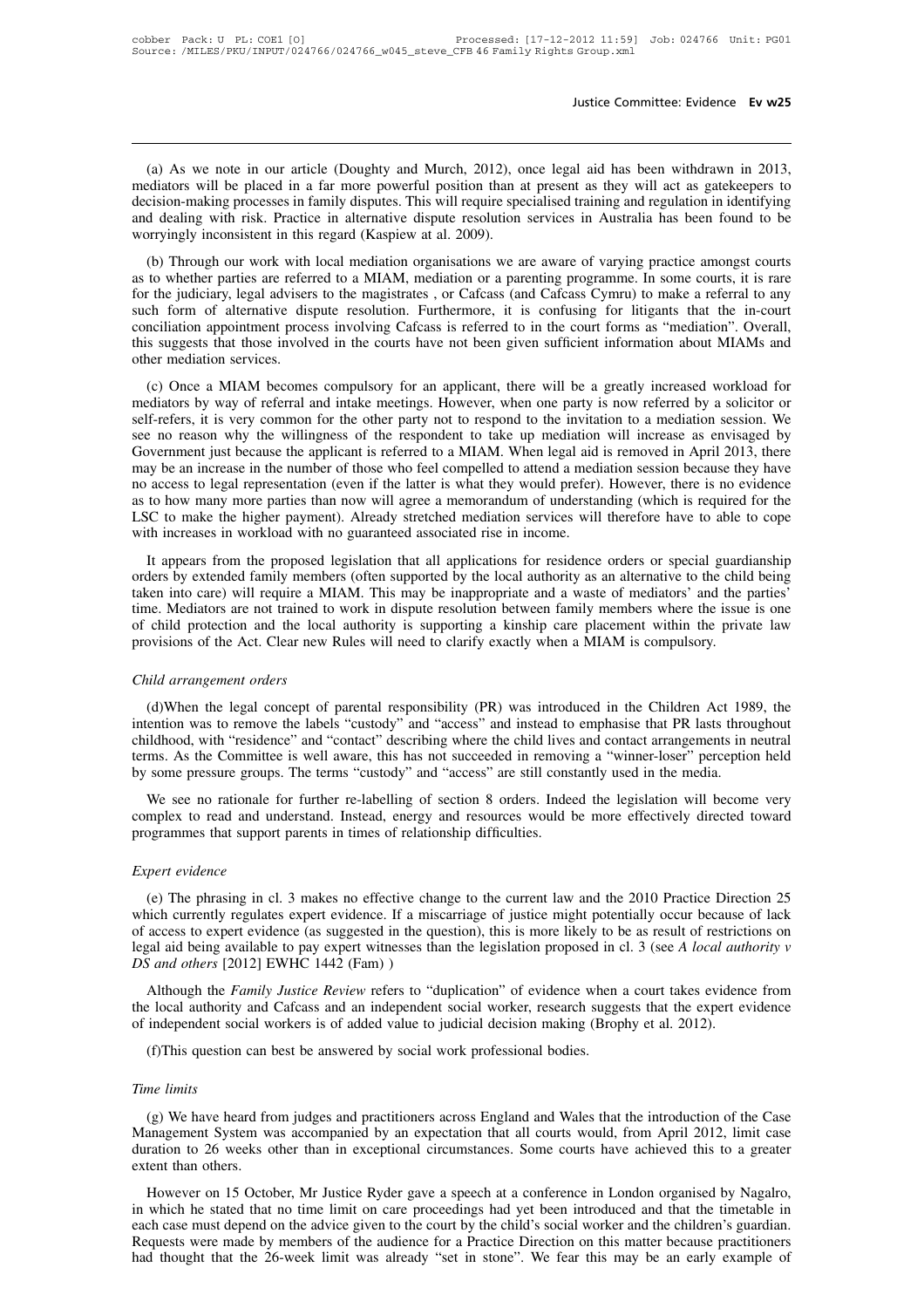Ev w26 Justice Committee: Evidence<br>
Iniscommunication arising out of the overlapping responsibilities of the executive and judicial agencies in<br>
taking forward the *Family Justice Review* (Doughty and Murch, 2012). **Ev w26** Justice Committee: Evidence<br>miscommunication arising out of the overlapping responsibilities of the ex<br>taking forward the *Family Justice Review* (Doughty and Murch, 2012).<br>In any event, the current list of delay

In any event, the current list of delay factors in the Case Management System is skewed toward delays<br>In any event, the current list of delay factors in the Case Management System is skewed toward delays<br>ributed to the loc miscommunication arising out of the overlapping responsibilities of the executive and judicial agencies in taking forward the *Family Justice Review* (Doughty and Murch, 2012).<br>In any event, the current list of delay facto miscommunication arising out of the overlapping responsibilities of the executive and judicial agencies in taking forward the *Family Justice Review* (Doughty and Murch, 2012).<br>In any event, the current list of delay facto miscommunication arising out of the overlapping responsibilities of the executive and judicial agencies in taking forward the *Family Justice Review* (Doughty and Murch, 2012).<br>In any event, the current list of delay facto Inscommunication arising out of the overlapping responsionities of the executive and judicial agencies in taking forward the *Family Justice Review* (Doughty and Murch, 2012).<br>In any event, the current list of delay factor taking forward the *Family Justice Review* (Doughty and Murch, 2012).<br>In any event, the current list of delay factors in the Case Management System is skewed toward delays<br>attributed to the local authority in a way which Figure 2012] EWHC 1442 (Fam) ). Another factor is there is, in many cases, an issue about the capacity of a parent [2012] EWHC 1442 (Fam) ). Another factor is there is, in many cases, an issue about the capacity of a paren (h)The definition of "permanence provisions" in cl 3B will not, in itself, exclude the court from scrutinising the months after receipt.<br> *Ree plans*<br>
(h)The definition of "permanence provisions" in cl 3B will not, in itse

the plan as it does at present. Under s 34(11) Children Act 1989, the court will still be required to consider<br>
Care plans<br>
(h)The definition of "permanence provisions" in cl 3B will not, in itself, exclude the court from care plans<br>
Care plans<br>
(h)The definition of "permanence provisions" in cl 3B will not, in itself, exclude the court from scrutinising<br>
the plan as it does at present. Under s 34(11) Children Act 1989, the court will still (h)The definition of "permanence provisions" in cl 3B will not, in itself, exclude the court from scrutinising<br>the plan as it does at present. Under s 34(11) Children Act 1989, the court will still be required to consider<br> It is doubtful that the court will feel able to rely in the independent reviewing the feel all the court from scrutinising e plan as it does at present. Under s 34(11) Children Act 1989, the court will still be required t (h)The definition of "permanence provisions" in cl 3B will not, in itself, exclude the court from scrutinising<br>the plan as it does at present. Under s 34(11) Children Act 1989, the court will still be required to consider

(ii) The definition of permanente provisions in cf 3B will not, in itself, exclude the court from setudinsing<br>the plan as it does at present. Under s 34(11) Children Act 1989, the court will still be required to consider<br> the part as it does at present. Onder s  $34(11)$  contact and invite the parties to comment on t<br>family and the placing of siblings together or a It is doubtful that the court will feel able to i<br>care plan. In A v S v Lanc mily and the placing of siblings together or apart are inextricable from permanence.<br>It is doubtful that the court will feel able to rely in the independent reviewing officer (IRO) to monitor the<br>re plan. In A v S v *Lanc* It is doubtful that the court will feel able to rely in the independent reviewing officer (IRO) to monitor the care plan. In  $A \vee S \vee$  *Lancashire County Council* [2012] EWHC 1689 (Fam), the IRO admitted to an unmanageab It is doubt<br>to read that we care plan. In  $A \vee S \vee$ <br>to promote contact with<br>Where children are<br>associated contact orde<br>(Hunt et al 2008).<br>Divorce

Where children are made subject to residence or special guardianship orders the parties may need an sociated contact order to support and maintain the appropriate relationships to keep the placement stable unt et al 2008).

### *Divorce*

associated contact order to support and maintain the appropriate relationships to keep the placement stable<br>(Hunt et al 2008).<br>*Divorce*<br>(i)A comprehensive study on s41 Matrimonial Causes Act 1973 for the Lord Chancellor's (Hunt et al 2008).<br> *Divorce*<br>
(i)A comprehensive study on s41 Matrimonial Causes Act 1973 for the Lord Chancellor's Department<br>
(Murch at al 1998)revealed that it was not an effective safeguard for children. It is disappo Divorce<br>(i)A comprehensive study on s41 Matrimonial Causes Act 1973 for the Lord Chancellor's Department<br>(Murch at al 1998)revealed that it was not an effective safeguard for children. It is disappointing that the new<br>clau (i)A comprehensive study on s41 Matrimonial Causes Act 1973 for the Lord Chancellor's Department (Murch at al 1998)revealed that it was not an effective safeguard for children. It is disappointing that the new clauses do n (i)A comprehensive study on s41 Matrimonial Causes Act 1973 for the Lord Chancellor's Department<br>Iurch at al 1998)revealed that it was not an effective safeguard for children. It is disappointing that the new<br>uuses do not (I) A complement study on s41 Mathmonian Causes Act 1975 for the Eord Chalcentor's Department<br>(Murch at al 1998) revealed that it was not an effective safeguard for children. It is disappointing that the new<br>clauses do not

(which at a 1996) evcalculated that it was not an enceduve saleguard for emident. It is usappointing that the new clauses do not attempt to address this by better promoting the interests of the child involved in divorce p clauses do not attempt to addets this by better promoting the metests of the emphasis placed by the proceedings, rather than merely repealing the section, especially in the light of the emphasis placed by the *Family Just* proceedings, rather than merety repeating the section, espectarly in the fight of the emphasis placed by the *Family Justice Review* on the rights and welfare of the child.<br>It is evident that Cafcass does not expect its pr It is evident that Cafcass does not expect<br>Thiara and Gill, 2012) and we understand th<br>Children to introduce a key performance indic<br>should be visited by a Cafcass officer. Nor,<br>Children Act 1989 welfare checklist in their (i) Please refer to the submission by Julie Doughty to the DfE consultation.<br>
Should be visited by a Cafcass officer. Nor, it appears, does Cafcass expect practitioners to use the s 1(3)<br>
Children Act 1989 welfare checklis

### **CONCLUSION**

In Chinage enter to the submission by Julie Doughty to the DfE consultation.<br>
In conclusion<br>
In conclusion, we suggest that the Committee give careful consideration to the implications of this legislation<br>
ing debated befo (j) Please refer to the submission by Julie Doughty to the DfE consultation.<br>
CONCLUSION<br>
In conclusion, we suggest that the Committee give careful consideration to the implications of this legislation<br>
being debated befo (j) Please refer to the submissio<br>Conclusion<br>In conclusion, we suggest that the<br>being debated before the remit and<br>made public and transparent.<br>October 2012 Conclusion, we suggeneed before the<br> *Designeed before* the<br> *October 2012*<br> *REFERENCES*:

### References:

being debated before the remit and responsibility for managing the reformed family justice system have been<br>made public and transparent.<br>October 2012<br>REFERENCES:<br>Brophy, J, Owen, C, Sidaway, J and Jhutti Johal J. (2012) Th Process Corober 2012<br>
REFERENCES:<br>
Brophy, J, Owen, C, Sidaway, J and Jhutti Johal J. (2012) The Contribution of experts in care<br>
evaluation of independent social work reports in care proceedings. University of Oxford.<br>
Do

REFERENCES:<br>Brophy, J, Owen, C, Sidaway, J and Jhutti Johal J. (2012) The Contribution of experts in care proceedings:<br>evaluation of independent social work reports in care proceedings. University of Oxford.<br>Doughty, J and REFERENCES:<br>Brophy, J, Owen, C, Sidaway, J and Jhutti Johal J. (2012) The Contevaluation of independent social work reports in care proceedings. Un<br>Doughty, J and Murch, M. (2012) "Judicial independence and the support ser Brophy, J, Owen, C, Sidaway, J and Jhutti Johal J. (2012) T<br>evaluation of independent social work reports in care proceedi<br>Doughty, J and Murch, M. (2012) "Judicial independence a<br>support services" 24(3) Child and Family L

Brophy, J, Owen, C, Sidaway, J and Jhutti Johal J. (2012) The Contribution of experts in care proceedings:<br>evaluation of independent social work reports in care proceedings. University of Oxford.<br>Doughty, J and Murch, M. ( Doughty, J and Murch, M. (2012) "Judicial independences support services" 24(3) Child and Family Law Quarterly 7 HL Constitution Committee, Sixth Report of Session 200 Judiciary and Parliament. HL Paper 151. TSO Hunt J, Wa *HL* Constitution Committee, Sixth Report of Session 2006–2007, The Rel Judiciary and Parliament. HL Paper 151. TSO<br>*Hunt J, Waterhouse S and Lutman E (2008)* Keeping them in the family:<br>kinship care through care proceedin

Doughty, J and Murch, M. (2012) "Judicial independence and the restructuring of family courts and their<br>support services" 24(3) Child and Family Law Quarterly 77–98.<br>HL Constitution Committee, Sixth Report of Session 2006– HL Constitution Committee, Sixth Report of Session 2006–2007, The Relations between the Executive, the Judiciary and Parliament. HL Paper 151. TSO<br>Hunt J, Waterhouse S and Lutman E (2008) Keeping them in the family: Outcom

Hunt J, Waterhouse S and Lutman E (2008) Keeping them in the family: Outcomes for children placed in kinship care through care proceedings. BAAF<br>Kaspiew, R, Gray M, Weston R, Moloney, L, Qu L. and the Family Law Evaluation *Francy Bare in a term in the family:* Outcomes for children placed in kinship care through care proceedings. BAAF<br>*Kaspiew, R, Gray M, Weston R, Moloney, L, Qu L. and the Family Law Evaluation Team (2009) <i>Evaluation* of kinship care through care proceedings. BAAl<br>Kaspiew, R, Gray M, Weston R, Moloney, L<br>of the 2006 family law reforms. Australian In<br>Murch, M, Douglas, G, Scanlan, L, Perry, .<br>children's welfare in uncontentious divorce: A<br>C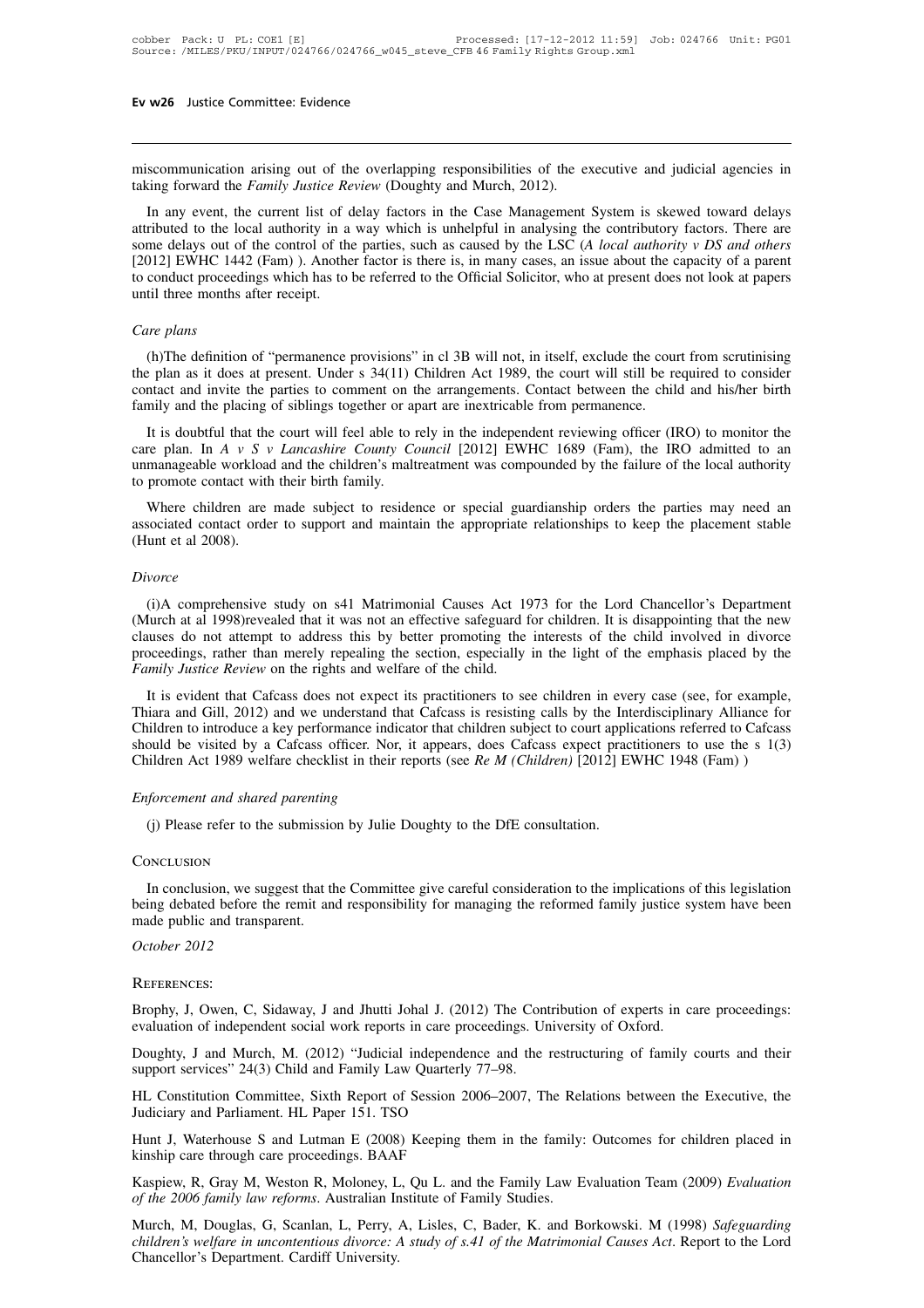Justice Committee: Evidence Ev w27<br>Thiara, R.K. and Gill, A.K. (2012) Domestic violence, child contact, post-separation violence: issues for South<br>Asian and African-Caribbean women and children: a report of findings. NSPCC Justice Comm<br>
Thiara, R.K. and Gill, A.K. (2012) Domestic violence, child contact, post-separation vi<br>
Asian and African-Caribbean women and children: a report of findings. NSPCC. **EXACTE ACTS:** We are used to the contact, post-separation violence bean women and children: a report of findings. NSPCC.<br> **Written evidence from Professor Judith Masson (CFB 16)**<br>
on: This evidence focuses on:<br>
This evidence focuses on:<br>
This evidence focuses on:<br>
This evidence focuses on:<br>
This evidence focuses on:<br>
This evidence focuses on:<br>
This evidence focuses on:<br>
This evidence focuses on:<br>
This e

- 
- Written evidence from Professor Judith Masson (CFB 16)<br>
is evidence focuses on:<br>
 the drafting of the children arrangements clauses noting that they make the law far more difficult for<br>
lay people to understand (d).<br>
 Ex **Example 19 Set with the evidence from Protessor Judith Masson (CFB 16)**<br>
— the drafting of the children arrangements clauses noting that they make the law far more difficult for<br>
lay people to understand (d).<br>
— Expert e — the drafting of the children arrangements clauses noting that they make the law far more difficult for<br>lay people to understand (d).<br>— Expert evidence and miscarriages of justice noting that excessive delay for children I have also contributed to the DfE/MoJ consultation on these clauses, providing some suggestions for changes the drafting of the clauses relating to care proceedings noting that simple time limits are unlikely to be effect
	-

- Expert evidence and miscarriages of justice noting the permanent home also involves miscarriage of justice - The time limits for care proceedings noting that si without more fundamental change(g).<br>I have also contributed to the drafting of the clauses relating to care proceedings.<br>CHILD ARRANGEMENTS PROVISIONS

1. Thave also contributed to the DfE/MoJ consultation on these clauses, providing some suggestions for changes<br>the drafting of the clauses relating to care proceedings.<br>THED ARRANGEMENTS PROVISIONS<br>1. The redrafting of the I have also contributed to the DfE/MoJ consultation on these clauses, providing some suggestions for changes<br>to the drafting of the clauses relating to care proceedings.<br>CHILD ARRANGEMENTS PROVISIONS<br>1. The redrafting of t contact. The aim is to remove labels (contact and residence) which have been the focus of contact and residence with child arrangements orders regulating where a child lives or with whom a child is to spend time or otherwi CHILD ARRANGEMENTS PROVISIONS<br>1. The redrafting of the Children Act 1989 replaces the concepts of contact and residence with child<br>arrangements orders regulating where a child lives or with whom a child is to spend time or CHILD ARRANGEMENTS PROVISIONS<br>1. The redrafting of the Children Act 1989 replaces the concepts of conta<br>arrangements orders regulating where a child lives or with whom a child is to s<br>contact. The aim is to remove labels ( 1. The redrafting of the Children Act 1989 replaces the concepts of contact and residence with child cangements orders regulating where a child lives or with whom a child is to spend time or otherwise have that at. The aim arrangements orders regulating where a child lives or with whom a child is to spend time or otherwise have contact. The aim is to remove labels (contact and residence) which have been the focus of dispute. It is unlikely t ariangements offers regulating where<br>contact. The aim is to remove labels (<br>that the phrase will enter common p<br>the old terms access and especially c<br>2. There is no evidence that a reca<br>arrangements for children, which are

12. There is no evidence that a recasting of the language will reduce disputes—indeed the focus will be on angements for children, which are infinitely variable and thus allow even more room for dispute than the use of con

The old terms access and especially custody are regularly used in the media.<br>
2. There is no evidence that a recasting of the language will reduce disputes—indeed the focus will be on<br>
arrangements for children, which are 2. There is no evidence that a recasting of the language will reduce disputes—indeed the focus will be on arrangements for children, which are infinitely variable and thus allow even more room for dispute than the issues Level of 10.1 for the original (current) text to 19.00 for the proposed amendment. Looking at the text, I would expect some provisions to be even higher.<br>
Although child arrangements orders are intended to deal with the s Experience sometries of contact and residence.<br>
3. Changing the wording in this way adds to<br>
orders are intended to deal with the same issues<br>
language is far less clear. For example, the read<br>
level of 10.1 for the origin 3. Changing the wording in this way adds to the complexity of the legislation. Although child arrangements<br>ders are intended to deal with the same issues—where the child lives and who the child visits etc—the<br>nguage is fa 3. Changing the wording in this way adds to the complexity of the registation. Antiough chira antalgements orders are intended to deal with the same issues—where the child lives and who the child visits etc—the language i

danguage is far less clear. For example, the readability index for s.10(5)(c)(i) increases from an average grade level of 10.1 for the original (current) text to 19.00 for the proposed amendment. Looking at the text, I wo anguage is far fess clear. For example, the readability muck for strotopic for mercases from an average grade<br>level of 10.1 for the original (current) text to 19.00 for the proposed amendment. Looking at the text, I would<br> extra of 10.1 for the original (cartent) text to 19.00 for the proposed anticharment. Ecoking at the text, I would<br>expect some provisions to be even higher.<br>4. Making the legislation clear was a key aim of the government w 2. And 2 of the provisions to be even ingited.<br>
4. Making the legislation clear was a key aim of the government wh<br>
lack of clarity is perhaps the most striking defect in the present law.<br>
even more important given the wit lack of clarity is perhaps the most striking defect in the present law..." (1987 Cm 62, para 7). Cle<br>even more important given the withdrawal of most family legal aid. Parents will be far more depende<br>advisers and on their visers and on their own ability to understand the law. The withdrawal of legal aid creates a stronger not a eaker obligation on government and on Parliament to enact clear laws. The amendments to the whole of parts and 2 o

weaker obligation on government and on Parliament to enact clear laws. The amendments to the whole of parts<br>
1 and 2 of the Children Act 1989 are completely contrary to this.<br>
Expert evidence: *Does the new test adequately* 1 and 2 of the Children Act 1989 are completely contrary to this.<br>
Expert evidence: *Does the new test adequately safeguard against miscarriages of justice?*<br>
5. It is not possible to have a system which provides 100% corr Expert evidence: *Does the new test adequately safeguard against miscarriages of justice?*<br>5. It is not possible to have a system which provides 100% correct answers all the time. The recent cases<br>which have causes concern Expert evidence: *Does the new test adequately safeguard against miscarriages of justice?*<br>5. It is not possible to have a system which provides 100% correct answers all the time. The recent cases<br>which have causes concern Expert evidence. *Boes the hew lest datequately sagegiana against misearriages of jastice*.<br>5. It is not possible to have a system which provides 100% correct answers all the time. The recent cases<br>which have causes conce 5. It is not possible to have a system which provides 100% correct answers all the time. The recent cases which have causes concern have for the most part involved complex medical evidence where there has been disagreement which have causes concern have for the most part involved complex medical evidence where the disagreement about whether the child's symptoms were the result of ill-treatment, accident or a Such cases form only a very small deplement about whether the entit is symptoms were the result of in-tretatinent, accluded of a hattara classe.<br>
ch cases form only a very small minority of care proceedings, which largely focus on children suffering<br>
rious Buch cases form only a very sinant innority of eare proceedings, which targery locus on einfactor saticiting<br>serious neglect. Issues of the conditions in which the child is being brought up and the responsibility for them<br>

serious hegiect. Issues of the conductions in which the clind is being brought up and the responsibility for the<br>are largely not at issue in these cases. It is these cases where the length of time taken by the legal proces are targery not at issue in these cases<br>produces injustice for children, who v<br>placement at a time when this would<br>6. Courts considering cases where t<br>need and seek expert evidence. The tes<br>issues around the supply of expe The Courts considering cases where the concerns arise from out of injuries and/or conced and seek expert evidence. The tests in the Bill should not prevent such evidence between issues around the supply of experts etc iden

ed and seek expert evidence. The tests in the Bill should not prevent such evidence being obtained. However,<br>ues around the supply of experts etc identified in the Chief Medical Officer's Report, *Bearing Good Witness*<br>006 issues around the supply of experts etc identified in the Chief Medical Officer's Report, *Bearing Good Witness*<br>(2006) have not been addressed.<br>Time limits: (g) *What progress has been made to achieve the* 26 *week limit* (2006) have not been addressed.<br>
Time limits: (g) What progress has been made to achieve the 26 week limit?<br>
7. The courts are currently trying to operate the 26 week time limit and have been doing so since around<br>
April Time limits: (g) What progress has been made to achieve the 26 week limit?<br>
7. The courts are currently trying to operate the 26 week time limit and have been doing so since around<br>
April 2012. There can be no data on prog Time limits: (g) *What progress has been made to achieve the 26 week limit?*<br> *7.* The courts are currently trying to operate the 26 week time limit and have been doing so since around<br> *April 2012.* There can be no data o 11. The courts are currently trying to operate the 26 week time limit and have been doing so since around April 2012. There can be no data on progress at this time—even though there will be applications made since then wh 7. The courts are currently trying to operate the 26 week time limit and have been doing so since around April 2012. There can be no data on progress at this time—even though there will be applications made since then wher April 2012. There can be no data on progress at this tin then where the cases have completed this will not be operation. Of a sample of 173 cases commenced in 2010 *on the Edge of Care: The operation and effectiveness of*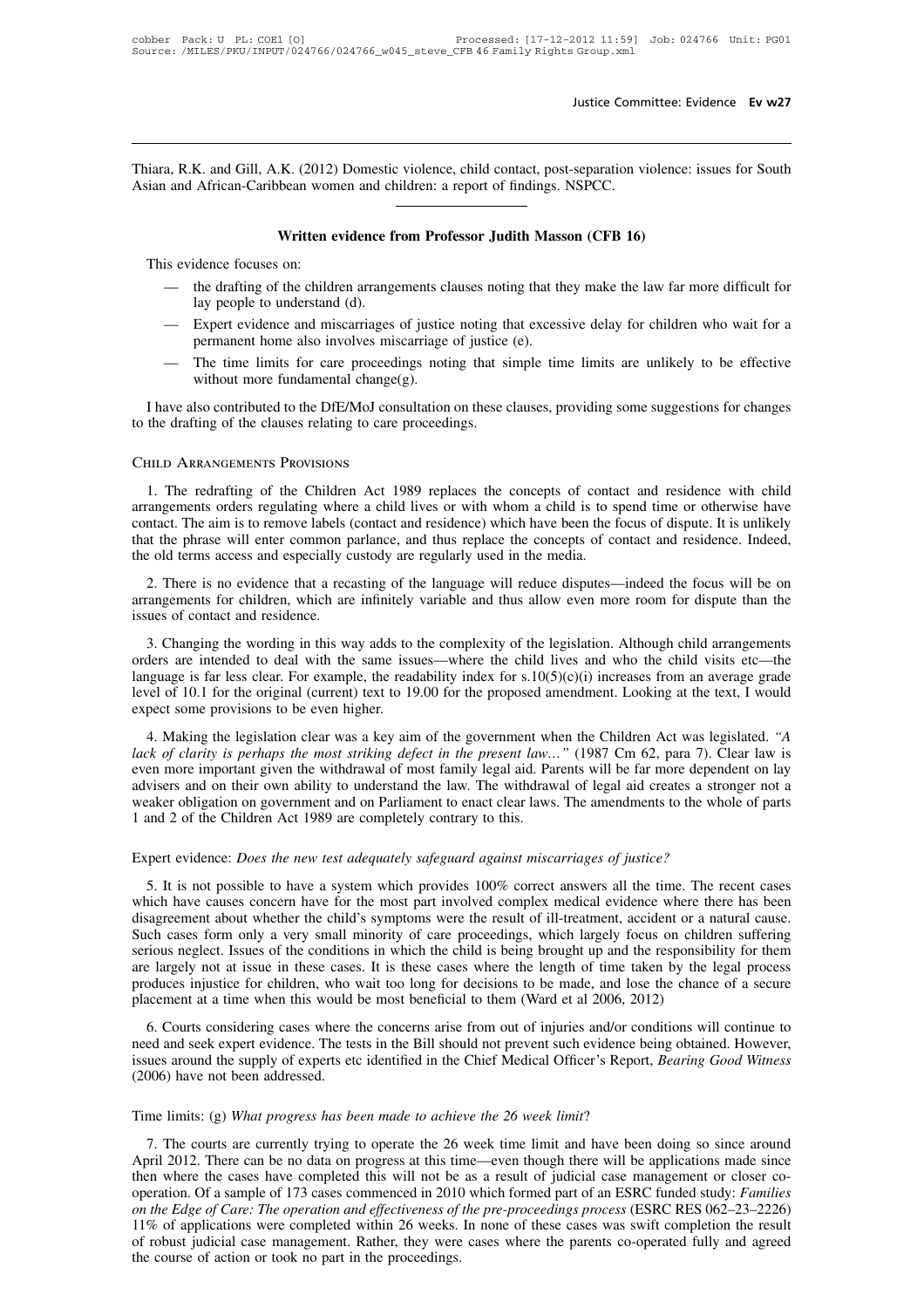8. It should be noted that county courts have always taken far longer to complete cases. Data from shortly<br>er the implementation of the Children Act 1989 shows that the average length of completed cases rapidly<br>se. Targets after the implementation of the Children Act 1989 shows that the average length of complete cases. Data from shortly after the implementation of the Children Act 1989 shows that the average length of completed cases rapidl **Ev w28** Justice Committee: Evidence<br>
8. It should be noted that county courts have always taken far longer to complete cases. Data from shortly<br>
after the implementation of the Children Act 1989 shows that the average len 8. It should be r<br>after the implement<br>rose. Targets set by<br>not achieved.



1992 1993 1994 1995 1996<br>
9. Whilst there are many factors contributing to the length of care proceedings in individual cases, there is<br>
an overarching issue about the court approach to decision-making in these cases. Prio 9. Whilst there are many factors contributing to the length of care proceedings in individual cases, there is<br>an overarching issue about the court approach to decision-making in these cases. Prior to the Children Act<br>1989, 9. Whilst there are many factors contributing to the length of care proceedings in individual cases, there is<br>an overarching issue about the court approach to decision-making in these cases. Prior to the Children Act<br>1989, 9. Whilst there are many factors contributing to the length of care proceedings in individual cases, there is<br>an overarching issue about the court approach to decision-making in these cases. Prior to the Children Act<br>1989, 9. Whilst there are many factors contributing to the length of care proceedings in individual cases, there is an overarching issue about the court approach to decision-making in these cases. Prior to the Children Act 1989, 9. Whilst there are many factors contributing to the length of care proceedings in individual cases, there is an overarching issue about the court approach to decision-making in these cases. Prior to the Children Act 1989 an overarching issue about the court approach to decision-making in these cases. Prior to the Children Act 1989, judges (as opposed to magistrates') only had jurisdiction over child protection matters in wardship or under 1989, judges (as opposed to magistrates') only had jurisdiction over child protection matters in wardship or under the inherent jurisdiction of the High Court. This gave the judge wide discretion to determine the case on t under the inherent jurisdiction of the High Court. This gave the judge wide discretion to determine the case on<br>the basis of the child's welfare. Judges saw their role as achieving welfare based resolution of the case. Thi the basis of the child's welfare. Judges saw their role as achieving welfare based resolution of the case. This has continued; rather than deciding whether the Children Act 1989, s.31(2) test of significant harm is met and has continued; rather than deciding whether the Child<br>the local authority's application for an order is ma<br>proceedings for a "*a legally protected framework for*<br>*management of change*". (Hunt 1998). This is suppo<br>and Bade

10. When the PLO was introduced new obligations were placed on local authorities to operate a precedings process (Children Act 1989 Guidance Vol 1). The intention was that cases should be better pared at application so tha proceedings process (Children Act 1989 Guidance Vol 1). The intention was that cases should be better<br>proceedings process (Children Act 1989 Guidance Vol 1). The intention was that cases should be better<br>prepared at applic 10. When the PLO was introduced new obligations were placed on local authorities to operate a pre<br>proceedings process (Children Act 1989 Guidance Vol 1). The intention was that cases should be better<br>prepared at applicatio 10. When the PLO was introduced new obligations were placed on local authorities to operate a pre<br>proceedings process (Children Act 1989 Guidance Vol 1). The intention was that cases should be better<br>prepared at applicatio 10. When the PLO was introduced new obligations were placed on local authorities to operate a pre<br>proceedings process (Children Act 1989 Guidance Vol 1). The intention was that cases should be better<br>prepared at applicatio 10. When the PLO was introduced new obligations were placed on local authorities to operate a pre<br>proceedings process (Children Act 1989 Guidance Vol 1). The intention was that cases should be better<br>prepared at applicatio 10. When the PLO was introduced new obligations were placed on local authorities to operate a pre<br>proceedings process (Children Act 1989 Guidance Vol 1). The intention was that cases should be better<br>prepared at applicatio proceedings process (Children Act 1989 Guidance Vol 1). The intention was that cases should be better<br>prepared at application so that it was not necessary for additional assessments to take place during the<br>proceedings. Re prepared at application so that it was not necessary for additional assessments to take place during the proceedings. Research conducted by Bristol University and the University of East Anglia, Families on the Edge of Care proceedings. Research conducted by Bristol University and the University of East Anglia, Families on the Edge of Care: The operation and effectiveness of the pre-proceedings process (ESRC RES 062–23–2226) established that *Edge of Care: The operat*<br>established that the use of t<br>were handled by the courts<br>longer to come to court). Ju<br>to decide cases on the bas<br>hearing a care case require<br>need for a care order.

decide cases on the basis of the local authority's evidence if parents did not agree. Their notions of what<br>aring a care case required were not changed by the additional work by the local authority to establish the<br>ed for nearing a care case required were not changed by the additional work by the local authority to establish the<br>need for a care order.<br>11. The 26 week provision is unlikely to be effectively implemented unless the approach of 11. The 26 week provision is unlikely to be effectively implemented unless the approach of the courts is<br>changed. There is no provision in the Children and Families Bill which signals that courts should make a<br>fundamental 11. The 26 week provision is unlikely to be effectively implemented unless the approach of the courts is changed. There is no provision in the Children and Families Bill which signals that courts should make a fundamental 11. The 26 week provision is unlikely to be effectively implemented unless the approach of the courts is changed. There is no provision in the Children and Families Bill which signals that courts should make a fundamental 11. The 26 week provision is unlikely to be effectively implemented unless the approach of the courts is changed. There is no provision in the Children and Families Bill which signals that courts should make a fundamental 11. The 26 week provision is unlikely to be effectively implemented unless the changed. There is no provision in the Children and Families Bill which signals the fundamental change to their approach, only a process with ex Exampled. The fundamental of<br>
statutory char<br>
quicker. This<br>
authorities. If<br>
role of the condensation<br> *October* 2012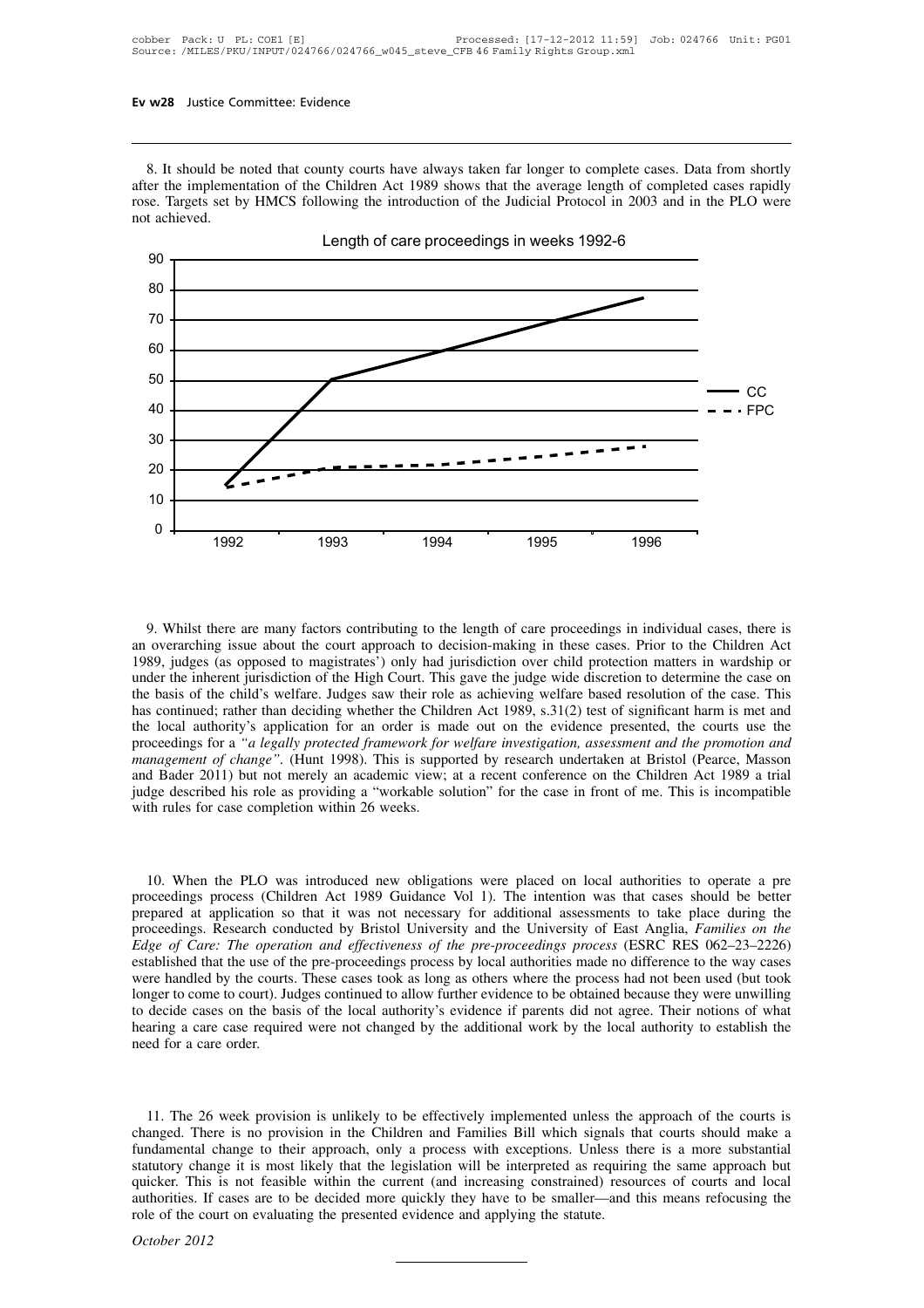# **Written evidence from Janet Ollier (CFB 17)**

### **SUMMARY**

- 
- Written evidence from Janet Ollier (CFB 17)<br>
 This draft Bill dismantles many of the safeguards gained for children since the 1989 Children Act.<br>
 It was the result of deliberations by a Committee with skewed membership, Written evidence from Janet Ollier (CFB 17)<br>
— This draft Bill dismantles many of the safeguards gained for children since the 1989 Children Act.<br>
— It was the result of deliberations by a Committee with skewed membership, Written evidence from Janet Ollier (CFB 17)<br>This draft Bill dismantles many of the safeguards gained for children since the 1989 Children Act.<br>It was the result of deliberations by a Committee with skewed membership, and s MARY<br>This draft Bill dism<br>It was the result of<br>no evidence from the<br>as practioners.<br>The provisions rega SUMMARY<br>
— This draft Bill dismantles many of the safeguards gained for children since the 1989 Children Act.<br>
— It was the result of deliberations by a Committee with skewed membership, and specifically little or<br>
no evid
- This draft Bill dismantles many of the safeguards gained for children since the 1989 Children Act.<br>It was the result of deliberations by a Committee with skewed membership, and specifically little or<br>no evidence from those It was the result of deliberations by a Committee with skewed membership, and specifically little or no evidence from those who have independently represented children in the Courts for many years, as practioners.<br>The prov It was the result of deliberations by a Committee with skewed membership, and specifically little or<br>no evidence from those who have independently represented children in the Courts for many years,<br>as practioners.<br>The prov as practioners.<br>The provisions regarding resolution of divorce, and removal of legal aid for almost all families in Private<br>law is dangerous, and will produce the reverse to the aim of the Bill; clog up the courts with lit — The provisions regarding resolution of divorce, and removal of legal aid for almost all families in Private<br>law is dangerous, and will produce the reverse to the aim of the Bill; clog up the courts with litigants in<br>pers The provisions regarding resolution of divorce, and removal of legal aid for almost all families in Private<br>law is dangerous, and will produce the reverse to the aim of the Bill; clog up the courts with litigants in<br>person
- law is dangerous, and will produce the reverse to the aim of the Bill; clog up the courts with litigants in<br>person; increase delay, remove safeguards for children; remove safeguards for women who have suffered<br>chronic abus person; increase delay, remove sateguards for children; remove sateguards for women who have suftered<br>chronic abuse in the relationship but who do not qualify under the terms of the legislation for legal help;<br>result in hu chronic abuse in the relationship but who do not qualify under the terms of the legislation result in huge costs for families who cannot afford to pay privately for legal fees.<br>The tandem model for children in Public Law p — This Bill will further remove the safeguards for these families and children, through the safety dismantled and bowdlerised<br>
by Cafcass' "proportionate working" arrangements and over-managed service, losing hundreds of t The tandem model for children in Public Law proceedings is being steadily dismantled and bowdlerised<br>by Cafcass' "proportionate working" arrangements and over-managed service, losing hundreds of the most<br>experienced Childr
- by Catcass' "proportionate working" arrangements and over-managed service, losing hundreds of the most experienced Childrens' Guardians in the process. Guardians no longer routinely see the children they are there to prote experienced Childrens' Guardians in the process. Guardians no longer routinely see the children they are there to protect and represent. One has to ask what does Cafcass see as their role? It is certainly not to advocate f there to protect and represent. One has to ask what does Cafcass see as their advocate for the best outcomes for children as did the former *Guardians ad L*. This Bill will further remove the safeguards for these families — This Bill will further remove the safeguards for children and children, through the 26 week time<br>
limit; the reduction (almost cessation) in expert independent social work input to the Courts to balance<br>
the local Author This Bill will turther remove the sateguards for these families and children, through the limit; the reduction (almost cessation) in expert independent social work input to the Cothe local Authority's actions, which can ne man, the redaction (almost cessation) in expert inteperation social work liptation the courts to batalice<br>the local Authority's actions, which can never be solely focused on the "best" welfare of the individual<br>child due t
- 
- untrammelled administrative system operated by Local Authorities with the best vertility of the method of indicated in their own opinions, amongst front-line social workers.<br>The removal of judicial scrutiny of the detail o emia due to time and miantena pressures, managerian target-setting, and severe next and confidence in their own opinions, amongst front-line social workers.<br>The removal of judicial scrutiny of the detail of Care Plans is a The removal of judicial scrutiny of the detail of Care Plans is a further serious blow to the best outcomes<br>for children and will lead to seriously flawed decision-making by Local Authorities.<br>This Bill returns the law and

for children and will lead to seriously flawed decision-making by Local Authorities.<br>
— This Bill returns the law and statute for children and families to that which existed pre-1989; a largely<br>
untrammelled administrative the statute altered to advise the judiciary against appointing us, and our rates were summarily capped at one Ins Din Tetanis the Taw and statute for einfaten and families to that which existed pre-1505, a fargery untrammelled administrative system operated by Local Authorities without independent scrutiny. This was the system und distributed a dismayed by the system operated by Eocal Adultorius whilout intelpendent seritany. This was the system under which I worked in the 1970's and was a travesty of justice.<br>
1 As a social worker since 1975, who h *Litem* in 1984 in the English and Welsh Courts to protect those children and families who are the most disadvantaged in the country. 1 As a social worker since 1975<br>and independent representation of<br>the statute altered to advise the jun<br>lower than that of similar professi<br>dismayed by what I see as a loss<br>*Litem* in 1984 in the English and<br>disadvantaged 2 Delay is inimical to the welfare of children, but so is losing the chance of remaining in one's birth or than that of similar professionals, despite our expertise in these cases), I am extremely sapeded and smayed by wha the static anticle is dayist the judicially against appointing as, and our rates were sainmany capped at one thorough or than that of similar professionals, despite our expertise in these cases), I am extremely saddened an of relationships when I see as a loss of the world class system w<br> *Litem* in 1984 in the English and Welsh Courts to protect t<br>
disadvantaged in the country.<br>
2 Delay is inimical to the welfare of children, but so is lock

Litem in 1984 in the English and Welsh Courts to protect those children and families who are the most disadvantaged in the country.<br>
2 Delay is inimical to the welfare of children, but so is losing the chance of remaining

2 Delay is inimical to the welfare of children, but so is losing the chance of remaining in one's birth or<br>extended family for the want of time or inclination to pursue thorough and timely assessments of parents, and<br>of re 2 Delay is inimical to the welfare of children, but so is losing the chance of remaining in one's birth or extended family for the want of time or inclination to pursue thorough and timely assessments of parents, and of re already or spurious reasoning for dismissing applications for assessments of parents, and of relatives willing to come forward as alternative carers.<br>3. The debate about Independent Social Workers causing delay is a fictio alternative care is that most reports can be turned around by ISW's in six to eight weeks, that their most assessment by the Local Authority, or refusal to reassessments in the light of a dearth of adequate social work ass 3. The debate about Independent Social Workers causing delay is a fiction, as shown in the research of Brophy, J et al, (012).. This showed the need for these assessments in the light of a dearth of adequate social work as 3. The debate about Independent Social Workers causing delay is a fiction, as shown in the research of Brophy, J et al, (012).. This showed the need for these assessments in the light of a dearth of adequate social work as Brophy, J et al, (012).. This show<br>work assessment by the Local A<br>already or spurious reasoning fo<br>alternative carers; that most rep<br>recommendations are rarely exact<br>With the current cap, a typical re<br>remaining within its' The discussion of the Bocal Addority, or Ferasar to reassessment by extended family members as<br>eady or spurious reasoning for dismissing applications for assessment by extended family members as<br>commendations are rarely ex and the social work assessment of different within the social worker, and that they are cost-efficient.<br>
alternative carers; that most reports can be turned around by ISW's in six to eight weeks, that their<br>
recommendation

incommendations are rarely exactly the same as those of the social worker, and that they are cost-efficient.<br>With the current cap, a typical report would cost the LSC only £2,500. That could be the price of a child<br>remaini Executed, lack rigour and most importantly, independence of the social worke, and that they are lost effective.<br>
With the current cap, a typical report would cost the LSC only £2,500. That could be the price of a child<br>
r in the last 10 years since I left Guardian work and undertook independent assessments for the Courts, I have rarely concurred with the social work assessment and recommendation and have consequently been instrumental in ke 4 In the last 10 years since I left Guardian work and undertook independence rarely concurred with the social work assessment and recommendat instrumental in keeping many children within their families of origin. Mexecuted 4 In the last 10 years since I left Guardian work and undertook independent assessments for the Courts, I have rarely concurred with the social work assessment and recommendation and have consequently been instrumental in Instrumental in keeping many children with their families of origin. Many of these reports are poorly exercited, lack rigour and most importantly, independence of thought. Many children, despite the PLO, arrive executed, l

Instrumentian in Reeping many emitied whilm then fallmies of origin. Many of these reports are poorly executed, lack rigour and most importantly, independence of thought. Many children, despite the PLO, arrive in proceedin That which has pertained for decades now: the supply of adopters does not "match" the majority or enquiries made of the wider family. Fathers are routinely ignored or overlooked.<br>
5 The climate of "rush" and "panic" over " In proceedings without antial of exceptions and ving ocen and children by the Excel Framitority of enquiries<br>made of the wider family. Fathers are routinely ignored or overlooked.<br>5 The climate of "rush" and "panic" over " and the whole rainmy. Tamers are roadinery failored or overlooked.<br>
The climate of "rush" and "panic" over "children who wait" to be adopted (a false echo of the book which<br>
changed the approach of permanence work in the 1 5 The climate of "rush" and "panic" over "children who wait" to be adopted (a false echo of the book which changed the approach of permanence work in the 1970's) has been exaggerated by the Adoption Tsar with erroneous co changed the approach of permanence work in the 1970's) has been exaggerated by the Adoption Tsar with<br>erroneous conclusions about the causes for this. He has never been an adoption practitioner. The simple fact is<br>that whi erroneous conclusions about the causes for this. He has never been an adoption practitioner. The simple fact is<br>that which has pertained for decades now: the supply of adopters does not "match" the profile of the damaged,<br> that which has pertained for decades now: the supply of adopters does not "match" the profile of the damaged, disturbed children and sibling groups awaiting placement. Rushing through adoption assessments and speeding up P disturbed children and sibling groups awaiting placement. Rushing through adoption assessments and speeding up Placement Orders for children will have no effect on this imbalance. Generally, the majority of adopters still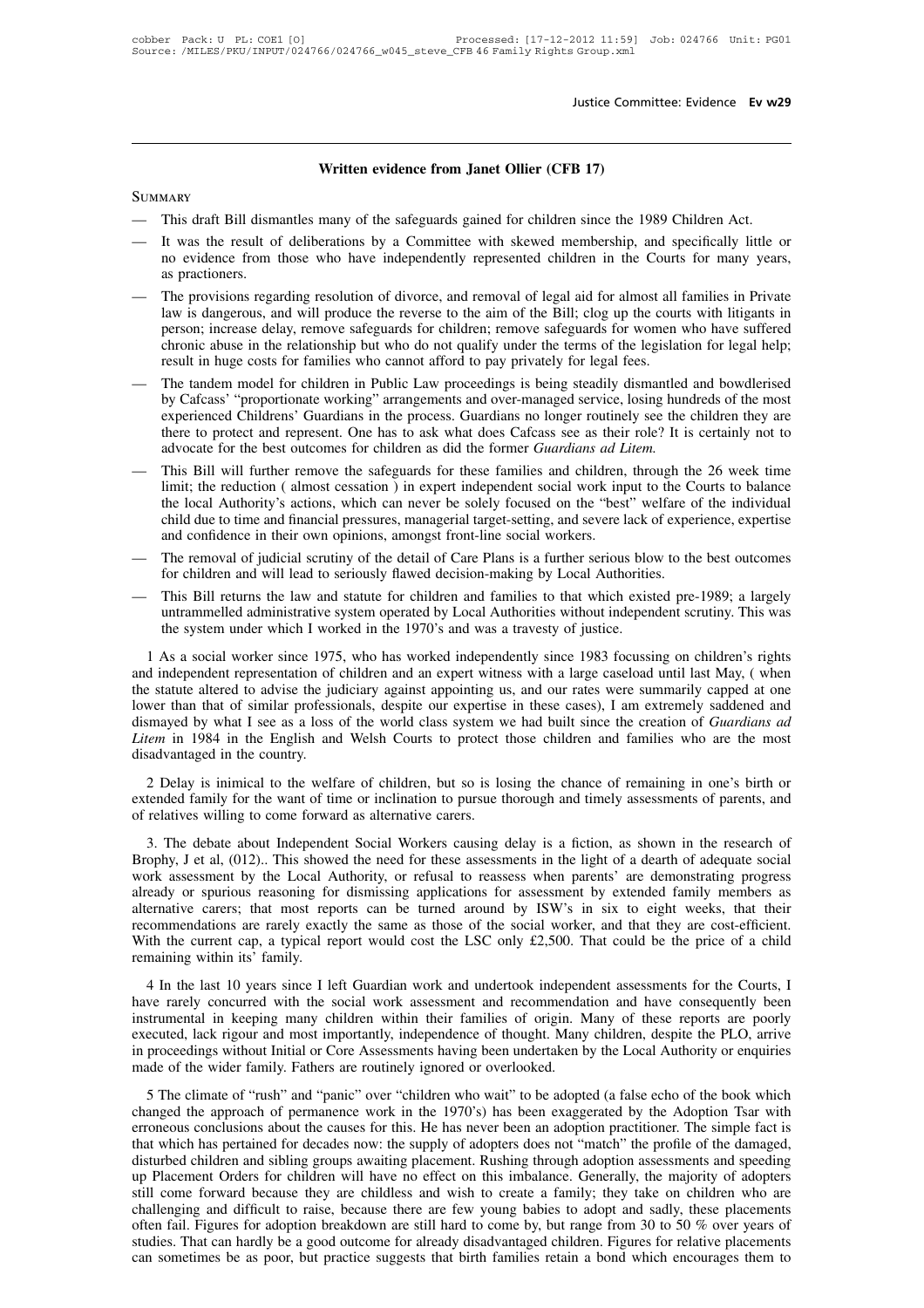**Ev w30** Justice Committee: Evidence<br>struggle through the hard times. The consequences of removing a child from their family of origin are life-<br>long and should never be underestimated. Need for services continues long int **Ev w30** Justice Committee: Evidence<br>
struggle through the hard times. The consequences of removing a child from their family of origin are life-<br>
long and should never be underestimated. Need for services continues long i Ev w30 Justice Committee: Evidence<br>
Intruggle through the hard times. The consequences of removing a child from their family of origin are life-<br>
Iong and should never be underestimated. Need for services continues long in struggle through the hard times. The consequences of removing a child from their family of origin are life-<br>long and should never be underestimated. Need for services continues long into placement and into adulthood.<br>It is struggle through the halong and should never the long and should never the line of the shorter of the shorter enhanced.<br>Welfare enhanced.<br>6. The real cause of uggle through the hard times. The consequences of removing a child from their family of origin are life-<br>ng and should never be underestimated. Need for services continues long into placement and into adulthood.<br>is not a c struggle through the hard times. The consequences or removing a child from their ramily or origin are life-<br>long and should never be underestimated. Need for services continues long into placement and into adulthood.<br>It is

It is not a cheap alternative. There is a reason for careful assessment, at all stages of the passage of a child<br>through Care Proceedings and Care, and that is, to ensure that mistakes are minimised and their ultimate<br>welf It is not a cheap atentiative. There is a reason for careful assessment, at an stages of the passage through Care Proceedings and Care, and that is, to ensure that mistakes are minimised and their welfare enhanced.<br>
6. The Frare enhanced.<br>
6. The real cause of delay in the system has always been, in my long experience, the lack of Court space,<br>
fficient Judges, and a propensity to adjourn *ad nauseum* even when decisions could be made on suf

6. The real cause of delay in the system has always been, in my long experience, the lack of Court space, sufficient Judges, and a propensity to adjourn *ad nauseum* even when decisions could be made on sufficient informat o. The real cause of delay in the system has always been, in my long experience, the fack of Court space, sufficient Judges, and a propensity to adjourn *ad nauseum* even when decisions could be made on sufficient informat Suncient Judges, and a propensity to adjount *du hauseum* even when decisions collude of sumcerned information, for example in the "no-hope" cases. These most certainly can be concluded within 26 weeks but very rarely are. Information, to example in the no-hope cases. These most certainty can be concluded whilm 20 weeks but<br>very rarely are. That suggests a lack of robustness by Judges in setting appropriate timetables.<br>7. The proposals will For a branch weight of the proposals will undermine any opportunity for p<br>drink, drug or lifestyle problems sometimes begins to ma<br>never be enough to show sufficient change. In effect, t<br>numbers of Care and Placement Order *Correlation 1.* The proposals will defink, drug or lifestyle prover be enough to show numbers of Care and Plance is, can a chapositive; not a blank "de October 2012 belance is, can a child wait a little longer if the outcome for reunification in their family is likely to be tive; not a blank "delay is a bad thing" slogan.<br> *ober* 2012<br> **Written evidence from the Solicitors in Local Go** 

# Sitive; not a blank "delay is a bad thing" slogan.<br>
Thank you for the opportunity to comment on the provisions of the proposed Children and Families Bill.<br>
Our comments are confined to the public law clauses as these relat

Via 12012<br>
Thank you for the opportunity to comment on the provisions of the proposed Children and Families Bil<br>
Our comments are confined to the public law clauses as these relate to our principal area of work.<br>
1. We rep Written evidence from the Solicitors in Local Government Child Care Lawyers Group (CFB 19)<br>Thank you for the opportunity to comment on the provisions of the proposed Children and Families Bill.<br>Our comments are confined to Written evidence from the Solicitors in Local Government Child Care Lawyers Group (CFI<br>Thank you for the opportunity to comment on the provisions of the proposed Children and Familie<br>Our comments are confined to the public

Thank you for the opportunity to comment on the provisions of the proposed Children and Families Bill.<br>Our comments are confined to the public law clauses as these relate to our principal area of work.<br>1. We represent the Falls upon the local authority representatives in care provided in working in the field of child<br>protection and child care law (see attached at Appendix 1 the terms of reference of the Group).<br>2. As local authority lawyers Our comments are confined to the public law clauses as these relate to our principal area of work.<br>
1. We represent the interests of local government lawyers who specialise in working in the field of child<br>
protection and 1. We represent the interests of local government lawyers who specialise in working in the field of child protection and child care law (see attached at Appendix 1 the terms of reference of the Group).<br>2. As local authorit and we are required to have an understanding of the workings of the acceptance in working in the local of climal protection and child care law (see attached at Appendix 1 the terms of reference of the Group).<br>
2. As local protection and clind care faw (see attactied at Appendix 1 the terms of reference of the Group).<br>
2. As local authority lawyers, we are heavily involved in case preparation and management much of which<br>
falls upon the loca 2. As local authority lawyers, we are heavily involved in case preparation and management much of which falls upon the local authority representatives in care proceedings. We also present many of the cases and if not prese falls upon the local authority representatives in care proceedings. We also present many of the cases and if not presenting them, we are involved in instructing counsel and communication with legal representatives for othe Senting them, we are mvolved in instructing counser and communication what legal representatives for other<br>tries. We liaise with the courts through the Family Justice Boards (previously the Family Justice Councils)<br>d we ar work, we believe that this gives us a unique insight into the operation of the care proceedings process and the means by which it seeks to safeguard the interests of children.<br>3. We welcome the recommendations of the Famil

d procedures. Along with the obvious requirement to know the law and statutory guidance in this area of ork, we believe that this gives us a unique insight into the operation of the care proceedings process and the ears by work, we believe that this gives us a unique insight into the operation of the care proceedings process and the means by which it seeks to safeguard the interests of children.<br>3. We welcome the recommendations of the Famil means by which it seeks to safeguar<br>3. We welcome the recommenda<br>commentator described it, "a sensitiv<br>4. We have been concerned for m<br>recommendations of the Family Justi<br>targeted scrutiny of care plans.<br>THE 26 WEEK TIME L 1. We have been concerned for many years by the increasing delays in public law cases and welcome the commendations of the Family Justice Review (FJR) for a 26 week limit on the length of care cases and more geted scrutiny Fall to be determined via the court process and those delays have been steadily increased accruing of care plans.<br>The 26 Week TIME LIMIT<br>1. Delay is endemic in the family justice system. Delay is damaging to the interests

E 26 WEEK TIME LIMIT<br>
1. Delay is endemic in the family justice system. Delay is damaging to the interests of children who futures<br>
1 to be determined via the court process and those delays have been steadily increasing.<br> THE 26 WEEK TIME LIMIT<br>1. Delay is endemic in the family justice system. Delay is damaging to the interests of children who futures<br>fall to be determined via the court process and those delays have been steadily increasing THE 26 WEEK TIME LIMIT<br>1. Delay is endemic in the family justice system. Delay is damaging to the interests of children who futures<br>fall to be determined via the court process and those delays have been steadily increasing 1. Delay is endemic in the family justice system. Delay is damaging to the interests of children who futures fall to be determined via the court process and those delays have been steadily increasing.<br>
2. When the Children 1. Delay is endemic in the family justice system. Delay is damaging to the interests of children who futures fall to be determined via the court process and those delays have been steadily increasing.<br>
2. When the Children 2. When the Children Act 1989 came into force in 1991, it was envisaged that care proceedings cases would concluded within 12 weeks. Delays have increased substantially since then. In its report (November 2011), e Family J 2. When the Children Act 1989 canne mto force in 1991, it was chrysaged that care proceedings cases would<br>be concluded within 12 weeks. Delays have increased substantially since then. In its report (November 2011),<br>the Fam

our view, unacceptably long periods for the lives of children to be subject to such uncertainty. Older children are well aware of the delays and younger children can suffer attachment difficulties.<br>4. Delay is often caused weeks in the Family Proceedings Court (see HMCTS FamilyMan data for 2011). The FJR noted that the<br>gth of cases was "likely to rise further".<br>3. In our experience, it is not uncommon for care cases to last two, three or eve

- 
- 
- 
- 
- 
- Over reliance on experts.<br>
 Shortages of key personnel—social workers, Children's Guardians.<br>
 Lack of judges and court time.<br>
 Excessive consideration of care plans.<br>
 Lack of timely assessments of family members as 5. The FJR quoted Her Honour Judge Lesley Newton on the subject:<br>
The FJR quoted Her Honour Judge Lesley Newton on the subject:
-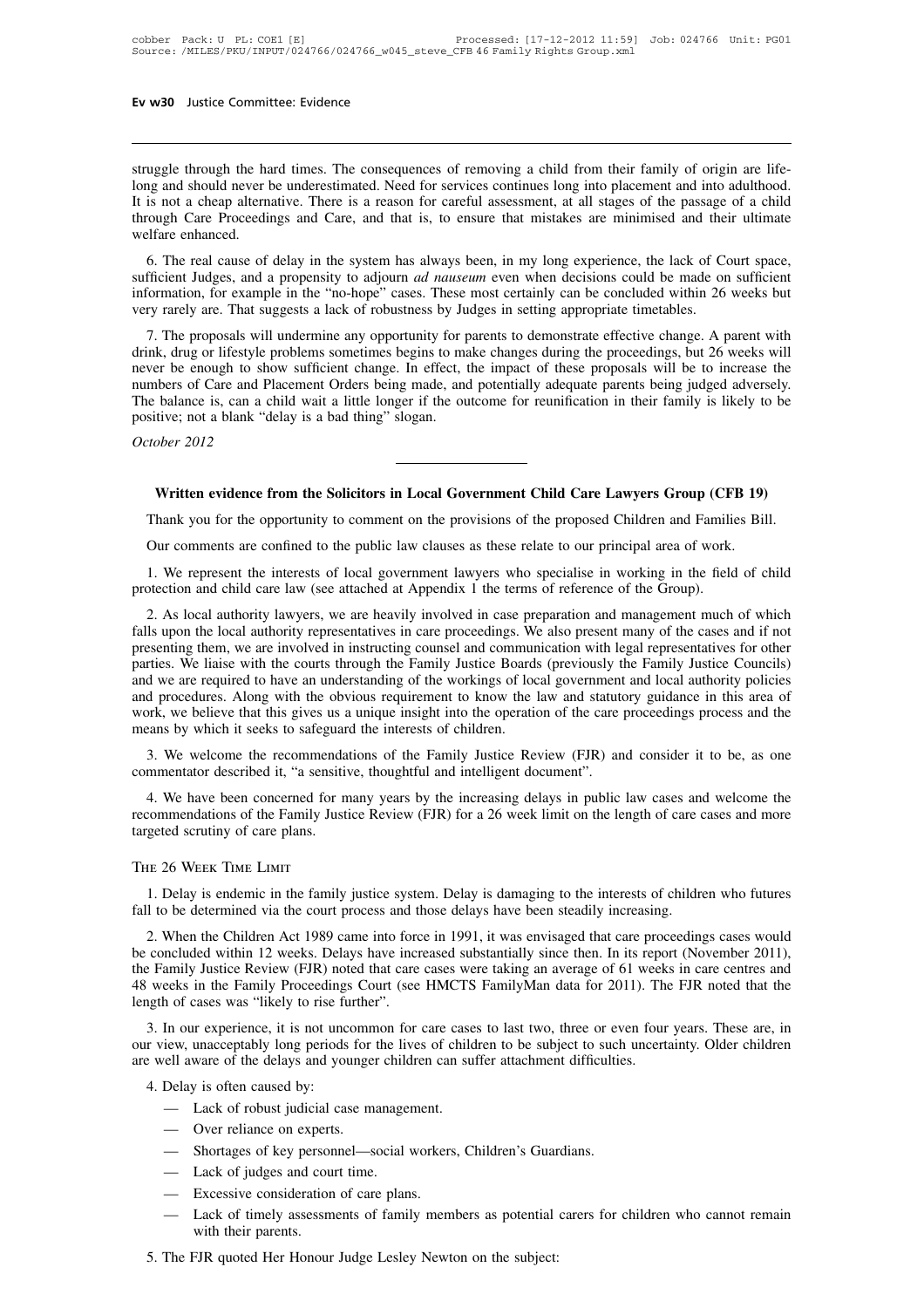Justice Committee: Evidence Ev w31<br>"...Too many of us have become inured, desensitised, to the nature and extent of delay within the<br>system. We have to challenge the inaccurate and complacent belief that much of this delay Sustice Committee: Evidence Ev w31<br>Sustice Committee: Evidence Ev w31<br>Sustem. We have to challenge the inaccurate and complacent belief that much of this delay within<br>care proceedings is 'planned and purposeful'. It isn't. Justice Committee: Evidence Ev w31<br>
"...Too many of us have become inured, desensitised, to the nature and extent of delay within the<br>
system. We have to challenge the inaccurate and complacent belief that much of this del "...Too many of us have become inured, desensitised, to the nature and extent of delay within the system. We have to challenge the inaccurate and complacent belief that much of this delay within care proceedings is 'planne 6. Consequently we welcome inured, desensitised, to the nature and extent of delay within the system. We have to challenge the inaccurate and complacent belief that much of this delay within care proceedings is 'planned an

care proceedings is 'planned and purposeful'. It isn't... most delay is unintended and harmful". (see<br>page 93 of the FPR report).<br>6. Consequently we welcome the FJR recommendation to introduce a 26 week time limit on the l page 93 of the FPR report).<br>6. Consequently we welcome the FJR recommendation to introduce a 26 week time limit on the length of<br>care cases.<br>7. Already many (but not all) courts are focusing on the 26 week limit at the out 6. Consequently we welcome the FJR recommendation to introduce a 26 week time limit on the length of care cases.<br>7. Already many (but not all) courts are focusing on the 26 week limit at the outset of care proceedings and on the time limit albeit that we recognise that compliance. We have received indications from some areas.<br>The time strenuous efforts to keep cases within that timescale. We have received indications from some areas<br>that th 7. Already many (but not all) courts are focusing on the 26 week limit at the outset of care proceedings and making strenuous efforts to keep cases within that timescale. We have received indications from some areas that t 7. Already many (but not all) courts are focusing on the 26 week limit at the outset of care proceedings and making strenuous efforts to keep cases within that timescale. We have received indications from some areas that t Solution and the *S* consequently we were somewhat dismayed to see the detail of the proposed new clauses as we considered the Theorem and the proposed new clauses as we consider that the proposed in the proposed in the de that this is having a positive effect in reducing delay and in<br>authorities. That is to be welcomed and we believe that enshri<br>on the time limit albeit that we recognise that compliance wil<br>may not be achievable. An example the time limit albeit that we recognise that compliance will not be achieved overnight and in some cases it<br>ay not be achievable. An example of the latter could be a case involving serious non-accidental injury where<br>mplex

the appears to be achievable. An example of the latter could be a case involving serious non-accidental injury where<br>complex medical evidence has to be considered, some of which may be conflicting.<br>8. Consequently we were complex medical evidence has to be considered, some of which may be conflicting.<br>
8. Consequently we were somewhat dismayed to see the detail of the proposed new clauses as we consider<br>
that they will not achieve the objec 8. Consequently we were somewhat dismayed to see the detail of the proposed new clauses as we consider that they will not achieve the objectives set by the FJR.<br>9. The clause on the 26 week time limit provides for extensio o. Consequently we were somewhat distributed to see the detail of the proposed hew clauses as we consider that they will not achieve the objectives set by the FJR.<br>
9. The clause on the 26 week time limit provides for exte delays that are so damaging to the interests of children.<br>Care Plans Care Plans and the interest of children. There appears to be no upper limit to the number of exertensions did not appear in the FJR report. Further the g 1. When a court is considering whether or not to make a care order, it must consider the care plan presented the court is considering whether or not to make a care order, it must consider the care plan presented the court

to the court by the court by the court by the court by the court by the court by the delays that are so damaging to the interests of children.<br>CARE PLANS<br>1. When a court is considering whether or not to make a care order, coach and horses" through the 26 week limit thus rendering it meaningless and making no impact upon the delays that are so damaging to the interests of children.<br>CARE PLANS<br>1. When a court is considering whether or not to

EXTERT PLANS<br>
2. When a court is considering whether or not to make a care order, it must consider the care plan presented<br>
the court by the local authority. If it is not happy with the contents of the plan, the court may CARE PLANS<br>
1. When a court is considering whether or not to make a care order, it must consider the care plan presented<br>
to the court by the local authority. If it is not happy with the contents of the plan, the court may 1. When a court is considering whether or not to make a care order, it must consider the care plan presented to the court by the local authority. If it is not happy with the contents of the plan, the court may refuse to ma represent to the local authority. If it is not happy with the contents of the plan, the court may refuse to make a care order.<br>
2. The case law makes it clear that where a care plan is sufficiently certain and clear, the c to the court by the local authority. It it is not happy with the contents of the plan, the court may refuse to make<br>a care order.<br>2. The case law makes it clear that where a care plan is sufficiently certain and clear, the 2. The case law makes it clear that where a care plan is sufficiently certain and clear, the court, if it approves the plan, should make a care order and leave the implementation of the plan to the local authority. Inevita the plan, should make a care order and leave the implementation of the plan to the local authority. Inevitably<br>where the line is drawn can be a source of tension between the court and the local authority and those<br>represen show the adoption, long term fostering, placement with relatives or rehabilitation. Contact is also a matter pressure to make changes.<br>
3. Issues are raised which are justifiably within the remit of the court e.g whether t

should be adoption, long term fostering, placement with relatives or rehabilitation. Contact is also a matter<br>which the court should consider. However, in our experience, other matters have undergone scrutiny which representing offer parties riequently press the court to retain cases before the court than issues arising from<br>the plan are resolved to their satisfaction. Sometimes this process is used to extract concessions from the lo The plan are resolved to their satisfaction. Solutions in plocess is used to extract concessions from the local<br>authority and courts may be sympathetic to the representations being made thus placing local authorities under aturiority and courts may be sympanient to the representations being made thus placing local aturiorities under<br>further pressure to make changes.<br>3. Issues are raised which are justifiably within the remit of the court e.g Further pressure to make changes.<br>
3. Issues are raised which are justifiably within the remit of the court e.g whether the base<br>
should be adoption, long term fostering, placement with relatives or rehabilitation. Contact 5. Issues are taised which are justinably whilm the fellit of the court e.g whether the basis of the plantical<br>could be adoption, long term fostering, placement with relatives or rehabilitation. Contact is also a matter<br>ti should be adoption, long term fostering, placement with relative<br>which the court should consider. However, in our experience, ot<br>have simply added to delay. These have included the provision<br>family members who are to under The comply added to delay. These have included the provision of house extensions and people carriers to mily members who are to undertake the care of children and provision of therapy to parents when such position falls wi

family members who are to undertake the care of children and provision of therapy to parents when such<br>provision falls with the remit of the health services who are not parties to the proceedings.<br>4. We therefore support t provision falls with the remit of the health services who are not parties to the proceedings.<br>
4. We therefore support the FJR recommendation for a more targeted and focused scrutiny of the care plan,<br>
concentrating on the 4. We therefore support the FJR recommendation for a more targeted an concentrating on the "core" issues which we have identified.<br>5. The clause relating to care plans provides that the permanence provisity the court (that ncentrating on the "core" issues which we have identified.<br>
5. The clause relating to care plans provides that the permanence provisions of the plan must be considered<br>
the court (that is accepted) but that the court is "n 5. The clause relating to care<br>by the court (that is accepted) l<br>can foresee that the courts will<br>not being "required" to do and<br>6. We consider that these cla<br>objectives of the reforms.<br>7. We believe that the defin the court (that is accepted) but that the court is "not required" to examine the other aspects of the plan. We<br>in foresee that the courts will be urged by other parties to proceedings to consider those other aspects despit

can foresee that the courts will be urged by other parties to proceedings to consider those other aspects despite<br>not being "required" to do and therefore, in reality, little will change.<br>6. We consider that these clauses not being "required" to do and therefore, in reality, little will ch<br>6. We consider that these clauses need to be re-examined other<br>objectives of the reforms.<br>7. We believe that the definition of the permanence (or we<br>with

8. We consider that these clauses need to be re-examined otherwise they will simply not achieve the desired<br>jectives of the reforms.<br>7. We believe that the definition of the permanence (or we suggest "core") provisions of (IRO's) objectives of the reforms.<br>
T. We believe that the definition of the permanence (or we suggest "core") provisions of the care plan—<br>
within which we would include contact—should not only be set out in primary legis 7. We believe that the definition of the permanence (or we suggest "core") provisions of the care plan—<br>within which we would include contact—should not only be set out in primary legislation, but should be<br>capable of amen 7. we believe that the definition of the perinvithin which we would include contact—shot capable of amendment only by further primary<br>8. We also consider that with the enhanced (IRO's) under the Care Planning, Placemen<br>acc We are supportive of the clauses dealing with the renewal of interim care and supervisions 2010 and the companying guidance, the courts should be able to have greater confidence in the ability of local authorities implemen

accompanying guidance, the courts should be able to have greater confidence in the ability of local authorities<br>to implement care plans.<br>RENEWAL OF INTERIM CARE ORDERS<br>We are supportive of the clauses dealing with the rene Interest of no benefit to the child in any event. The court will still have to safeguard community of focult databased to implement care plans.<br>
We are supportive of the clauses dealing with the renewal of interim care and to implement care plans.<br>
RENEWAL OF INTERIM CARE ORDERS<br>
We are supportive of the clauses dealing with the renewal of interim care and supervision orders. A lot of<br>
administrative time is wasted both in local authorities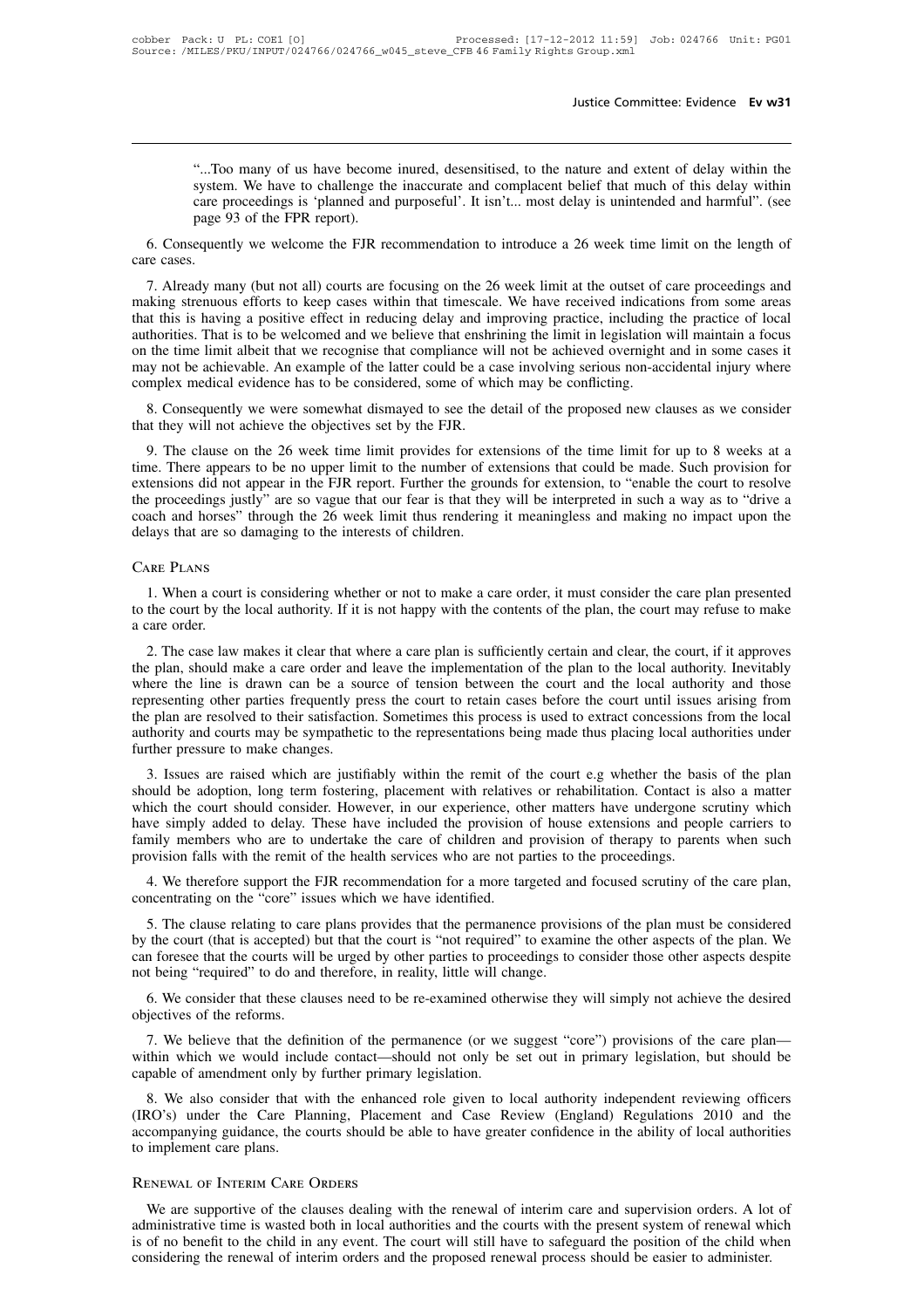### **EXPERTS**

VERTS<br>1. The clauses on expert evidence do not substantially change the current position and we consider that a<br>1. The clauses on expert evidence do not substantially change the current position and we consider that a<br>1. T EXPERTS<br>1. The clauses on expert evidence do not substantially change the current position and we consider that a<br>culture change is what is needed to reduce the reliance on expert evidence. Over reliance on expert evidence EXPERTS<br>1. The clauses on expert evidence do not substantially change the current position and we consider that a<br>culture change is what is needed to reduce the reliance on expert evidence. Over reliance on expert evidence EXPERTS<br>1. The clauses on expert evidence do not substantially change the current position and we consider that a<br>culture change is what is needed to reduce the reliance on expert evidence. Over reliance on expert evidence EXPERTS<br>1. The clauses on expert evidence do not substantially change the current position and we consider that a<br>culture change is what is needed to reduce the reliance on expert evidence. Over reliance on expert evidence Local authorities must ensure that in ended to reduce the reliance on expert evidence. Over reliance on expert evidence is a significant cause of delay and it is our experience that it rarely leads to conclusions which dif 1. The clauses on expert evidence do not substantially change the current poseulture change is what is needed to reduce the reliance on expert evidence. Over is a significant cause of delay and it is our experience that it The significant cause of delay and it is our experience that it rarely leads to conclusions which differ from<br>a significant cause of delay and it is our experience that it rarely leads to conclusions which differ from<br>pose Favorial contribute to the court by local authorities through its offen extensive work and its own assessments of those presented to the court by local authorities through is offer extensive work and its own assessments of

not alter this practice and we are not aware of any evidence of miscarriages of justices arising in the assessments of social workers. In turn, local authorities must ensure that social workers improve the quality of their Families. What is required is for courts to have greater confidence in the assessments of social workers. In turn, local authorities must ensure that social workers improve the quality of their work through improved educat 2. It is common practice for single joint instructions of experts to take place with the instructing parties each ving the opportunity to contribute to the contents of the letters of instruction. The new rules on experts w 2. It is common practice for single joint instructions of having the opportunity to contribute to the contents of the not alter this practice and we are not aware of any evide practice and consider that the new rules will *Charaction the opportunity to* not alter this practice and consider tha<br>practice and consider tha<br>We hope that this sub<br>opportunity to give oral of<br>*October 2012* 

that this submission is of assistance. We are happy to comment further and would welcome<br>to give oral evidence to the Committee.<br>
12<br>
TERMS OF REFERENCE AND OBJECTIVES<br>
Local Authority Child Care Lawyers Group (Referred to

### **Appendix**

### TERMS OF REFERENCE AND OBJECTIVES<br>Local Authority Child Care Lawyers Group (Referred to as "The Group") October 2012<br>TERMS OF REFERENCE AND OB.<br>Local Authority Child Care Lawyers Group (Rei<br>Name: Local Authority Child Care Lawyers Group

TE<br>
LOCAL AUTHORITY CF<br>
NAME: LOCAL AUTHORITY CHILD<br>
1. *Nomination of member*<br>
Members of the Group will be LOCAL AUTHORITY CHILD CARE LAWYERS GROUP (REFERRED TO AS "THE GROUP")<br>Members LOCAL AUTHORITY CHILD CARE LAWYERS GROUP<br>Members of the Group will be existing members together with SIG convenors nominated or approved by<br>:SeS LOCAL AUTHORITY CHILD CARE LAWYERS GROUP (REFERRED TO AS "<br>NAME: LOCAL AUTHORITY CHILD CARE LAWYERS GROUP<br>1. *Nomination of member*<br>Members of the Group will be existing members together with SIG convenors i<br>AcSeS and the 2. *Nomination of member*<br>
Members of the Group will<br>
AcSeS and the SLG. Other mer<br>
2. *Aims and Objectives*<br>
— to represent local government Members of the Group will be existing members together with SIG convenors nominated or approved by<br>AcSeS and the SLG. Other members may be co-opted as and when necessary.<br>2. Aims and Objectives<br>— to represent local governm

- 
- Members of the Group will be existing members together with SIG convenors nominated or approved by<br>AcSeS and the SLG. Other members may be co-opted as and when necessary.<br>2. Aims and Objectives<br>— to enpresent local governm AcSeS and the SLG. Other members may be co-opted as and when necessary.<br>
2. Aims and Objectives<br>
— to represent local government solicitors, legal executives and barristers who undertake child care law work;<br>
— to ensure t 2. Aims and Objectives<br>
— to represent local government solicitors, legal executives and barristers who is<br>
— to ensure that the views of local government lawyers are fairly represented if<br>
and policy in child care law wor 2. Atms and Objectives<br>
— to represent local government solicitors, legal executives and barristers who undertake chile<br>
— to ensure that the views of local government lawyers are fairly represented in the develop<br>
and pol — to represent local government solicitors, legal executives and barristers who under<br>
— to ensure that the views of local government lawyers are fairly represented in the<br>
and policy in child care law work;<br>
— to promote — to ensure that the views of local government lawyers are fairly represented in the devel-<br>and policy in child care law work;<br>— to promote good practice within local government legal departments;<br>— to consult with agencie
- 
- 
- 
- 
- to promote good practice within local government legal departments;<br>
 to consult with colleagues in local government who specialise in this area of work;<br>
 to consult with agencies, authorities, government departments, to promote good practice within local government legal departments;<br>to consult with colleagues in local government who specialise in this area<br>to consult with agencies, authorities, government departments, groups, et<br>to pr — to consult with colleagues in local government who specialise in this area or work<br>
— to consult with agencies, authorities, government departments, groups, etc;<br>
— to provide feedback and input on legislation, policies, - to provide feedback and input<br>
- to represent the Group and loc<br>
set up to improve and consider<br>
- To act as lead professional for<br>
3. *Membership of Group*<br>
There will be a maximum of 12
- 

There will be a maximum of 12 members of this Group at any one time. It is intended that the Group will<br>There will be a maximum of 12 members of this Group at any one time. It is intended that the Group will<br>present the in To act as lead professional for SLG in matters relating to children's services.<br>
3. *Membership of Group*<br>
There will be a maximum of 12 members of this Group at any one time. It is intended that the Group will<br>
represent To act as lead professional for SLG in matters relating to children's services.<br>
3. Membership of Group<br>
There will be a maximum of 12 members of this Group at any one time. It is intended that the Group will<br>
represent th 3. *Membership of Group*<br>There will be a maximu<br>represent the interests of lc<br>so far as is possible, indivi<br>4. *Term of Office*<br>Membership of the Grou There will be a maximum of 12 members of this Group at any one time. It is interest the interests of local authorities throughout England and Wales. When new far as is possible, individuals will be nominated to ensure the

- 6. *Herm of Office*<br>4. *Term of Office*<br>Membership of the Group will be reviewed by the Group eve<br>6. *Minimum requirements/experience for membership*<br>— Qualified solicitor, Fellow of the Institute of Legal Executiv 4. *Term of Office*<br>
Membership of the Group will be reviewed by the Group every three years.<br>
6. *Minimum requirements/experience for membership*<br>
— Qualified solicitor, Fellow of the Institute of Legal Executives or barr
- 
- 4. *Term of Office*<br>
Membership of the Group will be reviewed by the Group every three years.<br>
6. *Minimum requirements/experience for membership*<br>
→ Qualified solicitor, Fellow of the Institute of Legal Executives or bar Methodship of the Group with the Evidence of the Group every time years.<br>
6. Minimum requirements/experience for membership<br>
— Qualified solicitor, Fellow of the Institute of Legal Executives or barrister.<br>
— Nork for a Lo Framilian *in the equirements/experience for membership*<br>Qualified solicitor, Fellow of the Institute of Legal E<br>Work for a Local Authority.<br>At least 4 years experience specialising in public c<br>preferably with a strategic 6. Minimum requirements/experience for membership<br>
— Qualified solicitor, Fellow of the Institute of Legal Executives<br>
— Work for a Local Authority.<br>
— At least 4 years experience specialising in public childcare 1<br>
prefer — Vuanned solicitor, reliow of the Institute of Legal Executives or barrister.<br>
— Work for a Local Authority.<br>
— At least 4 years experience specialising in public childcare law proceedings with the Local A<br>
preferably wit — WORK TOT a LOCAL Authority.<br>
— At least 4 years experience specialising in public childca<br>
preferably with a strategic or management role.<br>
— Preferably a member of the Law Society Children Panel.<br>
— Commitment to attend
- 
- 
-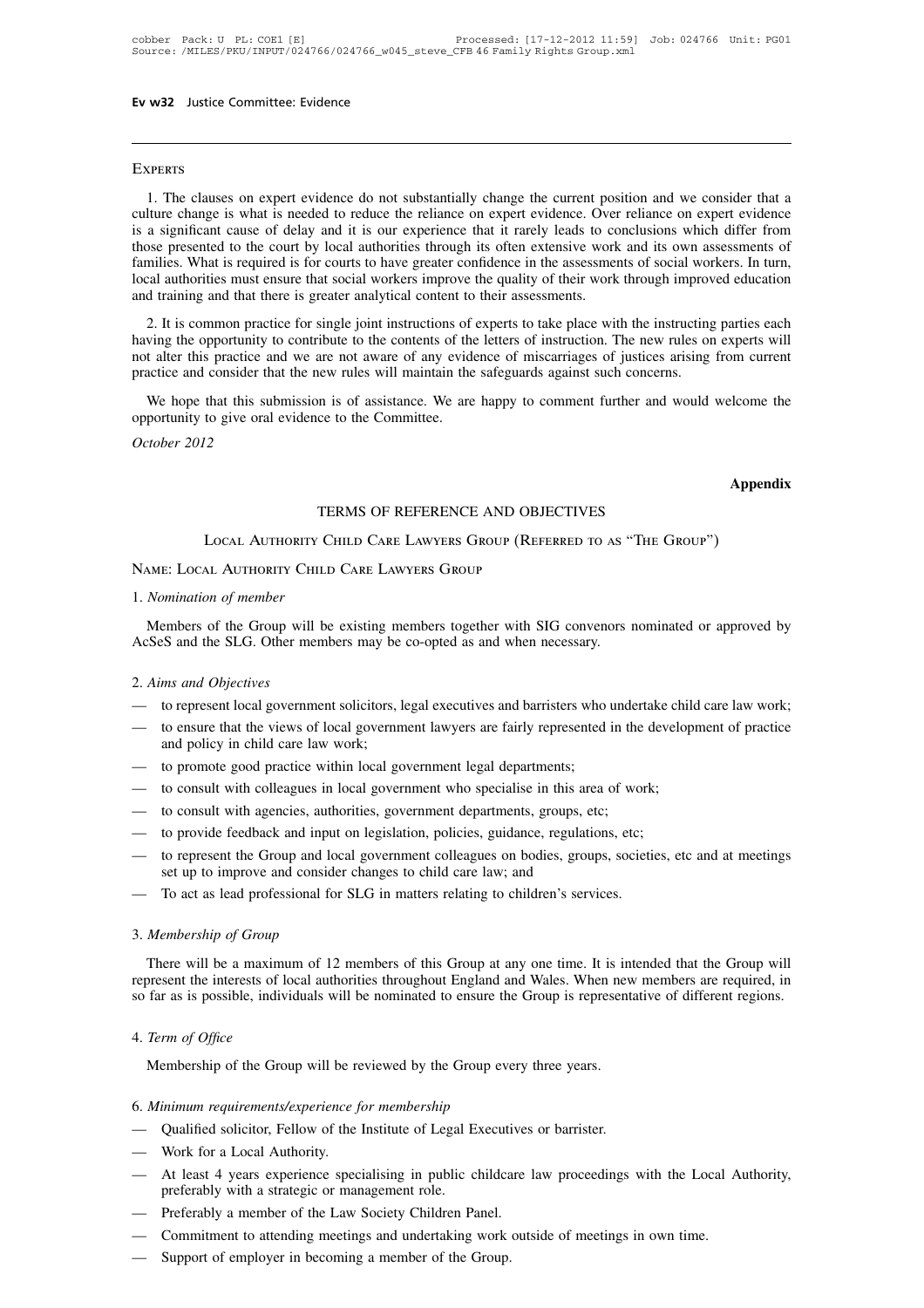# 7. *Meetings*

Justice Commit<br>Meetings<br>There will be four meetings per year. Meetings take place from 10.30am—1pm.<br>The venue for these meetings will be at an agreed office of one of the members of the

Meetings<br>There will be four meetings per year. Meetings take place from 10.30am—1pm.<br>The venue for these meetings will be at an agreed office of one of the members of the Group.<br>There may be additional meetings members are Meetings<br>There will be four meetings per year. Meetings take place from 10.30am—1pm.<br>The venue for these meetings will be at an agreed office of one of the members of the Group.<br>There may be additional meetings members are The venue for these meetings will be at an agreed off<br>There may be additional meetings members are requin<br>CPD<br>Attendance at meetings attracts 2 ½ CPD hours.<br>Useful website addresses: The venue for these meetings will be at an agreed office of one of the members of the Group.<br>There may be additional meetings members are required to attend when co-opted onto other groups.<br> $CPD$ <br>Attendance at meetings att

# 8. *CPD*

slgov.org.uk acses.org.uk Attendance at meeting<br>Useful website address<br>slgov.org.uk<br>acses.org.uk<br>January 2008

**Written evidence from Hertfordshire County Council Children's and Legal Services(CFB 20)** nuary 2008<br>
Written evidence from 1<br>
EDIATION<br>
1. No submission<br>
HILD ARRANGEMENT ORDER

# **MEDIATION**

Child Arrangement Orders EDIATION<br>1. No submission<br>HILD ARRANGEMENT ORDER<br>2. No submission<br>KPERT EVIDENCE

### Expert Evidence

FILLD ARRANGEMENT ORDERS<br>
2. No submission<br> *(e) Does the new test adequately safeguard against miscarriages of justice?*<br>
3. Yes as if there is a cogent argument for an expert this can still be made. There is a 3. No submission<br>3. Yes as if there is a cogent argument for an expert this can still be made. There is a role for experts rather<br>3. Yes as if there is a cogent argument for an expert this can still be made. There is a rol 2. No submission<br>
EXPERT EVIDENCE<br>
(e) Does the new test adequately safeguard against miscarriages of justice?<br>
3. Yes as if there is a cogent argument for an expert this can still be made. There is a role for<br>
than a body *(e) Does the new test adequately safeguard against miscarriages of justice?*<br>
3. Yes as if there is a cogent argument for an expert this can still be made. There is a role for experts rather<br>
than a body of research in ce

9. Does the new test adequately safeguard against miscarriages of justice?<br>
1. Yes as if there is a cogent argument for an expert this can still be made. There is a role for experts rather<br>
1. There is a role for experts r 3. Yes as if there is a cogent argument for an expert this can still be made. There is a role for experts rather than a body of research in certain types of cases, in particular non-accidental injury cases.<br>
(f) Are social and a body of research in certain types of cases, in particular non-accidental injury cases.<br>
(f) Are social workers receiving the support and training they need to meet this increased court role?<br>
4. Social workers have a (f) Are social workers receiving the support and training they need to meet this increased court role?<br>4. Social workers have an ongoing training programme of professional development. In addition to the training already a (f) Are social workers receiving the support and training they need to meet this i<br>4. Social workers have an ongoing training programme of professional dev<br>training already available we are focussing on identifying areas o training already available we are focussing on identifying areas on which additional training would be beneficial<br>
and looking at how this can be provided. As a local authority once the detail and timescales for the change

Exercise the support and training both for social work and legal professionals to ensure that social workers<br>
Exercise the support and training they need to meet the increased court role.<br>
ME LIMITS<br>
The LIMITS<br>
S. Since 1 TIME LIMITS<br>
(g) What progress has been made to achieve the 26 week limit?<br>
5. Since 1 April 2012 consideration has been given by the Court to allocating all new cases to a 26 week<br>
timetable unless there are considered ex TIME LIMITS<br>(g) What progress has been made to achieve the 26 week limit?<br>5. Since 1 April 2012 consideration has been given by the Court to allocating all new cases to a 26 week<br>timetable unless there are considered excep TIME LIMITS<br>
(g) What progress has been made to achieve the 26 week limit?<br>
5. Since 1 April 2012 consideration has been given by the Court to allocating all new cases to a 26 week<br>
timetable unless there are considered ex (g) What progress has been made to achieve the 26 week limit?<br>
5. Since 1 April 2012 consideration has been given by the Court to allocating all ne<br>
timetable unless there are considered exceptional and progress is being *(h) Should the Judge's role be restricted to considering only the permanence provisions of care plans?*<br>*(h) Should the Judge's role be restricted to considering only the permanence provisions of care plans?*<br>*(h) Should* 

Some cases this has aided a speedy disposal of the application. In other cases expert assessments and<br>ailability of court time have impacted on progress towards a 26 week time limit.<br>NEC PLANS<br>(S. Yes. However, if the deta The child the *sude* on progress towards a 26 week time limit.<br>
CARE PLANS<br>
(h) Should the Judge's role be restricted to considering only the permanence provisions of care plans?<br>
6. Yes. However, if the detail of the care CARE PLANS<br>(h) Should the Judge's role be restricted to considering only the permanence provisions of care plans?<br>6. Yes. However, if the detail of the care plan is not sufficiently clear or contradicts the long term plans CARE PLANS<br>
(h) Should the Judge's role be restricted to considering only the permanence provisions of care plans?<br>
6. Yes. However, if the detail of the care plan is not sufficiently clear or contradicts the long term pla (*h*) Should the Judge's role be restricted to considerin<br>6. Yes. However, if the detail of the care plan is no<br>the child then the Judge should be able to raise their care plan for the child is robust and clear. Such care The canter and the many states and the case<br>care plan for the child is robust and clear. Such<br>Officer as part of the Children Looked After pro<br>and needs depending on their permanence plan<br>DIVORCE:<br>7. No submission<br>ENFORCEM

### Divorce:

# TRIVORCE:<br>1. No submission<br>NEORCEMENT AND SHARED P.<br>8. No submission<br>tober 2012 7. No subm<br>**ENFORCEMEN**<br>8. No subm<br>*October 2012*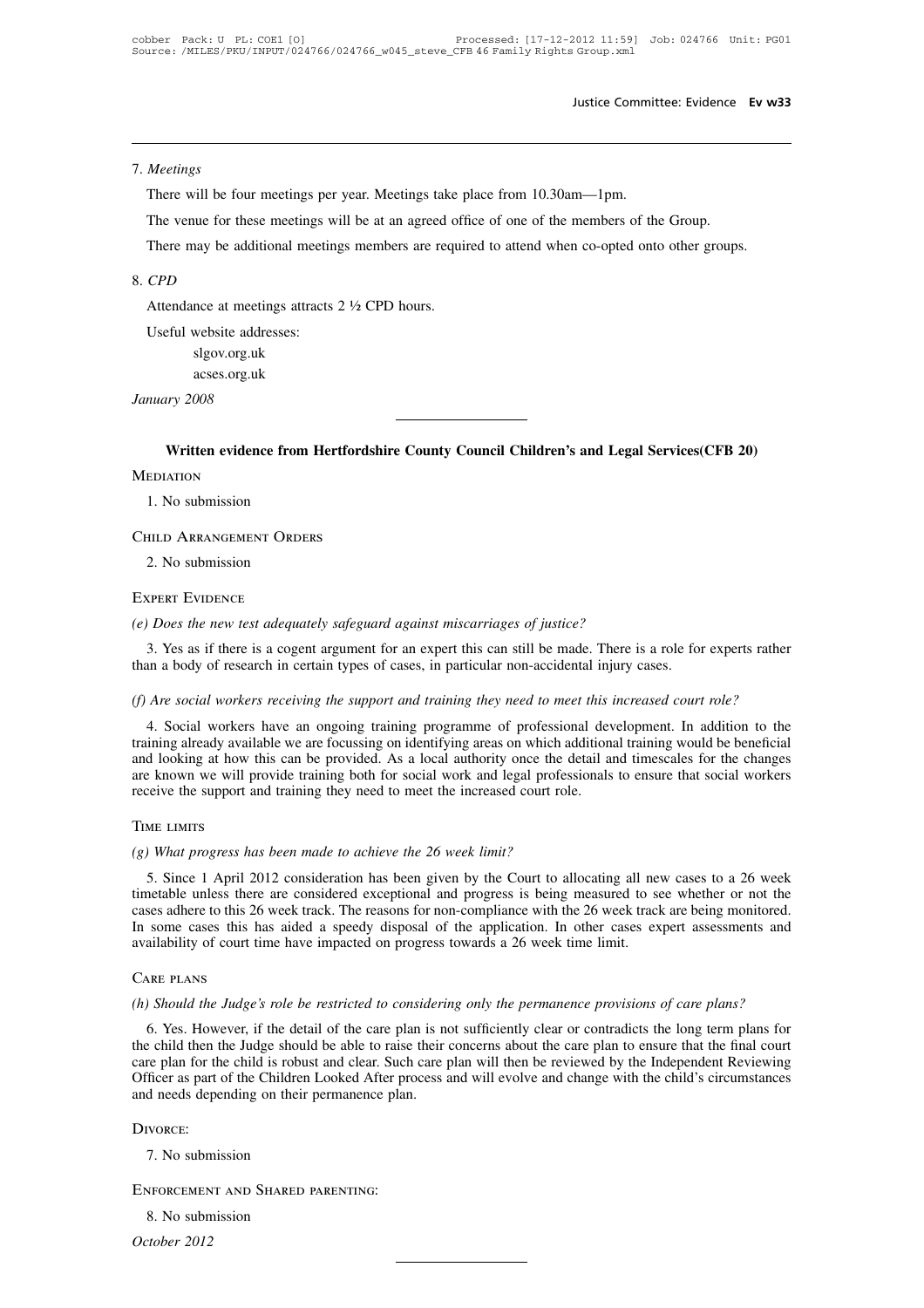# **Written evidence from the Association of Her Majesty's District Judges (CFB 21)**<br>Mondon<br>Witten evidence from the Association of Her Majesty's District Judges (CFB 21)

# **INTRODUCTION**

1. The Association of Her Majesty's District Judges (CFB 21)<br>
1. The Association of Her Majesty's District Judges ("ADJ") represents the District Judges of the County<br>
2. District Registries of the High Court in England an Written evidence from the Association of Her Majesty's District Index ("ADJ") represents that<br>Courts and District Registries of the High Court in England and Wales.<br>2. District Judges are responsible for the vast majority

Written evidence from the Association of Her Majesty's District Judges (CFB 21)<br>
1. The Association of Her Majesty's District Judges ("ADJ") represents the District Judges of the County<br>
2. District Judges are responsible SUBSTANT INTRODUCTION<br>1. The Association of Her Majesty's District Judges ("ADJ") represents the District Judges of the County<br>Courts and District Registries of the High Court in England and Wales.<br>2. District Judges are r

# The Consultation

Surts and District Registries of the High Court in England and Wales.<br>
2. District Judges are responsible for the vast majority of private law children and divorce work and a<br>
bstantial amount of public law work. As such, 2. District Judges are responsible for the vast majority of private law children and divorce work and a substantial amount of public law work. As such, the ADJ is uniquely placed to comment on this consultation.<br>THE CONSUL published on 3 September 2012, and the draft clauses to be published later this year on shared parenting and enforcement of court orders.<br>
A Will calculate Select Committee ("JSC"), chaired by Sir Alan Beith MP, is underta THE CONSULTATION<br>3. We understand that the Justice<br>pre-legislative scrutiny of the dr<br>published on 3 September 2012, a<br>enforcement of court orders.<br>4. Whilst the ADJ has already HE CONSULTATION<br>
3. We understand that the Justice Select Committee ("JSC"), chaired by Sir Alan Beith MP, is undertaking<br>
blished on 3 September 2012, and the draft clauses to be published later this year on shared parent 3. We understand that the Justice Select Committee ("JSC"), chaired by Sir Alan Beith MP, is undertaking pre-legislative scrutiny of the draft family justice clauses of the proposed Children and Families Bill as published s. we understand that<br>pre-legislative scrutiny<br>published on 3 Septemb<br>enforcement of court orc<br>4. Whilst the ADJ has<br>invitation to do so, we<br>seeking to explore.<br>5. We also attach at A

blished on 3 September 2012, and the draft clauses to be published later this year on shared parenting and forcement of court orders.<br>4. Whilst the ADJ has already given its views on the draft clauses to the DfE and MoJ in From the Family Justice Review Panel ("FJR Response"), chaired by Sir David Norgrove.<br>
The Family Justice Review Panel ("FJR Response"), chaired by Sir David Norgrove.<br>
The Family Justice Review Panel ("FJR Response"), cha

# Executive Summary

Exing to explore.<br>
5. We also attach at Appendix 1, again for the sake of completeness, a copy of our response to the Interim<br>
port of the Family Justice Review Panel ("FJR Response"), chaired by Sir David Norgrove.<br>
KECUT 5. We also attach at Appendix 1, again for the sake of completeness, a copy of our response to the Interim<br>Report of the Family Justice Review Panel ("FJR Response"), chaired by Sir David Norgrove.<br>EXECUTIVE SUMMARY<br>6. We Significant safeguarding concerns eg domestic and safeguarding concerns eggs of substance.<br>EXECUTIVE SUMMARY<br>6. We agree that, where appropriate and safeguarding concerned that the high number of cases giving rise to<br>signi EXECUTIVE SUMMARY<br>
6. We agree that, where appropriate and safe to do so, disputes should be resolved independently or using<br>
dispute resolution services. However, we remain concerned that the high number of cases giving r 6. We agree that, where appropriate and safe to do so, disputes should be resolved independently or using dispute resolution services. However, we remain concerned that the high number of cases giving rise to significant s 6. We agree that, where appropriate and safe to do so, disputes should be resolved independently or using spute resolution services. However, we remain concerned that the high number of cases giving rise to mificant safegu of winners and losers. (In this respect, see paragraph 34 of our FJR Response.) However, the present drafting and definitions, importing as they do the coluct importance abuse must continue to be carefully scrutinised by t significant safeguarding concerns eg domestic and substance abuse must continue to be carefully scrutinised<br>by the court. Access to the court in such cases should be quick and easy, and should not be delayed by an<br>inapprop

the court. Access to the court in such cases should be quick and easy, and should not be delayed by an appropriate referral to a Mediation Information and Assessment Meeting ("MIAM").<br>
7. We endorse the proposal to replace inappropriate referral to a Mediation Information and Assessment Meeting ("MIAM").<br>
7. We endorse the proposal to replace the terms "residence" and "contact" to remove the perception of<br>
winners and losers. (In this respec 7. We endorse the proposal to replace the terms "residence" and "contact" to remove the perception of winners and losers. (In this respect, see paragraph 34 of our FJR Response.) However, the present drafting and definitio to "necessary" is needed. Of more concern is the pressure to avoid so-say delay and complete cases within 26 weeks, thereby leading to the temptation to refuse expert evidence which would be helpful in achieving the right finitions, importing as they do the old terminology, fails to achieve any meaningful change.<br>
8. In the sphere of expert evidence, we are not convinced a change from the test of "reasonably required"<br>
"necessary" is needed 8. In the sphere of expert evidence, we are not convinced a change from the test of "reasonably required"<br>to "necessary" is needed. Of more concern is the pressure to avoid so-say delay and complete cases within 26<br>weeks,

o. In the sphere of expert evidence, we are not convinced a change from the test of reasonably required to "necessary" is needed. Of more concern is the pressure to avoid so-say delay and complete cases within 26 weeks, th In the recessary is needed. Or more concern is the pressure to avoid so-say delay and complete cases whim 20 weeks, thereby leading to the temptation to refuse expert evidence which would be helpful in achieving the right 10. We believe there to be a number of factors which militate in favour of the court retaining its existing the control and the control and the appropriate assessments, including the exploration of kinship placements, prio 9. As far as time limits in public law cases achieve the 26 week time-frame even in star out all the appropriate assessments, including instituted. This, in turn, creates the risk that a 10. We believe there to be a number The a number of concerns about the proposal to "streamline" the court proceedings being titluted. This, in turn, creates the risk that a local authority will inappropriately delay the issue of proceedings.<br>10. We believe t

out all the appropriate assessments, including the exploration of kinship placements, prior to proceedings being<br>instituted. This, in turn, creates the risk that a local authority will inappropriately delay the issue of pr instituted. This, in turn, creates the risk that a local authority will inappropriately delay the issue of proceedings.<br>
10. We believe there to be a number of factors which militate in favour of the court retaining its ex 10. We believe there to be a number of factors which militate in favour of the court retaining its existing role in the consideration of care plans.<br>
11. Although we have a number of concerns about the proposal to "streaml From the consideration of care plans.<br>
11. Although we have a number of concerns about the proposal to dissolution of a civil partnership so that uncontested cases can be repeal of s.41 matrimonial Causes Act 1973, and its 11. Although we have a number of concerns about the proposal to "streamline" the court process for divorce dissolution of a civil partnership so that uncontested cases can be dealt with "administratively," we support repea 11. Almough we have a humber of concerns about the proposal to streamline the court process for divorce or dissolution of a civil partnership so that uncontested cases can be dealt with "administratively," we support the r the repeal of s.41 matrimonial Causes Act 1973, and its equivalent under the Civil Partnership Act 2004. In<br>our experience, they are rarely, if ever, invoked and we are satisfied that the more appropriate course in any<br>eve

12. We are wholly opposed to any legislative statement as to shared parenting. Those postulated thus far ould be counter-productive in that the raising of expectations will generate increasing numbers of disputes d reduce

# **MEDIATION**

build be counter-productive in that the raising of expectations will generate increasing numbers of disputes<br>d reduce the likelihood of amicable agreement.<br>EDIATION<br>13. Generally, we would refer the JSC to paragraphs 35–39 refuse to deal with an application if the applicant has not attended a MIAM. This could prejudice child safety<br>welfare and is a decision which only a judge should make. MEDIATION<br>13. Generally, we would refer the JSC to paragraphs 35–39 of<br>14. Further, section 1(2) (d) of the draft clauses suggests that<br>refuse to deal with an application if the applicant has not attende<br>welfare and is a d 13. Generally, we would refer the JSC to paragraphs 35–39 of our FJR Response attached at Appendix 1.<br>14. Further, section 1(2) (d) of the draft clauses suggests that rules may empower an officer of the court to<br>tise to d 13. Generally, we would refer the JSC to paragraphs 35–39 of our F.<br>14. Further, section 1(2) (d) of the draft clauses suggests that rules n<br>refuse to deal with an application if the applicant has not attended a MI<br>welfare

15. We are in difficulties in fully addressing the proposed section 1(1) without any information as to the circumstances in which the sub-section is likely to be dis-applied.<br>CHILD ARRANGEMENT ORDERS<br>16. The definition of

### Child Arrangement Orders

21. The definition of a "child arrangements order" ("CAO") in section 1(1) without any information as to the cumstances in which the sub-section is likely to be dis-applied.<br>THED ARRANGEMENT ORDERS<br>16. The definition of a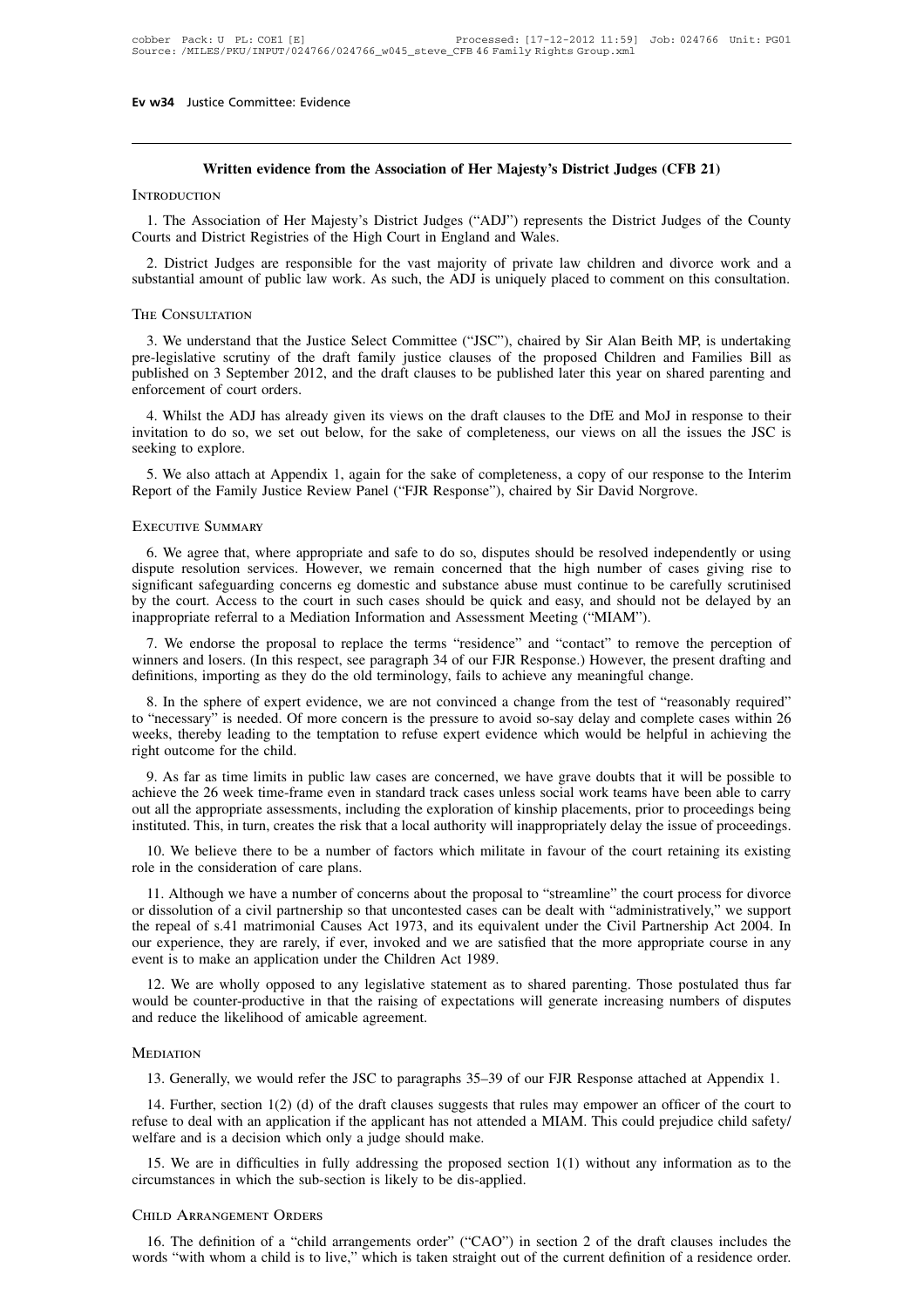Justice Committee: Evidence Ev w35<br>We consider that it is necessary properly to replace the terminology and importing the old terminology into the<br>new definition achieves virtually nothing. Those parents who currently latc Iustice Committee: Evidence Ev w35<br>
We consider that it is necessary properly to replace the terminology and importing the old terminology into the<br>
new definition achieves virtually nothing. Those parents who currently la Justice Committee: Evidence Ev w35<br>We consider that it is necessary properly to replace the terminology and importing the old terminology into the<br>new definition achieves virtually nothing. Those parents who currently latc We consider that it is necessary properly to replace the terminology and importing the old terminology into the new definition achieves virtually nothing. Those parents who currently latch on to "residence" and "shared res We consider that it is necessary properly to replace the terminology and importing the old terminology into the new definition achieves virtually nothing. Those parents who currently latch on to "residence" and "shared res We consider that it is necessary properly to replace the terminology and importing the old terminology into the<br>new definition achieves virtually nothing. Those parents who currently latch on to "residence" and "shared<br>res We consider that it is necessary properly to replace the terminology and importing the old terminology into the new definition achieves virtually nothing. Those parents who currently latch on to "residence" and "shared res new definition achieves virtuall<br>residence" will also latch onto v<br>the playing field by getting rid c<br>time a child is to spend with c<br>consequential amendments woul<br>As presently drafted, however,<br>substantial watering down.<br> 17. Likewise, we have concerns about Schedule 1. Paragraph 22(3) of Sch. 1 permits removal for up to one prior by elaying field by getting rid of the concepts of residence and contact. We suggest instead: "what periods of month by a person named in a CAO as a person with whom the child is to live. The consequential amendments would, of course, all need considering, as, indeed, would the impact on section 13.<br>As presently drafted, however, t

a consequential amendments would, of course, all need considering, as, indeed, would the impact on section 13.<br>As presently drafted, however, the clauses do not achieve what was intended by the FJR, and represent a<br>substan For up to a month. This is clearly not what is intended. Further, what was intended by the FJR, and represent a substantial watering down.<br>17. Likewise, we have concerns about Schedule 1. Paragraph 22(3) of Sch. 1 permits proceeding in the causes of the dame to what was intended by the 131, and represent a substantial watering down.<br>
17. Likewise, we have concerns about Schedule 1. Paragraph 22(3) of Sch. 1 permits removal for up to one mon 17. Likewise, we have concerns about Schemonth by a person named in a CAO as a pers<br>a parent with whom a child lives, even for a mi<br>for up to a month. This is clearly not what is in<br>proceedings if removal was lawful so far 18. Section 3 deals with control of expert evidence in respect of which we have the following parent had exceeded his/her allocated time?<br>
EXPERT EVIDENCE<br>
18. Section 3 deals with control of expert evidence in respect of

# Expert Evidence

proceedings if remova<br>had exceeded his/her a<br>Expert EVIDENCE<br>18. Section 3 deals<br>and suggestions:<br>(a) In relat<br>suggesti WIDENCE<br>
(a) In relation to section 3(6) the phraseology in the civil context is "reasonably required" and we<br>
(a) In relation to section 3(6) the phraseology in the civil context is "reasonably required" and we<br>
(b) In r 18. Section 3 deals with control of expert evidence in respect of which we have the following concerns d suggestions:<br>
(a) In relation to section 3(6) the phraseology in the civil context is "reasonably required" and we su

- 
- (a) In relation to section 3(6) the phraseology in the civil context is "reasonably required" and we suggest it is also appropriate in this context.<br>
(b) In relation to section 3(7), although the factors listed are general 3 deals with control of expert evidence in respect of which we have the following concerns<br>  $\therefore$ <br>
In relation to section 3(6) the phraseology in the civil context is "reasonably required" and we<br>
suggest it is also appro including…." (a) In relation to section 3(6) the phraseology in the civil context is "reasonably required" and we suggest it is also appropriate in this context.<br>
(b) In relation to section 3(7), although the factors listed are genera In relation to section  $3(7)$ , suggest it is also appropriate<br>In relation to section  $3(7)$ , much prefer the phrase "tincluding...."<br>We also suggest that (g) slexpert evidence."<br>The same points also apply (b) In relation to section 3(7), although the factors listed are generally uncontroversial, we would much prefer the phrase "the court is to have regard to all the circumstances of the case, including...."<br>
(c) We also su
	-
	-

19. Of more substantial concern is the unintended consequence of reinforcing the de-skilling of social<br>19. Of more substantial concern is the unintended consequence of reinforcing the de-skilling of social<br>19. Of more subs (c) We also suggest that (g) should read: "the cost of, and the ability of the parties to fund, the expert evidence."<br>
(d) The same points also apply to section 3 (11).<br>
19. Of more substantial concern is the unintended co (c) We also suggest that (g) should read: "the cost of, and the ability of the parties to fund, the expert evidence."<br>
(d) The same points also apply to section 3 (11).<br>
19. Of more substantial concern is the unintended c expert evidence."<br>
(d) The same points also apply to section 3 (11).<br>
19. Of more substantial concern is the unintended consequence of reinforcing the de-skilling of social<br>
workers and children's guardians by effectively (d) The same points also apply to section 3 (11).<br>19. Of more substantial concern is the unintended consequence of reinforcing the de-skilling of social<br>workers and children's guardians by effectively excluding them from 19. Of more substantial concern is the unintended consequence of reinforcing the de-skilling of social workers and children's guardians by effectively excluding them from the definition of "expert." We understand that the Extract the intention is to control external expert evidence where that evidence can be given by parties to the occedings but the drafting appears to be at odds with the explanatory notes in this respect. This difficulty workers and emation is to control external expert evidence where that evidence or be given by parties to the thret have the intervel of the order where that evidence where that evidence or be given by parties to the proce *Alas* illustrates the drafting appears to be at could be addressed by adding at section 3(7) (dyuardian" and at section 3(7) (e) the words "e 20. We are concerned that the tension between the refusal of permission for an

21. We have seen no evidence that social workers are receiving the support and training they need to meet have support and training they need to meet  $Alas$  illustrates the risk in this regard.<br>
21. We have seen no evidence 20. We are concerned that the tension between avoiding delay and engaging "necessary" experts may result<br>in the refusal of permission for an expert which should have been granted. The recent case of *Islington LBC*  $\nu$ <br> 20. We are concerned that the tension between avoiding<br>in the refusal of permission for an expert which should hav<br>*Al Alas* illustrates the risk in this regard.<br>21. We have seen no evidence that social workers are re<br>thei

# TIME LIMITS

21. We have seen no evidence that social workers are receiving the support and training they need to meet<br>eir increased role. If they are to do so (in place of external experts), they must be properly resourced. There<br>howe their increased role. If they are to do so (in place of external experts), they must be properly resourced. There is, however, evidence of continuing under-resourcing.<br>TIME LIMITS<br>22. So far, the objective of 26 weeks has IS, however, evidence of continuing under-resourcing.<br>TIME LIMITS<br>22. So far, the objective of 26 weeks has concentrated the minds of those who work in the family justice<br>system on whether a case can be approached in a dif TIME LIMITS<br>22. So far, the objective of 26 weeks has concentrated the minds of those who work in the family justice<br>system on whether a case can be approached in a different way in order to achieve a speedier—and best—<br>ou TIME LIMITS<br>22. So far, the objective of 26 weeks has concentrated the minds of those who work in the family justice<br>system on whether a case can be approached in a different way in order to achieve a speedier—and best—<br>ou 22. So far, the objective of 26 weeks has concentrated the minds of those who work in the family justice system on whether a case can be approached in a different way in order to achieve a speedier—and best—outcome for the 22. So far, the objective of 26 weeks has concentrated the minds of those who work in the family justice system on whether a case can be approached in a different way in order to achieve a speedier—and best—outcome for the system on whether a case can be approached in a different way in order to achieve a speedier—and best—<br>outcome for the child. However, the guiding principle is the welfare of the child and the courts will, and must,<br>contin outcome for the child. However, the guiding principle is the welfare of the child and the courts will, and must,<br>continue to explore alternatives to care orders eg kinship placements. This must, of course, always be within Ethins are the child, but it will not always be possible to achieve this in 26 weeks. We suggest that urts must continue to work on the basis of "do it right" and as rapidly as is consistent with that, not "do it ickly" re standard track cases unless of "do it right" and as rapidly as is consistent with that, not "do it quickly" regardless of the impact upon the welfare of the child. Delay is not the only issue which the courts must consider

including the exploration of kinship placements, prior to proceedings being instituted. (We accept, of course, that in urgent cases, this will not always be possible.) must consider, and in any event the statutory principle enshrined in the Children Act 1989 s. 1(2) continues<br>to operate.<br>23. Crucially, in our view, there will be little or no chance of achieving the target of 26 weeks eve 23. Crucially, in our view, there will be little or no chance of achieving the target of 26 weeks even in mdard track cases unless social work teams have been able to carry out all the appropriate assessments, cluding the 23. Crucially, in our view, there will be little or no chance of achieving the target of 26 weeks even in standard track cases unless social work teams have been able to carry out all the appropriate assessments, including

extending the exploration of kinship placements, prior to proceedings being instituted. (We accept, of course, including the exploration of kinship placements, prior to proceedings being instituted. (We accept, of course, including the exploration of kinship placements, prior to proceedings being instituted. (We accept, of course, that in urgent cases, this will not always be possible.)<br>
24. The straitjacket imposed by  $s.4(7)$  negates any 24. The straitjacket imposed by s.4(7) negates any advantage inherent in removing the time limits for re orders: it would be better to prescribe that the court must indicate the proposed period of extension tension is requ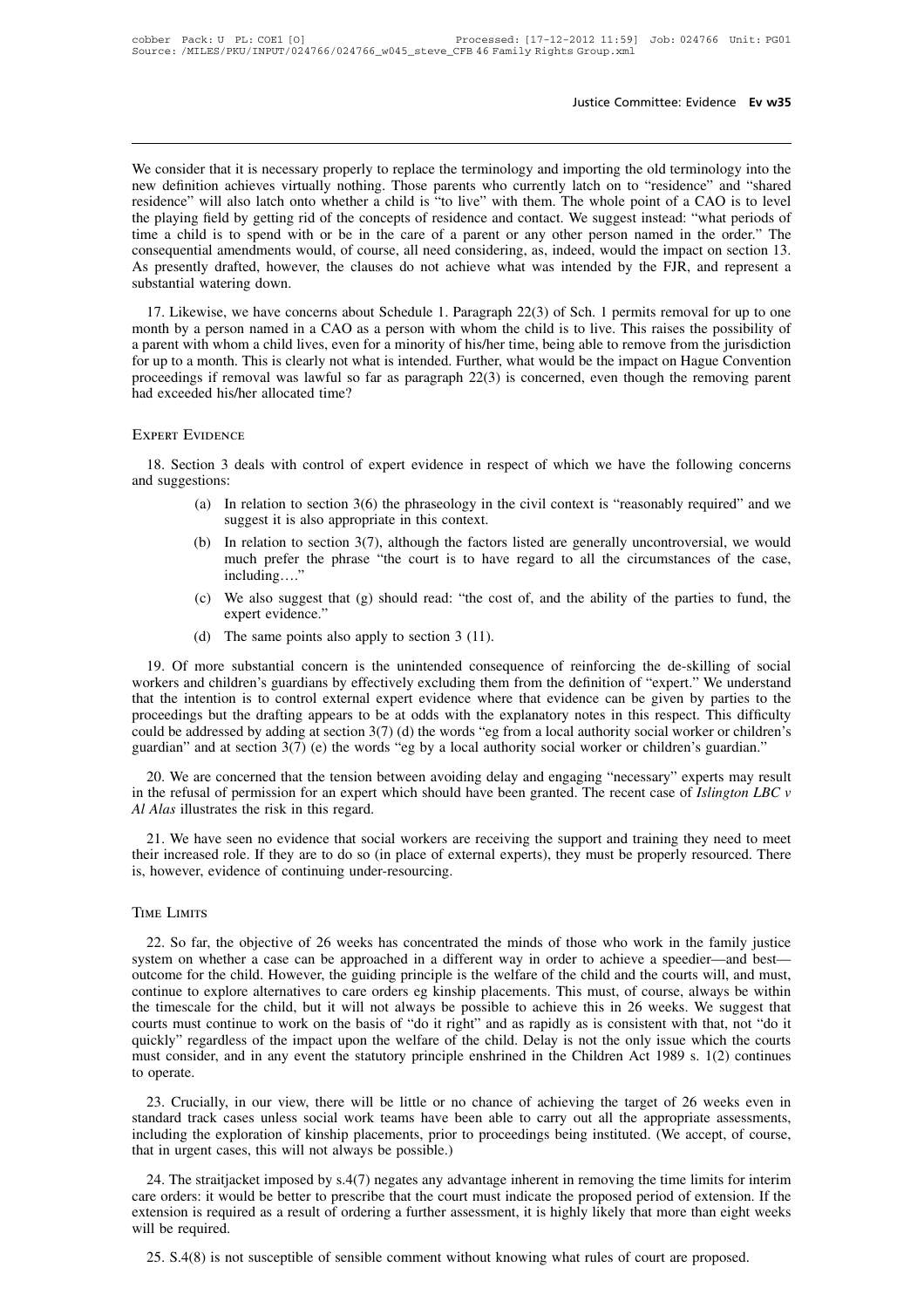# Care Plans

RE PLANS<br>26. We do not agree that the role of the court should focus simply on the question of whether a care order<br>in the child's best interests. A number of factors militate against the court retiring from this wider rol CARE PLANS<br>
26. We do not agree that the role of the court should focus simply on the question of whether a care order<br>
is in the child's best interests. A number of factors militate against the court retiring from this wi (1) The quality of social workers and the care plans they produce is variable. The resources<br>(1) The quality of social workers and the care plans they produce is variable. The resources<br>(2) The quality of social workers an 26. We do not agree that the role of the court should focus simply on the question of whether a care order<br>is in the child's best interests. A number of factors militate against the court retiring from this wider role:<br>(1)

- 
- (2) do not agree that the role of the court should focus simply on the question of whether a care order hild's best interests. A number of factors militate against the court retiring from this wider role:<br>
(1) The quality of the role of the court should focus simply on the question of whether a care order<br>best interests. A number of factors militate against the court retiring from this wider role:<br>The quality of social workers and the care best interests. A number of factors militate against the court retiring from this wider role:<br>The quality of social workers and the care plans they produce is variable. The resources<br>available to them are rarely sufficient The quality of social workers and the care plans they produce is variable. The resources available to them are rarely sufficient.<br>Judicial scrutiny of a care plan is the last chance of public scrutiny before the matter goe The quality of social workers and the care plans the available to them are rarely sufficient.<br>
Judicial scrutiny of a care plan is the last chance of publit<br>
to the "Executive" to decide a child's future. We remi<br>
Jasmine (2) Judicial scrutiny of a care plan is the last chance of public scrutiny before the matter goes back<br>to the "Executive" to decide a child's future. We remind ourselves that it was the death of<br>Jasmine Beckford, who had b but the "Executive" to decide a child's future. We remind ourselves that it was the death of Jasmine Beckford, who had been returned to the care of her mother and step-father as a result of misplaced local authority optimi
- Jasmine Beckford, who had been returned to the care of her mother and step-father as a result of misplaced local authority optimism, which played a significant role in the creation of the Children Act, and its emphasis on Designation beckford, who had occurricated to the care of her hother and step-<br>of misplaced local authority optimism, which played a significant role in the<br>Children Act, and its emphasis on scrutiny of care.<br>Further, the (3) Further, the care plan (and particularly its provisions for contact) is the issue most likely to be contested in care proceedings. If parents feel that after the granting of a care order they will be cast adrift to dea
- Further, the care plan (and particularly its provisions for contact) is the issue most likely to be contested in care proceedings. If parents feel that after the granting of a care order they will be cast adrift to deal wi That the care plant dum particularly its provisions for contact) is the issue most incry to be contested in care proceedings. If parents feel that after the granting of a care order they will be cast adrift to deal with th be concert in each proceedings. In parents rect that after the granting or a care order they win occast adrift to deal with the local authority on the issue of future care planning, this may well lead to further and length Least add to further and lengthier contested hearings on the issue of thuck care planning, this may well<br>lead to further and lengthier contested hearings on the issue of threshold.<br>In any event, threshold and planning are, Lead to futurer and enguiner contested nearings on the sisate of threshold.<br>In any event, threshold and planning are, inevitably, closely intertwined and there seems little<br>obvious advantage in removing the court scrutiny In any event, threshold and planning are, inevitably, closely intertwined and there seems little obvious advantage in removing the court scrutiny of care plans. The FJR Report acknowledges that the court should determine w obvious advantage in removing the court scrutiny of care plans. The FJR Report acknowledges that the court should determine whether a child should go home or to an alternative family placement; equally, it will remain with that the court should determine whether a child should go home or to an alternative family placement; equally, it will remain with the court whether a placement order should be made. The court will, likewise, retain its se placement; equally, it will remain with the court whether a placement order should be made.<br>The court will, likewise, retain its section 34 powers to regulate contact in the event a care<br>order is made. With those concessio The court will, likewise, retain its section 34 powers to regulate contact in the event a order is made. With those concessions, it seems that the aspects of the care plan which court might not be expected to scrutinise ar (5) That said, if the scrutiny of care plans is no longer to be permitted, a corresponding strengthening of Looked After Children reviews and the role of Independent Reviewing Officers will be absolutely essential. We woul strengthening of Looked After Children reviews and the role of Independent Reviewing Officers of A & S (Children) v Lancashire County Council [2012] EWHC 1689 Fam, endorsing the case of A & S (Children) v Lancashire Count
- he court should pass responsibility over to the local authority when all the factors in the care<br>plan are as clearly ascertained as possible. That does not mean that the court should indulge in<br>crystal-ball-gazing, but rat the court should pass responsionity over to the focar authority when an the ractors in the care<br>plan are as clearly ascertained as possible. That does not mean that the court should indulge in<br>crystal-ball-gazing, but rath plan are as clearly ascertained as possible. That does not mean that the court should multige in<br>crystal-ball-gazing, but rather that the court be satisfied that the plan is not inchoate.<br>That said, if the scrutiny of care erystar-bari-gazing, but ratific that the court of satisfied that the plant is not inclided.<br>
That said, if the scrutiny of care plans is no longer to be permitted, a corresponding<br>
strengthening of Looked After Children r (5) That said, if the scrutiny of care plans is no longer to be permitted, a corresponding strengthening of Looked After Children reviews and the role of Independent Reviewing Officers will be absolutely essential. We wou Such the absolutely essential. We would refer the JSC to the observations of Peter Jackson J in<br>the case of A & S (Children) v Lancashire County Council [2012] EWHC 1689 Fam, endorsing<br>recommendations for improving the ef which cases of A & S (Children) v Lancashire County Council [2012] EWHC 1689 Fam, endorsing<br>the case of A & S (Children) v Lancashire County Council [2012] EWHC 1689 Fam, endorsing<br>recommendations for improving the effect The working relationship between the complete of the IRO system. Otherwise, consideration may need to be given to removing the reflectiveness of the IRO system. Otherwise, consideration may need to be given to removing the
- 
- may need to be given to removing the role of IRO from local authority control so they can be<br>seen to be completely independent.<br>(6) Further, IROs cannot possibly hope to do their job properly if they have a caseload of 100 seen to be completely independent.<br>Further, IROs cannot possibly hope to do their job properly if they have a caseload of 100–120<br>as is the present position and, if the scrutiny passes to them, more resources will be requi Further, IROs cannot possibly hope to do their job properly if they have a caseload of 100–120 as is the present position and, if the scrutiny passes to them, more resources will be required. The working relationship betwe The working relationship between the child's guardian and the IRO also needs to be stronger.<br>(7) Consideration should also be given to the cost involved (financially and in human terms) if matters are subsequently returned

# **DIVORCE**

EXTERT WORCE<br>27. Although we have a number of concerns about the proposal to "streamline" the court process for divorce<br>dissolution of a civil partnership so that uncontested cases can be dealt with "administratively," we DIVORCE<br>
27. Although we have a number of concerns about the proposal to "streamline" the court process for divorce<br>
or dissolution of a civil partnership so that uncontested cases can be dealt with "administratively," we DIVORCE<br>27. Although we have a number of concerns about the proposal to "streamline" the court process for divorce<br>or dissolution of a civil partnership so that uncontested cases can be dealt with "administratively," we su DIVORCE<br>27. Although we have a number of concerns about the proposal to "streamline" the court process for divorce<br>or dissolution of a civil partnership so that uncontested cases can be dealt with "administratively," we su DIVORCE<br>27. Although we have a number of concerns about the p<br>or dissolution of a civil partnership so that uncontested ca:<br>the repeal of s.41 matrimonial Causes Act 1973, and its or<br>our experience, they are rarely invoked 27. Although we have a number of concerns about<br>or dissolution of a civil partnership so that unconteste<br>the repeal of s.41 matrimonial Causes Act 1973, and<br>our experience, they are rarely invoked and we are s<br>to make an a

28. We have responded to the Department for Education's consultation: *Co-operative Parenting Following*<br>28. We have responded to the Department for Education's consultation: *Co-operative Parenting Following*<br>28. We have *FAMILY ENFORCEMENT AND SHARED PARENTING*<br>
28. We have responded to the Department for Education's consultation: *Co-operative Parenting Following*<br> *Family Separation: Proposed Legislation on the Involvement of Both Paren* ENFORCEMENT AND SHARED PARENTING<br>28. We have responded to the Department for Education's consultation: *Co-operative Parenting Following*<br>*Family Separation: Proposed Legislation on the Involvement of Both Parents in a Chi* ENFORCEMENT AND SHARED PARENTING<br>28. We have responded to the Department for Education's consultation: *Co-operative Parenting Following*<br>*Family Separation: Proposed Legislation on the Involvement of Both Parents in a Chi* ENFORCEMENT AND SHARED PARENTING<br>28. We have responded to the Department for Education's consultation: *Co-operative Parenting Following*<br>*Family Separation: Proposed Legislation on the Involvement of Both Parents in a Chi* 28. We have responded to the Department for Education's cons<br>Family Separation: Proposed Legislation on the Involvement of Bo<br>the JSC to our response which we understand will be passed to the<br>our response to that consultat *Z8.* We have Family Separation 2012<br>*Family Separation* 2012<br>as to shared p<br>we support the *October 2012*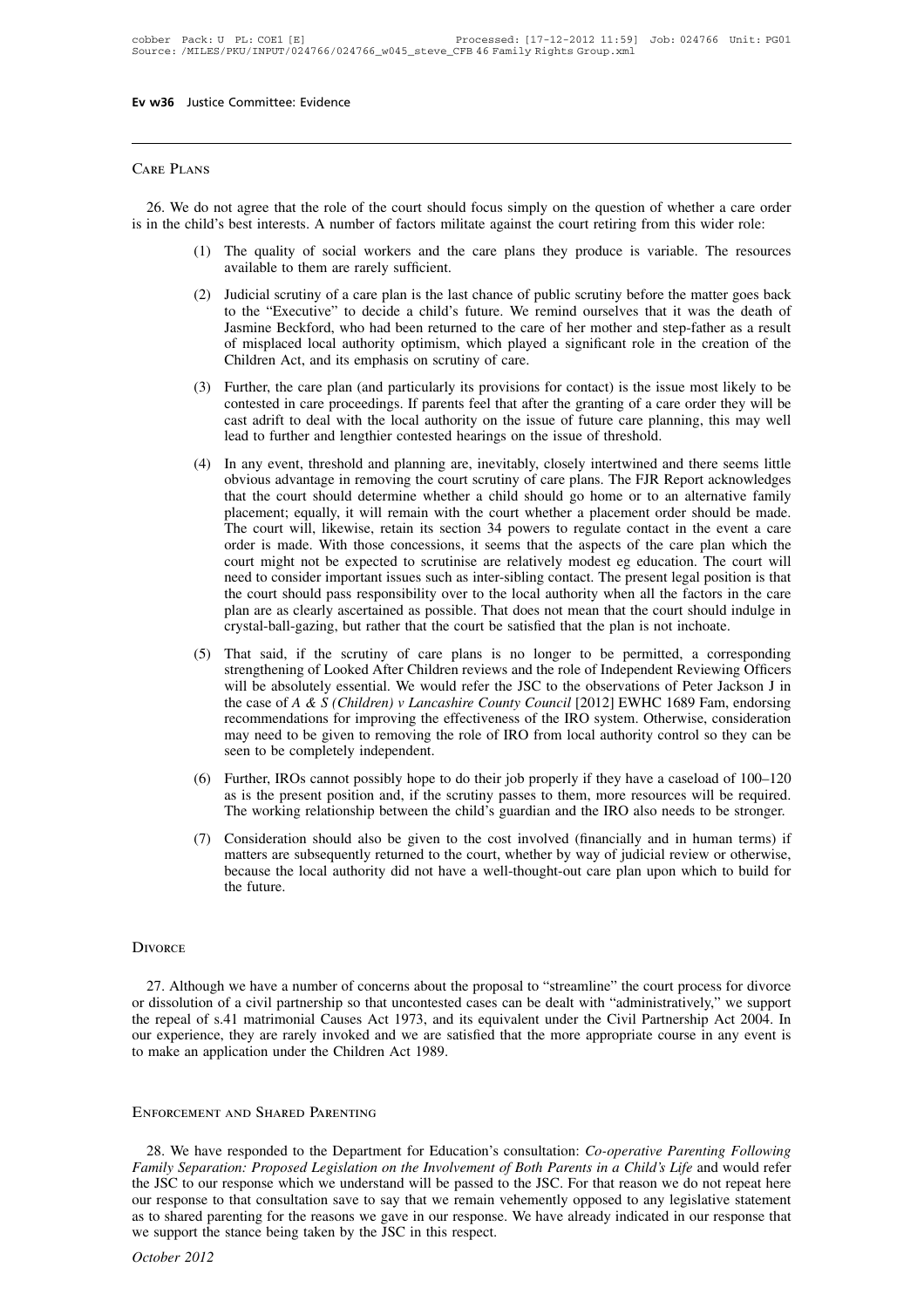# **Ev w37**<br>**Appendix 1**

# Justice Committee: Evidence<br>
Martin Committee: Evidence<br>
THE ASSOCIATION OF HER MAJESTY'S DISTRICT JUDGES<br>
SPONSE TO THE FAMILY JUSTICE REVIEW INTERIM REPORT Appenties ASSOCIATION OF HER MAJESTY'S DISTRICT JUDGES<br>RESPONSE TO THE FAMILY JUSTICE REVIEW INTERIM REPORT

## (a) Introduction

(a) The Association represents the District Judges of the County Courts and District Registries of the High varit in England and Wales, together with 12 District Judges at the PRFD. THE ASSOCIATION OF HER MAJESTY'S DISTRICT JUNISTION RESPONSE TO THE FAMILY JUSTICE REVIEW INTERIM<br>
(a) INTRODUCTION<br>
(a) The Association represents the District Judges of the County Courts and D<br>
Court in England and Wales RESPONSE TO THE FAMILY JUSTICE REVIEW INTERIM REPORT<br>
(a) The Association represents the District Judges of the County Courts and District Registries of the High<br>
unt in England and Wales, together with 12 District Judges (a) INTRODUCTION<br>
(a) The Association represents the District Judges of the County Courts and District Registries of the High<br>
Court in England and Wales, together with 12 District Judges at the PRFD.<br>
(b) As at 20 May 201 (a) The Association represents the District Judges of the County Courts and District Registries of the High uurt in England and Wales, together with 12 District Judges at the PRFD.<br>(b) As at 20 May 2011, 251 District Judge

(a) The Association represents the District Judges of the County Courts<br>Court in England and Wales, together with 12 District Judges at the PRFD.<br>(b) As at 20 May 2011, 251 District Judges are authorised to hear private<br>Di

(c) Although listing arrangements vary throughout the country, it is fair to say that District Judges handle<br>
E vast majority of the private law work that comes before the court.<br>
The Family Justice System is currently und The ability of dedicated and hard-working staff properly to support the judiciary, with the result that files are<br>(a) The Family Justice System is currently under great strain. Financial constraints within HMCTS inhibit<br>th The vast majority of the private law work that comes before the court.<br>
(b) PRELIMINARY GENERAL REMARKS<br>
(a) The Family Justice System is currently under great strain. Financial constrate<br>
the ability of dedicated and hard

(a) The Family Justice System is currently under great strain. Financial constraints within HMCTS inhibit e ability of dedicated and hard-working staff properly to support the judiciary, with the result that files are ten Find the ability of dedicated and hard-working staff properly to support the judiciary, with the result that files are often mislaid and documents lost or not put on the file in time for a hearing.<br>
(b) Further, the provis (a) The Family Justice System is currently under great strain. Financial constraints within HMCTS inhibit the ability of dedicated and hard-working staff properly to support the judiciary, with the result that files are of (a) The Fanny Justice system is curreliny under great strain. Fritanci the ability of dedicated and hard-working staff properly to support the just<br>often mislaid and documents lost or not put on the file in time for a hear (b) Further, the provision of public funding has been gradually eroded over recent years. Many parents now d themselves financially ineligible or subject to a contribution. Remuneration for lawyers has substantially luced (b) Further, the provision of public funding has been gradually eroded over recent years. Many parents now<br>find themselves financially ineligible or subject to a contribution. Remuneration for lawyers has substantially<br>red

d themselves financially ineligible or subject to a contribution. Remuneration for lawyers has substantially luced in real terms, and many firms have given up publicly funded work. The current proposals to reform  $e$  legal reduced in real terms, and many firms have given up publicly funded work. The current proposals to reform<br>the legal aid system would see yet more people rendered ineligible.<br>(c) This will leave often vulnerable, and certai the legal aid system would see yet more people rendered ineligible.<br>
(c) This will leave often vulnerable, and certainly emotionally-ch<br>
prospect of a court appearance at what will undoubtedly be one of<br>
(d) The consequent (c) This will leave often vulnerable, and certainly emotionally-challenged, people to face alone the daunting<br>ospect of a court appearance at what will undoubtedly be one of the most difficult points of their lives.<br>(d) Th prospect of a court appearance at what will undoubtedly be one of the most difficult points of their lives.<br>
(d) The consequent increase in the numbers of litigants in person will have an inevitable impact on the<br>
length o (d) The consequent increase in the numbers of litigants in person v<br>length of court hearings, whether cases will settle, how much can be li<br>delay that will then ensue for other cases waiting to be listed.<br>(e) The Associati

(e) The Association recommends that an holistic approach be taken in relation to the wide spectrum of issues<br>currently facing the Family Justice System. A "pick and mix" approach will simply not work and mediation<br>must no

1. Although the proposal to bring all family justice functions under one umbrella organisation is superficially attractive, and its aims are laudable, we have identified a number of possible difficulties of such a unified 1. The Consultation Questions<br>
1. Although the proposal to bring all family justice *Service should perform?*<br>
1. Although the proposal to bring all family justice functions under one umbrella organisation is superficially (c) THE CONSULTATION QUESTIONS<br>Towards a Family Justice Service<br>1. *Do you agree with the proposed role that the Family Justice Service should perform?*<br>1. Although the proposal to bring all family justice functions under Service Service Service<br>1. *Do you agree with the proposed role that the Family Justice Service should perform?*<br>1. Although the proposal to bring all family justice functions under one umbrella organisation is superficial Towards a Family Justice Service<br>
1. *Do you agree with the proposed role that the Family Justice Service should perform?*<br>
1. Although the proposal to bring all family justice functions under one umbrella organisation is service. We make our comments on the basis that it is not the aim of the Report to remove the Family Justice<br>System from HMCTS. If our understanding in this respect is incorrect, we would welcome the opportunity to<br>make fu It Anthough the proposal to oring an rannity justice functions under one unforcina organisation is superficially<br>attractive, and its aims are laudable, we have identified a number of possible difficulties of such a unified

layers of administration have added greatly to the cost of providing a service but without a corresponding improvement to the service itself. Large-scale, complex organisations bring with them particular difficulties: In the service. We make our comments on the basis that it is not the aim of the Report to remove the Family Justice System from HMCTS. If our understanding in this respect is incorrect, we would welcome the opportunity to System from HMCTS. If our understanding in this respect is incorrect, we would welcome the opportunity to make further representations.<br>
2. In our view, there is a danger that any new service will replicate mistakes seen e System from Five 15. It out and existancing in this respect is incorrect, we would wereome the opportunity to make further representations.<br>
2. In our view, there is a danger that any new service will replicate mistakes se 2. In our view, there is a danger that any new service wilayers of administration have added greatly to the cost improvement to the service itself. Large-scale, complex this is readily demonstrated by the relative success 2. In our view, there is a danger that any new service win replicate instances seen elsewhere where additional<br>vers of administration have added greatly to the cost of providing a service but without a corresponding<br>provem always of administration have added greatly to the cost of providing a service out whilout a corresponding<br>improvement to the service itself. Large-scale, complex organisations bring with them particular difficulties:<br>this

dispute before a judge for determination. These concepts, however, do not sit easily allows as compared with the well-documented difficulties encountered by the much larger Cafcass in England. The proposed structure could It is is readily demonstrated by the relative success of Carcass Cyllifu in meeting its objectives as compared<br>with the well-documented difficulties encountered by the much larger Cafcass in England. The proposed<br>structure *proportionate to the needs of the children and families, children and families, lawyers and mediators.* <sup>2</sup> At *i proposed structure could be regarded as somewhat top-heavy.*<br>
3. It is vital that judicial independence i Succial collid be regaliced as solitewiat top-heavy.<br>3. It is vital that judicial independence is not only maintained, but is seen to be maintained. Listing must<br>always remain a judicial function. Equally, the parties to a 3. It is vital that judicial independence is not only maintained, but is seen to be maintained. Listing must always remain a judicial function. Equally, the parties to a case must always have the ability to bring their dis always remain a judicial function. Equally, the parties to a case must always have the ability to bring their dispute before a judge for determination. These concepts, however, do not sit easily with the suggestion at para dispute before a judge for determination. These concepts, however, do not sit easily with the suggestion at paragraph 3.67 that the Family Justice Service should *"facilitate court involvement, which must be* proportionate paragraph 3.67 that the Family Justice Service should "facilitate court involvement, which must be<br>proportionate to the needs of the children and families involved." Similarly, the following paragraph 3.68<br>suggests that th proportionate to the needs of the children and families involved." Similarly, the following paragraph 3.68 suggests that the Family Justice Service should agree its priorities (which must include budgetary priorities) "in suggests that the Family Jus<br>"in consultation with its part<br>the moment, these decisions<br>case by the judge(s) assignee<br>thinks is best for the individuation<br>been taken by someone seiz<br>Family Justice Service.<br>4. If the admini 4. If the administration of legal aid is undertaken by the Family Justice Service, those denied funding on cans or merit (and especially the latter), may feel that the court has prejudged its case. means or merit (and especially the latter), may feel that the court has prejudged its case.<br>The ability of the judge(s) assigned to it. Such decisions are appealable. The ability of the judgethinks is best for the individu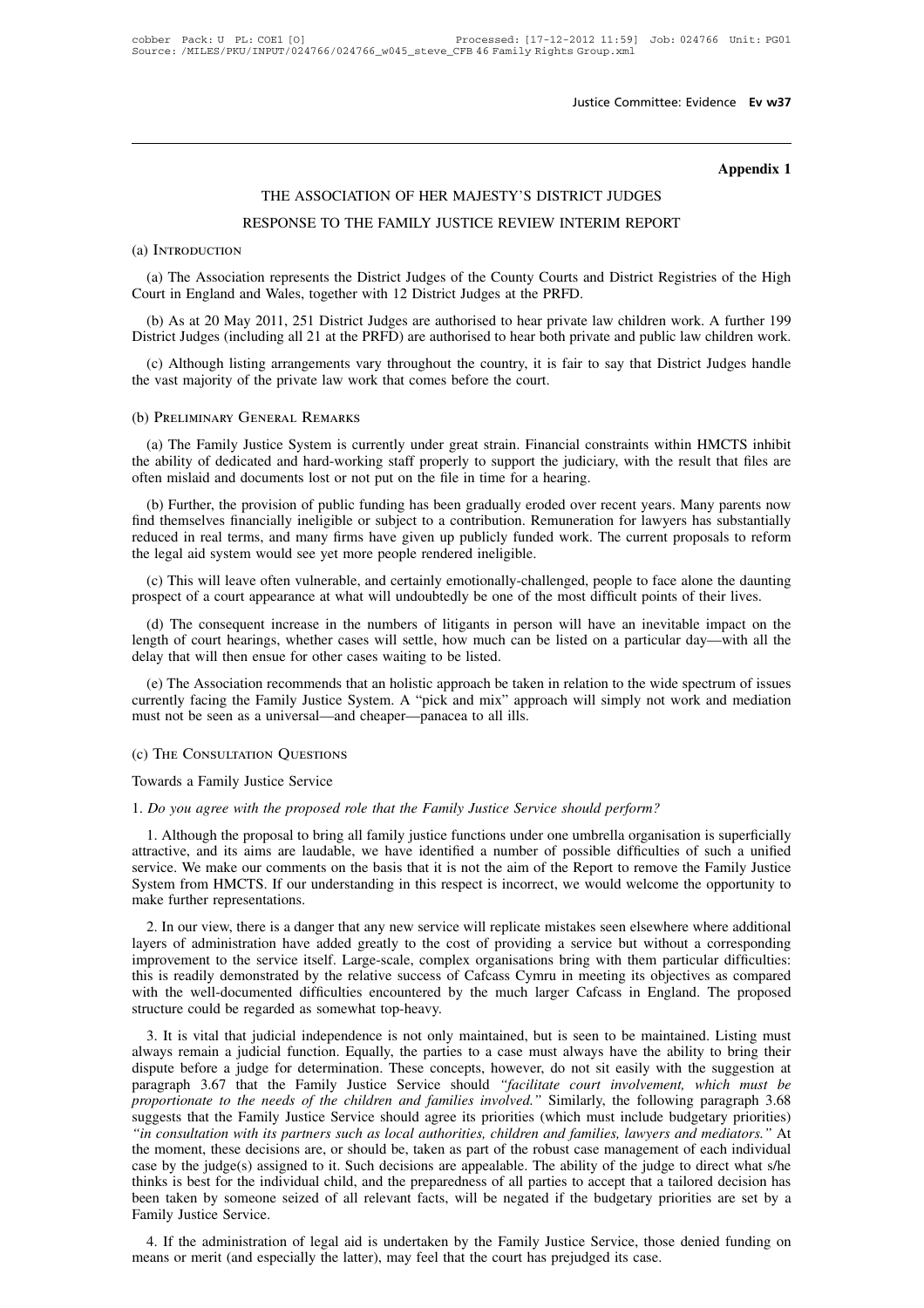15. Cafcass officers are frequently witnesses before the family court. If they are part of the same service,<br>15. Cafcass officers are frequently witnesses before the family court. If they are part of the same service,<br>15. **EXECUTE:**<br> **EXECUTE:**<br> **EXECUTE:**<br> **EXECUTE:**<br> **EXECUTE:**<br> **EXECUTE:**<br> **EXECUTE:**<br> **EXECUTE:**<br> **EXECUTE:**<br> **EXECUTE:**<br> **EXECUTE:**<br> **EXECUTE:**<br> **EXECUTE:**<br> **EXECUTE:**<br> **EXECUTE:**<br> **EXECUTE:**<br> **EXECUTE:**<br> **EXECUTE:**<br> **EXECU Ev w38** Justice Committee: Evidence<br>
5. Cafcass officers are frequently witnesses before the family co<br>
parties may consider that they are unlikely to be challenged by the core<br>
remind parties that Cafcass recommends, but 5. Cafcass officers are frequently witnesses before the family court. If they are part of the same service, the may consider that they are unlikely to be challenged by the court. It is already sometimes necessary to mind p 5. Cafcass officers are frequently witnesses before the family court. If they are part of the same service, parties may consider that they are unlikely to be challenged by the court. It is already sometimes necessary to re 5. Cafcass officers are frequently witnesses before the family court. If they are part of the same service, rities may consider that they are unlikely to be challenged by the court. It is already sometimes necessary to min

parties may consider that they are unlikely to be challenged by the court. It is already sometimes necessary to<br>remind parties that Cafcass recommends, but the court decides.<br>6. Further, not all court "social work" is prov remind parties that Cafcass recommends, but the court decides.<br>
6. Further, not all court "social work" is provided by Cafcass. There may be, and often are, very good<br>
reasons why a local authority should report to the cou 6. Further, not all court "social work" is provided by Cafcass. There may be, and often are, very good reasons why a local authority should report to the court, whether under section 7 or section 37.<br>7. Whilst sharing an e **b**, Further, not all court "social work" is provided by Carcass. There may be, and often are, very good reasons why a local authority should report to the court, whether under section 7 or section 37.<br>
7. Whilst sharing a The counties with a conductive should report to the court, whether thiner section 7 C<br>7. Whilst sharing an estate with Cafcass has the advantages of ease of access and<br>the simulation of the ability of Cafcass to p<br>safe, se F. Wintst sharing an estate with Carcass has the advantages of ease of access and (possibly) saving indicy, is likely to cause very great difficulties in terms of the ability of Cafcass to provide a neutral, as well as le, It is intery to cause very great difficulties in terms of the ability of Catcass to provide a heutiat, as wen as safe, setting for seeing adults and children alike. Many are likely to be wary of an invitation to meet in a

sale, setting tor seeing adults and clindren alike. Many are likely to be wary of all invitation to meet in a<br>building known to be the same address as the court. As paragraph 3.158 of the Report acknowledges "*Courts*<br>are building known to be the same address as the court. As paragraph 3.158 of the Report acknowledges "Courts are seen as daunting, intimidating places, especially by children and young people." Meeting Cafcass there is unlike likely to be conducive to frank and constructive discussion and mediation.<br>
8. Although the aspirations set out in paragraph 3.2 of the Report are uncontroversial in themselves, the<br>
estion is whether a whole new organisat question is whether a whole new organisation and structure (with its attendant cost implications) is required to convert those aspirations to achievement. It may be that the appropriate change can be achieved by working wi 2. *Ensuring that a child's voice, wishes and feelings are central to the family Justice Service is crucial. What*<br>2. *Ensuring that a child's voice, wishes and feelings are central to the family Justice Service is crucial* 

Figure 1 and the raw material already available.<br>
9. We do, however, agree that the Local Family Justice Boards could convenient<br>
myriad local services and discussion forums, as they currently exist, to form a more contrac 1. Research has long indicated that children wish their views to be heard on matters that affect them. In a more consider that a child's voice, wishes and feelings are central to the family Justice Service is crucial. What

provided in the Ebecar Family 3d myriad local services and discussion forums, as they contract and the skill and care is required.<br>
2. Ensuring that a child's voice, wishes and feelings and would you recommend as the cruc

Ensuring that a child's voice, wishes and feelings are central to the family Justice Service is crucial. What<br>vuld you recommend as the crucial safeguards to enable this to happen?<br>1. Research has long indicated that child For making that a child's voice, wishes and feelings are central to the family Justice Service is crucial. What<br>the would you recommend as the crucial safeguards to enable this to happen?<br>1. Research has long indicated tha that this that this burden wish their views to be heard on matters that affect them. In practice, a great deal of skill and care is required.<br>
2. However, the adults in their lives (including the judge if their parents can 1. Research has long indicated that children wish their views to be heard on matters that affect them. In practice, a great deal of skill and care is required.<br>
2. However, the adults in their lives (including the judge if r. Research has long indicated that children wish their views to be heard on matters that affect them. In practice, a great deal of skill and care is required.<br>
2. However, the adults in their lives (including the judge if practice, a great deal of skill and care is required.<br>
2. However, the adults in their lives (including the judge if their parents cannot agree) retain the responsibility<br>
for making decisions in their best interests. It m 2. However, the adults in their lives (including the judge if their parents cannot agree) retain the responsibility making decisions in their best interests. It must be made clear to children as early as possible in the pr because, in so doing, harm may be caused to that child (because, for instance, his views hough their views will be taken into account (as, of course, the Children Act requires), the ultimate decision will not necessarily r

on a number of previous occasions and the court proceedings are already having a damaging effect on his well be court (as, of course, the Children Act requires), the ultimate decision will not necessarily reflect their wis well-being). "taking sides."<br>
3. This responsibility includes—sometimes—taking the decision that a child's views should not be sought<br>
cause, in so doing, harm may be caused to that child (because, for instance, his views have been sou (eg directly to the judge), a Cafcass officer, we have in middled not be sought because, in so doing, harm may be caused to that child (because, for instance, his views have been sought on a number of previous occasions an

5. This responsionly includes—sometimes—taking the decision that a child s views should not be sought because, in so doing, harm may be caused to that child (because, for instance, his views have been sought on a number of because, in so doing, harm may be caused to that chird (because, for instance, ins views have been sought<br>on a number of previous occasions and the court proceedings are already having a damaging effect on his<br>well-being). 4. Even if some other mechanism is ultimately chosen for the child to communicate his views to the court (eg directly to the judge), a Cafcass officer will need to undertake this preparatory work. (Further, we should make 4. Even if some other mechanism is ultimately chosen for the (eg directly to the judge), a Cafcass officer will need to undertak make it clear that, when we say Cafcass officer, we have in mind a large extent been subsumed

1. We agree that children should be offered a choice as to how their voice can be heard in cases that or any care that children should be offered a choice as to how their voice can be heard in cases that volve them, includ be appropriate to defer this until after the First Hearing Dispute Resolution Appointment and the court and a cafease officer's existence.)<br>
3. Do you agree that children should be offered a choice as to how their voice ca a substantial number of cases are resolved. If not resolved, the questions are resolved.<br>
The agree that children should be offered a choice as to how their voice can be heard in cases that<br>
involve them, including speakin 3. Do you agree that children should be offered a cho<br>involve them, including speaking directly to the court<br>1. We agree that children should be offered a choi<br>be appropriate to defer this until after the First Hearin<br>a su volve them, including speaking directly to the court?<br>
1. We agree that children should be offered a choice as to how their voice can be heard. It may, however,<br>
appropriate to defer this until after the First Hearing Disp

1. We agree that children should be offered a choice as to how their voice can be heard. It may, however, be appropriate to defer this until after the First Hearing Dispute Resolution Appointment ("FHDRA") at which a subst F. We agree that children should be oliered a choice as to how their voice can be heard. It may, however, be appropriate to defer this until after the First Hearing Dispute Resolution Appointment ("FHDRA") at which a subst to appropriate to defer this until atter the First riearing Dispute Resolution Appointment (FHDRA) at which<br>a substantial number of cases are resolved. If not resolved, the questions as to how, where and when to involve<br>th the child can be considered at this appointment.<br>
2. However, in respect of some methods of communication, the court will need to exercise a more cautious<br>
approach. So, while a facility for a child to speak to a trained p 2. However, in respect of some methods of communication, the court will need to exercise a more cautious<br>proach. So, while a facility for a child to speak to a trained professional (who is also competent to assess<br>nether e 2. However, in respect of some memods of communication, the court win need to exercise a more cautious approach. So, while a facility for a child to speak to a trained professional (who is also competent to assess whether

implyioach. So, will easilicatly for a cillud to speak to a trained professional (who is also competent to assess whether either parent is influencing the child) is clearly of great merit, offering the child the facility t whether enther patent is inhuelicing the child) is clearly of great hierit, onering the child the ractiny to write<br>to the court is fraught with difficulty unless the circumstances under which the letter was written are kno of the presence of a Cafcass officer).<br>
3. Subject to the reservation expressed at paragraph 2(3) and depending on the case and the child concerned,<br>
including its age, children should have the opportunity to speak to the 3. Subject to the reservation expressed at paragraph  $2(3)$  and depending on the case and the including its age, children should have the opportunity to speak to the judge, if that is what the interval including its age, including its age, children should have the opportunity to speak to the just must be explained to them that a judge is not able to offer confid which reflects the child's wishes and feelings. Again, this is something offic 1. We agree that there should be a single family court. To all intents and purposes, other than in name, that what is already largely happening.<br>
2. So it doesn't be a single family court. To all intents and purposes, othe which reflects the eind s wishes and reem<br>officer as part of the preparatory work for<br>to those judges who feel less comfortable<br>4. Do you agree that there should be a singl<br>1. We agree that there should be a singl<br>is what

those judges who feel less comfortable about seeing a child in such circumstances.<br> *Do you agree that there should be a single family court?*<br>
1. We agree that there should be a single family court. To all intents and pur

4. *Do you agree that there should be a single family court?*<br>1. We agree that there should be a single family court. To a<br>is what is already largely happening.<br>2. So, it should be possible to achieve this at relatively mc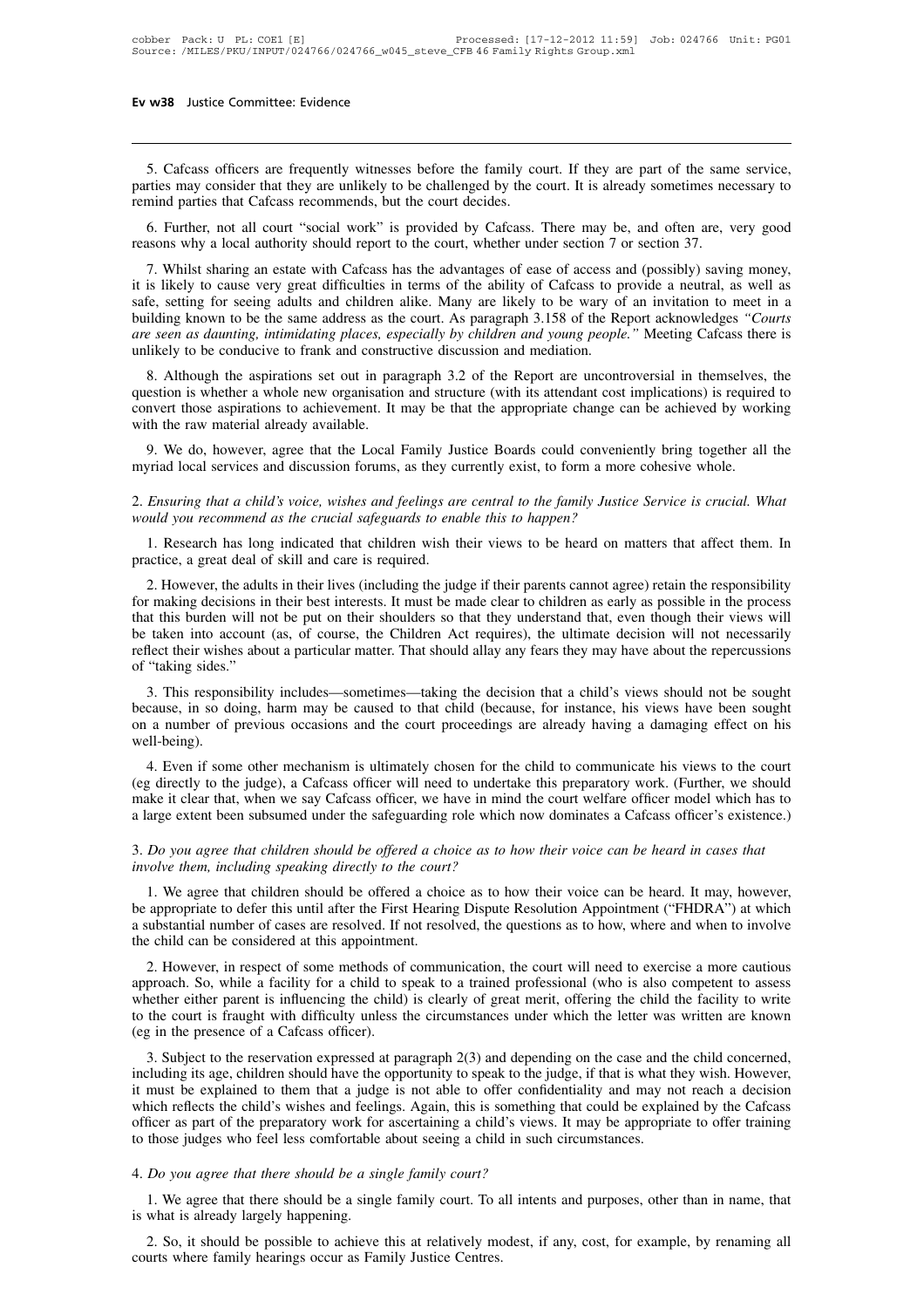3. We envisage that a single family court could and would facilitate transfers of work between the various vels without the necessity for a formal transfer. At the same time, we suggest the opportunity is taken to put the Justice Committee: Evidence Ev w39<br>
3. We envisage that a single family court could and would facilitate transfers of work between the various<br>
levels without the necessity for a formal transfer. At the same time, we sugge Iustice Committee: Evidence Ev w39<br>3. We envisage that a single family court could and would facilitate transfers of work between the various<br>levels without the necessity for a formal transfer. At the same time, we suggest 3. We envisage that a single family court could and would facilitate transfers of we<br>levels without the necessity for a formal transfer. At the same time, we suggest the op<br>right anachronistic and illogical limitations on 3. We envisage that a single family court could and would facilitate transfers of work between the various<br>vels without the necessity for a formal transfer. At the same time, we suggest the opportunity is taken to put<br>the 3. We envisage that a single family court could and would facilitate transfers of work between the various<br>levels without the necessity for a formal transfer. At the same time, we suggest the opportunity is taken to put<br>ri

jurisdictions, it makes no business sense to locate them in different buildings. At present in the proof cases<br>eg declarations of parentage or to sit as a District Judge (MC) if the need arises.<br>4. However, it is suggested Fight anachronistic and illogical limitations on the powers of District Judges to deal with certain types of cases<br>eg declarations of parentage or to sit as a District Judge (MC) if the need arises.<br>4. However, it is sugge also significant areas of overlap between family and civil work. In particular, claims under the New Peast. We say<br>also declarations of parentage or to sit as a District Judge (MC) if the need arises.<br>4. However, it is sug and Appointment of paramige of the state and are activated with civil courts at the very least. We say more below about specialisation but, assuming District Judges continue to exercise both civil and family jurisdictions, 4. However, it is suggested that family courts remain co-located with civil courts at the very more below about specialisation but, assuming District Judges continue to exercise both civil intrisdictions, it makes no busin Solicitions, it makes no business sense to locate them in different buildings. At present, if a family list<br>Illapses, the judge concerned can assist with a civil list and/or box-work. The reverse is also true. There are<br>to Experience of the allocation of work issued in the County Court between the also significant areas of overlap between family and civil list and/or box-work. The reverse is also true. There are also significant areas of ove also significant areas of overlap between family and civil work. In particular, claims under the Trusts of Land<br>and Appointment of Trustees Act 1996 which are dealt with under the Civil Procedure Rules are often linked<br>wit

with an application under Schedule 1 to the Children Act and dealt with at the same time.<br>
5. It is suggested that District Judges act as gate-keepers, allocating work to the appropriate level of judiciary.<br>
Experience of *S.* It is suggested that District Judges act as gate-keepers, allocating work to the appropriate level of judiciary.<br>Experience of the allocation of work issued in the County Court between the CC and the FPC shows that th

perience or the allocation or work issued in the County Court between the CC and the FPC shows that this<br>s worked well. In less routine cases, a District Judge could refer the matter to the designated family judge.<br>Do you of *no you agree that the changes we have proposed to the judiciary—including greater continuity,*<br>S. *Do you agree that the changes we have proposed to the judiciary—including greater continuity,*<br>specialisation and manag 5. Do you agree that the changes we have proposed to the judiciary—including greater continuity, specialisation and management—will lead to improvements in the operation of the family justice system?<br>1. We agree that there 5. Do you agree that the changes we have proposed to the judiciary—including greater continuity, specialisation and management—will lead to improvements in the operation of the family justice system?<br>1. We agree that there specialisation and management—will lead to improvements in the operation of the family justice system?<br>1. We agree that there should be judicial continuity wherever possible. There are clear advantages in terms<br>of judicial Expectations can be managed at an early stage and clear goals set as to the desired outcome.<br>
2. One possible downside of judicial continuity wherever possible. There are clear advantage of judicial preparation time and co 2. One possible downside of judicial continuity is, of course, delay. It may take longer of contidence instilled in the parties that e judge is taking responsibility for their case. "Responsibility" is the key word. If a j of a specific judge is taking responsibility for their case. "Responsibility" is the key word. If a judge, for example, invites the parties to try a particular contact regime, that same judge should be the one to see how t

Expectations can be marged around and, when cases settle, it may be have the moved be the one to see how that has gone, to take appropriate responsibility for where it has gone wrong and put in place necessary changes. Exp is gone, to take appropriate responsibility for where it has gone wrong and put in place necessary changes.<br>Expectations can be managed at an early stage and clear goals set as to the desired outcome.<br>2. One possible downs Expectations can be managed at an early stage and clear goals set as to the desired outcome.<br>
2. One possible downside of judicial continuity is, of course, delay. It may take longer to list a case in front<br>
of a specific 2. One possible downside of judicial continuity is, of course, delay. It may take of a specific judge and judge-time will not be so effectively utilised. (Listing c cannot be moved around and, when cases settle, it may be 2. a specific judge and judge-time will not be so effectively utilised. (Listing cannot be so robust if cases annot be moved around and, when cases settle, it may be harder to fill judges' time.) In our experience, what re cannot be moved around and, when cases settle, it may be harder to is really important is that, when a judge has had significant invo features, in a case, s/he should retain responsibility and reserve the made by the judge is really important is that, when a judge has had significant involvement, or there are particularly unusual features, in a case, s/he should retain responsibility and reserve the matter. It is essential for that decision

be made by the judge rather than a member of staff at the outset of the case.<br>
3. We accept, however, that, given its particular nature, it would be wise to have no more than two judges<br>
allocated to deal with a public law

1. Specialisation is a difficult issue, as currently happens.<br>
1. Judges are already proactive in accommodating family cases in their lists, in many parts of the country in<br>
1. Judges are already proactive in accommodating specialisation brings with it greater with its particular matter. The work of the motion bring than two judges allocated to deal with a public law case, as currently happens.<br>
4. Judges are already proactive in accommodati Figure 3.1 and the scope for economy. As called the scope in their lists, in many parts of the country in part by a process of "self-listing."<br>
5. Specialisation is a difficult issue. In principle, of course, it is difficu 4. Judges are already proactive in accommodating family cases in their lists, in many parts of the country in part by a process of "self-listing."<br>5. Specialisation is a difficult issue. In principle, of course, it is diff part by a process of "self-listing."<br>
5. Specialisation is a difficult issue. In principle, of course, it is difficult to argue against the contention that<br>
specialisation brings with it great advantages in terms of qualit 5. Specialisation is a difficult issue. In principle, of course, it is difficult to argue against the contention that specialisation brings with it great advantages in terms of quality and quantity of work achieved, and th 5. Specialisation is a difficult issue. In principle, of course, it is difficult to argue against the contention that specialisation brings with it great advantages in terms of quality and quantity of work achieved, and th specialisation brings with it great advantages in terms of quality and quantity of work achieved, and thus<br>provides scope for economy. No doubt, some District Judges would very much welcome a diet of undiluted<br>family work; provides scope for economy. No doubt, some District Judges would very much welcome a diet of undiluted family work; others, however, prefer greater variety. In larger centres a degree of specialisation is achievable; in sm family work; others, however, prefer greater variety. In larger centres a degree of specialisation is achievable; in smaller courts this would be more difficult to achieve. Specialisation also has the scope for being divis in smaller courts this would be more difficult to achieve. Specialisation also has the scope for being divisive (although that might be managed by looking at areas of civil work that would also benefit from a degree of spe ecialisation). Is it intended that specialist family or civil judges should be precluded from doing work outside<br>eir speciality? If so, that would make the system less flexible (and more costly) than at present, where a<br>st reservations is that would make the system less flexible (and more costly) than at present, where a District Judge whose list goes short can help out other colleagues. We already have a successful ticketing system in place District Judge whose list goes short can help out other colleagues. We already have a successful ticketing<br>system in place, but would suggest a degree of flexibility is maintained in the interests of the efficient dispatch

1. We have grave concerns regarding the proposals for leadership and management. At the core of our servations is that the independence of the judiciary as a whole, and of individual judges' decisions, must maintained.<br>7. Family Division Liaison Judge.<br>8. We have grave concerns regares<br>treservations is that the independence<br>be maintained.<br>7. We are not convinced that there<br>Family Division Liaison Judge.<br>8. We are particularly concerned

8. We are particularly concerned about the manner in which an individual judges' decisions, must maintained.<br>
1. We are not convinced that there is any need for what would be an additional layer in the role of the Senio<br>
1 monitored and question whether the "key indicators" proposed would be an additional layer in the role of the Senior<br>Family Division Liaison Judge.<br>8. We are particularly concerned about the manner in which an individual ju Family Division Liaison Judge.<br>
The are not convinced that there is any need for what would be an additional layer in the role of the Senior<br>
Family Division Liaison Judge.<br>
8. We are particularly concerned about the manne 7. We are not convinced that there is any need for what would be an additional layer in the role of the Senior<br>Family Division Liaison Judge.<br>8. We are particularly concerned about the manner in which an individual judge's Family Division<br>8. We are par<br>monitored and qu<br>Every case is face<br>opposed to a sys<br>same level.<br>9. If a Design 8. We are particularly concerned about the manner in which an individual judge's performance is to be onitored and question whether the "key indicators" proposed would properly measure a judge's performance.<br>
ery case is f monitored and question whether the "key indicators" proposed would properly measure a judge's performance.<br>Every case is fact-sensitive and, particularly in family cases, less susceptible to a blanket approach. We are not

Every case is fact-sensitive and, particularly in family cases, less susceptible to a blanket approach. We are not opposed to a system of confidential appraisal/mentoring of judges at all levels, conducted by judiciary of Every case is fact-sensitive and, particularly in family cases, less susceptible to a blanket approach. We are not opposed to a system of confidential appraisal/mentoring of judges at all levels, conducted by judiciary of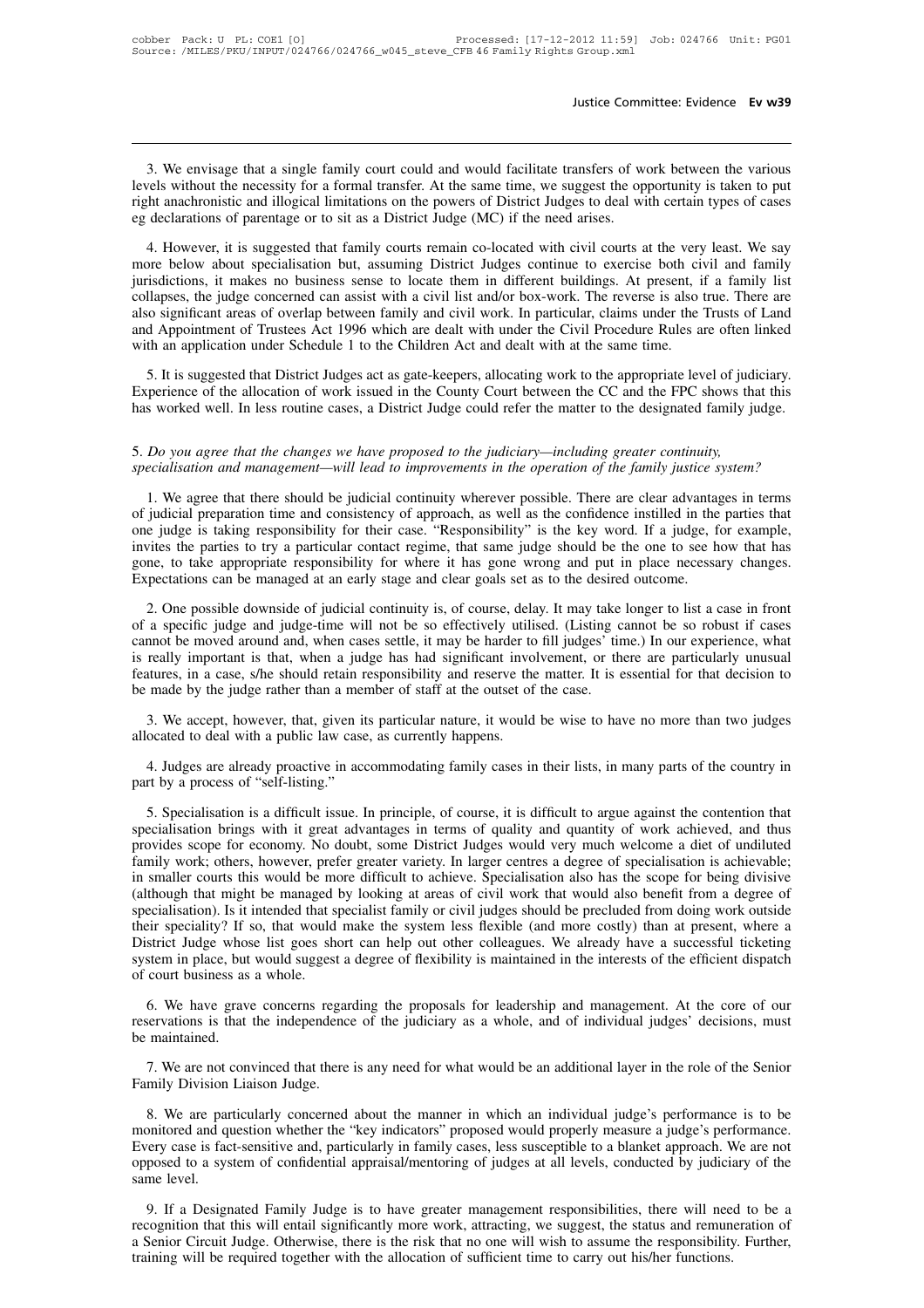**Ev w40** Justice Committee: Evidence<br>
6. *Do you agree that case management principles, in respect of the conduct of both private and public law*<br>
proceedings, should be introduced in legislation? **Figure 40** Justice Committee: Evidence<br>**6.** Do you agree that case management principles, in respect<br>proceedings, should be introduced in legislation?<br>1. We do not agree that this is necessary. The recently in

1. We do not agree that case management principles, in respect of the conduct of both private and public law<br>oceedings, should be introduced in legislation?<br>1. We do not agree that this is necessary. The recently implement 2010") set out clear case management principles, in respect of the conduct of both private and public law proceedings, should be introduced in legislation?<br>
1. We do not agree that this is necessary. The recently implement The co-<br>
6. Do you agree that case management principles, in respect of the conduct of both private and public law<br>
proceedings, should be introduced in legislation?<br>
1. We do not agree that this is necessary. The recently 6. Do you agree that case management principles, in respect of the conduct of both private and public law proceedings, should be introduced in legislation?<br>
1. We do not agree that this is necessary. The recently implement 1989 is clear. If this is not already happening (and we do not agree that it is not), it is not for the particle of both procedure Rules 2010 ("FPR 2010") set out clear case management powers and responsibilities. Further, 1. We do not agree that this is necessary. The recently implemented Family Procedure Rules 2010 ("FPR 10") set out clear case management powers and responsibilities. Further, the parties themselves are required co-operate 2010") set out clear case management powers and responsibilities. Further, the parties themselves are required to co-operate in order to further the overriding objective. The rules are supplemented from time to time by gui co-operate in order to further the overriding objective. The rules are supplemented from time to time by idance and practice directions issued by the President of the Family Division. Section 1 of the Children Act 89 is cl 1989 is clear. If this is not already happening (and we do not agree that it is not), it is a question of training.

2. We also repeat what we have already said about the independence of the judiciary; it is not for the legislature to dictate how a judge manages his/her cases.<br>3. We agree that case management by the judiciary should be s

*the also repear what we degislature to dictate how a jump 3. We agree that case may support in the form of a case*<br>7. *What changes are needed they be achieved?*<br>1. The Munro Review of C

1. We agree that case management by the judiciary should be supported with consistent case progression<br>pport in the form of a case progression officer.<br>What changes are needed to the culture and skills of people working in support in the form of a case progression officer.<br>
T. What changes are needed to the culture and skills of people working in family justice and how best can<br>
they be achieved?<br>
1. The Munro Review of Child Protection high T. What changes are needed to the culture and skittey be achieved?<br>1. The Munro Review of Child Protection highliquation. This applies with equal force at all leve Cafcass and its safeguarding responsibilities.<br>2. The sugg What changes are needed to the culture and skills of people working in family justice and how best can<br>explore achieved?<br>1. The Munro Review of Child Protection highlights the dangers for social workers of putting process

Structure or had management responsibilities is manifestly inaccurate as far as the Districture or had management responsibilities.<br>
2. The suggestion in paragraph 3.48 of the Report that most judges have never worked in a 1. The Munro Review of Child Protection highlights the dangers for social workers of putting process before outcome. This applies with equal force at all levels of family justice and is already a concern with regard to Caf 1. The Munro Review of Child Protection highlights the dangers for social workers of putting process before outcome. This applies with equal force at all levels of family justice and is already a concern with regard to Caf 1. The suggestion in paragraph 3.48 of the Report that most judges have never worked in a management<br>
1. The suggestion in paragraph 3.48 of the Report that most judges have never worked in a management<br>
1. The suggestion 2. The suggestion in paragraph 3.48 of the Report that most judges have never worked in a management structure or had management responsibilities is manifestly inaccurate as far as the District Bench is concerned. The majo 2. The suggestion in paragraph 3.46 of the Report that most judges have hever worked in a management structure or had management responsibilities is manifestly inaccurate as far as the District Bench is concerned. The majo

1. We disagree that budgets should be set in terms of money, not in sitting days. Civil and criminal work is a new that budgets should be more helpful to understand eg psychological perspectives on child development and ad 1. As far as training is concerned, there is a view that, rather than updates on judicial interpretation (which e can read for ourselves), it would be more helpful to understand eg psychological perspectives on child velop

development and adult personalities, research findings etc., and that this should apply to all levels of judiciary.<br>
8. Do you have any other comments you wish to make on our proposals for system management and reform?<br>
1. 2. We agree that charges to local authorities for public law applications and to Cafcass for public law applications and the charges to local authorities for public law applications and to Cafcass for police checks out be 8. *Do you have any other*<br>1. We disagree that buords also set in terms of sitting<br>2. We agree that charges should be removed. 3. We agree that the system will only deliver change if there is a competent and capable workforce. It will all the system will only deliver change if there is a competent and capable workforce. It will all if it is not pr Fail if it is not property and the same of sitting days and, if it is not proved.<br>
2. We agree that charges to local aushould be removed.<br>
3. We agree that the system will only fail if it is not properly resourced.<br>
4. Whi

2. We agree that charges to local authorities for public law applications and to Cafcass for police checks ould be removed.<br>3. We agree that the system will only deliver change if there is a competent and capable workforce 2. We agree that charges to local authorities for public law applications and to Cafcass for police checks should be removed.<br>
3. We agree that the system will only deliver change if there is a competent and capable workfo and the removed.<br>
3. We agree that the system will only deliver change if there is a competent and capable workforce. It will<br>
fail if it is not properly resourced.<br>
4. Whilst we do not disagree that more hearings could be 3. We agree that the system will only deliver change if there is a competent and capable workforce. It will fail if it is not properly resourced.<br>4. Whilst we do not disagree that more hearings could be held in rooms that 1 if it is not properly resourced.<br>
4. Whilst we do not disagree that more hearings could be held in rooms that are family-friendly, we question<br>
here such rooms are. Further, it makes no practical sense to have some cases

4. Whilst we do not disagree that more hearings could be held in rooms that are family-friendly, we question where such rooms are. Further, it makes no practical sense to have some cases in one place and others in another 4. Whist we do not disagree that note hearings could be held in foons that are failiny-fifeliny, we question<br>where such rooms are. Further, it makes no practical sense to have some cases in one place and others in<br>another where such foolis are. Funder, it makes no plactical selise to have some cases in one place and oners in<br>another with the potential loss of judicial time. The FPR 2010 already allow judges to take advantage of<br>appropriate abouter with the potential loss of judicial time. The Frappropriate technology. We do, however, question how of 5. In our experience, there is very rarely any such thin is, made by judges at a first appointment, having the 9. It is, made by judges at a first appointment, having the parties there and engaging directly with them, and with<br>the benefit of Cafcass input. The ability or otherwise of the Private Law Programme correctly to triage th

# PUBLIC LAW

Ses requiring a light touch from those needing more intensive input and resources should be evaluated and insidered before further changes are implemented.<br>
Due ILM Do you agree with our proposals to refocus the role of th 9. The quality of social workers and the care plans they produce is variable. The resources available to them<br>19. The quality of social workers and the care plans they produce is variable. The resources available to them<br>1 9. *Do you agree with our*<br>8. We do not agree that<br>in the child's best interest<br>9. The quality of social<br>are rarely sufficient.<br>10. Judicial scrutiny of

9. The quality of social workers and the care plans they produce is variable. The resources available to them are rarely sufficient.

10. Judicial scrutiny of a care plan is the last chance of public scrutiny before the matter a care order is the child's best interests. A number of factors militate against the court retiring from this wider role.<br>
10. Th 8. We do not agree that the role of the court should focus simply on the question of whether a care order is<br>in the child's best interests. A number of factors militate against the court retiring from this wider role.<br>9. T in the child's best interests. A number of factors militate against the court retiring from this wider role.<br>
9. The quality of social workers and the care plans they produce is variable. The resources available to them<br>
a 9. The quality of social workers and the care plans they produce is variable. The resources available to them<br>are rarely sufficient.<br>10. Judicial scrutiny of a care plan is the last chance of public scrutiny before the mat Exercise to the care plan is the last chance of public scrutiny before the matter goes back to the vecutive" to decide a child's future. We remind ourselves that it was the death of Jasmine Beckford, who d been returned to 10. Judicial scrutiny of a care plan is the last chance of public scrutiny before the matter goes back to the<br>
"Executive" to decide a child's future. We remind ourselves that it was the death of Jasmine Beckford, who<br>
had For the strainery of a care plan is the fast chance of public scrudity before the "Executive" to decide a child's future. We remind ourselves that it was the death had been returned to the care of her mother and step-fathe

d been returned to the care of her mother and step-father as a result of misplaced local authority optimism, <br>iich played a significant role in the creation of the Children Act, and its emphasis on scrutiny of care.<br>11. Fu which played a significant role in the creation of the Children Act, and its emphasis on scrutiny of care.<br>
11. Further, the care plan is the issue most likely to be contested in care proceedings. If parents feel that<br>
aft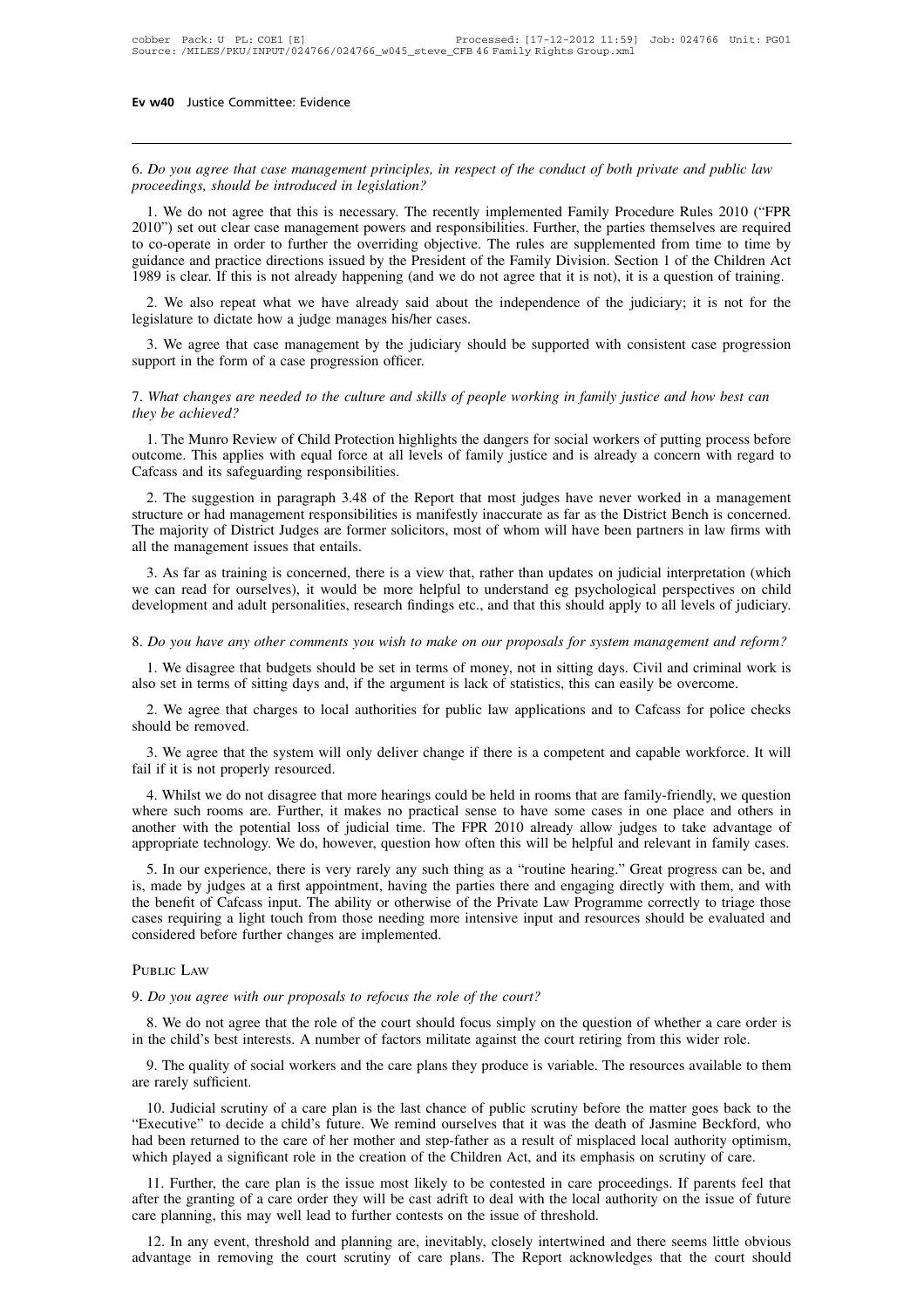Justice Committee: Evidence Ev w41<br>determine whether a child should go home or to an alternative family placement (4.158); equally, it will remain<br>with the court whether a placement order should be made. The court will, li Justice Committee: Evidence Ev w41<br>determine whether a child should go home or to an alternative family placement (4.158); equally, it will remain<br>with the court whether a placement order should be made. The court will, li Justice Committee: Evidence **Ev w41**<br>determine whether a child should go home or to an alternative family placement (4.158); equally, it will remain<br>with the court whether a placement order should be made. The court will, determine whether a child should go home or to an alternative family placement (4.158); equally, it will remain with the court whether a placement order should be made. The court will, likewise, retain its section 34 power determine whether a child should go home or to an alternative family placement (4.158); equally, it will remain with the court whether a placement order should be made. The court will, likewise, retain its section 34 power determine whether a child should go home or to an alternative family placement (4.158); equally, it will remain with the court whether a placement order should be made. The court will, likewise, retain its section 34 power determine whether a child should go home or to an alternative family placement (4.158); equally, it will remain with the court whether a placement order should be made. The court will, likewise, retain its section 34 power with the court whether a placement order should be made. The court will, likewise, retain its section 34 powers<br>to regulate contact in the event a care order is made. With those concessions, it seems that the aspects of th regulate contact in the event a care order is made. With those concessions, it seems that the aspects of the<br>re plan which the court might not be expected to scrutinise are relatively modest eg education. The court<br>Il need care pian which the court might not be expected to scrutinise are relatively modest eg education. The court will need to consider important issues such as inter-sibling contact. The present legal position is that the court

whi need to consider important issues such as inter-sioning contact. The present legal position is that the court<br>should pass responsibility over to the local authority when all the factors in the care plan are as clearly<br> Should pass responsionly over to the local attitutionly when an the ractors in the care plan are as clearly<br>ascertained as possible. That does not mean that the court should indulge in crystal-ball-gazing, but rather that<br> ascertained as possible. That does not mean that the court should multge in crystar-ban-gazing, but rathet that<br>the court be satisfied that the plan is not inchoate.<br>13. Against that background the assertions at paragraph ine court be saits that background the assertions at paragraph 4.154 are surprising—in particular that overly-<br>intervenionist scrutiny leads to expert reports that are not germane to the issue. Most expert reports are germ 13. Against that background the assertions at paragraph 4.154 are surprising—in particular that intervenionist scrutiny leads to expert reports that are not germane to the issue. Most expert reports are to the issue of re-Eveniomst scrumy leads to expert reports that are not germane to the issue. Most expert reports are germane<br>the issue of re-unification (or, occasionally, just contact). If necessary, the President's Practice Direction on<br> to the instruction of Experts could be modified to emphasise the circumstances in which expert involvement is<br>likely to be required, although we do not consider this to be necessary. We repeat what we have previously<br>said

In the context of care proceedings, it is usually considered in terms of parameterial at the review parallel planning of context of the context of care proceedings, it is usually considered in terms of parallel planning an likely to be required, although we do not consider this to be necessary. We repeat what we have previously said to the review panel, namely that there may be scope for greater reliance on joint written reports addressing d screte questions and that the instruction of more "hands on" experts may often be appropriate.<br>
14. As far as the list of suggested issues the court should not consider set out in paragraph 4.162 is concerned,<br>
2 inclusion

14. As far as the list of suggested issues the court should not consider set out in paragraph 4.162 is concerned, the inclusion of "contingency planning" (if we have understood its meaning correctly) is particularly surpri T4. As far as the latter of suggested issues the court should not consider set out in paragraph 4.102 is concerned, the inclusion of "contingency planning" (if we have understood its meaning correctly) is particularly surp In the context of care proceedings, it is usually considered in terms of parallel planning and is, therefore, fundamental to the application before the court.<br>
15. That said, if the scrutiny of care plans is no longer to b Looked After Children reviews and the role of Independent Reviewing Officers will be absolutely essential.<br>The latter cannot possibly hope to do their job properly if they have a caseload of 100–120 as is the present<br>posit 15. That said, if the scrutiny of care plans is no longer to be permitted, a corresponding strengthening of ooked After Children reviews and the role of Independent Reviewing Officers will be absolutely essential. In elect 13. That sald, it the scrutiny of care plans is no longer to be perintied, a corresponding strengthering or Looked After Children reviews and the role of Independent Reviewing Officers will be absolutely essential. The lat Looked Arter Chriden reviews and the fole of independent Reviewing Officers The latter cannot possibly hope to do their job properly if they have a caseload o position and, if the scrutiny passes to them, more resources wi

10. *Do you think that a six-month time limit, with suitable exceptions, for all section* 31 care and supervision<br>10. *Do you think that a six-month time limit, with suitable exceptions, for all section* 31 care and superv

# *cases should be introduced? What should those exceptions, for all section 31 care and supervision*<br>*cases should be introduced? What should those exceptions be?*<br>1. Although, in principle, we welcome suggestions which red

1. Although, in principle, we welcome suggestions which reduce the delay in deciding a child's future, and supervision of the future.<br>
1. Do you think that a six-month time limit, with suitable exceptions, for all section arbitrary time-limit is not the answer. There are many reasons for all section 31 care and supervision<br>asses should be introduced? What should those exceptions, for all section 31 care and supervision<br>cases should be intro and not have a wen-uloughi-out eare plan upon which to build for the future.<br>
10. *Do you think that a six-month time limit, with suitable exceptions, for all section 31 care and supervision*<br>
cases should be introduced? W *purposeful'* and *purposeful'* and *purposeful* and *purposeful and those exceptions pse?*<br>
1. Although, in principle, we welcome suggestions which reduce the delay in deciding a child's future, an<br>
arbitrary time-limit *to. Do you think that a six-month time timit, with suitable exceptions, for all section 31 care and supervision* cases should be introduced? What should those exceptions be?<br>
1. Although, in principle, we welcome suggesti *decisions have introduced?* What should those exceptions be?<br>
1. Although, in principle, we welcome suggestions which reduce the delay in deciding a child's future, an<br>
arbitrary time-limit is not the answer. There are ma 1. Although, in principle, we welcome suggestions which reduce the delay in deciding a child's future, an arbitrary time-limit is not the answer. There are many reasons for delay; and delay can, in some cases, be construct arbitrary time-limit is not the answer. There are many reasons for delay; and delay can, in some cases, be constructive. "*It is generally acknowledged that it is 'avoidable' delay or delay that is not 'planned and purpose professionals involved in a tend in the serial professions.* The serial professions have been found to have a significant negative consequence for children, in attention to the assessment and approach provide a significan reposejut and leads to argu and wasted time indicant be damaging......it is disomportant to bear in mind<br>at an over-hasty approach may be harmful to the child. Reactive, crisis-led, ill-considered or unplanned<br>cisions have and an over-nasty approach may be narmful to the child. Reactive, crists-teat, ili-considered or unplanned decisions have been found to have a significant negative consequence for children, including insufficient attention

decisions have been jound to have a significant negative consequence for children, including insufficient attention to the assessment and appraisal of all relevant factors, failure to explore all available options, lack of attention to the assessment and<br>of continuity and poor planning<br>professionals involved in care of<br>2. Further, a decision can or<br>available to the court to make<br>possible to complete cases w<br>availability of court time.<br>3. If Spessionals involved in care order proceedings" 2005 CFLQ 17(2) at the asset of a chailable to the court to make that decision. The fundamental difficus sible to complete cases within the six months suggested withou allabi (a) experience in the best interests of a child if there is the appropriate evidence<br>o the court to make that decision. The fundamental difficulty at the present time is that it is not<br>of court time.<br>The cases within the s but, for what what decision. The fundamental difficulty at the present<br>mplete cases within the six months suggested without good social we<br>court time.<br>to be a six-month rule, exceptions might include:<br>Where there is a very

- 
- (b) or complete cases within the six months suggested without good social work evidence and the very of court time.<br>
The is to be a six-month rule, exceptions might include:<br>
(a) Where there is a very real basis for optimi case of alleged very serious might include:<br>
Where there is a very real basis for optimism that a child can be reunited with a family member<br>
but, for whatever reason, this cannot be achieved with six months;<br>
Where a very 3. If there is to be a six-month rule, exceptions might include:<br>
(a) Where there is a very real basis for optimism that a child can be reunited with a family member<br>
but, for whatever reason, this cannot be achieved with (a) Where there is a very real basis for optimism that a child can be reunited with a family member<br>but, for whatever reason, this cannot be achieved with six months;<br>(b) Where a very specific expert opinion is required on
	-

but, for whatever reason, this cannot be achieved with six months;<br>
(b) Where a very specific expert opinion is required on an unusual aspect (and most likely in a<br>
case of alleged very serious non-accidental injury) and i where a very specific expert opinion is required on an unusual aspect (and most likely in a<br>case of alleged very serious non-accidental injury) and it is not possible to obtain it within the<br>required timescale;<br>(c) Where a always have the right to apply to discharge an order if circumstances change.<br>
So the right to apply to discharge an order if circumstances change.<br>
The present system entails unnecessary and time-consum always have the ri 5. We agree that the requirement to renew interim care orders after eight weeks and then after every four exis should be removed. The present system entails unnecessary and time-consuming paperwork. The parents ways have t (c) Where a further child is born during the proceedings whose future also needs to be considered.<br>4. We agree that the requirement to renew interim care orders after eight weeks and then after every four<br>weeks should be r 4. We agree that the requirement<br>weeks should be removed. The pres<br>always have the right to apply to d<br>5. We agree that the requireme<br>adoption of a child whose case is<br>scrutiny and can cause delay.<br>11. Do you agree that th

11. *Do you agree that the Timetable for the Child should be strengthened?* What are the elements that need to be taken into account when formulating it? *to account when formulating it?*<br> *to we are that the requirement that local authority adoption panels should consider the suitability for adoption of a child whose case is already before the court should be removed. It i* 1. The ugles and the requirement that focal dialomity deepeth patels should consider the sandomity for option of a child whose case is already before the court should be removed. It is an unnecessary layer of utiny and can

# 11. Do you agree that the Timetable for the Child should be strengthened? What are the elements that need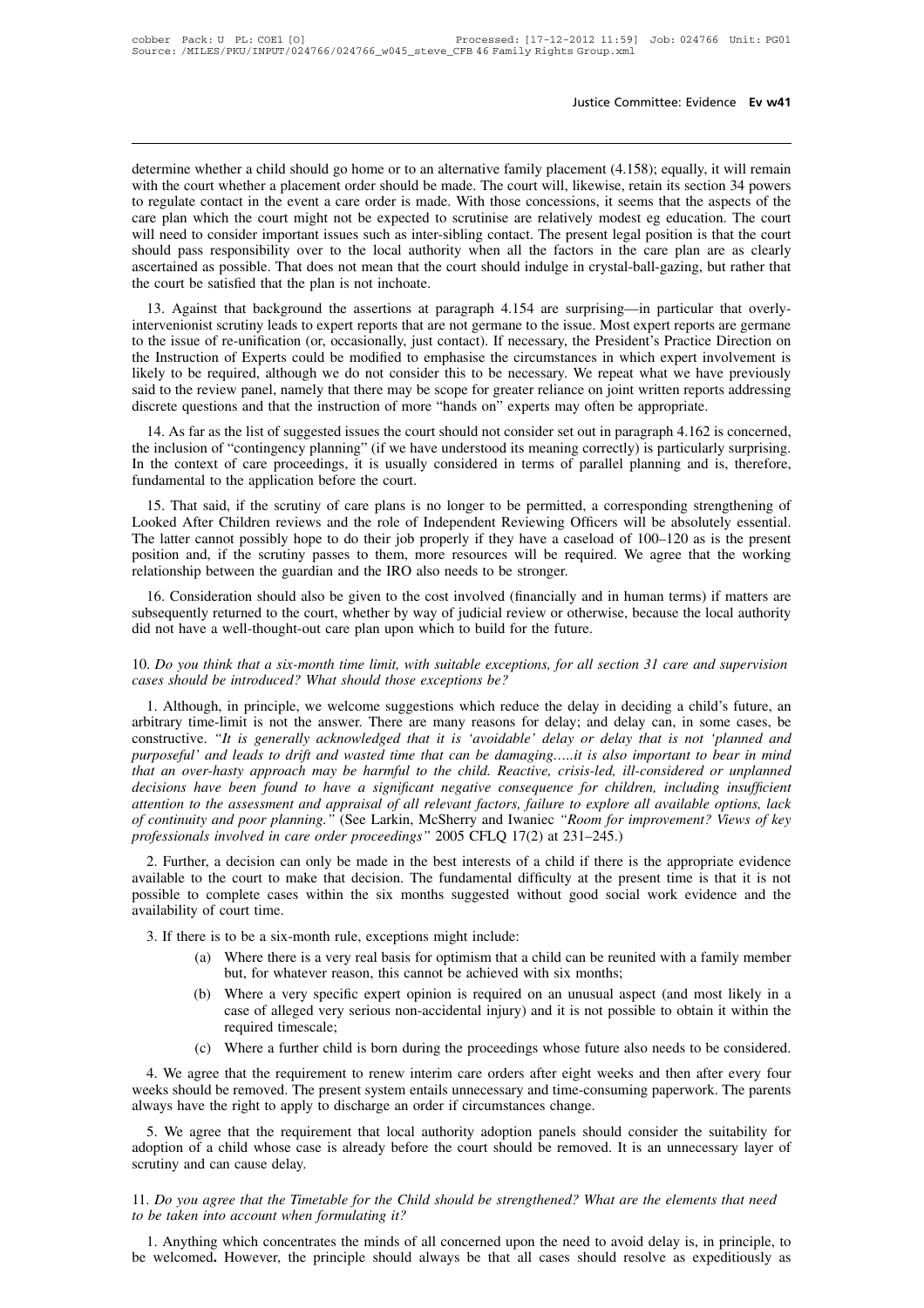**EV W42** Justice Committee: Evidence<br>
possible. There will always be cases with specific deadlines—eg the need to settle living arrangements for a<br>
child to enable her to start school from a settled base, or before an impo **EV W42** Justice Committee: Evidence<br>
possible. There will always be cases with specific deadlines—eg the need to settle living arrangements for a<br>
child to enable her to start school from a settled base, or before an impo Ev w42 Justice Committee: Evidence<br>
possible. There will always be cases with specific deadlines—eg the need to settle living arrangements for a<br>
child to enable her to start school from a settled base, or before an import possible. There will always be cases with specific deadlines—eg the need to settle living arrangements for a<br>child to enable her to start school from a settled base, or before an important medical procedure—but for all<br>chi possible. There will always be cases with specific deadlines—eg the need to settle living arrangements for a child to enable her to start school from a settled base, or before an important medical procedure—but for all chi possible. There will always be cases with specific deadlines—eg the need to settle living arrangements for a child to enable her to start school from a settled base, or before an important medical procedure—but for all chi possible. There will always be cases with specific deadlines—eg the need to settle living arrangements for a<br>child to enable her to start school from a settled base, or before an important medical procedure—but for all<br>chi 2. Whilst acknowledging the point made at paragraph 4.57 that delay is damaging children, we are concerned bildren there is no reason why the court's order as CMC stage should take. Local Authorities can be pistant to para Existant to parallel planning (enecially permanency planning before family placements have been fully explored), but there is no reason why the court's order as CMC stage should not routinely record not only the dates for

responsed to planner planning (especially perminelity planning ecrocy rainity placements interested inty<br>explored), but there is no reason why the court's order as CMC stage should not routinely record not only the<br>dates f Suppose the filing and serving any outstanding assessments but also provisional det rotatinely record not only the dates for filing and serving any outstanding assessments but also provisional dates for pre-adoption medic 2. Whilst acknowledging the point made at paragraph 4.57 that delay is damaging children, we are concerned about the inference to be drawn from paragraph 4.57 that delay is damaging children, we are concerned about the inf 2. Whilst acknowledging the point made at paragraph 4.57 that delay is damaging children, we are concerned about the inference to be drawn from paragraph 4.58, that children are damaged by developing secure attachments to 2. Whilst acknowledging the point made at paragraph 4.57 that delay is damaging children, we are concerned about the inference to be drawn from paragraph 4.58, that children are damaged by developing secure attachments to about the inference to be drawn from paragraph 4.58, that children attachments to their caregivers and thus distressed by removal to another self-evidently highly undesirable, but there is much research which developing se 12. *Do you think our approach to the strengthening of judicial case management is correct?*<br>
12. See our earlier comments which then provides a basis for transfer to her ultimate care-giver. Searling: A Child's Journey Th hlberg: A Child's Journey Through Placement—"*It*<br> *e* separation problems than to help the child's permet<br> *t* having developed healthy attachment in the early y<br>
. Do you think our approach to the strengthening of<br>
1. Se

2. Further, judges need to the strengthening of judicial case management is correct?<br>
2. See our earlier comments at paragraph 6.1).<br>
2. Further, judges need to be given adequate time robustly to case manage, including app 12. Do you think our approach to the strengthening of judicial case management is correct?<br>1. See our earlier comments at paragraph 6.1).<br>2. Further, judges need to be given adequate time robustly to case manage, including 1. See our earlier comments at paragraph 6.1).<br>
2. Further, judges need to be given adequate time robustly to case manage, including appropriate preparation<br>
13. What criteria should be used in the decision whether or not

13. What criteria should be used in the decision whether or not to appoint experts? And should the judge draft the letter of instruction?<br> **1.** We already have clear powers to refuse an expert assessment, the essential tes

2. Further, judges need to be given adequate time robustly to case manage, including appropriate preparation<br>d reading time.<br>What criteria should be used in the decision whether or not to appoint experts? And should the ju and reading time.<br>
13. What criteria should be used in the decision whether or not to appoint experts? And should the judge<br>
draft the letter of instruction?<br>
1. We already have clear powers to refuse an expert assessment, 13. What criteria should be used in the decision whether or not to appoint experts? And should the judge draft the letter of instruction?<br>
1. We already have clear powers to refuse an expert assessment, the essential test 13. What criteria should be used in the decision whether or not to appoint experts? And should the judge draft the letter of instruction?<br>
1. We already have clear powers to refuse an expert assessment, the essential test report is reasonably required to resolve the proceedings. Further clarification is set out in the President's<br>Practice Direction referred to earlier and we see no need for further criteria being set. The issuing of guidanc 1. We already have clear powers to refuse an expert assessment, the essential test being whether the expert<br>orot is reasonably required to resolve the proceedings. Further clarification is set out in the President's<br>actice invariably required to resolve the procedings. Further clarification is set out in the President's<br>Practice Direction referred to earlier and we see no need for further criteria being set. The issuing of guidance<br>by the Pr

Fractice Direction referred to earlier and we see no need for further criteria being set. The issuing of guidance by the President is a flexible process by which changes in culture—perhaps in response to new published rese Any object the President is a flexible process by which changes in culture—perhap research—can be quickly and easily disseminated.<br>
2. In practice, in our experience, there are rarely problems with the letter of invariably Search—can be quickly and easily disseminated.<br>
2. In practice, in our experience, there are rarely problems with the letter of instruction, the child's solicitor<br>
variably taking the lead in this respect. If there are per 2. In practice, in our experience, there are rarely problems with the letter of instruction, the child's solicitor invariably taking the lead in this respect. If there are perceived to be problems in this regard, one sugge 2. In plactice, in our experience, there are interly prob-<br>invariably taking the lead in this respect. If there are pe<br>is that any party seeking to instruct an expert must file an<br>Any dispute can then, and should be, resol

The matter of instruction with the point earlier of instruction with the application.<br>
The point of the point can then, and should be, resolved with the judge's red pen.<br>
3. We do not consider that judges should routinely

Any aispute can then, and should be, resolved with the judge s red pen.<br>
3. We do not consider that judges should routinely be drafting the letter of instruction for a number of<br>
reasons (but, principally, one of time). Ho 3. We do not consider that judges should routinely be drafting the letter of instruction for a number of reasons (but, principally, one of time). However, judges should identify in the order the precise matters upon which Frassons (but, principally, one of time). However, judges should identify in the order the precise matters upon<br>which the expert is being asked to assist the court.<br>4. We have made the point earlier about the variable qual Exasons (bat, principality, one of almot)<br>which the expert is being asked to ass<br>4. We have made the point earlier a<br>Munro's Recommendation 11 in this<br>extent guardians) should have confide<br>an assessment, local authorities 4. We have made the point earlier about the variable quality of social work evidence and endorse Professor unro's Recommendation 11 in this context. But, where it is of good quality, social workers (and to some tent guardi Munro's Recommendation 11 in this context. But, where it is of good quality, social workers (and to some extent guardians) should have confidence in their own professional ability and, where there has already been an asses

bestent guardians) should have confidence in their own professional ability and, where there has already been<br>an assessment, local authorities might be slower to request, or accede to a request for, a further<br>"psychologica Extern guarantis) she<br>an assessment, loca<br>"psychological assess<br>5. The concern ab<br>greater emphasis upor<br>base for assessing contact assessment. 5. The concern about the expense and utility of residential assessments might usefully be addressed by greater emphasis upon the provision of mother and baby foster placements, which may provide a more realistic base for a 5. The concern about the expense and utility of residential assessments might usefully be addressed by greater emphasis upon the provision of mother and baby foster placements, which may provide a more realistic base for a

1. Under a proportionate working system, what are the core tasks that a guardian needs to undertak<br>
1. Under a proportionate working system, what are the core tasks that a guardian needs to undertak<br>
1. The powers and duti

2. *Under a proportionate working system, what are the core tasks that a guardian needs to undertake in* the proceedings?<br>
1. The powers and duties of guardians are already succinctly prescribed in FPR 2010 PD16A.<br>
2. The 14. Under a proportionate working system, what are the c<br>care proceedings?<br>1. The powers and duties of guardians are already succi<br>2. The core task, quite simply, is to safeguard the intere<br>on "quality assuring the local a The powers and duties of guardians are already succinctly prescribed in FPR 2010 PD16A.<br>
2. The core task, quite simply, is to safeguard the interests of the child. In our view, this includes focussing<br>
"quality assuring t in the rules already succinctly prescribed in FPR 20<br>
2. The core task, quite simply, is to safeguard the interests of the child. In our vie<br>
on "quality assuring the local authority's plans."<br>
3. It is clearly unnecessary

4. It is clearly unnecessary for the guardian to attend every court hearing, provided the child has a fully-<br>3. It is clearly unnecessary for the guardian to attend every court hearing, provided the child has a fully-<br>5. I social workers appear reluctant to formulate plans for the children for fear of being reproducts and guardian is such that social workers appear reluctant to formulate plans for children for fear of being required, as a re Solution, the scrutiny is plants.<br>
3. It is clearly unnecessary for the guardian to attend every court hearing, provided the child has a fully-<br>
instructed solicitor, but the rules already permit the court to excuse attend 3. It is clearly unnecessary for the guardian to attend every court hearing, provided the child has a fully-instructed solicitor, but the rules already permit the court to excuse attendance.<br>4. It is unfortunate that in so instructed solicitor, but the rules already permit the court to excuse attendance.<br>4. It is unfortunate that in some areas the relationship between local authorities and guardians is such that<br>social workers appear relucta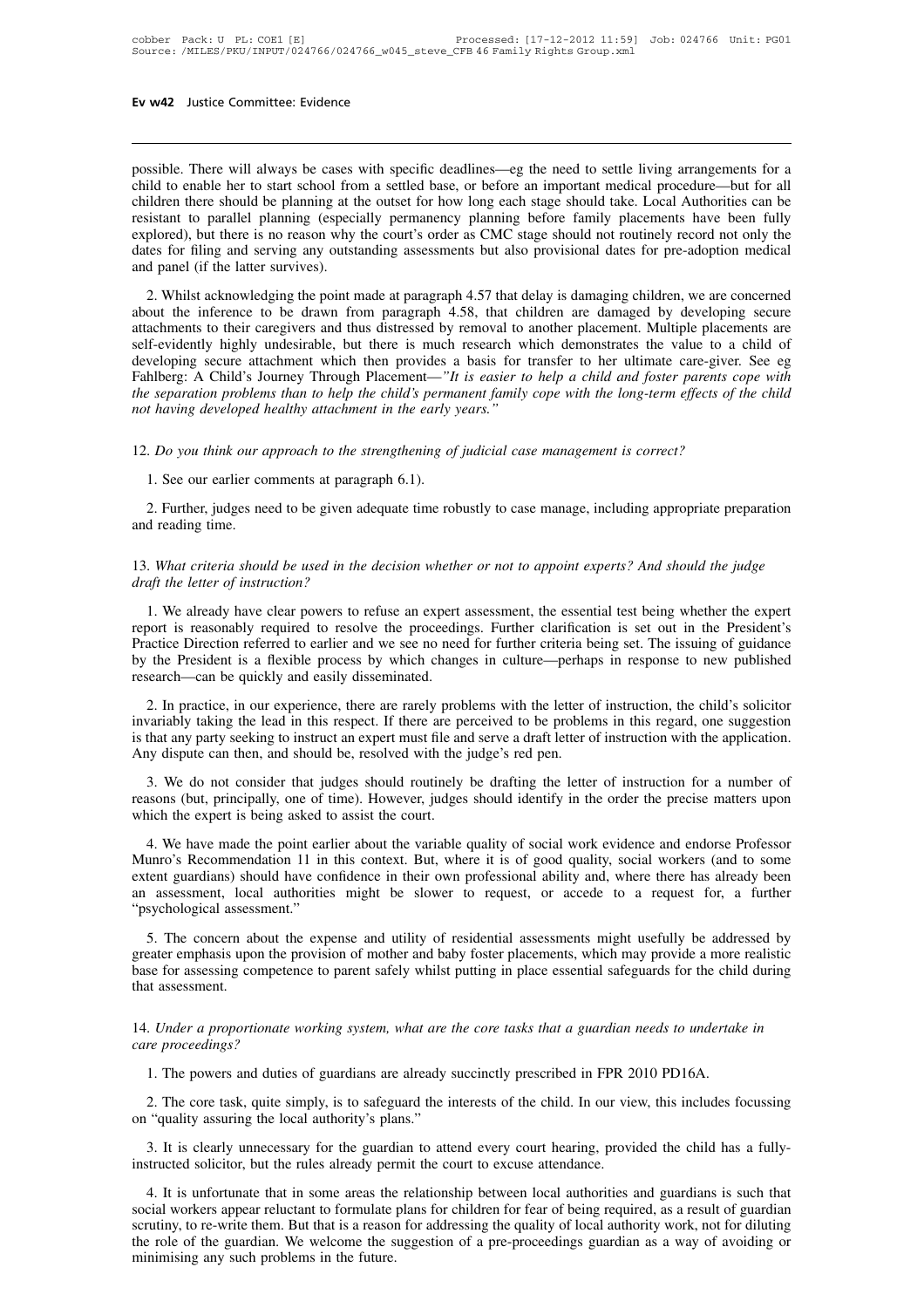15. *Could there be a greater role for other Dispute Resolution Services in support of the public law process?* 31. Is Could there be a greater role for other Dispute Resolution Services in support of the public law process?<br>1. Public law, unlike private law, presents limited scope for traditional dispute resolution.<br>2. Instead, we

2. Could there be a greater role for other Dispute Resolution Services in support of the public law process?<br>
1. Public law, unlike private law, presents limited scope for traditional dispute resolution.<br>
2. Instead, we fa Asset 15. Could there be a greater role for other Dispute Resolution Services in support of the public law process?<br>
1. Public law, unlike private law, presents limited scope for traditional dispute resolution.<br>
2. Instead 15. Could there be a greater role for other Dispute Resolution Services in support of the public law process?<br>1. Public law, unlike private law, presents limited scope for traditional dispute resolution.<br>2. Instead, we fav 15. Could there be a greater role for other Dispute Resolution Services in support of the public law process?<br>
1. Public law, unlike private law, presents limited scope for traditional dispute resolution.<br>
2. Instead, we f 1. Public law, unlike private law, presents limited scope for traditional dispute resolution.<br>
2. Instead, we favour an approach which recognises the benefits of education and early intervention, in other<br>
words prevention 1. The fact, we favour an approach which recognises the benefits of education and early intervention, in other<br>words prevention rather than cure. This could usefully start in school. Certainly, all new parents should be<br>of 2. Instead, we favour an approach which recognises the be words prevention rather than cure. This could usefully sta offered parenting classes which go beyond the practicalities contrition and all aspects of child care. He 3. Pre-proceedings appointment of a guardian and the provision of competent legal advice to parents who may need ditional intervention (including those who fail to engage with HV services). Early referral to social service offered patenting erasses winen go ocyone the practicanties of mant care and extend to behaviour management, nutrition and all aspects of child care. Health visitors should be astute to identify those parents who may need

muthion and an aspects of entit cate. Heath visitors should be astate to identify those parents who may need<br>additional intervention (including those who fail to engage with HV services). Early referral to social services<br> is should result identification of appropriate support systems so that, where available and necessary, an alternative kinship carer can be sought at the earliest opportunity.<br>
3. Pre-proceedings appointment of a guardian a Solid First Refinited on or appropriate support systems so that, where available to some extent now, but very poorly remunerated given its pote preventing the need for proceedings, as may, in appropriate cases, family grou 3. Pre-proceedings appointment of a guardian and the provision of competent legal advice to parents vailable to some extent now, but very poorly remunerated given its potential importance) may assist in eventing the need f The proceedings appointment of a guardian and the provision of completent legal advice to parents (available to some extent now, but very poorly remunerated given its potential importance) may assist in preventing the need

Extent how, out very poorly remanctated given its potential importance) may assist in<br>preventing the need for proceedings, as may, in appropriate cases, family group conferencing. We endorse what<br>is said at paragraphs 57 a the same message from a different professional may carry more weight.<br>
The same message from a different professional may carry more cases, tailing<br>
4. Mediation may have a role to play, particularly in those cases where c 16. Mediation may have a role to play, particularly in those cases where co-operation between particularly agencies has broken down. Local authorities should also be sympathetic to a change worker where trust has broken do

1. Although, as we have indicated earlier, we tend to favour the abolition of adoption panels, hearing the same message from a different professional may carry more weight.<br>
16. Do you have any other comments you wish to m worker where trust has broken down, possibly because of a simple clash of personality. Sometimes, hearing<br>the same message from a different professional may carry more weight.<br>16. Do you have any other comments you wish to the same message from a different professional may carry more weight.<br>
16. Do you have any other comments you wish to make on our proposals for public law?<br>
1. Although, as we have indicated earlier, we tend to favour the 16. *Do you have any other comments you wish to make on our p* 1. Although, as we have indicated earlier, we tend to favour to a case for stream-lining their role, rather than dispensing with the panels which cannot necess 2. Do you have any other comments you wish to make on our proposals for public law?<br>
1. Although, as we have indicated earlier, we tend to favour the abolition of adoption panels, there may be<br>
1. Although, as we have indi 1. Although, as we have indicated earlier, we tend to favour the abolition of adoption panels, there may be a case for stream-lining their role, rather than dispensing with them altogether. There is a range of expertise in I. Almough, as we have multaded can<br>a case for stream-lining their role, rather the<br>the panels which cannot necessarily be rep<br>it may be that this proposal deserves furthe<br>2. We disagree with the statement at par<br>compromis

2. We disagree with the statement at paragraph 68 that the paramountcy of the welfare of the child is being compromised. It is a question of balance; and "purposeful delay" can be helpful when there is a real prospect of r *compromised.* It is a question of balance; and "purposeful delay" can be helpful of reunification with the birth family.<br> **PRIVATE LAW**<br>
17. Do you agree that there is a need for legislation to more formally recognise hav

# Private Law

1. IVATE LAW<br>
1. Do you agree that there is a need for legislation to more formally recognise the importance of children<br>
1. Whilst we have no strong objection to this proposal in principle and recognise that it may assist PRIVATE LAW<br>
17. Do you agree that there is a need for legislation to more formally recognise the importance of children<br>
having a meaningful relationship with both parents, post-separation?<br>
1. Whilst we have no strong ob PRIVATE LAW<br>
17. Do you agree that there is a need for legislation to more formally recognise the importance of children<br>
having a meaningful relationship with both parents, post-separation?<br>
1. Whilst we have no strong ob 17. *Do you agree*<br>having a meaning<br>1. Whilst we h<br>changing perceptic<br>articulate to the ps<br>both parents.<br>2. If a statement ving a meaningful relationship with both parents, post-separation?<br>
1. Whilst we have no strong objection to this proposal in principle and recognise that it may assist in<br>
anging perceptions, we do not consider that there 1. Whilst we have no strong objection to this proposal in principle and recognise that it m<br>changing perceptions, we do not consider that there is any real need. Courts already take into a<br>articulate to the parties, the be It is to the parties, the benefit (generally speaking) to a child of having a meaningful relationship with<br>both parents.<br>2. If a statement is to be inserted into legislation as proposed by this question, we suggest there s

**of Parents.**<br> **2.** If a statement is to be inserted if the a statement that there is no parent<br> **18.** Do you agree with the proposals of Parenting Agreements?<br> **1.** We strongly agree with the proposals

1. If a statement is to be inserted into legislation as proposed by this question, we suggest there should also<br>
2. Do you agree with the proposals to remove the terms "contact" and "residence" and to promote the use<br>
Pare be a statement that there is no parental right to any particular quota of time for either parent.<br>
18. Do you agree with the proposals to remove the terms "contact" and "residence" and to promote the use<br>
of Parenting Agre 18. Do you agree with the proposals to remove the terms "contact" and "residence" and to promote the use of Parenting Agreements?<br>
1. We strongly agree with the proposal to remove the terms "contact" and "residence" from a 18. Do you agree with the proposals to remove the terms "contact" and "residence" and to promote the use of Parenting Agreements?<br>
1. We strongly agree with the proposal to remove the terms "contact" and "residence" from a parenting Agreements?<br>
1. We strongly agree with the proposals to remove the terms "contact" and "residence" from all issues<br>
concerning parents with parental responsibility, although this will require amendments to be mad the arrangement stelf. Explanation of what parental responsibility, although this will require amendments to be made to the Children Act. (To a certain extent, this is already happening in how orders are phrased eg by sett 1. We strongly agree with the proposal to remove the terms "contact" and "residence" from all issues concerning parents with parental responsibility, although this will require amendments to be made to the Children Act. (T concerning parents with parental responsibility, although this will require amendments to be made to the Children Act. (To a certain extent, this is already happening in how orders are phrased eg by setting out arrangement Children Act. (Tutter arrangements in<br>parents trying to<br>the arrangement<br>that it is PR which<br>got worked up al<br>there at all.<br>2. We would p and a prease in the label to be attached to a care arrangement, rather than the practical details of e arrangement itself. Explanation of what parental responsibility ("PR") and residence actually entails, and it it is PR parents a ying to argue about the facer to be attacted to a care arrangement, rather than the practical details of<br>the arrangement itself. Explanation of what parental responsibility ("PR") and residence actually entails,

Simple that it is PR which is really important, can often defive the situation but, by that stage, the parties have already got worked up about status and who will be seen to be the winner and the loser. Far better not to at a set of worked up about status and who will be seen to be the winner and the loser. Far better not to have to go<br>there at all.<br>2. We would propose instead that, for parents at least, residence and contact orders of all 2. We would propose instead that, for parents at least, residence and contact orders of all descriptions should<br>be abolished and replaced by "parenting time orders," rather than specific issue orders. Such an order would<br>s 2. We would propose instead that, for parents at least, residence and contact orders of all descriptions should<br>be abolished and replaced by "parenting time orders," rather than specific issue orders. Such an order would<br>s 2. We would propose instead that, for parents at least, residence and contact orders of all descriptions should be abolished and replaced by "parenting time orders," rather than specific issue orders. Such an order would s be abolished and replaced by "parenting time orders," rather than specific issue orders. Such an order would simply record that the children are to be with parent X on particular days and times and with the other parent at simply record that the children are to be with parent X on particular days and times and with the other parent<br>at other times. This would have the advantage that the warnings endorsed on contact orders could be re-worded<br>t would no longer be able to fight over status. The court in private law disputes could concentrate on the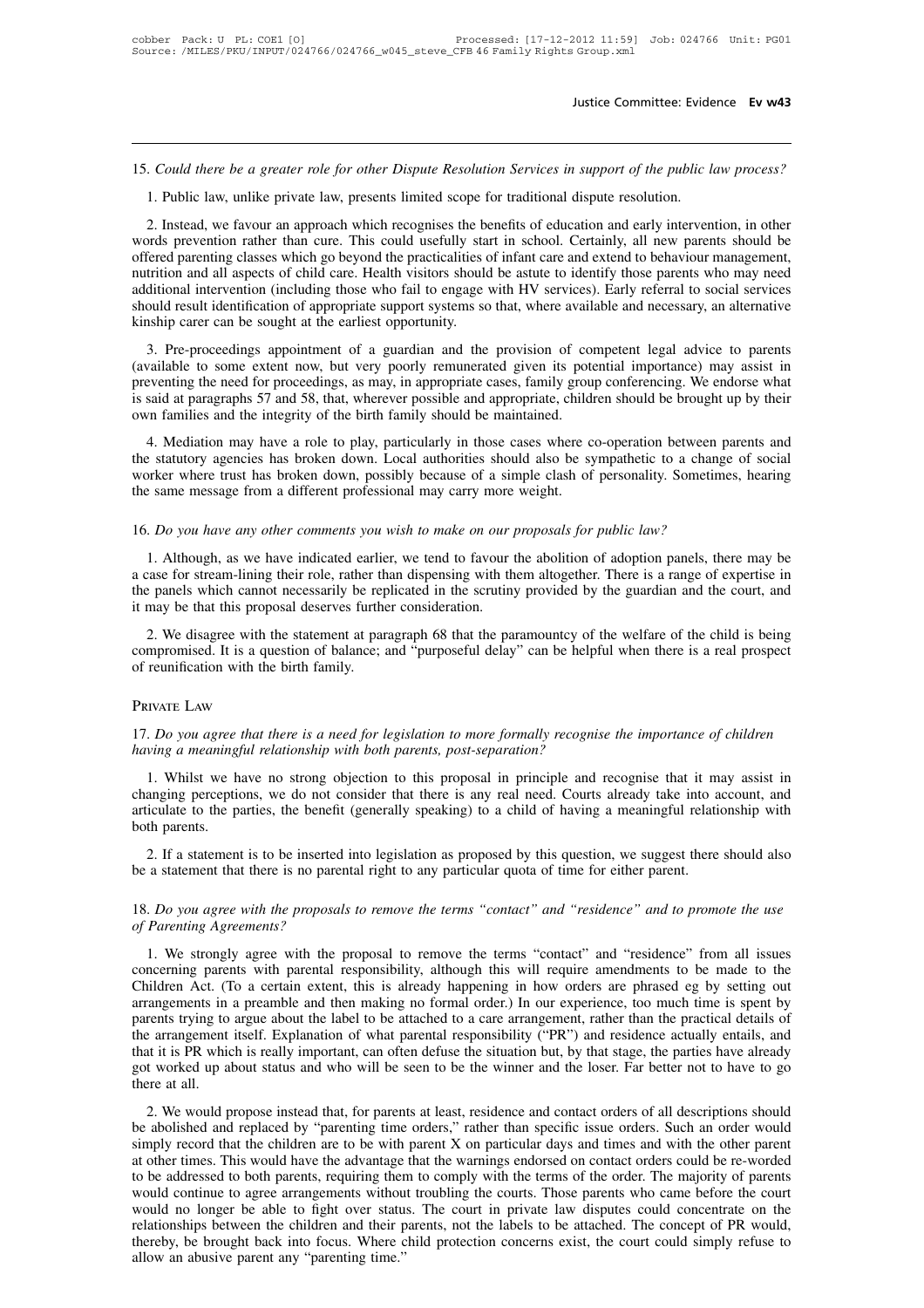3. The distinction proposed between fathers with and without PR is artificial and unhelpful. By virtue of w the law has developed in this respect, some fathers may have PR for some but not all the children in the mily. Wha **Ev w44** Justice Committee: Evidence<br>
3. The distinction proposed between fathers with and without PR is artificial and unhelpful. By virtue of<br>
how the law has developed in this respect, some fathers may have PR for some **Ev w44** Justice Committee: Evidence<br> **Family.** What about the (admittedly extreme) situation of an unmarried father who is not on the birth certificate<br>
family. What about the (admittedly extreme) situation of an unmarrie 3. The distinction proposed between fathers with and without PR is artificial and unhelpful. By virtue of how the law has developed in this respect, some fathers may have PR for some but not all the children in the family. 3. The distinction proposed between fathers with and without PR is artificial and unhelpful. By virtue of how the law has developed in this respect, some fathers may have PR for some but not all the children in the family. 3. The distinction proposed between fathers with and without PR is artificial and unhelpful. By virtue of how the law has developed in this respect, some fathers may have PR for some but not all the children in the family. 3. The distinction proposed between fathers with and v<br>how the law has developed in this respect, some fathers m<br>family. What about the (admittedly extreme) situation of an<br>for whatever reason then being asked by the mothe 1. We agree that the full range of orders under section 8 Children Act 1989 should remain to set out arrangements of what aperts are the family. What about the (admittedly extreme) situation of an unmarried father who is n raining. What about the<br>for whatever reason the<br>mother retains her PR l<br>So, why not, instead, g<br>would do away with ar<br>4. We agree that the<br>parental relatives.<br>5. We agree that par

S. We agree that the full range of orders under the being fathers, just as all mothers have PR? That will do away with another area of sterile litigation.<br>
4. We agree that the full range of orders under section 8 Children So, why not, instead, give an famely FR, by feason of their being famely, just as an inothers have FR? That would do away with another area of sterile litigation.<br>4. We agree that the full range of orders under section 8 C would do away with aholier area of sterile hugation.<br>4. We agree that the full range of orders under section 8 Children Act 1989 should remain available to non-<br>parental relatives.<br>5. We agree that parents should be encour 4. We agree that the full range of orders under section 8 Children Act 1989 should remain available to non-<br>parental relatives.<br>5. We agree that parents should be encouraged to develop a Parenting Agreement to set out arra which we agree that parents should be encouraged to develop a Parenting Agreement to for the care of their children post-separation. This may most easily be achieved as process (see below). It is likely to be facilitated i 5. We agree that parents should be encouraged to develop a Parenting Agreement to set out arrangements<br>
the care of their children post-separation. This may most easily be achieved as part of any mediation<br>
ocess (see belo or the care of their children post-separation. This may most easily be achieved as part of any mediation process (see below). It is likely to be facilitated if parents are given a short leaflet when they register the birth

The metal of their child, providing an introduction to the meaning and practical implications of PR, a suggestion with of their child, providing an introduction to the meaning and practical implications of PR, a suggestion process (see correlation of their child, providing an introduction to the meaning and practical implications of PR, a suggestion with which we agree. We also refer to what we said earlier regarding parenting classes.<br>6. Ho or than emit, providing a<br>which we agree. We also to<br>the outset may do more had<br>them settle down before<br>Parenting agreements, raise<br>rather than reduce it. 19. However, there needs to be a recognition that, in some cases, trying to sort out all ruture arrangements at<br>the outset may do more harm than good. So, there may be merit in settling immediate arrangements and letting<br>t the outset may do more narm than g<br>them settle down before tackling 1<br>Parenting agreements, raised early a<br>rather than reduce it.<br>19. Do you agree there should be a<br>application to the court?<br>1. We agree with the general st

1. The general statement of intent at paragraph and services prior to making an application to the court?<br>
1. We agree there should be a requirement to consider Dispute Resolution Services prior to making an plication to t rather than reduce it.<br>
19. Do you agree there should be a requirement to consider Dispute Resolution Services prior to making an<br>
application to the court?<br>
1. We agree with the general statement of intent at paragraph 10 2. Do you agree there should be a requirement to consider Dispute Resolution Services prior to making an plication to the court?<br>1. We agree with the general statement of intent at paragraph 105 that, where possible, dispu

resolved independently or using dispute resolution services, when it is safe to do so.<br>
2. We also agree, as we have previously indicated, that, subject to certain exceptions, mandatory assessment<br>
for mediation is appropr

1. We agree with the general statement of intent at paragraph 105 that, where possible, disputes should be solved independently or using dispute resolution services, when it is safe to do so.<br>2. We also agree, as we have p assement at the earliest possible stage, and pre-proceedings, sensibly prior to mediation process. We also agree, as we have previously indicated, that, subject to certain exceptions, mandatory assessment for mediation is Learnt can be taken into any mediation process, when it is safe to do so.<br>
2. We also agree, as we have previously indicated, that, subject to certain exceptions, mandatory assessment<br>
5. Most importantly, as suggested, at 2. We also agree, as we have previously indicated, that, subject to certain exceptions, mandatory assessment<br>for mediation is appropriate.<br>3. Most importantly, as suggested, attendance at a Separated Parenting Information available at the earliest possible stage, and pre-proceedings, sensibly prior to mediation (so that the lessons<br>learnt can be taken into any mediation process), but perhaps as part of the overall mediation process. Anecdot 3. Most importantly, as suggested, attendance at a Separated Parenting Information Programme should be ailable at the earliest possible stage, and pre-proceedings, sensibly prior to mediation (so that the lessons urnt can explanary, as suggeted, and the proceedings, sensibly prior to mediation (so that the lessons learnt can be taken into any mediation process), but perhaps as part of the overall mediation process. Anecdotal evidence is tha

rather than "a just settlement". The mediator cannot advise one party or the overall mediation process. Anecdotal evidence is that these programmes are proving to be enormously beneficial but, having to wait for the court best in the child is in the child is best interests (although, of course, a mediator process). The court to make an order in this respect, is simply too late.<br>4. However, one reservation we have is that there is currently and the practice direction we have is that there is currently no evidence that that mediated settlements are effective long-term and are in the best interests of the children concerned. Mediation is "just about settlement" and the practice direction we have is that there is currently no evidence that that mediated settlements are effective long-term and are in the best interests of the children concerned. Mediation is "just about settlement" 4. However, one reservation we have is that there is currently no evidence that that mediated settlements affective long-term and are in the best interests of the children concerned. Mediation is "just about settlement aft From the sign will also be interests of the other, and cannot verto a deal s/he es not think is in the child's best interests (although, of course, a mediator can always step in if the cangements proposed by the parents gi motions in the child's best interests (although, order and the practice direction the child's best interests (although, order and the practice direction thereto imposes obligations on the dispute resolution and it may be s

Experience, particularly since the introduction of early safe-guarding checks, is that there are often intensive spute resolution and it may be sensible to monitor that development before making further changes.<br>
5. Mediat Solution and it may be sensible to monitor that development before making further changes.<br>
5. Mediation will also be inappropriate in many cases and, where that is the case, "going through the<br>
motions" will cause delay, abuse it is a many be sensible to monitor that development before making further changes.<br>
5. Mediation will also be inappropriate in many cases and, where that is the case, "going through the<br>
motions" will cause delay, a 5. Mediation will also be inappropriate in many cases and, where that is the case, "going through the motions" will cause delay, and likely harm to the child.<br>6. Our experience, particularly since the introduction of early 9. Mediator with diso be imappropriate in immotions" will cause delay, and likely harm to the<br>6. Our experience, particularly since the introd<br>significant safeguarding concerns in many priva<br>abuse, drug and alcohol misuse 6. Our experience, particularly since the introduction of early safe-guarding checks, is that there are often pinficant safeguarding concerns in many private law cases, commonly involving issues such as domestic use, drug between the statement in many private law cases, commonly involving issues such as domestic abuse, drug and alcohol misuse and mental well-being. Indeed, Cafcass' own figures show serious concerns in approximately 50% of c

whilling to mediate but the mother is not. A stay will suit her. She will not turn be approximately 50% of cases. We fail to see how such cases could be safely mediated without checks, and without access to and scrutiny by able approximately 50% of cases. We fail to see how such cases could be safely mediated without checks, and without access to and scrutiny by the court.<br>
7. What also if there is reluctance on the part of one party to medi is that you can get a mother to court, by a combination of persuasion of a father applying for contact enters, and proceedings for a mediation assessment. Take the common scenario of a father applying for contact. He is wi The attend orders, including and order for contact, may be madiate? There is already power to stay proceedings for a mediation assessment. Take the common scenario of a father applying for contact. He is willing to mediate 7. What also if there is reluctance on the part of one party to mediate? There is already power to stay proceedings for a mediation assessment. Take the common scenario of a father applying for contact. He is willing to me proceedings for a mediation assessment. Take the common scenario of a willing to mediate but the mother is not. A stay will suit her. She will no because she does not want contact to happen. None of this will be in the c i Frame of this will be in the child's best interests. Our experience that you can get a mother to court, by a combination of persuasion and coercion (eg an order that if she fails attend orders, including an order for conta because she does not want contact to happen. None of this will be in the child's best interests. Our experience<br>is that you can get a mother to court, by a combination of persuasion and coercion (eg an order that if she fa

Figure 1.1 Most fundamentally, however, we believe it to be wholly wrong to make access to the courts more is anecdotal<br>dence of parties wanting to mediate having to wait weeks for an appointment.<br>There will also need to b be persuaded to try some contact. The court momtors it, increases contact and very otten arrives at a result<br>with which both parents, now looking visibly more relaxed, can live.<br>8. There will also need to be sufficient tra 9. Most fundamentally, however, we believe it to be wholly wrong to make access to the courts more difficult than it already is. Article 8 ECHR gives a right to family life and Article 6 the right to a fair trial and, as t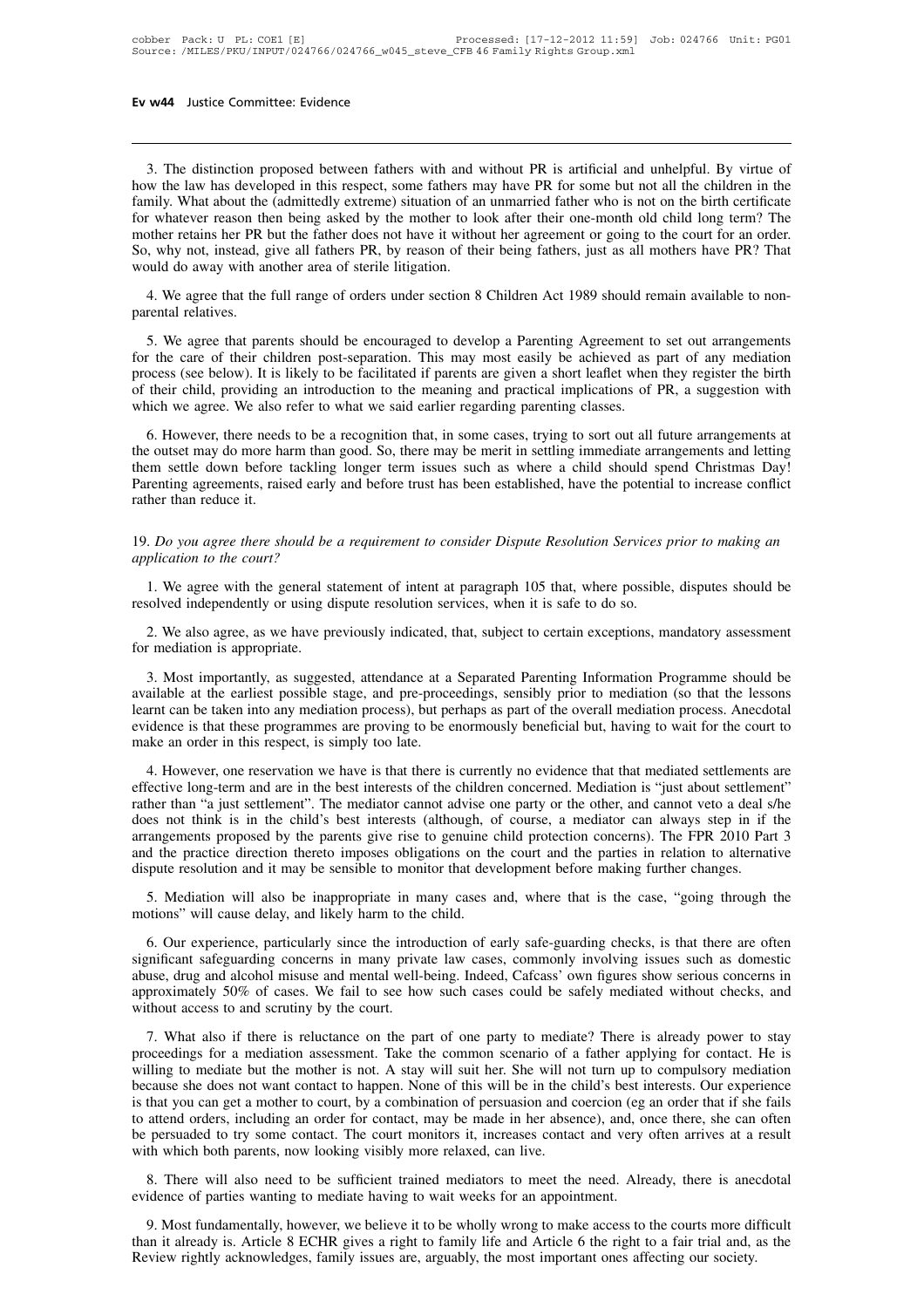In the evidence is that the President's Revised Private Law Programme is working well, and parties should<br>t be presented with too many mediation hurdles to overcome before being able to bring their case to court.<br>Interesti notice Committee: Evidence **Ev w45**<br>IO. The evidence is that the President's Revised Private Law Programme is working well, and parties should<br>not be presented with too many mediation hurdles to overcome before being able Justice Committee: Evidence **Ev**<br>10. The evidence is that the President's Revised Private Law Programme is working well, and parties sl<br>not be presented with too many mediation hurdles to overcome before being able to brin 20. The evidence is that the President's Revised Private Law Programme is working well, and parties and the presented with too many mediation hurdles to overcome before being able to bring their case.<br>There is a serious ri

10. The evidence is that the President's Revised Private Law Programme is working well, and parties should<br>t be presented with too many mediation hurdles to overcome before being able to bring their case to court.<br>ere is a There is a serious risk of watering down that Programme and introducing delay by these proposals.<br>There is a serious risk of watering down that Programme and introducing delay by these proposals.<br>20. Do you agree with the have limited literacy skills, have limited IT skills or have no access to a computer. There is a serious risk of watering down that Programme and introducing delay by these proposals.<br>
20. *Do you agree with the processes* show a premium of material not be a premium and thereby unafform of private law disputes?<br>
1. The "information hub" is an excellent idea in principle but, to work, it must be adequately resourced.<br>
There will need to be al 20. *Do you agree with the processes we outline for the resolution of private law disp* 1. The "information hub" is an excellent idea in principle but, to work, it must There will need to be alternatives for those who do n 1. The "information hub" is an excellent idea in principle but, to work, it must be adequately resourced.<br>
here will need to be alternatives for those who do not speak/read English (an increasingly common feature),<br>
we lim The role of the court in resolving difficult family matters has been under-estimated. The role of the courts in the role of the courts wills, have limited IT skills or have no access to a computer. The telephone helpline s

There will need to be antentatives for those who do not speak/read English (an increasingly common reature), have limited literacy skills, have limited IT skills or have no access to a computer. The telephone helpline shou nave initial iteracy skins, have initied 11 skins of have no access to a computer. The telephone neiphile<br>should not be a premium number and thereby unaffordable by many and it must not be so overstretched so as<br>to make it Should hot be a plemium number and thereby unaffordable by many and it must not be so oversueded so as<br>to make it impossible to get through. A real person should be easily accessible.<br>2. We repeat our concerns about mediat where the mpossible to get unough. A real person should be easily accessible.<br>
2. We repeat our concerns about mediation and the proposal to limit access to the courts. We also consider<br>
that the role of the court in resol 2. We repeat our concerns about mediation and the proposal to limit access to the courts. We also consider that the role of the court in resolving difficult family matters has been under-estimated. As the judges dealing wi that the role of the court in resolving difficult family matters has been under-estimated. As the judges dealing<br>with the First Hearing Dispute Resolution Appointment ("FHDRA") (which we agree should stay), we are<br>uniquely with the First Hearing Dispute Resolution Appointment ("FHDRA") (which we agree should stay), we are uniquely placed to comment. Although, in principle, delay is to be avoided, there are many private law cases where purpos uniquely placed to comment. Although, in principle, delay is to be avoided, there are many private law cases<br>where purposeful delay can be extremely constructive. These will tend to be cases concerned with contact<br>where on where purposeful delay can be extremely constructive. These will tend to be cases concerned with contact where one parent has to re-establish trust with the other parent, and often the children, after a difficult relations where one parent has to re-establish trust with the other parent, and often the children, after a difficult relationship breakdown. It is not unusual to build up contact over what may be quite a lengthy period and both par ationship breakdown. It is not dinustant to bund up contact over what inay be quite a lengthy period and both<br>rities often find it helpful for this to occur under the watchful eye of the court (usually one judge who has<br>se parties often intia it helptur for this to occur under the watchfur eye of the court (usually one judge who has<br>reserved the case to him/herself). If this approach is taken, it may mean several 30 minute directions<br>appoint

simple where the tase to immersent). It this approach is taken, it may mean several 50 immute unections appointments extending over several months, but this frequently avoids the acrimony of a lengthy contested hearing and appointments extending over severar months, out this nequently avoids the actifioly of a feiginy contested hearing and, most importantly, results in a resolution which endures, and which benefits the children. Our members members have many examples of "happy endings" where a patient approach like this has been adopted.<br>
3. We see no point in allocating a case to a "simple" or "complex" track. How would such cases be defined?<br>
Very few cases 21. Which urgent and important circumstances should enable an individual to be exempt from the assessment of the matter of the parties are represented becomes immeasurably more difficult and time-consuming where the partie Figure 1. This question highlights one of the potential problems with the proposal for mandatory assessment. Any<br>
1. This question highlights one of the potential problems with the proposal for mandatory assessment. Any<br>
1

1. This question highlights one of the potential problems with the pudge exercising the gate-keeper role allocates<br>
2. Which urgent and important circumstances should enable an individual to be exempt from the assessment<br> particular level of judiciary.<br>
21. Which urgent and important circumstances should enable an individual to be exempt from the assessment<br>
process for Dispute Resolution Services?<br>
1. This question highlights one of the po Which urgent and important circumstances should enable an individual to be exempt from the assessment<br>process for Dispute Resolution Services?<br>1. This question highlights one of the potential problems with the proposal for 21. Which urgent and important circumstances should enable an individual to be exempt from the assessment process for Dispute Resolution Services?<br>
1. This question highlights one of the potential problems with the proposa 21. Which urgent a<br>process for Dispute<br>1. This question<br>party who is not im<br>whether they are ex<br>Will there be a pot<br>the case?<br>2. Subject to tho 1. This question highlights one of the potential problems with the proposal for mandatory assessment. Any<br>try who is not inclined to wait will be tempted to claim that s/he are exempt. How is someone then to decide<br>either a sensible starting point is the list set out at Annex C to PD 3A of the FPR 2010.<br>
The list set out at Annex C to PD 3A of the FPR 2010.<br>
2. Subject to those reservations and the reservations we have articulated earlier a 22. What do you think are the core skills for mediators undertaking an assessment?<br>
2. *What do you think are the core skills for mediators undertaking an assessment?*<br>
2. *What do you think are the core skills for mediato* 

1. We are not qualified to comment.<br>
2. What *do you think are the core skills for mediators undertaking an assessment?*<br>
1. We are not qualified to comment.<br>
2. We note that the Report does not identify what the qualifica

2. Subject to those reservations and the reservations we have articulated earlier about compulsory mediation,<br>ensible starting point is the list set out at Annex C to PD 3A of the FPR 2010.<br>What do you think are the core s entiated a sensible starting point is the list set out at Annex C to PD 3A of the FPR 2010.<br>
22. What do you think are the core skills for mediators undertaking an assessment?<br>
1. We are not qualified to comment.<br>
2. We no There is some concern among our members that this may be indications of mediators might be. It focuses almost entirely on administrative issues (access to service, running the organisation, commitment to quality etc.). The 22. What do you think are the core skills 1. We are not qualified to comment.<br>
2. We note that the Report does not ide<br>
entirely on administrative issues (access<br>
There is some concern among our memb<br>
a mediator can reali 23. *Is there any merit in introducing penalties, through a fee-charging regime, to reflect a person's behaviour* in *engaging with Dispute Resolution Services, including the court?*<br>
23. *Is there any merit in introducing* 2. We note that the Report does not identify what the qualifications of mediatentirely on administrative issues (access to service, running the organisation There is some concern among our members that this may be indicati

The sixtem concern among our members that this may be indicative of a lack of understanding as to what<br>mediator can realistically achieve.<br>In the mediator can realistically achieve.<br>In the meant of the experime, to reflect a mediator can realistically achieve.<br>
23. Is there any merit in introducing penalties, through a fee-charging regime, to reflect a person's behaviour<br>
in engaging with Dispute Resolution Services, including the court?<br>
1. As there any merit in introducing penalties, through a fee-charging regime, to reflect a person's behind engaging with Dispute Resolution Services, including the court?<br>
1. We do not understand what is meant by a "fee-char

2. Is there any merit in introducing penalties, through a fee-charging regime, to reflect a person's behaviour<br>
engaging with Dispute Resolution Services, including the court?<br>
1. We do not understand what is meant by a "f in engaging with Dispute Resolution Services, including the court?<br>
1. We do not understand what is meant by a "fee-charging regime." In our experience, financial penalties<br>
can be counter-productive. In any event, the exi 1. We do not understand what is meant by a "fee-charging regime." In our experience, financial penalties can be counter-productive. In any event, the existing Pre-Application Protocol for Mediation Information and Assessme The sum of the counter-productive. In any event, the Assessment already allows the court to take is 2. On a linked issue, we are wholly oppose separate matters and any linking of the two components when if which is for th Assessment already allows the court to take into account any failure to comply with the Protocol.<br>
2. On a linked issue, we are wholly opposed to any link between contact and maintenance. They are entirely separate matters 2. We all the Report's proposal that the requirement for grandparents to seek the permission of the reduction in the Report's proposal that the requirement for grandparents to seek the permission of the parties for the mai

24. Do you have any other comments you wish to make on our proposals for private law?<br>
1. We agree with the Report's proposal that the requirement for grandparents to seek the permission of the<br>
court before making an appl 1. We agree with the Report's proposal that the requirement for grandparents to seek the permission of the

2. *Do you have any other comments you wish to make on our proposals for private law?*<br>
1. We agree with the Report's proposal that the requirement for grandparents to seek the permission of the<br>
1. We agree with the Repor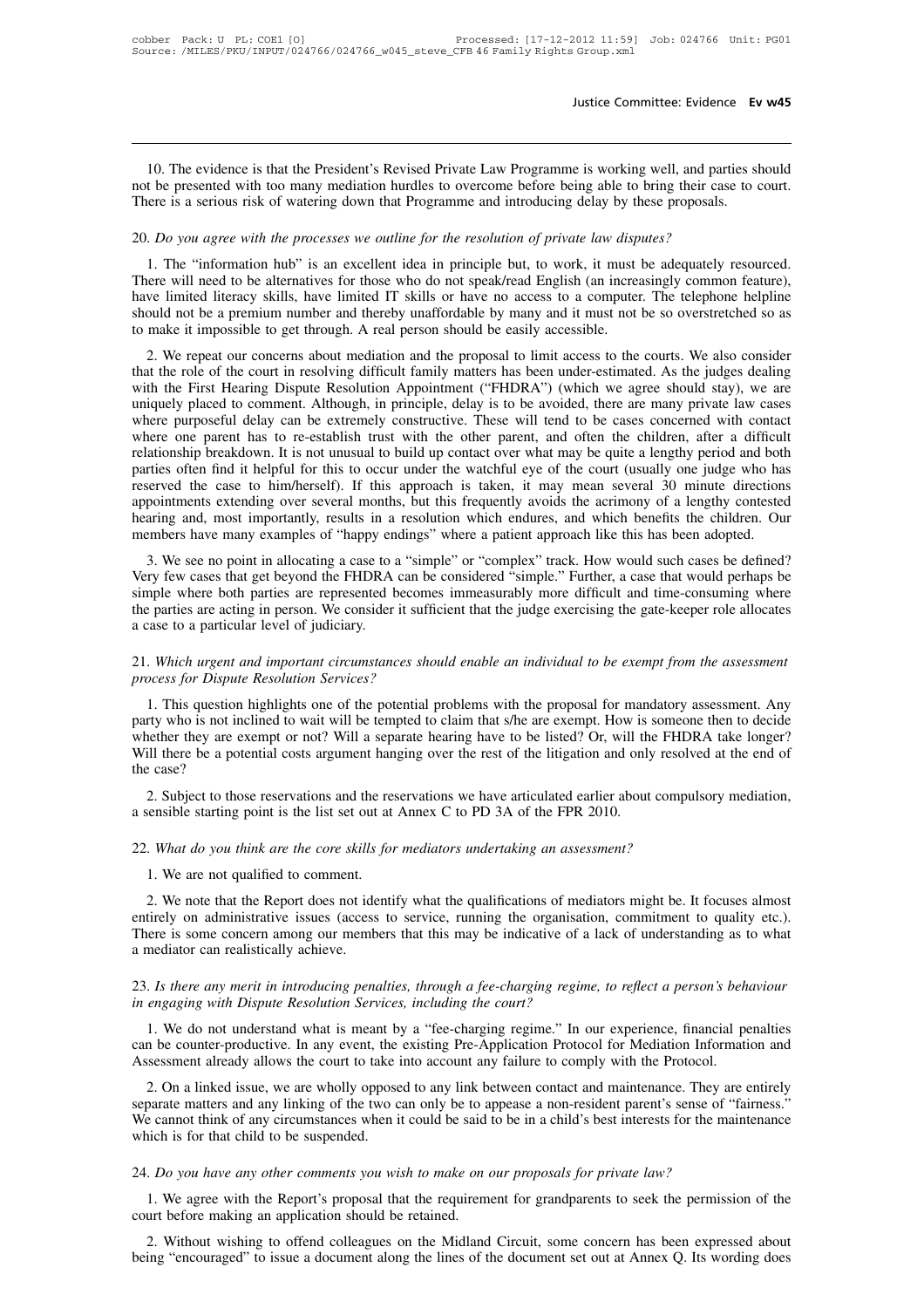**Ev w46** Justice Committee: Evidence<br>
not meet with universal approval—far from it. The court applies the law to the particular cases that come<br>
before it: it does not "want things." The document enjoins parties to "talk t **Ev w46** Justice Committee: Evidence<br>
not meet with universal approval—far from it. The court applies the law to the particular cases that come<br>
before it: it does not "want things." The document enjoins parties to "talk t Ev w46 Justice Committee: Evidence<br>
not meet with universal approval—far from it. The court applies the law to the particular cases that come<br>
before it: it does not "want things." The document enjoins parties to "talk to not meet with universal approval—far from it. The court approbe<br>fore it: it does not "want things." The document enjoins partito<br>to agree" but the mother of a child whose father is in priso<br>conceived is plainly not under a 1. The dividend metal approval—far from it. The court applies the law to the particular cases that come fore it: it does not "want things." The document enjoins parties to "talk to each other and make every effort agree" b not meet with universal approval—far from it. The court applies the law to the particular cases that come<br>before it: it does not "want things." The document enjoins parties to "talk to each other and make every effort<br>to a

the frequent legal errors we encounter in present. We are sceptical that such a system could be perfected but are not opposed to this idea in principle. before it. It does not want ultigs. The docum-<br>to agree" but the mother of a child whose is<br>conceived is plainly not under a duty to talk to<br>3. The divorce process suggested at paragr<br>trained staff. Any system will need to nceived is plainly not under a duty to talk to the tather.<br>
3. The divorce process suggested at paragraph 5.175 would depend on careful scrutiny by appropriately<br>
ined staff. Any system will need to have in built checks no 3. The divorce process suggested at paragraph 5.175 would depend on careful scrutiny by appropriately trained staff. Any system will need to have in built checks not only to pick up administrative errors but also the frequ

The divorce process suggested at paragraph 5.175 would depend on careful setarity by appropriately trained staff. Any system will need to have in built checks not only to pick up administrative errors but also the frequen trained start. Any system win need to<br>the frequent legal errors we encounter<br>are not opposed to this idea in principl<br>4. The suggestion at paragraph 5.17<br>that decree nisi has to be pronounced<br>the decree absolute until, for Exercise at decree in the idea in principle.<br>
4. The suggestion at paragraph 5.176 to remove the current two-stage process of divorce fails to recognise<br>
at decree nisi has to be pronounced in order to make a financial ord 4. The suggestion at paragraph 5.176 to re<br>that decree nisi has to be pronounced in order<br>the decree absolute until, for example, a per<br>itself would need to be reformed.<br>5. The fees charged for family applications is<br>from

25. The fees charged for family applications must not be such that a parent who is not fees exempt if from bringing an issue before the court.<br>
IMPLEMENTATION<br>
25. *Do you have any comments about how these proposals might* S. The rees enarged for falling approaches like here of seeds of the proposals might be<br>m bringing an issue before the court.<br>PLEMENTATION<br>. Do you have any comments about how these proposals mig<br>We have nothing to add to

## Implementation

*COMPLEMENTATION*<br>25. *Do you have any con*<br>We have nothing to ad<br>*October 2012* 

# mments about how these proposals might best be implemented?<br>
Add to what has already been said.<br> **Written evidence from the Family Justice Council (CFB 23)**

# **INTRODUCTION**

Written evidence from the Family Justice Council (CFB 23)<br>TRODUCTION<br>This document forms the response of the Family Justice Council (FJC) to the call for evidence from the<br>stice Committee in respect of pre-legislative scru VECTION<br>
JUSTICE COUNCILY (CFB 23)<br>
THIS document forms the response of the Family Justice Council (FJC) to the call for evidence from the<br>
Justice Committee in respect of pre-legislative scrutiny of the Children and Famil **INTRODUCTION**<br>INTRODUCTION<br>This document forms the response of the Family Justice Council (FJC) to the call for evidence from the<br>Justice Committee in respect of pre-legislative scrutiny of the Children and Families Bill. Written evidence from the Family Justice Council (CFB 23)<br>INTRODUCTION<br>This document forms the response of the Family Justice Council (FJC) to the call for evidence from the<br>Justice Committee in respect of pre-legislative INTRODUCTION<br>This document forms the response of the Family Justice Council (FJC) to the call for evidence from the<br>Justice Committee in respect of pre-legislative scrutiny of the Children and Families Bill. The bill was i This document forms the response of the Family Justice Council (FJC) to the call for evidence from the Justice Committee in respect of pre-legislative scrutiny of the Children and Families Bill. The bill was itself, in par This document forms the re<br>Justice Committee in respect of<br>in part, a result of the Family Ju<br>contained evidence in respect of<br>NDPB, sponsored by the Judic<br>multi-disciplinary membership<br>the family justice system. (a) *The sponsored by the Judicial Office, chaired by the President of the Family Division. The Council has a multi-disciplinary membership drawn from all the key legal, social care and health professionals working in the the family justice system.*<br> *the family justice system.*<br> *the family justice system.*<br> *ta) The safeguards in place to ensure that domestic violence or other welfare issue cases are filtered out from*<br> *the Mediation In* 

# **MEDIATION**

1. It is difficult to comment in detail as the safeguards will be contained in secondary legislation *Information* and Assessment *Meeting* ("*MIAM*") system, and whether they will be effective;<br>1. It is difficult to comme MEDIATION<br>
(a) The safeguards in place to ensure that domestic violence or other welfare issue cases are filtered out from<br>
the Mediation Information and Assessment Meeting ("MIAM") system, and whether they will be effecti (a) The safeguards in place to ensure that domestic violence or other welfare issue cases are filtered out from<br>the Mediation Information and Assessment Meeting ("MIAM") system, and whether they will be effective;<br>1. It is 2. Lack of adequate training for those conducting ("MIAM") system, and whether they will be effective;<br>
1. It is difficult to comment in detail as the safeguards will be contained in secondary legislation (Family<br>
2. Lack the Mediation Information and Assessment Meeting ("MIAM") system, and whether they will be effective;<br>
1. It is difficult to comment in detail as the safeguards will be contained in secondary legislation (Family<br>
Procedure

1. It is difficult to comment in detail as the sateguards will be contained in secondary legislation (Family ocedure Rules) and we do not know what they will provide. In general, however, there are some common ctors that t Procedure Rules) and we do not know what they will provide. In general, however, there are some common factors that tend to result in pre-mediation screening being ineffective.<br>
2. Lack of adequate training for those condu tactors that tend to result in pre-mediation screening being ineffective.<br>
2. Lack of adequate training for those conducting the screening: see below for further evidence. Work is<br>
being done by the FJC Pre-Proceedings Gro 2. Lack of adequate training for those conducting th<br>being done by the FJC Pre-Proceedings Group on this a<br>3. Lack of adequate time for screening meetings: if, f<br>LSC or its successor) will only fund a session for 45 m<br>be c ing done by the FJC Pre-Proceedings Group on this area involving Catcass and other parties (see below).<br>
3. Lack of adequate time for screening meetings: if, for example, the public funding available (through the<br>
iC or it 3. Lack of adequate time for screening meetings: if, for example, the public funding avai<br>LSC or its successor) will only fund a session for 45 minute, or less, and there are a wide<br>be covered during that session, then att

SC or its successor) will only fund a session for 45 minute, or less, and there are a wide range of issues to covered during that session, then attention to domestic abuse and other welfare issues will necessarily be ueeze be covered during that session, then attention to domestic abuse and other welfare issues will necessarily be<br>squeezed and inadequately dealt with or identified.<br>4. The understandable belief of some mediators that mediatio squeezed and madequately dealt with or identified.<br>
4. The understandable belief of some mediators that mediation can achieve results even in the most conflicted<br>
cases, and consequent operation of a low threshold of "suit 4. The understandable belief of some mediators that mediation can achieve results even in the most conflicted<br>cases, and consequent operation of a low threshold of "suitability" for mediation<br>5. It should be recognised tha Ses, and consequent operation of a low threshold of "suitability" for mediation<br>
5. It should be recognised that research evidence from several jurisdictions shows fair and proportionate<br>
tormes in cases that involving int

5. It should be recognised that research evidence from several jurisdictions shows fair and proportionate outcomes in cases that involving interest-based bargaining between the parties where there is domestic abuse are not and agencies involved in family law proceedings: the first called for level 2 safeguarding checks to be carried to the history of power, control and abuse in the relationship and they should not continue to be assessed as outcomes in cases that involving intects to stagging between the parties where there is domestic ables<br>are not possible due to the history of power, control and abuse in the relationship and they should not continue<br>to be forms, to provide some protection for children and parties from risk of harm.<br>The bi-annual Interdisciplinary Conference held by the FJC at Dartington October 2011 passed two resolutions which reflected the views of the de 6. The bi-annual Interdisciplinary Conference held by the FJC at Dartington (Dartington Conference) in tober 2011 passed two resolutions which reflected the views of the delegates from the various disciplines d agencies in of the b-all and intertance prints of contracted the viesture of the control passed two resolutions which reflected the viesture and agencies involved in family law proceedings: the first calculu in advance of all MIAMs an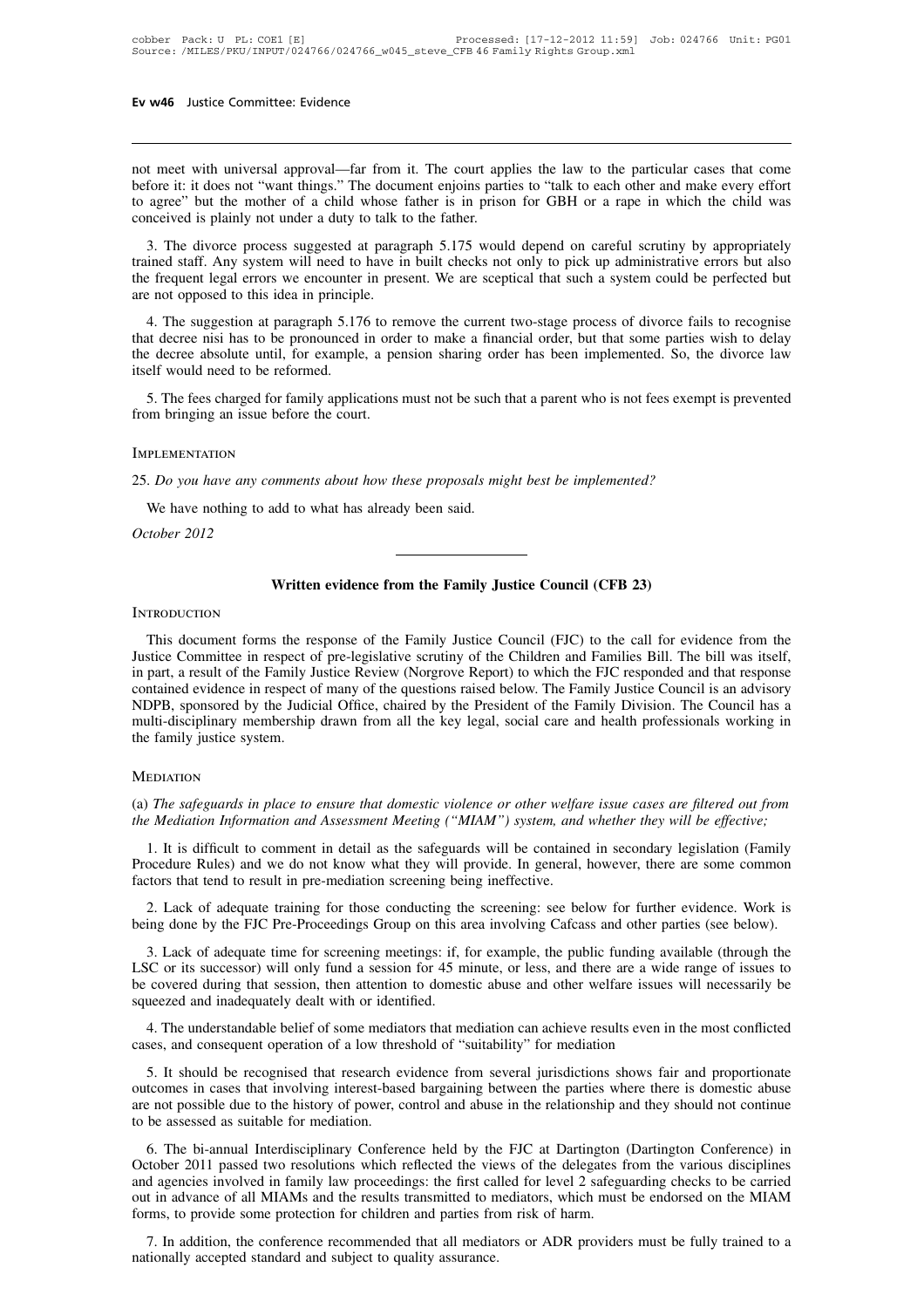# Screening

Sustice Committee: Evidence Ev w47<br>
1991<br>
8. It is not possible to identify cases in which domestic abuse has played or is playing a part easily or by<br>
1992<br>
1993 The "objective" criteria such as the previous involvement o Screening<br>8. It is not possible to identify cases in which domestic abuse has played or is playing a part easily or by<br>8. It is not possible to identify cases in which domestic abuse has played or is playing a part easily Screening<br>8. It is not possible to identify cases in which domestic abuse has played or is playing a part easily or by<br>8. It is not possible to identify cases in which domestic abuse has played or is playing a part easily Screening<br>
8. It is not possible to identify cases in which domestic abuse has played or is playing a part easily or by<br>
some "objective" criteria such as the previous involvement of other agencies or third parties. This i 8. It is not possible to identify cases in which domestic abuse has played or is playing a part easily or by some "objective" criteria such as the previous involvement of other agencies or third parties. This is tantamount 8. It is not possible to identify cases in which domestic abuse has played or is playing a part easily or by<br>me "objective" criteria such as the previous involvement of other agencies or third parties. This is tantamount<br>r o. It is not possible to identify cases in which domestic abuse has played of is playing a part casity of by<br>some "objective" criteria such as the previous involvement of other agencies or third parties. This is tantamount

some objective efficial asterial as the previous involvement of other agencies of time parties. This is tantamount<br>to requiring corroboration, in itself a retrograde step, and ignores the fact that persons who are abused m include the FIC recommended that, since Cafcass have developed expertise in this role, and profile and profile<br>and profile and the mean that domestic abuse has not occurred or threats made.<br>9. Any legislative provision for many reasons, non-rear, toritually of social reasons, nave occurred or threats made.<br>
9. Any legislative provision for mediators to act as initial gate-keepers and risk assessors raises several<br>
concerns. First, it is not Example 1. This win not mean that domestic abuse has not occurred of threats made.<br>
9. Any legislative provision for mediators to act as initial gate-keepers and risk assessors raises several<br>
concerns. First, it is not at 9. Any legislative provision for mediators to act as initial gate-keepers and risk assessors raises several concerns. First, it is not at all clear that mediators welcome the expectation that they should carry out this rol concerns. First, it is not at all clear that mediators welcome the expectation that they should carry out this role or that they are equipped, or resourced, to carry out this role. In the current system, Cafcass officers c or that they are equipped, or resourced, to carry out this role. In the current system, Cafcass officers carry out initial safeguarding checks, which include access to police and local authority records. Mediators do not h The specific MIAM issue being raised, it is considered that all those who may have first church the specific abuse committee of the FJC recommended that, since Cafcass have developed expertise in this role, task of initial Exercise to this potentially cludar information out are reliant on the reports of the parties differences. The<br>domestic abuse committee of the FJC recommended that, since Cafcass have developed expertise in this role,<br>the

in the task of initial screening and assessment for the appropriate dispute resolution pathway for cases should be undertaken by Cafcass or its successor organisation within the Family Courts, rather than being outsourced the task of initial servering and assessment for the appropriate trispant resolution pailway for cases should be<br>undertaken by Cafcass or its successor organisation within the Family Courts, rather than being outsourced to and screening process and information will be tailing courts, rather than being but soluted to mediation services.<br>
10. Apart from the specific MIAM issue being raised, it is considered that all those who may have first<br>
c 10. Apart from the specific MIAM issue being raised, it is considered that all those who may have first contact with potential family clients ought to meet a common national standard in identification and screening in rela 10. Apart from the specific MIAM issue being raised, it is considered that all those who may have first contact with potential family clients ought to meet a common national standard in identification and screening in rela contact with potential family clients ought to meet a common national standard in identification and screening<br>in relation to domestic abuse. This should include family solicitors and mediators and may include first contac in relation to domestic abuse. This should include through other services such as Child Contact Cent and screening process and information will be essentildren or adults. Current work through the FJC p the safeguarding rol ough other services steen as China Contact Centes. The tootastiess and uatisteration of streaming process and information will be essential in helping to protect vulnerable individuals, whether ildern or adults. Current wo children or adults. Current work through the FJC pre-proceedings group, with the help of CAFCASS who have the safeguarding role, is developing national standards and processes that can be used by ADR services. The FJC pre-

ematical or adatis. Current work unough the 13C pre-proceedings group, with the help of CATCA33 who lave the safeguarding role, is developing national standards and processes that can be used by ADR services. The FJC pre-p The mediator. This role includes identifying the potential of risk to adults or child Contact Centres (NACCC) to develop a questionnaire for safer referrals.<br>
11. All family mediators have foundation and ongoing training t Foc pre-proceedings group is also working with the Evaludian Association of Cinta Contact Centes (EVACCC) to develop a questionnaire for safer referrals.<br>
11. All family mediators have foundation and ongoing training to sc operative working. Mediators have foundation and ongoing training to screen for domestic abuse, domestic violence, child protection and other welfare issues, and operate within the Code of Practice of the Family Mediation 11. All family mediato<br>violence, child protection<br>Mediation Council (see an<br>the mediator. This role inc<br>participant(s), whether the<br>operative working. Media<br>safeguarding agency.<br>12. In MIAMs, screenin Selection and other weitare issues, and operate within the code of Fractice of the Falling ediation Council (see annex A). Screening for such issues is, therefore, intended to be integral to the role of emediator. This rol experience of separately and must dentify the protection, and included by the mediator. This role includes identifying the potential of risk to adults or children, and to consider, with the participant(s), whether the perc

are incurator. This for includes accuring the potential of fisk to addits of emitted, and to consider, whit the participant(s), whether the perception of abuse, intimidation, and imbalance, is such as would rule out co-<br>op participant(s), whence the perception of abdse, minimation, and misdiatec, is such as would rule out co-<br>operative working. Mediators should also ensure, where necessary, that clients are quickly referred to a<br>safeguarding betanding agency.<br>
12. In MIAMs, screening as part of the assessment for the suitability of mediation must be undertaken with<br>
each client separately and must identify the capacity of clients to take part in a mediation pr ancy.<br>
12. In MIAMs, screening as part of the assessment for the suitability of mediation must be undertaken with<br>
each client separately and must identify the capacity of clients to take part in a mediation process where 12. In MIAMs, screening as part of the assessment for the suitability of mediation must be undertaken with each client separately and must identify the capacity of clients to take part in a mediation process where there ar each client separately and must identify the capacity of clients to take part in a mediation process where there are concerns in relation to domestic violence or of significant power imbalance or abusive or controlling beh 22. Concerns in relation to domestic violence of of significant power imbatance of abasive of controming<br>haviour. No mediator will wish to mediate in circumstances where one party is in fear of the other. The<br>IAM includes Somavious. Two mediator will wish to mediate in enclumentations where one party is in real of the other. The MIAM includes assessing history of conflict and experience of abuse, current concerns and fears, along with any d

MIAM includes assessing instory of conflict and experience of abuse, current concerns and rears, along white<br>any degree of risk and whether the abuse is of a type which would rule out mediation, or whether it may be<br>possib Example to risk and whether the abuse is of a type which would rue out included), or whether it inty of<br>possible to create a safe environment to enable mediation eg use of co-mediators, shuttle mediation, staggered<br>arrival MIAMs is extended there is an increased need to ensure mediators are operating screening processes consistently which should require mandatory training and assessment. It is this quality assured screening process that the For the absence of reported adverse outcomes attributed to matedpate series by methators may provide<br>some reassurance that, currently, it is being undertaken competently. However, as the expectation to attend<br>MIAMs is exte

of MIAMs under the Pre-Application Protocol, suggests that screening may not be as rigorous as required, especially given the range of factors that mediators must cover within each MIAM (Paulette Morris, "They Solid Eassurance that, currently, it is being undertaken completently. However, as the expectation to attent MIAMs is extended there is an increased need to ensure mediators are operating screening processes consistently w MERING IS EXIGNICE there is an included incert to this dual to metallators are operating series are consistently which should require mandatory training and assessment. It is this quality assured screening process that the From Sistema when should require mandatory training and assessment. It is this quanty assured series process that the FJC pre-proceedings group is developing alongside CAFCASS<br>14. Research on current screening processes fo 14. Research on current screening processes for domestic abuse by mediators of MIAMs under the Pre-Application Protocol, suggests that screening may nespecially given the range of factors that mediators must cover within e 14. Research of current screening processes for domestic abdse by mediators, especially whant the context MIAMs under the Pre-Application Protocol, suggests that screening may not be as rigorous as required, precially give of MERINS affect the Tre-Application Trotocol, suggests that servering may not be as rigorous as required, especially given the range of factors that mediators must cover within each MIAM (Paulette Morris, "They didn't do

respection of the matter of the matter sensitively and Violence", paper delivered at the SLSA Annual Conference, University of Sussex, 14 April 2011). Morris's initial results indicate that an average of only 4 minutes is diators on interviewing both parties together. The question remains whether and the most skilful and experiment<br>addressing possible issues of domestic abuse, which is clearly inadequate.<br>15. Whoever has the role of initial entity of bussex, 147 (pm 2011). Morths s hindi results indeducted that an average of only 4 hindes is spent addressing possible issues of domestic abuse, which is clearly inadequate.<br>
15. Whoever has the role of initial g addressing possible issues of domestic abuse, which is clearly inadequate.<br>
15. Whoever has the role of initial gate-keepers or risk assessors will need to be trained both in identifying<br>
signs of domestic abuse and in the 16. Whocver has the fole of initial gate-secepts of risk assessors will ficed to be trained both in identitying<br>the sourced to investigate the matter sensitively and thoroughly. It is good practice, for example, never to i

continuing.

Interviewing both parties together. The question remains whether any but the most skill and experienced<br>ediators could successfully and safely handle cases that involved domestic abuse; which often includes<br>ntrolling and e mediators could successfully and safely handle cases that involved domestic abuse; which often includes<br>controlling and emotionally abusive behaviour not easily discerned.<br>16. The training for the judicial gatekeeper and l 16. The training for the judicial gatekeeper and legal advisor will also need to be comprehensive and continuing.<br>17. In this context, the continued development of a Domestic Abuse Toolkit such as used by Cafcass Cymru is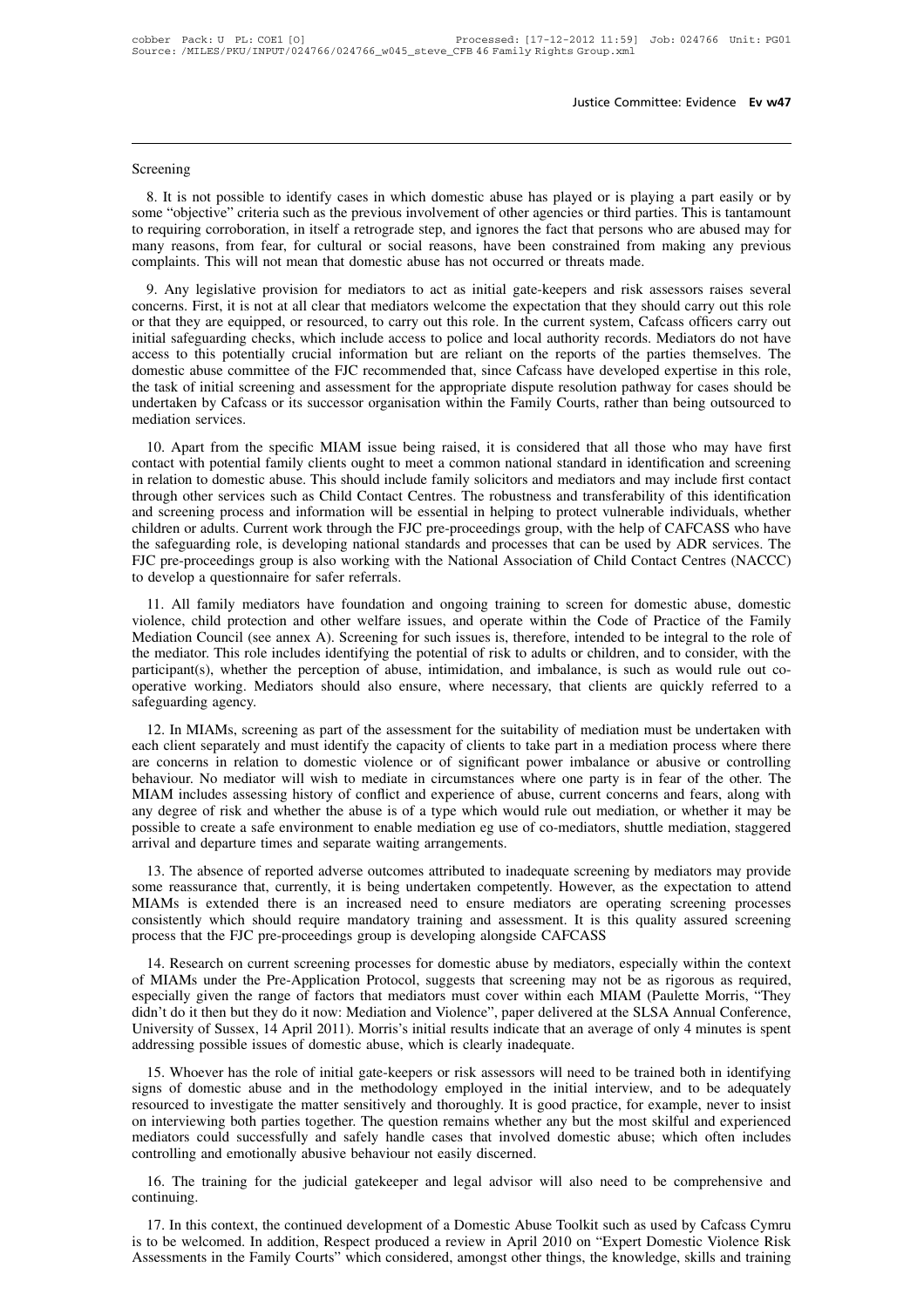**EV W48** Justice Committee: Evidence<br>required by experts. Such knowledge, skills and training, which would need to be reflected in the initial risk<br>assessment process. Ev w48 Justice Committe<br>required by experts. Such<br>assessment process.<br>18. It is imperative tha 18. It is versets. Such knowledge, skills and training, which would need to be<br>sessment process.<br>18. It is imperative that cases are not inappropriately routed into mediation.<br>18. It is imperative that cases are not imappr Frequired by experts. Such knowledge, skills and training, which assessment process.<br>18. It is imperative that cases are not inappropriately routed in (b) *The role of officers of the court in the MIAM process*;<br>19. Court

19. It is imperative that cases are not inappropriately routed into mediation.<br>
19. It is imperative that cases are not inappropriately routed into mediation.<br>
19. Court staff are not trained to assess or filter out cases issues and, as imperative that cases are not inappropriately routed into mediation.<br>
(b) The role of officers of the court in the MIAM process;<br>
19. Court staff are not trained to assess or filter out cases which involve d 18. It is imperative that cases are not inappropriately routed into mediation.<br>
(b) The role of officers of the court in the MIAM process;<br>
19. Court staff are not trained to assess or filter out cases which involve domest (b) The role of officers of the court in the MIAM process;<br>19. Court staff are not trained to assess or filter out cases which involve domestic abuse or other welfare<br>issues and, as such, should not have any role in MIAMs. 19. Court staff are not trained to assess or filter out cases which involve domestic abuse or other welfare<br>ues and, as such, should not have any role in MIAMs. It would be ineffective and place court staff in a<br>sition whi

issues and, as such, should not have any role in MIAMs. It would be ineffective and place court staff in a position which compromises their impartial role, and could possibly compromises their own safety.<br>
(c) *Are there a* in position which compromises their impartial role, and could possibly compromises their own safety.<br>
(c) *Are there any gaps in the process, and if so, who will fall through and what safeguards are needed?*<br>
20. An obviou for the the carry and if so, who will fall through and what safeguards are needed?<br>
20. An obvious gap is where people are screened out of mediation, whatever the reason, but are unable to obtain legal aid for legal assist 20. An obvious gap is where people are screened out of mediation, whatever the reason, but are unable to obtain legal aid for legal assistance or court proceedings. Many will fall through this gap but examples include, in 20. An obvious gap is where people are screened out of mediation, whatever the reason, but are unable to tain legal aid for legal assistance or court proceedings. Many will fall through this gap but examples include, respe 20. An obvious gap is where people are servented out of included., whatever the reason, out are unable to obtain legal aid for legal assistance or court proceedings. Many will fall through this gap but examples include, in

bodain regar and for legar assistance of court proceedings. Many will fail unodgit differed to camples include, in respect of domestic abuse, those screened because of abuse/violence but who do not fulfil the narrow criter in respect of domestic abuse, those serectived occalise of abuse/violence but who do not runn the hardwethera<br>for public funding; those screened out for reasons of incapacity; and those whose partner is able to afford cour proceedings but refuses to participate in mediation.<br>
21. Following MIAMs, who will guide families through successive stages of their journey through the family<br>
justice system? If mediation proceeds, the mediation process 21. Following MIAIWs, who will guide families dilough successive stages of their journey unough the family justice system? If mediation proceeds, the mediation process is case managed by a mediator, so this issue is addres

proceedings from Legal Aid by LASPO) and its replacement with s1 will mean that the compulsory consideration of mediation and other ADR options will come at a late point in the development of any family distict system: It incuration process, the incuration process is ease managed by a incurator, so this issue is<br>addressed. However, where mediation does not proceed, the mediator would simply signpost to the next stage,<br>so addicssed. However, where mediaton does not proceed, the mediator would simply signpost to the hext stage, so there is scope for unsupported families to get lost in trying to deal with a variety of different organisations So thete is stope for disapported rannics to get lost in trying to dear with a variety or directin organisations<br>and systems.<br>22. The loss of the LSC Funding Code referral (by reference to the removal from scope of the bul 22. The loss of the LSC Funding Code referral (by reference to the removal from scope of the bulk of family proceedings from Legal Aid by LASPO) and its replacement with s1 will mean that the compulsory consideration of me 22. The loss of the LSC Funding Code referral (by reference to the removal from scope of the bulk of family proceedings from Legal Aid by LASPO) and its replacement with s1 will mean that the compulsory consideration of me proceedings from Legal Aid by LASPO) and its replacement with s1 will mean that the compulsory consideration of mediation and other ADR options will come at a late point in the development of any family dispute. Historical consideration of mediation and other ADR options will come at a late point in the development of any family dispute. Historically, most solicitors have been making funding code referrals early in the life of any case, as L dispute. Historically, most solicitors have been making funding code referrals Legal Help runs out, and before taking any more substantial steps in the case. It to be most effective by being considered at the earliest poss gat Help runs out, and octore taking any more substantial steps in the case. It is creat that inculation is fikely<br>be most effective by being considered at the earliest possible stage, before positions have hardened and<br>fo before the relative by being considered at the caribist possible stage, before positions have nationed and before the relative positions of the parties become polarised; however, the holding of the MIAM immediately before

before the issue of proceedings and immediately prior to making an application to the court is at a point where<br>informal attempts at resolution by correspondence or negotiation have often been attempted, and often rebuffed From the Family Protocol to the Family Protocol to the Family and application of the Court is at a point where<br>informal attempts at resolution by correspondence or negotiation have often been attempted, and often rebuffed<br> applicants and respondents attend a MIAM.<br>
23. The failure to require MIAM attendance as a universal requirement for all those involved in family<br>
proceedings is a major gap. The LSC Funding Code requires any person applyi 23. The failure to require MIAM attendance as a proceedings is a major gap. The LSC Funding Code "consider" mediation, and equally whether applicant of Application Protocol to the Family Proceedings Rules applicants and re 25. The Tantic to Equite MIAM attendance as a universal Equitement for an those involved in family occeedings is a major gap. The LSC Funding Code requires any person applying for public funding to onsider" mediation, and proceedings is a major gap. The ESC Funding Code requires any person applying to public funding to<br>
"consider" mediation, and equally whether applicant or respondent to potential proceedings. The existing Pre-<br>
Application

The Consider Included in family whence applicant of responsent to potential proceedings. The existing Fre-Application Protocol to the Family Proceedings Rules preserves the equality of the "expectation" that both applicant Exploration Trotocol to the Talling Troceculings Kates preserves the equality of the expectation that both applicants and respondents attend a MIAM. However, the transformation from the "the court expects" into the "must a applicants and respondents attend a MIAM. However, the datisformation from the the court expects this die "must attend" of s1(1) only applies to applicants.<br>
24. At the National Family Mediation Conference on 18 September, 24. At the National Family Mediation Conference on 18 September, Baroness Hale of the Supreme Court highlighted the failure of the draft legislation to require MIAM attendance as a universal requirement for all those invol 24. At the National Family Mediation Conference on 18 September, Highlighted the failure of the draft legislation to require MIAM attendan those involved in family proceedings. Unless the requirement to attend well as appl Example in a family proceedings. Unless the requirement to attend MIAMs is placed on respondents as a linversar includent to an information as a process ill as applicants, there will be an imbalance and the likely slowing the screening procedurings. Oness the requirement to attent MEANS is placed on respondents as<br>well as applicants, there will be an imbalance and the likely slowing down of the use of mediation as a process<br>central to the r

wen as appreasing, there will be an imbatance and the fixely slowing down of the use of inculation as a process<br>central to the resolving of family disputes. The purpose is to ensure that both parties can make an informed<br>c central to the resolving of family disputes. The purpose is to ensure that both parties can make an informed<br>choice of ADR process, including the option to go to court. Strengthening the draft legislation to provide for<br>co sts sanctions could place an effective expectation on respondents.<br>
25. The diversity in abilities and comprehension of vulnerable adults will demand special consideration in<br>
screening process; particularly for parents wi 25. The diversity in abilities and comprehension of vulnerable adults will demand special consideration in<br>the screening process; particularly for parents with learning disabilities. Their disability may be masked by good<br>

25. The diversity in abilities and complements of or vulnerable addits win definal special consideration in<br>the screening process; particularly for parents with learning disabilities. Their disability may be masked by good In the settemng process, particularly for parties whil it can all all all all all sability. The masked by good<br>daily functioning. It requires specialist knowledge to identify and assess the level of disability. Gatekeepers unity including. It requires specialist knowledge to definity and assess the rever of disability. Oattkeepers win<br>need to be trained to be aware of these and other disabilities as well as signs of domestic abuse.<br>26. Recog 26. Recognising and providing for cultural, religious and social diversity and the resulting expect influences on families (particularly those recently arrived in the UK) require sensitive interventify professionals who ar 20. Recognising and providing for cultural, rengious and social diversity and the resulting expectations and<br>duences on families (particularly those recently arrived in the UK) require sensitive intervention by<br>ofessionals mindences on rannines (particularly mose recently arrived in the CK) require sensitive intervention by<br>professionals who are at least well informed, but preferably experienced in working with people from the<br>particular soc particular social or ethnic background concerned. It is patently unfair to approach people without some understanding of their own beliefs; the nuance of patterns of behaviour in cultures alien to one's own can all too eas

derstanding of their own beliefs; the nuance of patterns of behaviour in cultures alien to one's own can all<br>
be assily be lost or overlooked. This is particularly so in identifying cases of domestic abuse.<br>
27. That the v too easily be lost or overlooked. This is particularly so in identifying cases of domestic abuse.<br>
27. That the voice of the child be heard must be provided for by way of guidance in respect of children<br>
whose parents are 27. That the voice of the child be heard must be provided for by way of guidance in respect of children whose parents are participating in ADR which will give effect to the children's Art 12 rights and should include direc whose parents are participating in ADR which will give effect to the children's Art 12 rights and should include direct consultation with children themselves.<br>28. There is a need for recognition that the voice of the child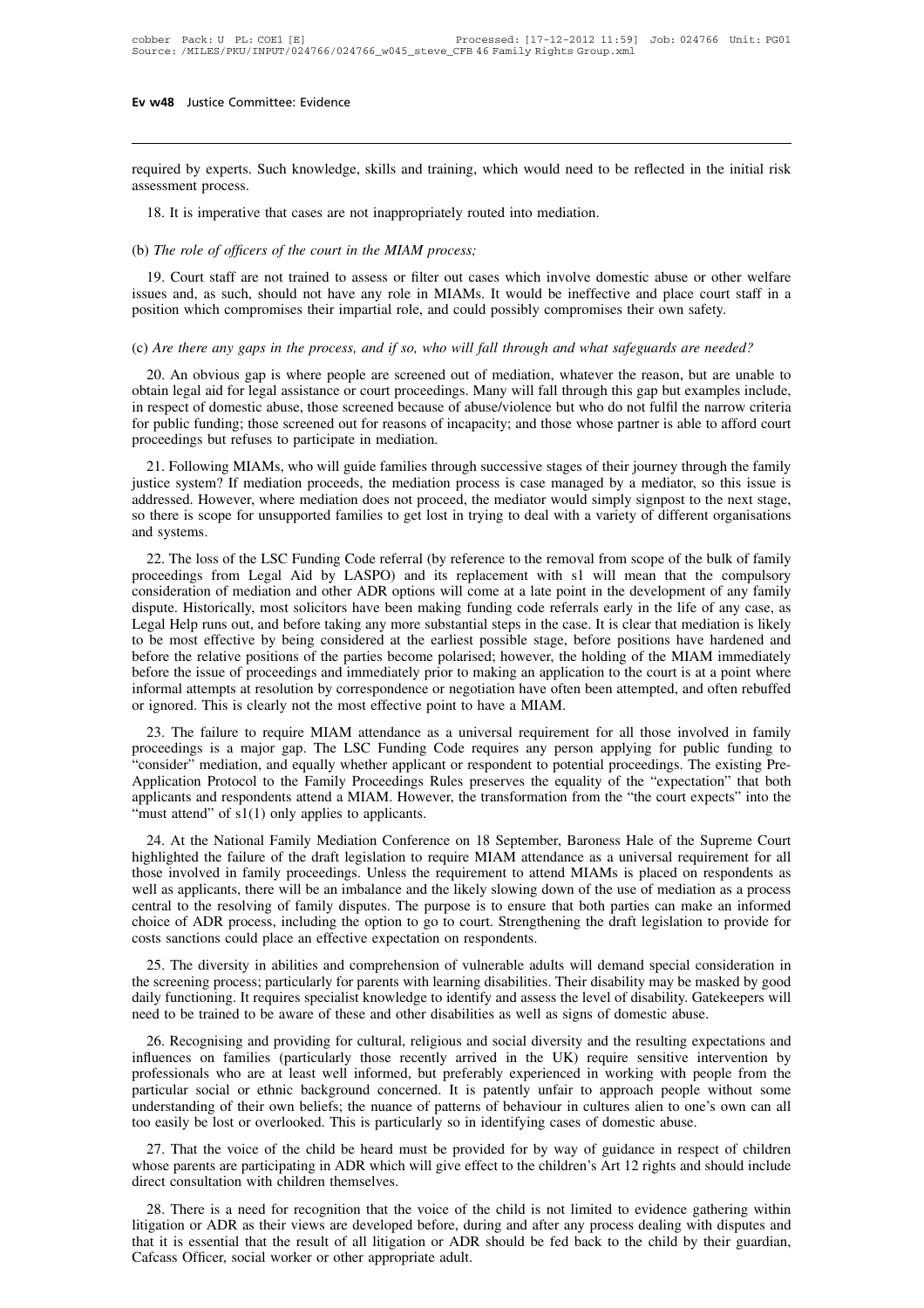29. It should not be forgotten that only the court can enforce the agreements reached through mediation or gotiation between the parties facilitated by solicitors. There is not any other way this can be done, as cognised b 29. It should not be forgotten that only the court can enforce the agreements reached through mediation or megotiation between the parties facilitated by solicitors. There is not any other way this can be done, as recogni Justice<br>29. It should not be forgotten that only the court can enforce the agreemen<br>negotiation between the parties facilitated by solicitors. There is not any c<br>recognised by the Norgrove Report (paragraphs 5. 125 & 5.154 29. It should not be forgotten that only the court can enforce the agreements reached through mediation or gotiation between the parties facilitated by solicitors. There is not any other way this can be done, as cognised 29. It should not be forgotten that only the court can enforce the agreements reached through mediation or megotiation between the parties facilitated by solicitors. There is not any other way this can be done, as recognis 29. It should not be forgotten that only the court can enforce the agreements reached negotiation between the parties facilitated by solicitors. There is not any other way recognised by the Norgrove Report (paragraphs 5.

31. Judicial scrutiny of agreed orders is also essential, to give force to the order and to ensure that the order professionals working collaboratively, if it is safe to do so.<br>31. Judicial scrutiny of agreed orders is al recognised by the Norgrove Report (paragraphs 5. 125 & 5.154 to .157).<br>
30. There remains the need for the judge to make findings about disputed facts, both<br>
disputes to an end and to form the basis upon which future work 30. There remains the need for the judge to make findings about disputed facts, both to bring those particular<br>sputes to an end and to form the basis upon which future work can be carried out, whether by the court or<br>th me

disputes to an end and to form the basis upon which future work can be carried out, whether by the court or with mediators or other professionals working collaboratively, if it is safe to do so.<br>31. Judicial scrutiny of ag with mediators or other professionals working collaboratively, if it is safe to do so.<br>
31. Judicial scrutiny of agreed orders is also essential, to give force to the order and to ensure that the order<br>
is fair, appropriat

31. Judicial scrutiny of agreed orders is also essential, to give force to the order and to ensure that the order<br>fair, appropriate to the case and safe, and that risk has been properly assessed.<br>32. There will be an "advi is fair, appropriate to the case and safe, and that risk has been properly assessed.<br>
32. There will be an "advice gap" when legal aid is withdrawn form most private law cases in April 2013.<br>
Mediation is predicated on cle 32. There will be an "advice gap" when legal aid is withdrawn form most private law cases in April 2013.<br>Mediation is predicated on clear legal advice to support and encourage the dispute resolution process. This is<br>a gap Figure 12013. Mediation is predicated on clear legal advice to support and encourage the dispute resolution process. This is a gap which mediators themselves cannot fill.<br>
33. Mediators cannot fill the gap created by any r Mediation is predicated on clear legal advice to support and encourage the dispute resolution process. This is<br>a gap which mediators themselves cannot fill.<br>33. Mediators cannot fill the gap created by any reductions in se approach, and welcome the encouragement to mediate, there will always be those cases which require adjudication and Court oversight, often alongside mediation. Similarly, any shortfall in the Cafcass provision of a thoroug (d) *What is the effect of the amendments to section 11A to 11P, is it simply a "shift in focus" to remove the*<br>
(d) *What is the effect of the amendments to section 11A to 11P, is it simply a "shift in focus" to remove th* 

# Child Arrangement Orders

*(d) What is the effect of the amendments to section 11A to 11P, is it simply a "shift in focus" to remove the perception of "winners and losers"?*<br>34. It is unlikely that a child arrangement order will be any more success 34. It is unlikely that a child arrangement order will be any more successful in focus" to remove the meption of "winners and losers"?<br>34. It is unlikely that a child arrangement order will be any more successful in resolv CHILD ARRANGEMENT ORDERS<br>(d) What is the effect of the amendments to section 11A to 11P, is it simply a "shift in focus" to remove the<br>perception of "winners and losers"?<br>34. It is unlikely that a child arrangement order w CHILD ARRANGEMENT ORDERS<br>(d) What is the effect of the amendments to section 11A to 11P, is it simply a "shift in focus" to remove the<br>perception of "winners and losers"?<br>34. It is unlikely that a child arrangement order w (d) What is the effect of the amendments to section 11A to 11P, is it simply a "shift in focus" to remove the perception of "winners and losers"?<br>34. It is unlikely that a child arrangement order will be any more successfu (a) what is the effect of the amendments to section 11A to 11P, is it simply a shift in jocus to remove the perception of "winners and losers"?<br>34. It is unlikely that a child arrangement order will be any more successful perception of winners and tosers ?<br>34. It is unlikely that a child arrangement order will be any more successful in resolving the difficulties it<br>seeks to address than the current provisions for the problem remains the sam 34. It is unlikely that a child arrangement order will be any more successful in resolving the difficulties it<br>seeks to address than the current provisions for the problem remains the same: how to resolve arrangements<br>for emphasised. 35. Compelling parties to attend parenting courses can enhance their understanding of the children. While the Children Act 1989 was largely successful in replacing the previous concept of custody, care and control d access compounse has to be reached, and the paramount consideration must be what is best for the children. While<br>the Children Act 1989 was largely successful in replacing the previous concept of custody, care and control<br>and acce

the United Act 1989 was ratgely successium in replacing the previous concept of custody, care and control<br>and access with parental responsibility and s.8 residence and contact orders that settled with whom children<br>live, a and access with parental responsionity and s.b residence and contact otders that settled with whold children live, and contact with both parents the concept of parental responsibility was, it seems, not been sufficiently e phasised.<br>35. Compelling parties to attend parenting courses can enhance their understanding of the effects of their<br>tions on their children, and each other, and can facilitate resolution and agreement by the parties thems 35. Compelling parties to attend parenting courses can enhance their understanding of the effects of their actions on their children, and each other, and can facilitate resolution and agreement by the parties themselves, w 35. Compening parties to attend parenting courses can email actions on their children, and each other, and can facilitate reso which is always preferable to the imposition of a parenting reg parents using children as a mea

(e) 36. The legislation should provide for clarity of "rights of custody" with in the D<br>Brussels II R on the face of the application forms; and make clear that temporary r<br>month does not constitute a change of habitual res

# Expert Evidence

STERT EVIDENCE<br>37. The FPR 2010 and the current Practice Direction it includes (PD25A) should, if properly observed,<br>37. The FPR 2010 and the current Practice Direction it includes (PD25A) should, if properly observed,<br>37. month does not constitute a change of habitual residence.<br>
EXPERT EVIDENCE<br>
(e) *Does the new test adequately safeguard against miscarriages of justice?*<br>
37. The FPR 2010 and the current Practice Direction it includes (PD The state attend unless it is necessary to do so in the interests of justice?<br>
The FPR 2010 and the current Practice Direction it includes (PD25A) should, if properly observed,<br>
provide for the proportionate use of expert 37. The FPR 2010 and the current Practice Direction it includes (PD25A) should, if properly observed,<br>37. The FPR 2010 and the current Practice Direction it includes (PD25A) should, if properly observed,<br>38. The proportion

(e) *Does the new test adequately safeguard against miscarriages of justice?*<br>37. The FPR 2010 and the current Practice Direction it includes (PD25A) should, if properly observed,<br>provide for the proportionate use of exper 37. The FPR 2010 and the current Practice Direction it includes (PD25A) should, if properly observed, provide for the proportionate use of expert evidence and rule 25.5 states that the court "will not direct an expert to a For the FFR 2010 and the current Practice Difection it includes (PD25A) should, it properly observed, provide for the proportionate use of expert evidence and rule 25.5 states that the court "will not direct an expert to to attend unless it is necessary to do so in the interests of justice."<br>38. The wording of the new test "necessary to assist the court to resolve the proceedings justly" is perhaps<br>an attempt at a change of emphasis. It is It is applicable to the particular proceedings and will therefore need<br>determining on a case by case basis. Again, it will depend on the secondary legislation in the form of procedure<br>rules, practice directions and the ava 39. Local authorities are better placed to answer this but there must be concerns given the form of procedure<br>tes, practice directions and the availability of public funding for appropriate advice as to the greater possibi climate. The FJC continues to recommend the comprehensive implementation of the Munro Reforms.<br>The FJC continues of justice.<br>(f) *Are social workers receiving the support and training they need to meet this increased court* 

(f) *Are social workers receiving the support and training they need to meer*<br>39. Local authorities are better placed to answer this but there must be colimate. The FJC continues to recommend the comprehensive implementat<br>

# Time Limits

40. There has already been a greater placed to answer this but there must be concerns given the current economic mate. The FJC continues to recommend the comprehensive implementation of the Munro Reforms.<br>ME LIMITS<br>What pr climate. The FJC continues to recommend the comprehensive implementation of the Munro Reforms.<br>TIME LIMITS<br>(g) What progress has been made to achieve the 26 week limit?<br>40. There has already been a greater focus on timelin TIME LIMITS<br>(g) What progress has been made to achieve the 26 week limit?<br>40. There has already been a greater focus on timeliness, and in many areas specific plans are now in place<br>to assist, but achieving 26 weeks in all TIME LIMITS<br>(g) What progress has been made to achieve the 26 week limit?<br>40. There has already been a greater focus on timeliness, and in many areas specific plans are now in place<br>to assist, but achieving 26 weeks in all (g) What progress has been made to achieve the 26 week limit?<br>40. There has already been a greater focus on timeliness, and in many areas specific plans are now in place<br>to assist, but achieving 26 weeks in all cases is di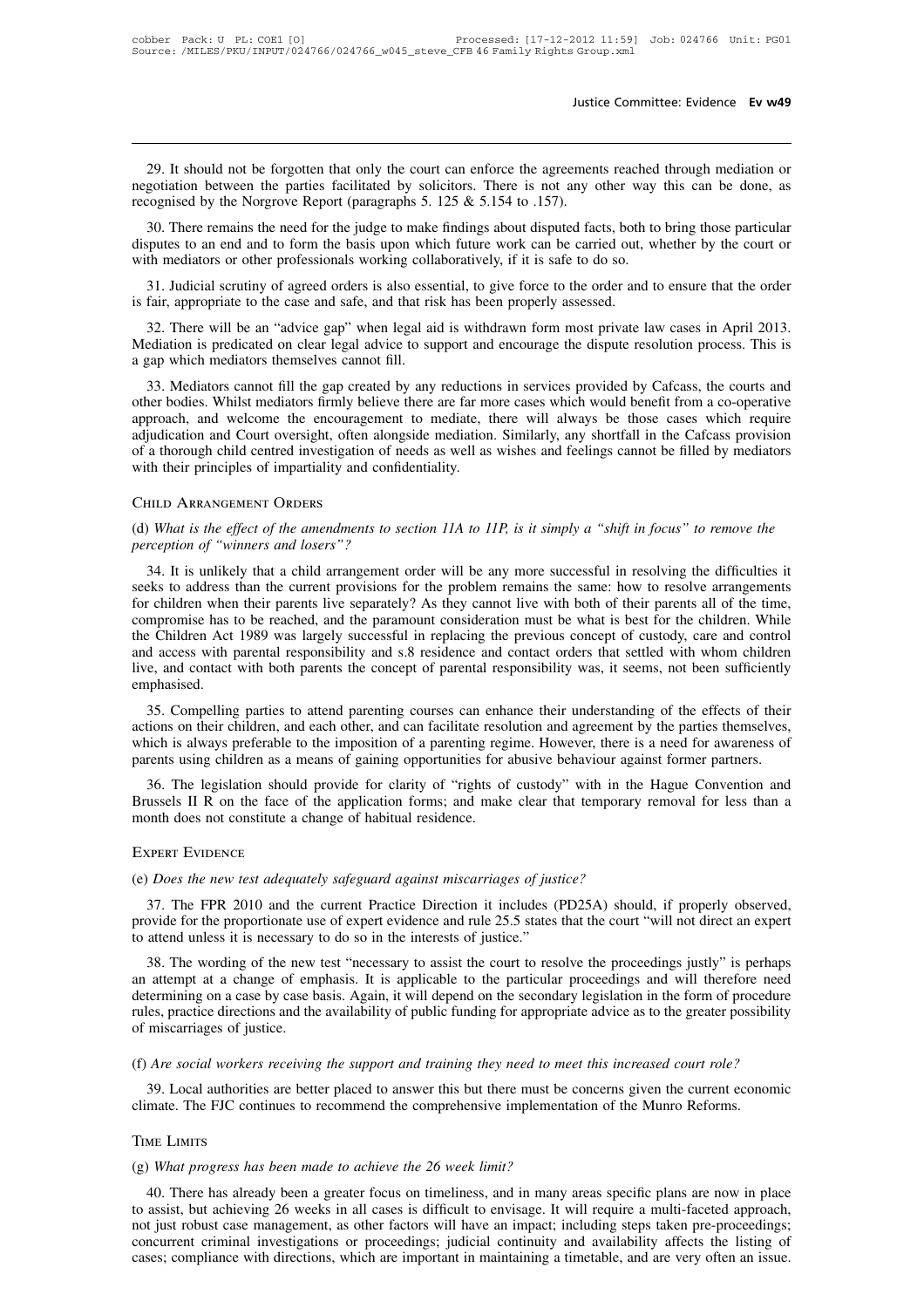w50 Justice Committee: Evidence<br>41. The provision that allows extension beyond 26 weeks will probably be used more extensively than is<br>ticipated where the test is "necessary to enable the court to resolve the proceedings j **EV W50** Justice Committee: Evidence<br> **anticipated where the test is "necessary to enable the court to resolve the proceedings justly"; fact finding is<br>
unlikely to be resolved within the proposed time-scale, not only beca** Ev w50 Justice Committee: Evidence<br>
11. The provision that allows extension beyond 26 weeks will probably be used more extensively than is<br>
anticipated where the test is "necessary to enable the court to resolve the procee 41. The provision that allows extension beyond 26 weeks will probably be used mo<br>anticipated where the test is "necessary to enable the court to resolve the proceedings junlikely to be resolved within the proposed time-sca 41. The provision that allows extension beyond 26 weeks will probably be used more extensively than is ticipated where the test is "necessary to enable the court to resolve the proceedings justly"; fact finding is likely t 41. The provision that allows extension beyond 26 weeks will probably be used more extensively than is anticipated where the test is "necessary to enable the court to resolve the proceedings justly"; fact finding is unlike

ticipated where the test is "necessary to enable the court to resolve the proceedings justly"; fact finding is likely to be resolved within the proposed time-scale, not only because of the availability of expert witnesses. unlikely to be resolved within the proposed time-scale, not only because of the availability of expert witnesses.<br>There will be differences of approach across the jurisdiction; as there are currently.<br>42. The current appro There will be differences of approach 42. The current approach of not l<br>wasted court time; but there may be<br>43. To deal with cases in a just<br>family including Family Group Cc<br>should be linked to the FGCs.<br>CARE PLANS 43. To deal with cases in a just and timely manner that there should be early inclusion of the extended family including Family Group Conferences within all local authority areas and pre-proceedings processes should be lin

The Dartington Conferences within an local authority areas and pre-proceedings processes<br>
NRE PLANS<br>
(Should the Judge's role be restricted to considering only the permanence provisions of care plans?<br>
44. The Dartington C Should be linked to the FOCs.<br>
CARE PLANS<br>
(h) Should the Judge's role be restricted to considering only the permanence provisions of care plans?<br>
44. The Dartington Conference passed two resolutions which usefully encompa CARE PLANS<br>
(h) Should the Judge's role be restricted to considering only the permanence provisions of care plans?<br>
44. The Dartington Conference passed two resolutions which usefully encompass the view of the FJC. First,<br> Should the Judge's role be restricted to considering only the permanence provisions of care plans?<br>
44. The Dartington Conference passed two resolutions which usefully encompass the view of the FJC. First,<br>
25. Secondly, t the recommendation that no changes to the current scrutiny of care plans should take place prior to the implementation of the Munro reforms.<br>45. Secondly, the conference recommended that the courts should continue, in any

44. The Dartington Conference passed two resolutions which usefully encompass the view of the FJC. First,<br>
a recommendation that no changes to the current scrutiny of care plans should take place prior to the<br>
plementation the recommendation that no changes to the current scrutiny of care plans should take place prior to the<br>implementation of the Munro reforms.<br>45. Secondly, the conference recommended that the courts should continue, in any implementation of the Munro reforms.<br>45. Secondly, the conference recommended that the courts should continue, in any event, to scrutinise care<br>plans in respect of the splitting of siblings.<br>46. Currently, final evidence a 45. Secondly, the conference recommended that the courts should continue, in any event, to scrutinise care plans in respect of the splitting of siblings.<br>46. Currently, final evidence and care plans should be filed in adva whether or not the LA is seeking a care order, in particular where the child is to remain at home under a supervision order or a special guardianship order is recommended within the extended family. The new provisions dire 46. Currently, final evidence and care plans should be filed in advance of the IRH; care plans are filed nether or not the LA is seeking a care order, in particular where the child is to remain at home under a pervision or 40. Currently, mal evidence and care plans should be fired in advance of the ERT, care plans are fired whether or not the LA is seeking a care order, in particular where the child is to remain at home under a supervision o

whether of not the EA is seeking a care ofder, in particular where the clind is to remain at none under a supervision order or a special guardianship order is recommended within the extended family. The new provisions dire supervision offer of a special generation<br>provisions direct that courts should<br>care orders and it is not clear what<br>47. Courts should scrutinise de<br>detail as to the child's welfare in<br>remain with them. Issues of cont<br>befor re orders and it is not clear what will fall within the scope of "permanence provisions".<br>47. Courts should scrutinise detail in care plans where a care order is not sought; they will contain important<br>tail as to the child 47. Courts should scrutinise d<br>detail as to the child's welfare i<br>remain with them. Issues of cor<br>before making a final order.<br>48. Greater clarity is need in<br>the paramountcy principle.<br>DIVORCE

(48. Greater clarity is need in respect of how this provision is to operate in a manner<br>the paramountcy principle.<br>DIVORCE<br>(i) *Do the suggested provisions remove an important safeguard for children?*<br>49. S.41 of the Matri

### **DIVORCE**

48. Greater clarity is need in respect of now this provision is to operate in a manner that is consistent with<br>
29. paramountcy principle.<br> *Do the suggested provisions remove an important safeguard for children?*<br>
49. S.4 The paramountcy principle.<br>
Supervolved and the suggested provisions remove an important safeguard for children?<br>
49. S.41 of the Matrimonial Causes Act 1973 is rarely used and, in the Council's view, has not operated as<br> DIVORCE<br>
(i) *Do the suggested provisions remove an important*<br>
49. S.41 of the Matrimonial Causes Act 1973 is ra<br>
an effective safeguard for children for many years.<br>
Under the Children Act 1989.<br>
ENFORCEMENT AND SHARED P 49. S.41 of the Matrimonial Causes Act 1973 is rarely used and, in the Council's view, has not operated as<br>an effective safeguard for children for many years. This is largely due to it being superceded by provisions<br>under

*Committee will be receiving Family Separation:* This is largely due to it being superceded by provisions under the Children Act 1989.<br> **Committee will be receiving PARENTING**<br>
(*i*) *These clauses are yet to be published, Parenting Following Family Search Times is hargery did to a being suppressed by provisions*<br>
PARFORCEMENT AND SHARED PARENTING<br>
(*j) These clauses are yet to be published, but the Committee will consider them upon publica* **CHILD:** These clauses are yet to be published, but the Committee will consider them upon publication. The Committee will be receiving responses made to the Department for Education's consultation: Co-operative Parenting F ENFORCEMENT AND SHARED PARENTING<br>
(j) These clauses are yet to be published, but the Committee will consider them upon publication. The<br>
Committee will be receiving responses made to the Department for Education's consulta These clauses are yet to be published, but the Committee will consider them upon publication. The<br>mumittee will be receiving responses made to the Department for Education's consultation: Co-operative<br>vertenting Following (i) These clauses are yet to be published, but the Committee with consider them upon publication. The<br>Committee will be receiving responses made to the Department for Education's consultation: Co-operative<br>Parenting Follow

Committee with be receiving responses made to the Department for Education's consultation. Co-operative Parenting Following Family Separation: Proposed Legislation on the Involvement of Both Parents in a Child's Life. If y Farenting Following Fullmy separation. Froposed Legislation on the involvement of Bont Farents in a Child's Life. If you have contributed to that consultation there is no need to replicate your response unless you wish to Fig. 1) you have contributed to that constrained by the contributed of the constrained with to highlight part of your response.<br>50. Any attempt to give legislative expression to and to generate conflict. The Council believ 50. Any attempt to give led to generate conflict. The policy of encouraging<br>portantly, such a change<br>more conflict between se<br>October 2012 on. Most<br>
could lead<br> **Annex A** ge would not be in the best interests of children because of the risk that it we<br>separated parents.<br>RESPONSIBILITIES OF MEDIATORS FOR SCREENING<br>s of the Family Mediation Council Code of Practice are:-

The relevant provisions of the Family Mediation Council Code of Practice are:-<br>5.5.3. Where it appears necessary so that a specific allegation that a child has suffered significant harm may Annex A<br>
RESPONSIBILITIES OF MEDIATORS FOR SCREENING<br>
The relevant provisions of the Family Mediation Council Code of Practice are:-<br>
5.5.3. Where it appears necessary so that a specific allegation that a child has suffere **be a properly investigated or where mediators suspect that a child is suffered significant harm may**<br>be properly investigated or where mediators suspect that a child is suffering or is likely to suffer significant<br>harm, m RESPONSIBILITIES OF MEDIATORS FOR SCREENING<br>The relevant provisions of the Family Mediation Council Code of Practice are:-<br>5.5.3. Where it appears necessary so that a specific allegation that a child has suffered si<br>be pro The relevant provisions of the Family Mediation Council Code of Practice are:-<br>5.5.3. Where it appears necessary so that a specific allegation that a child has suffered significant harm may<br>properly investigated or where m The relevant provisions of the Family Mediation Council Code of 1<br>5.5.3. Where it appears necessary so that a specific allegation that a<br>be properly investigated or where mediators suspect that a child is s<br>harm, mediators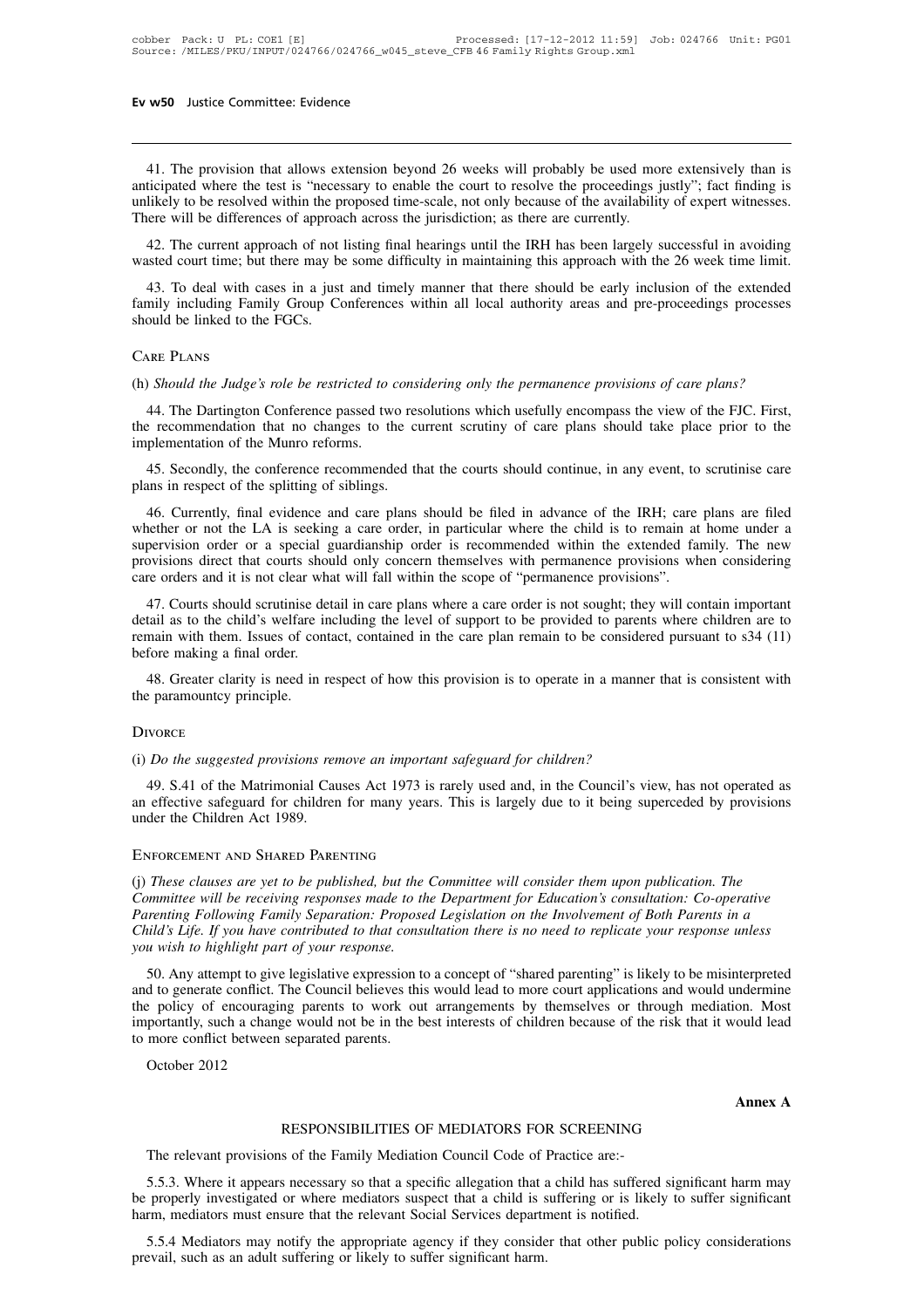Justice Committee: Evidence Ev w51<br>5.5.5 Where mediators suspect that they may be required to make disclosure to the appropriate government<br>thority under the Proceeds of Crime Act 2002 and/or relevant money laundering regu Justice Committee: Evidence Ev w51<br>
5.5.5 Where mediators suspect that they may be required to make disclosure to the appropriate government<br>
authority under the Proceeds of Crime Act 2002 and/or relevant money laundering Jus<br>
5.5.5 Where mediators suspect that they may be required to make disclose<br>
authority under the Proceeds of Crime Act 2002 and/or relevant money laun<br>
the mediation immediately without informing the clients of the reaso

5.5.5 Where mediators suspect that they may be required to make disclosure to the appropriate government<br>thority under the Proceeds of Crime Act 2002 and/or relevant money laundering regulations, they must stop<br>rediation i 5.5.5 Where mediators suspect that they may be required to make disclosure to the appropriate government authority under the Proceeds of Crime Act 2002 and/or relevant money laundering regulations, they must stop the media 5.5.5 Where mediators suspect that they may be required to make disclosure to the appropriate government<br>authority under the Proceeds of Crime Act 2002 and/or relevant money laundering regulations, they must stop<br>the media 5.5.5 Where mediators suspect that they may be required to make disclosure to the appropriate government authority under the Proceeds of Crime Act 2002 and/or relevant money laundering regulations, they must stop the media Example in mediately without informing the clients of the reason.<br>
5.7.5 Where mediators suspect that any child is suffering or likely to suffer significant harm, they must<br>
vise the participants to seek help from the appr S.7.5 Where mediators suspect that any child is suffering or likely to suffer significant harm, they must<br>advise the participants to seek help from the appropriate agency. Mediators must also advise the participants<br>that, mediation. The reason for doing this must be outlined in any furthermometric agency. Mediators must also advise the participants to seek help from the appropriate agency. Mediators must also advise that, in any event, they

It, in any event, they are obliged to report the matter to the appropriate agency in accordance with ragraph 5.5.3.<br>5.7.6 Where mediators consider that the participants are or are proposing to act in a manner likely to be<br> 5.7.6 Where mediators consider that the participants are or are proposing to act in a manner likely to be riously detrimental to the welfare of any child of the family or family member, they may withdraw from the ediation.

1.6 Where mediators consider that the participants are or are proposing to act in a manner likely to be seriously detrimental to the welfare of any child of the family or family member, they may withdraw from the mediation Seriously detrimental to the welfare of any child of the family or family member, they may withdraw from the mediation. The reason for doing this must be outlined in any further communication.<br>5.8.1 Mediators must be alert mediation. The reason for doing this must be outlined in any further communication.<br>
5.8.1 Mediators must be alert to the likelihood of power imbalances existing between the participants.<br>
5.8.2 In all cases, mediators mus 5.8.1 Mediators must be alert to the likelihood of power imbalances existing between the participants.<br>5.8.2 In all cases, mediators must seek to ensure that participants take part in the mediation willingly and<br>without fe provided. 5.6.2 In an eases, mediators mast seek to ensure that participants date part in the includitor winningly and<br>thout fear of violence or harm. They must seek to discover through a screening procedure whether or not<br>ret is fe matricipation, fairness and safety and must conduct the process in accordance with this been or is there is fear of abuse or any other harm and whether or not it is alleged that any participant has been or is likely to be ikely to be abusive towards another. Where abuse is alleged or suspected mediators must discuss whether a participant wishes to take part in mediation, and information about available support services should be provided.<br>5

rticipant wisnes to take part in mediation, and information about available support services should be ovided.<br>
5.8.3 Where mediation does take place, mediators must uphold throughout the principles of voluntary<br>
rticipati provided.<br>5.8.3 Where mediation does take<br>participation, fairness and safety and<br>steps must be taken to ensure the safet<br>5.8.4 Mediators must seek to pro<br>participant during the mediation.<br>6.1 All assessments for suitabilit

5.8.3 Where mediation does take place, mediators must uphold throughout the principles or voluntary ritcipation, fairness and safety and must conduct the process in accordance with this section. In addition, pps must be ta participation, raimess and sarety and must conduct the process in accordance with this section. In addition, steps must be taken to ensure the safety of all participants on arrival and departure.<br>
5.8.4 Mediators must seek Assessment meetings can be conducted jointly or separately depending on client preference, but must include an individual element with each participant to allow mediators to undertake domestic abuse screening. 1. These written submissions are from the PLO monitoring group of the Principal Registry of the Family<br>
1. These written submissions are from the PLO monitoring group for London (CFB 24)<br>
1. These written submissions are f

1. These written submissions are from the PLO monitoring Group for London (CFB 24)<br>
1. These written submissions are from the PLO monitoring Group for London (CFB 24)<br>
1. These written submissions are from the PLO monitori Division. This is a multi-disciplinary group which meets at the Principal Registry of the Family Division. This is a multi-disciplinary group which meets at the Principal Registry of the Family Division. This is a multi-di Written evidence from the PLO Monitoring Group for London (CFB 24)<br>1. These written submissions are from the PLO monitoring group of the Principal Registry of the Family<br>Division. This is a multi-disciplinary group which m **Solution Written evidence from 1.** These written submissions are find privision. This is a multi-disciplinary quarterly basis. The group includes, busolicitors, barristers and experts. 2. The submissions summarise the Written evidence from the PLO Monitoring Group for London (CFB 24)<br>1. These written submissions are from the PLO monitoring group of the Principal Registry of the Family<br>vision. This is a multi-disciplinary group which mee 1. These written submissions are from the PLO monitoring group of the Principal Registry of the Family Division. This is a multi-disciplinary group which meets at the Principal Registry of the Family Division on a quarterl

The LSC, Sir Alan Beith, Edward Timpson, Minister for Children and Family Division. This is a multi-disciplinary group which meets at the Principal Registry of the Family Division on a quarterly basis. The group includes, Family Board and Baroness Claire Tyler of Enfield, Chair of the CAFCASS, localistics, barristers and experts.<br>
2. The submissions summarise the Groups concerns at the impact of funding delays on chi<br>
These were sent in the 3. The submissions summarise the Groups concerns at the impact of funding delays on children's cases.<br>
These were sent in the form of a letter to Lord McNally on 5 October 2012 and copied to various Directors at<br>
the LSC, 2. The submissions summarise the C<br>These were sent in the form of a letter t<br>the LSC, Sir Alan Beith, Edward Timps<br>Family Justice Board and Baroness Clai<br>3. These submissions have the suppo<br>for Children.<br>FAMILY JUSTICE REF

4. These submissions have the support of the Family Law Bar Association and the Association of Lawyers<br>
1. Children.<br>
1. We write concerning the proposed family justice reforms. We fully support the current drive to avoid<br> 3. These submissions have the support of the Family Law Bar Association and the Association of Lawyers<br>for Children.<br>FAMILY JUSTICE REFORM<br>4. We write concerning the proposed family justice reforms. We fully support the cu FAMILY JUSTICE REFORM<br>
4. We write concerning the proposed family justice reforms. We fully support the current drive to avoid<br>
delay for children. The reality is that current public funding procedures lack clarity, unnece Solution A. We write concerning the proposed family justice reforms. We fully support the current drive to avoid lay for children. The reality is that current public funding procedures lack clarity, unnecessarily involve l delay, and add to costs. We want to suggest solutions.

### Current Concerns

5. We write as a broad based multi-disciplinary group, and our focus is on the welfare of children in<br>re proceedings.<br>6. Our concerns relate to the introduction of a 26 week time limit for care proceedings, while there are 5. We write as a broad based multi-disciplinary group, and our focus is on the welfare of children in care proceedings.<br>CURRENT CONCERNS<br>6. Our concerns relate to the introduction of a 26 week time limit for care proceedin CURRENT CONCERNS<br>
6. Our concerns relate to the introduction of a 26 week time limit for care proceedings, while there are<br>
continuing delays in the public funding of experts through the Legal Services Commission (LSC). In FURENT CONCERNS<br>6. Our concerns relate to the introduction of a 26 week time limit for care p<br>continuing delays in the public funding of experts through the Legal Services Co<br>cases, expert evidence is absolutely necessary. TREENT CONCERNS<br>6. Our concerns relate to the introduction of a 26 week time limit for care proceedings, while there are<br>ntinuing delays in the public funding of experts through the Legal Services Commission (LSC). In cert 6. Our concerns relate to the introduction of a 26 week time limit for care proceedings, while there are continuing delays in the public funding of experts through the Legal Services Commission (LSC). In certain cases, exp experience is absolutely necessary. The aim, therefore, has to be to ensure funding experts are clear, streamlined, and do not in themselves cause delay.<br>The LSC has set hourly rates (the basis for these rates being unclea

ses, expert evidence is absolutely necessary. The aim, therefore, has to be to ensure that procedures for ding experts are clear, streamlined, and do not in themselves cause delay.<br>
7. The LSC has set hourly rates (the bas Funding experts are clear, streamlined, and do not in themselves cause delay.<br>
7. The LSC has set hourly rates (the basis for these rates being unclear) for a number of experts. There are<br>
no set hours for work to be done,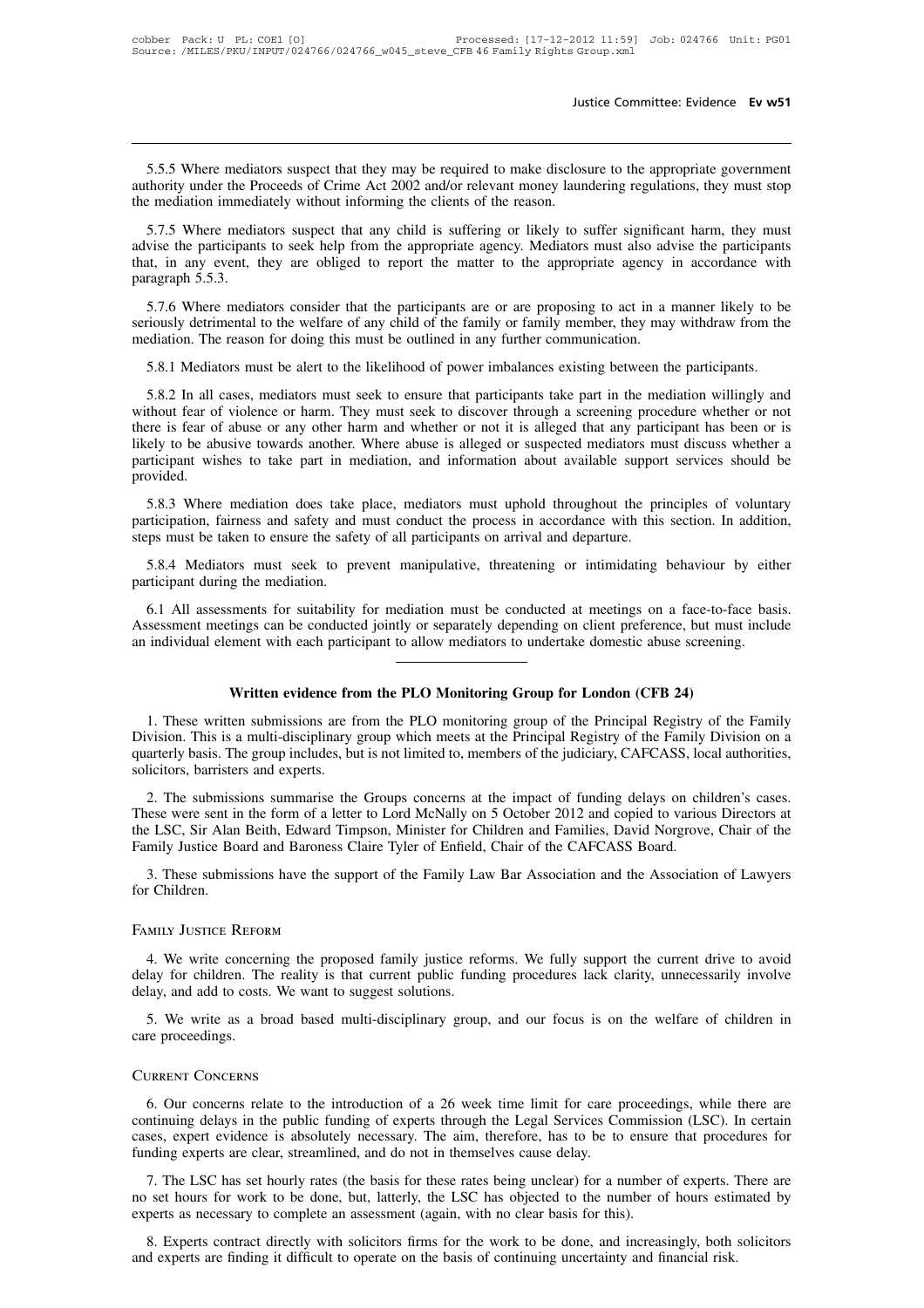9. The uncertainties have been made more manageable by the LSC's willingness to consider prior authority<br>of the cost of instructing particular experts in specific cases. However, from 1 October 2012, the LSC will no<br>nger b For the cost of instructing particular experts in specific cases. However, from 1 October 2012, the LSC will no longer be willing to do this. Ev w52 Justice Committee: Evide<br>
<br>
9. The uncertainties have been<br>
for the cost of instructing particul<br>
longer be willing to do this.<br>
10. Even with the possibility<br>
additional multiple and particular

10. The uncertainties have been made more manageable by the LSC's willingness to consider prior authority of the cost of instructing particular experts in specific cases. However, from 1 October 2012, the LSC will no ager 9. The uncertainties have been made more manageable by the LSC's willingness to consider prior authority for the cost of instructing particular experts in specific cases. However, from 1 October 2012, the LSC will no longe 9. The uncertainties have been made more manageable by the LSC's willingness to consider prior authority for the cost of instructing particular experts in specific cases. However, from 1 October 2012, the LSC will no longe 9. The uncode state of the cost contains the met.<br>
10. Even<br>
additional, averality is that<br>
be met.<br>
11. In the beauting the process of the process of the process of the process of the process of the process of the proces 10. Even with the possibility of prior authority, there have been considerable delays in care cases, with<br>
10. Even with the possibility of prior authority, there have been considerable delays in care cases, with<br>
11. In t 10. Even with the possibility of prior authority, there have been considerable delays in care cases, with additional, avoidable and costly hearings (and additional expense to the LSC in terms of advocates' fees). The reali

10. Even with the possibility of prior authority, there have been considerable delays in care cases, with additional, avoidable and costly hearings (and additional expense to the LSC in terms of advocates' fees). The reali Service in London having been disbanded this year).<br>
11. In the longer term, many experienced experts (in p<br>
11. In the longer term, many experienced experts (in p<br>
12. In London having been disbanded this year).<br>
12. In L met.<br>
11. In the longer term, many experienced experts (in particular, child and adolescent psychiatrists) are no<br>
12. In dependent are decided they are unable to continue their work (with the Monroe Family Assessment<br>
12. 11. In the longer term, many experienced experts (in particular, child and adolescent psychiatrists) are no<br>longer undertaking this work, as a direct result of the funding issues. Added to that, highly experienced multi-<br>d

Fit. In the following the steady reduction in experienced experts (in particular, clind and adolescent psychiatrists) are no<br>longer undertaking this work, as a direct result of the funding issues. Added to that, highly exp the discriptionary teams have decided they are unable to continue their work (with the Monro<br>Service in London having been disbanded this year).<br>12. In London, where the LSC experts' rates are lower than for elsewhere (not rvice in London having been disbanded this year).<br>
12. In London, where the LSC experts' rates are lower than for elsewhere (notwithstanding the existence of<br>
indon weighting in almost all other areas of work) the courts i 12. In London, where the LSC experts' rates are lower than for elsewhere (notwithstanding the existence of London weighting in almost all other areas of work) the courts increasingly rely on experts from other areas, becau London weighting in almost all other areas of work) the courts increasingly rely on experts from other areas, because of the steady reduction in experts based in London, able and willing to take on this work. This has tend

13. The difficulties have been summarised in a recent decision of the President of the Family Division (copy<br>closed). This is in the context of the detailed provision in the Family Procedure Rules 2010 for the instruction<br>

# Our Proposals

- the may assist of these difficulties:<br>
The uniform application of clear criteria for deciding how experts are to be paid, with a tight,<br>
two week time scale.<br>
 Guidelines may assist, setting out what would usually be reas numbers of hours and thours are difficulties:<br>
The uniform application of clear criteria for deciding how experts are to be paid, with a tight,<br>
two week time scale.<br>
— Guidelines may assist, setting out what would usually
- 
- 
- experience there is and manufacture in the medium terms of clear criteria for deciding how experts are to be paid, with a tight,<br>
 Guidelines may assist, setting out what would usually be reasonable (in terms of rates and Funded by assist, setting out what would usually be reasonable (in terms of rates and numbers of hours needed), and how the criteria may be varied in exceptional cases.<br>An urgent review of the critical situation in London, Guidelines may assist, setting out what would usually be reasonable (in terms of rates and<br>numbers of hours needed), and how the criteria may be varied in exceptional cases.<br>An urgent review of the critical situation in Lo have the criteria may be varied in exceptional cases.<br>
— An urgent review of the critical situation in London, to consider how to manage the supply of<br>
experts there, and manage costs.<br>
— Consideration in the medium terms 15. The gains would be considerable, in terms of the LSC contracting centrally with experts who are funded by legal aid. It would streamline and rationalise the system, and could be modelled on the current centralised syst increasingly scare resources, and in terms of the LSC contracting centrally with experts who are funded by legal aid. It would streamline and rationalise the system, and could be modelled on the current centralised system

— Consideration in the medium tendent of the most vulnerable children in our society.<br>
the current centralised system for have to be transparent and accour<br>
15. The gains would be considerable, in terms<br>
increasingly scare the current centralised system for paying barristers in legally aided cases. Such a system would<br>have to be transparent and accountable, something that would be in everyone's interests.<br>15. The gains would be considerable, Figure 15. The gains would be<br>increasingly scare resour<br>the most vulnerable child<br>16. This letter is suppo<br>*October 2012* 

Idren in our society.<br>
orted by the Association of Lawyers for Children, and the Family Law<br> **Written evidence from the Kinship Care Alliance (CFB 25)**<br> *Written evidence from the Kinship Care Alliance (CFB 25)* 

16. This letter is supported by the Associatio<br>*October 2012*<br>**Written evidence from**<br>*What is the Kinship Care Alliance?*<br>1. The Kinship Care Alliance is an informal 1. The Kinship Care Alliance is an informal network of organisations working with family and friends carers<br>
1. The Kinship Care Alliance is an informal network of organisations working with family and friends carers<br>
1. T What is the Kinship Care Alliance?<br>
What is the Kinship Care Alliance?<br>
1. The Kinship Care Alliance is an informal network of organisations working with family and friends carers<br>
which subscribe to a set of shared aims a Written evidence from the Kinship Care Alliance (CFB 25)<br>
What is the Kinship Care Alliance?<br>
1. The Kinship Care Alliance is an informal network of organisations working with family and friends carers<br>
which subscribe to External informal network of organisations working with family and secribe to a set of shared aims and beliefs about family and friends care. Since 2006 ing regularly to develop a joint policy agenda and agree strategies t

- 
- 
- 

2. We have responded to the questions listed in the call for evidence under themes rather than by reference specific questions, as many of these cover similar issues. - to prevent children from being unnecessarily raise<br>
- to enhance outcomes for children who cannot liv<br>
relatives; and<br>
- to secure improved recognition and support for fa<br>
2. We have responded to the questions listed in

3. We have responded to the questions listed in the call for evidence under themes rather than by reference<br>specific questions, as many of these cover similar issues.<br>DNTEXT OF THE CHILDREN AND FAMILIES BILL<br>3. We would su

- challenge for Parliament when a child is at risk is to strike the right balance between ensuring that:<br>  $\frac{1}{2}$  at we would support the statement made in Family Rights Group's submission to this inquiry that the challeng E CHILDREN AND FAMILIES BILL<br>
1 support the statement made in Family Rights Group's submission to this inquiry that the<br>
arliament when a child is at risk is to strike the right balance between ensuring that:<br>
the child's identity); would support the statement made in Family Rights Group's submission to this inquiry that the for Parliament when a child is at risk is to strike the right balance between ensuring that:<br>— the child's short and long term w
	- concerns;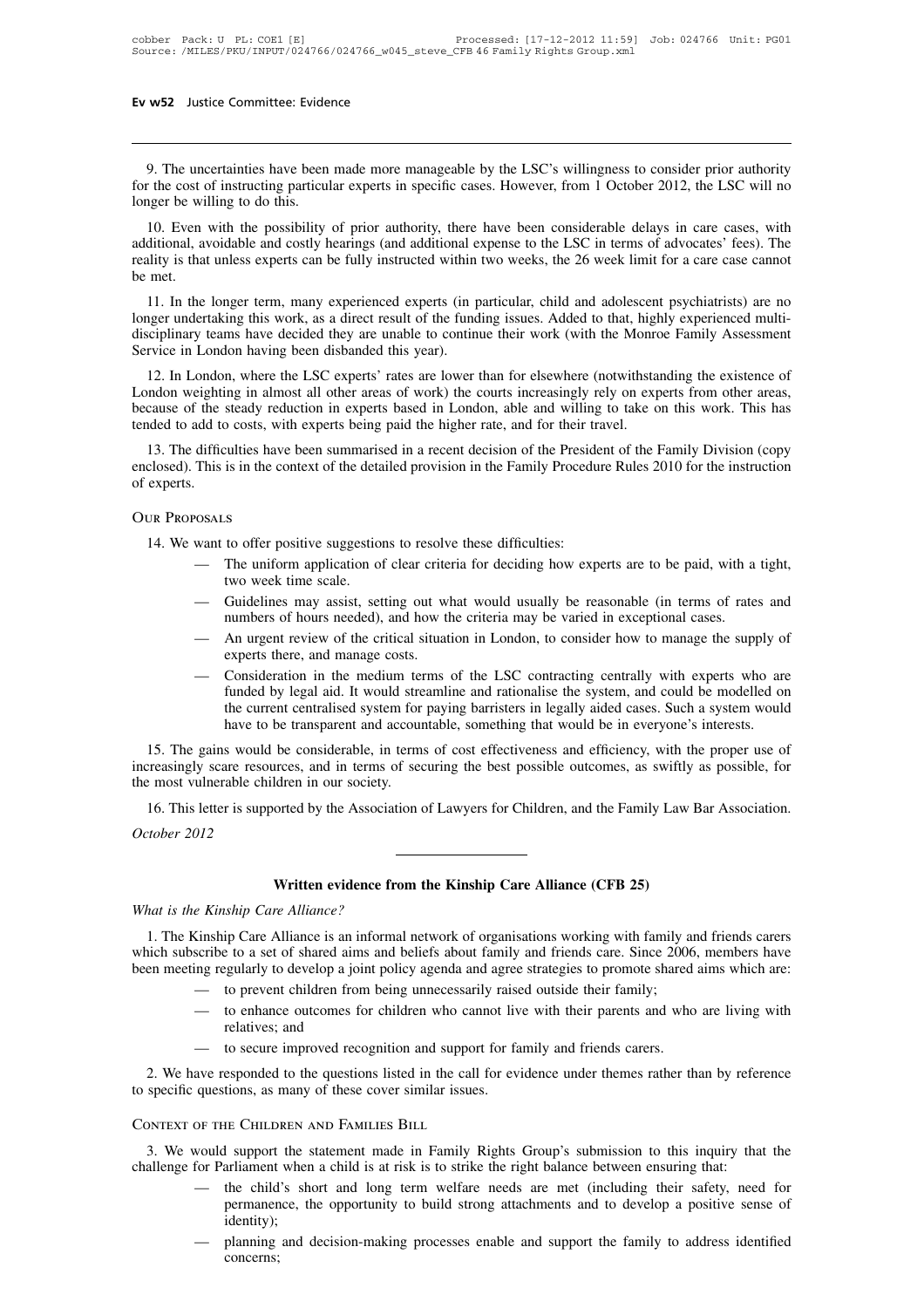- Justice Committee: Evidence Ev w53<br>— the child's right to respect to family life is observed, including exploring all potential<br>placements within their wider family; and<br>plans for the child are made without unnecessary or placements within their wider family life is observed, including exploring all potential placements within their wider family; and  $-$  plans for the child are made without unnecessary or harmful delay and within a timescal
- 

meets the child's right to respect to family life is observed, including exploring all potential<br>placements within their wider family; and<br>meets the child are made without unnecessary or harmful delay and within a timescal - the child's right to respect to family life is observed, including exploring all potential<br>placements within their wider family; and<br>- plans for the child are made without unnecessary or harmful delay and within a timesc to family life is observed, including exploring all potential<br>placements within their wider family; and<br>— plans for the child are made without unnecessary or harmful delay and within a timescale that<br>meets the child's shor placements within their wider family; and<br>
increases many or harmful delay and within a timescale that<br>
meets the child's short and long term needs, including formation of secure attachments..<br>
4. The specific reforms bein - plans for the child are made without unnecessary or harmful delay and within a timescale that<br>meets the child's short and long term needs, including formation of secure attachments..<br>4. The specific reforms being address Frame<br>
method and the method and the precific r<br>
increasing judicial<br>
unintended, negati<br>
for example:<br>
(i) Cha pecific reforms being addressed by this inquiry are part of a more extensive programme of reforms<br>hority and judicial decision-making processes. Whilst some of these are most welcome, for example<br>judicial continuity and im ic reforms being addressed by this inquiry are part of a more extensive programme of reforms<br>y and judicial decision-making processes. Whilst some of these are most welcome, for example<br>cial continuity and improving case m

- istandary and judicial decision-making processes. Whilst some of these are most welcome, for example cial continuity and improving case management to reduce systemic delays, others may have gative consequences for vulnerab ial continuity and improving case management to reduce systemic delays, others may have<br>gative consequences for vulnerable children and families. In particular we would highlight,<br>Changes to the legal aid system,<sup>11</sup> will gative consequences for vulnerable children and families. In particular we would highlig<br>Changes to the legal aid system,<sup>11</sup> will result in many family and friends carers, such<br>grandparents or older siblings raising child (i) Changes to the legal aid system,<sup>11</sup> will result in many family and friends carers, such as grandparents or older siblings raising children, having to represent themselves in court and navigate administrative and judi Changes to the legal aid system,<sup>11</sup> will result in many family and friends carers, such as grandparents or older siblings raising children, having to represent themselves in court and navigate administrative and judicial
- grandparents or older siblings raising children, having to represent themselves in court and<br>navigate administrative and judicial decision-making processes alone, without legal advice or<br>assistance. This may deter some fro navigate administrative and judicial decision-making processes alone, without legal advice or assistance. This may deter some from seeking a residence or special guardianship order, leaving the child vulnerable to being re assistance. This may deter some from seeking a residence or special guardianship order, leaving<br>the child vulnerable to being removed from their care by their parents, without notice.<br>The "foster to adopt" proposal which r the child vulnerable to being removed from their care by their parents, without notice.<br>The "foster to adopt" proposal which requires local authorities to consider placing children with<br>approved adopters, initially on a te The "foster to adopt" proposal which requires local authorities to consider placing children with approved adopters, initially on a temporary foster care basis until a placement order has been made,<sup>12</sup> creates a fast trac approved adopters, initially on a temporary foster care basis until a placement order has been made,<sup>12</sup> creates a fast track to adoption. For example, a baby could be placed with potential adopters (who have been approved made,<sup>12</sup> creates a fast track to adoption. For example, a baby could be placed with potential adopters (who have been approved as temporary foster carers) under an interim care order before the court has made a decision adopters (who have been approved as temporary foster carers) under an interim care order<br>before the court has made a decision at the final hearing in care proceedings that the threshold<br>for removing the child from their pa before the court has made a decision at the final hearing in care proceedings that the threshold<br>for removing the child from their parents has been established. If there was a viable family and<br>friends care arrangement ide for removing the child from their parents has been established. If there was a viable family and<br>friends care arrangement identified in such a case, a court considering the care plan would have<br>to weigh up the advantages t friends care arrangement identified in such a case, a court considering the care plan would have<br>to weigh up the advantages to the child of remaining with their existing carers (who had already<br>been approved as adopters an to weigh up the advantages to the child of remaining with their existing carers (who have been approved as adopters and temporary foster carers) with whom they have formed relationship, against the risks associated with br Frequencial stationship, against the risks associated with breaking such durathments in order to place the child with an otherwise suitable family members who could provide excellent care and meet the child's long term ide *in data the reducing safeling the chances where conder the child with an otherwise suitable family members who could provide excellent care and meet the child's long term identity needs. In such circumstances the court wo* the child's long term identity needs. In such circumstances the court would almost certainly favour maintaining the status quo, hence the child's opportunity to be raised by their family would have been prejudged by this e

the child's long term identity needs. In such circumstances the court would favour maintaining the status quo, hence the child's opportunity to be rais would have been prejudged by this early "foster to adopt" placement; a

5. When combined, *these and other reforms to streamline and accelerate the decision-making processes are danger of reducing the chances of children being raised safely within their wider family network. It is erefore esse* in danger of reducing the chances of children being raised safely within their wider family network. It is<br>therefore essential that this inquiry considers the wider context when addressing the particular questions posed.<br> therefore essential that this inquiry considers the wider context when addressing the particular questions posed.<br>THE ROLE OF FAMILY AND FRIENDS IN PROTECTING VULNERABLE CHILDREN<br>6. An estimated 200–300,000 children who ca THE ROLE OF FAMILY AND FRIENDS IN PROTECTING VULNERABLE CHILDREN<br>6. An estimated 200–300,000 children who cannot live safely with their parents are being raised by family<br>and friends (typically grandparents, older siblings THE ROLE OF FAMILY AND FRIENDS IN PROTECTING VULNERABLE CHILDREN<br>6. An estimated 200–300,000 children who cannot live safely with their parents are being raised by family<br>and friends (typically grandparents, older siblings friends care are as safe,<sup>16</sup> and are doing as well if not better in relationships. Moreover, the safely with their parents are being raised by family and friends (typically grandparents, older siblings, aunts and uncles) 6. An estimated 200–300,000 children who cannot live safely with their parents are being raised by family and friends (typically grandparents, older siblings, aunts and uncles),<sup>13</sup> often as an alternative to being brough and friends (typically grandparents, older siblings, aunts and uncles),<sup>13</sup> often as an alternative to being brought<br>up in the care system. Enabling children to live safely within their family network is consistent with th up in the care system. Enabling children to live safely within their family network is consistent with the child's<br>right to respect for family<sup>14</sup> life and also results in generally positive outcomes for the children invol Research<sup>15</sup> shows, for example, that in comparison to children in unrelated foster care, children in family and friends care are as safe,<sup>16</sup> and are doing as well if not better in relation to their health, school attend Research<sup>15</sup> shows, for example, that in comparison to children in unrelated foster care, children in family and friends care are as safe,<sup>16</sup> and are doing as well if not better in relation to their health, school attenda friends care are as safe,<sup>16</sup> and are doing as well if not better in relation to their health, school attendance and performance, self-esteem and social and personal relationships. Moreover, there is a marked improvement i performance, self-esteem and social and personal relationships. Moreover, there is a marked improvement in their emotional health and behaviour following placement and their carers are more likely to match their ethnicity their emotional health and behaviour following placement and their carers are more likely to match their<br>ethnicity and be highly committed to them, leading to more stable placements. This is despite these children<br>sufferin ethnicity and be highly committed to them, leading to more stable placements. This is despite these children suffering from similar adversities to children in the care system and their carers having multiple problems of th suffering from similar adversities to children in the care system and their carers having multiple problems of<br>their own and inadequate support. For example, many of these carers have to deal with the challenging<br>behaviour their own and inadequate support. For example, many of these carers have to deal with the challenging<br>behaviour these children show as a result of their earlier tragedy or trauma;<sup>17</sup> they have manage to contact<br>with the p behaviour these children show as a result of their earlier tragedy or trauma;<sup>17</sup> they have with the parents' without adequate support;<sup>18</sup> and many grandparents, in particular, suff they find themselves once more in a pa they lind themselves once more in a parenting role which they had not planned and<br>their friends and normal social networks. Many also experience severe financial I<br>to meet the additional costs of raising these children bu their friends and normal social networks. Many also experience severe finity to meet the additional costs of raising these children but also 38% of family work in order to take in the child, <sup>19</sup> so they are bearing these work in order to take in the child, <sup>19</sup> so they are bearing these additional expenses on less income. It is little<br>wonder that 75% of family and friends carers are judged to be living in poverty.<sup>20</sup><br><sup>11</sup> Schedule 1 para

work in order to take in the child,<sup>19</sup> so they are bearing these additional expenses on less income. It is little<br>wonder that 75% of family and friends carers are judged to be living in poverty.<sup>20</sup><br><sup>11</sup> Schedule 1 para 1 Schedule 1 para 13, Legal Aid Sentencing and Punishment of Offenders Act 2012<br>DfE (2012) Proposals for placing children with their potential adopters earlier<br>They usually step in because of parental difficulties, such as m DfE (2012) Proposals for placing children wit<br>They usually step in because of parental diffic<br>misuse, or imprisonment or bereavement.<br>European Convention on Human Rights (Artic<br>Farmer E and Moyers S (2008) Kinship Care:<br>J. <sup>13</sup> They usually step in because of parental difficulties, such as mental or physical ill health, domestic abuse, alcohol or substance misuse, or imprisonment or bereavement.<br>
<sup>14</sup> European Convention on Human Rights (Ar misuse, or imprisonment or bereavement.<br>European Convention on Human Rights (Ai<br>Farmer E and Moyers S (2008) Kinship Car<br>J., Waterhouse, S, and Lutman, E (2008) K<br>care proceedings. London: BAAF<br>This research shows that onl <sup>14</sup> European Convention on Human Rights ( $^{15}$  Farmer E and Moyers S (2008) Kinship Ca J., Waterhouse, S, and Lutman, E (2008) care proceedings. London: BAAF <sup>16</sup> This research shows that only 6% of fam figure as for un 18 J., Waterhouse, S, and Lutman, E (2008) Keeping them in the Family: Outcomes for children placed in kinship care through<br>
<sup>16</sup> This research shows that only 6% of family and friends carers failed to protect the children

<sup>&</sup>lt;sup>16</sup> This research shows that only 6% of family and friends carers failed to protect the children in their care which is the same

 $17$  Farmer and Moyers (2008) ibid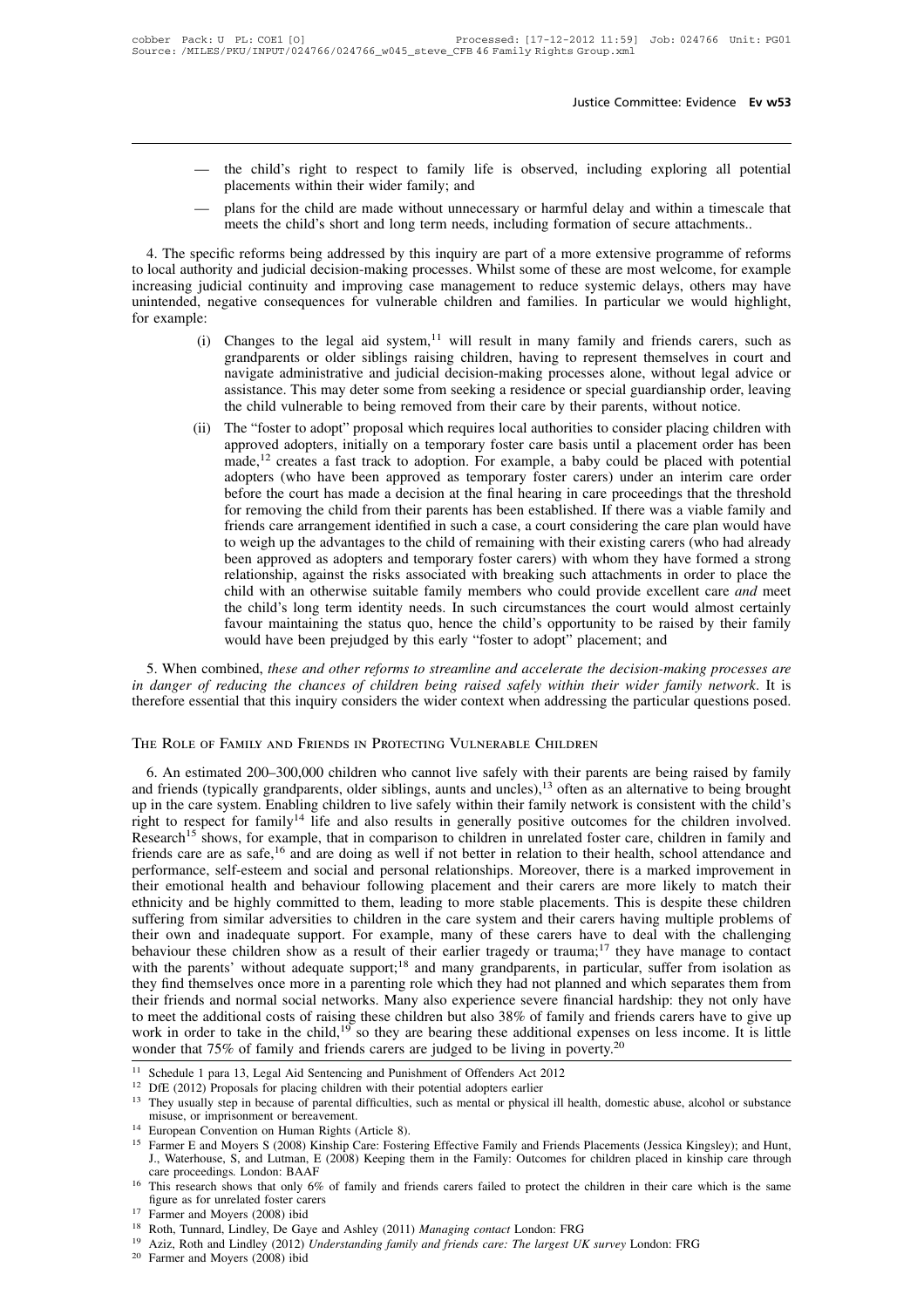**7.** Family and friends care arrangements for children who would otherwise be in the care system also result huge savings to the State: it is estimated that the average costs of a child being in care are over £25,000<sup>21</sup> **Ev w54** Justice Committee: Evidence<br> **Ev w54** Justice Committee: Evidence<br> **EV**<br>
7. Family and friends care arrangements for children who would otherwise be in the care system also result<br>
in huge savings to the State: i 7. Family and friends care arrangements<br>in huge savings to the State: it is estimate<br>per year and the average costs to the State<br>8. Yet potential wider family placemen<br>delay.<sup>23</sup> This usually arises because:<br>(a) social wor (a) social workers focus too often on the mother, and do not routinely vings to the State: it is estimated that the average costs of a child being in care are over £25,000<sup>21</sup> and the average costs to the State of care pr to the State: it is estimated that the average costs of a child being in care are over £25,0<br>e average costs to the State of care proceedings are a further £25,000 or more.<sup>22</sup><br>ial wider family placements are frequently i

- 
- (a) many family placements are frequently identified late in care proceedings causing further is usually arises because:<br>
(a) social workers focus too often on the mother, and do not routinely seek out potential carers in ial wider family placements are frequently identified late in care proceedings causing further<br>ually arises because:<br>social workers focus too often on the mother, and do not routinely seek out potential carers in<br>the wider an woter raminy pracements are requently identified rate in eare proceedings eausing ruttuel<br>ually arises because:<br>social workers focus too often on the mother, and do not routinely seek out potential carers in<br>the wider social workers focus too often on the mother, and do not routinely seek out potential carers in<br>the wider family, particularly paternal relatives, before proceedings start,<sup>24</sup> and<br>many family and friends carers refrain fr social workers focus too often on the mother, and do not routinely seek out potential carers in<br>the wider family, particularly paternal relatives, before proceedings start,<sup>24</sup> and<br>many family and friends carers refrain fr the wider family, particularly paternal relatives, before proceedings start,<sup>24</sup> and<br>many family and friends carers refrain from offering to care for the child whilst there is still a<br>chance that the parents (who are typic many family and friends carers refrain from offering to care for the child whilst there is still a chance that the parents (who are typically their son, daughter, brother, sister) may be able to look after the child long t chance that the parents (who are typically their son, daughter, brother, sister) may be able to look after the child long term. In some cases, this is because they are unaware of the depth or totality of concerns; in other

# 26 Week Time Limit in Care Proceedings

9. We are aware from our advice and policy work that, in many parts of the country, courts are arrangement.<br>
9. We are aware from our advice and policy work that, in many parts of the country, courts are already<br>
9. We are This will be far too late under the 26 week time limit, with the result that many children may<br>be denied the chance of living in an otherwise suitable family and friends care arrangement.<br>26 WEEK TIME LIMIT IN CARE PROCEED be denied the chance of living in an otherwise suitable family and friends care arrangement.<br>
26 WEEK TIME LIMIT IN CARE PROCEEDINGS<br>
9. We are aware from our advice and policy work that, in many parts of the country, cour 26 WEEK TIME LIMIT IN CARE PROCEEDINGS<br>9. We are aware from our advice and policy work that, in many parts of the country, courts are already<br>operating a 26 week timetable on new cases, despite this provision not yet havin 26 WEEK TIME LIMIT IN CARE PROCEEDINGS<br>9. We are aware from our advice and policy work that, in many parts of the country, courts are already<br>operating a 26 week timetable on new cases, despite this provision not yet havin 20 WEEK TIME EIMIT IN CAKE I ROCEEDINGS<br>9. We are aware from our advice and policy work that, in many parts of the country, courts are already<br>operating a 26 week timetable on new cases, despite this provision not yet havi 9. We are aware from our advice and policy work that, in many parts of the country, courts are already operating a 26 week timetable on new cases, despite this provision not yet having been enacted in parliament. Although operating a 26 week timetable on new case.<br>Although we support the government's intervery concerned that this time<br>frame (save want to take on the care of a child who case to consider their application, and in the c<br>the pr In the system, we support the government s member to remove narminal delay for emided from the system, we are<br>try concerned that this timeframe (save in exceptional cases) will squeeze out wider family members who<br>mt to ta rather than a welfare based decision, to the potential detriment of the children concerned, we think it is absolutely critical that families are effectively support and in the case of special guardianship applications thei

want to take on the care of a clind who callifed tive with their parents occause there is simply not enough time<br>to consider their application, and in the case of special guardianship applications their support needs, befo co consider then application, and in the case of special guardianship applications then support necets, octoce<br>the proceedings are concluded. We are already hearing anecdotes of family members being denied an<br>assessment on and pre-proceedings stage is largely members being ruled out as potential carers by an acceleration of the process<br>rather than a welfare based decision, to the potential detriment of the children concerned, we think it is<br> for the child to live with their family are often than a welfare based decision, to the potential detrabsolutely critical that families are effectively supported and care proceedings start. There is simply not enough time 10. To guard against raimly members being ruled out as potential cartes by an acceleration of the process<br>her than a welfare based decision, to the potential detriment of the children concerned, we think it is<br>solutely cri Family increased and the potential definition of the emitted concerned, we think it is<br>absolutely critical that families are effectively supported and engaged to address the identified concerns before<br>care proceedings stag edings start. There is simply not enough time to do this once proceedings have started. However this<br>dings stage is largely unregulated, with the result that practice varies widely and key opportunities<br>ld to live with the

- Example is largely unregulated, with the result that practice varies widely and key opportunities<br>live with their family are often missed.<br>fore recommend that the legislation and associated regulations and guidance maximi live with their family are often missed.<br>
fore recommend that the legislation and associated regulations and guidance maximises the<br>
wider family members to find safe solutions for their child in this pre-proceedings stage fore recommend that the legislation and associated regulations and guidance maximises the wider family members to find safe solutions for their child in this pre-proceedings stage by:<br>The government issuing a *pre proceed* fore recommend that the legislation and associated regulations and guidance maximises the wider family members to find safe solutions for their child in this pre-proceedings stage by:<br>The government issuing a *pre proceedi* wider family members to find safe solutions for their child in this pre-proceedings stage by:<br>The government issuing a *pre proceedings protocol* under s.7 Local Authority Social Services<br>Act 1970.<sup>25</sup> This should set out (a) The government issuing a *pre proceedings protocol* under s.7 Local Authority Social Services<br>Act 1970.<sup>25</sup> This should set out how local authorities should work to engage families to make<br>safe plans for their childre Act 1970.<sup>25</sup> This should set out how local authorities should work to engage families to make<br>safe plans for their children before the proceedings start, drawing on best practice of what<br>works. This work should be underta safe plans for their children before the proceedings start, drawing on best practice of what works. This work should be undertaken in sufficient time for the family to have a realistic opportunity to address and overcome t works. This work should be undertaken in sufficient time for the family to have a realistic opportunity to address and overcome the concerns within the timescale of the child's needs. Where necessary, *this work could be i*
- provide the a new duty on local authorities to identify and consider wider family<br>ments for a child, whenever they are considering removing a child from their parents<br>see they may be at risk. This would allow contingency p
	-
	- best achieved by a family on total dimensions to dentity and<br>ments for a child, whenever they are considering removing a c.<br>see they may be at risk. This would allow contingency planning<br>at the same time as a parent is bei
- (c) Families should be routinely offered a Family Group Conference to develop a plan is required to proceeding with a "foster for adoption" placement, except in emergencies. This would be best achieved by a family group co - at the same time as a parent is being assessed; and<br>
- in parallel to unrelated carers who would meet the child's needs being identified before<br>
proceeding with a "foster for adoption" placement, except in emergencies. T - at the same time as a parent is being assessed, and<br>
- in parallel to unrelated carers who would meet the child's needs being<br>
proceeding with a "foster for adoption" placement, except in emergencie<br>
best achieved by a f In paranci to uniciated carets who would incert the clind s liceus being identified before proceeding with a "foster for adoption" placement, except in emergencies. This would be best achieved by a family group conference proceeding with a roster for adoption pracement, except in emergencies. This would be best achieved by a family group conference being convened.<br>Families should be routinely offered a Family Group Conference to develop a p
- best achieved by a family group conference being convened.<br>
(c) Families should be routinely offered a Family Group Conference to develop a plan to safeguard<br>
their child, when an initial child protection conference has de (e) Tallines should be foldinely offered a Talliny Stoup Collectence to develop a plan to sateguard their child, when an initial child protection conference has determined that a plan is required to protect the child or th and friends, when an initial end protection coincidence has determined that a pian is required<br>to protect the child or their child may be removed into the care system.<br>The Government funding specialist independent family a the child.<br>
22 Corry D and Maitra S (2011) Cost-Benefit Analysis of telephone services provided by Family Rights Group<br>
23 Hunt, J (2001) Scoping paper proceed for the Department of Health London: Dolt
- 22 Constitutional Affairs, 2006 and Maitra S (2011) Cost-Benefit Analysis of telephone services provided by Family Rights Group<br><sup>21</sup> Corry D and Maitra S (2011) Cost-Benefit Analysis of telephone services provided by Famil (e) LSC level 2 advice (triggered by the letter before proceedings) should<br>and friends who receive the letter before proceedings or are considering<br>the child.<br><sup>21</sup> Corry D and Maitra S (2011) Cost-Benefit Analysis of tele

 $\frac{24}{25}$  Ibid

the child.<br>
<sup>21</sup> Corry D and Maitra S (2011) Cost-Benefit Analysis of telephone services provided by Family Rights Group<br>
<sup>22</sup> Review of Child Care Proceedings, System in England and Wales, Department for Constitutional A <sup>22</sup> Review of Child Care Proceedings, System in England and Wales, Department for Constitutional Affairs, 2006<br><sup>23</sup> Hunt, J (2001) *Scoping paper prepared for the Department of Health* London: DoH<br><sup>24</sup> Ibid<br><sup>25</sup> Guidance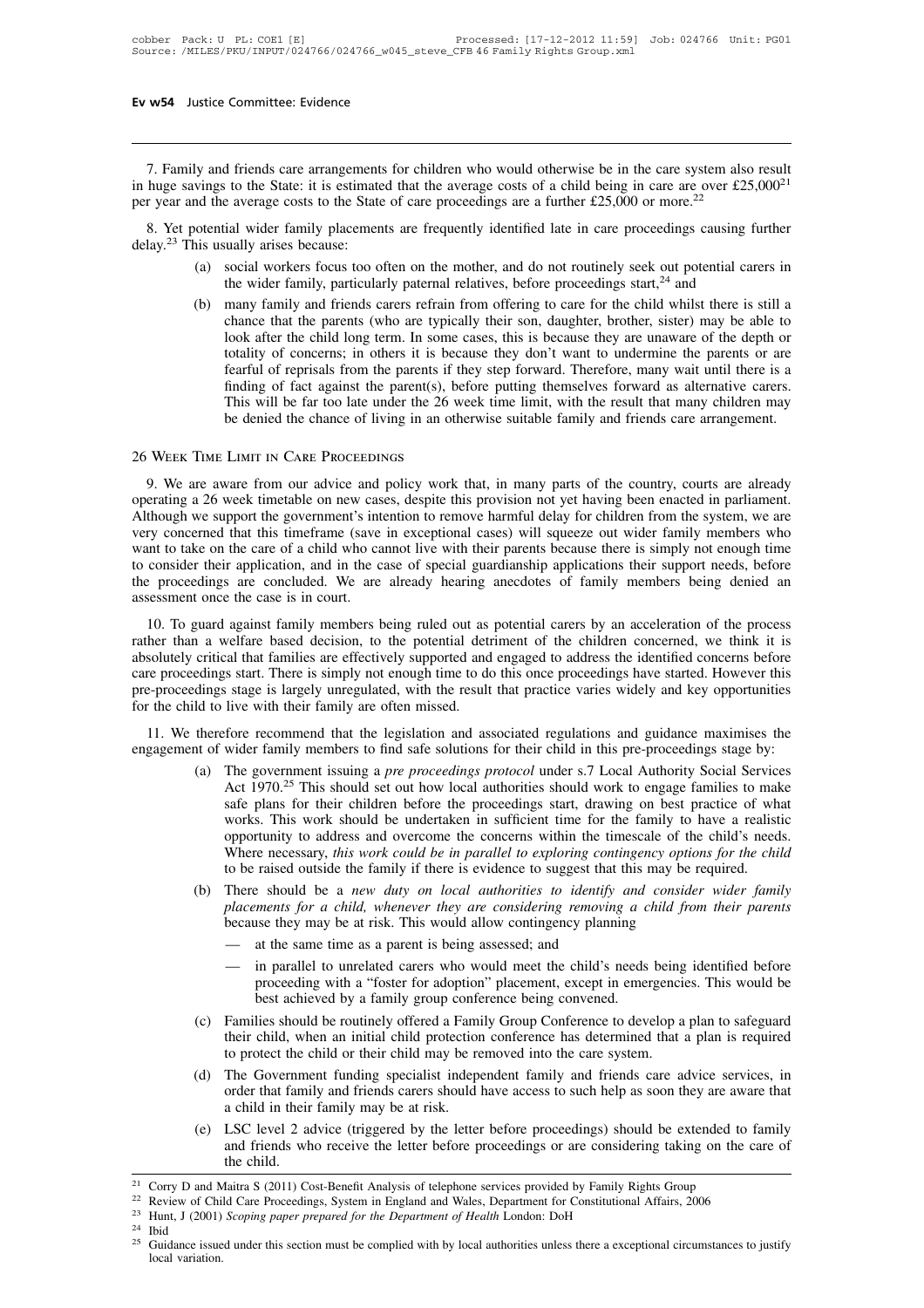Justice Committee: Evidence Ev w55<br>Iustice Committee: Evidence Ev w55<br>Iustice Committee: Evidence Ev w55<br>Iustice Committee: Evidence Ev w55<br>Iustice Support for children in these placements, including a new statutory duty o Justice Committee: Evidence Ev w55<br>More effective support should be available for family and friends carers to optimise outcomes<br>for children in these placements, including a new statutory duty on local authorities to prov Justice Committee: Evidence Ev w55<br>More effective support should be available for family and friends carers to optimise outcomes<br>for children in these placements, including a new statutory duty on local authorities to prov More effective support should be available for family and friends carers to optimise outcomes<br>for children in these placements, including a new statutory duty on local authorities to provide<br>support for family and friends More effective support should be available for family and friends carers to optimise outcor<br>for children in these placements, including a new statutory duty on local authorities to prov<br>support for family and friends carer 12. These recommendations should guard against family and friends carers to optimise outcomes<br>12. These recommends, including a new statutory duty on local authorities to provide<br>12. These recommendations should guard agai

for children in these placements, including a new statutory duty on local authorities to provide<br>support for family and friends carers raising children who cannot live with their parents,<br>irrespective of legal status and a support for family and friends carers raising children who cannot live with their parents,<br>irrespective of legal status and a national financial allowance for such carers raising children to<br>cover the real costs of raising irrespective of legal status and a national financial allowance for such carers raising children to<br>cover the real costs of raising a child for whom they are not legally financially liable.<br>12. These recommendations should cover the real costs of raising a child for whom they are not legally financially liable.<br>
12. These recommendations should guard against family and friends carers only coming forward after a fact<br>
finding in proceedings, 12. These recommendations should guard against family and friends carers only coming forward after a fact<br>finding in proceedings, thus eliminating a major source of delay in the majority of cases. However, there will<br>be ci e recommendations should guard against rainity and rifelius caters only coning forward after a ract proceedings, thus eliminating a major source of delay in the majority of cases. However, there will stances where either t be available to enable an expedited assessment of the proposed carer to take place; and an associated mechanism developed within the local authority to ensure that a family member needs to be considered late in the day. In ged at the last minute, such that a family member needs to be considered late in the day. In these cores and in order to ensure that the opportunity of a suitable family placement is not lost whilst busly ensuring that und

- 
- and in order to ensure that the opportunit<br>ensuring that undue delay is avoided we re<br>guidance for judges that an exceptional ex<br>be available to enable an expedited assess<br>an associated mechanism developed withi<br>thorough,

(a) guidance for judges that an exceptional extension to the time limit of the proceedings should<br>be available to enable an expedited assessment of the proposed carer to take place; and<br>(b) an associated mechanism develop proceedings. This is an order which can be made in favour of a non-parent to secure a child's future with in care proceedings. This is an order which can be made in favour of a non-parent to secure a child's future with th It is essential to the success of special guardianship of the success of special guardianship order within in care<br>It is will be particularly important where a relative seeks a special guardianship order within in care<br>pro (b) an associated mechanism developed within the local authority to ensure that a fast track, yet<br>thorough, assessment<sup>26</sup> is conducted.<br>This will be particularly important where a relative seeks a special guardianship ord thorough, assessment<sup>26</sup> is conducted.<br>This will be particularly important where a relative seeks a special guardianship order within in care<br>proceedings. This is an order which can be made in favour of a non-parent to sec This will be particularly important where a relative seeks a special guardianship order within in care proceedings. This is an order which can be made in favour of a non-parent to secure a child's future with them. It is e This will be particularly<br>proceedings. This is an order<br>It is essential to the success<br>rushed, particularly if speed<br>placement working (for exa<br>hardship), once the local aut<br>the final order is made. proceedings. This is an order which can be made in favour of the success of special guardianship place rushed, particularly if speed is at the expense of agreein placement working (for example to support difficult con hard

13. The concerned that this proposal removes a key opportunity for wider family members to apply to three on the interim care of a child pending a final hearing. This will be very significant when the new legal in restrict The interim care of a child pending a final hearing.<br>
13. We are concerned that this proposal removes a key opportunity for wider family members to apply to<br>
take on the interim care of a child pending a final hearing. Thi REMOVAL OF TIME LIMIT ON INTERIM CARE ORDERS:<br>13. We are concerned that this proposal removes a key opportunity for wider family members to apply to<br>take on the interim care of a child pending a final hearing. This will be REMOVAL OF TIME LIMIT ON INTERIM CARE ORDERS:<br>13. We are concerned that this proposal removes a key opportunity for wider family members to apply to<br>take on the interim care of a child pending a final hearing. This will be REMOVAL OF TIME LIMIT ON INTERIM CARE ORDERS:<br>
13. We are concerned that this proposal removes a key opportunity for wider family members to apply to<br>
take on the interim care of a child pending a final hearing. This will 13. We are concerned that this proposal removes a key opportunity for wider family members to apply to ke on the interim care of a child pending a final hearing. This will be very significant when the new legal restriction take on the interim care of a child pending a final hearing. This will be very significant when the new legal<br>aid restrictions are in force as it will become more difficult for them to make a free standing application for<br> aid restrictions are in force as it will become more diffeormant and interim residence/child arrangements order without interim hearing where the other parties solicitors could we therefore recommend that, publicly funded

The very concerned by the proposal that the court should be available to help resolve disputes<br>
EDUCING COURT SCRUTINY OF CARE PLANS<br>
EDUCING COURT SCRUTINY OF CARE PLANS<br>
14. We are very concerned by the proposal that the between ramity members and the local authority over interim arrangements for the child including contact.<br>
REDUCING COURT SCRUTINY OF CARE PLANS<br>
14. We are very concerned by the proposal that the court should no longer sc REDUCING COURT SCRUTINY OF CARE PLANS<br>14. We are very concerned by the proposal that the court should no longer scrutinise the "details" of the<br>care plan. Evidence from our advice services indicates that it is often only a REDUCING COURT SCRUTINY OF CARE PLANS<br>14. We are very concerned by the proposal that the court should no longer scrutinise the "details" of the<br>care plan. Evidence from our advice services indicates that it is often only a REDUCING COURT SCRUTINY OF CARE PLANS<br>14. We are very concerned by the proposal that the court should no longer scrutinise the "details" of the<br>care plan. Evidence from our advice services indicates that it is often only a 14. We are very concerned by the proposal that the court should no longer scrutinise the "details" of the care plan. Evidence from our advice services indicates that it is often only as a result of the court's authority an The plan. Evidence from our advice services indicates that it is often only as a result of the court's authority<br>d scrutiny that key elements of the child's plan such as sibling placements, contact and contingency planning and scrutiny that key elements of the child's plan such as sibling placements, contact and contingency planning<br>in care proceedings, which are fundamental to the child's future wellbeing, are effectively addressed by the<br>l

in care proceedings, which are fundamental to the child's future wellbeing, are effectively addressed by the local authority. The fact that the court currently provides this scrutiny, has transformed the quality of care pl local authority. The fact that the court currently provides this scrutiny, has transformed the quality of care plans<br>in many cases.<br>15. Clearly Independent Reviewing Officers (IROs) will be key to ensuring that the care pl in many cases.<br>
15. Clearly Independent Reviewing Officers (IROs) will be key to ensuring that the care plan meets the child's needs. Indeed they are already tasked to challenge poor practice and any failure to implement p 15. Clearly Independent Reviewing Officers (IROs) will be key to ensuring that the care plan meets the child's needs. Indeed they are already tasked to challenge poor practice and any failure to implement plans on behalf o 15. Clearly Independied's needs. Indee<br>behalf of the child.<sup>2</sup><br>have the time or re<br>needs. Moreover, the<br>independence and  $\epsilon$ <br>them increase.<br>16. Given the lim half of the child.<sup>27</sup> However, their workload (which can be up to 120 cases each) is such that they do not<br>we the time or resources to challenge all aspects of the care plan which they feel do not meet the child's<br>eds. Mo

may the time or resources to challenge all aspects of the care plan which they feel do not meet the child's needs. Moreover, the culture of local authorities varies, and some still attempt to minimise or sideline IRO's ind needs. Moreover, the culture of local authorities varies, and some still attempt to minimise or sideline IRO's<br>independence and authority. This is likely to become more rather than less difficult if the expectations on<br>the independence and authority. This is likely to become more rather than less difficult if the expectations on them increase.<br>
16. Given the limited resources of IROs and the pressures on local authorities budgets which affe them increase.<br>
16. Given the limited resources of IROs and the pressures on local authorities budgets which affect services<br>
provided to vulnerable children and families, it seems contrary to children's welfare to remove 16. Given the limited resources of IROs and the pressures on local authorities budgets which affect services provided to vulnerable children and families, it seems contrary to children's welfare to remove this key layer o

http://www.lbhf.gov.uk/Directory/News/Tri\_borough\_councils\_join\_forces\_to\_speed\_up\_care\_proceedings\_in\_national\_ pilot.asp we suggest *it should be amended* to include contact and sibling placements as being core issues that the court should consider in addition to permanence plans for the child (Clause  $3A(a)$ ).<br><sup>26</sup> Fast track assessments ha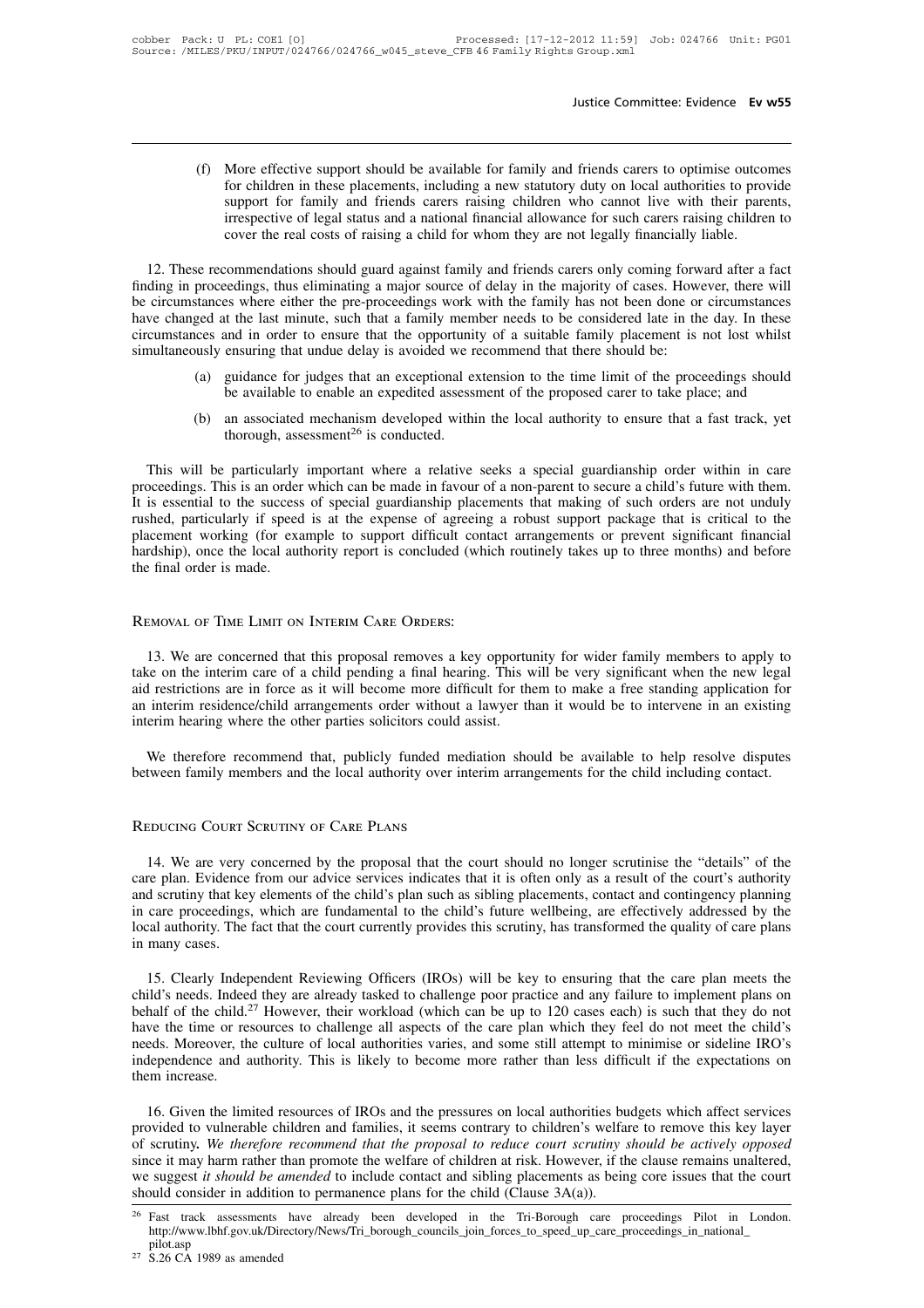17. We also recommend that in addition to the pre-proceedings proposals set out in para 11 above, the<br> *lowing safeguards are put in place to try to ensure there are appropriate checks and balances in the system*<br>
thout ca *following safeguards are put in place to try to ensure there are appropriate checks and balances in the system**following safeguards are put in place to try to ensure there are appropriate checks and balances in the sys* Ev w56 Justice Committee: Evidence<br>
17. We also recommend that in addition to the pre-<br>
following safeguards are put in place to try to ensure to<br>
without causing any additional delay to children:<br>
(a) Social workers shoul

- (a) also recommend that in addition to the pre-proceedings proposals set out in para 11 above, the *safeguards are put in place to try to ensure there are appropriate checks and balances in the system* using any additional recommend that in addition to the pre-proceedings proposals set out in para 11 above, the *uards are put in place to try to ensure there are appropriate checks and balances in the system* (any additional delay to children: recommend that in addition to the pre-<br>
yeards are put in place to try to ensure the<br>
general care any additional delay to children:<br>
Social workers should be required to action<br>
who have had significant involvement<br>
signi (b) IROs should ensure that significant family members are directly involved in the system using any additional delay to children:<br>
(a) Social workers should be required to actively consult grandparents and other family me any additional delay to children:<br>
Social workers should be required to actively consult grandparents and other family members<br>
who have had significant involvement with the child or the care proceedings about any<br>
signifi stary additional<br>Social worker<br>who have has<br>significant cha<br>IROs should of<br>any planning i<br>of harm.<br>Publicly funde
- (a) Social workers should be required to actively consult grandparents and other rainity incidents<br>who have had significant involvement with the child or the care proceedings about any<br>significant changes to the care plan. Suppliciant changes to the care plan.<br>
(b) IROs should ensure that significant family members are directly involved in or contribute to any planning meetings before a final care plan is made unless this would place the chi (b) IROs should ensure that significant family members are directly involved in or contribute to any planning meetings before a final care plan is made unless this would place the child at risk of harm.<br>
(c) Publicly funde
- 
- The care plands are the care proceedings before a final care plan is made unless this would place the child at risk<br>of harm.<br>Publicly funded mediation between the family and the local authority should be available to<br>help or the care proceedings should have a right to apply to court for further scrutiny of the care plan/directions where there is a fundamental disagreement about the proposed change.<br>(e) There should be a new duty on Independ
- (c) Publicly funded mediation between the family and the local authority should be available to help resolve care plan disputes.<br>
(d) Grandparents and other family members who have had significant involvement with the chil Frandparents and other family members who have had significant involvement with the child<br>or the care proceedings should have a right to apply to court for further scrutiny of the care<br>plan/directions where there is a fund Grandparents and other family members who have had significant involvement with the child<br>or the care proceedings should have a right to apply to court for further scrutiny of the care<br>plan/directions where there is a fund Grandparents and other family members who have had significant involvement with the child<br>or the care proceedings should have a right to apply to court for further scrutiny of the care<br>plan/directions where there is a fund or the care proceedings should have a right to apply to court for further scrutiny of the care<br>plan/directions where there is a fundamental disagreement about the proposed change.<br>(e) There should be a new duty on Independ and the duty of the should be a flaw duty of independent Reviewing Officers to apply to count for future scrutiny where they consider that the proposed care plan does not promote the child's welfare.<br>This would help to ad

Seturny win<br>This would<br>practice and<br>to comply.<sup>22</sup><br>18. We have not addresse<br>and the duty to place siblin<br>to do so in the future.<br>*October* 2012 practice a<br>to comply<br>18. We have not addre<br>and the duty to place sib<br>to do so in the future.<br>*October 2012* Written evidence from Brian Willcox (CFB 28)

# **MEDIATION**

It is not fair to put so much emphasis on mediation being the solution, because not all relationship dynamics<br>It is not fair to put so much emphasis on mediation being the solution, because not all relationship dynamics<br>th **ALCON**<br>**AREDIATION**<br>It is not fair to put so much emphasis on mediation being the solution, because not all relationship dynamics<br>are the same. A parent may be so distraught about the breakdown of their relationship that **EXECUTE SOFT WEIGHT SOFT SOFT SOFT SOFT SET ALL SET ALL SET ALL SET ALL SET ALL SET ALL SET ALL SET ALL SET ARE ALL SET ALL SET ALL SET ALL SET ALL SET ALL SET AND THE SET AND THE SET AND THE RELATIONSHIP AND THE RELATION** Written evidence from Brian Willcox (CFB 28)<br>It is not fair to put so much emphasis on mediation being the solution, because not all relationship dynamics<br>are the same. A parent may be so distraught about the breakdown of EDIATION<br>It is not fair to put so much emphasis on mediation being the solution, because not all relationship dynamics<br>the same. A parent may be so distraught about the breakdown of their relationship that they are not rea

It is not fair to put so much emphasis on mediation being the solution, because not all relationship dynamics<br>are the same. A parent may be so distraught about the breakdown of their relationship that they are not ready<br>to It is not fail to put so interi-enphasis on mediation being the solution, because not an relationship dynamics<br>are the same. A parent may be so distraught about the breakdown of their relationship that they are not ready<br>t are the same. A parent may be so distraight about the<br>to mediate. There is also likely to be significant animos<br>down in the first place, so I think it is unreasonable to e<br>Additionally, I think that most parents see mediat wn in the first place, so I think it is unreasonable to expect these people to then be able to mediate effectively.<br>Additionally, I think that most parents see mediation as just another hurdle to jump over to get their day Additionally, I think that most parents see mediation as just another hurdle to jump over to get their day in court. However, more significant is the fact that parents want to get their day in court. The reason for this is

Additionally, I time that thost patents see inediation as just abouter hitter to yump over to get their day in<br>court. However, more significant is the fact that parents want to get their day in court. The reason for this i Fraction Count: However, more significant is the<br>because they want to win. It has nother this battle for which the State provide<br>There is only one solution and that<br>treated equally in the court room, the<br>own child arrangem s battle for which the State provides the stage.<br>There is only one solution and that is to treat both parents equally. If both parents knew that they would be<br>ated equally in the court room, they would have no point in goi There is only one solution and that is to treat both parents equally. If both parents knew that they would be<br>treated equally in the court room, they would have no point in going in the first place and would make their<br>own

Fract is only one solution and that is to theat both parents equally. If both parents kitew that they would be<br>treated equally in the court room, they would have no point in going in the first place and would make their<br>ow neated equally in the court foolit, they would have no point in going in the first place and would hake then<br>own child arrangements instead. All the time that there is a winner and a loser in the Family Court process,<br>the own child arrangements instead. All the time that there is a winner and a loser in the Family Court process, the system will continue to fail.<br>There is only one way of treating parents equally and that is to start from a p Iit on a 50/50 basis between their two parents, but it is a starting point. It does mean that both parents can<br>gotiate what they think is best for their child, safe in the knowledge that they can concede time without<br>comin

# Child Arrangement Orders

negotiate what they think is best for their child, safe in the knowledge that they can concede time without<br>becoming the loser.<br>CHILD ARRANGEMENT ORDERS<br>You may wish to change the wording in arrangement orders but this is THILD ARRANGEMENT ORDERS<br>
You may wish to change the wording in arrangement orders but this is just dressing up the old package in a<br>
gentler format. It will change nothing. Parents will see through the wording and will st CHILD ARRANGEMENT ORDERS<br>
You may wish to change the wordin<br>
gentler format. It will change nothing.<br>
the same, harsh reality that a cold, b<br>
between them and their children.<br>
The only solution to this problem FILD ARRANGEMENT ORDERS<br>You may wish to change the wording in arrangement orders but this is just dressing up the old package in a<br>ntler format. It will change nothing. Parents will see through the wording and will still b You may wish to change the wording in a gentler format. It will change nothing. Pare<br>the same, harsh reality that a cold, heartle<br>between them and their children.<br>The only solution to this problem will l<br>process, they will

# Expert Evidence

The only solution to this problem will be when both parents know that if they enter the Family Court<br>Decess, they will be treated as equals.<br>The problem with relying on expert evidence is that parenting is not an exact sci The only solution to this problem will be when both parents know that if they enter the Family Court<br>process, they will be treated as equals.<br>EXPERT EVIDENCE<br>The problem with relying on expert evidence is that parenting is EXPERT EVIDENCE<br>
The problem with relying on expert evidence is that parenting is not an exact science, so who is to say who<br>
is right. The world is constantly changing and so is perception with it. Examples of this are ga EXPERT EVIDENCE<br>The problem with relying on expert evidence is that parenting is not an exact science, so who is to say who<br>is right. The world is constantly changing and so is perception with it. Examples of this are gay The problem with relying on expert evidence is that parenting is not an exact science, so who is to say who is right. The world is constantly changing and so is perception with it. Examples of this are gay relationships w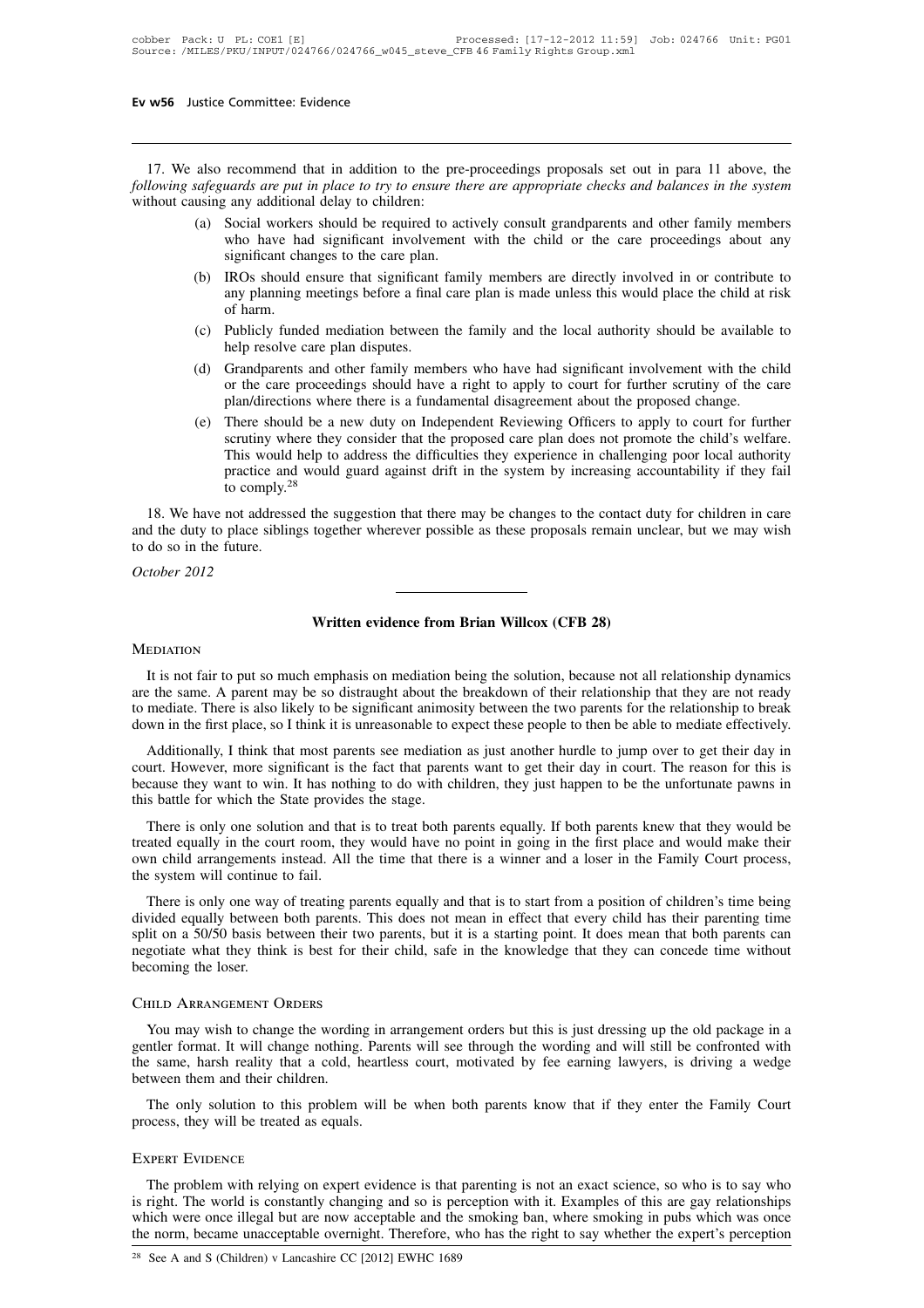Justice Committee: Evidence Ev w57<br>is right or wrong. I only have to think of Professor Meadows to appreciate that experts can be so wrapped up<br>in their own opinion and the power that it bestows upon them, that they lose s Justice Committee: Evidence Ev w57<br>is right or wrong. I only have to think of Professor Meadows to appreciate that experts can be so wrapped up<br>in their own opinion and the power that it bestows upon them, that they lose s Justice Committee: Evidence Ev w57<br>is right or wrong. I only have to think of Professor Meadows to appreciate that experts can be so wrapped up<br>in their own opinion and the power that it bestows upon them, that they lose s is right or wro<br>in their own c<br>to this, think<br>of work.<br>Introduce S Interior wrong. I only have to think of Professor Meadows to appreciate that experts can be their own opinion and the power that it bestows upon them, that they lose sight of reality. It this, think of the number of expert is right or wrong. I only<br>in their own opinion and<br>to this, think of the num<br>of work.<br>Introduce Shared Pare:<br>October 2012

Example and the small interest will not be the need for dubious expert evidence.<br> **Written evidence from the Interdisciplinary Alliance for Children (CFB 30)**<br>
WE SCRUTINY OF THE CHILDREN AND FAMILIES BILL 2012 Fre-Legislative Scrutiny of the Children Pre-Legislative Scruting and there will not be the need for dubious expert evidence Shared Parenting and there will not be the need for dubious expert evidence Children Pre-Legislat

Written evidence from the Interdisciplinary Alliance for Children (CFB 30)<br>E-LEGISLATIVE SCRUTINY OF THE CHILDREN AND FAMILIES BILL 2012<br>We understand that the Justice Select Committee will have sight of responses to the r Written evidence from the Interdisciplinary Alliance for Children (CFB 30)<br>PRE-LEGISLATIVE SCRUTINY OF THE CHILDREN AND FAMILIES BILL 2012<br>We understand that the Justice Select Committee will have sight of responses to the Written evidence from the Interdisciplinary Alliance for Children (CFB 30)<br>PRE-LEGISLATIVE SCRUTINY OF THE CHILDREN AND FAMILIES BILL 2012<br>We understand that the Justice Select Committee will have sight of responses to the

E-LEGISLATIVE SCRUTINY OF THE CHILDREN AND FAMILIES BILL 2012<br>We understand that the Justice Select Committee will have sight of responses to the recent Government<br>nsultations on the Framework for Assessment and Co-operati FRE-LEGISLATIVE SCRUTINY OF THE CHILDREN AND FAMILIES BILL 2012<br>We understand that the Justice Select Committee will have sight of responses to the recent Government<br>consultations on the Framework for Assessment and Co-ope We understand that the Justice Select Committee will have sight of responses to the recent Government consultations on the Framework for Assessment and Co-operative Parenting but for ease of reference, we attach those subm consultations on the Framework for Assessment and Co-operative Parenting but for ease of reference, we attach<br>those submitted on behalf of the Interdisciplinary Alliance for Children (IAC).<br>We welcome pre-legislative scrut those submitted on behalf of the Interdisciplinary Alliance for Children (IAC).<br>We welcome pre-legislative scrutiny of the 2012 Children and Families Bill by the Committee as we have<br>several concerns about the sum of the d We welcome pre-legislative scrutiny of the 201<br>several concerns about the sum of the different pa<br>the rights and welfare of children. Within a fam<br>a decrease in delay in cases—but within a fair<br>are accountable.<br>In summary,

- 
- Moreon The proposed legislation is adult driven rather than child focused.<br>
The proposed legislation is adult driven rather than child focused.<br>
 We cannot support any of the Government's four options for legislative amen hat all or any of the Movement's four options of them may lead to an implied assumption of shared parenting time. This would be in conflict with the paramountcy principle as set out in s.1 of the Children Act 1989 (and thu AW PROPOSALS<br>The proposed legislation is adult driven rather than child focused.<br>We cannot support any of the Government's four options for legislative amendment because we<br>believe that all or any of them may lead to an im AW PROPOSALS<br>The proposed legislation is adult driven rather than child focused.<br>We cannot support any of the Government's four options for legislative amendment because we<br>believe that all or any of them may lead to an im The proposed legislation is adult driven rather than child focused.<br>We cannot support any of the Government's four options for legislative amendment because we<br>believe that all or any of them may lead to an implied assumpt professionals. We cannot support any of the Government's four options for legislative amendment because we<br>believe that all or any of them may lead to an implied assumption of shared parenting time. This<br>would be in conflict with the par believe that all or any of them may lead to an implied assumption of shared parenting time. This<br>would be in conflict with the paramountcy principle as set out in s.1 of the Children Act 1989 (and<br>thus decisions determined
- 
- mediation services with resulting confusion for parents, courts and family justice<br>professionals.<br>A weakness in the provisions in relation to hearing the voice of the child and an absence of robust<br>child centred safeguardi
- professionals.<br>
 A weakness in the provisions in relation to hearing the voice of the child and an absence of robust<br>
child centred safeguarding systems.<br>
 As private law cases are diverted away from courts and legal aid As private law cases are diverted away from courts and legal aid in private law cases is largely<br>As private law cases are diverted away from courts and legal aid in private law cases is largely<br>withdrawn, mediation service Social Exploration of the in screening for the same of the same a frontline role in screening for domestic violence and child protection issues at the Mediation Assessment and Information Meeting (MIAM).<br>
— We believe this Mindrawn, included by the services with assessment and Information Meeting (MIAM).<br>We believe this constitutes an over reliance on *indirect and "arm's length"* screening for domestic<br>abuse and child protection issues by m We believe this constitutes an over reliance on *indirect and "arm's length"* screening for domestic<br>abuse and child protection issues by mediators who may be inexperienced and without training in<br>safeguarding work.<br>— Ther
- 
- safeguarding work.<br>There is no integrated national system of child protection between Mediation, Cafcass and Social<br>Services and in its absence there is ample scope for vulnerable children and adults to fall through<br>the cr Surguarang work.<br>There is no integrated national system of child protection between Mediation, Cafcass and Social<br>Services and in its absence there is ample scope for vulnerable children and adults to fall through<br>the crac Inter is no integrated national system of child protection between Mediation, Catcass and Social<br>Services and in its absence there is ample scope for vulnerable children and adults to fall through<br>the cracks.<br>With regard t me enders.<br>
With regard to "child arrangement orders"—and an envisioned shift in focus (away from "winners"<br>
and "losers"), this is hard to see and is likely to be especially difficult for litigants in person to<br>
understan With regard to "child arrangement orders"—and an envisioned shift in focus (away from "winners" and "losers"), this is hard to see and is likely to be especially difficult for litigants in person to understand—compared for
- 
- in lay terms, is more easily understood.<br>For those cases which go to court, we do not consider that the Cafcass s16 CA 1989 risk assessment<br>processes are sufficiently robust. Children are not routinely seen and screening i In ay terms, is intereduary and exploration.<br>For those cases which go to court, we do not consider that the Cafcass s16 CA 1989 risk assessment<br>processes are sufficiently robust. Children are not routinely seen and screeni For those cases which go to court, we do not consider that the Catcass s16 CA 1989 risk assessment<br>processes are sufficiently robust. Children are not routinely seen and screening is carried out at<br>"arm's length" using a t processes are sufficiently robust. Children are not routinely seen and screening is carried out at<br>
"arm's length" using a telephone script.<br>
The problems are compounded by the provisions of s.7 of the draft Children and F "arm's length" using a telephone script.<br>
— The problems are compounded by the provisions of s.7 of the draft Children and Families Bill which<br>
would repeal provisions requiring the court in divorce proceedings to consider would repeal provisions requiring the court in divorce proceedings to consider arrangements made<br>for the children in the family. Such a provision would remove one of the few remaining safeguards<br>for children in private law
- for children in private law proceedings as it would mean that there would be no possibility of any objective judicial scrutiny of the arrangements, even the limited paper exercise that exists at the moment would go.<br>The Fa for children in private law proceedings as it would mean that there would be no possibility of any objective judicial scrutiny of the arrangements, even the limited paper exercise that exists at the moment would go.<br>The Fa full consider that exists at the moment would go.<br>
— The Family Justice Review expressed concerns about how the voice of the child is to be heard in private law proceedings but the government has failed to explore options
- full cognizance of or give consideration to the likely impact on the children concerned.<br>If the Government is minded to make legislative changes, we would urge them not to do so without also putting in place the following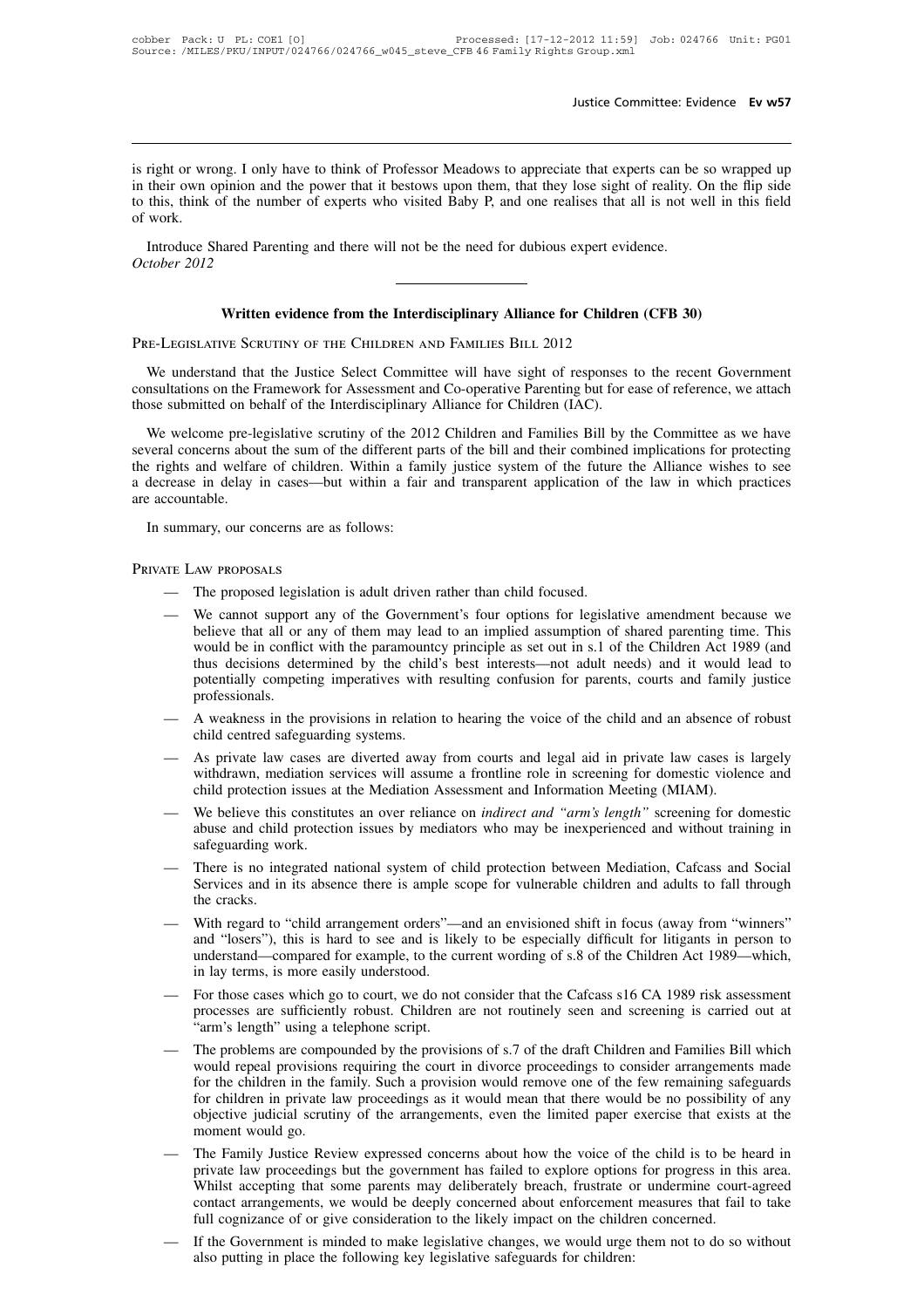- Intertation of s.122 Adoption and Children Act 2002—using the President's Direction of<br>2004 as guidance; this would add s8 residence and contact proceedings (or the new child<br>arrangements order) to the list of specified pr 2004 committee: Evidence<br>
implementation of s.122 Adoption and Children Act 2002—using the President's Direction of<br>
2004 as guidance; this would add s8 residence and contact proceedings (or the new child<br>
arrangements ord committee: Evidence<br>
implementation of s.122 Adoption and Children Act 2002—using the President's Direction of<br>
2004 as guidance; this would add s8 residence and contact proceedings (or the new child<br>
arrangements order) t implementation of s.122 Adoption and Children Act 2002—using the President's Direction of 2004 as guidance; this would add s8 residence and contact proceedings (or the new child arrangements order) to the list of specified implementation of s.122 Adoption and Children Act 2002—using the President's Direction of 2004 as guidance; this would add s8 residence and contact proceedings (or the new child arrangements order) to the list of specified - implementation of<br>
2004 as guidance;<br>
arrangements order<br>
and separate repres<br>
- relaxation of the ru<br>
initiate or vary their<br>
PUBLIC LAW PROPOSALS
	-

- manigements order) to the first of specifical proceedings in which a clind may have party states<br>and separate representation; and,<br>— relaxation of the rules under s.10 CA 1989 which require leave of the court before childr
- of robust children centred safeguarding systems.<br>
 relaxation of the rules under s.10 CA 1989 which require leave of the court before children can<br>
initiate or vary their own s.8 CA1989 residence and contact (or new child
- We cannot support the proposed reduction in the level of court scrutiny of care plans in the absence<br>
of robust child centred safeguarding systems.<br>
We think there is an over reliance on the robustness of local authority p IN EXECUTE THE EVALUATE THE REVIET THE REVIET OF COURT CONTROLLED THE ABOVE CHING THE REVIENT OF THE REVIEWING THE REVIEWING WITHOUT AN EQUITOR WITHOUT AN EQUITOR WITHOUT AN EQUITOR THE WHEN THE REVIEWING STATE ARE PROVIDE We call the functioning and effectiveness of the service and a conflictive practices and decision making without an accompanying strengthening of the safeguards for children and families.<br>A reduction in the level of court of Toolust critical safeguarum systems.<br>We think there is an over reliance on the robustness of local authority practices and decision making<br>without an accompanying strengthening of the safeguards for children and famili We think there is an over reliance on the robustness of local authority practices and decision making<br>without an accompanying strengthening of the safeguards for children and families.<br>A reduction in the level of court sc without an accompanying strengthening of the safeguards for children and families.<br>A reduction in the level of court scrutiny of care plans will place an additional burden on the Independent Reviewing Officer service (IRO) A reduction in the level of court scrutiny of care plans will place an additional burden on the Independent Reviewing Officer service (IRO) at a time when there are grave concerns both about the functioning and effectiven Independent Reviewing Officer service (IRO) at a time when there are grave concerns both about<br>the functioning and effectiveness of the service and a conflict of interest resulting from the<br>employment of IROs by the same the functioning and effectiveness of the service and a conflict of interest resulting from the employment of IROs by the same local authority who has parental responsibility for the child and proposes a care plan. There i employment of IROs by the same local authority who has parental responsibility for the child and<br>proposes a care plan. There is also concern about the unacceptably large caseloads carried by IROs—<br>these are often in excess these are often in excess of 100. Such concerns were clearly illustrated by the case of A & S (Children) v Lancashire County Council (2012) (see the judgment attached—paras 126–146; 168–217). In this case the IRO had a ca
- (Children) v Lancashire County Council (2012) (see the judgment attached—paras 126–146; 168–217). In this case the IRO had a caseload of over 200. In such circumstances it is unrealistic and dangerous to expect the IRO to 168–217). In this case the IRO had a caseload of over 200. In such circumstances it is unrealistic and dangerous to expect the IRO to exert the level of scrutiny, expertise and protective powers as are currently applied by and dangerous to expect the IRO to exert the level of scrutiny, expertise and protective powers as<br>are currently applied by the court.<br>26 weeks for the completion of cases is a *target*—not a limit and practice must allow are currently applied by the court.<br>26 weeks for the completion of cases is a *target*—not a limit and practice must allow for exceptions.<br>It is long term objective to run parallel with improvements in other parts of the s 26 weeks for the completion of cases is a *target*—not a limit and practice must allow for exceptions.<br>It is long term objective to run parallel with improvements in other parts of the system, crucially<br>improvements in the It is long term objective to run parallel with improvements in other parts of the system, crucially improvements in the timing and quality of local authority evidence but also improved judicial continuity and case manageme improvements in the timing and quality of local authority evidence but also improved judicial<br>continuity and case management by a specialist judiciary. It is acknowledged that the Munro<br>proposals for improving social work continuity and case management by a specialist judiciary. It is acknowledged that the Munro<br>proposals for improving social work practice with families and thus local authority evidence for<br>proceedings—will take time to "be proceedings—will take time to "bear fruit". Moreover, in that period the appropriate use of ISWs<br>will be crucial to achieving faster proceedings for some cases (see, final report of Mr Justice Ryder<br>on judicial proposals f
- will be crucial to achieving faster proceedings for some cases (see, final report of Mr Justice Ryder<br>on judicial proposals for the modernisation of family justice (July 2012; Para 41, use of experts).<br>To perceive 26 weeks on judicial proposals for the modernisation of family justice (July 2012; Para 41, use of experts).<br>To perceive 26 weeks as a current limit in the absence of other improvements is likely to lead<br>to injustices.<br>— With regar
- be impusitively different to that contained in previous<br>with regard to expert evidence the new test is not substantively different to that contained in previous<br>rules and guidance. However uncritical adherence to a 26 week With regard to expert evidence the new test is not substantively different to that contained in previous<br>rules and guidance. However uncritical adherence to a 26 week *deadline* in the face of poor/<br>inadequate/no assessmen rules and guidance. However uncritical adherence to a 26 week *deadline* in the face of poor/<br>inadequate/no assessment of a parent/extend family can result in injustice to children who have a<br>right to have the possibility assessments of children in need and their families (Part III of the Act) and those in relation to local with discussed.<br>Assals for faster family justice (under Part IV of the CA 1989)—and those in relation to local writy d
	- vould also alert the Committee to our concerns about the poor "fit" between the government's<br>saals for faster family justice (under Part IV of the CA 1989)—and those in relation to local<br>rity duties (under Part III of the proposals for faster family justice (under Part IV of the CA 1989)—and those in relation to local<br>authority duties (under Part III of the Act) as set out in our attached response to the DfE Safeguarding<br>proposals. In parti a failure to address the interconnection between the removal of national timeframes for the assessments of children in need and their families (Part III of the Act) and the likely impact on the work of courts (under Part I
- a failure to address the interconnection between the removal of national timeframes for the assessments of children in need and their families (Part III of the Act) and the likely impact on the work of courts (under Part I assessments of children in need and their families (Part III of the Act) and the likely impact on<br>the work of courts (under Part IV) and capacity to meet the demands of the modernisation<br>programme for faster family justice programme for faster family justice; and,<br>a risk of further decline in public confidence in social workers where the removal of certain<br>national guidance regarding assessment timescales in the absence of structural changes *Contained a risk of national is support for variation practices* Experience from Judith Fournel, Independent Social Worker and former Children's Guardian<br>Written evidence from Judith Fournel, Independent Social Worker and former Children's Guardian<br>M. J. H. H. H. H. H. H. H. H. H. H. H.

# practices of local authorities in meeting the evidential filing requirements of the PLO.<br> **(CFB 32)**<br> **(CFB 32)**<br>
May I add my wholehearted agreement with all the representations that have been made by colleagues. Viction evidence from Judith Fournel, Independent Social Worker and former Children's Guardian<br>(CFB 32)<br>May I add my wholehearted agreement with all the representations that have been made by colleagues.<br>I have very little Vritten evidence from Judith Fournel, Independent Social Worker and former Children's Guardian<br>
(CFB 32)<br>
May I add my wholehearted agreement with all the representations that have been made by colleagues.<br>
I have very lit Written evidence from Judith Fo<br>May I add my wholehearted agree<br>I have very little to add that has<br>involved in the Family Courts.<br>I have been a professional social

I have been a professional social worker both as a practitioner and some been made by colleagues.<br>I have very little to add that has not been said before, except to endorse every point made by those of us<br>volved in the Fam have never known a time when so many onslaughts have been made by colleagues.<br>
I have very little to add that has not been said before, except to endorse every point made by those of us<br>
involved in the Family Courts.<br>
I h May I add my wholehearted agreement with all the represent I have very little to add that has not been said before involved in the Family Courts.<br>I have been a professional social worker both as a phave never known a time I have very little to add that has not been said before, except to endorse every point made by those of us volved in the Family Courts.<br>I have been a professional social worker both as a practitioner and as a manager for o involved in the Family Courts.<br>
I have been a professional social worker both as a practitioner and as a manager for over 32 years and I<br>
have never known a time when so many onslaughts have been made on the provision of q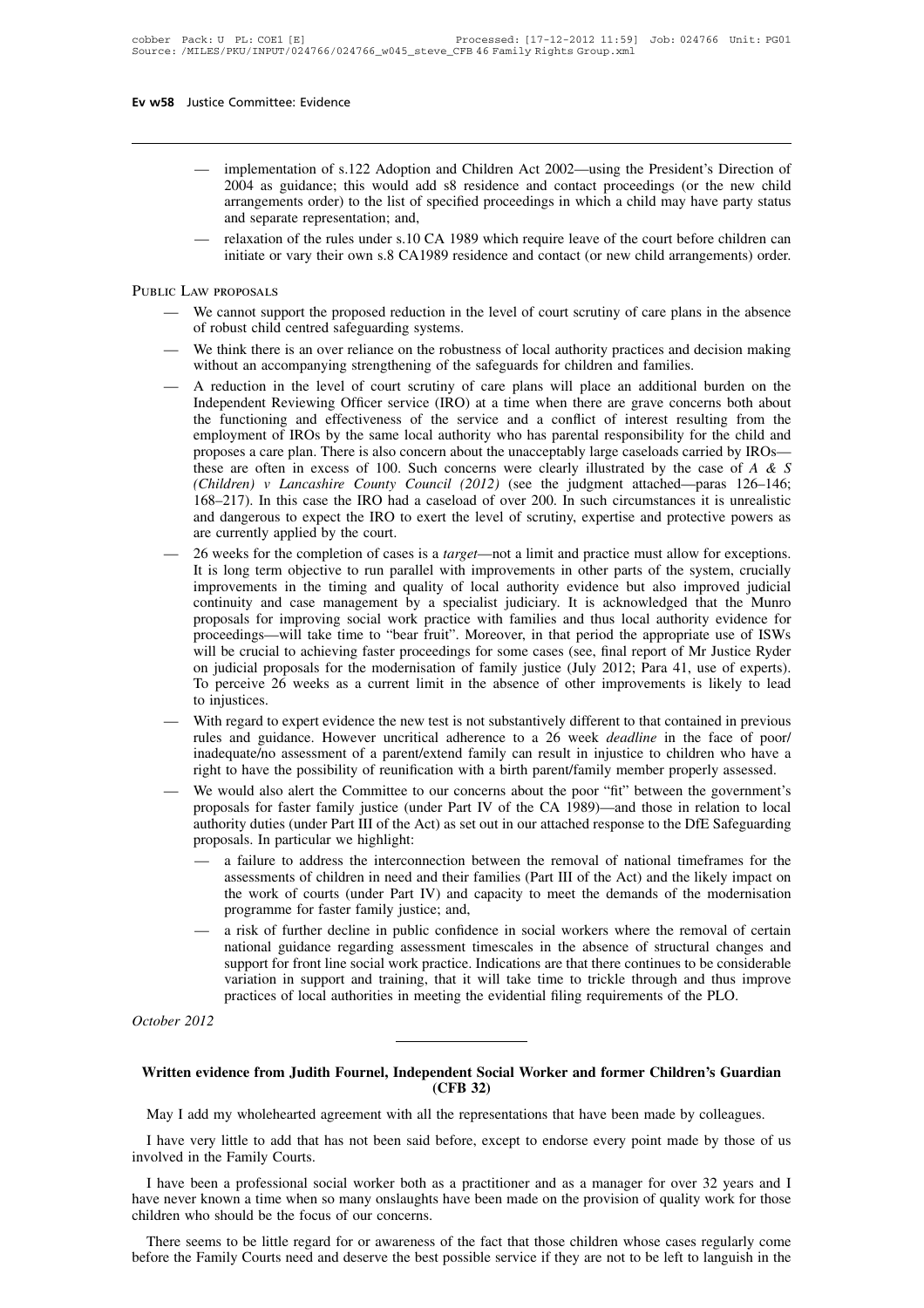Justice Committee: Evidence Ev w59<br>
care of local authorities for years. In my experience, it is not the case that most Care proceedings are overly<br>
long or an unnecessary waste of time. Children who have been neglected or Justice Committee: Evidence Ev w59<br>
Long or an unnecessary waste of time. Children who have been neglected or abused deserve a fair hearing and<br>
this includes rigorous assessments of the possibility that their biological p Justice Committee: Evidence Ev w59<br>
Locare of local authorities for years. In my experience, it is not the case that most Care proceedings are overly<br>
long or an unnecessary waste of time. Children who have been neglected care of local authorities for years. In my experience, it is not the case that most Care proceedings are overly<br>long or an unnecessary waste of time. Children who have been neglected or abused deserve a fair hearing and<br>th care of local authorities for years. In my experience, it is not the case that most Care proceedings are overly<br>long or an unnecessary waste of time. Children who have been neglected or abused deserve a fair hearing and<br>th care of local authorities for years. In my experience, it is not the case that most Care proceedings are overly<br>long or an unnecessary waste of time. Children who have been neglected or abused deserve a fair hearing and<br>th care of local authorities for years. In my experience, it is not the case that most Care proceedings are overly<br>long or an unnecessary waste of time. Children who have been neglected or abused deserve a fair hearing and<br>th long or an unnecessary waste of time. Children who have been neglected or abused deserve a fair hearing and this includes rigorous assessments of the possibility that their biological parents or members of their extended f this includes rigorous assessments of the possibility that their biological parents or members of their extended families could provide them with "good enough" parenting" with the right level of support. To assume that all There cases can be concluded within 6 months is naive and dangerous. I fully accept the need for a speedy a such contourous possible for vulnerable children, particularly very young ones, the many, many children, even ung Exercises can be concluded when the moments is narve and diagetous. That we are these the most possible for vulnerable children, particularly very young ones, are not easily adopted as they may have histories (such as chro

resonation as possible for validated entation, particularly very young ones, the many, many emitted, even<br>young ones, are not easily adopted as they may have histories (such as chronic drug and alcohol abusing<br>parents) whi between the children. At times of austerity many families are structured and develop. There is now a lot of research which connects the children of these parents with learning difficulties, amongst other things.<br>There seem parents) which indicate that they may have benaviously almorated as they grow and develop. There is now a<br>lot of research which connects the children of these parents with learning difficulties, amongst other things.<br>There Science, infertility may be a thing of the past. The vast majority of vecellent potential adopters waiting for children. This is not my experience, having worked in adoption for twelve years, and many of those who do apply There seems to be a myth amongst politicians that there is a great pool of excellent potential adopters waiting<br>for children. This is not my experience, having worked in adoption for twelve years, and many of those who<br>do for children. This is not my experience, having worked in a<br>do apply are often unsuitable or ignorant of the enormity of<br>and distressed children. At times of austerity many families<br>children and it is true, as a colleague apply and other ansulated of the soletion of the choring of the disk of elange to cope with supporting their own<br>iddistersed children and it is true, as a colleague has pointed out, that before much longer, thanks to advan and distributed in the means of adsertion many names are stugging to cope whis supporting then own<br>children and it is true, as a colleague has pointed out, that before much longer, thanks to advances in medical<br>science, in

26 entire this divided a short while ago when local authorities were required to pay large sum of return to their parents and yet are simply "unadoptable" due to their behaviours or even their wish to continue to belong to to commence their parents and yet are simply "unadoptable" due to their behaviours or even their wish to continue to belong to and see, their biological families.<br>
I am concerned that local authorities will increasingly us continue to belong to and see, their biological families.<br>
I am concerned that local authorities will increasingly use section 20 (voluntary care) as an alternative to care proceedings in order to avoid getting caught up i I am concerned that local authorities will increasingly use section 20 (voluntary care) as an alternative to<br>re proceedings in order to avoid getting caught up in the need to conclude a Care case in the courts within<br>weeks

society are easy targets for so-called "reform". The Guardian system has been virtually destroyed since the inception of CAFCASS and social work departments are understaffed and demoralised. Lawyers who work in 26 weeks. This happened a short while ago when local authorities were required to pay large sums of money to commence proceedings. This will mean that many more children will be left in limbo in the system at great cost bo Let the society are easy targets and the tax-payer.<br>It is clear to those of us who are still trying to sustain standards in this benighted profession (whatever we<br>do is deemed to be the wrong thing), that at a time of aust the family course and to the tax-payer.<br>
It is clear to those of us who are still trying to sustain standards in this benighted profession (whatever we<br>
do is deemed to be the wrong thing), that at a time of austerity the best bout to themserves and to the tax payer.<br>It is clear to those of us who are still trying to sustain standards in this benighted profession (whatever we<br>do is deemed to be the wrong thing), that at a time of austerity It is clear to those of us who are still trying to sustain standards in this benighted profession (w<br>do is deemed to be the wrong thing), that at a time of austerity the most vulnerable and silent of t<br>society are easy tar In the courts are clogged up with cases already. One of the main reason variable already are close in the cluster of CAFCASS and social work departments are understaffed and demoralised. Lawyers who work in e family courts society are custs in social work departments are understaffed and demoralised. Lawyers who work in inception of CAFCASS and social work departments are understaffed and demoralised. Lawyers who work in the family courts ha

meeption of the faxe always been the "poor relation" of their counterparts in all other areas of the law (most<br>people think lawyers are parasites who make money out of other people's misfortunes!) and this situation<br>contin The number of the matter and the matter of the need for a Fact Finding in the need in 26 weeks included in 26 weeks in the need for a Fact Finding in cases take so long is because it is impossible to get hearings and famil abuse. The courts are clogged up with cases already. One of the main reasons why cases take so long is because it impossible to get hearings and families have to wait months before a final hearing (of several days) can be pedited In the conclude in anything like this time scale, but I am concerned to hear that the 26 week rule is already being porn or the need for a Fact Finding in cases involving large sibling groups, another baby being born or th is impossible to get hearings and families have to wait months before a final hearing (of several days) can be expedited. Other instances where cases cannot be concluded in 26 weeks includes those involving large sibling g

Suppose the other baby being born or the need for a Fact Finding in cases involving serious physical or sexual<br>
I appreciate that the 26 week rule cannot be set in stone and that there will be many cases where it will not<br>

I appreciate that the 26 week rule cannot be set in stone and that there will be many cases where it will not<br>be possible to conclude in anything like this time scale, but I am concerned to hear that the 26 week rule is<br>al I appreciate that the 26 week rule cannot be set in stone and that there will be many cases where it will not<br>be possible to conclude in anything like this time scale, but I am concerned to hear that the 26 week rule is<br>al Furtherman are the conclude in anything like this time scale, but I am concerned to hear that the 26 week rule is already being implemented in parts of the country even before it has been agreed.<br>The other great concern I Softe the conclude in anything like this time scale, out I am concerned to heat that the 20 week rule is already being implemented in parts of the country even before it has been agreed.<br>The other great concern I have, wit are aware that local authorities are not good at implementing their Care plans once the child is "safely looked<br>after". Many children are left with Placement Orders but are not placed with adopters. Independent Reviewing<br>O In the dural content in taking, which can be Children's Guardian). Those of us who work in this area as without rigorous scritiny by the courts (and the Children's Guardian). Those of us who work in this area e aware that The hope that local surfaints are not good at implementing their Care plans once the child is "safely looked after". Many children are left with Placement Orders but are not placed with adopters. Independent Reviewing Off after". Many children are latter.<br>after". Many children are left<br>officers have enormous ca<br>which pays their wages.<br>I know that you will have<br>the hope that you will at lea<br>struggling to survive.<br>October 2012

Officers have enormous which pays their wages.<br>
I know that you will he hope that you will at the hope that you will at the hope that you will at the struggling to survive.<br>
October 2012 **Written evidence from Brian Hitchcock (CFB 35)**<br>
Must a symbol arrangement orders proposal should not be down player

Unity american concerned that the Child arrangement orders proposal should not be down played. The terms resident<br>d non-resident do create a winner and a loser whereas the Child arrangement orders proposal concentrates<br>the And The non-resident do create a winner and a loser whereas the Child arrangement orders proposal should not be down played. The terms resident and non-resident do create a winner and a loser whereas the Child arrangement Written evidence from<br>I am concerned that the Child arrangement orders<br>and non-resident do create a winner and a loser whe<br>the parents minds on what is best for the child.<br>I do not regard social workers as experts. To elev **I am concerned that the Child arrangement orders proposal should not be down played. The terms resident do non-resident do create a winner and a loser whereas the Child arrangement orders proposal concentrates experts min** I am concerned that the Child arrangement orders proposal should not be down played. The terms resident<br>
a non-resident do create a winner and a loser whereas the Child arrangement orders proposal concentrates<br>
parents min

safeguards.

In a non-resident do create a winner and a loser whereas the Child arrangement orders proposal concentrates<br>the parents minds on what is best for the child.<br>I do not regard social workers as experts. To elevate them to the I do not regard social workers as experts. To elevate them to the role of expert will remove human rights feguards.<br>Judges should continue to make judgments on care plans in their entirety. Their role should not be restric I do not<br>safeguards<br>Judges s<br>to the pern<br>There is<br>with them.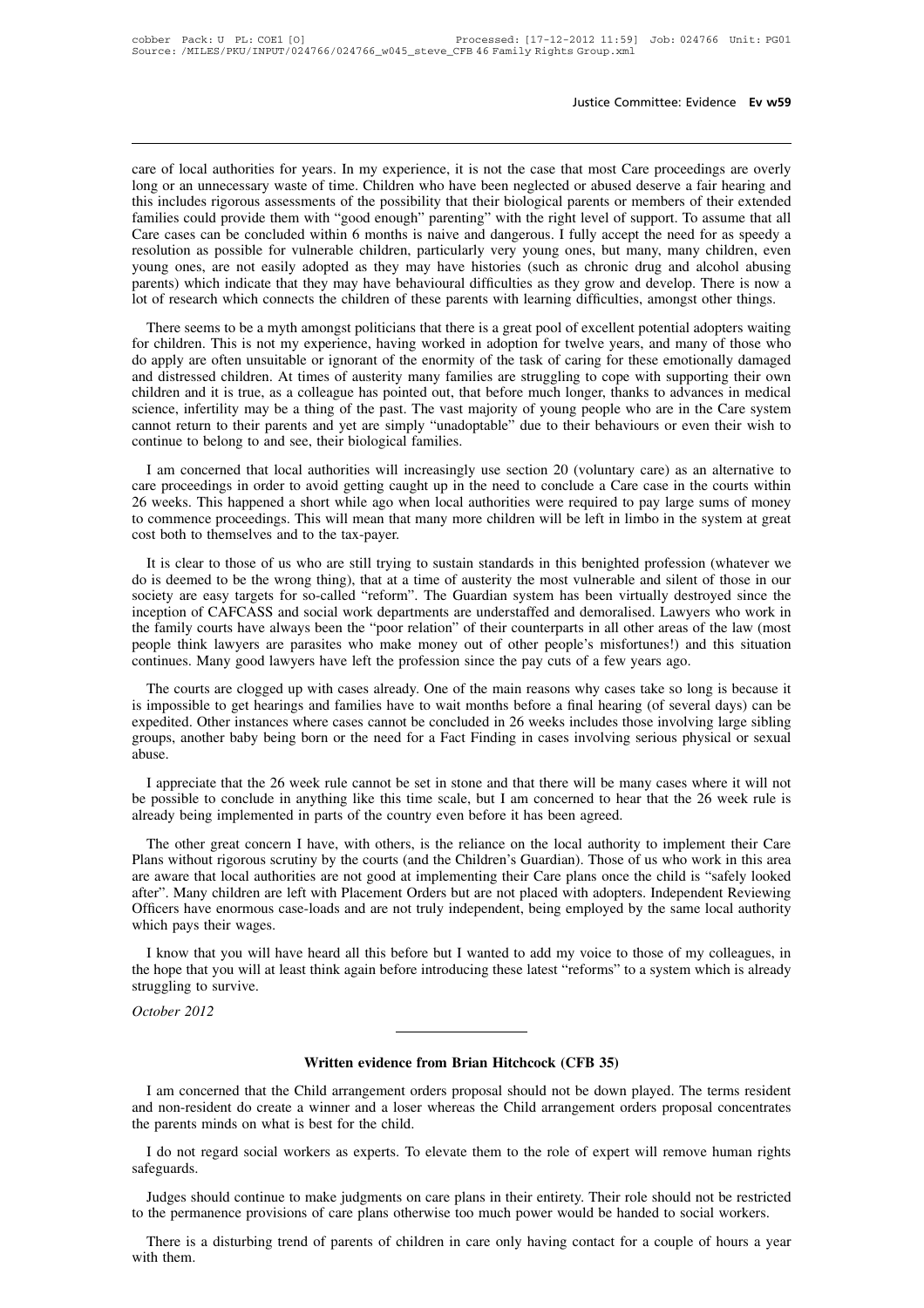w60 Justice Committee: Evidence<br>Social workers need to be held in check by the judiciary.<br>tober 2012 Ev w60 Justice Committe<br> **COCCOLECT SEXELE SEXELE A**<br> *October 2012* 

Social workers need to be held in check by the judiciary.<br>
October 2012<br> **Written evidence from Eva Gregory (CFB 36)**<br>
I write as a practitioner, both in private and public law, of many years to add my concern at some of t Vector 2012<br>I write as a practitioner, both in private and public law, of many years to add my concern at some of the<br>pposals. The title of the exercise is to modernise family justice. No one would disagree with this propo **Proposals.** The title of the exercise is to modernise family justice. No one would disagree with this proposals. The title of the exercise is to modernise family justice. No one would disagree with this proposal, but unfo **but unfortunately**<br> **but unfortunately the gist of what is proposed appears to appears to add my concern at some of the<br>
proposals. The title of the exercise is to modernise family justice. No one would disagree with this Written evidence from Eva Gregory (CFB 36)**<br>I write as a practitioner, both in private and public law, of many years to add my concern at some of the<br>proposals. The title of the exercise is to modernise family justice. No **Written evidence from Eva Gregory (CFB 36)**<br>I write as a practitioner, both in private and public law, of many years to add my concern at some of the<br>proposals. The title of the exercise is to modernise family justice. No I write as a practitioner, both in private and public law, of many years to add my concern at some of the proposals. The title of the exercise is to modernise family justice. No one would disagree with this proposal, but u I write as a practitioner, both in private and public law, of many years to add my concern at some of the proposals. The title of the exercise is to modernise family justice. No one would disagree with this proposal, but u proposals. The title of the exercise is to modernise family justice. No one would disagree with this proposal,<br>but unfortunately the gist of what is proposed appears to be in difficulties, as the "modernisation" seems to<br>h but unfortunately the gist of what is proposed appears to be in difficulties, as the "modernisation" seems to have been interpreted as a reduction in services and less scrutiny by the courts. Furthermore the way the propos have been interpreted as a reduction in services and less scrutiny by the courts. Furthermore the way the proposals have been presented has caused alarm, especially when one learns from two senior judges that nothing has b implementing something for which at present there is no legal basis. One conclusion can only be that if new<br>proposals are presented for a change in law/regulation then it should be made clear what the intention is and<br>on w similarly the proposal and not a regulation. Apparent us yet and the zero were mind on the concedings is a proposal and not a regulation. Apparently in spite of this there are judges who are lineady plementing something fo proceculary as a proposal that there is no legal basis. One conclusion can only be that if new implementing something for which at present there is no legal basis. One conclusion can only be that if new proposals are prese

mphenenting something for which at present diete is no legal basis. One conclusion can omy oc diat if new<br>proposals are presented for a change in law/regulation then it should be made clear what the intention is and<br>on wha broposals are presented for a entange in tawing dual of the mechanism of our and control what lead the mechanism con what legal basis people can act. In this respect the proposals from the Justice Review about the future o or what legal basis people can act. In this lespect the proposals from the stasted review about the rattic or<br>care proceedings are poor in their presentation and misleading.<br>Similarly the proposal that there should be less do not always are poor in their presentation and inistedding.<br>Similarly the proposal that there should be less scrutiny by the courts of local authorities are not well thought out nor is there a good reason why this would Similarly the proposal that there should be less scrutiny by the courts of local authority care plans are not well thought out nor is there a good reason why this would be an advantage. Many local authorities are under pre well thought out nor is there a good reason why this would be a pressure and this inevitably leads to short cuts and bypassing of have the mechanism to develop and carry out care plans with which creates a time table for l pressure and this inevital<br>have the mechanism to which creates a time tabl<br>do not always provide the<br>cause for delays of proce<br>less thought out and not<br>*October 2012* do not always provide their reports and assessments under the current system on time, the cause for delays of proceedings. Without court scrutiny these plans are likely to be eve less thought out and not in accord to a spe

Written evidence from David Jockelson (CFB 37)<br>
RAFT LEGISLATION ON FAMILY JUSTICE<br>
I am writing on behalf of the children we represent in care cases. I am a Children Panel member and have<br>
en doing this work for 30 years **between doing this work for 30 years and many of my colleagues in this firm for almost as long.**<br>We are very concerned at two matters:<br>We are very concerned at two matters: Written evidence<br>
RAFT LEGISLATION ON FAMILY JUSTICE<br>
I am writing on behalf of the children we re<br>
en doing this work for 30 years and many of<br>
We are very concerned at two matters:<br>
Firstly the imposition of a 26 week ti

RAFT LEGISLATION ON FAMILY JUSTICE<br>I am writing on behalf of the children we represent in care cases. I am a Children Panel member and have<br>en doing this work for 30 years and many of my colleagues in this firm for almost I am writing on behalf of the children we represent in care cases. I am a Children Panel member and have<br>been doing this work for 30 years and many of my colleagues in this firm for almost as long.<br>We are very concerned at I am writing on benair<br>been doing this work for<br>We are very concerned<br>Firstly the imposition of<br>reasonable and even gene<br>cases to be decided.<br>This is being hailed as We are very concerned at two matters:<br>Firstly the imposition of a 26 week time limit for care proceedings save in exceptional cases. This sounds<br>asonable and even generous. Delay is said to be against the interest of child We are very concerned at two matters:<br>
Firstly the imposition of a 26 week time limit for care proceedings s<br>
reasonable and even generous. Delay is said to be against the interest<br>
cases to be decided.<br>
This is being hail Firstly the imposition of a 26 week time limit for care proceedings save in exceptional cases. This sounds as<br>sonable and even generous. Delay is said to be against the interest of children who wait in care for their<br>ses t reasonable and even generous. Delay is said to be against the interest of children who wait in care for their<br>cases to be decided.<br>This is being hailed as necessary to speed up care cases in the interests of children and i

This is being hailed as necessary to speed up care cases in the interests of children and it may be that those<br>pposing it genuinely believe that it will be of benefit to children.<br>A more careful consideration however will Inis is being nailed as necessary to speed up care cases in the interests of children and it may be that those<br>proposing it genuinely believe that it will be of benefit to children.<br>A more careful consideration however wil proposing it genuinely believe that it will be of benefit to children.<br>
A more careful consideration however will lead to a realisation that this effectively means a total and<br>
dangerous change in the nature of care procee A more careful<br>dangerous change<br>Many politicians<br>criminal proceedin<br>crime, and then dea<br>a good thing.<br>Some people do magerous change in the nature of care proceedings—a change which will harm children.<br>
Many politicians and apparently some lawyers still retain a simplistic view of proceedings as analogous to<br>
minal proceedings where the Many politicians and apparently some lawyers still retain a simplistic view of proceedings as analogous to criminal proceedings where the only real issue is to determine a factual matter, such as did a person commit a crim

crime, and then deal with the consequences. In those circumstances, the quick disposal of the case is obviously<br>a good thing.<br>Some people do not seem to appreciate that care proceedings are entirely different: In most case me, and then deal with the consequences. In those circumstances, the quick disposal of the case is obviously<br>good thing.<br>Some people do not seem to appreciate that care proceedings are entirely different: In most cases, th

Some people do not seem to appreciate that care proceedings are entirely different: In most cases, the question is whether parents are good enough to care for their children at the outset of proceedings and whether they ca Some people do not seem to appreciate that care proceedings are entirely different: In most cases, the question is whether parents are good enough to care for their children at the outset of proceedings and whether they ca of course means giving children the genuine opportunity of remaining within their original family. In addition, cases take more than 26 weeks because of the need for a thorough exploration of the wider family once it has b by can be enabled or induced to be good enough during the course or proceedings.<br>Cases take more than 26 weeks if they are going to give parents the genuine opportunity of changing, which<br>course means giving children the g Cases take more than 26 weeks if they are going to give parents the genuine opportunity of changing, which course means giving children the genuine opportunity of remaining within their original family. In addition, ses ta

or course means giving children the genuine opportunity of remaining within their original ramily. In addition, cases take more than 26 weeks because of the need for a thorough exploration of the wider family once it has b cases take more than 26 weeks because of the need for a thorough exploration of the wider family once it has<br>become clear that the parents are failing.<br>To impose a 26 week deadline is to destroy both these opportunities fo become clear that the parents are railing.<br>
To impose a 26 week deadline is to destroy both these opportunities for a child to remain within their family.<br>
26 weeks is suitable for those cases in which it is clear the pare To impose a 26 week deadline is to destroy both these opportunities for a child to remain within their family.<br>26 weeks is suitable for those cases in which it is clear the parents are going to fail and there are no<br>altern 26 weeks is suitable for those cases in which<br>26 weeks is suitable for those cases in which<br>alternative carers within the family, possibly be<br>enquiries for other children. Another small percer<br>Local Authority should never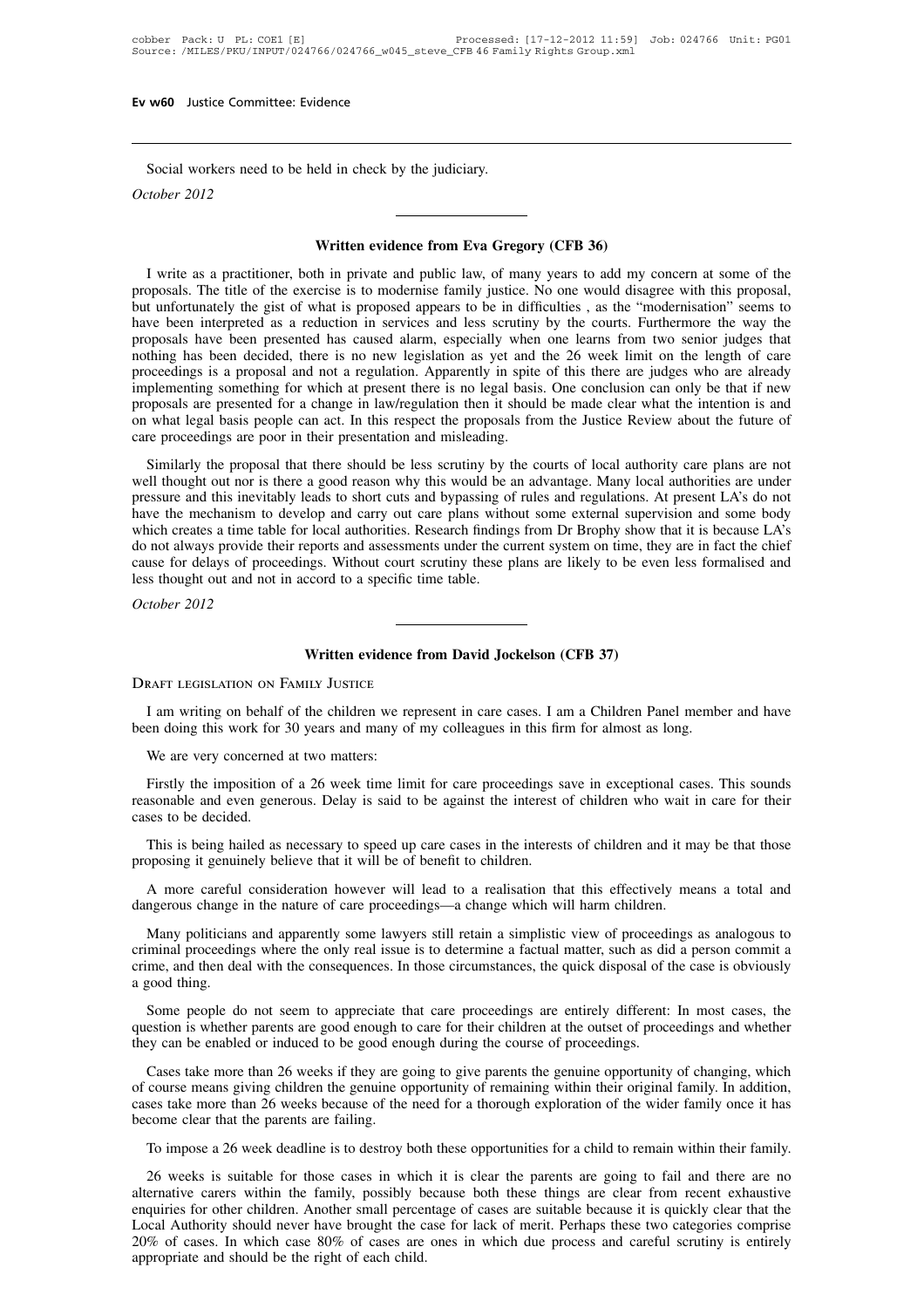Justice Committee: Evidence Ev w61<br>Children are also entitled to the thorough work of Guardians who as we know are currently under intolerable<br>Sessure within Cafcass with massive overloads and the destruction of standards Justice Committee: Evidence Ev w61<br>
Children are also entitled to the thorough work of Guardians who as we know are currently under intolerable<br>
pressure within Cafcass with massive overloads and the destruction of standar bustice Committee: Evidence Ev w61<br>
Children are also entitled to the thorough work of Guardians who as we know are currently under intolerable<br>
pressure within Cafcass with massive overloads and the destruction of standar Children are als<br>pressure within<br>professionalism of<br>doing so.<br>A less obvious Children are also entitled to the thorough work of Guardians who as we know are currently under intolerable<br>essure within Cafcass with massive overloads and the destruction of standards and compromised<br>offessionalism of "p Children are also entitled to the thorough work of Guardians who as we know are currently under intolerable<br>pressure within Cafcass with massive overloads and the destruction of standards and compromised<br>professionalism of

entiated action of the intervals and the destruction of standards and compromised professionalism of "proportionate working". Many excellent Guardians have left the service or are on the point of doing so.<br>A less obvious p professionalism of "proportionate working". Many excellent Guardians have left the service or are on the point<br>of doing so.<br>A less obvious point is that parents currently display an astonishing level of acceptance at the t professionalism of "proportionate working". Many excellent Guardians have left the service or are on the point<br>of doing so.<br>A less obvious point is that parents currently display an astonishing level of acceptance at the t A less obvious point is that parents currently display an astonishing level of acceptance at the trauma of the<br>ss of their children. When justice is not done and is perceived as not having been done there is likely to be<br>u reduce the children. When justice is not done and is perceived as not having been done there is likely to be much more direct action by parents against social workers, the courts and foster carers or adopters. If and when to ensure good quality future care of a child including issues of the resources and foster care of adopters. If and when children are traced and abducted from care this will lead to a dramatic reduction in the supply of th

For a matter are traced and aboutced from care this will lead to a dramatic reduction in the supply or those<br>rers and adopters who are key players in the lives of the children.<br>Secondly the proposal to remove the duty of t carers and adopters who are key players in the lives of the children.<br>Secondly the proposal to remove the duty of the court to scrutinise care plans in any depth will also radically<br>reduce the quality of service to childre Secondly the proposal to remove the duty of the court to scrutinise care plans in reduce the quality of service to children. Most of us know that the detailed care p to ensure good quality future care of a child including ince the quanty of service to children. Most of us know that the detailed care plan as an essential document<br>ensure good quality future care of a child including issues of the resources needed and family contact.<br>The detai

to ensure good quanty ruture care or a cnita including issues or the resources needed and ramity contact.<br>The details in these Care Plans need to include the proposed placement, child's need for contact with parents,<br>sibli The details in these Care Plans need to include the proposed placement, child's need for contact with parents, sibling and wider family is fundamental to their ongoing emotional and mental health. The support that they nee result can be such a such a such disasters as the recentral to their ongoing emotional and mental health. The support that they need educationally and psychologically eg through CAMHS is also crucial.<br>These are matters whe in this document would not be welcome but your members may wish to Google A and S (Children) v<br>Leader where the court needs to have as much clarity and certainty as possible. To give the Local<br>Authority a care order and th These are matters where the count needs to have as much clarity and certain.<br>These are matters where the court needs to have as much clarity and certainty as possible. To give the Local<br>Authority a care order and then simp These are matters where the court needs to have as much clarity and certainty as possible. To give the Local Authority a care order and then simply trust them to use it in the best way is to ignore the frequent experience Authority a care order and then simply trust them to use it in the best way is to ignore the frequent experience of all of us of the gross neglect of children in care. Social services departments are hugely overloaded and and of as of an expect of emmed in exact social social social should be in the care involving Lancaster where two brothers, I think an internet link this document would not be welcome but your members may wish to Google A Fig. 2.1 The future of the belower the future of the belower that is document would not be welcome but your members may wish to Google A and S (Children) v Lancashire County Council [2012] EWHC 1689 and see an example of c

In the social method into a Care Plan before they leave the case. It also needs to begin a care being totally overlooked and neglected. The Judge said: "Lancashire County Council failed to provide the boys with a proper op Example of example of example of example of example and social radiosity constants a proper opportunity of securing a permanent adoptive placement and a settled and secure home life".<br>The care plan is a vital document whic the care plan is a vital document which should be in the file and settled and secure home life".<br>The care plan is a vital document which should be in the file and set guidance and plans for the care of the<br>child for the fu child for the future. The Guardian and experts involved in the case have valuable insight and information which should feed into a Care Plan before they leave the case. It also needs to be remembered that once a care order If we are puring thildren from "not good enough homes" on the may see the case have valuable insight and information<br>inch should feed into a Care Plan before they leave the case. It also needs to be remembered that once a which should feed into a Care Plan before they leave the case. It also meets to be remembered that once a care<br>order is made the case may well transfer to another team. The child's social workers leave and take with them<br>t order is made the case may well transfer to another team. The child's social workers leave and take with them<br>their detailed and sensitive understanding of the child's needs. These need to be captured and made clear in a<br>c

Exercise and sensitive understanding or the child s needs. These heed to be captured and made clear in a<br>re plan.<br>If we are removing children from "not good enough homes" then they must receive the best possible care<br>der a Framericans<br>
If we are removing child<br>
under a care order. The hist<br>
by successive governments.<br>
To reduce scrutiny of car<br>
and needs of children.<br>
You may be told that bot It we are removing children from not good enough nomes then they must receive the best possible care<br>der a care order. The history of poor outcomes for children in care has been flagged up as a major concern<br>successive gov

moder a care order. The history of<br>by successive governments. A good<br>To reduce scrutiny of care plans<br>and needs of children.<br>You may be told that both these<br>and proper exceptions made.<br>This is not the case. The 26 we To reduce scrutiny of care plans would be a foolish false economy and would be damaging to the interests<br>and needs of children.<br>You may be told that both these reforms are subject to the courts' discretion and will be appl

This is not the case. The 26 week rule is already being applied rigidly and dogmatically.<br>This is not the case. The 26 week rule is already being applied rigidly and dogmatically.<br>At a conference of Nagalro on Monday (The You may be told that both these reforms are subject to the courts' discretion and will be applied sensitively<br>and proper exceptions made.<br>This is not the case. The 26 week rule is already being applied rigidly and dogmatic

d proper exceptions made.<br>This is not the case. The 26 week rule is already being applied rigidly and dogmatically.<br>At a conference of Nagalro on Monday (The National Association for Guardians) two senior judges including<br> This is not the case. The 26 week rule is already being applied rigidly and dogmatically.<br>At a conference of Nagalro on Monday (The National Association for Guardians) two senior judges including<br>Mr Justice Ryder, the judg Mr Justice Ryder, the judge responsible for this programme, asserted that the time limit is not set in stone.<br>There were reports from every professional in the room that throughout the country this time limit is being<br>impo

At a conference of Nagatro on Monday (The National Association for Guardians) two senfor judges including<br>The resulted Ryder, the judge responsible for this programme, asserted that the time limit is not set in stone.<br>Ther From the properly considered. There were reports from every professional in the room that throughout the country this time limit is being imposed rigidly. Whatever the architect of the modernisation programme is saying, ci There were reports from every professional in the room that throughout the country this time limit is being imposed rigidly. Whatever the architect of the modernisation programme is saying, civil servants have imposed this imposed rigidly. Whate<br>this time limit on court:<br>The result is often the<br>properly considered. The<br>and said cannot stay w<br>possible outcome.<br>We invite you to inve Solid the solution courts.<br>The result is often that parents are not being given a chance to improve and family members are not being<br>operly considered. There will soon be a large number of children who the courts have made The result is often that<br>properly considered. Then<br>and said cannot stay with<br>possible outcome.<br>We invite you to investi<br>this draft legislation.<br>A final point needs to b by points of the considered. There will soon be a large number of children who the court<br>d said cannot stay within their families but for whom there are no adoptive pl<br>ssible outcome.<br>We invite you to investigate these poi

Solider outcome.<br>We invite you to investigate these points and lay down a clear challenge to the assumptions that are driving<br>s draft legislation.<br>A final point needs to be made that is new but gaining some recognition:<br>Th We invite you to investigate these points and lay down a clear challenge to the assumptions that are driving<br>this draft legislation.<br>A final point needs to be made that is new but gaining some recognition:<br>The logic of the We fivite you to investigate these points and ray down a clear change to the assumptions that are driving<br>this draft legislation.<br>A final point needs to be made that is new but gaining some recognition:<br>The logic of the go A final point needs to be made that is new but gaining some recognition:<br>The logic of the government seems to be simplistically that children should be adopted as soon as possible.<br>This ignores the fact that the supply of A final point needs to be made that is new but gaining some recognition:<br>The logic of the government seems to be simplistically that children should be adopted as soon as possible.<br>This ignores the fact that the supply of ongoing costs to Local Authorities.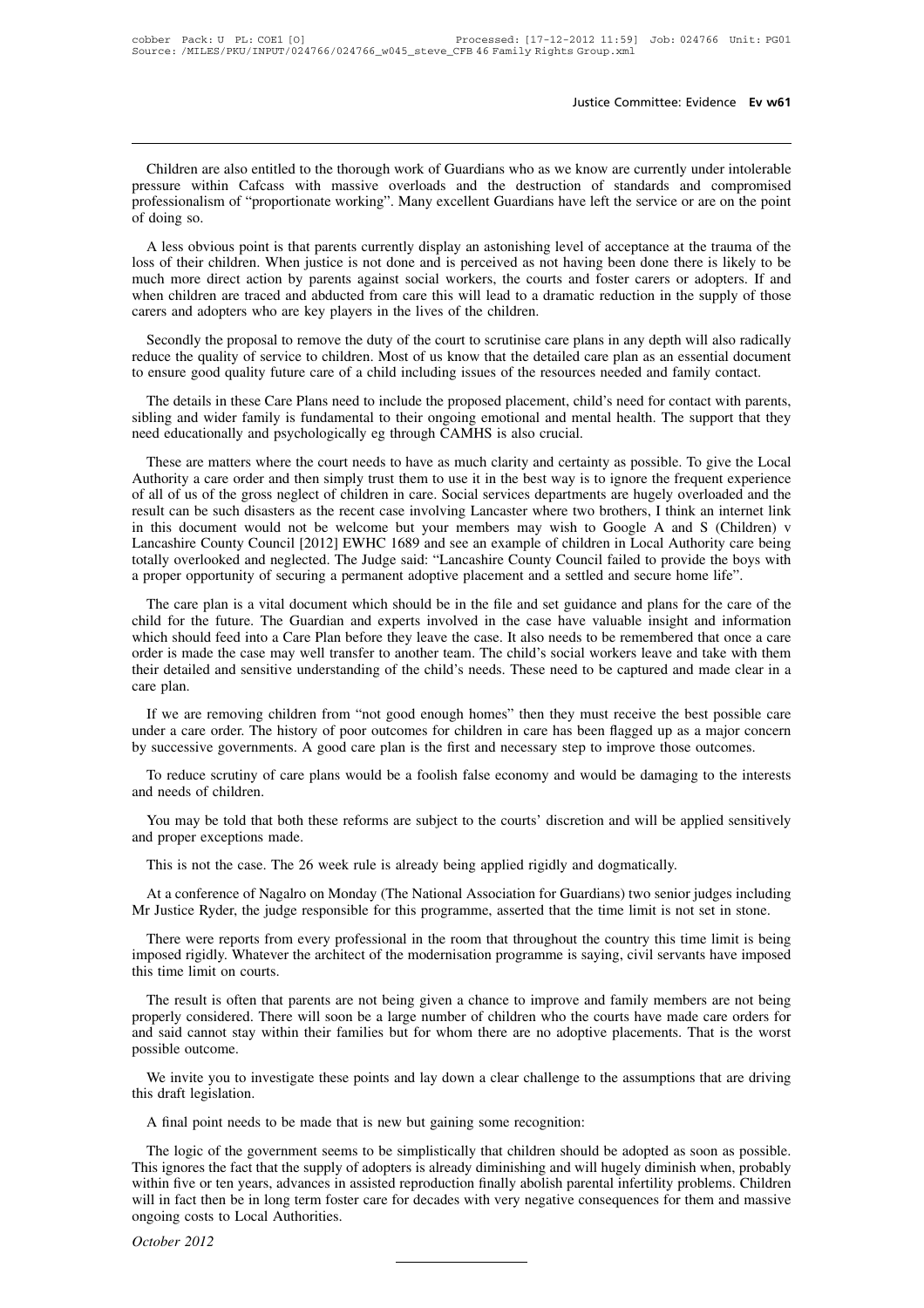**Written evidence from Middlesex Law Society (CFB 38)** Written evidence from Middlesex Law Society (CFB 38)<br>I wish to advise you that the Middlesex Law Society which represents several hundred solicitors in over<br>enty parliamentary constituencies supports and endorses the comme Written evidence from Middlesex Law Society (CFB 38)<br>I wish to advise you that the Middlesex Law Society which represents several hundred solicitors in over<br>twenty parliamentary constituencies supports and endorses the com I wish to advise<br>twenty parliamenta<br>Mr Jockelson.<br>*October* 2012 *I* wish to advise you twenty parliamentary co Mr Jockelson. **Written evidence from Mrs Dey Wilcock, Independent Assessor, Family Public Law Specialist (CFB**<br>Written evidence from Mrs Dey Wilcock, Independent Assessor, Family Public Law Specialist (CFB

# **39)**

I fully support the recent comments of NAGALRO and the communications of David Jockelson who speaks<br>
I fully support the recent comments of NAGALRO and the communications of David Jockelson who speaks<br>
I fully support the Written evidence from Mrs Dey Wilcock, Independent Assessor, Family Public Law Specialist (CFB<br>39)<br>I fully support the recent comments of NAGALRO and the communications of David Jockelson who speaks<br>for the majority of tho

Written evidence from Mrs Dey Wilcock, Independent Assessor, Family Public Law Specialist (CFB<br>39)<br>fully support the recent comments of NAGALRO and the communications of David Jockelson who speaks<br>the majority of those of For the majority of those of us who are experienced practitioners us at the "coal face" of public law.<br>Thilly support the recent comments of NAGALRO and the communications of David Jockelson who speaks<br>for the majority of I fully support the recent comments of NAGALRO and the communications of David Jockelson who speaks<br>for the majority of those of us who are experienced practitioners us at the "coal face" of public law.<br>Whilst we all bear I fully support the recent comments of NAGALRO and the communications of David Jockelson who speaks<br>for the majority of those of us who are experienced practitioners us at the "coal face" of public law.<br>Whilst we all bear for the majority of those of us who are experienced practitioners us at the "coal face" of public law.<br>
Whilst we all bear in mind the need to resolve the future of the children we work for as expeditiously as<br>
possible th Whilst we all bear in mind the need to resolve the future of the children we work for as expeditiously as possible there are quite a few cases where it is in the child's interests to continue to assess carefully and allow Whilst we all bear in mind the need to resolve the future of the children we work for as expeditiously as possible there are quite a few cases where it is in the child's interests to continue to assess carefully and allow possible there are quite a few cases where it is in the child's interests to continue to assess carefully and allow<br>for parental change—this is particularly so in the case of parents with mental health difficulties. Parent decisions uld not describe them as "exceptional." Public law cases are influenced by the vagaries of human nature I have many complexities—many of which are unknown at the commencement of the proceedings—ibility not rigidity should and have many complexities—many of which are unknown at the commencement of the proceedings—<br>flexibility not rigidity should therefore be the key. Decisions made in good faith within the proposed short<br>timeframe will have

flexibility not rigidity should therefore be the key. Decisions made in good faith within the proposed short timeframe will have a potentially devastating impact on a child's life if they later prove to be the wrong decisi time frame will have a potentially devastating impact on a child's life if they later prove to be the wrong decisions<br>
More generally—I have been sad to see the services to children in Care Proceedings deteriorate so badly has been a terrible dis-service to the familes we aim to assist. **Example 12 Seconds and Example 3 Separation** of CAT CASS and Tech very angly about the way the grad Services Commission has attempted to cut Independent Social Worker's fees and funding generally. This is been a terrible

# Written evidence from Emma Sherrington, Partner, Deputy Head of Children's Department, Fisher<br>Meredith LLP (CFB 40)<br>I am writing in response to the draft legislation on Family Justice. I have been a Children Solicitor for

I am writing in response to the draft legislation on Family Justice. I have been a Children Solicitor for 13<br>I am writing in response to the draft legislation on Family Justice. I have been a Children Solicitor for 13<br>I ar Written evidence from Emma Sherrington, Partner,<br>
Meredith LLP<br>
I am writing in response to the draft legislation on Far<br>
years and a Children Panel member for seven years.<br>
I confirm that I endorse wholeheartedly and wish Written evidence from Emma Sherrington, Partner, Deputy Head of Children's Department, Fisher<br>Meredith LLP (CFB 40)<br>I am writing in response to the draft legislation on Family Justice. I have been a Children Solicitor for

years and a Children Panel member for seven years.<br>
I confirm that I endorse wholeheartedly and wish to echo everything that David Jockelson of Miles and<br>
Partners has written.<br>
In particular I wish to reiterate his point

I am writing in response to the draft legislation on Family Justice. I have been a Children Solicitor for 13<br>ars and a Children Panel member for seven years.<br>I confirm that I endorse wholeheartedly and wish to echo everyth From that I endorse wholeheartedly and wish to echo everything that David Jockelson of Miles and<br>Partners has written.<br>In particular I wish to reiterate his point that care proceedings are not just a means to an end decisi I confirm that I endorse wholeheartedly and wish to echo everything that David Jockelson of Miles and<br>Partners has written.<br>In particular I wish to reiterate his point that care proceedings are not just a means to an end d I confirm that I endorse wholeheartedly and wish to echo everything that David Jockelson of Miles and Partners has written.<br>In particular I wish to reiterate his point that care proceedings are not just a means to an end d Partners has written.<br>
In particular I wish to reiterate his point that care<br>
are often in themselves the very process that helps<br>
my career I have represented many many parents<br>
parenting and go on to successfully parent In particular I wish to reiterate his point that care proceedings are not just a means to an end decision but e often in themselves the very process that helps parents to change and keep families together. Throughout  $y$  are often in themselves the very p my career I have represented man parenting and go on to successfully the work undertaken within those J Any cuts or limits to that proces families and children in care. October 2012 my career I have repres<br>parenting and go on to sum<br>the work undertaken with<br>Any cuts or limits to the<br>families and children in<br>October 2012

Any cuts or limits to that process will deny future families having that opportunity resulting in more broken<br>families and children in care.<br>*October 2012*<br>**Written evidence from Kate Thomas (CFB 41)**<br>I am writing to expre

I am writing to express my concerns about the imposition of a blanket 26 week deadline in Care Proceedings.<br>I am writing to express my concerns about the imposition of a blanket 26 week deadline in Care Proceedings.<br>Childr Vertich evidence from Kate Thomas (CFB 41)<br>I am writing to express my concerns about the imposition of a blanket 26 week deadline in Care Proceedings.<br>I am an experienced social work practitioner with 35 years practical ex

a Children's Guardian since 1984 and continue to practice as an Independent Social Worker.<br>It is my advice that every effort must be made to avoid any avoidable delay in making decisions for children.<br>I am concerned that i **IVERT SET UP:** IT: It is my advice that every effort must be made to avoid any avoidable delay in mate field. I have also been Children's Guardian since 1984 and continue to practice as an Independent Social Worker.<br>It is I am writing to express my concerns about the imposition of a blanket 26 week deadline in Care Proceedings.<br>I am an experienced social work practitioner with 35 years practical experience in the field. I have also been<br>a C I am writing to express my concerns about the imposition of a blanket 26 week deadline in Care Proceedings.<br>I am an experienced social work practitioner with 35 years practical experience in the field. I have also been<br>a C I am an experienced social work practitioner with 35 years practical experience in the field. I have also been<br>a Children's Guardian since 1984 and continue to practice as an Independent Social Worker.<br>It is my advice that a Children's Guardian since 1984 and continue to practice as an Independent Social Worker.<br>It is my advice that every effort must be made to avoid any avoidable delay in making decisions for children.<br>I am concerned that i It is my advice that every I<br>I am concerned that it is like<br>courts from dealing with cas<br>hinder flexibility where it is<br>embark on a process of chai<br>right level of certainty.<br>Secondly I hope the com Im concerned that it is likely that a culture will develop from the proposed timescale which will prevent the urts from dealing with cases more expeditiously than 26 weeks. It is also my concern that the proposals will nde From dealing with cases more expeditiously than 26 weeks. It is also my concern that the proposals will hinder flexibility where it is needed to preserve the option of reunification with parent. In many cases parents embar hinder flexibility where it is needed to preserve the embark on a process of change (particularly in addiright level of certainty.<br>
Secondly I hope the committee recognises how likely to be flawed. Rushing headlong into on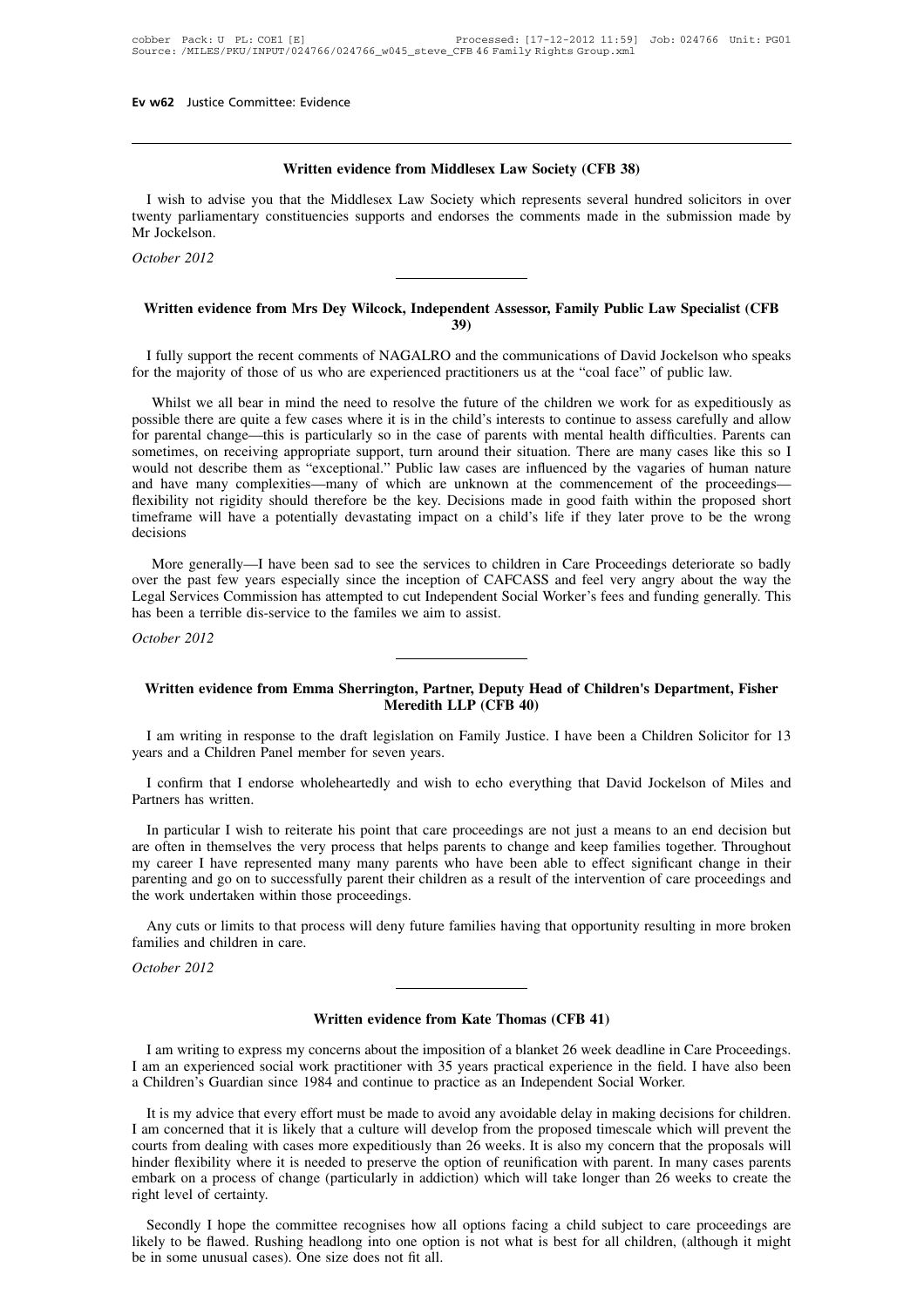Justice Committee: Evidence Ev w63<br>Where CAFCASS previously had capacity to properly advise on timeframes it is my view that it has now<br>uggling to provide the quality and depth of involvement across the board for all child Justice Committee: Evidence Ev w63<br>Where CAFCASS previously had capacity to properly advise on timeframes it is my view that it has now<br>struggling to provide the quality and depth of involvement across the board for all ch proceedings. Where CAFCASS previously had capacity to properly advise on timeframes it is my view that it has now uggling to provide the quality and depth of involvement across the board for all children in public law occedings.<br>Thirdl

Where CAFCASS previously had capacity to properly advise on timeframes it is my view that it has now struggling to provide the quality and depth of involvement across the board for all children in public law proceedings.<br>T Where CAFCASS previously had capacity to properly advise on timeframes it is my view that it has now struggling to provide the quality and depth of involvement across the board for all children in public law proceedings.<br>T struggling to provide the quality and depth of involvement across the board for all children in publes proceedings.<br>Thirdly I am really worried about the court removing the need for the court to scrutinize the care plan.<br>a proceedings.<br>Thirdly I am really wo<br>are many brilliant socia<br>Without some judicial of<br>drift in ill-defined situation<br>October 2012 Without some judicial oversight, pressure and expectation about a child's future many children are likely to drift in ill-defined situations. The weaknesses of the IRO service would need to be addressed first.<br>October 2012

Victime evidence from Chris Hardy (CFB 42)<br>I have seen the responses from Nagalro and David Jockelsten. These submissions speak for me.<br>I only send this in the unlikely event my experience, most recently with Kenneth Clark market forces sorting out money making professionals like me (clearly I'm a fraud on the nation) and the LSC's intolerable and arrogant behaviour impervious to all reasonably made points—as I see echoed in the **Solution System Chris Hardy (CFB 42)**<br>I have seen the responses from Nagalro and David Jockelsten. These submissions speak for me.<br>I only send this in the unlikely event my experience, most recently with Kenneth Clarke's **Example 18 I have seen the responses from Nagalro and David Jockelsten. These submissions speak for me.**<br>I only send this in the unlikely event my experience, most recently with Kenneth Clarke's response of market forces I have seen the responses from Nagalro and David Jockelsten. These submissions speak for me.<br>
I only send this in the unlikely event my experience, most recently with Kenneth Clarke's response of market forces sorting out I have seen the resp<br>I only send this in<br>market forces sorting<br>LSC's intolerable and<br>reasonable tone of this<br>on this occasion.<br>I fully accept that I only send this in the unlikely event my experience, most recently with Kenneth Clarke's response of the forces sorting out money making professionals like me (clearly I'm a fraud on the nation) and the C's intolerable an market forces sorting out money making professionals like me (clearly I'm a fraud on the nation) and the LSC's intolerable and arrogant behaviour impervious to all reasonably made points—as I see echoed in the reasonable t

LSC's intolerable and arrogant behaviour impervious to all reasonably made points—as I see echoed in the reasonable tone of this response as though it will make any difference (hence this reply)—proves me wrong on this occ reasonable tone of this response as though it will make any difference (hence this reply)—proves me wrong<br>on this occasion.<br>I fully accept that some cases take too long. I rage against children having too long to wait in h I fully accept that some cases take too long. I rage against children having too long to wait in hopeless<br>cases and newborns being at least past their first birthday before their future is decided. I think family carer<br>can I fully accept that some cases take too long. I rage against children having too long to wait in hopeless cases and newborns being at least past their first birthday before their future is decided. I think family carer can I fully accept that some cases take too long. I rage against children having too long cases and newborns being at least past their first birthday before their future is decided.<br>candidates must be assessed from the start s carers should be speeded up, with those LAs, for example, whose staff just will not countenance trans-racial<br>adoptions being freed of this onerous duty and it being carried out by a competent not-for-profit agency. But<br>to carers should be speeded up, with those LAs, for example, whose staff just will not countenance trans-racial<br>adoptions being freed of this onerous duty and it being carried out by a competent not-for-profit agency. But<br>to

adoptions being freed of this onerous duty and it being carried out by a competent not-for-profit agency. But<br>to say all cases but the most exceptional must be done in 6 months is too avoid the real work of sifting out<br>the to say all cases but the most exceptional must be done in 6 months is too avoid the real work of sifting out<br>the complexities so that children who need longer before the Court get that service.<br>I speak as one of those "exp the complexities so that children who need longer before the Court get that service.<br>I speak as one of those "experienced" Children's Guardians who fell out with CAFCASS over their appalling<br>practices (magnificently unchal I speak as one of those "experienced" Children's Guardians who fell out with CAFCASS over their appalling practices (magnificently unchallenged by everyone from Judges to Parliament (although the sound of clacking bones fr I speak as one of those "experienced" Children's Guardians who fell out with CAFCASS over their appalling practices (magnificently unchallenged by everyone from Judges to Parliament (although the sound of clacking bones fr practices (magnificently unchallenged by everyone from Judg<br>bones from the hand wringing of their collective regret could<br>live)), and will not work as before on the LSC's current rate<br>never more than a bit above it) when m (a)), and will not work as before on the LSC's current rates, which leave me below the minimum wage ( $\&$ er more than a bit above it) when my overheads are taken out, I shall see out my remaining professional rs still act never more than a bit above it) when my overheads are taken out, I shall see out my remaining professional<br>years still acting for children, and, as an ISW, part of the last bulwark to the onward roll of LAs as unscrutinise

years still acting for children, and, as an ISW, part of the last bulwark to the onward roll of LAs as unscrutinised<br>decision makers (OFSTED won't deal with case referrals, the same as the old HM SSD Inspectorate never<br>wou decision makers (OFSTED won't deal with case referrals, the same as the old HM SSD Inspect<br>would) as the Court's powers are further whittled away.<br>However my confidence in the capacity of civil servants and Ministers to ru *Court s po*<br>*However my confide*<br>regardless remains undin<br>easier for them to press<br>conscience moment or ev<br>*October 2012* **Example 12** and the defect button on this one as "sour grapes", rather than have a transition of even doubt before doing so. So you can see I am not totally heartless.<br> **Written evidence from Kate Tindale, Lawrence Davies** 

I confirm that I support the submission from David Jockelson with regard to the draft legislation on Family<br>I confirm that I support the submission from David Jockelson with regard to the draft legislation on Family<br>stice. Viction 10 12<br>
Justice. I am a Children Panel solicitor and have worked in family law for 10 years.<br>
October 2012 **Viending 1 Second Section**<br>*Dustice. I am a Children*<br>*October 2012* submission from David Jockelson with regard to the drate solicitor and have worked in family law for 10 years.<br> **Written evidence from Karen Singer (CFB 44)**<br>
<sup>2</sup>'s Guardian and Independent Social Worker since 1984. I

I have worked as a Children's Guardian and Independent Social Worker since 1984. I support the submission<br>I have worked as a Children's Guardian and Independent Social Worker since 1984. I support the submission<br>at the dra That the draft legislation needs revision to ensure practice around the Country recognises a time limit of 26<br>weeks for cases to be finalised in the Family Court is not set in stone, this point having been confirmed by Mr. Written evidence from Karen Singer (CFB 44)<br>I have worked as a Children's Guardian and Independent Social Worker since 1984. I support the submission<br>that the draft legislation needs revision to ensure practice around the **Written evidence from Karen Singer (CFB 44)**<br>I have worked as a Children's Guardian and Independent Social Worker since 1984. I support the submission<br>that the draft legislation needs revision to ensure practice around th **Solution 1998 Written evidence from Karen Singer (CFB 44)**<br>
I have worked as a Children's Guardian and Independent Social Worker since 1984. I support the submission<br>
that the draft legislation needs revision to ensure I have worked as a Children's Guardian and Independent Social Worker since 1984. I support the submission that the draft legislation needs revision to ensure practice around the Country recognises a time limit of 26 weeks I have worked as a Children's Guardian and Independent Social Worker since 1984. I support the submission<br>that the draft legislation needs revision to ensure practice around the Country recognises a time limit of 26<br>weeks that the draft legislation needs revision to ensure practice around the Country recognises a time limit of 26 weeks for cases to be finalised in the Family Court is not set in stone, this point having been confirmed by Mr. weeks for cases to be finalised in the Family Court is not set in stone, this point having been confirmed by Mr.<br>Justice Ryder at the NAGALRO conference on 15 October. From my experience over 28 years, it is only a<br>small p Justice Ryder at the NAGALRO conference on 15 October. From my experience over 28 years, it is only a small proportion of cases that can finalise in this time frame and in view of the statement by Mr. Justice Ryder, Courts small proportion of cases that can finalise in this time frame and in view of the statement by Mr. Justice Ryder, Courts need clearer guidance that such a time limit imposed as an expectation generally, was not the intensi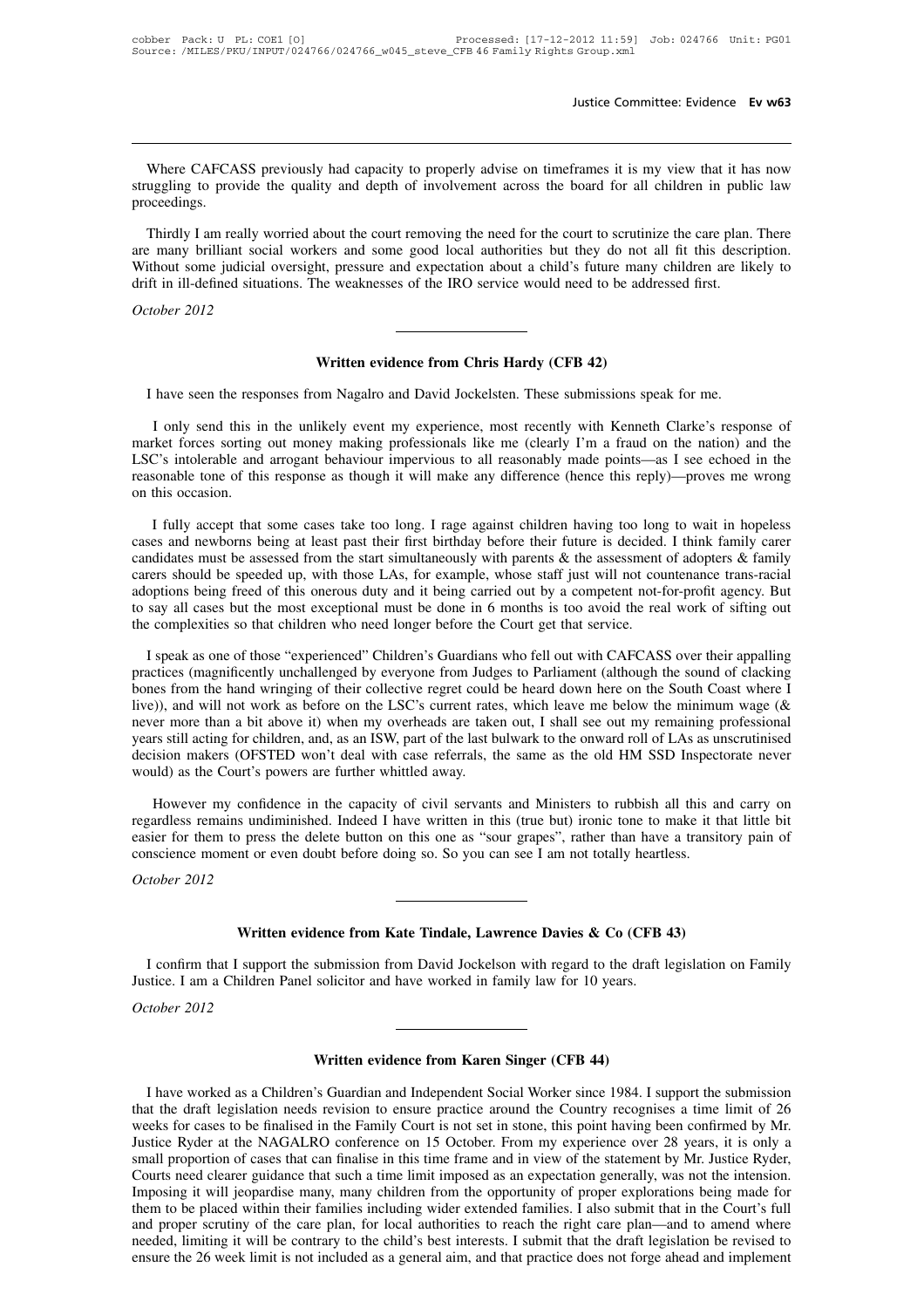Ev w64 Justice Committee: Evidence<br>
these limitations, but that it reverts to considering the child's interests in each case, as fully as is warranted,<br>
while also avoiding unnecessary delay. Ev w64 Justice Committee: Evidence<br>these limitations, but that it reverts to consi<br>while also avoiding unnecessary delay.<br>October 2012 **EV W64** Justice Committe<br>
these limitations, but that<br>
while also avoiding unne<br>
October 2012 **Example 18 External Solution** the child's interests in each case, as fully as is way ding unnecessary delay.<br> **Written evidence from Boyd Carter, Solicitor Advocate Mediator (CFB 45)**<br>
on behalf of the children we represe

I am writing on behalf of the children we represent in care cases, in support of a submission made originally<br>I am writing on behalf of the children we represent in care cases, in support of a submission made originally<br>my **but of the colleague of the colleague from Boyd Carter, Solicitor Advocate Mediator (CFB 45)**<br>
I am writing on behalf of the children we represent in care cases, in support of a submission made originally<br>
by my esteemed Writte<br>
I am writing on beh<br>
by my esteemed colle:<br>
almost 20 years.<br>
October 2012 **Vietner I**<br>*Dem* writing on behalf<br>by my esteemed colleague<br>almost 20 years.<br>*October 2012* I am writing on behalf of the children we represent in care cases, in support of a subm<br>by my esteemed colleague David Jockelson. I am a Children Panel member and have be<br>almost 20 years.<br>October 2012<br>Written evidence from

SEEDS Devon (CFB 47)<br>
SEEDS Devon submitted a document to the Department of Education's Consultation : Co-operative Parenting<br>
Illowing Family Separation : Proposed Legislation on the Involvement of Both Parents in a Child **FOLLOWING FAMILY FOLLOWING FAMILY SEEDS DEVON CONTRATION**<br>FOLLOWING FAMILY SEEDS Devon submitted a document to the Department of Education's Consultation : Co-operative Parenting<br>Following Family Separation : Proposed Leg Written evidence from SEEDS Devon (CFB 47)<br>ENFORCEMENT AND SHARED PARENTING :<br>SEEDS Devon submitted a document to the Department of Education's Consultation : Co-operative Parenting<br>Following Family Separation : Proposed L

INTERT AND SHARED PARENTING :<br>SEEDS Devon submitted a document to the Department of Education's Consultation : Co-operative Parenting<br>Illowing Family Separation : Proposed Legislation on the Involvement of Both Parents in SEEDS Devon submitted a document to the Department of Education's Consultation : Co-operative Parenting Following Family Separation : Proposed Legislation on the Involvement of Both Parents in a Child's Life.<br>SEEDS Devon w SEEDS Devon submitted a document to the Department of Education's Consultation : Co-operative Parenting<br>Following Family Separation : Proposed Legislation on the Involvement of Both Parents in a Child's Life.<br>SEEDS Devon w Following Family Separation : Proposed Legislation on the Involvement of Both Parents in a Child's Life.<br>SEEDS Devon would like to highlight the following taken from the document for the Inquiry :<br>In 2010 the courts refuse SEEDS Devon would like to highlight the following taken from the orthomore in 2010 the courts refused only 300 of 95,000 contact applications. Court records finds that the great majority of fathers get the contact they Ind Indeed, the contact presumption is so strong that research studies have found concerns raised by mothers—<br>especially about domestic violence—are not being addressed adequately by the courts. The research evidence<br>is clear urt records finds that the great majority of fathers get the contact they seek and often do better than mothers.<br>
Ideed, the contact presumption is so strong that research studies have found concerns raised by mothers—<br>
pe

Indeed, the contact presumption is so strong that research studies have found concerns raised by mothers—<br>especially about domestic violence—are not being addressed adequately by the courts. The research evidence<br>is clear especially about domestic violence—are not being addressed adequately by the courts. The research evidence is clear that the claim of systematic bias against fathers is a myth.<br>
(Liz Trinder 2012)<br>
The same reports are bei who are "playing the system" to abuse further, rather than the resident parent (usually the mothers) using the system to "freeze out the non-resident parent".<br>The outcome is that the family courts believe that children far iz Trinder 2012)<br>The same reports are being heard time and time again from parents navigating the family court system. The<br>hilty is the opposite of what has been insinuated by the government; it is the perpetrators of dome

The same reports are being heard time and time again from parents navigating the family court system. The reality is the opposite of what has been insinuated by the government; it is the perpetrators of domestic abuse who The same reports are being heard time and time again from parents havigating the raminy court system. The reality is the opposite of what has been insinuated by the government; it is the perpetrators of domestic abuse who The parent of what has been insimilated by the government, it is the perpetrators of domestic abuse who are "playing the system" to abuse further, rather than the resident parent (usually the mothers) using the system to " who are playing the system to abuse further, father than the resident parent (usuarly the mondels) using the<br>system to "freeze out the non-resident parent".<br>The outcome is that the family courts believe that children fare System to Treeze out the Hon-Testicant parent.<br>The outcome is that the family courts believe that children fare better in joint residency or shared parenting;<br>now known as co-operative parenting under the proposed Bill. Ho The outcome is that the family courts believe that children fare better in joint residency or shared parenting;<br>now known as co-operative parenting under the proposed Bill. However, extensive research shows<br>overwhelmingly now known as co-operative parenting under the proposed Bill. However, extensive research shows<br>overwhelmingly that they do in fact do worse, except in cases where there is good will between the parents so<br>they can parent c overwhelmingly that they do in fact do worse, except in cases where there is good will between the parents so<br>they can parent co-operatively; impossible for a woman to do with an abusive ex-partner. The amicable cases<br>with by can parent co-operativery, impossion for a woman to do whil an abusive ex-partier. The anneable cases<br>th parents working together easily do not appear in Court by their very nature. A presumption of shared<br>renting exist which partitis working together easily do not appear in Court by their very hadite. A presumption of stated parenting exists in the Australian courts, yet the impact has been catastrophic regarding domestic abuse cases. Th

partiting exists in the Australian courts, yet the impact has been catastrophic regarding domestic abuse cases.<br>This has been proved and evidenced in a plethora of research, yet still the government blindly proposes the UK This has been proved and evidenced in a pientota of research, yet sum the government officity proposes the UK to follow the same route. (e.g. Kaspieu, Gray, Weston, Moloney & Qu 2009; McIntosh & Smyth 2012; McIntosh, Smyth be the lines and would make the lives of thousands of children even worse. There are little resources available as it is to provide training for court personnel to improve outcomes for these children, five recommendations available as it is to provide training for court personnel to improve outcomes for these children, five cases of which contact had been ordered by the court (Saunders 2004). Lord Justice Wall has made recommendations perta Twenty–nine homicides v<br>cases of which contact has<br>recommendations pertaining<br>(Lord Justice Wall 2006)<br>recommendations and would<br>available as it is to provide<br>readily not listened to.<br>The family Justice Advis The family Justice Advisory Board advised against shared parenting the perpetrators of domestic Advisory Board and would make the lives of thousands of children even worse. There are little resources ailable as it is to pr becommendations pertaining to this but it does not seem to have intered down to the courts of the ground (Lord Justice Wall 2006). The government's co-operative parenting proposal would oppose these recommendations and wou

(Lord Justice Warr 2000). The government s Co-operative parenting proposar would oppose these recommendations and would make the lives of thousands of children even worse. There are little resources available as it is to p recommendations and would make the fives of mousalins of children even worse. There are intie resources available as it is to provide training for court personnel to improve outcomes for these children, who are also readil available as it is to provide training for court personnel to improve outcomes for these children, who are also<br>readily not listened to.<br>The family Justice Advisory Board advised against shared parenting becoming policy ye The family Justice Advisory Board advised against shared parenting becoming policy yet this advice has<br>en ignored (Family Justice Review 2011; Rt Hon Sir Alan Beith MP July 2012). It appears a blanket view<br>s been taken tha The ranny sustice Advisory Board advised against shared parenting occoming poincy yet this advice has<br>been ignored (Family Justice Review 2011; Rt Hon Sir Alan Beith MP July 2012). It appears a blanket view<br>has been taken

been ignoted (Family Justice Review 2011, RETION 31 Alan Betti MT July 2012). It appears a bialitet view<br>has been taken that all fathers are good role models for their children, including the perpetrators of domestic<br>and c the detrimental effects on their children that they dare not refer back to court even when severe repercussions are evidenced.<br>They never know how their decisions have impacted on the children and family as a whole; evalua They never know how their decisions have impacted on the children and family as a whole; evaluation and accountability are absent. Mothers are often so broken by their treatment in the family courts and by witnessing the d There are not the systems currently in place to feed back any outcomes of decisions made by court personnel.<br>
Hey never know how their decisions have impacted on the children and family as a whole; evaluation and<br>
countabi They never know how their decisions have impacted on the children and family as a whole; evaluation and accountability are absent. Mothers are often so broken by their treatment in the family courts and by witnessing the d

Inty fiever know how their decisions have impacted on the emidden and family as a whole, evaluation and accountability are absent. Mothers are often so broken by their treatment in the family courts and by witnessing the d accountabiny are absent. Monies are often so blocken by their treatment in the rainity courts and by whitessing<br>the detrimental effects on their children that they dare not refer back to court even when severe repercussion faced by services such as the police, social services and the NHS, in dealing with issues rooted in post-separation abuse in a time of diminishing resources.<br>The police of the children, post-separation systems, along with Research shows the vast majority of abused won<br>but with conditions attached ensuring their safety. If<br>introduced evaluation systems, along with enforceal<br>the children, post-separation abuse could not happe<br>faced by service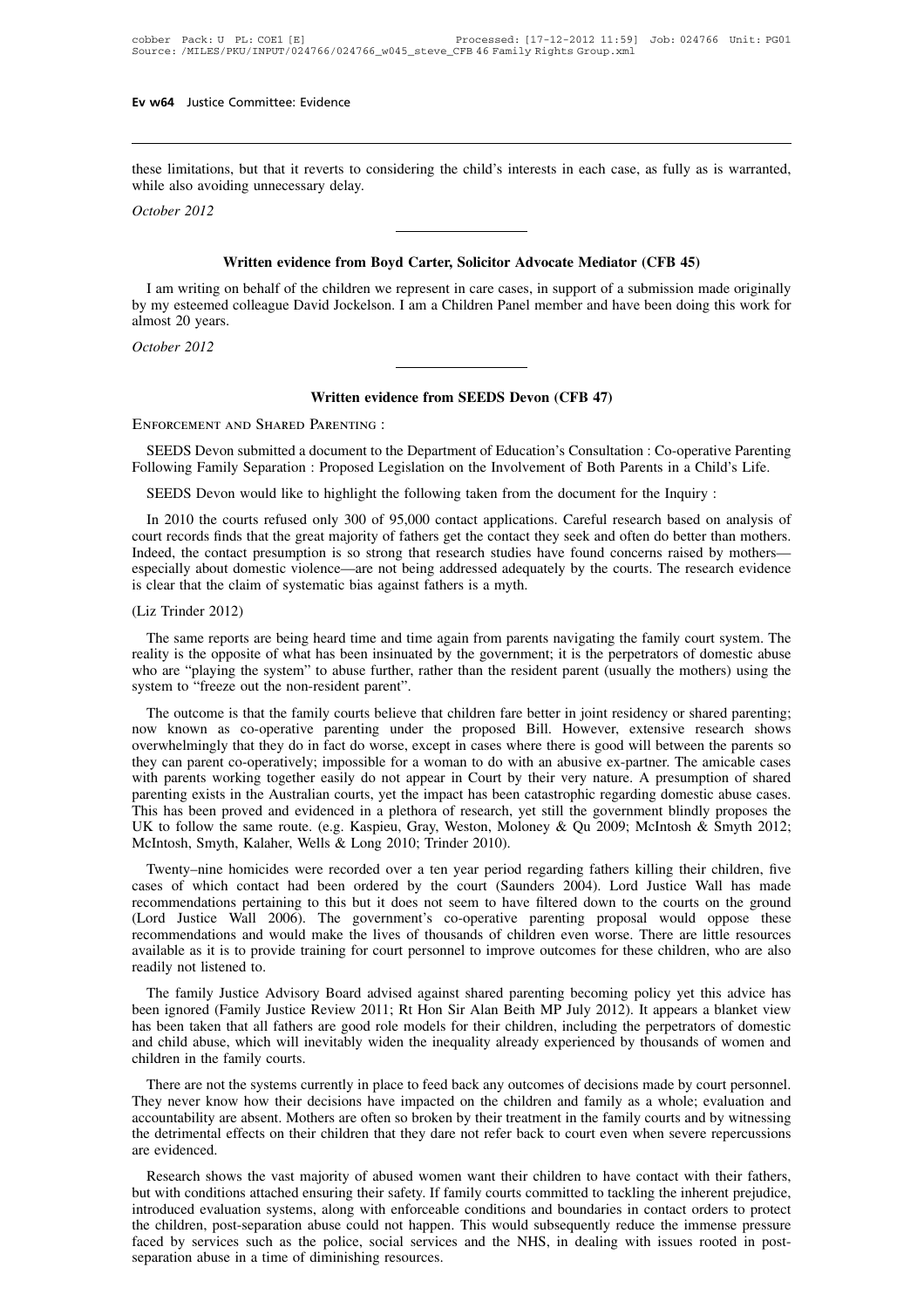It is a matter of grave concern that the action to introduce legislation which will put children at increased<br>K, has not been undertaken with an open acknowledgement regarding the common dynamics of separated<br>rents experie It is a matter of grave concern that the action to introduce legislation which will put children at increased<br>risk, has not been undertaken with an open acknowledgement regarding the common dynamics of separated<br>parents ex Justice Committee: Evidence Evidence Evidence Evidence Evidence Evidence Evidence Evidence Evidence Links.<br>It is a matter of grave concern that the action to introduce legislation which will put children at increased<br>risk, It is a matter of grave concern that the action to introduce legislation which will put children at increased risk, has not been undertaken with an open acknowledgement regarding the common dynamics of separated parents ex It is a matter<br>risk, has not be<br>parents experies<br>providing for it<br>the abuse.<br>Legislation d It is a matter of grave concern that the action to introduce legislation which will put children at increased<br>k, has not been undertaken with an open acknowledgement regarding the common dynamics of separated<br>rents experie This a matter or grave concern that the action to mitodate registation which will put elimited at increased risk, has not been undertaken with an open acknowledgement regarding the common dynamics of separated parents expe

The start of the modern and the modern in the modern expansion. The start of our society and providing for its degree and function as paramount in determining contact orders is an act of colluding with the abuse.<br>
Legislat providing for its degree and function as found in domestic abouse cases. To fail to hold the heced of assessing and<br>providing for its degree and function as paramount in determining contact orders is an act of colluding wi Froviding for its degree and ranction as paramount in determining contact orders is an act or containing with<br>the abuse.<br>Legislation desperately needs to be put in place to stop post-separation abuse, not encourage it furt Legislation desperately needs to be put in place to stop post-separation abuse, not encourage it further. If a teacher, childminder or anyone else in society abused a child there would be severe repercussions without quest Legislation desperately needs to be put in place to stop post-separation abuse, not encourage it further. If a teacher, childminder or anyone else in society abused a child there would be severe repercussions without quest teacher, childminder or anyone else in society abused a child there question. However, even in modern Britain children and women generative parenting members due to society's disbelief and inaction, giving acceptance of ab by family members due to society's disbelief and inaction, giving credence to the unspoken underlying acceptance of abuse within family confines. The heart of our society, the British Justice System, has already taken this in the UK alone has been undertaken over the past twenty years, yet this support still remains. How can further<br>suffering be justified under the Co-operative Parenting Bill?<br>October 2012<br>Written evidence from the Children'

Itering be justified under the Co-operative Parenting Bill?<br>
I am writing on behalf of the Office of the Children's Commissioner (CFB 48)<br>
I am writing on behalf of the Office of the Children's Commissioner in response to For Evidence from the Children's Commissioner (CFB 48)<br>
I am writing on behalf of the Office of the Children's Commissioner in response to your Committee's Call<br>
for Evidence regarding the pre-legislative scrutiny of the d **September of the September of the Children's Commissioner (CFB 48)**<br>I am writing on behalf of the Office of the Children's Commissioner in response to your Committee's Call<br>for Evidence regarding the pre-legislative scrut **Written evidence from the Children's Commissioner (CFB 48)**<br>I am writing on behalf of the Office of the Children's Commissioner in response to your Committee's Call<br>r Evidence regarding the pre-legislative scrutiny of the

**Example 10.** I am writing on behalf of the Office of the Children's Commissioner in response to your Committee's Call for Evidence regarding the pre-legislative scrutiny of the draft legislation on family justice publishe I am writing on behalf of the Office of the Children's Commissioner in response to your Committee's Call<br>for Evidence regarding the pre-legislative scrutiny of the draft legislation on family justice published in<br>September The winding of octain of the Office of the elminent s'Oominissioner in response to your Committee s'Can<br>for Evidence regarding the pre-legislative scrutiny of the draft legislation on family justice published in<br>September For Evidence regarding the pre-<br>September of this year, together w<br>We are also in the process of<br>legislation, and on other measures<br>this Parliamentary Session (with<br>Commissioner). This CRIA will deret in purpose of this su We are also in the process of preparing a Child Rights Impact Assessment (CRIA) on this proposed gislation, and on other measures which are likely to become part of the same Bill to be introduced later in s Parliamentary S From the mass of proposals of proposals in the same Bill to be introduced later in this Parliamentary Session (with the exception of the clauses concerning the Office of Children's Commissioner). This CRIA will offer a det

be considered in the full of the exception of the clauses concerning the Office of Children's Commissioner). This CRIA will offer a detailed analysis of this legislation, from the point of view of how it impacts on childre End of the calendar year. We will offer a detailed analysis of this legislation, from the point of view of how it impacts on children's rights.<br>The purpose of this submission is to set out our response in principle to the Examples on children's rights.<br>The purpose of this submission is to set in its Call for Evidence. We will not, there<br>will be considered in the full CRIA, whice<br>end of the calendar year. We will also be<br>Adoption Legislation The purpose of this submission is to set out our response in principl<br>its Call for Evidence. We will not, therefore, address the governm<br>Il be considered in the full CRIA, which will be presented to Go<br>d of the calendar ye

### 1. Mediation

# (a) *The safeguards in place to ensure that domestic violence:*<br>
(a) *The safeguards in place to ensure that domestic violence or other welfare issue cases are filtered out from*<br>
(b) *The safeguards in place to ensure tha the Mediation is the Mediation Information and Assessment Meeting ("MIAM") system, and whether they will be effective*<br>*the Mediation Information and Assessment Meeting ("MIAM") system, and whether they will be effective*

It is hard to make detailed comments regarding the relationship between the court process are filtered out from<br>It is hard to make detailed comments regarding the relationship between the court process and Mediation<br>It is 1. MEDIATION<br>
(a) The safeguards in place to ensure that domestic violence or other welfare issue cases are filtered out from<br>
the Mediation Information and Assessment Meeting ("MIAM") system, and whether they will be effe 1. MEDIATION<br>
(a) The safeguards in place to ensure that domestic violence or other welfare issue cases are filtered out from<br>
the Mediation Information and Assessment Meeting ("MIAM") system, and whether they will be effe (a) The safeguards in place to ensure that domestic violence or other welfare issue cases are filtered out from<br>the Mediation Information and Assessment Meeting ("MIAM") system, and whether they will be effective<br>It is har may otherwise be at risk, in line with the courts' duties under the court process and Mediation Information and Assessment Meeting ("MIAM") system, and whether they will be effective<br>It is hard to make detailed comments re It is hard to make detailed comments regarding the relationship between the court process and Mediation Information and Assessment Meeting (MIAM) system, as the draft legislation leaves most of the procedure to be set out It is hard to make detailed comments regarding the r<br>Information and Assessment Meeting (MIAM) system, a<br>be set out in Family Procedure Rules. However, our ma<br>in the court's consideration of cases where there may be<br>may ot For the Explanatory Controllation of cases. However, our main concern is that it is essential that there be no delay the court's consideration of cases where there may be domestic violence or abuse or where children's saf in the court's consideration of cases where there may be domestic violence or abuse or where children's safety<br>may otherwise be at risk, in line with the courts' duties under Articles 6, 19 and 34 of the UN Convention on<br>t

in the court is evidence of domestic violence of domesta of the UN Convention of the Rights of the Child (UNCRC) to safeguard children from physical maltreatment and sexual abuse and protect their right to life and optimal nay suce whise our the Child (UNCRC) to safeguard children from physical maltreatment and sexual abuse and protect their right to life and optimal development.<br>The Explanatory Notes in relation to Clause 1 of the draft cla In the Explanatory Notes in relation to Clause 1 of the draft clauses state that "the intention is that in cases<br>which are urgent (as to be defined) or where a MIAM cannot be arranged within a specified time, or where ther The Explanatory Notes in relation to Clause 1 of the draft clauses state that "the intention is that in cases<br>which are urgent (as to be defined) or where a MIAM cannot be arranged within a specified time, or where there<br>i The Explanatory Notes in relation to Clause 1 of the draft clauses state that "the intention is that in cases which are urgent (as to be defined) or where a MIAM cannot be arranged within a specified time, or where there i which are urgent (as to be defined) or where a MIAM cannot be arranged within a specified time, or where there is evidence of domestic violence, the requirement to attend [a MIAM before the court hears the application] wil is evidence of domestic violence, the requirement to attend [a MIAM before the court hears the application] will<br>not apply". It is essential, in our view, that "evidence of domestic violence" is broadly defined and does no not apply". It is essential, in our view, that "evidence oonly, for example, include the pre-existence of relevant the present in only a minority of cases. An allegation of other evidence which suggests that one or more of My, for example, interest in only a minority of cases. An allegation of violence, abuse, or other risk to children's safety, or present in only a minority of cases. An allegation of violence, abuse, or other risk to childr other evidence which suggests that one or more of these may be present, should be sufficient. In order to make<br>the decision to dispense with the MIAM requirement in these circumstances it may be necessary to look at<br>more t

of the decision to dispense with the MIAM requirement in these circumstances it may be necessary to look at more than the "evidence contained in a standard court form" (as proposed in the Explanatory Notes) and we would we the uncertainty difference contained in a standard court form" (as proposed in the Explanatory Notes) and we would welcome further consideration of this point.<br>We welcome the government's intention, expressed in the Explan and would welcome further consideration of this point.<br>We welcome the government's intention, expressed in the Explanatory Notes, to dispense with the MIAM<br>requirement in "cases that are urgent (as to be defined) or where We welcome fartact consideration of all point.<br>We welcome the government's intention, expressed in the Explanatory Notes, to dispense with the MIAM<br>requirement in "cases that are urgent (as to be defined) or where a MIAM c We welcome the government's intention, expressed in the Explanatory Notes, to dispense with the MIAM requirement in "cases that are urgent (as to be defined) or where a MIAM cannot be arranged within a specified time". Eve requirement in "cases<br>time". Even where the<br>to the uncertainty re<br>arising between paren<br>hearing in circumstar<br>or her Article 9 UNC<br>therefore be avoided.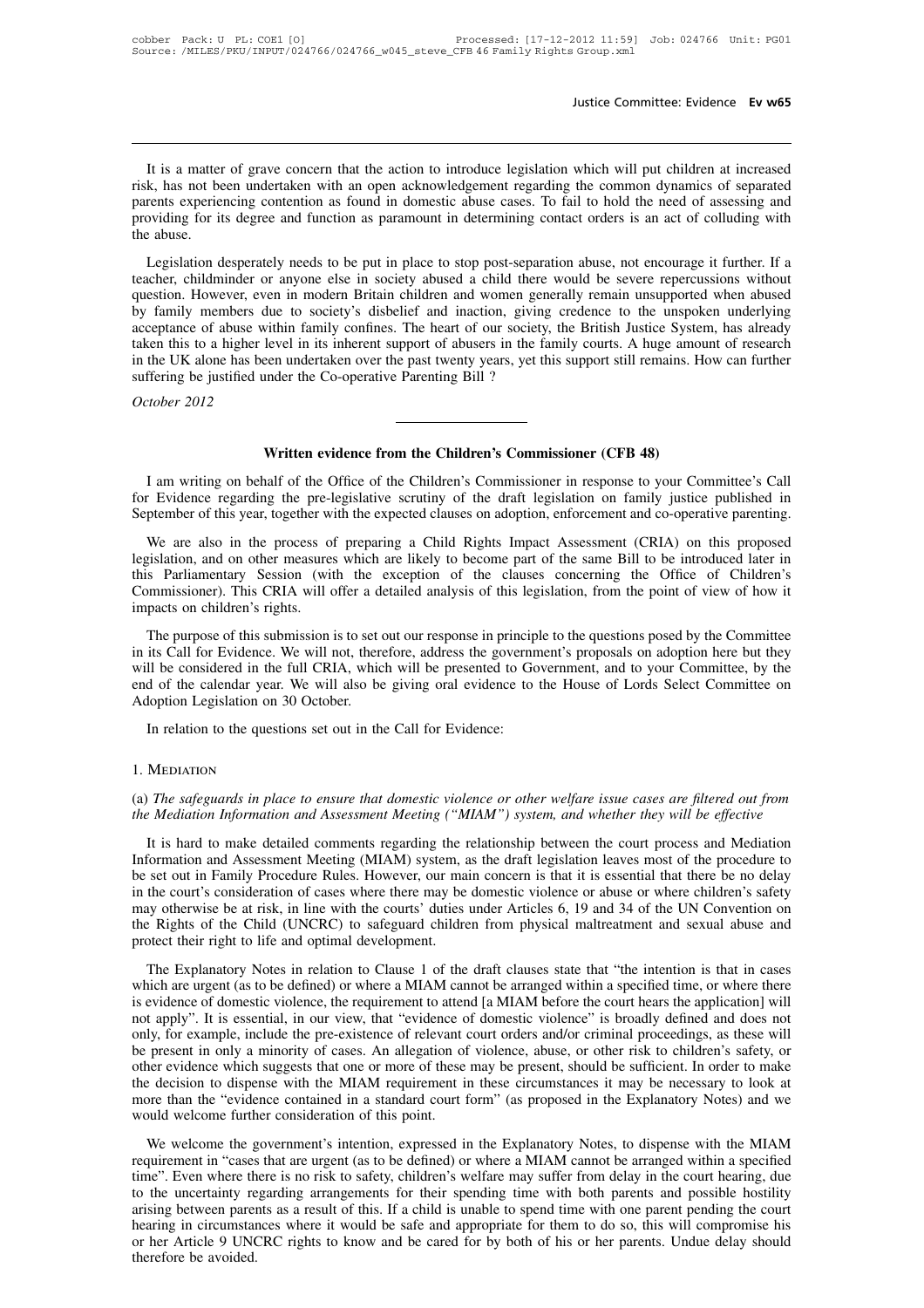We would suggest that CAFCASS practitioners are best placed to make the initial safeguarding checks in<br>e context of ensuring that those affected by domestic violence are filtered out of mediation processes. Given<br>e serious **EV W66** Justice Committee: Evidence<br>
We would suggest that CAFCASS practitioners are best placed to make the initial safeguarding checks in<br>
the context of ensuring that those affected by domestic violence are filtered ou **Ev w66** Justice Committee: Evidence<br>
We would suggest that CAFCASS practitioners are best placed to make the initial safeguarding checks in<br>
the context of ensuring that those affected by domestic violence are filtered ou We would suggest that CAFCASS practitioners are best placed to make the initial safeguarding checks in<br>the context of ensuring that those affected by domestic violence are filtered out of mediation processes. Given<br>the ser We would suggest that CAFCASS practitioners are best placed to make the initial safeguarding checks in the context of ensuring that those affected by domestic violence are filtered out of mediation processes. Given the ser We would suggest that CAFCASS practitioners are best placed to make the initial safeguarding checks in the context of ensuring that those affected by domestic violence are filtered out of mediation processes. Given the ser (*check of officers* of the consequences for and the impact of domestial<br>the seriousness of the consequences for and the impact of domestial<br>about the difficulties for victims in reporting their experience, it is<br>access to

Court staff are not suitably trained to have any role in MIAMS. We would be very concerned if an officer<br>Court staff are not suitably trained to have any role in MIAMS. We would be very concerned if an officer<br>the court st of the court starf are not suitably trained to have any role in MIAMS. We would be very concerned if an officer<br>(b) The role of officers of the court in the MIAM process<br>Court staff are not suitably trained to have any rol This could prejudice the safety and wellbeing of the child and is a decision which only a judge should make.<br>This could prejudice the safety and wellbeing of the child and is a decision which only a judge should make. (b) The role of officers of the court in the prixing process<br>Court staff are not suitably trained to have any role in MIAMS. We would be very concerned if an officer<br>of the court were able to refuse to deal with an applica

Source the court were able to refuse to deal with an application because an applicant has not attended a MIAM.<br>In the court were able to refuse to deal with an application because an applicant has not attended a MIAM.<br>Are This could prejudice the safety and wellbeing of the child and is a decision which only a judge should make.<br>
(c) *Are there any gaps in the process, and if so, who will fall through and what safeguards are needed?*<br>
We ar (c) *Are there any gaps in the process, and if so, who will fall through and what safeguards are needed?*<br>We are concerned about those who have experienced domestic abuse but who will not be eligible for legal<br>aid given it (c) *Are there any gaps in the process, and*<br>We are concerned about those who have<br>aid given its narrow criteria for funding. I<br>child's voice and experience and that the<br>them, directly by a professional.<br>2. CHILD ARRANGEME (d) *What is the effect of the amendments to section 11A to 11P, is it simply a "shift in focus" to remove the*<br>perception of "winners and losers"? *perception of "winners and that the outcomes of any resolution process affecting them is explained to them, directly by a professional.*<br>
2. CHILD ARRANGEMENT ORDERS<br>
(d) *What is the effect of the amendments to section 1* 

CHILD ARRANGEMENT ORDERS<br>
What is the effect of the amendments to section 11A to 11P, is it simply a "shift in focus" to remove the<br>
reeption of "winners and losers"?<br>
These arrangements must always be determined above all 2. CHILD ARRANGEMENT ORDERS<br>
(d) What is the effect of the amendments to section 11A to 11P, is it simply a "shift in focus" to remove the<br>
perception of "winners and losers"?<br>
These arrangements must always be determined perception of "winners and losers"?<br>
These arrangements must always be determined above all by the child's best interests through the<br>
paramountcy principle. Our understanding of the changes to sections 11A-11P of the Chil (d) What is the effect of the amendments to section  $IIA$  to  $IIP$ , is it simply a "shift in focus" to remove the perception of "winners and losers"?<br>These arrangements must always be determined above all by the child's bes perception of "winners and losers"?<br>These arrangements must always be determined above all by the child's best interests through the<br>paramountcy principle. Our understanding of the changes to sections 11A-11P of the Childr These arrangements must always be determined above all by the child's best interests through the paramountcy principle. Our understanding of the changes to sections 11A-11P of the Children Act 1989 proposed in Schedule 1 t These arrangements must always be determined above all by the child's best interests through the paramountcy principle. Our understanding of the changes to sections 11A-11P of the Children Act 1989 proposed in Schedule 1 t paramountcy principle. Our understanding of the changes to sections 11A-11P of the Children Act 1989<br>proposed in Schedule 1 to the draft clauses is that, in addition to reform of the terminology, to avoid the<br>perception of proposed in Schedule 1 to the draft clauses is that, in addition to reform of the terminology, to avoid the perception of a "winning" parent with residence and a "losing" parent with contact, the court will be able to make perception of a "winning" parent with residence and a "losing" parent with contact, the court will be able to make activity directions and conditions in a broader range of circumstances. In particular, in several places, r make activity directions and conditions in a broader range of circumstances. In particular, in several places, references to promoting contact are replaced with the individual who is subject to the activity direction or "a references to promoting contact are replaced with the individual who is subject to the activity direction or "another individual who is party to the proceedings" helping "to establish, maintain or improve the involvement i "another individual who is party to the proceedings" helping "to establish, maintain or improve the involvement<br>in the life of the child concerned". In s11A the changes would mean that the court can make an activity<br>direct in the life of the child concerned". In s11A the changes would mean that the court can make an activity direction when making what would currently be called a residence or shared residence order, as well as when making wha direction when making what would currently be called a residence or shared residence order, as well as when making what would currently be called a contact order. This reflects the government's intention, expressed in the making what would currently be called a contact order. This reflects the government's intention, expressed in<br>the Explanatory Notes, to address "issues that relate to the time spent by the child with the person with whom<br>h the Explanatory Notes, to address "issues that relate to the time spent by<br>he or she lives, that affect the smooth operation of the arrangements fo<br>would, following the changes, also allow activity conditions to be made in (e) *Does the new test adequately safeguard against miscarriages of justice?*<br>
(e) *Does the new test adequately safeguard against miscarriages of justice?*<br>
In relation to question (e), we would welcome consideration of w

EXPERT EVIDENCE:<br>
ID *Does the new test adequately safeguard against miscarriages of justice?*<br>
In relation to question (e), we would welcome consideration of whether there should be provision for an erlocutory appeal (wit FRIM SO UNDERT EVIDENCE:<br>
(e) Does the new test adequately safeguard against miscarriages of justice?<br>
In relation to question (e), we would welcome consideration of whether there should be provision for an<br>
interlocutory 3. Expert evidence:<br>
(e) *Does the new test adequately safeguard against miscarriages of justice?*<br>
In relation to question (e), we would welcome consideration of whether there should be provision for an<br>
interlocutory app (e) *Does the new test adequately safeguard against miscarriages of justice?*<br>In relation to question (e), we would welcome consideration of whether there should be provision for an<br>interlocutory appeal (with permission of (e) *Does the new test adequately safeguard against miscarriages of justice?*<br>In relation to question (e), we would welcome consideration of whether there should be provision for an<br>interlocutory appeal (with permission o In relation to question (e), we would welcome consideration of whether there should be provision for an interlocutory appeal (with permission of the court hearing the case or the appellate court) against the decision of a In relation to question (e), we would welcome consideration of whether there should be provision for an interlocutory appeal (with permission of the court hearing the case or the appellate court) against the decision of a interlocutory appeal (with permission of the court hearing the case or the appellate court) against the decision<br>of a court to allow, or refuse to allow, instruction of an expert, assessment of a child or placing of expert of a court to allow, or refuse to allow, instruction of an expert, assessment of a child or placing of expert evidence before the court under draft Clause 3. This should be considered in the context of how long it would ta evidence before the court under draft Clause 3. This should be considered in the context of how long it would take for an interlocutory appeal to be determined and how this would affect the overall timeline of the case, an wher outcomes—for children may be compromised if proceedings are concluded (perhaps after several months) and orders made, only for appellate proceedings to determine that expert evidence that should have been before the c

Frequences the training in imappropriate orders being made and requiring new orders to be made.<br>
Support was not heard, resulting in inappropriate orders being made and requiring new orders to be made.<br>
Support and trainin This could be extremely disruptive and traumatic for children and could even compromise safety in some cases.<br>
(f) *Are social workers receiving the support and training they need to meet this increased court role?*<br>
The t In child workers receiving the support and training they need to meet this increased court role?<br>The training and support of social workers appears very variable. The Munro Review made many<br>recommendations about the traini (f) *Are social work*<br>The training and<br>recommendations<br>in child protection<br>considerable time.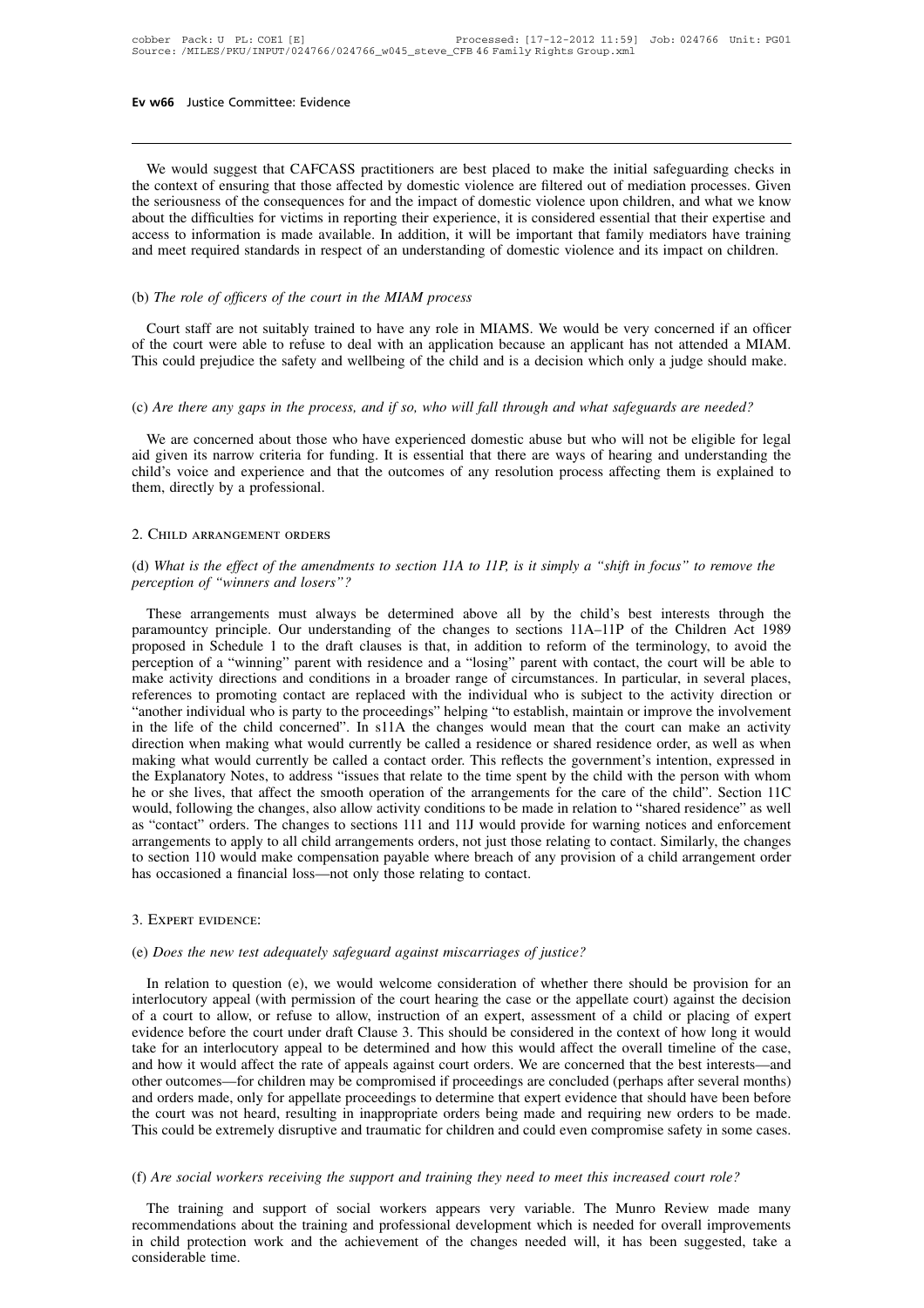# 4. Time limits

ITHE SET AT THE LIMITS<br>(g) *What progress has been made to achieve the 26 week limit?*<br>We are unable to offer any comment on progress but would suggest tha TIME LIMITS<br>What progress has been made to achieve the 26 week limit?<br>We are unable to offer any comment on progress but would suggest that there are many reasons as to why<br>may be difficult to achieve in all cases and the <sup>1</sup><br>
(g) What progress has been made to achieve the 26 week limit?<br>
We are unable to offer any comment on progress but would suggest that there are many reasons as to why<br>
it may be difficult to achieve in all cases and th 4. TIME LIMITS<br>(g) What progress has been made to achieve the 26 week limit?<br>We are unable to offer any comment on progress but would suggest that there are many reasons as to why<br>it may be difficult to achieve in all case 4. TIME LIMITS<br>(g) What progress has been made to achieve the 26 week limit?<br>We are unable to offer any comment on progress but would suggest that there are many reasons as to why<br>it may be difficult to achieve in all case (g) What progress has been made to achieve the 26 week limit?<br>We are unable to offer any comment on progress but would suggest that there are many reasons as to why<br>it may be difficult to achieve in all cases and the focus (g) what progress has been made to achieve the 20 week timu:<br>We are unable to offer any comment on progress but would suggest that there are many reasons as to why<br>it may be difficult to achieve in all cases and the focus We are unable to offer any comment on progress but would suggest that there are many reasons as to why it may be difficult to achieve in all cases and the focus must be on taking the right time to make the decision in each it may be difficult to achieve in all cases and the focus must be on taking the right time to make the decision<br>in each child's best interest, rather than simply in limiting time. There are some steps which can be taken to in each child's best interest, rather than simply in limiting time. There are some steps which can be taken to<br>minimise delay which can occur at the final stages—such as the early involvement of the extended family<br>through minimise delay which can occur at the final stages—such as the early involvement of through family group conferences—and to ensure that there is minimal disruption for the do take longer—such as by the use of concurrent pl (h) *Should the Judge's role be restricted to considering only the permanence provisions of care plans?*<br>
We believe that the impact of this change will be the *shorter* time limit led to local authorities delaying an appl

Mound be of great concern if the shorter time film fed to locar authorities deraying an application to the court<br>here it was in the child's interests that assessments be undertaken in that context.<br>CARE PLANS<br>(Should the J S. CARE PLANS<br>
5. CARE PLANS<br>
(h) Should the Judge's role be restricted to considering only the permanence provisions of care plans?<br>
We believe that the impact of this change will be that the effective scrutiny of plans w 5. Care PLANS<br>
(h) *Should the Judge's role be restricted to considering only the permanence provisions of care plans?*<br>
We believe that the impact of this change will be that the effective scrutiny of plans will in future 5. Care PLANS<br>(h) *Should the Judge's role be restricted to considering only the permanence provisions of care plans?*<br>We believe that the impact of this change will be that the effective scrutiny of plans will in future d (h) *Should the Judge's role be restricted to considering only the permanence provisions of care plans?*<br>We believe that the impact of this change will be that the effective scrutiny of plans will in future depend<br>on the q (i) *shouta the stage's rote be restricted to considering only the permanence provisions of care plans.*<br>We believe that the impact of this change will be that the effective scrutiny of plans will in future depend<br>on the q We believe that the impact of this change will be that the effective scrutiny of plans will in future depend<br>on the quality of oversight of assessments and plans during proceedings by the child's Guardian and the<br>Independe on the quality of oversight of assessments and plans during proceedings by the child's Guardian and the Independent Reviewing Officer (IRO). We outlined our concerns regarding this in our response to the All Party Parliame parent/s. the APPG Inquiry, we consider that the court should consider the permanence provisions of all plans, including<br>those where a care order is not sought, in order to fulfil the paramountcy principle. The use of the term<br>"perm Merinance The denotes the long term plan for<br>parent/s.<br>6. Divorce<br>(i) *Do the suggested provisions remove an importana*<br>We have no comment to make on this issue.<br>7. ENFORCEMENT AND SHARED PARENTING:

# 6. Divorce

*Do the suggested provisions remove an important safeguard for children?*<br>We have no comment to make on this issue.<br>ENFORCEMENT AND SHARED PARENTING:<br>We have considerable concerns about any attempt to legislate on the basi We have no comment to make on this issue.<br>
T. ENFORCEMENT AND SHARED PARENTING:<br>
We have considerable concerns about any attempt to legislate on the basis of a concept of "shared parenting".<br>
We responded to the Department Separation: Proposed Legislation on the Involvement of Both Parents in a Child's Life, and attach a copy of Separation: Proposed Legislation on the Involvement of Both Parents in a Child's Life, and attach a copy of our re T. ENFORCEMENT AND SHARED<br>We have considerable concern<br>We responded to the Departn<br>Separation: Proposed Legislatic<br>our response to this letter.<br>Please do not hesitate to cont T. ENFORCEMENT AND SHARED PARENTING:<br>We have considerable concerns about any attempt to legislate on the basis of a concept of "shared parenting".<br>We responded to the Department for Education's consultation Cooperative Par We have considerable<br>We responded to the<br>Separation: Proposed L<br>our response to this lett<br>Please do not hesitate<br>Sue Berelowitz<br>Deputy Children's Con Separation: Proposed Legislation on the Involvement of Both Parents in a Child's Life, and attach a copy of our response to this letter.<br>
Please do not hesitate to contact me should you require any further information.<br>
Su

**Deputy Children's Commissioner/Chief Executive** Sue Berelowitz<br>Deputy Children's Commissioner/Chief Executive<br>October 2012<br>Written evidence from PCS (CFB 49<br>LEGISLATIVE SCRUTINY OF THE CHILDREN AND FAMILIES BILL

# **Written evidence from PCS (CFB 49)**

1. The Public and Commercial Services union (PCS) is the largest civil service trades union in the UK, with<br>
1. The Public and Commercial Services union (PCS) is the largest civil service trades union in the UK, with<br>
1. T **EXECUTINT SOLUTE AROUND 270,000** members. We have members working throughout the civil service trades union in the UK, with around 270,000 members. We have members working throughout the civil service and government agenc Written evidence from PCS (CFB 49)<br>LEGISLATIVE SCRUTINY OF THE CHILDREN AND FAMILIES BILL<br>1. The Public and Commercial Services union (PCS) is the largest civil service trades union<br>around 270,000 members. We have members 2. PCS represents over 14,000 staff working in the Ministry of Justice trades union in the UK, with<br>and 270,000 members. We have members working throughout the civil service and government agencies.<br>also organise widely in LEGISLATIVE SCRUTINY OF THE CHILDREN AND FAMILIES BILL<br>
1. The Public and Commercial Services union (PCS) is the largest civil service trades union in the UK, with<br>
around 270,000 members. We have members working throughou 1. The Public and Commercial Servi<br>around 270,000 members. We have m<br>We also organise widely in the private<br>2. PCS represents over 14,000 stat<br>Tribunals. These include legal advisers<br>in the Family Proceedings Court.<br>3. We

be also organise widely in the private sector, usually in areas that have been privatised.<br>
2. PCS represents over 14,000 staff working in the Ministry of Justice and Her Majesty's Courts and<br>
2. PCS represents over 14,000 We also organise widely in the private sector, usually in areas that have been priva<br>
2. PCS represents over 14,000 staff working in the Ministry of Justice and<br>
Tribunals. These include legal advisers including those who

3. We welcome the committee's scrutiny of the Children and Families Bill and would be happy to supplement<br>
s initial briefing note with further evidence when required.<br>
PACT OF REMOVAL OF LEGAL REPRESENTATION IN FAMILY PRO 3. We welcome the committee's scrutiny of the Children and Families Bill and would be happy to supplement<br>this initial briefing note with further evidence when required.<br>IMPACT OF REMOVAL OF LEGAL REPRESENTATION IN FAMILY IMPACT OF REMOVAL OF LEGAL REPRESENTATION IN FAMILY PROCEEDINGS<br>
4. PCS is concerned that the changes implemented by the Children and Families Bill will come into effect<br>
into a court system, in cases involving arrangement IMPACT OF REMOVAL OF LEGAL REPRESENTATION IN FAMILY PROCEEDINGS<br>4. PCS is concerned that the changes implemented by the Children and Families Bill will come into effect<br>into a court system, in cases involving arrangements IMPACT OF REMOVAL OF LEGAL REPRESENTATION IN FAMILY PROCEEDINGS<br>4. PCS is concerned that the changes implemented by the Children and Families Bill will come into effect<br>into a court system, in cases involving arrangements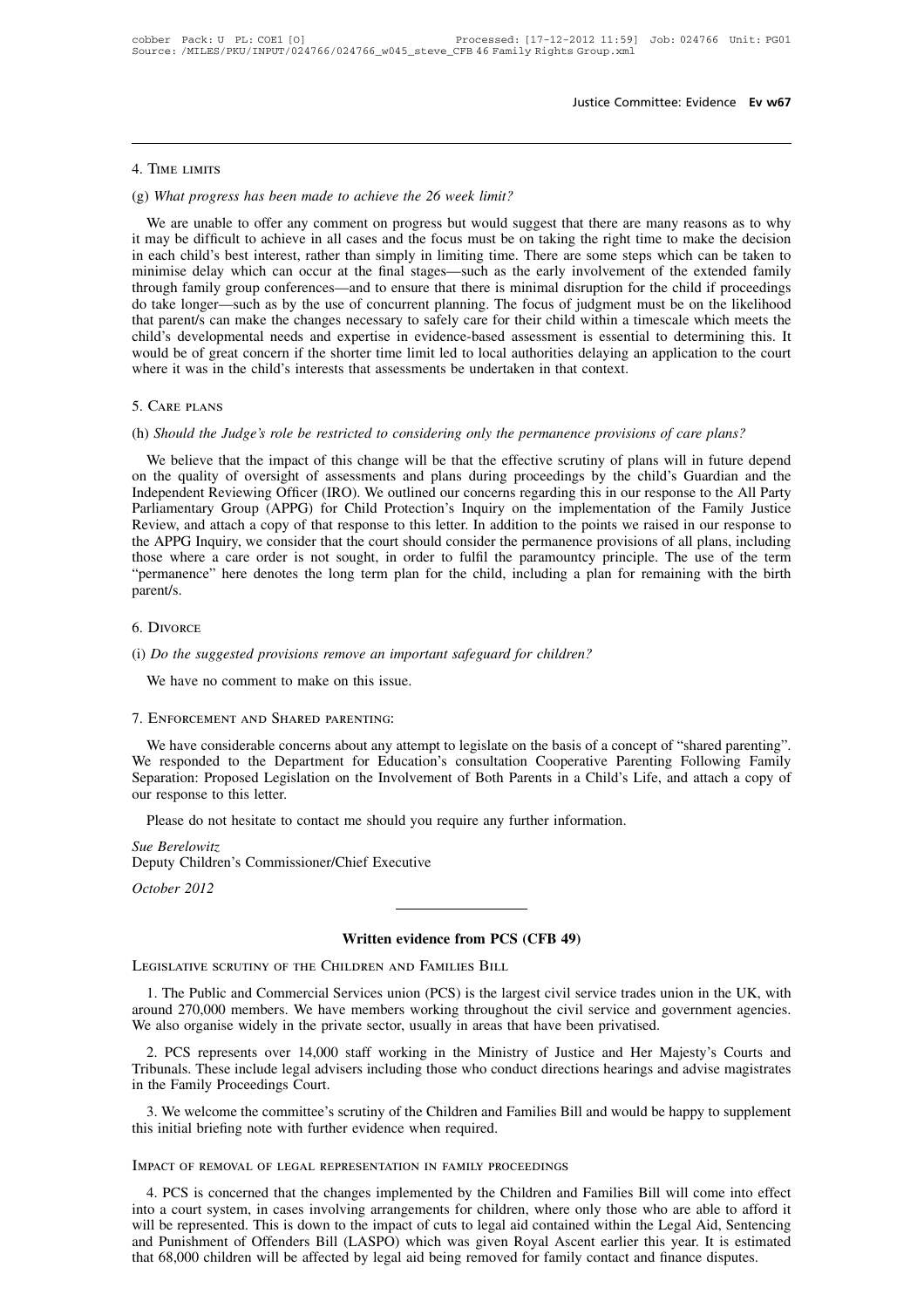**1.**<br>5. This means that there will be cases where this will create inequality in court proceedings. There has been<br>reduction in the number of cases where parties are represented. Our legal adviser members have experience<br>p **EV W68** Justice Committee: Evidence<br> **EV W68** Justice Committee: Evidence<br> **EV** S. This means that there will be cases where this will create inequality in court proceedings. There has been<br>
a reduction in the number of c **EV W68** Justice Committee: Evidence<br> **Committee:** Evidence<br> **Committee:** Evidence<br> **Committee:** Evidence<br> **Committee:** Evidence that will create inequality in court proceedings. There has been<br>
a reduction in the number o 5. This means that there will be cases where this will create a reduction in the number of cases where parties are repres of parties appearing in person and are not convinced that mediation as the government assumed under 5. This means that there will be cases where this will create inequality in court proceedings. There has been eduction in the number of cases where parties are represented. Our legal adviser members have experience parties 5. This means that there will be cases where this will create inequality in court proceedings. There has been<br>a reduction in the number of cases where parties are represented. Our legal adviser members have experience<br>of p Children. It is likely that the most vulnerable party in the case will be further disadvantaged by this inequality.<br>MEDIATION<br>MEDIATION

# **MEDIATION**

The inequality of representation will add a new dimension to some cases where one is a parent who is<br>le to use their income to fund legal representation whilst the other is using theirs to feed and clothe the<br>ildren. It is the other income to fund legal representation whilst the other is using theirs to feed and clothe the children. It is likely that the most vulnerable party in the case will be further disadvantaged by this inequality.<br>MEDI unlikely that the most vulnerable party in the case will be further disadvantaged by this inequality.<br>MEDIATION<br>7. PCS members working in family courts see cases, where one party to proceedings is so intimidated by<br>the oth MEDIATION<br>
7. PCS member<br>
the other they are<br>
unlikely to have in<br>
LASPO bill.<br>
8. Members have EDIATION<br>
7. PCS members working in family courts see cases, where one party to proceedings is so intimidated by<br>
2. other they are unable to express their views in the same room. This type of "domestic abuse" case is<br>
1. 7. PCS members working in family courts see cases, where one party to proceedings is so intimidated the other they are unable to express their views in the same room. This type of "domestic abuse" case unlikely to have inv

9. Other they are unable to express their views in the same room. This type of "domestic abuse" case is likely to have involved the police or the court so will not fit the definition of domestic violence used by the SPO bi unlikely to have involved the police or the court so will not fit the definition of domestic violence used by the LASPO bill.<br>
8. Members have experienced such cases being referred to mediation and as soon as the dominant LASPO bill.<br>
8. Members have experienced such cases being referred to mediation and as soon as the dominant partner<br>
realises they cannot use the mediation process to manipulate the other they have refused to participate.<br> 8. Members have expealises they cannot us<br>9. It is important that<br>of abuse and manipula<br>inflict further abuse.<br>Temotional abuse. 8. Members have experienced such carealises they cannot use the mediation p<br>9. It is important that the standards of<br>of abuse and manipulation and to protec-<br>inflict further abuse. The vulnerable pa<br>emotional abuse. 10. It is possible that removing the concepts of residence and contact may take some of the "competition"<br>
10. It is possible that removing the concepts of residence and contact may take some of the "competition"<br>
10. It i

out of arrangements for children. However, there is a minority of parent suffering from the effects of emotional abuse.<br>
CHILD ARRANGEMENT ORDERS<br>
10. It is possible that removing the concepts of residence and contact may emotional abuse.<br>
CHILD ARRANGEMENT ORDERS<br>
10. It is possible that removing the concepts of residence and contact may take some of the "competition"<br>
out of arrangements for children. However, there is a minority of paren emotional abuse.<br>
CHILD ARRANGEMENT ORDERS<br>
10. It is possible that removing the concepts of residence and contact may take some of the "competition"<br>
out of arrangements for children. However, there is a minority of paren HLD ARRANGEMENT ORDERS<br>
10. It is possible that removing the concepts of residence and contact may take some of the "competition"<br>
10. It of arrangements for children. However, there is a minority of parents who for a numb

10. It is possible that removing the concepts of residence and contact may take some of the "competition"<br>out of arrangements for children. However, there is a minority of parents who for a number of reasons cannot<br>agree t not a sum sum of a context what ten involvements for children. However, there is a minority of parents who for a number of reasons cannot agree to arrangement for the children. The Children Act 1989 was a carefully crafted and will fight this until this until this did this did this did this did this did the other parent in which the other parent in the like of legislation and we are not satisfied that these changes will improve anything.<br>
11 degree to analyzerient for the enfident. The Children Act 1969 was a carefully claried successium piece of legislation and we are not satisfied that some parents do use the court as a weapon to hurt the other, will never r 11. It needs to be recognised that some parents do use the court as a weapon to hurt the other, will never ach an agreement and will contest everything. These may include those that shout the loudest when they do t get wha The internal abut with control and some particle with the solution of the court as a weapon to furt the other, with never<br>reach an agreement and will contest everything. These may include those that shout the loudest when

reach an agreement and will contest everyumig. These may include those that shout the foldest when they do<br>not get what they demand. A small minority will not accept the involvement of the other parent in the life of<br>a chi not get what they demand. A small minority will not accept the involvement of the other parent in the life of<br>a child and will fight this until it wears the other parent down. These are difficult cases and "shared parentin build only serve to inflame the relationship between them and would do nothing to help the children involved.<br>
12. Some parents do not accept the harm their behaviour has done to their children and keep pursuing<br>
ildren wh 12. Some parents do not accept the harm their behaviour has done to their children and keep pursuing children who have witnessed abuse of their other parent and want no contact with the abuser. There are occasions when the

12. Some parents do not accept the harm then behaviour has done to their emhanten and keep pursuing children who have witnessed abuse of their other parent and want no contact with the abuser. There are occasions when the ild's best interests.<br>
13. PCS is very concerned that CAFCASS seems to be reducing its support to the court in private law cases<br>
the same time that publicly funded legal representation has been cut. The inadequacy of the 13. PCS is very concerned that CAFCASS seems to be reducing its support to the court in private law cases<br>at the same time that publicly funded legal representation has been cut. The inadequacy of the ABC model<br>used to sta

previously done by CAFCASS officers.<br>14. It must be remembered that only 10% of cases involving arrangements for children come to the court.<br>A significant number of these cases there are issues which need to be explored fo used to staff Family Proceedings Court means there are not sufficient legal advisers to do the valuable work<br>previously done by CAFCASS officers.<br>14. It must be remembered that only 10% of cases involving arrangements for ed to staff Family Proceedings Court means there are not sufficient legal advisers to do the valuable work<br>eviously done by CAFCASS officers.<br>14. It must be remembered that only 10% of cases involving arrangements for chil

previously done by CAFCASS officers.<br>
14. It must be remembered that only 10% of cases involving arrangements for children come to the court.<br>
A significant number of these cases there are issues which need to be explored 14. It must be remembered that only 10% of cases involving arrangements for children come to the court.<br>A significant number of these cases there are issues which need to be explored for the protection of the children.<br>The Fig. It must be remembered that only 10% of cases involving a<br>Has ignificant number of these cases there are issues which need to be explemented.<br>These include drug and alcohol abuse and mental health issues as well as<br>15 16. It is recognised and understood and should remain the starting point in all cases. PCS believes that the obtection of children and young people must be a primary consideration in the family courts. It is therefore port

entiation of children and young people must be a primary consideration in the family courts. It is therefore<br>important that the law remains child focussed.<br>CREATING A TIME LIMIT FOR CARE CASES TO BE COMPLETED<br>16. Care and EXEMING A TIME LIMIT FOR CARE CASES TO BE COMPLETED<br>
16. Care and supervision cases in the Family Courts are taking almost a year to complete. This will have an<br>
entirely negative impact on vulnerable children for whom a y CREATING A TIME LIMIT FOR CARE CASES TO BE COMPLETED<br>16. Care and supervision cases in the Family Courts are taking almost a year to complete. This will have an<br>entirely negative impact on vulnerable children for whom a ye CREATING A TIME LIMIT FOR CARE CASES TO BE COMPLETED<br>
16. Care and supervision cases in the Family Courts are taking almost a year to complete. This will have an<br>
entirely negative impact on vulnerable children for whom a 16. Care and supervision cases in the Family Courts are taking almost a year to complete. This will have an tirely negative impact on vulnerable children for whom a year is particularly a very long time. For the period twe For Care and supervision cases in the Fainty Courts are taking annost a year to comprete. This win have an entirely negative impact on vulnerable children for whom a year is particularly a very long time. For the period be

that families have to travel to attend a court hearing. Parties, including a very long time. For the period between 1 January 2011 and 30 June 2012, the total number of disposals relating to care and supervision cases in E violence, are forced to share court waiting space due to court closures and lack of resolve, 12,635 than 12 month and 4,804 took longer than 18 months.<br>17. We therefore support measures introduced to ensure the speedier an 17. We therefore support measures introduced to ensure the speedier and more proper progression of cases.<br>
17. We therefore support measures introduced to ensure the speedier and more proper progression of cases.<br>
18. If m 17. We therefore support measures introduced to ensure the speedier and more proper progression of cases.<br>However, the Government's massive court closure programme has led to a worrying increase in the distances<br>that famil From the difference support measures into duced to ensure the spectral and more proper progression of cases.<br>However, the Government's massive court closure programme has led to a worrying increase in the distances<br>that fa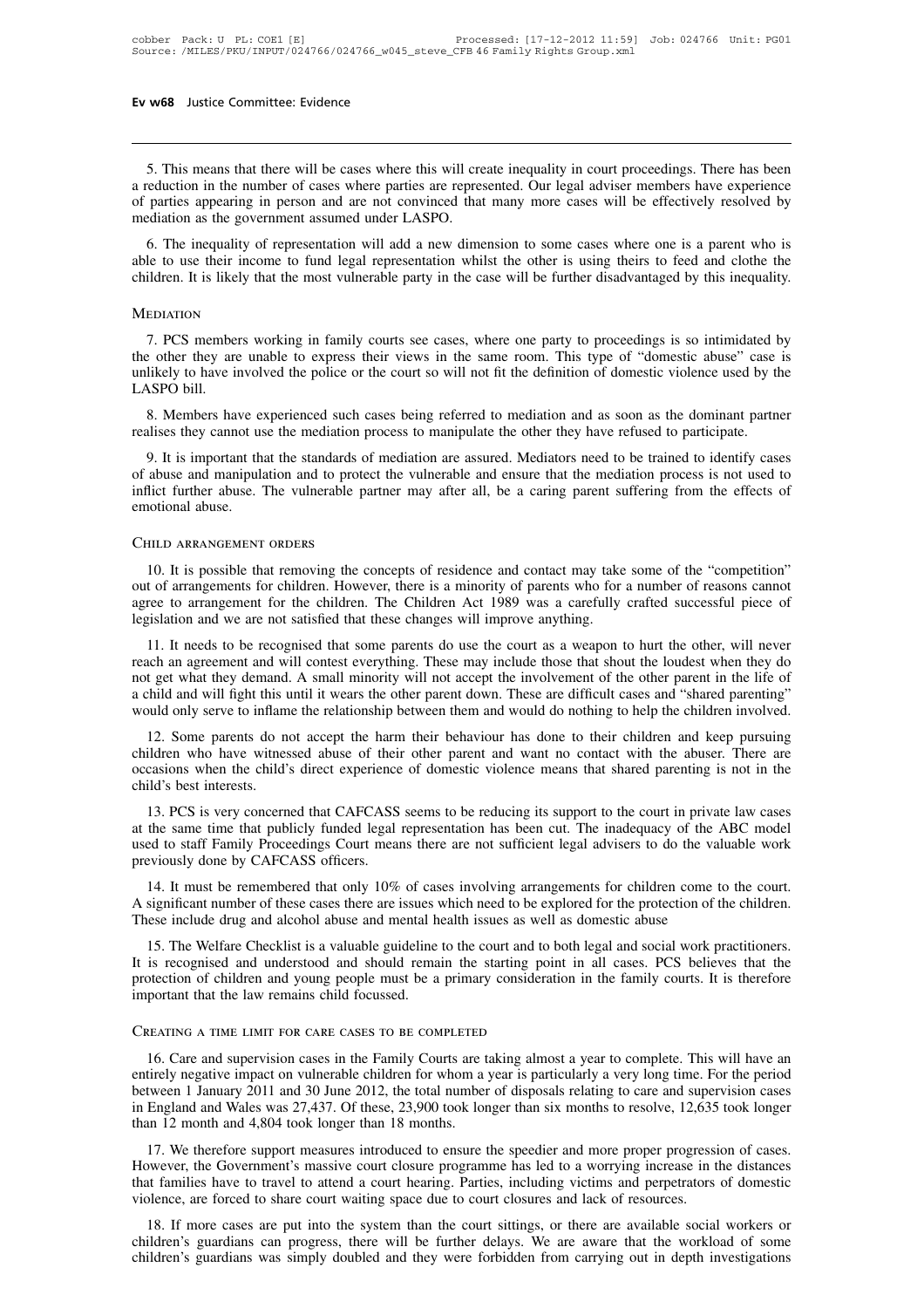Justice Committee: Evidence **Ev w69**<br>and felt there may be evidence being kept from the court. Time limits are good but should not be met by<br>methods which may result in a child remaining in danger. and felt there may be evidence being kept from the court. To<br>methods which may result in a child remaining in danger.<br>19. The investigation into the "baby P" case led to a sudde

19. The investigation into the "baby P" case led to a sudden influx of cases into the care system. In the ent of another high profile case there needs to be contingency plans to ensure that the resulting cases are alt with event of another high profile case there needs to be contingency plans to ensure that the resulting cases are dealt with properly as well as speedily. and felt there may be evidence being kept<br>methods which may result in a child remaini<br>19. The investigation into the "baby P" c<br>event of another high profile case there nee<br>dealt with properly as well as speedily.<br>CARE PLA

19. The investigation into the "baby P" case led to a sudden influx of cases into the care system. In the ent of another high profile case there needs to be contingency plans to ensure that the resulting cases are alt with In a continue to the care plans put forward due to lack of resources could influence that the resulting cases are dealt with properly as well as speedily.<br>
CARE PLANS<br>
20. PCS is concerned that the right balance may not ha better for a child to return to a difficult home environment with siblings than to scrutiny of care plans.<br>
Take PLANS<br>
20. PCS is concerned that the right balance may not have been reached in relation to scrutiny of care CARE PLANS<br>20. PCS is concerned that the right balance may not have been reached in relation to scrutiny of care plans.<br>Inadequate care plans put forward due to lack of resources could influence the outcome of a case. It m CARE PLANS<br>20. PCS is concerned that the right balance may not have been reached in relation to scrutiny of care plans.<br>Inadequate care plans put forward due to lack of resources could influence the outcome of a case. It m 20. PCS is concerned that the right balance may not have been reached in relation to scrutiny of care plans.<br>Inadequate care plans put forward due to lack of resources could influence the outcome of a case. It may be<br>bette Exercise and the measure of the Local Authority will not put the necessary support in place. Magistrates and District Judges who sit in the Youth untreal too often see children in the care of the Local Authority for whom i Authority will not put the necessary support in place. Magistrates and District Judges who sincourt all too often see children in the care of the Local Authority for whom it has been a detrimer<br>CONCLUSION<br>21. While PCS bro

# **CONCLUSION**

22. Cuts to legal aid and the MoJ's 23% budget cut and court closures will take too long to resolve<br>difference.<br>22. Cuts to legal aid and the MoJ's 23% budget cut and court closures are already having a devastating<br>pact on CONCLUSION<br>
21. While PCS broadly welcomes the measures proposed in the draft Children and Families Bill, we are<br>
concerned that, under the current climate of cuts, it is difficult to see them being realised.<br>
22. Cuts to CONCLUSION<br>
21. While PCS broadly welcomes the measures proposed i<br>
concerned that, under the current climate of cuts, it is difficult<br>
22. Cuts to legal aid and the MoJ's 23% budget cut and c<br>
impact on the family court s 21. While PCS broadly welcomes the measures proposed in the draft Children and Families Bill, we are concerned that, under the current climate of cuts, it is difficult to see them being realised.<br>22. Cuts to legal aid and 22. Cuts to legal aid and the MoJ's 23% budget cut and court closures are already having a devastatine<br>
impact on the family court system. Without proper investment in the system, cases will take too long to resolv<br>
and vu

Written evidence from Legal Committee of the Greater London Family Panel (CFB 50)<br>DRAFT LEGISLATION ON FAMILY JUSTICE—CM 8437<br>This is the response of the Legal Committee of the Greater London Family Panel [GLFP] to the "Dr Written evidence from Legal Committee of the Greater London Family Panel (CFB 50)<br>DRAFT LEGISLATION ON FAMILY JUSTICE—CM 8437<br>This is the response of the Legal Committee of the Greater London Family Panel [GLFP] to the "Dr Written evidence from Legal Committee of the Greater London Family Panel (CFB 50)<br>DRAFT LEGISLATION ON FAMILY JUSTICE—CM 8437<br>This is the response of the Legal Committee of the Greater London Family Panel [GLFP] to the "Dr Written evidence from Legal Committee of the Greater London Family Panel (CFB 50)<br>DRAFT LEGISLATION ON FAMILY JUSTICE — CM 8437<br>This is the response of the Legal Committee of the Greater London Family Panel [GLFP] to the " DRAFT LEGISLATION ON FAMILY JUSTICE—CM 8437<br>This is the response of the Legal Committee of the Greater London Family Panel [GLFP] to the "Draft<br>legislation on Family Justice" Consultation. The GLFP consists of the 500 Magi DRAFT LEGISLATION ON TAMILY JOSTICE—CM 6437<br>
This is the response of the Legal Committee of the Greater London Family Panel [GLFP] to the "Draft<br>
legislation on Family Justice" Consultation. The GLFP consists of the 500 Ma This is the response of the Legal Committee of the Greater London Family Panel [GLFP] to the "Draft legislation on Family Justice" Consultation. The GLFP consists of the 500 Magistrates, who sit in the 8 Family Proceedings distation on Pannity Justice" Consultation. The OLP F Consists of the 300 Magistrates, who sit in the 8 Pannity<br>oceedings Courts [FPC's] across London, whose Chairman is Geoff Edwards. The Panel also consists of 26<br>mily-ti Proceedings Courts [FFC s] actoss London, whose<br>Family-ticketed District Judges [Magistrates Court<br>elected 13 Committee members to discuss and res<br>Committee is chaired by John Perkins, District Jud<br>its Legal Secretary. The

Legal Secretary. The Committee is also assisted by the Panel's dedicated Justices' Clerk, Audrey Damazer.<br>The Legal Committee of the GLFP has considered the "Draft legislation on Family Justice" and would like<br>respond to t The Legal Committee of the GLFP has considered the "Draft legislation on Family Justice" and would like<br>to respond to the questions as set out below:<br>GENERAL COMMENTS<br>The Committee would draw the reader's attention to our The Committee would draw the reader's attention to our response to the consultation on Shared Parenting,<br>The Committee would draw the reader's attention to our response to the consultation on Shared Parenting,<br>submitted ea does not be the paramount of the paramountcy principle.<br>The Committee would draw the reader's atte<br>submitted earlier this year (I attach a copy for y<br>around the Child Arrangements Order and our co<br>does not erode the paramo GENERAL COMMENTS<br>
The Committee would draw the reader's attention to our response to the<br>
submitted earlier this year (I attach a copy for your ease of reference) in pa<br>
around the Child Arrangements Order and our concern

bund the Child Arrangements Order and our concern that the "shift in focus" envisaged by the draft proposals<br>es not erode the paramountcy principle.<br>Our response to each section is as set out below:<br>MEDIATION INFORMATION & Now response to each section is as set out below:<br>
1. MEDIATION INFORMATION & ASSESSMENT MEETINGS (MIAM)<br>
Paragraph 1(1)(d) allows for Rules to make provision that a Court may "refuse to deal with any application"<br>
where t Our response to each section is as set out below:<br>
1. MEDIATION INFORMATION & ASSESSMENT MEETINGS (MIAM)<br>
Paragraph 1(1)(d) allows for Rules to make provision that a Court may "refuse to deal with any application"<br>
where 1. MEDIATION INFORMATION &<br>Paragraph  $1(1)(d)$  allows for<br>where the parents have not atter-<br>replaced with "issue". This acc<br>specific than "deal with".<br>In respect of (3), the Comm MEDIATION INFORMATION & ASSESSMENT MEETINGS (MIAM)<br>Paragraph 1(1)(d) allows for Rules to make provision that a Court may "refuse to deal with any application"<br>ere the parents have not attended a MIAM. The committee propose Paragraph 1(1)(d) allows for Rules to make provision that a Court may "refuse to deal with any application"<br>where the parents have not attended a MIAM. The committee proposes that the words "deal with" should be<br>replaced Faragraph  $I(1)(d)$  allows for Kules to make provision that a Court may Teruse to dear with any application where the parents have not attended a MIAM. The committee proposes that the words "deal with" should replaced with

replaced with "issue". This accurately reflects the processing of applications by a court and is somewhat more<br>specific than "deal with".<br>In respect of (3), the Committee understands that this proposal would require provis specific than "deal with".<br>In respect of (3), the Committee understands that this proposal would require provision by way of power<br>being delegated under the relevant legislation. Further the Committee suggests that a means In respect of (3), the Committee understands that this proposal would require provision by way of power<br>being delegated under the relevant legislation. Further the Committee suggests that a means of evidencing<br>attendance a In respect of (5), the Committee unterstants that this proposal would require provision by way of power<br>being delegated under the relevant legislation. Further the Committee suggests that a means of evidencing<br>attendance a being detegated under the refevant regislation. Further the Committee suggests that a means of evidenting<br>attendance at a MIAM be set out here, whether by way of a certificate or form issued by the provider.<br>The definition attenuance at a MIAM be set out nete, whencef by way of a certificate of form issued by the provider.<br>The definitions as set out in (4) make reference to "the family court". It is noted that legislation in respect<br>of a uni The definitions as set out in (4) make reference to "the family court". It is noted that legislation in respect of a unified family court has not been passed and accordingly this definition should encompass the courts at F of a unified family court has not been passed and accordingly this definition should encompass the courts at FPC and County Court Level. The definition of "family application" is not necessary as it is encompassed in the d FPC and County Court Level. The definition of "family application" is note definition of "relevant family application" in the same section. In respect of how providefinition being "relevant family application" refers the r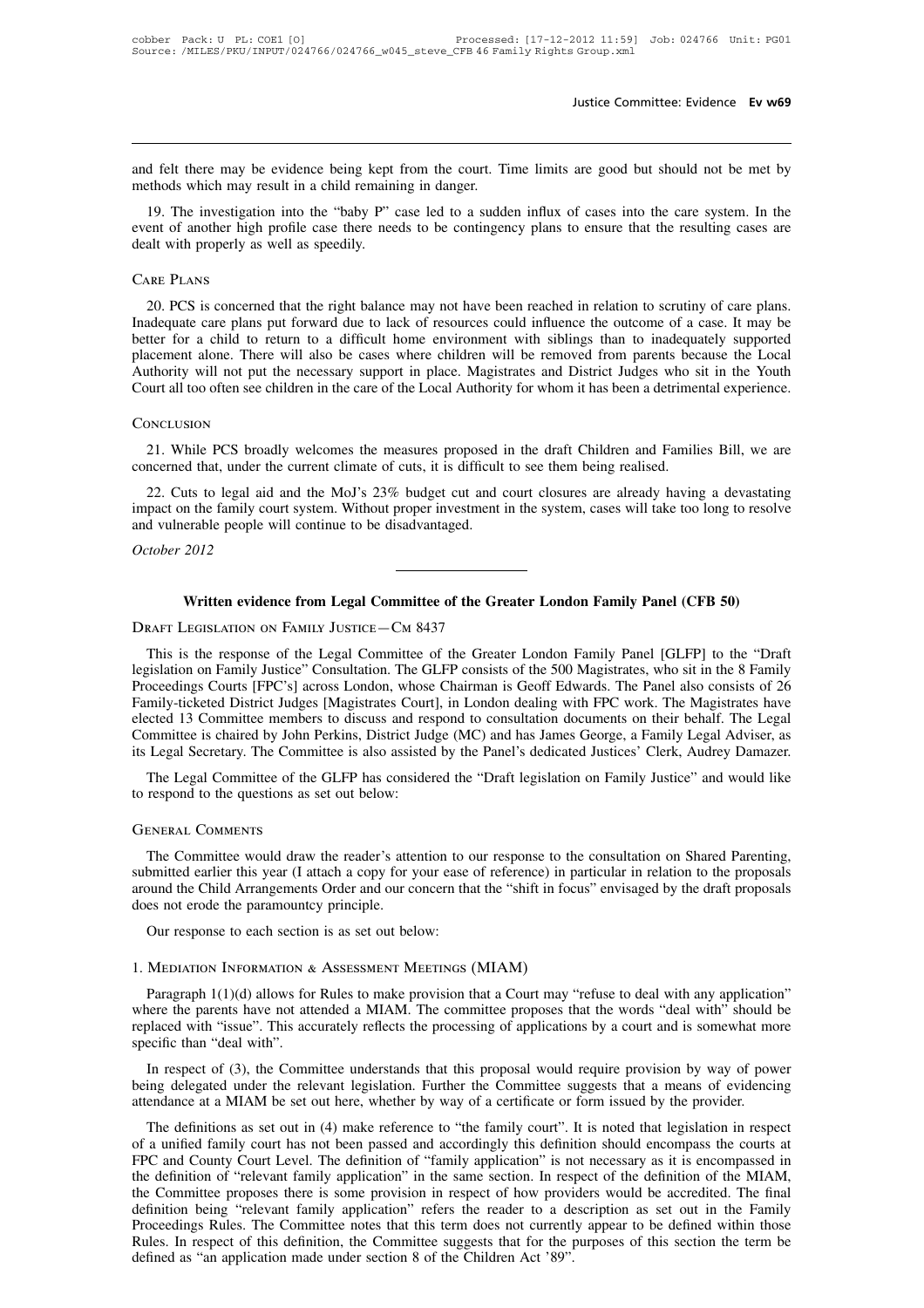# 2. Child Arrangements Orders

WTO Justice Committee: Evidence<br>
CHILD ARRANGEMENTS ORDERS<br>
Having considered the proposals and the explanatory notes, the Committee understands the thrust of the<br>
anges around this order as being a "re-branding" exercise **CHILD ARRANGEMENTS ORDERS**<br> **CHILD ARRANGEMENTS ORDERS**<br> **CHILD ARRANGEMENTS ORDERS**<br> **CHILD ARRANGEMENTS ORDERS**<br> **CHILD ARRANGEMENTS ORDERS**<br> **CHILD ARRANGEMENTS ORDERS**<br> **CHILD ARRANGEMENTS ORDERS**<br> **CHILD ARRANGEMENTS** 2. CHILD ARRANGEMENTS ORDERS<br>Having considered the proposals and the explanatory notes, the Committee understands the thrust of the<br>changes around this order as being a "re-branding" exercise with a view to changing applic 2. CHILD ARRANGEMENTS ORDERS<br>Having considered the proposals and the explanatory notes, the Committee understands the thrust of the<br>changes around this order as being a "re-branding" exercise with a view to changing applic 2. CHILD ARRANGEMENTS ORDERS<br>
Having considered the proposals and the explanatory notes, the Committee understands the thrust of the<br>
changes around this order as being a "re-branding" exercise with a view to changing app 2. CHILD ARKANGEMENTS ORDERS<br>
Having considered the proposals and the explanar<br>
changes around this order as being a "re-branding" ex<br>
such orders and to their "rights". The committee would<br>
to court in this respect (as we Having considered the proposals and the explanatory hotes, the Committee understantias the thrust of the anges around this order as being a "re-branding" exercise with a view to changing applicants attitude towards ch orde changes around this order as being a re-branding exercise with a view to changing applicants attitude towards<br>such orders and to their "rights". The committee would comment that a significant number of applicants coming<br>to

such orders and to their Tights. The committee would comment that a significant number of applicants coming<br>to court in this respect (as well as the popular media) still refer to "access" rights, accordingly the effect of and Prohibited Steps Orders. Otherwise there would continue to be a piecemeal approach to orders in respect of a re-branding exercise in the terms proposed with extensive amendment to primary and secondary legislation cann The branding exercise in the terms proposed with extensive amendment to primary and secondary<br>
cannot be viewed with any degree of optimism.<br>
In respect of (2) and (3), the Committee would ask why all section 8 orders are The Committee welcomes are progressed, the Committee would suggest that a Child<br>Arrangements Order includes arrangements in respect of the child and would therefore include Specific Issue<br>and Prohibited Steps Orders. Other

Within Family Proceedings. The Committee would continue to be a piecemeal approach to orders in respect<br>to the arrangements surrounding a child.<br>3. CONTROL OF EXPERT EVIDENCE, AND OF ASSESSMENTS, IN CHILDREN PROCEEDINGS<br>Th Expert of the arrangements surrounding a child.<br>
3. CONTROL OF EXPERT EVIDENCE, AND OF ASSESSMENTS, IN CHILDREN PROCEEDINGS<br>
The Committee welcomes any effort to reduce the unnecessary or disproportionate use of expert evi 3. CONTROL OF EXPERT EVIDENCE, AND OF ASSESSMENTS, IN CHILDREN PROCEEDINGS<br>The Committee welcomes any effort to reduce the unnecessary or disproportionate use of expert evidence<br>within Family Proceedings. The Committee wou 3. CONTROL OF EXPERT EVIDENCE, AND OF ASSESSMENTS, IN CHILDREN PROCEEDINGS<br>The Committee welcomes any effort to reduce the unnecessary or disproportionate use of expert evidence<br>within Family Proceedings. The Committee wou 5. CONTROL OF EXPERT EVIDENCE, AND OF ASSESSMENTS, IN CHILDREN FROCEEDINGS<br>The Committee welcomes any effort to reduce the unnecessary or disproportionate use of expert evidence<br>within Family Proceedings. The Committee wou The Committee welcomes any effort to reduce the unnecessary or disproportionate use of expert evidence within Family Proceedings. The Committee would still urge the Government to further scrutinise the issue of experts. Th within Family Proceedings. The Committee would still urge the Government to fit experts. The experience of this court in the Family Drug & Alcohol Court, with resperts that are effectively employed (as within the NHS) has bens. The experience of this court in the Family Drug  $\alpha$  Alconor Court, with regard to allocating teams of perts that are effectively employed (as within the NHS) has been shown to reduce delay in proceedings and e cost Experis unat are enectively employed (as within the NHS) has been shown to reduce delay in ploceedings and<br>the cost of expert assessments. It is clear that an industry has sprung up around court appointed experts and<br>the L

the Legal Services Commission appears to be making efforts to "turn the tide" in relation to the costs of the same. The Committee does not see how any significant improvement on the situation can be effected without includ the Committee and the material of this section would amount to contempt of Court and that consequently smeller the of this section would amount to contempt of the Court is required to subject the child to medical or psychi including the NHS and the resources that are already available to the public.<br>The Committee supports the prohibition as stated in (3) that permission of the Court is required to subject<br>the child to medical or psychiatric The Committee supports the prohibition as stated in (3) that permission of the Court is required to subjected the child to medical or psychiatric examination, but without any sanction being specified, there does not appear In respect of (6), the proposal introduces the term "justly". Although the following paragraph refers to provide the made clear that breach of this section would amount to such assessments. The Committee would apply.<br>The C

to be any disincentive to parties speculatively subjecting their child to such assessments. The Committee would<br>propose it be made clear that breach of this section would amount to contempt of Court and that consequently<br>s propose it be made clear that breach of this section would amount to contempt of Court and that consequently<br>sanctions would apply.<br>The Committee understands (2) and (5) to be the same, and therefore one or other should be sanctions would apply.<br>
The Committee understands (2) and (5) to be the same, and therefore one or other should be omitted.<br>
In respect of (6), the proposal introduces the term "justly". Although the following paragraph r The Committee understands (2) and (5) to be the s<br>In respect of (6), the proposal introduces the terconsiderations the Court is to have particular regard<br>the Committee believes this phrase to be unhelpt<br>Committee would pr In respect of (6), the proposal introduces the term "justly". Although the following paragraph refers to nsiderations the Court is to have particular regard to, the list is not finite. Without any definition of "justly" e In respect of (6), the proposar introduces the term "justry". Anthough the forlowing paragraph refers to considerations the Court is to have particular regard to, the list is not finite. Without any definition of "justly"

Considerations the Court is to have particular regard to, the list is not lime. Whilout any definition of gistly the Committee believes this phrase to be unhelpful and potentially subject to increased litigation. The Commi In the committee would propose the term justly be removed or replaced with reference to s1(1) of the Overriding Objective as set out in the Public Law Outline.<br>
In (9), the definitions refer to the "authorised applicant". Committee would propose the term justly be removed of replaced<br>Objective as set out in the Public Law Outline.<br>In (9), the definitions refer to the "authorised applicant". This is<br>Act '89 by way of the term "authorised per In (9), the definitions refer to the "authorised applicant". This is already addressed in s.31 of the Children tt '89 by way of the term "authorised person". Similarly the definition of "child" is dealt with in s105 of the In (9), the definitions refer to the authorised applicant 1. This is already and Act '89 by way of the term "authorised person". Similarly the definition of "cl" (8) Act and in Rule 2.3 of the Family Proceedings Rules 2010

In respect of (11), the Committee asks whether this is necessary.<br>
In respect of (11), the Committee would propose that rather than repeat the entirety of the provisions 7A<br>
and 7B, the clause to simply refer to "section 3

In respect of (11), the Committee would propose that rather than repeat the entirety of the provisions 7A d 7B, the clause to simply refer to "section 3(6) above".<br>
TIME LIMITS IN PROCEEDINGS OF CARE OR SUPERVISION ORDERS and 7B, the clause to simply refer to "section 3(6) above".<br>4. TIME LIMITS IN PROCEEDINGS OF CARE OR SUPERVISION ORDERS<br>The Committee would welcome anything that could result in more timely decisions for children.<br>In resp There appears to be an omission in that same paragraph when the text refers to "subsection  $(1)(a)(ii)$ ". The Committee believes that  $(1)(a)(i)$  should also be included in this provision.<br>(6) as drafted stresses that exceptio

The Committee would welcome anything that could result in more timely decisions for children.<br>In respect of (5), the Committee repeats its comments in respect of the term "justly" as stated in 3 above.<br>ere appears to be a The Committee would welcome anything that could result in more timely decisions for children.<br>
In respect of (5), the Committee repeats its comments in respect of the term "justly" as stated in 3 above.<br>
There appears to be replaced with "and must record its reasons for taking this exceptional step".<br>In (9) the Committee proposes deletion of the words "must take account of" as being unnecessary in light

ere appears to be an omission in that same paragraph when the text refers to "subsection  $(1)(a)(ii)$ ". The mmittee believes that  $(1)(a)(i)$  should also be included in this provision.<br>
(6) as drafted stresses that exceptions Committee believes that  $(1)(a)(i)$  should also be included in this provision.<br>
(6) as drafted stresses that exceptions to the time limits for proceedings must not be made routinely. Aside<br>
form being a banal statement, the (6) as drafted stresses that exceptions to the time limits for proceedings m<br>form being a banal statement, the Committee would propose that in (6) follo<br>be replaced with "and must record its reasons for taking this excepti In (9) the Committee proposes deletion of the words "must take account of" as being unnecessary in light<br>the preceding wording "must, or may or may not". At the end of that same sentence, the Committee would<br>ggest the incl

In (5) are committee proposes deteron of the words Thust the decount of the storing universially in right<br>of the preceding wording "must, or may or may not". At the end of that same sentence, the Committee would<br>suggest th and would have a significant impact on the Court's ability to proposed amendment in (1), which seeks to limit the Court's consideration of any care plan to the "permanence provisions". This would erde the "Paramountcy Prin 5. CaRE PLANS<br>The Committee strongly objects to the proposed amendment in (1), which seeks to limit the Court's<br>consideration of any care plan to the "permanence provisions". This would erode the "Paramountcy Principle"<br>an 5. Care PLANS<br>The Committee strongly objects to the proposed amendment in (1), which seeks to limit the Court's<br>consideration of any care plan to the "permanence provisions". This would erode the "Paramountcy Principle"<br>an Information of any care plan to the proposed amendment in (1), which seeks to limit the Court's consideration of any care plan to the "permanence provisions". This would erode the "Paramountcy Principle" and would have a s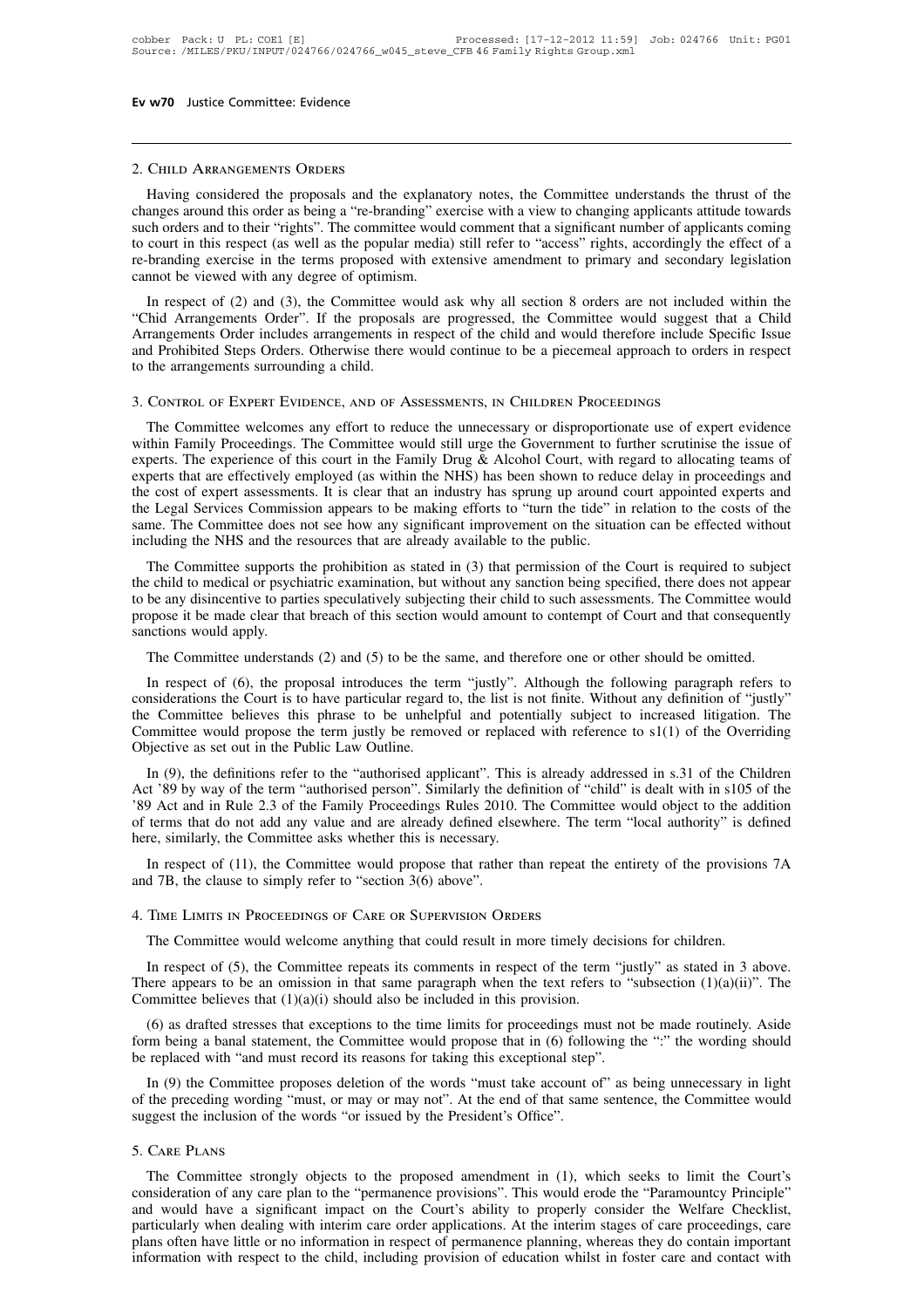Justice Committee: Evidence Ev w71<br>parents/siblings. It must be remembered that proceedings under s31 and s38 of the '89 Act are an infringement<br>of the child's and the parents' Article 8 Right to Family Life. Similarly, pa Justice Committee: Evidence Ev w71<br>parents/siblings. It must be remembered that proceedings under s31 and s38 of the '89 Act are an infringement<br>of the child's and the parents' Article 8 Right to Family Life. Similarly, pa Justice Committee: Evidence **Ev w71**<br>parents/siblings. It must be remembered that proceedings under s31 and s38 of the '89 Act are an infringement<br>of the child's and the parents' Article 8 Right to Family Life. Similarly, parents/siblings. It must be remembered that proceedings under s31 and s38 of the '89 Act are an infringement<br>of the child's and the parents' Article 8 Right to Family Life. Similarly, parties to these proceedings have the parents/siblings. It must be remembered that proceedings under s31 and s38 of the '89 Act are an infringement<br>of the child's and the parents' Article 8 Right to Family Life. Similarly, parties to these proceedings have the parents/siblings. It must be remembered that proceedings under s31 and s38 of the '89 Act are an infringement<br>of the child's and the parents' Article 8 Right to Family Life. Similarly, parties to these proceedings have the parents/siblings. It must be remembered that proceedings under s31 and s38 of the '89 Act are an infringement<br>of the child's and the parents' Article 8 Right to Family Life. Similarly, parties to these proceedings have the of the child's and the parents' Article 8 Right to Family Life. Similarly, parties to these proceedings have the right under Article 6 to a Fair Trial. There is further provision within the '89 Act that the Court must have right under Article 6 to a Fair Trial. There is further provision within the '89 Act that the Court welfare of the child as its paramount consideration and under s34 the Local Authority must reasonable contact between the This amendment is rejected by the Committee and unless alternative proposals can be put forward should removed from the parties' respective cases pending final aring. By restricting the Court's ability to scrutinise a Care reasonable contact octwich the emits<br>order is a temporary "holding" posi-<br>hearing. By restricting the Court's<br>proposed amendment would simultar<br>Act '89, under the European Conver<br>This amendment is rejected by the<br>be remove

Figure 2011 and Samuel and Samuel Court's ability to scrutinise a Care plan, save for permanence provisions, the poposed amendment would simultaneously restrict the Court's ability to discharge its duties under the Childre proposed amendment would simultaneously restrict the Court's ability to discharge its duties under the Children<br>Act '89, under the European Convention on Human Rights, and as established in case law.<br>This amendment is reje Act '89, under the European Convention on Human Rights, and as established in case law.<br>
This amendment is rejected by the Committee and unless alternative proposals can be put forward should<br>
be removed from the proposal. This amendment is rejected by the Committee and unless alternative proposals<br>be removed from the proposal.<br>(2) appears to shift the power of the court to direct the time for filing of a Car<br>Secretary of State. The Committe cretary of State. The Committee would resist any amendment purporting to remove the Courect the Local Authority to file evidence so as to allow the Court to discharge its function in coeffare Checklist.<br>CARE PROCEEDINGS AN

In respect of sections 7 and 8 of the draft proposals, the Committee has no direct experience of such work.<br>In respect of sections 7 and 8 of the draft proposals, the Committee has no direct experience of such work.<br>In res The Committee draws and CARE PLANS: PROCEDURAL REQUIREMENTS<br>The Committee draws attention to  $(1)(b)$ , and the reference to  $s32(8)$ . There is no  $s32(8)$ .<br>In respect of sections 7 and 8 of the draft proposals, the Committ 6. Care Proceed and Care Plants: Proceed and Requirements<br>The Committee draws attention to (1)(b), and the reference to  $s32(8)$ . There is no  $s32(8)$ .<br>In respect of sections 7 and 8 of the draft proposals, the Committee 6. CARE PROCEEDINGS AND CARE PLAN<br>The Committee draws attention to (1)<br>In respect of sections 7 and 8 of the d<br>The Committee does however note that<br>Advisers within the FPC, and accordingl<br>is an already stretched jurisdicti In respect of sections 7 and 8 of the draft proposals, the Committee has no direct experience of such work.<br>
The Committee does however note that the ratio for these amendments is to delegate such work to Legal<br>
Advisers w Experiment that the ratio for these amendments is to delegate such work to Legal<br>
visiers within the FPC, and accordingly any additional work would need to be matched by resources in what<br>
an already stretched jurisdiction Advisers within the FPC, and accordingly any aonors is an already stretched jurisdiction.<br> **Schedule 1**<br>
At paragraph 5(c), there is reference to a new in fact subsumed by the new "(b)" at 5(2).<br>
Having considered paragra

Having considered paragraph 6(2) of the schedule, the Committee understands that this is unnecessary and fact subsumed by the new "(b)" at 5(2).<br>Having considered paragraph 6(2) of the schedule, the Committee fails to see Schedule 1<br>At paragraph 5(c), there is reference to a new "(in fact subsumed by the new "(b)" at 5(2).<br>Having considered paragraph 6(2) of the schedular save confusion. The same should be deleted.<br>Paragraph 21(4) introduc

At paragraph 5(c), there is reference to a new "(d)". The committee understands that this is unnecessary and<br>fact subsumed by the new "(b)" at 5(2).<br>Having considered paragraph 6(2) of the schedule, the Committee fails to At paragraph  $S(c)$ , there is reference to a new "(d)". The committee understands that this is unnecessary and<br>in fact subsumed by the new "(b)" at  $5(2)$ .<br>Having considered paragraph  $6(2)$  of the schedule, the Committee in fact subsumed by the new "(b)" at 5(2).<br>
Having considered paragraph 6(2) of the schedule, the Committee fails to see what this proposal achieves,<br>
save confusion. The same should be deleted.<br>
Paragraph 21(4) introduces Having considered paragraph 6(2) of the schedule, the Committee fails to see what this proposal achieves,<br>save confusion. The same should be deleted.<br>Paragraph 21(4) introduces a new concept, namely dispensing with the nee Fraving considered paragraph  $o(z)$  of an schedare, the communed rans to see what this proposar achieves, save confusion. The same should be deleted.<br>
Paragraph 21(4) introduces a new concept, namely dispensing with the ne Bave comasion. The same should be decided.<br>
Paragraph 21(4) introduces a new concept, namely dispensing with the need to file and application for<br>
Parental Responsibility (which would need a change in the Rules), and the c Paragraph 21(4) introduces a new concept, namely dispensing with the need to file and application for Parental Responsibility (which would need a change in the Rules), and the consideration of granting PR to anyone in whos Parental Responsibility (which would need a change in the Rules), and the consideration of granting PR to anyone in whose favour the contact provisions of a Child Arrangements Order are made. The Committee rejects this pro nere the holder of a contact order (to use the old term) would need or should have PR. Any proposal of this ture should be based on research and national consultation. The ramifications of the Court system are massive term

# Closing

nature should be based on research and national consultation. The ramifications of the Court system are massive<br>in terms of a new area of litigation.<br>CLOSING<br>The Committee is concerned about any provision that erodes the P in terms of a new area of litigation.<br>CLOSING<br>The Committee is concerned about any provision that erodes the Paramountcy Principle (i.e. the notion of<br>Shared Parenting that permeates the commentary regarding the Child Arra CLOSING<br>The Committee is concerned about any provision that erodes the Paramountcy Principle (i.e. the notion of<br>Shared Parenting that permeates the commentary regarding the Child Arrangements Order). Further, the<br>apparent CLOSING<br>The Committee is concerned about any provision that erodes the Paramountcy Principle (i.e. the notion of<br>Shared Parenting that permeates the commentary regarding the Child Arrangements Order). Further, the<br>apparent The Committee is concerned about any provision that erodes the Paramountcy Principle (i.e. the notion of Shared Parenting that permeates the commentary regarding the Child Arrangements Order). Further, the apparent excepti The Committee is concerned about any provision that erodes the Paramountcy Principle (i.e. the notion of Shared Parenting that permeates the commentary regarding the Child Arrangements Order). Further, the apparent excepti neared variables and benneares the community regarding the Cinta Tritangenheids order). Tatact, the parent exception of the parts of the care plan that are not relating to permanency would seem to restrict the stand the pr proposed generic exception of the Welfare Checklist and a proper balancing of the parties' ECHR rights. Both this and the previous consultation on Shared Parenting appear to undermine the Paramountcy Principle. The Committ

From this and the previous consultation of the weitare checkness and a proper balancing of the parties. Ecric rights, Both this and the previous consultation on Shared Parenting appear to undermine the Paramountcy Principl The wording is and the previous consulation on stated a denting appear to underlink the Falamounty Finespe. The<br>Committee feels strongly that any such question should be addressed directly rather than obliquely and should<br> Committee recis strongly that any steen question should be addressed uncelly rather than bonquery and should<br>be based upon research and evidence, and be the matter of consultation in its own right.<br>The wording in respect o of the Committee likely to lead those children whose cases might otherwise be completed earlier.<br>The wording in respect of the time limits in care proceedings would appear to be more concerned with the proposed generic 26 The wording in respect of the time limits in care proceedings would appear to be more concerned proposed generic 26 week target. As acknowledged by David Norgrove in his address to the GLFP, th "science" behind the 26 week Expressed ginent 20 week target. The Committee would urge the Government to concentrate on the metable for the child." which should in the first instance be established in every case and secondly be as ort as is possible a secultive for the child in the first instance would use the Sovethiment to concernate on the ""timetable for the child" which should in the first instance be established in every case and secondly be as short as is possibl

Include for the einda when should in the first instance of established in every case and secondly of as<br>short as is possible and proportionate in the circumstances. Any reference to a 26 week period is in the view<br>of the C short as is possible and proportionate in the encentrisativeles. This territor to a 20 week period is in the view<br>of the Committee likely to lead those accessing the Family Courts to automatically settle on that as a time which would be prejudicial to those children whose cases might otherwise be completed earlier.<br>The Committee is not opposed to many of the notions put forward in David Norgrove's paper, however the provisions as currently amount to "tinkering at the edges."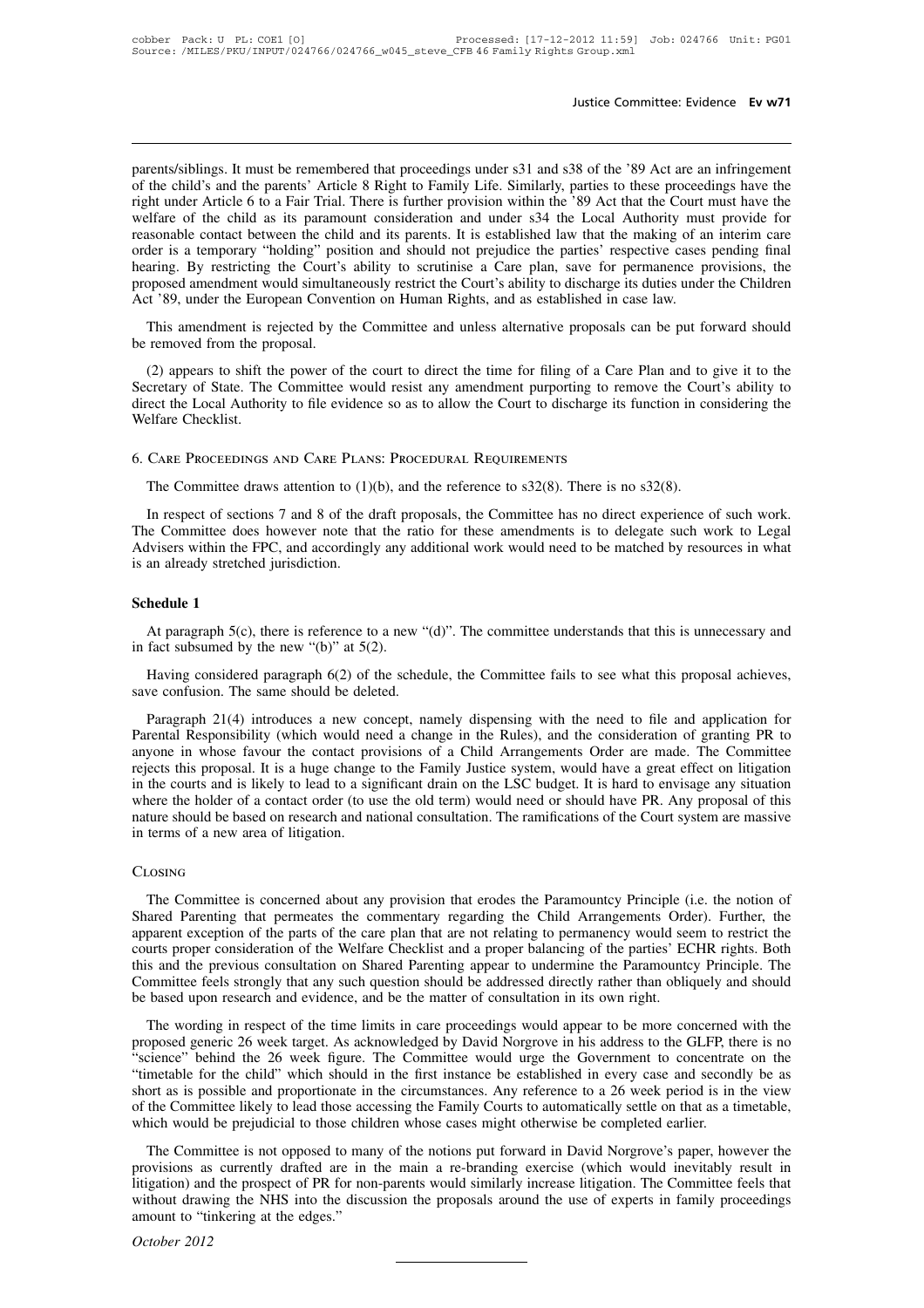# **Australian Institute of Family Studies Submission to the House of Commons Justice Select Committee inission to the House of<br><b>inquiry (CFB 51)**<br>N AND FAMILIES BILL Ev w72 Justice Committee: Evidence<br> **Australian Institute of Family Studies Submission to the House of Commeting Scruting CFB 51**<br>
PRE-LEGISLATIVE SCRUTINY OF THE CHILDREN AND FAMILIES BILL Australian Institute of Family Studies Submission to the Hous<br>inquiry (CFB 51)<br>Pre-Legislative Scrutiny of the Children and Families Bill<br>Prepared by Dr Rae Kaspiew and Professor Lawrie Moloney.<br>Approved by Professor Alan Australian Institute of Family Studies Submission to<br>
inquiry (1)<br>
PRE-LEGISLATIVE SCRUTINY OF THE CHILDREN AND FA<br>
Prepared by Dr Rae Kaspiew and Professor Lawrie Mol<br>
Approved by Professor Alan Hayes AM, Director.

# 1. Introduction

Expaired by Dr Rae Kaspiew and Professor Lawrie Moloney.<br>
INTRODUCTION<br>
The Australian Institute of Family Studies (AIFS) is a statutory authority that originated in the *Family Law*<br> *t 1975* (Cth). It carries out a wide *Approved by Professor Alan Hayes AM, Director.*<br>
1. INTRODUCTION<br> *The Australian Institute of Family Studies (AIFS) is a statutory authority that originated in the <i>Family Law*<br> *Act 1975* (Cth). It carries out a wide ra Approved by Professor Alan Hayes AM, Director.<br>
1. INTRODUCTION<br>
The Australian Institute of Family Studies (AIFS) is a statutory authority that originated in the *Family Law*<br>
Act 1975 (Cth). It carries out a wide range o 1. INTRODUCTION<br>The Australian Institute of Family Studies (AIFS) is a statutory authority that originated in the *Family Law*<br>Act 1975 (Cth). It carries out a wide range of research that is relevant to policy and practice 1. INTRODUCTION<br>The Australian Institute of Family Studies (AIFS) is a statutory authority that originated in the *Family Law*<br>Act 1975 (Cth). It carries out a wide range of research that is relevant to policy and practice The Australian Institute of Family Studies (AIFS) is a statutory a<br>Act 1975 (Cth). It carries out a wide range of research that is relevar<br>families. This submission begins with an update on recent developarenting in Austra

renting in Australia. It then highlights some findings from recent research projects examining the<br>cumstances of separated families and the operation of the Australian family law system to assist the Justice<br>lect Committee circumstances of separated ramilies and the operation of the Australian ramily law system to assist the Justice<br>Select Committee in its consideration of some of its concerns.<br>2. RECENT DEVELOPMENTS IN AUSTRALIA<br>Legislative Select Committee in its consideration of some of its concerns.<br>
2. RECENT DEVELOPMENTS IN AUSTRALIA<br>
Legislative amendments and program development in Australia in the family law area have become<br>
increasingly oriented tow 2. RECENT DEVELOPMENTS IN AUSTRALIA<br>
Legislative amendments and program development in Australia in the family<br>
increasingly oriented towards meeting the needs of families affected by complex<br>
violence and safety concerns.

Ireasingly oriented towards meeting the needs of families affected by complex issues, including family<br>plence and safety concerns. This focus has emerged as a result of findings and recommendations in a series<br>reports, inc violence and sarety concerns. This focus has emerged as a result of findings and recommendations in a series<br>of reports, including the AIFS Evaluation of the 2006 Family Law Reforms.<sup>29</sup><br>2012 legislative amendments<br>In term of reports, including the AIFS Evaluation of the 2006 Family Law Keforms.<sup>27</sup><br>2012 legislative amendments<br>In terms of legislative change, amendments to the *Family Law Act 1975* (Cth) (*FLA*) came into effect on 7<br>June 201 2012 legislative amendments<br>In terms of legislative change, amendments to the *Family Law Act 1975* (Cth) (*FLA*) came into effect on 7<br>June 2012.<sup>30</sup> These are intended to place greater emphasis on ensuring children are p 2012 legislative amendments<br>In terms of legislative change, amendments to the *Family Law Act 1975* (Cth) (*FLA*) came into effect on 7<br>June 2012.<sup>30</sup> These are intended to place greater emphasis on ensuring children are p In terms of legislative change, amendments to the *Family Law Act 1975* (Cth) (*FL* June 2012.<sup>30</sup> These are intended to place greater emphasis on ensuring children are making post-separation parenting arrangements. The s In 2012.<sup>30</sup> These are intended to place greater emphasis on ensuring children are protected from harm in kking post-separation parenting arrangements. The shared parenting provisions, including the presumption in vour of making post-separation parenting arrangements. The shared parenting provisions, including the presumption in favour of equal shared parential responsibility, have been left intact but a series of new provisions is intended

manning post or controls a member of the person's favour of equal shared parental responsibility, have been left intact but a series of new provisions is intended to heighten the focus on examining issues that may compromi member to be fearful" (*FLA* s4AB(1)). The definition is accompanied by a non-exhaustive list of examples.<br>The definition of family violence has been widened to recognise non-physical forms of abuse. The new core definitio such as assault, sexual abuse, stalking, repeated derogatory tauns of abuse. The new core definition of family violence has been widened to recognise non-physical forms of abuse. The new core definition is: "for the purpos and support of a main registrative entanges are stammarized in the next participate.<br>The definition is: "for the purposes of this Act, family violence means violent, threatening or other behaviour by a<br>person that coerces The definition of family violence has been widened to recognise non-physical forms of abuse. The new core definition is: "for the purposes of this Act, family violence means violent, threatening or other behaviour by a per definition is: "for the purposes of this Act, family violence means violent, threatening or other behaviour by a person that coerces or controls a member of the person's family (the family member), or causes the family mem person that coerces or controls a member of the person's family (the family member), or causes the family member to be fearful" (*FLA* s4AB(1)). The definition is accompanied by a non-exhaustive list of examples, such as a The amendments resolve what has been referred to as a tension<sup>31</sup> in the two main factors (referred to as imal, withholding financial support, isolation from family friends or culture or deprivation of liberty (*FLA* AB(2) animal, withholding financial support, isolation from family friends or culture or deprivation of liberty (*FLA* s4AB(2)). The new definition provisions also acknowledge children's exposure to family violence in this way:

stancy). The new definition provisions also acknowledge children's exposure to family violence in this way:<br>"a child is exposed to family violence if the child sees or hears family violence or otherwise experiences the<br>ef a child is exposed to family violence if the child sees or hears family violence or otherwise experiences the effects of family violence" ( $FLA$  s4AB(3)).<br>The amendments resolve what has been referred to as a tension<sup>31</sup> i effects of family violence" (*FLA* s4AB(3)).<br>The amendments resolve what has been referred to as a tension<sup>31</sup> in the two main factors (referred to as<br>"primary considerations") that guide determinations as to what parentin The amendments resolve what has been referred to as a tension<sup>31</sup> in the two main factors (referred to as "primary considerations") that guide determinations as to what parenting arrangements are in a child's best interes The amendments resolve what has been referred to as a tension<sup>31</sup> in the two main factors (re<br>
"primary considerations") that guide determinations as to what parenting arrangements are in a<br>
interests, which remains the pa The entriestion of the paramount consideration. These principles are the "benefit to the child of a eaningful relationship" ( $FLA$  s60CC(2)(a)) with each parent after separation and the child's need "to be betected from ha meaningful relationship" ( $FLA$  s60CC(2)(a)) with each parent after separation and the child's need "to be<br>protected from harm" from exposure to abuse, neglect and family violence ( $FLA$  s60CC(2)(b)). The<br>amendments resolve

The protected from harm" from exposure to abuse, neglect and family violence ( $FLA$  s60CC(2)(b)). The amendments resolve the potential for conflict between the two principles by specifying that where they conflict, greater Framendments resolve the potential for conflict between the two principles by specifying that where they conflict, greater emphasis is to be given to the need to protect children from harm (*FLA* s60CC(2A)).<br>In order to en greater emphasis is to be given to the need to protect children from harm (*FLA* s60CC(2A)).<br>In order to ensure that protection from harm is not only given greater weight in litigated matters, but also in<br>cases negotiated In order to ensure that protection from harm is not only given greater weight in litigated matters, but also in cases negotiated by consent, the amendments have changed the obligations of "advisors" under the Act. "Advisor In order to ensure that protection from harm is not only given greater weight in litigated matters, but also in cases negotiated by consent, the amendments have changed the obligations of "advisors" under the Act. "Adviso cases negotiated by consent, the amendments have changed the obligations of "advisors" under the Act.<br>
"Advisors" include a wide range of professionals who assist parents after separation, including family<br>
counsellors, la "Advisors" include a wide range of professionals who assist parents after separation, including family<br>counsellors, lawyers, family consultants and family dispute resolution practitioners (*FLA* s60D(2)). Advisors<br>remain and significant time" may be in their children's best interests (*FLA* s63DA). Now, in addition, they have an obligation to tell parents that parenting arrangements should be in a child's best interests, allow them to have

*Family courts violence in the family law system:* An *advice on the interestion of family violence and family courts (FLA s60D(1)).* This advice should o prioritise protecting children from harm where a conflict arises ( *family relationship with each parent and protect them from harm (FLA s60D(1)). This advice should* o prioritise protecting children from harm where a conflict arises (*FLA s60D(1)(iii))*. <br>*Kaspiew, R., Gray, M., Weston,* 

<sup>&</sup>lt;sup>30</sup> The amending legislation is the *Family Law (Family Violence and Other Matters) Act 2011* (Cth).<br><sup>31</sup> Chisholm (2009).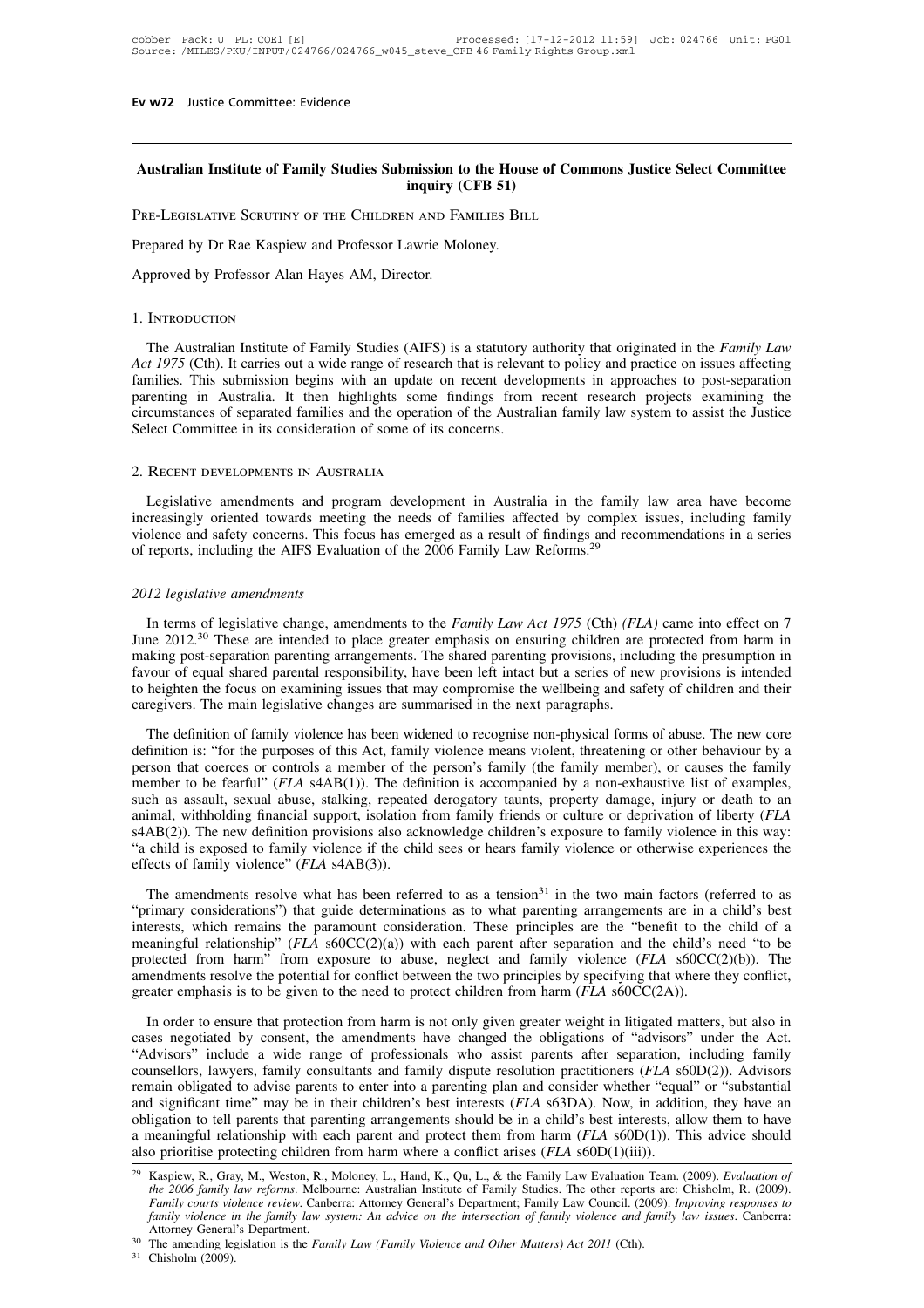Justice Committee: Evidence Ev w73<br>Legislative provisions perceived to create disincentives to raising concerns about family violence and<br>going safety concerns have been repealed. These are the provisions obligating courts **Instice Committee: Evidence Ev w73**<br>
Legislative provisions perceived to create disincentives to raising concerns about family violence and<br>
ongoing safety concerns have been repealed. These are the provisions obligating Justice Committee: Evidence Ev w73<br>
Legislative provisions perceived to create disincentives to raising concerns about family violence and<br>
ongoing safety concerns have been repealed. These are the provisions obligating co Legislative provisions perceived to create disincentives to raising concerns about family violence and ongoing safety concerns have been repealed. These are the provisions obligating courts to make costs orders against a p Legislative provisions perceived to create disincentives to raising concerns about family violence and ongoing safety concerns have been repealed. These are the provisions obligating courts to make costs orders against a p Legislative provisions perceived to create disincentives to raising concerns about family violence and<br>going safety concerns have been repealed. These are the provisions obligating courts to make costs orders<br>ainst a party Legislative provisions perceived to cleate disincentives to raising concerns about rainly violence and<br>ongoing safety concerns have been repealed. These are the provisions obligating courts to make costs orders<br>against a p

ongoing sarety concerns have been repeated. These are the provisions obingating courts to finally and a parent found to have "knowingly made a false statement" in court proceedings and the so-called "friendly parent provis against a party found to have Knowingry made<br>
"friendly parent provision" that directed the attent<br>
a child's relationship with the other parent.<br>
New provisions also impose obligations on cou<br>
the presence of concerns abo **Program development in family law Frontier Conservant Conservant Conservant Conservant Conservant Conservant Conservant Conservant Conservant Conservant Conservant Conservant Child welfare authorities with child in the fa** Family-law-related program development in Australia in recent years has focused on parties to disclose y involvement of child welfare authorities with the child subject to proceedings under the *FLA* or another ild in the

integrated system and meeting the needs of families with the child subject to proceedings under the FLA or another<br>child in the family (FLA s60CH and s60CI).<br>Program development in family law<br>Family-law-related program dev increasing access to legal advice was implemented, with publicly funded legal and the carrier and proper manily-law-related program development in Australia in recent years has focused on creating a more integrated system **Program development in family law**<br>
Family-law-related program development in Australia in recent years has focused on creating a more<br>
integrated system and meeting the needs of families with complex concerns. In 2009, a *Program development in family law*<br>
Family-law-related program development in Australia in recent years has focused on creating a more<br>
integrated system and meeting the needs of families with complex concerns. In 2009, a Family-law-related program development in Australia in recent years has focused on creating a more<br>integrated system and meeting the needs of families with complex concerns. In 2009, a program aimed at<br>increasing access to Family-law-related program development in Australia in recent years has focused on creating a more<br>integrated system and meeting the needs of families with complex concerns. In 2009, a program aimed at<br>increasing access to integrated system and meeting the needs of families with complex concerns. In 2009, a program aimed at increasing access to legal advice was implemented, with publicly funded legal assistance services (legal aid commission increasing access to legal advice was implemented, with publicly funded legal assistance services (legal aid commissions and community legal centres) being resourced to provide legal information and advice to clients in Fa commissions and community legal cen<br>in Family Relationship Centres (FRCs)<br>around Australia provide information,<br>results of an evaluation of this program<br>the law relating to post-separation pare<br>strengthens the ability of F Family Nelationship Centes (FRCs). FRCs were a key element of the 2000 feroms and 0.5 of these centes<br>bund Australia provide information, referral and mediation services to separated families. Largely positive<br>ults of an e abound Austrana provide information, telefant and included by AIFS) indicate that it improves client understanding of the law relating to post-separation parenting arrangements, contributes to more effective dispute resolu

family dispute resolution being applied to assist parents, contributes to more effective dispute resolution and strengthens the ability of FRCs to provide an holistic service.<sup>32</sup> The evaluation report is provided as Attac Include the ability of FRCs to provide an holistic service.<sup>32</sup> The evaluation report is provided as Attachment A to this submission.<br>A second program, a pilot for the provision of mediation where there has been a history Suefigurents the ability of FRCs to provide an honstic service. The evaluation report is provided as<br>Attachment A to this submission.<br>A second program, a pilot for the provision of mediation where there has been a history Attachment A to this submission.<br>
A second program, a pilot for the provision of mediation where there has been a history of family violence,<br>
also reflects program development focused on complex families. The pilot involv A second program, a pilot for the provision of mediation where there has been a history of family violence, also reflects program development focused on complex families. The pilot involved a process of coordinated family also reflects program develated family dispute resolution b<br>case manager, one or two fat<br>for each party (either a fan<br>which the pilot is based was<br>is being piloted in five sites<br>publicly available yet.<br>3. RESEARCH EVIDENCE also reflects program development<br>family dispute resolution being ap<br>case manager, one or two family di<br>for each party (either a family vio<br>which the pilot is based was develo<br>is being piloted in five sites around<br>publicly Member is based was developed by Women's Legal Service Brisbane and other consultants. The service<br>being piloted in five sites around Australia. An evaluation by AIFS is nearing completion, but no results are<br>blicly availa

is being piloted in five sites around Australia. An evaluation by AIFS is nearing completion, but no results are<br>publicly available yet.<br>3. RESEARCH EVIDENCE<br>We make the following points about the evidence on post-separati Findings about the circumstances of separated families and patterns in parenting to assist the Committee in its<br>consideration of the questions of enforcement and shared parenting. The discussion summarises key research<br>fin 3. RESEARCH EVIDENCE<br>We make the following points about the evidence on post-separation parenting to assist the Committee in its<br>consideration of the questions of enforcement and shared parenting. The discussion summarises 3. RESEARCH EVIDENCE<br>We make the following points about the evidence on post-separation parenting to assist the Committee in its<br>consideration of the questions of enforcement and shared parenting. The discussion summarises 3. KESEARCH EVIDENCE<br>We make the following points about the evidence on post-separation parenting to assist the Committee in its<br>consideration of the questions of enforcement and shared parenting. The discussion summarises We make the following points about the evidence on post-separation parenting to assist the Committee in its consideration of the questions of enforcement and shared parenting. The discussion summarises key research finding consideration of the questions of enforcement and shared parenting. The discuss<br>findings about the circumstances of separated families and patterns in parenting<br>is based on two waves of data from the Longitudinal Study of is based on two waves of data from the Longitudinal Study<br>data collection, 10,000 parents from a near-nationally<br>interviewed in late 2008, some 15 months after separation. I<br>in late 2009.<sup>33</sup> On average, the parents in the Example 1 at a 2008, some 15 months after separation. In Wave 2, 70% of these parents were re-interviewed late 2009.<sup>33</sup> On average, the parents in the sample had been separated for some 28 months at that time. A py of th

in late 2009.<sup>33</sup> On average, the parents in the sample had been separated for some 28 months at that time. A<br>copy of the report on LSSF Wave 2 is in Attachment B to this submission.<br>*Prevalence of family violence and safe* The report on LSSF Wave 2 is in Attachment B to this submission.<br> *Prevalence of family violence and safety concerns*<br>
A history of family violence *and safety concerns*<br>
A history of family violence (physical and non-phys Prevalence of family violence and safety concerns<br>A history of family violence (physical and non-physical) is more common than not among separated couples,<br>and around half the parents interviewed indicated that non-physica *Prevalence of family violence and safety concerns*<br>A history of family violence (physical and non-physical) is more common than not among separated couples,<br>and around half the parents interviewed indicated that non-physi The valence of Jamity violence and safety concerns<br>A history of family violence (physical and non-physical) is more common than not among separated couples,<br>and around half the parents interviewed indicated that non-physi A history of family violence (physical and non-physical) is more common than not among separated couples, and around half the parents interviewed indicated that non-physical forms continued well beyond separation. In LSSF and around half the parents interviewed indicated that non-physical forms continued well beyond separation.<br>In LSSF Wave 1, 65% of mothers and 53% of fathers reported either physical hurt before separation (26% of mothers In LSSF Wave 1, 65% of mothers and 53% of fathers reported either physical hurt before separation (26% of mothers and 17% of fathers) or emotional abuse before or during separation (64% of mothers and 52% of fathers).<sup>34</sup> bless and 17% of rathers) of emotional abuse before of during separation (04% of mothers and 32% of hers).<sup>34</sup> In LSSF Wave 2, 4–5% of mothers and fathers reported experiencing physical hurt at the hands of e former partn ratiners). In ESSP wave 2,  $4-3\%$  of mothers and ratifies reported experiencing physical nult at the natios of<br>the former partner in the previous 12 months, and 53% of mothers and 45% of fathers indicated emotional<br>abuse

the former partier in the previous 12 months, and 33% of mothers and 43% of rathers indicated emotional<br>abuse in the same time frame. In both waves, the parents who reported experience of physical hurt before<br>separation ( abuse in the same time frame. In both waves, the parents who reported experience of physical nut before separation (Wave 1) or in the preceding twelve months (Wave 2) were asked if their children had witnessed violence or separation (wave 1) of in the preceding twerve months (wave 2) were violence or abuse in that timeframe. Affirmative responses were given by In LSSF Wave 1, 21% of mothers and 17% of fathers reported hold and/or themselve In LSSF Wave 1, 21% of mothers and 17% of fathers reported holding safety concerns for their children d/or themselves as a result of the child's ongoing contact with the other parent. By LSSF Wave 2, a similar opportion of In ESSI<sup>T</sup> wave 1, 21% of mothers and 17% of familes reported noting safety concerns for then childen<br>and/or themselves as a result of the child's ongoing contact with the other parent. By LSSF Wave 2, a similar<br>proportio

These data underline the extent to which complex concerns are pertinent to separated families in Australia.<br>The findings indicate that child wellbeing is adversely affected when there is a history of family violence, or<br><sup></sup> mewly arising concerns were reported by 7% of parents in Wave 2.<br>
These data underline the extent to which complex concerns are pertinent to separated families in Australia.<br>
The findings indicate that child wellbeing is a These data underline the extent to which complex concerns are pertin<br>
<sup>32</sup> Moloney, L., Kaspiew, R., De Maio, J., Deblaquiere, J., Hand, K., & Horsfall, B.<br> *Centre legal assistance partnerships program.* Melbourne: Austra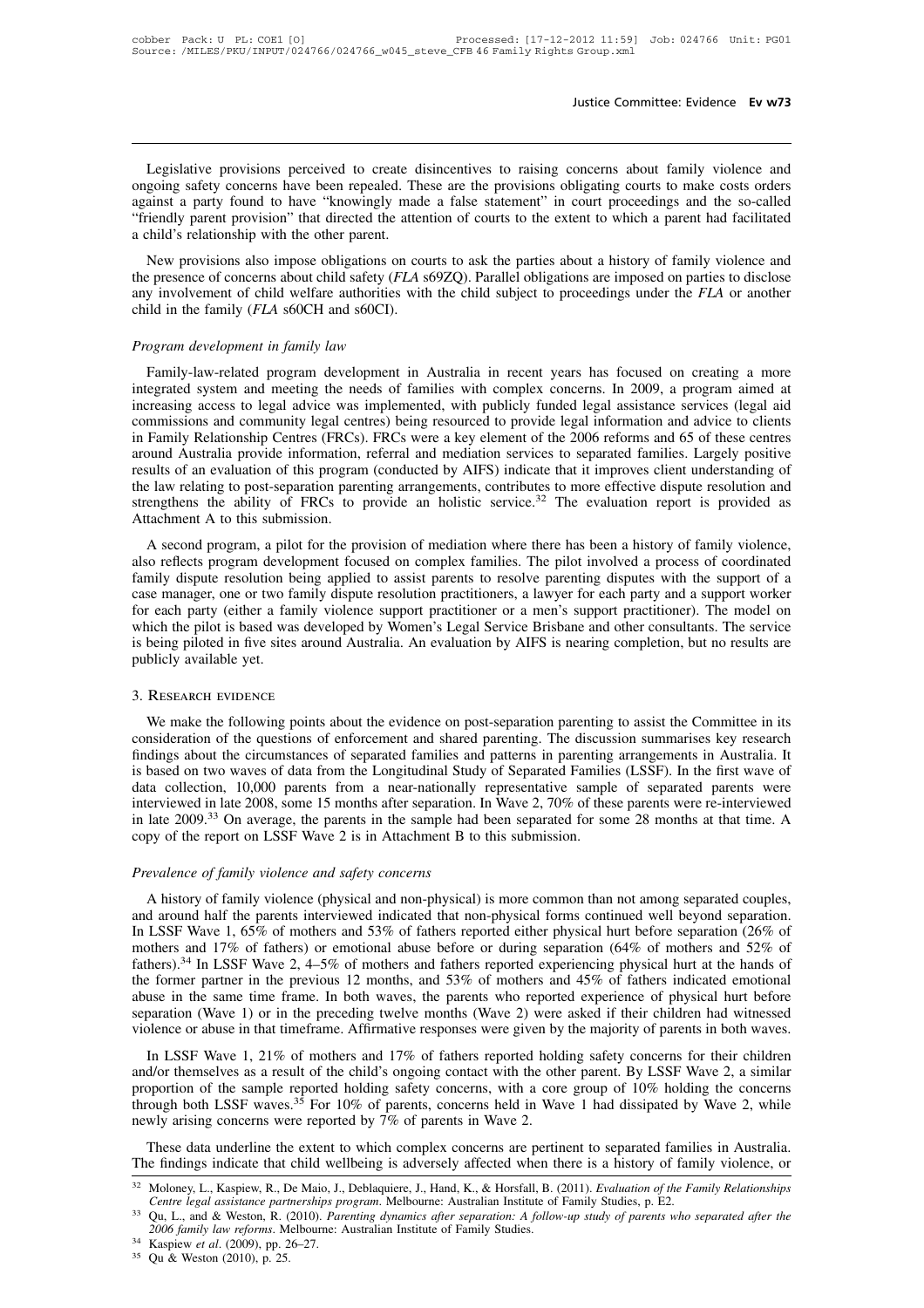**EV W74** Justice Committee: Evidence<br>
where a parent indicates safety concerns or reports relationships that are "fearful" or characterised by "lots of<br>
conflict".<sup>36</sup> They underline the complexity involved in formulating Ev w74 Justice Committee: Evidence<br>where a parent indicates safety concerns or reports relationships that are "fearful" or characterised by "lots of<br>conflict".<sup>36</sup> They underline the complexity involved in formulating poli **Ev w74** Justice Committee: Evidence<br>
where a parent indicates safety concerns or reports relationships that are "fearful" or characterised by "lots of<br>
conflict".<sup>36</sup> They underline the complexity involved in formulating *Where a parent indicates safety concerns or reports relationships that are "fearful" or characterised by "lots of conflict".<sup>36</sup> They underline the complexity involved in formulating policies that can realistically assist* where a parent indicates safety concerns or reports relationships that conflict".<sup>36</sup> They underline the complexity involved in formulating po to make arrangements that support the wellbeing of their children. An *Welfare* miset They undermit are complexity involved in formulating policies and can relatistically assist raining<br>make arrangements that support the wellbeing of their children. An article published in the *Journal of Social*<br>*If* 

separation parenting arrangements where they spent most or all nights with their mothers.<sup>38</sup><br>Melfare and Family Law that uses findings from the Evaluation of the 2006 Family Law Reforms to address<br>this issue in some depth *Parenting arrangements*<br>
Consistent with Wave 1, three-quarters of the children in Wave 2 of the LSSF were in families with post-<br>
separation parenting arrangements where they spent most or all nights with their mothers.<sup></sup> *Parenting arrangements*<br>Consistent with Wave 1, three-quarters of the children in Wave 2 of the LSSF were in families with post-<br>separation parenting arrangements where they spent most or all nights with their mothers.<sup>38</sup> Parenting arrangements<br>Consistent with Wave 1, three-quarters of the children in Wave 2 of the LSSF were in families with post-<br>separation parenting arrangements where they spent most or all nights with their mothers.<sup>38</sup> Furening arrangements<br>
Consistent with Wave 1, three-quarters of the children in Wave 2 of the LSSF were in families with post-<br>
separation parenting arrangements where they spent most or all nights with their mothers.<sup>38</sup> Consistent with Wave 1, three-quarters of the children in Wave 2 of the LSSF were in families with poseparation parenting arrangements where they spent most or all nights with their mothers.<sup>38</sup> Arrangement were stable bet paration parenting ariangements where they spent most of an ingits with their mothers. Arrangements<br>re stable between the waves for two-thirds of the children in the sample, with one-third experiencing changes<br>parenting ar were stable between the waves for two-unitas of the enfident in the sample, with one-unfu experiencing changes<br>in parenting arrangements. Across care-time arrangements, the arrangements where children saw one parent<br>during

In parenting arrangements. Across care-time arrangements, the arrangements where cinicien saw one parent<br>during the daytime only were less stable than other care-time arrangements, which was most often attributable<br>to arra during the daythile only were less stable than other care-time arrangements, which was most other attibutable<br>to arrangements for young children (under three) converting from daytime-only contact with fathers to<br>overnight to arrangements for young emidren (under three) converting from daytime-only contact with fainers to overnight stays, reflecting the implementation of developmentally appropriate parenting arrangements.<br>In LSSF Wave 1 and Survey waves indicated they had Winn 2 indicate that for illustrative processes in the period between survey waves, while at least two in five families for which are positive, there is a substantial minority who report ong In LSSF Wave 1 and Wave 2, 17% and 18% of children respectively were in shared care arrangements (involving at a minimum a 35%/65% night spilt between parents). The data indicate that while the dynamics for many of these f Findings and minimum a 33%/03% mgm split between parents). The data indicate that while the dynamics<br>
In many of these families are positive, there is a substantial minority who report ongoing conflictual and<br>
arful relati for many of these rannies are positive, there is a substantial infinity who report ongoing conficcitial and fearful relationships and the presence of safety concerns (for themselves or their child) as a result of contact w

reafful relationships and the piesence of safety concerns (for themselves of their child) as a result of contact<br>with the other parent. At least one in two mothers who maintained a shared care-time arrangement between<br>surv whil the other parent. At least one in two momels who manufamed a shared care-time arrangement between<br>survey waves indicated they had experienced emotional abuse in the period between survey waves, while at<br>least two in f survey waves indicated they had experienced emotionial abuse in the period between survey waves, while at<br>least two in five fathers also reported such experiences.<br>Findings from LSSF Wave 1 and Wave 2 indicate that family Findings from LSSF Wave 1 and Wave 2 indicate that family dynamics have a more important influence on children's wellbeing than care-time arrangements. Analysis of parents' reports on child wellbeing indicate there are no Findings from LSSF Wave 1 and Wave 2 indicate that family dynamics have a more important influence on children's wellbeing than care-time arrangements. Analysis of parents' reports on child wellbeing indicate there are no children's wellbeing than care-time arrangements. Analysis of parents' reports on child wellbeing indicate there are no clear patterns of differences across different care arrangements entailing contact with both parents.<br> Children in a less well in any attangement where the dynamics involve inter-parential relationships that are fearful or conflictual and where abuse and safety concerns are reported. In Wave 1 of the LSSF, mothers' reports

reantificantly of confinctual and where abuse and safety concerns are reported. In wave 1 of the LSSF, mothers<br>reports suggested the children in shared care arrangements where there were ongoing safety concerns fared<br>consi in Wave 1, and this proportion increased to 13% in Wave 2.<sup>40</sup> The family dynamics for this group are significantly less well than children living mainly with their mother where there were ongoing safety concerns.<br>In Wave Considerably less well than children if ving manny with their mother where there were ongoing sately concerns.<br>In Wave 2, this effect was evident in relation to some aspects of wellbeing but not others.<sup>39</sup><br>In Australia, ralia, as in the UK, children whose relationship with one parent (usually the father) diminishes ly or ends after separation have been of significant policy concern. In relation to this group of a Australia, the findings significantly or ends after separation have been of significant policy concern. In relation to this grouchidren in Australia, the findings of the LSSF indicate that 12% of children had no contact with their fa in Wave 1,

- 
- 
- 

contact with the father);<br>  $-$  28% reported "lots of conflict", compared with 15% in the daytime-only group; and<br>  $-$  19% reported a "fearful" relationship, compared with 3% in the daytime-only group.<sup>41</sup><br> *ediation*<br>
The - 28% reported "lots of conflict", compared with 15% in the daytime-only group; and<br>- 19% reported a "fearful" relationship, compared with 3% in the daytime-only group.<sup>41</sup><br>Mediation<br>The findings of Waves 1 and 2 of the LS - 19% reported a "fearful" relationship, compared with 3% in the daytime-only group.<sup>41</sup><br>Mediation<br>The findings of Waves 1 and 2 of the LSSF demonstrate that a significant number of parents who use<br>mediation in Australia a *Mediation*<br>The findings of Waves 1 and 2 of the LSSF demonstrate that a significant number of parents who use<br>mediation in Australia are doing so in the context of historical or ongoing family violence. In an ideal world, Mediation<br>The findings of Waves 1 and 2 of the LSSF demonstrate that a significant number of parents who use<br>mediation in Australia are doing so in the context of historical or ongoing family violence. In an ideal world,<br>f The findings of Waves 1 and 2 of the LSSF demonstrate that a significant number of parents who use mediation in Australia are doing so in the context of historical or ongoing family violence. In an ideal world, family medi The findings of Waves 1 and 2 of the LSSF demonstrate that a significant number of parents who use mediation in Australia are doing so in the context of historical or ongoing family violence. In an ideal world, family med mediation in Australia are doing so in the context of historical or ongoing family violence. In an ideal world, family mediation would take place in an atmosphere in which both parents are equally respectful of each other family mediation would take place in an atmosphere in which both parents are equally respectful of each<br>other's perspectives, demonstrated by no history of physical hurt of emotional abuse. In practice, it was found<br>in bot In bout ESSF waves that bout mothers and rathers who had experienced emotional abuse of physical nut were considerably more likely than other parents to report making use of family mediation services. In LSSF Wave 2, use considerably inde interpret man other parents to report making use of rainity inediation services. In E351<sup>c</sup> wave<br>2, use of family dispute resolution was reported by around one in three fathers and one in four mothers wh

10% of parents who had not experienced either form of abuse.<sup>42</sup><br>Most family mediators interviewed with respect to Wave 1 clients felt confident about their capacity to<br>screen out cases in which the history of violence ma Most family mediators interviewed with respect to Wave 1 clients felt confident about their capacity to<br>screen out cases in which the history of violence made mediation unworkable.<sup>43</sup> Most felt competent in their<br>capacit

Qu & Weston (2010), p. 69.<br>Qu & Weston (2010), p. 149.<br>Qu & Weston (2010), p. 98.<br>Qu & Weston (2010), p. 98.<br>Kaspiew *et al.* (2009), p. 237. About two-fifths felt that about a quarter of cases referred were inappropriate Qu & Weston (2010), p. 149.<br>
Qu & Weston (2010), p. 56.<br>
Qu & Weston (2010), p. 98.<br>
Qu & Weston (2010), p. 49.<br>
Kaspiew *et al.* (2009), p. 237. About two-fifths felt that about a quarter of ca<br>
because of family violenc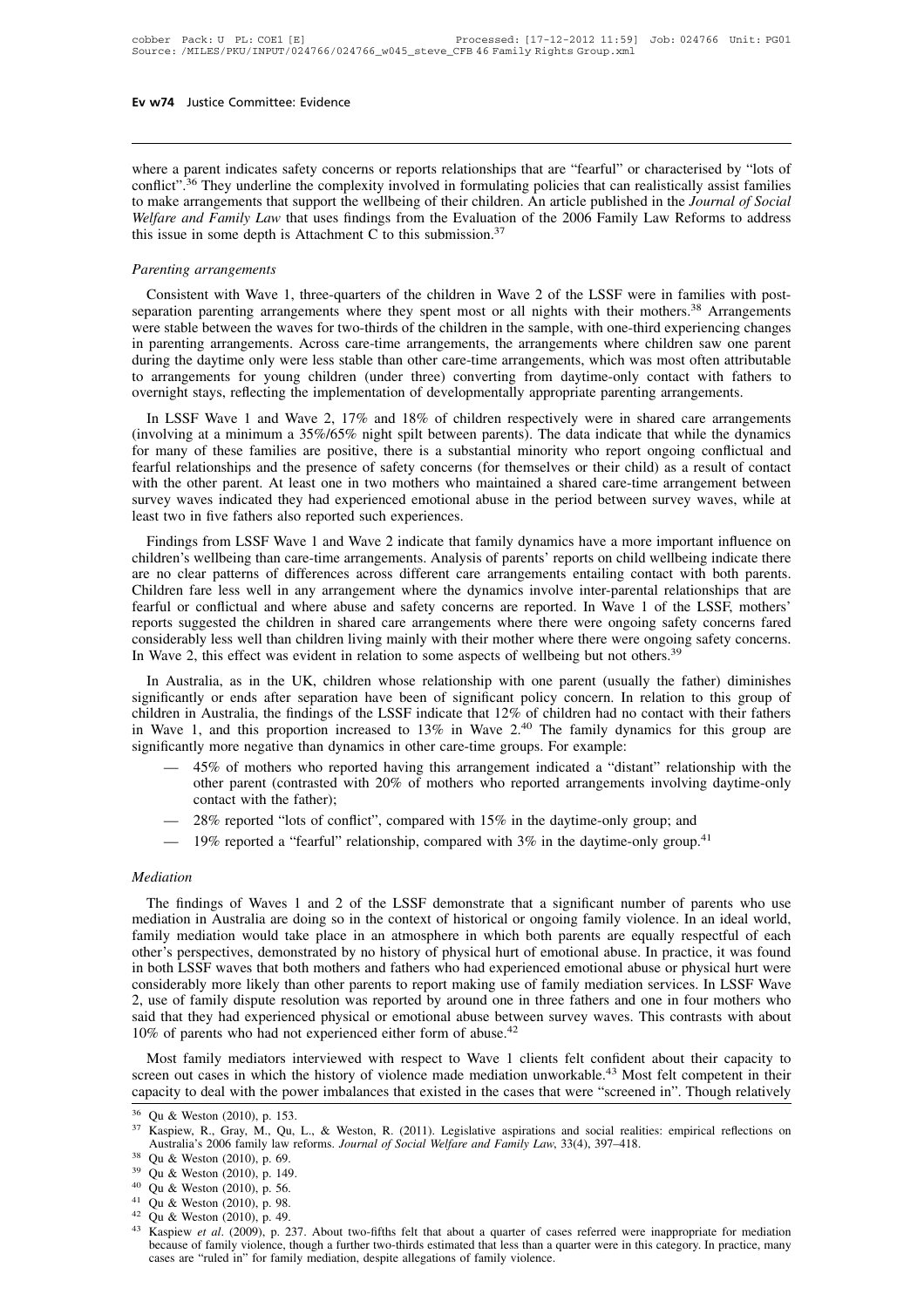bustice Committee: Evidence Ev w75<br>positive, family lawyers were less enthusiastic about the capacity of family mediators to deal with family<br>violence.<sup>44</sup> Clients had mixed reactions to family mediation, though more than Justice Committee: Evidence Ev w75<br>positive, family lawyers were less enthusiastic about the capacity of family mediators to deal with family<br>violence.<sup>44</sup> Clients had mixed reactions to family mediation, though more than

Justice Committee: Evidence Ev w75<br>positive, family lawyers were less enthusiastic about the capacity of family mediators to deal with family<br>violence.<sup>44</sup> Clients had mixed reactions to family mediation, though more than positive, family lawyers were less enthusiastic about the capacity of family mediators to deal with family violence.<sup>44</sup> Clients had mixed reactions to family mediation, though more than 70% reported that everybody was tre positive, family lawyers were less enthusiastic about the capacity of family mediators to deal with family violence.<sup>44</sup> Clients had mixed reactions to family mediation, though more than 70% reported that everybody was tre violence.<sup>44</sup> Clients had mixed reactions to family mediation, though more than 70% reported that everybody was treated fairly.<sup>45</sup><br>The Australian experience is that post-separation family mediation deals almost exclusivel The Australian experience is that post-separation family mediation deals almost exclusively with complex cases, many of which have a history of family violence or other dysfunctional behaviours linked to substance abuse or The Australian experience is that post-separation family mediation deals almost exclusively with complex cases, many of which have a history of family violence or other dysfunctional behaviours linked to substance abuse or The Australian experience is that post-separation family mediation deals almost exclusively with complex cases, many of which have a history of family violence or other dysfunctional behaviours linked to substance abuse or

# 4. Conclusion

In the past two years in Australia, significant emphasis has been placed on meeting the needs of separated plication of shuttle processes), and mechanisms for identifying cases that should proceed directly to court.<br>CONCLU Framilies who are affected by complex issues, including families are affected directly to court.<br>A. CONCLUSION<br>In the past two years in Australia, significant emphasis has been placed on meeting the needs of separated<br>fami and mechanisms for demotying cases that should proceed directly to court.<br>4. Conclusion<br>In the past two years in Australia, significant emphasis has been placed on meeting the needs of separated<br>families who are affected b 4. Conclusion<br>In the past two years in Australia, significant emphasis has been placed on meeting the needs of separated<br>families who are affected by complex issues, including family violence, ongoing safety concerns and s 4. Conclusion<br>In the past two years in Australia, significant emphasis has been placed on meeting the needs of separated<br>families who are affected by complex issues, including family violence, ongoing safety concerns and s In the past two years in Australia, significant emphasis has been placed on meeting the needs of separated families who are affected by complex issues, including family violence, ongoing safety concerns and some mental hea In the past two years in Australia, significant emphasis has been placed on meeting the needs of separated families who are affected by complex issues, including family violence, ongoing safety concerns and some mental hea families who are affected by complex issues, including family violence, ongoing safety concerns and some<br>mental health issues. Empirical evidence demonstrates that such families are the main users of services,<br>including Fa mental health issues. Empirical evidence demonstrates that such families are the main users of services, including Family Relationship Centres, mediation services and courts. The empirical evidence also indicates that a su including Family Relationship Centres, mediation services and courts. The empirical evidence also indicates that a substantial proportion of parents are capable of managing post-separation parenting issues with minimal use that a substantial proportion of parents are capable of managing post-separation parentinuse of services. For some of these families, shared parenting arrangements involving values time between each parents' home meet the The between each parents' home meet the needs of parents and children, but such arrangements still apply to minority of children (peaking at 27% for the 5–11 year age group, but averaging 18% across the pulation).<sup>46</sup> Care a minority of children (peaking at  $27\%$  for the 5-11 year age group, but averaging 18% across the population).<sup>46</sup> Care-time arrangements are less influential on child wellbeing than family dynamics, with children in fa

aby population).<sup>46</sup> Care-time arrangements are less influential on child wellbeing than family dynamics, with children in families where there is family violence, ongoing safety concerns and negative inter-parental relati Figure 1.1 The court. The summanist where there is family violence, ongoing safety concerns and negative inter-parental relationships faring less well than children in families not affected by these issues.<br>Recent legislat relationships faring less well than children in families not affected by these issues.<br>Recent legislative changes in Australia are intended to heighten the focus on ensuring children are protected<br>from harm in making post-Recent legislative changes in Australia are intended to heighten the focus on ensuring children are protected<br>from harm in making post-separation parenting arrangements, with these changes aimed at influencing the<br>advice p Recent legislative changes in Australia are intended to heighten the focus on ensuring child<br>from harm in making post-separation parenting arrangements, with these changes aimed a<br>advice parents receive from relationship s regal support services to provide parents with access to more noilstic support. Attention has also been<br>on developing approaches to mediation that are safe and appropriate in some circumstances where<br>been family violence,

# 5. References

been family violence, and identifying cases that need to proceed expeditiously to court.<br>5. REFERENCES<br>Chisholm, R. (2009). *Family courts violence review*. Canberra: Attorney General's Department.<br>Family Law Council. (200 <sup>5</sup>. REFERENCES<br>Chisholm, R. (2009). *Family courts violence review*. Canberra: Attorney General's Department.<br>Family Law Council. (2009). *Improving responses to family violence in the family law system: An advict<br>the int* S. KEFERENCES<br>Chisholm, R. (2009). *Family courts violence review*. Canberra: Attorney General's Department.<br>Family Law Council. (2009). *Improving responses to family violence in the family law system: An advice on*<br>the i Chisholm, R. (2009). *Family courts violence review*. Canberra: Attorney General's Department.<br>
Family Law Council. (2009). *Improving responses to family violence in the family law system: An*<br> *the intersection of family* Family Law Council. (2009). *Improving responses to family violence in the family law system: An advice on*<br>*the intersection of family violence and family law issues.* Canberra: Attorney General's Department.<br>Kaspiew, R.,

ranny Law Councin. (2009). *Improving responses to jumity violence in the jumity law system. An davice on*<br>the intersection of family violence and family law issues. Canberra: Attorney General's Department.<br>Kaspiew, R., Gr

Kaspiew, R., Gray, M., Weston, R., Moloney, L., Hand, K., Qu, L., & the Family Law Evaluation Team. (2009).<br> *Evaluation of the 2006 family law reforms*. Melbourne: Australian Institute of Family Studies.<br> *Kaspiew, R., Gr Family Relationships Centre legal assistance partnerships program.* Melbourne: Australian Institute of Family Studies.<br>*Family Relations of the 2006 family law reforms.* Melbourne: Australian Institute of Family Studies.<br> Evanamon by the 2000<br>Kaspiew, R., Gray, M.,<br>reflections on Australia<sup>7</sup><br>Moloney, L., Kaspiew,<br>Family *Relationships*<br>Family Studies<br>Qu, L., & Weston, R. (2 Raspiew, R., Gray, M., Qa, *L.*, & Weston, R. (2011). *Legislative* asphrations and social relatios. empirical reflections on Australia's 2006 family law reforms. *Journal of Social Welfare and Family Law*, 33(4), 397–418. reflections on Australia's 2006 family law reforms. Journal of Social Welfare and Family Law, 33(4), 397–418.<br>
Moloney, L., Kaspiew, R., De Maio, J., Deblaquiere, J., Hand, K., & Horsfall, B. (2011). *Evaluation of the*<br>

Qu, L., & Weston, R. (2010). *Parenting dynamics after separation: A follow-up study of parents who separafter the 2006 family law reforms. Melbourne: Australian Institute of Family Studies.<br>6. ATTACHMENTS<br>Attachment A: Ev* 

# 6. Attachments

after the 2006 family law reforms. Melbourne: Australian institute of Family Studies.<br>6. ATTACHMENTS<br>Attachment A: Evaluation of the Family Relationships Centre legal assistance partnerships program.<br>Attachment B: Parentin 6. ATTACHMENTS<br>Attachment A: Evaluation<br>Attachment B: Parenting<br>family law reforms.<br>Attachment C: Legislativ Attachment A: Evaluation of the Family Relationships Centre legal assistance partnerships program.<br>Attachment B: Parenting dynamics after separation: A follow-up study of parents who separated after the 2006<br>family law ref Attachment A: Ev<br>Attachment B: Par<br>family law reform<br>Attachment C: Le<br>law reforms.

family law reforms.<br>Attachment C: Legislative aspirations<br>law reforms.<br><sup>44</sup> Kaspiew *et al.* (2009), p. 239.<br><sup>45</sup> Kaspiew *et al.* (2009), p. 99, p. 241.<br><sup>46</sup> Qu & Weston (2010), p. 57.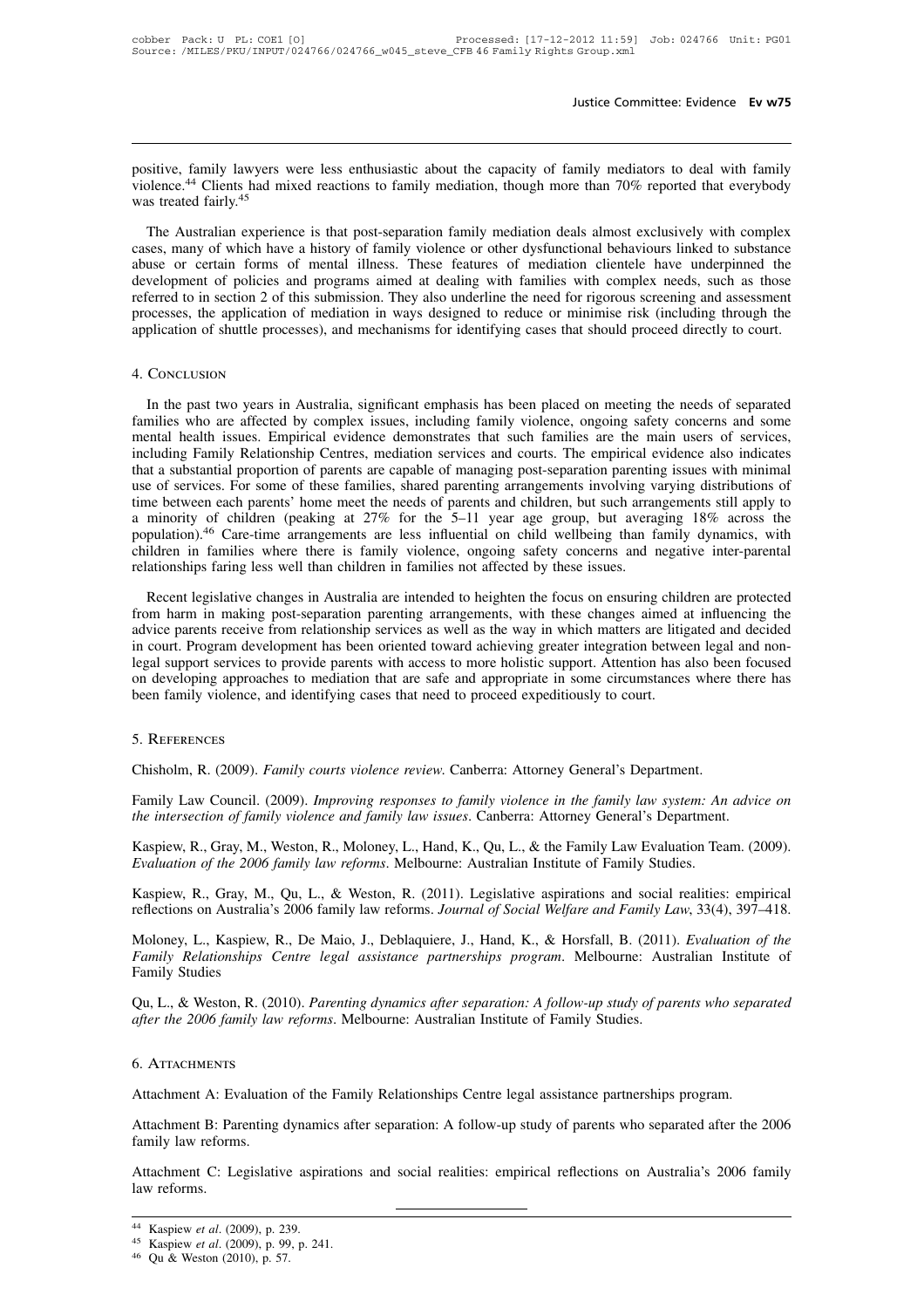**Written evidence from Richard Hansom (CFB 52)** I write in support of the submissions made by David Jockelson against the imposition of a 26 week limit on<br>I write in support of the submissions made by David Jockelson against the imposition of a 26 week limit on<br>tre Proc **CALCARE PROCESS**<br> **CARE PROCEEDING INTERET WITH A SUCH AND CARE PROCEEDING**<br> **CARE Proceedings.** I agree with him that such an artificially imposed limit will cause injustice to children and<br>
parents contrary to their Hum parents contrary to their Human Rights. **IVERT WRITE SET WARES THE SET SET SET SET SOLUTE:** It write in support of the submissions made by David Jockelson against the impositive Proceedings. I agree with him that such an artificially imposed limit will cause ren I write in support of th<br>Care Proceedings. I agre<br>parents contrary to their<br>I am a solicitor of man<br>*October 2012* parents contrary to their Human Rights.<br>
I am a solicitor of many years standing on the Law Society's Children Panel.<br>
October 2012<br> **Written evidence from Ranjit Mann (CFB 53)**<br>
I am fully supportive of the submissions ma

I am a solicitor of many years standing on the Law Society's Children Panel.<br>
I am fully supportive of the submissions made by David Jockelson in respect of the time limit and scrutiny<br>
care plans. I have a current case in **Solution CER 53**<br> **October 2012**<br> **CER 53**<br> **CER 53**<br> **CER 53**<br> **CER 53**<br> **CER 53**<br> **CER 53**<br> **CER 53**<br> **CER 53**<br> **CER 53**<br> **CER 53**<br> **CER 53**<br> **CER 53**<br> **CER 53**<br> **CER 53**<br> **CER 53**<br> **CER 53**<br> **CER 53**<br> **CER 53**<br> **CER 53** acknowledgement of the length of time it can take to assess families who require an interpreter. There is no **Example 10** Written evidence from Ranjit Mann (CFB 53)<br>I am fully supportive of the submissions made by David Jockelson in respect of the time limit and scrutiny<br>of care plans. I have a current case in which my report has **Example 1** If am fully supportive of the submissions made by David Jockelson in respect of the time limit and scrutiny of care plans. I have a current case in which my report has been rushed through despite cultural issue of care plans. I have a current case in which my report has been rushed through despite cultural issues or acknowledgement of the length of time it can take to assess families who require an interpreter. There is no doubt *I* am rully supportive of care plans. I have a order and acknowledgement of the doubt that the family will their pleas. The time lim where there are complex October 2012 They have had not had justice, and further court time<br>of designed to deal with the situation on the ground w<br>such as a large number of siblings or cultural issues to<br>**Written evidence from Lois Sayers (CFB 54)**<br>sions made

I write to support the submissions made by NALGRO colleagues regarding the proposed 26 week deadline.<br>
I write to support the submissions made by NALGRO colleagues regarding the proposed 26 week deadline.<br>
ith particular r October 2012<br>
Written evidence from Lois Saye<br>
I write to support the submissions made by NALGRO colleague<br>
With particular reference to the email from David Jockelson.<br>
As discussed in this communication, the proposal has **System and its implementation can have only SALGRO colleagues regarding the proposed 26** With particular reference to the email from David Jockelson.<br>As discussed in this communication, the proposal has very serious impli I write to support the s<br>With particular reference<br>As discussed in this co<br>system and its implemen<br>*October 2012* 

Written evidence from Lois Sayers (CFB 54)<br>I write to support the submissions made by NALGRO colleagues regarding the proposed 26 week deadline.<br>This particular reference to the email from David Jockelson.<br>As discussed in It in this communication, the proposal has very serious implications for children within the implementation can have only serious negative consequences for children .<br> **Written evidence from Ron Bailey, Jacque Courtnage an** 

# **PREAMBLE**

THE THE SUNDER THE SUPPORT THE SUPPORT THE SUPPORT THE SUPPORT OF SUPPORT THE SUBMISSION IS by 80 people who supported John Hemming MP's Family Justice (Transparency countability and Cost of Living) Bill (the Hemming PBM). Written evidence from Ron Bailey, Jacque Courtnage and others<sup>47</sup> (CFB 58)<br>
PREAMBLE<br>
1. This submission is by 80 people who supported John Hemming MP's Family Justice (Transparency<br>
Accountability and Cost of Living) Bill Written evidence from Ron Bailey, Jacque Cou<br>PREAMBLE<br>1. This submission is by 80 people who supported John H<br>Accountability and Cost of Living) Bill (the Hemming PBM). I<br>the draft clauses, but which we believe urgently sh 2. This submission is by 80 people who supported John Hemming MP's Family Justice (Transparency<br>2. We thank the Committee's clerk for allowing a late submission: the reason is that the clauses that we<br>2. We thank the Commi PREAMBLE<br>
1. This submission is by 80 people who supported John Hemming MP's Family Justice (Transparency<br>
Accountability and Cost of Living) Bill (the Hemming PBM). It concerns clauses that are currently NOT in<br>
the draft 1. This submission is by 80 people who supported John Hemming MP's Fan<br>Accountability and Cost of Living) Bill (the Hemming PBM). It concerns clauses<br>the draft clauses, but which we believe urgently should be.<br>2. We thank

3. We thank the Committee's clerk for allowing a late submission: the reason is<br>ppose should be in the government's Bill were previously in the Hemming PMB th<br>we now submit that clauses of that Bill should be in the govern See should be in the government's Bill were previously in the Hemming PMB that fell on 26th October—<br>
now submit that clauses of that Bill should be in the government's Bill.<br>
IARY<br>
We submit that the government's Bill mus

# **SUMMARY**

- MARY<br>We submit that the government's Bill must contain cla<br>(i) Family Group Conferences are offered to families.<br>(ii) Proper information is provided for families.<br>(ii) Parties to a case are allowed to have McKenzie f
	- (i) Family Group Conferences are offered to families where an authority is considering care pr<br>
	(ii) Family Group Conferences are offered to families where an authority is considering care pr<br>
	(ii) Proper information is pr (i) Family Group Conferences are offered to families where an authority is consider<br>
	(ii) Proper information is provided for families.<br>
	(ii) Proper information is provided for families.<br>
	(ii) Parties to a case are allowed
	-
	-
	- (i) We submit that the government's Bill must contain clauses requiring that:<br>
	(i) Family Group Conferences are offered to families where an authority is consi<br>
	(ii) Proper information is provided for families.<br>
	(iii) Part
	-
	-
- (i) Tanny Group concremes are offered to families where an additiony is (ii) Proper information is provided for families.<br>
(iii) Parties to a case are allowed to have McKenzie friends to assist them.<br>
(iv) Bona fide academ (ii) Troper mormation is provided for namines.<br>
(iii) Parties to a case are allowed to have McKenzie friends to assist them.<br>
(iv) Bona fide academic research is permitted, with safeguards regarding confidentiality.<br>
(vi) (ii) Parties to a case are allowed to have McKenzie friends to assist them.<br>
(iv) Bona fide academic research is permitted, with safeguards regarding confidentiality.<br>
(v) Grandparents and wider family members are given ce (iv) Bona fide academic research is permitted, with sateguards regarding confidentiality.<br>
(vi) Grandparents and wider family members are given certain rights in court.<br>
(vii) Children in care should, as the norm, be place (v) Grandparents and wider family members are given certain rights in court.<br>
(vi) Children in care should, as the norm, be placed near their homes.<br>
vii) An independent complaints procedure must be established in cases of
- 
- 
- 

<sup>(</sup>vi) Children in care should, as the norm, be placed near their homes.<br>
(vii) An independent complaints procedure must be established in cases of complaints of serious abuse<br>
by children in care.<br>
(ix) It should be an offe (x) Local authorities should promote contact with parents and grandparent for children in care.<br>
Una Gosling; Mike Gosling; Sylvia Oram; David Cutts ; Elia Nacals; Phil Frampton; Hal Ward; Tamara Bradshaw;<br>
John Jahme; Dav Thompson; Rosalid give reasons when dispensing with parental consent to adoption.<br>
(x) Local authorities should promote contact with parents and grandparent for children in care.<br> **Tha Gosling; Mike Gosling; Sylvia Oram; D** (ix) Courts should give reasons when dispensing with parental consent to adoption.<br>
(x) Local authorities should promote contact with parents and grandparent for children in care.<br>
Una Gosling; Mike Gosling; Sylvia Oram; D (x) Local authorities should promote contact with parents and grandparent for children in care.<br>
Una Gosling; Mike Gosling; Sylvia Oram; David Cutts ; Elia Nacals; Phil Frampton; Hal Ward; Tamara Bradshaw;<br>
John Jahme; Dav (x) Local authorities shound promote contact with parents and grandparent for ciniquen in care.<br>
Una Gosling; Mike Gosling; Sylvia Oram; David Cutts ; Elia Nacals; Phil Frampton; Hal Ward; Tamara Bradshaw;<br>
John Jahme; Dav Una Gosling; Mike Gosling; Sylvia Oram; David Cutts ; Elia Nacals; Phil Frampton; Hal Ward; Tamara Bradshaw;<br>John Jahme; David English; Victoria Haigh; Jane Philbin; Tracy McAteer; Peter Hatter; Sarah Matthews; Philip<br>Thom Edwards; Jill McCartan; Deborah Page; Jyoti Basra; Nichola Waldron; Jackie McCartney; Jamie Matthews; Philip Thompson; Rosalind Barker; Vicky Sutton; Carly Seddon; Linda Edge; Cheryl Mathers; Bernice Shaughnessy; Michael C John Jamine, *David English, Victoria Hangi, Jami Yimani, Haxy Wickler, Yicki Hanni Willer; Jo Anne; Douglas Seddon; Sezrah Sylvan; Kimberly Myers; Katherine Cherry; Katl<br>Curtis; Amy Miller; Jo Anne; Douglas Seddon; Sezrah*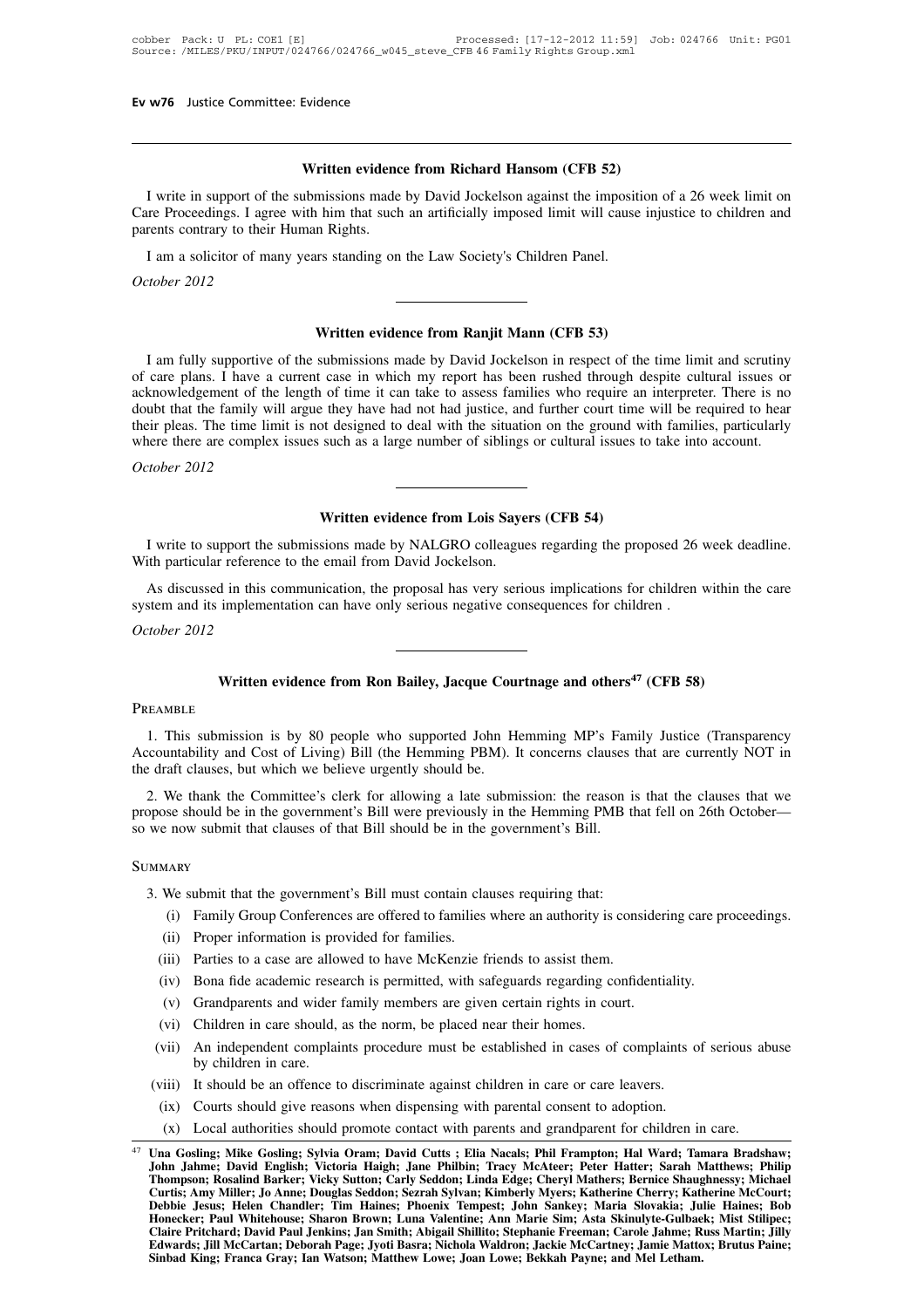Justice Committee: Evidence Ev w77<br>We request that this submission be read in conjunction with the Hemming PMB as published by the House.<br>clause numbers referred to below are those in the Hemming PMB. The clause numbers referred to below are those in the Hemming The clause numbers referred to below are those in the Hemming PMB.<br>
The clause 1 REQUEEMENT TO OFFER FAMIX GROUP CONFERENCES Jus<br>We request that this submission be read in conjunction with the Hemming<br>The clause numbers referred to below are those in the Hemming PMB.<br>CLAUSE 1 REQUIREMENT TO OFFER FAMILY GROUP CONFERENCES

We request that this submission be read in conjunction with the Hemming PMB as published by the House.<br>
Le clause numbers referred to below are those in the Hemming PMB.<br>
LAUSE 1 REQUIREMENT TO OFFER FAMILY GROUP CONFERENC We request that this submission be read in conjunction with the Hemming PMB as published by the House.<br>The clause numbers referred to below are those in the Hemming PMB.<br>CLAUSE 1 REQUIREMENT TO OFFER FAMILY GROUP CONFERENC The clause numbers referred to below are those in the Hemming PMB.<br>CLAUSE 1 REQUIREMENT TO OFFER FAMILY GROUP CONFERENCES<br>4. The point at which many families commence contact with their C<br>currently at a "case conference" o

SAUSE 1 REQUIREMENT TO OFFER FAMILY GROUP CONFERENCES<br>4. The point at which many families commence contact with their Children's Services Authority (CSA) is<br>rrently at a "case conference" or "child protection conference"—a CLAUSE I REQUIREMENT TO OFFER FAMILY GROUP CONFERENCES<br>4. The point at which many families commence contact with their Children's Services Authority (CSA) is<br>currently at a "case conference" or "child protection conference 4. The point at which many families commence contact with their Children's Services Authority (CSA) is currently at a "case conference" or "child protection conference"—a meeting of professionals who decide what steps the 4. The point at which hair<br>currently at a "case conference<br>steps the CSA should take reg<br>4.1 But children (if old enc<br>decisions may be taken witho<br>possible when making difficu<br>the interests of children.<br>4.2 A better practi position and the CSA should take regarding a child deemed to be at risk.<br>
4.1 But children (if old enough) and families may be excluded, or may not see reports being discussed. So<br>
cisions may be taken without their input. 4.1 But children (if old enough) and families may be excluded, or may not see reports being discussed. So decisions may be taken without their input. This means that the meeting will not have as much information as possibl cisions may be taken without their input. This means that the meeting will not have as much information as<br>sible when making difficult decisions—like taking children into care. This is not only unjust: it is not in<br>eintere

children (where old enough), the families and, where appropriate, the wider families.<br>4.3 The FGC approach is supported by the British Association of Social Workers in evidence to the Family<br>Justice Review:<br>"There has been

2 A better practice is now developing—Family Group Conferencing (FGC). This approach involves the<br>ren (where old enough), the families and, where appropriate, the wider families.<br>3 The FGC approach is supported by the Brit 2 A better practice is now developing—Family Group Conferencing (FGC). This approach involves the<br>ren (where old enough), the families and, where appropriate, the wider families.<br><sup>3</sup> The FGC approach is supported by the Br Fraction Comparison and the families and, where appropriate, the wider families.<br>
The FGC approach is supported by the British Association of Social Workers in evidence to the Family<br>
"There has been an increased use of Fa If the FGC approach is supported by the British Association of Social Workers in evidence Review:<br>
"There has been an increased use of Family Group Conferences which can be very<br>
empowering of families if used appropriatel There has been an increased use of Family Group Conferences which can be<br>empowering of families if used appropriately and practitioners have received the n<br>equip them to undertake this work). There should be increased roll "There has been an increased use of Family Group Conferences which can be very effective and<br>empowering of families if used appropriately and practitioners have received the necessary training to<br>equip them to undertake th empowering of families if used appropriately and practitioners have received the necessary training to equip them to undertake this work). There should be increased roll-out of this approach. It requires very little adjust

equip them to undertake this work). I<br>little adjustment in terms of skills but<br>mardos told this Committee's inquiry<br>"A better option (is) a requirement to<br>services ... was that for 27 families f<br>went into care". (our empha Banardos told this Committee's inquiry into The Operation<br>
"A better option (is) a requirement to have family gro<br>
services ... was that for 27 families for whom care pro<br>
went into care". (our emphasis).<br>
And the Committ mardos told this Committee's inquiry into The Operation of the Family Courts:<br>
"A better option (is) a requirement to have family group conferencing ... our experience of one (such)<br>
services ... was that for 27 families f services ... was that for 27 families for whom care proceedings were considered none of those children went into care". (our emphasis).<br>And the Committee's report concluded (at page 93):<br>"We were very impressed by the acco

4.4.And note the results quoted above by Barnardos. A 100% success rate—no children taken into care:<br>
4.4.And note the results quoted above by Barnardos. A 100% success rate—no children taken into care:<br>
4.4.And note the And the Committee's report concluded (at page 93):<br>
"We were very impressed by the account of Family Group Conferences in Liverpool. It is a matter of<br>
regret that a service with an apparent 100% success rate is being cut We were very impressed by the account of Family Group Conferences in Liverpool.<br>
regret that a service with an apparent  $100\%$  success rate is being cut back".<br>
4.4.And note the results quoted above by Barnardos. A  $100\$ 

We were very impressed by the account of Family Stroup Conferences in Eiverpool. It is a matter of regret that a service with an apparent 100% success rate is being cut back".<br>
1. And note the results quoted above by Barna by avoid the results quoted above by Barnardos. A 100% success rate—no children taken into care:<br>a purely financial point of view, quite apart from child welfare, this new approach saves public money.<br>ad the Munro Inquiry 1. And note the results quoted above by Barnardos. A 100% success rate—no children taken into care:<br>a purely financial point of view, quite apart from child welfare, this new approach saves public money.<br>d the Munro Inquir a purely financial point of view, quite apart from child welfare, this new approach saves public money.<br>
In the Munro Inquiry highlighted a report from Oxfordshire County Council CSA:<br>
"These types of evidence-based progra And the Munro Inquiry highlighted a report from Oxfordshire County Council CSA:<br>
"These types of evidence-based programmes are expensive to set up but there is increasing evidence that,<br>
by avoiding the need for looked aft

- 
- 
- 
- 

- Enjoy widespread support in the social work field;<br>
- Provide better results for children and families;<br>
- Prevent the break-up of families; and<br>
- Save public money.<br>
Clause 1(1) of the Hemming PMB, while not abolishing 21967 whese better results for children and families;<br>
- Prevent the break-up of families; and<br>
- Save public money.<br>
Clause 1(1) of the Hemming PMB, while not abolishing child protection conferences (they may be necessary  $-$  Provide better<br> $-$  Prevent the bre<br> $-$  Save public m<br>Clause 1(1) of the Hen<br>at times), establishes the<br>FGC is defined as:<br>"a family led decisical is made by the "a family led decision making meeting convened by an independent co-ordinator in which a plan for the Save public money.<br>
ause 1(1) of the Hemming PMB, while not abolishing child protection conferences (they may be necessary<br>
mes), establishes the FGC approach as the norm by requiring that families are offered such a facil ause 1(1) of the Hemming PMB, while not abolishing child protection conferences (they may be necessary mes), establishes the FGC approach as the norm by requiring that families are offered such a facility. An is defined as

times), establishes the FGC approach as the norm by requiring that families are offered such a facility. An <br>
iG is defined as:<br>
"a family led decision making meeting convened by an independent co-ordinator in which a plan FGC is defined as:<br>
"a family led decision making meeting convened by an independent co-ordinator in which a plan for the<br>
child is made by the family, involving the child (if old enough), the parents, and potentially exte "a family led decision making meeting convened by an independent co-ordinator in which a plan for the child is made by the family, involving the child (if old enough), the parents, and potentially extended family members a chain is made by the family, involving the child (if old enough), the parents, and potentially extended family members and friends which addresses any concerns about the child's future safety and welfare".<br>
4.6 *The Gove* The Government's response. On 26 October the Minister (Jeremy Wright MP) said that "many of the<br>sals in clause 1 are already covered by existing guidelines and good practice" and that although the<br>nment wants to encourage Saals in clause 1 are already covered by existing guidelines and good practice" and that although the mment wants to encourage FGCs "we do not believe that legislation to make them compulsory is ppriate at this point" bec

- 
- government wants to encourage FGCs "we do not believe that legislatic appropriate at this point" because they are "not always suitable for all famili 4.7 *Our response*. No reason is given for that view and so we submit:<br>(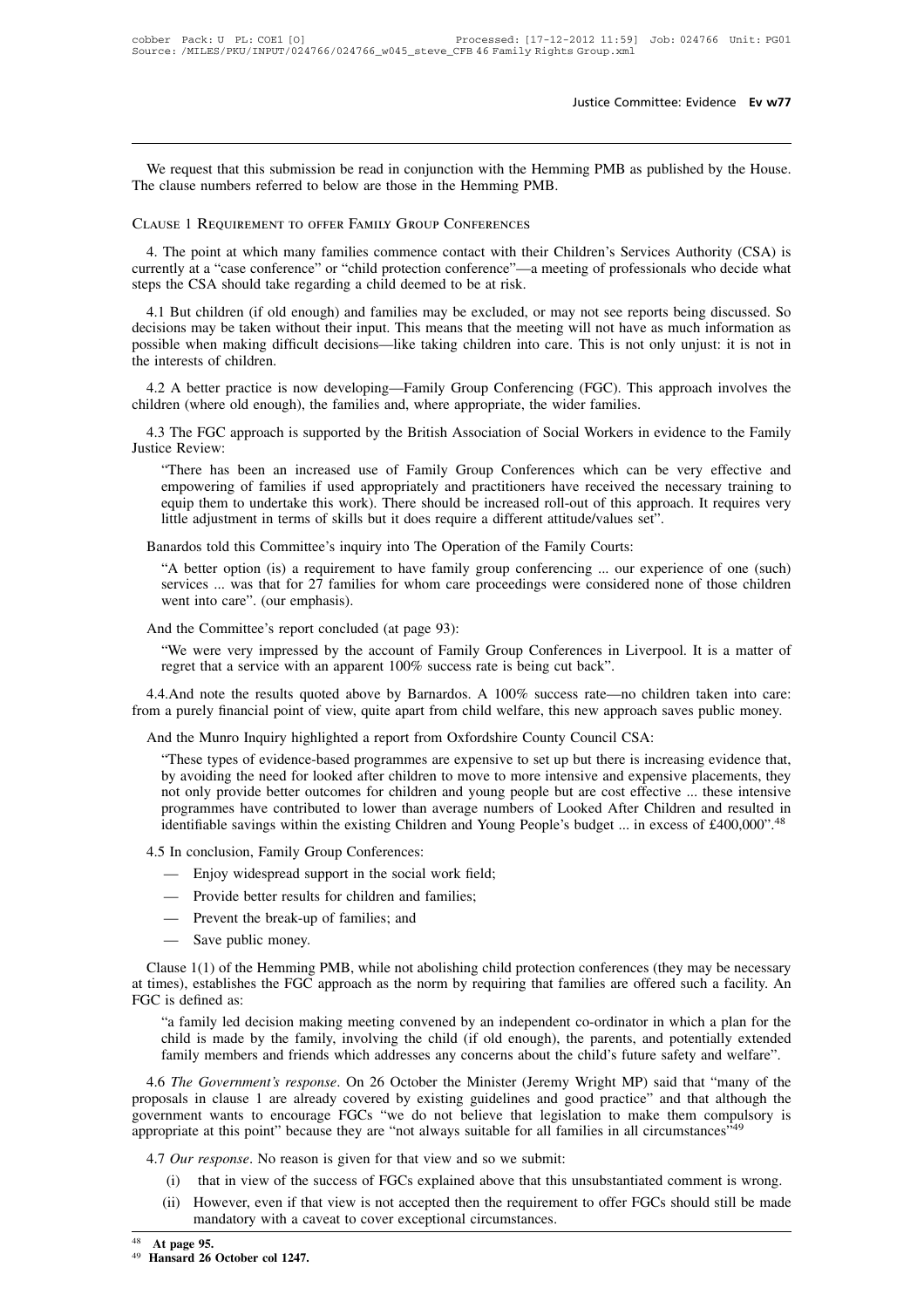# Clause 1(5) Provision of Information

**EV W78** Justice Committee: Evidence<br>
CLAUSE 1(5) PROVISION OF INFORMATION<br>
5. Since 1999 government guidance entitled Working Together has stated that "the local authority has a<br>
responsibility to make sure children and a CLAUSE 1(5) PROVISION OF INFORMATION<br>5. Since 1999 government guidance entitled Working Together has stated that "the local authority has a<br>responsibility to make sure children and adults have all the Information they requ CLAUSE 1(5) PROVISION OF INFORMATION<br>5. Since 1999 government guidance entitled Working Together has stated that "the left<br>responsibility to make sure children and adults have all the Information they require to he<br>the pro SE 1(5) PROVISION OF INFORMATION<br>
Since 1999 government guidance entitled Working Together has stated that "the local authority has a<br>
msibility to make sure children and adults have all the Information they require to hel Since 1999 government guidance entitled Working Together has stands<br>insibility to make sure children and adults have all the Information the<br>rocesses that are followed when there are concerns about a child's we<br>I In practi

Insibility to make sure children and adults have all the Information they require to help them understand<br>rocesses that are followed when there are concerns about a child's welfare".<sup>50</sup><br>Children and adults are often confu rocesses that are followed when there are concerns about a child's welfare".<sup>50</sup><br>
I In practice this guidance has not worked:<br>
"Children and adults are often confused about what is happening to them. The need to address th I In practice this guidance ha<br>
"Children and adults are oft<br>
rise"—Norgrove Family Just<br>
"From the perspective of ado<br>
being provided to families a<br>
Justice Review page 4.<br>
"They (ie families)... are cor<br>
Protection para "Children and adults are often confused about what is happening to them. The need to address this will rise"—Norgrove Family Justice Review November 2011 page 5.<br>
"From the perspective of adopted families Adoption UK often Ciniuen and adults are consider<br>
rise"—Norgrove Family Ju<br>
"From the perspective of a<br>
being provided to families<br>
Justice Review page 4.<br>
"They (ie families)... are c<br>
Protection para 2.26.<br>
"We surveyed about 453 s<br>
it d "From the perspective of adopted families Adoption UK often hears of limited information and explanation<br>being provided to families about what will be happening and why" ADOPTION UK response to Family<br>Justice Review page 4 From the perspective of adopted rammes Adoption UK often hears of infinited information and explanation<br>being provided to families about what will be happening and why" ADOPTION UK response to Family<br>suiting the Seview pag

Justice Review page 4.<br>
"They (ie families)... are confused ... and they don't understand the processes"—Munro Review of Child<br>
Protection para 2.26.<br>
"We surveyed about 453 single parents ... over half found the system dr "They (ie families)... are confused ... and they don't understand the processes"—Munro Review of Child Protection para 2.26.<br>"We surveyed about 453 single parents ... over half found the system dreadful and poor. About 73% Protection para 2.26.<br>
"We surveyed about 453 single parents ... over half found the system dreadful and poor. About 73% find<br>
it difficult to navigate" -Gingerbread evidence to the Justice Committee, 25 January 2011, Qu "We surveyed about 453 single parents ... over half found the system dreadful and poor. About 73% find<br>it difficult to navigate" -Gingerbread evidence to the Justice Committee, 25 January 2011, Qu 78.<br>5.2 This Committee pr We surveyed about 455 Single patents ... over in<br>it difficult to navigate" -Gingerbread evidence to<br>5.2 This Committee previously investigated the<br>number of litigants in person, and reported the t<br>thus causing severe wasta

number of litigants in person, and reported the unanimous view of Judges that this slowed things down,<br>thus causing severe wastage of Court time, and so concluded that:<br>"This will require guidance to be developed to accomm thus causing severe wastage of Court time, and so concluded that:<br>
"This will require guidance to be developed to accommodate the challenges posed by larger number of<br>
litigants in person".<sup>51</sup><br>
ause 1(5) deals with this b "This will require guidance to be developed to accommodate the c<br>litigants in person".<sup>51</sup><br>ause 1(5) deals with this by requiring that:<br>"Any child or parents or other relatives of the child attending a Fan<br>in advance a pu It Clause 1(5) deals with this by requiring that:<br>
"Any child or parents or other relatives of the child attending a Family Group Conference must be given<br>
in advance a publication explaining the childcare system and how i Clause 1(5) deals with this by requiring that:<br>
"Any child or parents or other relatives of the child attending a Fam<br>
in advance a publication explaining the childcare system and how i<br>
referred to an independent advice

"Any child or parents or other relatives of the child attending a Family Group Conference must be given<br>in advance a publication explaining the childcare system and how it may affect them in the future and<br>referred to an in advance a publication explaining the childcare system and how it may affect them in the future and referred to an independent advice and advocacy organisation".<br>
5.3 *The Government's response*. The Minister recognised referred to an independent advice and advocacy organi<br>
5.3 *The Government's response*. The Minister recogn<br>
information to support them<sup>352</sup> but said that this is already<br>
5.4 *Our response*. In the light of the evidence 5.4 Our response. In the light of the evidence above this statement is complacent: the reality is confusion<br>d lack of information. Guidance that has been operation for 13 years has not ended this. Legislation is<br>eded, as p

and lack of information. Guidance that has been operation for 13 years has not ended this. Legislation is<br>needed, as per clause 1(5) of the Hemming PMB.<br>CLAUSE 2: MCKENZIE FRIENDS AND OBSERVERS<br>6. Clause 2(1) permits part and lack of information. Guidance that has been operation for 13 years has not ended this. Legislation is<br>needed, as per clause 1(5) of the Hemming PMB.<br>CLAUSE 2: McKENZIE FRIENDS AND OBSERVERS<br>6. Clause 2(1) permits part EXECT COMPUTE COMPONDE COMPONDED CONSERVERS<br>
Solution complaint (was) that the courts are daunting and intimidating places for families".<sup>53</sup><br>
The common complaint (was) that the courts are daunting and intimidating place 6. Clause  $2(1)$  permits parties to a case to have two "friends" with Much of the evidence quoted above regarding clause  $1(5)$  (Provision of or this. Additional evidence is provided by the report of the recent Fam "the c

uch of the evidence quoted above regarding clause 1(5) (Provision of Information) demonstrates the need<br>
this. Additional evidence is provided by the report of the recent Family Justice Review:<br>
"the common complaint (was) The same rules of confidentiality as the party to the proceedings". So breach of confidentiality is  $\frac{1}{10}$  and  $\frac{1}{10}$  and  $\frac{1}{10}$  and  $\frac{1}{10}$  are a large number of lawyers and professionals lined up:<br>
"Profe Detailed research by the<br>court to see a large number<br>"Professionals" need t<br>6.1 Clause 2(1) rectifies<br>"subject to the same rules of<br>the contempt of court.<br>6.2 *The Government's Refore the* at to see a large number of lawyers and protessionals lined up:<br>
"Professionals" need to understand how intimidating it is (for parents) to be so "outnumbered".<sup>54</sup><br>
6.1 Clause 2(1) rectifies this and also ensure that conf "Professionals" need to understand how intimidating it is (for parents) to be so "outnumbered".<sup>54</sup><br>6.1 Clause 2(1) rectifies this and also ensure that confidentiality is maintained by making these friends<br>"subject to the "subject to the same rules of confidentiality as the party to the proceeding<br>be contempt of court.<br>6.2 *The Government's Response*. The Bill's "support for the use of M<br>support for attendance by observers is also welcomed "subject to the same rules of confidentiality as the party to the<br>be contempt of court.<br>6.2 *The Government's Response*. The Bill's "support for the<br>support for attendance by observers is also welcomed".<sup>55</sup><br>6.3 *Our resp* 

Family courts site in private to protect the anonymity and interests of children. *The Bill accepts this* the family courts sit in private to protect the anonymity and interests of children. *The Bill accepts this* thakes 6.3 Our response. On this there is unanimity: we submit therefore that can be no rea<br>the Hemming PMB should not form part of the government's Bill.<br>CLAUSE 2 TRANSPARENCY AND ACCOUNTABILITY<br>7. The family courts sit in priv EXEMBER PARENCY AND ACCOUNTABILITY<br>
TAUSE 2 TRANSPARENCY AND ACCOUNTABILITY<br>
7. The family courts sit in private to protect the anonymity<br>
t makes provisions that will make the courts more transpare<br>
Former Children's Mini The family courts sit in private to protect the anonymity and interests of children. The Bill accepts this it makes provisions that will make the courts more transparent and accountable.<br>Former Children's Minister (Tim Lou Former Children's Minister (Tim Loughton MP) said:<br>
"We need greater transparency in the courts more transparent and<br>
"We need greater transparency in the courts ... I am an inveterate<br>
"We need greater transparency in th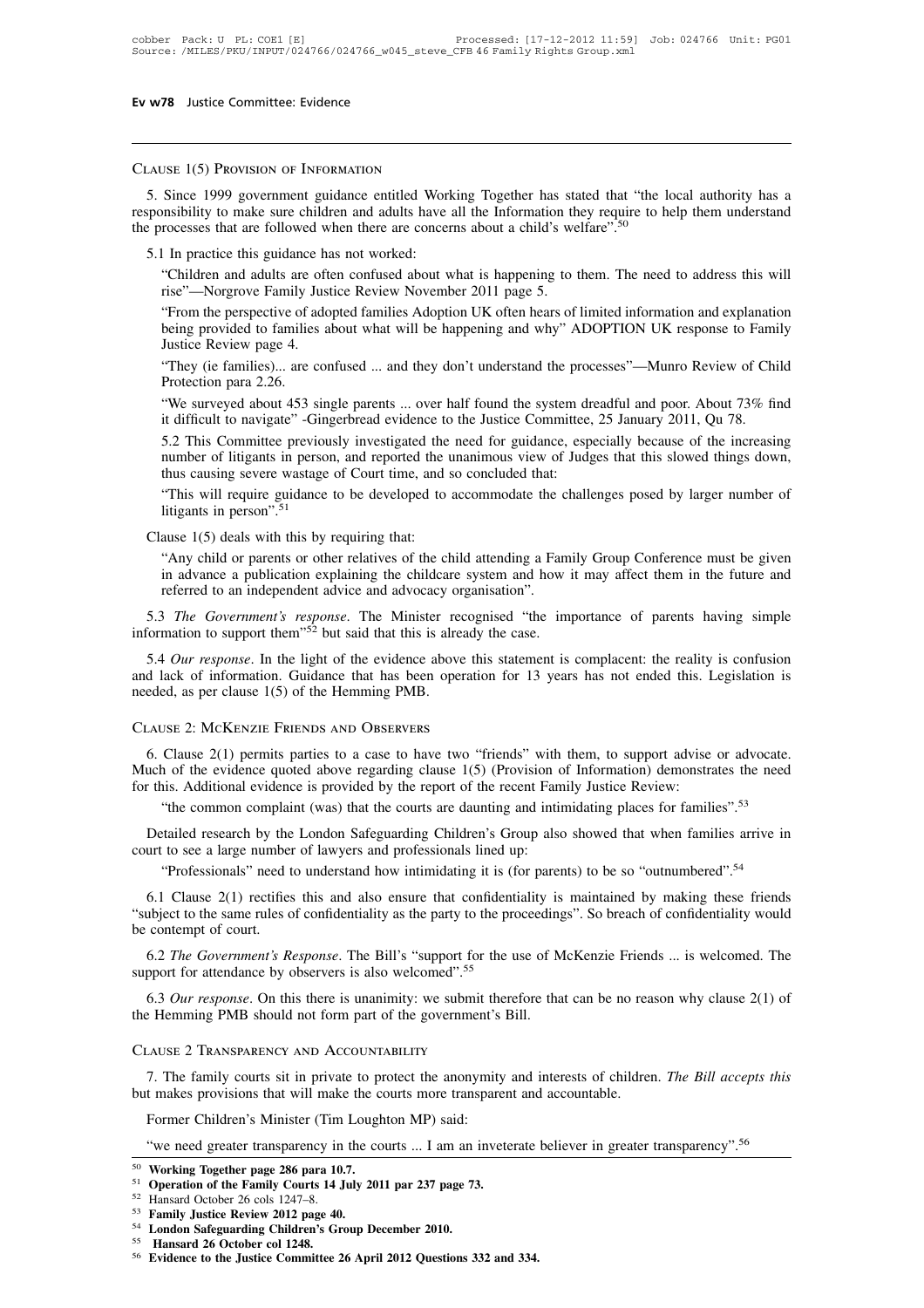The NSPCC has made similar comments:<br>"we support efforts to make the family courts<br>identifying children"  $57$ Justice Committee: Evidence Ev w79<br>
we support efforts to make the family courts more transparent ... but without increasing the likelihood of<br>
identifying children".<sup>57</sup> The NSPCC has made similar comments:<br>"we support efforts to make the family courts more transpidentifying children".<sup>57</sup><br>Clause 2 of the Hemming PMB achieves this balance.<br>7.1 Clause 2(2) permits bona fide academic researc

The NSPCC has made similar comments:<br>
"we support efforts to make the family courts more transparent ... but without increasing the likelihood of<br>
identifying children".<sup>57</sup><br>
Clause 2 of the Hemming PMB achieves this balan The Forte has made similar commens.<br>
"we support efforts to make the family courts more to<br>
identifying children".<sup>57</sup><br>
Clause 2 of the Hemming PMB achieves this balance.<br>
7.1 Clause 2(2) permits bona fide academic resear identifying children".<sup>57</sup><br>ause 2 of the Hemming PMB achieves this balance.<br>L Clause 2(2) permits bona fide academic research into proceedings in the family courts. The need for this<br>een highlighted previously by this Comm Clause 2 of the Hemming PMB achieves this balance.<br>
7.1 Clause 2(2) permits bona fide academic research into proceedings in the family courts. The need for this<br>
seen highlighted previously by this Committee:<br>
"Family cou 7.1 Clause 2(2) permits bona fide academic research into proceedings in<br>has been highlighted previously by this Committee:<br>
"Family courts sit in private to protect the anonymity of children. I<br>
secret could allow injusti

een highlighted previously by this Committee:<br>
"Family courts sit in private to protect the anonymity of children. But there is a danger that justice in<br>
secret could allow injustice to children".<sup>58</sup><br>
is point was demonst "Family courts sit in private to protect the anonymity of children. But there is a danger that justice in secret could allow injustice to children".<sup>58</sup><br>This point was demonstrated by research by Professor Jill Ireland int This point was demonstrated by research by Pro<br>in the courts, which showed that there is a risk of i<br>"one fifth of expert psychologists were not dee<br>"very poor"."<sup>59</sup><br>And by a recent case in the Court of Appeal in w<br>his fa

e courts, which showed that there is a risk of injustice because:<br>
"one fifth of expert psychologists were not deemed qualified ... two thirds of their reports were 'poor' or<br>
"very poor'."<sup>59</sup><br>
"d by a recent case in the "one fifth of expert psychologists were not deemed qualified ... two thirds of their reports were 'poor' or 'very poor'."<sup>59</sup><br>And by a recent case in the Court of Appeal in which it was established that a child had been re 7.3 However, the Hemming PMB also recognises the need for confidentiality by saying that:<br>
(a)  $\frac{4}{3}$  There can be little that is more unjust than a child being taken from their family because of idence.<br>
7.3 However,

evidence. (a) **"**any publication of the research removes all identifying details; and<br>
(b) it shall be a contempt of court for any person receiving or publishing information to reveal the identity of any person receiving or publishi (b) it shall be a contempt of court for any person receiving or publishing information pursuant to this section to reveal the identity of any person whose details he has received.<br>
(a)  $\frac{1}{2}$  is shall be a contempt of

- 
- re can be little that is more unjust than a child being taken from their family by<br>wever, the Hemming PMB also recognises the need for confidentiality by saying<br>"any publication of the research removes all identifying deta

1.3 However, the Hemming PMB also recognises the need for confidentiality by saying that:<br>
(a) "any publication of the research removes all identifying details; and<br>
(b) it shall be a contempt of court for any person recei Showever, the Hemming PMB also recognises the need for confidentiality by saying that:<br>
(a) "any publication of the research removes all identifying details; and<br>
(b) it shall be a contempt of court for any person receivin (a) "any publication of the research removes all identifying details; and<br>
(b) it shall be a contempt of court for any person receiving or publishing information pursuant to this<br>
section to reveal the identity of any per (b) it shall be a contempt of court for any person receiving or publishing information pursuant to this section to reveal the identity of any person whose details he has received".<br>
7.4 *The Government's Response*: The Mi approved the identity of any person receiving or publishing section to reveal the identity of any person whose details he has rece 7.4 *The Government's Response*: The Minister dealt mainly with the quality should be used. 7.4 *The Government's Response*: The Minister dealt mainly with the quality of expert evidence and when it ould be used. He did, however, recognise that the Bill wanted "researchers to have access to court records cluding proved in the Bill wanted "researchers to have access to court records should be used. He did, however, recognise that the Bill wanted "researchers to have access to court records including experts" but went on to asy that

and the tastes. The tastes, the former communist states in the Financel Testates. The former contribution including experts' reports' but went on to say that "Practice Direction 12G ... enables any person lawfully in recei mericulary experts reports out went on to say that Tractice Differential in the mericulary precept of information relating to children proceedings to pass that information to researchers conducting an approved research pro above. approved research project<sup>351</sup> so the clause is unnecessary (our emph<br>
7.5 *Our response*. The inadequacy of the Minister's statement<br>
project". Proper accountability is not about research "approve-<br>
accountability of the Solution to the former communist states. Proper accountability is about the system being open to scrutiny<br>
Solution below"—whether "approved" or not but subject, of course, to the strict confidentiality rules explained<br>
Ov

"Trom below"—whether "approved" or not but subject, of course, to the strict confidentiality rules explained<br>above.<br>CLAUSE 2 GRANDPARENTS AND WIDER FAMILY MEMBERS<br>8. Clause 2(3)(a) enables wider family members to attend th proceeding if they have had long term involvement with their grandchildren and have information that could assist the court. CLAUSE 2 GRANDPAN<br>8. Clause  $2(3)(a)$  e<br>whether the child sh<br>proceeding if they has<br>assist the court.<br>8.1 However the c AUSE 2 GRANDPARENTS AND WIDER FAMILY MEMBERS<br>8. Clause 2(3)(a) enables wider family members to attend that part of the hearing that maybe be considering<br>nether the child should be placed with them. Sub clause (3)(b) permit 8. Clause 2(3)(a) enables wider family members to attend that part of the hearing that maybe be considering whether the child should be placed with them. Sub clause (3)(b) permits grandparents to participate in the procee is giving evidence if, in his opinion, their presence would inhibited from giving evidence if, in his opinion, their presence would inhibited from giving evidence if, in his opinion, their presence would inhibit the child

be Soceeding if they have had long term involvement with their grandchildren and have information that could<br>sist the court.<br>8.1 However the clause recognises that children may be inhibited from giving evidence in front of 8.1 However the clause recognises that children may be inhibited from giving evidence in front of certain people so it provides that the judge may exclude any person from that part of the proceedings where the child is gi 8.1 However the clause recognises that children may be inhibited people so it provides that the judge may exclude any person from that<br>is giving evidence if, in his opinion, their presence would inhibit the original and th

ople so it provides that the judge may exclude any person from that part of the proceedings where the child<br>giving evidence if, in his opinion, their presence would inhibit the child.<br>8.2 *The Government's response*. The M Family evidence if, in his opinion, their presence would inhibit the child.<br>
8.2 The Government's response. The Minister's remarks largely miss the point, as they relate to the duties<br>
of local authorities, whereas the cl 8.2 The Government's response. The Minister's remarks largely miss the point, as they relate to the duties<br>of local authorities, whereas the clause deals with events in court. He asserts also that "the court may at any<br>ti if they have information that is helpful to the court. We submit that 2(3)(a) and (b) are simply common sense.<br>
8.3 *Our response*. This is not a response to these clauses. The Minister did not give any reason why wider fa as 3 *Our response*. This is not a response to these clauses. The Minister did not give any reason why wider mily members should not be allowed to attend that part of any hearing that is considering placing a child th them 8.3 *Our response*. This is not a response to these clauses. The Minister did not give any reason why wider family members should not be allowed to attend that part of any hearing that is considering placing a child with 6.3 Our response. This is not a response to these chauses. The whenever that the family members should not be allowed to attend that part of any hearing that is with them; nor did he give any reason as to why grandparents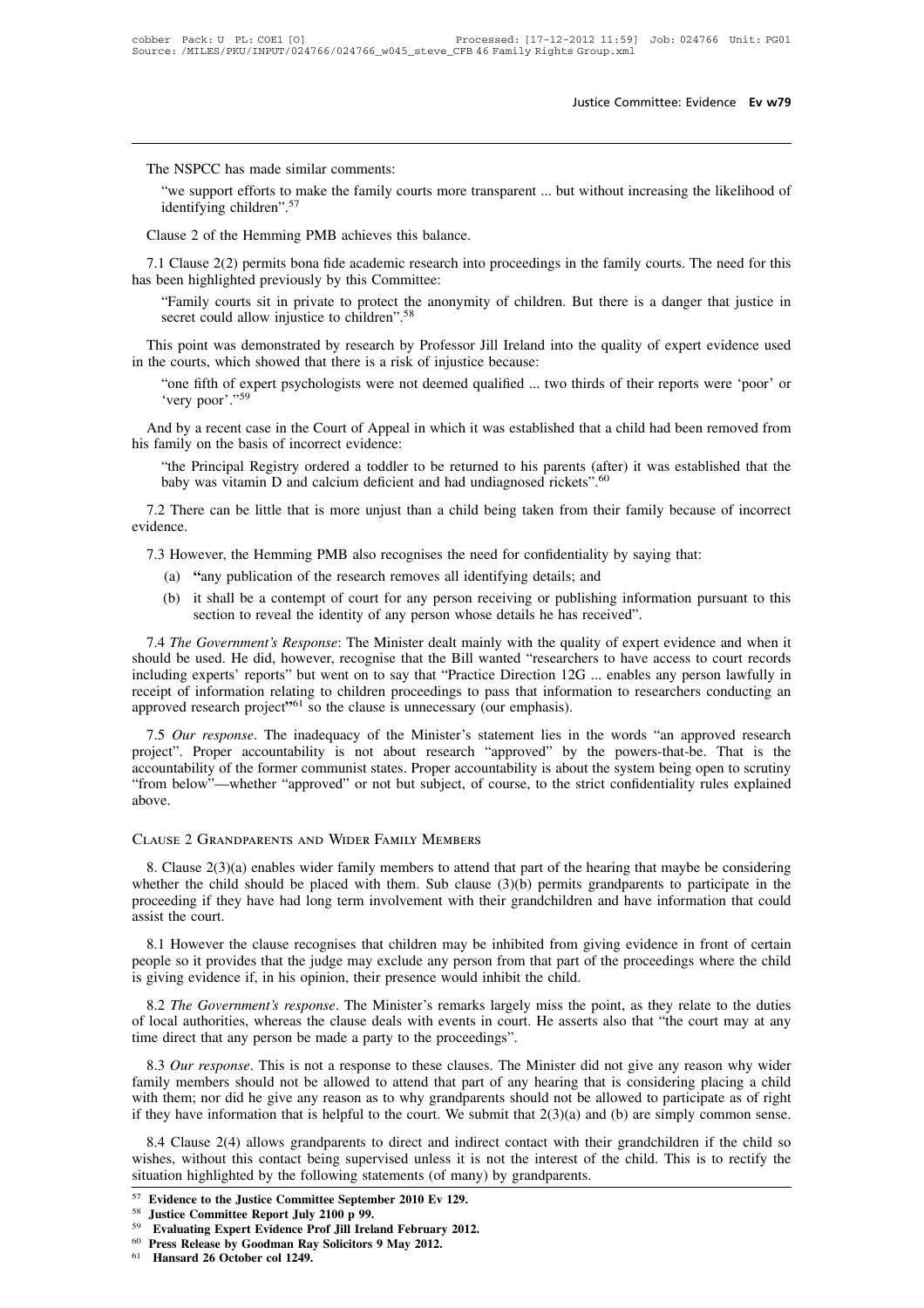"<br>"I spent over seven years with my grandchildren two or three times a week. After they were taken into<br>care<sup>62</sup> I can only see them twice a year for two hours supervised. I cannot write, phone or text I can only<br>send them SO Justice Committee: Evidence<br>
"I spent over seven years with my grandchildren two or three times a week. After they were taken into<br>
care<sup>62</sup> I can only see them twice a year for two hours supervised. I cannot write, ph **80** Justice Committee: Evidence<br>
"I spent over seven years with my grandchildr<br>
care<sup>62</sup> I can only see them twice a year for two<br>
send them birthday and Christmas cards".<br>
a joint statement four "grandparents organisati "I spent over seven years with my grandchildren two or three ti care<sup>62</sup> I can only see them twice a year for two hours supervised send them birthday and Christmas cards".<br>In a joint statement four "grandparents organisat "I spent over seven years with my grandchildren two or three times a week. After they were taken into care<sup>62</sup> I can only see them twice a year for two hours supervised. I cannot write, phone or text I can only send them The spent over seven years with my grandchildren two or three care<sup>62</sup> I can only see them twice a year for two hours supervised send them birthday and Christmas cards".<br>In a joint statement four "grandparents organisatio

8.5 *The Government's response*. The Minister misrepresented the Hemming PMB by asserting that "any similar cases but few will speak out because some are told to keep quiet while others think that may damage their case for In a joint statement four "grandparents organisations"<sup>63</sup> said:<br>
"We have many similar cases but few will speak out because some are told to keep quiet while others think<br>
it may damage their case for contact with their In a joint statement four "grandparents organisations"<sup>63</sup> said:<br>
"We have many similar cases but few will speak out because some are told to keep quiet while others think<br>
it may damage their case for contact with their g it may damage their case for contact with their grandchildren".<br>
8.5 The Government's response. The Minister misrepresented the Hemming PMB by asserting that "any<br>
legislation that granted an automatic right to specific in 8.5 *The Government's response*. The Minister misrepresented the Hegislation that granted an automatic right to specific individuals to potentially" not be consistent with the principle that the welfare of the 8.6 *Our res* 

8.6 *Our response*. True as that may be, it is not what clause 2(4) says. The clause only gives this right of that if the child so wishes it and if it is in the interest of the welfare of the child. The government has not

CLAUSE 2(5) PLACEMENT OF CHILDREN NEAR THEIR HOME<br>CLAUSE 2(5) PLACEMENT OF CHILDREN NEAR THEIR HOME<br>9. Clause 2(5) PLACEMENT OF CHILDREN NEAR THEIR HOME<br>9. Clause 2(5) amends the Children Act 1989 to require that children Far from their home puts them in greater danger. The London Evening Standard report and their standard reported on the 12 September:<br>
The Standard report of CHILDREN NEAR THEIR HOME<br>
9. Clause 2(5) amends the Children Act

THE STANDARD TO THE STANDARD TO SET USE 2(5) PLACEMENT OF CHILDREN NEAR THEIR HOME<br>
Clause 2(5) amends the Children Act 1989 to require that children taken into care are placed near their<br>
e unless it is not in their inter USE 2(5) PLACEMENT OF CHILDREN NEAR THEIR HOME<br>Clause 2(5) amends the Children Act 1989 to require that children taken into care are placed near their<br>e unless it is not in their interest to do so.. This is because of the Clause 2(5) amends the Children Act 1989 to require that children taken into care are placed near their<br>
eunless it is not in their interest to do so.. This is because of the plethora of evidence that placing children<br>
co Clause 2(5) amends the unless it is not in the<br>great is in the community of the Standard today of<br>"the Standard today of country where they a<br>sent outside their bor<br>greater danger".<br>And BBC Radio 4's The Standard today exposes the scandal of London Evening Sta<br>
"the Standard today exposes the scandal of London children being<br>
country where they are at increased risk of abuse. Almost two third<br>
sent outside their boroug "the Standard today exposes the scandal of London children being 'exported' to care homes across the country where they are at increased risk of abuse. Almost two thirds of youngsters taken into care are sent outside their country where they are at increased risk of abuse. Almost two thirds of youngsters taken into care are<br>sent outside their borough and....maltreated and introduced to drugs...police (warn) this places them in<br>greater danger

sent outside their bord<br>greater danger".<br>L And BBC Radio 4's "<br>"Rochdale Council lea<br>their safety 'is not beir<br>all over England.<br>"Last year an inquiry little knowledge of son greater danger".<br>
1 And BBC Radio 4's The Report programme said on 31 May:<br>
"Rochdale Council leader says children should no longer be sent to care homes in the borough because<br>
their safety 'is not being guaranteed'"—41 c The BBC Kadio 4 s The K<br>
"Rochdale Council leader sa<br>
their safety 'is not being gua<br>
all over England.<br>
"Last year an inquiry into I<br>
little knowledge of some of<br>
their home authority":<br>"councillor Steen says placing to t

l And BBC Radio 4's The Report programme said on 31 May:<br>
"Rochdale Council leader says children should no longer be sent to care homes in the borough because<br>
their safety 'is not being guaranteed'"—41 children's homes in Notificant Council relater says cinder should no longer be sent to care homes in the borough because<br>their safety 'is not being guaranteed'"—41 children's homes in Rochdale, house vulnerable children from<br>all over England. them 'salety' is not being guaranteed ---41 cinden's homes in Rochdar<br>all over England.<br>"Last year an inquiry into Lancashire's 101 children's homes found that<br>little knowledge of some of (them). It estimated 21,000 childr

"Last year an inquiry into Lancashire's 101 children's homes found that the council and the police had<br>little knowledge of some of (them). It estimated 21,000 children...were being cared for in areas outside<br>their home aut It the knowledge of some of (them). It estimated 21,000 children...were being cared for in areas outside<br>their home authority":<br>"councillor Steen says placing vulnerable girls, susceptible to grooming, so far away from hom their home authority":<br>
"councillor Steen says placing vulnerable girls, susceptible to grooming, so far away from home, can lead<br>
to them 'becoming invisible'...so cannot be monitored or helped".<br>
9.2 In May this year a j "councillor Steen says placities"<br>to them 'becoming invisible<br>9.2 In May this year a joint end<br>and Adults and the All Party Pi<br>"urgent action to reduce this pr<br>provides that urgent action.<br>9.3 *The Government's respons* to them 'becoming invisible'...so cannot be monitored or helped".<br>
9.2 In May this year a joint enquiry by the All Party Parliamentary Group for Runaway and Missing Children<br>
d Adults and the All Party Parliamentary Group 9.2 In May this year a joint enquiry by the All Party Parliamentary Group for Runaway and Missing Children<br>and Adults and the All Party Parliamentary Group for Looked After Children and Care Leavers called for<br>"urgent act 9.2 In May uns yeard Adults and the  $\mu$ <br>
"urgent action to red<br>
provides that urgent at  $9.3$  The Government<br>
be placed near their l<br>
the child's area.<br>
9.4 Our response.

rgent action to reduce this practice" of sending children far away from their original areas. Clause 2(5)<br>ovides that urgent action.<br>9.3 *The Government's response*. The Minister made two points: (i) that the current law i

9.3 The Government's response. The Minister made two points: (i) that the current law is that children must<br>be placed near their home if reasonably practicable and (ii) there might not be a suitable children's home in<br>the 9.3 The Government's response. The Minister made two points: (i) that the current law is that children must<br>be placed near their home if reasonably practicable and (ii) there might not be a suitable children's home in<br>the 9.3 The Government's response. The Minister made two points: (i) that the current law is that children must<br>be placed near their home if reasonably practicable and (ii) there might not be a suitable children's home in<br>the e child's area.<br>
9.4 *Our response*. As regards (i) this is wholly inadequate, as the words "as far as is reasonable practicable"<br>
being used as a "coach and horses". Note the Lancashire findings above—21,000 children plac

9.4 Our response. As regards (i) this is wholly inadequate, as the words "as far as is reasonable practicable"<br>are being used as a "coach and horses". Note the Lancashire findings above—21,000 children placed away<br>from the 9.4 Our response. As regards (i) this is wholly madequate, as the words as far as is reasonable practicable are being used as a "coach and horses". Note the Lancashire findings above—21,000 children placed away from their are being used as a Coach and noises. Note the Lancashine intuitings above—21,000 children pacted away<br>from their home; or the Rochdale situation—41 homes with children from all over England. As the Joint APPG<br>Report said Trom their nome, of the Rochdale shuation—41 nomes with children from an over England. As the John APPG<br>Report said "urgent action" is needed, not complacency as to the danger to children.<br>As regards (ii) the Minister may Report said digent action is<br>As regards (ii) the Minister<br>that we say (a) that this must c<br>placed far away resources mu<br>clause to enable provision to b<br>there needs to be an immedia<br>children being in danger.<br>CLAUSE 3 COMPLA Report sata digent action is needed, not complacency as<br>As regards (ii) the Minister may have a point: there may<br>that we say (a) that this must change—resources or not, if<br>placed far away resources must be made available; This states that where a child in care complains about serious abuse, those complaints is be infinited in the law to reduce the current practice of tens of thousands of einder being in danger.<br>
LAUSE 3 COMPLAINTS BY CHILDR

There needs to be an immediate a change in the law to reduce the current practice of tens of thousands of children being in danger.<br>CLAUSE 3 COMPLAINTS BY CHILDREN IN CARE<br>10. This states that where a child in care complai CLAUSE 3 COMPLAINTS BY CHILDREN IN CARE<br>
10. This states that where a child in care complains about serious abuse, those complaints should be dealt<br>
with by a body that is independent of the local authority. This is needed CLAUSE 3 COMPLAINTS BY CHILDREN IN CARE<br>
10. This states that where a child in care complains about serious abuse, those complaints show<br>
with by a body that is independent of the local authority. This is needed because of USE 3 COMPLAINTS BY CHILDREN IN CARE<br>
This states that where a child in care complains about serious abuse, those complaints should be<br>
by a body that is independent of the local authority. This is needed because of the ev This states that where a child in care complains about serious abuse, those complaints should be dealt<br>by a body that is independent of the local authority. This is needed because of the evidence that local<br>arrities have n io. This states und where a chiun in cate complains about serious abous, those complains to the evidence that local<br>authorities have not investigated or have ignored complaints by children in their care. The Times of 24th<br>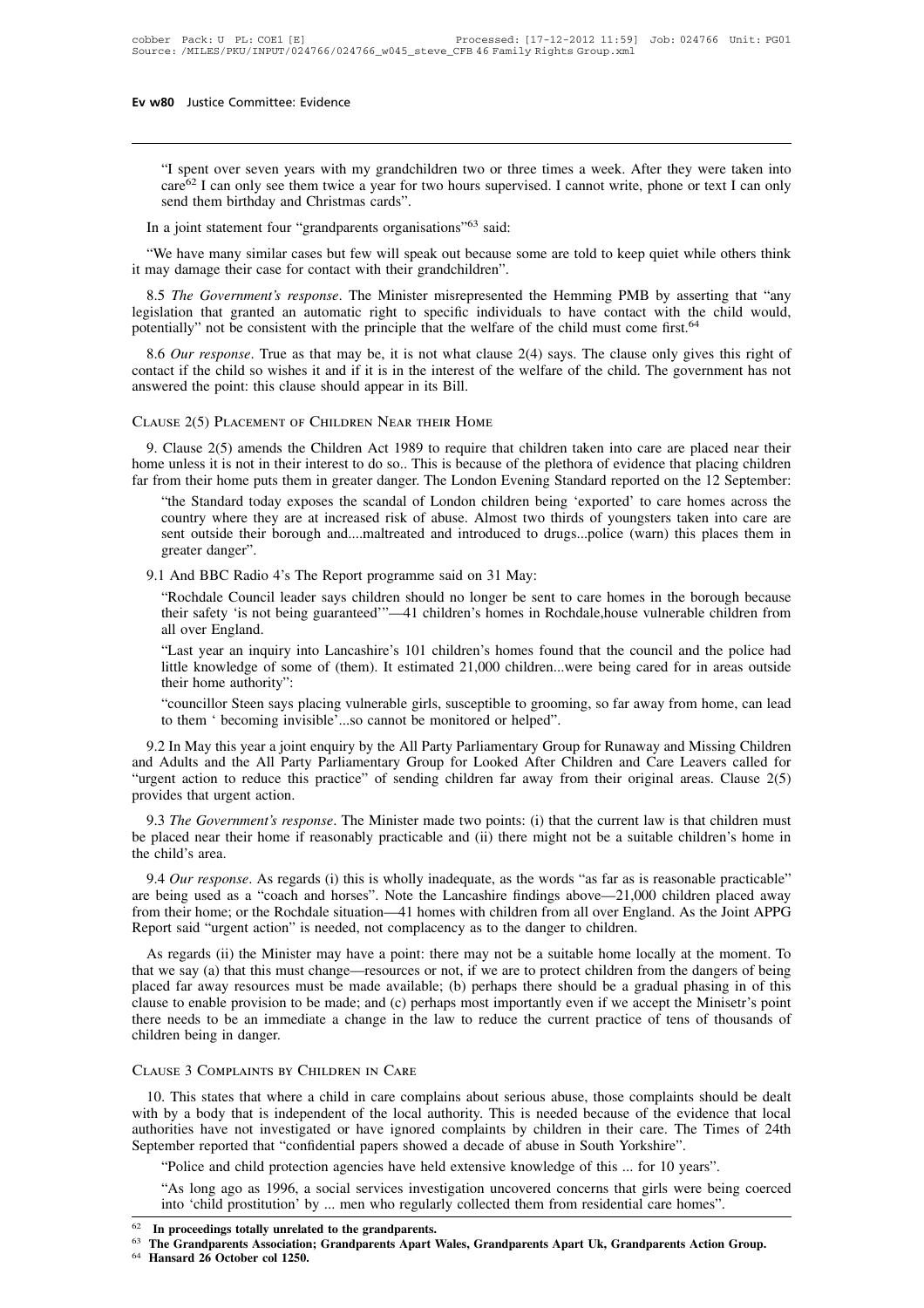Justice Committee: Evidence Ev w81<br>
"A July 2010 independent review for the Rotherham Safeguarding Children Board ... described the<br>
offences as 'child sexual exploitation at the top end of seriousness'." Justice Cor<br>
"A July 2010 independent review for the Rotherham Safeguarding Childre<br>
offences as 'child sexual exploitation at the top end of seriousness'."<br>
September the Mail online reported that: "A July 2010 independent review for the Re<br>offences as 'child sexual exploitation at the top<br>In September the Mail online reported that:<br>"Rochdale Council and police had 127 warning<br>damning report"

"A July 2010 independent review for the Rotherham Safeguarding Children Board ... described the offences as 'child sexual exploitation at the top end of seriousness'."<br>September the Mail online reported that:<br>"Rochdale Cou "A July 2010 independent review for the Rotherham Safeguarding Children Board ... described the offences as 'child sexual exploitation at the top end of seriousness'."<br>In September the Mail online reported that:<br>"Rochdale "A July 2010 independent review for the Rotherham Safeguarding Children Board ... described the offences as 'child sexual exploitation at the top end of seriousness'."<br>September the Mail online reported that:<br>"Rochdale Cou

In September the Mail online reported that:<br>
"Rochdale Council and police had 127 warnings about sex abuse ... gang raped dozens of children, finds<br>
damning report".<br>
"NHS warned Rochdale Borough Council ... on dozens of o In September the Mail online reported that:<br>
"Rochdale Council and police had 127 warnings about sex abuse ... gang raped dozens of children, finds<br>
damning report".<br>
"NHS warned Rochdale Borough Council ... on dozens of o SCRUTE CONTROLLATED MELTANGLIC THE SCRUTE CAST CONTROLLATED THE SCHOOL STRUCTURE CONTROLLATED THE JIMMY SAVILLE CAST CONTROLLATED IN SAVILLE CAST CAST CONTROLLATED SCHOOL WHO COMPLAINED WAS CHILDREN SCHOOL WHO COMPLAINED W children in care 'suffered real lifelong damage' but 'the council's actions did not come under independent<br>scrutiny'."<sup>65</sup><br>And the Jimmy Saville case revealed that children from Duncroft School who complained were ignored<br> 10.1 There are numerous other examples. For instance Lancashire 2011: Mr. Justice Jackson concluded that ildren in care 'suffered real lifelong damage' but 'the council's actions did not come under independent rutiny'."<sup>65</sup>

children in care 'suffered real lifelong damage' but 'the council's actions<br>scrutiny'."<sup>65</sup><br>And the Jimmy Saville case revealed that children from Duncroft Scho<br>or punished.<br>10.2 *The Government's response*. The Minister e 10.2 *The Government's response*. The Minister explained the current situation that children must be provided the an independent advocate<sup>66</sup> as required by the Children Act 1989.<br>
10.3 *Our response*. Exactly. That has be And the Jimmy Saville case revealed that children from Dund<br>or punished.<br>10.2 *The Government's response*. The Minister explained the cur<br>with an independent advocate<sup>66</sup> as required by the Children Act 1<br>10.3 *Our respons* 10.2 *The Government's response*. The Minister explained the current situation that childre th an independent advocate<sup>66</sup> as required by the Children Act 1989.<br>10.3 *Our response*. Exactly. That has been the case since 19

th an independent advocate<sup>66</sup> as required by the Children Act 1989.<br>
10.3 *Our response*. Exactly. That has been the case since 1989. The results quoted ab<br>
t worked. Only a truly independent procedure can do that.<br>
Clau 3 Our response. Exactly. That has been the case since 1989. The results quoted above show how it has vorked. Only a truly independent procedure can do that.<br>ause 3(4) Prohibiting Discrimination against children in care and

professional experience and qualifications than my managers. We are views as mad, bad or sad".<br>
There is considerable evidence that this is widespread. A care leaver told us:<br>
"I have twice lost my job when my employers ha Clause 3(4) Prohibiting Discrimination against children in care and care leavers<br>11. There is considerable evidence that this is widespread. A care leaver told us:<br>
"I have twice lost my job when my employers have come acr

There is considerable evidence that this is widespread. A care leaver told us:<br>
"I have twice lost my job when my employers have come across my upbringing, despite having more<br>
professional experience and qualifications t There is considerable evidence that this is widesp.<br>
"I have twice lost my job when my employers have<br>
professional experience and qualifications than my<br>
nother said:<br>
"I lost my job and at the Employment Tribunal the<br>
wo I have twice lost hiy job when hiy employers have come across hiy uponinging, despite having more professional experience and qualifications than my managers. We are views as mad, bad or sad".<br>
"I lost my job and at the Em

From Fribunal experience and quannications than my managers.<br>
"T lost my job and at the Employment Tribunal the barrister to<br>
would have a residual tendency to fabricate".<br>
In July this year Children's Minister, Edward Tim In July this year Children's Minister, Edward Timpson MP launched a report by the All Party Parliamentary<br>Group for Looked After Children and Care Leavers that said:<br>
"There was concern that the attitude of teachers toward

"There was concern that the Employment Tribunal the barrister told them that as a result of being ex-care I<br>would have a residual tendency to fabricate".<br>July this year Children's Minister, Edward Timpson MP launched a rep "I lost my job and at the Employment Tribunal the barrister told them that as a result of t<br>would have a residual tendency to fabricate".<br>July this year Children's Minister, Edward Timpson MP launched a report by the All P

July this year Children's Minister, Edward Timpson MP launched a report by the All Party Parliamentary<br>p for Looked After Children and Care Leavers that said:<br>"There was concern that the attitude of teachers towards childr "The discrimination faced by children in care is brought to life time and time again through our interactions with (them)".<br>11.1 The Government's response. The Minister did not mention this clause. 11.1 The Government's response. The Minister did not mention this clause.<br>
11.1 *The Government's response*. The Minister did not mention this clause.<br>
11.2 *Our response*. It should be made an offence immediately and shou The Who Cares Trust website states that:<br>
"The discrimination faced by children in care is brought to life time and time again through our<br>
interactions with (them)".<br>
11.1 *The Government's response*. The Minister did not The Who Cares Trust website states that:<br>
"The discrimination faced by children in care is brougniteractions with (them)".<br>
11.1 *The Government's response*. The Minister did not ment<br>
11.2 *Our response*. It should be mad

11.1 The Government's response. The Minister did not mention this clause.<br>
11.2 Our response. It should be made an offence immediately and should be in the government's Bill.<br>
12. The Children and Adoption and Act 2002 per 11.1 *The Government's response*. It should be made an offence immediately and should be in the government's Bill.<br>CLAUSE 4 ADOPTION WITHOUT PARENTAL CONSENT<br>12. The Children and Adoption and Act 2002 permits adoption "wit

- (i) The children and Adoption and Act 2002 permits adoption "without parental consent" if a child is at in Section 1(4) Parliament laid down safeguards that "the court must have regard to", including:<br>
(i) The child's wish ADOPTION WITH<br>Children and Ad<br>ction 1(4) Parliam<br>The child's wishe<br>birth family.<br>The harm that the SE 4 ADOPTION WITHOUT PARENTAL CONSENT<br>
The Children and Adoption and Act 2002 pern<br>
In Section 1(4) Parliament laid down safeguards<br>
(i) The child's wishes (where old enough) and<br>
birth family.<br>
(ii) The harm that the chi (i) The Children and Adoption and Act 2002 permits adoption "without parental consent" if a child in Section 1(4) Parliament laid down safeguards that "the court must have regard to", including:<br>
(i) The child's wishes (wh In Section 1(4) Parliament laid down safeguards that "the court must have regard to", including:<br>
(i) The child's wishes (where old enough) and needs, and the lifelong effect of losing contact with his<br>
birth family.<br>
(ii) Find the child has decreed that all these points are often ignored.<br>
The parliament has decreed that all these points must be considered by judges.<br>
12.1 In practice these provisions are often ignored. We have 8 judgements
	-
	-
	-

12.1 In practice these provisions are often ignored. We have 8 judgements that make no reference to the misderation of these provisions are often ignored. We have 8 judgements that make no reference to the misderation of t (iii) The relationship the child has with relatives and the value to the child of it continuing.<br>
(iv) The ability of the relatives to provide a secure home for the child and the wishes of the relatives.<br>
Parliament has de (ii) The relationship the effit has what relatives and the variatio the effitive (iv). The ability of the relatives to provide a secure home for the child and Parliament has decreed that all these points must be considere Parliament has decreed that all these points must be considered by judges.<br>12.1 In practice these provisions are often ignored. We have 8 judgements that make no reference to the nisideration of these provisions. Julie Hai Parliament has decreed that all these points must be considered by judges.<br>
12.1 In practice these provisions are often ignored. We have 8 judgements that make no reference to the consideration of these provisions. Julie H

consideration of these provisions. Julie Haines, from Justice for Families says: "I have assisted hundreds of cases. The judges usually do not explain how they consider these points".<br>
12.2 *The Minister's response*. He p cases. The judges usually do not explain how they consider these points".<br>
12.2 The Minister's response. He pointed out that the court is already under a duty to consider the points<br>
summarised above.<sup>67</sup><br>
12.3 *Our respo* 12.2 *The Minister's response*. He pointed out tha<br>summarised above.<sup>67</sup><br>12.3 *Our response*. We agree—that is the law. But<br>whether they have considered these matters. Our ci<br>parliament has laid down before dispensing wit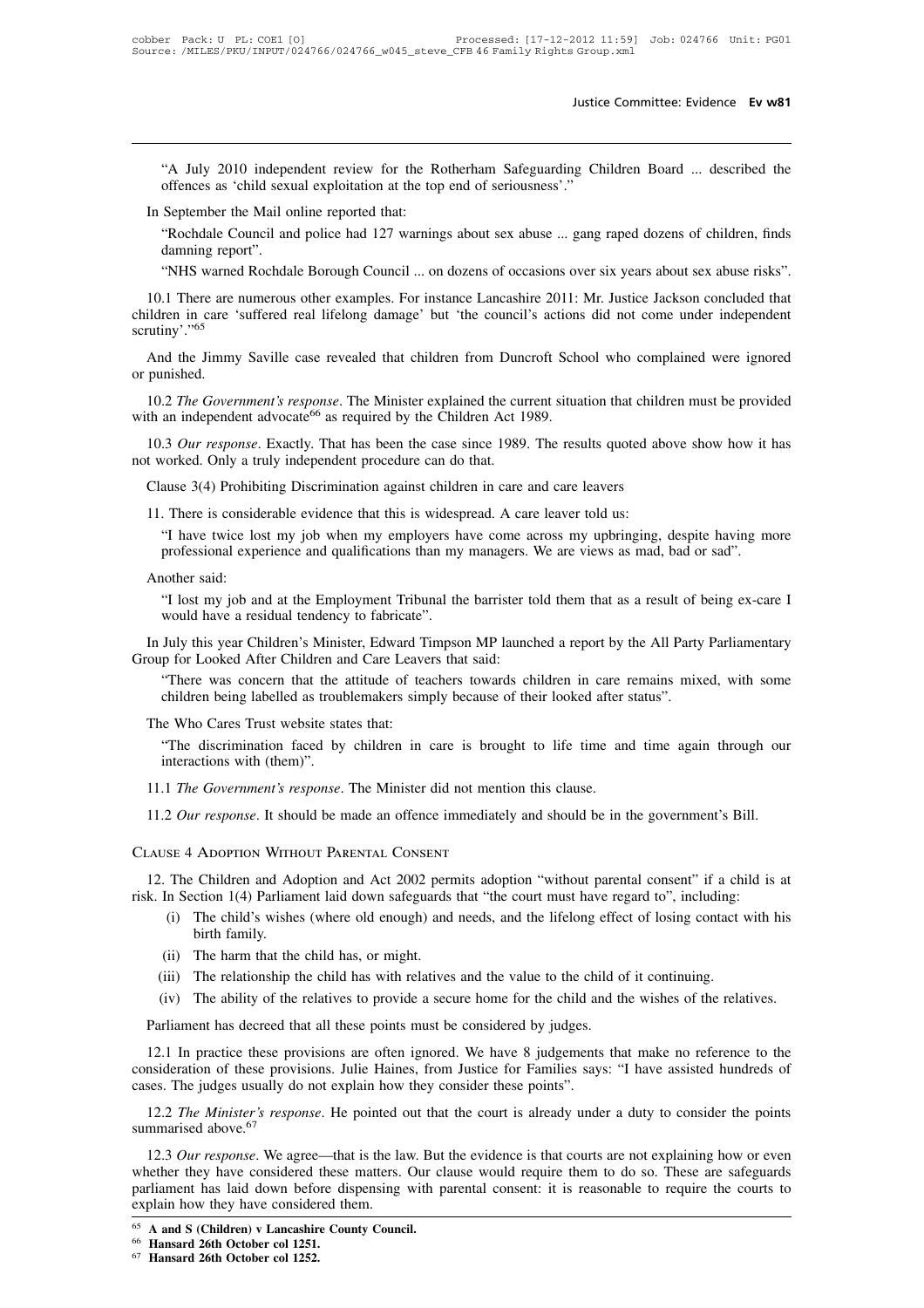# Clause <sup>5</sup> Duty of Local Authorities

13. This deals with the duties of local authorities when children are in care. While maintaining the position<br>13. This deals with the duties of local authorities when children are in care. While maintaining the position<br>13 that the welfare of the children is of paramount importance it also requires the local authority to ensure that CLAUSE 5 DUTY OF LOCAL AUTHORITIES<br>13. This deals with the duties of local authorities when children are in care. While maintaining the position<br>that the welfare of the children is of paramount importance it also requires CLAUSE 5 DUTY<br>13. This deals<br>that the welfare c<br>the child has acce<br>of the child.<br>13.1 The Gover THE SUCT SUCT SUCT AUTHORITIES<br>
13. This deals with the duties of local authorities when children are in care. While<br>
the welfare of the children is of paramount importance it also requires the loce<br>
child has access to an 13. This deals with the duties of local authorities when children<br>the welfare of the children is of paramount importance it all<br>e child has access to and contact with both parents and grandpar<br>the child.<br>13.1 The Governmen the child has access to and contact with both parents and grandparents, unless such contact is not in the interest<br>of the child.<br>13.1 The Government's response. The Minister did not mention this clause.<br>13.2 Our response.

# 13.1 The Government's response. The Minister did not mention this clause.<br>
13.2 Our response. It should be in the government's Bill.<br>
Wovember 2012<br> **Written evidence from Jane Fortin, Emeritus Professor, Sussex Law School 62)**

Vertiten evidence from Jane Fortin, Emeritus Professor, Sussex Law School, University of Sussex (CFB<br>
(62)<br>
I watched with interest the proceedings of the Select Committee on Wednesday morning 21 November 2012.<br>
Then givin Written evidence from Jane Fortin, Emeritus Professor, Sussex Law School, University of Sussex (CFB<br>62)<br>I watched with interest the proceedings of the Select Committee on Wednesday morning 21 November 2012.<br>When giving evi Written evidence from Jane Fortin, Emeritus Professor, Sussex Law School, University of Sussex (CFB<br>
62)<br>
I watched with interest the proceedings of the Select Committee on Wednesday morning 21 November 2012.<br>
When giving **424 Written evidence from Jane Fortin, Emeritus Professor, Sussex Law School, University of Sussex (CF)<br>
420 I watched with interest the proceedings of the Select Committee on Wednesday morning 21 November 201<br>
420 When g** Lord McNally interest the proceedings of the Select Committee on Wednesday morning 21 November 2012.<br>
hen giving evidence to your committee, Lord McNally read out a section of a letter that I had written to him<br>
closing a I watched with interest the proceedings of the Select Committee of When giving evidence to your committee, Lord McNally read out a enclosing a summary of our recent research report, *Taking a longer adults who experienced* 

nen giving evidence to your committee, Lord McNaily read out a section of a letter that I had written to him<br>closing a summary of our recent research report, Taking a longer view of contact: the perspectives of young<br>ults enclosing a summary of our recent research report, *Iaking a longer view of contact: the perspectives of young adults who experienced parental separation in their youth*. Jane Fortin, Joan Hunt and Lesley Scanlan.<br>
Lord adults who experienced parental separation in their youth. Jane Fortin, Joan Hunt and Lesley Scanian.<br>
Lord McNally suggested that our research findings were "common sense" and proceeded to say that a<br>
common sense approac Lord McNally suggested that our research findings were "common sense approach is being adopted by the government.<br>I would like to set the record straight and emphasise to you and should not be taken to infer that any "comm Frammon sense approach is<br> *I* would like to set the reashould not be taken to inforthat adopted by the Govern<br>
suggest to us that the Govern<br> *November 2012* Most be taken to liner that any common sense approach promoted by our research findings inacties adopted by the Government. I made it very plain in my letter to Lord McNally that our research findings est to us that the Go

Written evidence from the National Association of Independent Reviewing Officers<sup>68</sup> (CFB 66)<br>
Our attention has (belatedly) been drawn to your committee's pre-legislative scrutiny of the draft legislation<br>
Family Justice. **Solution Family Justice. Can I begin by apologising for the lateness of our response?** I can only say that members of our organisation are all busy IROs working at the frontline of the child care system and we cannot alwa **Solution 2012**<br> **Solution Evaluary Written evidence from the National Association of Independent Reviewing Officers<sup>68</sup> (CFB 66)<br>
Our attention has (belatedly) been drawn to your committee's pre-legislative scrutiny of th** Written evidence from the National Association of Independent Reviewing Officers<sup>68</sup> (CFB 66)<br>Our attention has (belatedly) been drawn to your committee's pre-legislative scrutiny of the draft legislation<br>on Family Justice Written evidence from the National Association of Independual Couract attention has (belatedly) been drawn to your committee's pron Family Justice. Can I begin by apologising for the lateness of of our organisation are all Our attention has (belatedly) been drawn to your committee's pre-legislative scrutiny of the draft legislation<br>Family Justice. Can I begin by apologising for the lateness of our response? I can only say that members<br>our or out and the section and between the specifical specifically of the dial registration on Family Justice. Can I begin by apologising for the lateness of our response? I can only say that members of our organisation are all b

of our organisation are all busy IROs working at the frontline of the child care system and we cannot always<br>of our organisation are all busy IROs working at the frontline of the child care system and we cannot always<br>keep or our organisation are an otay RCS working at the hondine or the einit eare system and we cannot always keep an eye on developments in Parliament. It would be most helpful if your committee clerks could in future include keep an eye on developments in Parliament. It would be most helpful if your committee clerks could in future<br>include us in consultation exercises on matters such as these.<br>The National Association of Independent Reviewing The National Association of Independent Reviewing Officers (NAIRO) is a national organisation devoted to proving outcomes for looked after children by maximising the positive impact of the reviewing process. We we a fast-g Incertiguary and the potential contribution of Independent Neveral gonities (*WHKO)* is a national organisation devoted to three a fast-growing ontcomes for looked after children by maximising the positive impact of the re

miproving outcomes for looked after einfiniten by maximising the positive impact of the fevtewing process. We<br>have a fast-growing membership of IROs (currently standing at well over 200) with representation all over the<br>co relative a rase growing intimetership of RCs v<br>country. We also have the benefit of seve<br>associate membership. We also have a nur<br>We intend to give evidence in relation<br>with the potential contribution of IROs to<br>particular Sociate membership. We also have a number of eminent patrons who support our work.<br>We intend to give evidence in relation to a fairly narrow part of the draft Bill, namely the part that deals<br>th the potential contribution We intend to give evidence in relation to a fairly narrow part of the draft Bill, namely the part that deals<br>with the potential contribution of IROs to the welfare of children who are the subject of care proceedings. In<br>pa

With the potential contribution of ROs to the welfare of children who are the subject of care proceedings. In particular, we comment on Clause 5 and the intention to refocus and reduce the scrutiny of the family court in r particular, we comment on Clause 5 and the intention to refocus and reduce the scrutiny of the family court in<br>relation to local authority care plans.<br>IROs have the responsibility anyway for the rigorous scrutiny of local ation to local authority care plans.<br>
IROs have the responsibility anyway for the rigorous scrutiny of local authority care plans for all looked<br>
er children, whether they are within the court arena or not (and most looked IROs have the responsibility anyway for the rigorous scrutiny of local authority care plans for all looked after children, whether they are within the court arena or not (and most looked after children are not within that

The provided alternative effective and authoritative scrutiny. But can the IRO service and a servicity that arena) Many of the comments below will apply to all looked after children, but for the purposes of this evidence w that arena) Many of the comments below will apply to all looked after children, but for the purposes of this evidence we are considering just those children in family proceedings.<br>
Much concern has been expressed about the mat alena) Many of the comments below win apply to an looked anter emfarted, our one parposes cevidence we are considering just those children in family proceedings.<br>
Much concern has been expressed about the reduced role *Concerns about independence:* Can IROs provide genuinely independs on the capacity of the IRO service provide alternative effective and authoritative scrutiny. But can the IRO service be relied upon to provide alternative When tendern has been expressed about the reduced fore of the<br>scrutinising the care plan. If this reduction is to be safe, it critically de<br>to provide alternative effective and authoritative scrutiny. But can the<br>this high provide alternative effective and authoritative scrutiny. But can the IRO service be relied upon to provide s high quality scrutiny? Considerable concern has been expressed by many organisations submitting written idence t

this high quality scrutiny? Considerable concern has been expressed by many organisations submitting written evidence to your committee about this. Issues which have been raised in other statements include:<br> *Concerns abou* evidence to your committee about this. Issues which have been raised in other statements include:<br>
Concerns about independence: Can IROs provide genuinely independent scrutiny of local authority activity<br>
when they themsel Concerns about management culture: in some local authorities. It appears that some LAs do not encourage<br>obust challenging IRO service and indeed may sometimes seek to side-line and marginalise the service. In<br>vorst cases I Concerns about management culture: in som<br>obust challenging IRO service and indeed m<br>vorst cases IROs have been bullied and int<br>Patrons of the National Association of Independent Ro<br>June Thoburn, Emeritus Professor of, Soc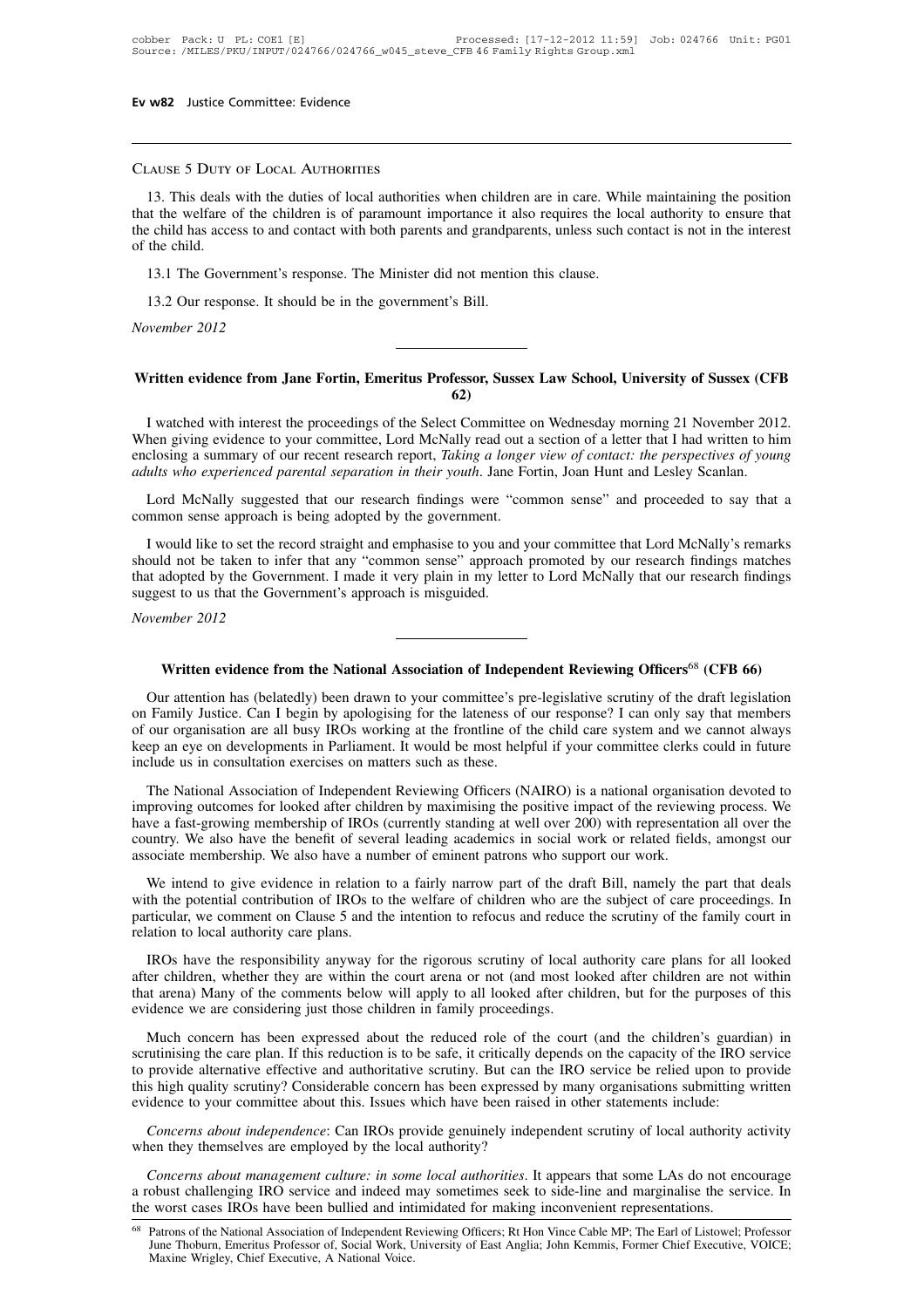*Caseloads:* There are concerns that in some local authorities, IROs are struggling with completely manageable caseloads. Caseloads: There are conor<br>
unmanageable caseloads.<br>
Supervision, training and po *Caseloads:* There are concerns that in some local authorities, IROs are struggling with completely manageable caseloads.<br>Supervision, training and performance management: There are concerns that IROs are not being properl Caseloads: There are concerns that in some<br>unmanageable caseloads.<br>Supervision, training and performance managem<br>supervised, trained and performance managed.<br>These concerns have led some commentators to

Caseloads: There are concerns that in some local authorities, IROs are struggling with completely manageable caseloads.<br>
Supervision, training and performance management: There are concerns that IROs are not being properly Supervision, training and performance management: There are concerns that IROs are not being properly supervision, training and performance management: There are concerns that IROs are not being properly supervised, traine Supervision, training and performance management: There are concerns that IROs are not being properly supervised, trained and performance managed.<br>These concerns have led some commentators to believe that it is not feasibl Supervision, training and performance management: There are concerns that IROs are not being properly supervised, trained and performance managed.<br>
These concerns have led some commentators to believe that it is not feasib These concerns have led some commentators to believe that it is not feasible for IROs to continue to be cated within and managed by local authorities. The Children's Minister should make use (they would say) the powers und These concerns have led some commentators to believe that it is not feasible for IROs to continue to be located within and managed by local authorities. The Children's Minister should make use (they would say) of the power

independent, effective scrutinising service. The Children's Minister should make use (they would say) of the powers under Section 11 of the Children and Young Persons Act 2008 to externalise the management of the IRO servi For the powers under Section 11 of the Children and Young Persons Act 2008 to externalise the management<br>of the IRO service.<br>NAIRO has not yet arrived at a firm position on this issue. We believe the jury is still out. We of the IRO service.<br>
NAIRO has not yet arrived at a firm position on this issue. We believe the jury is still out. We believe that<br>
some local authorities the management arrangements provided for IROs do provide a platform

- 
- 
- 

NAIRO's position is that it may be possible for IROs to provide an effective scrutiny located within local authority.<br>
The Unmanaged—IROs are unsupervised and do not receive appraisal or training.<br>
NAIRO's position is that - Not meeting statutory requirements.<br>
- Lacking in robust challenge and scrutiny of the local authority.<br>
- Unmanaged-IROs are unsupervised and do not receive appraisal or training.<br>
NAIRO's position is that it may be pos - Italian in robust challenge and scrutiny of the l<br>
- Lacking in robust challenge and scrutiny of the l<br>
- Unmanaged-IROs are unsupervised and do not<br>
NAIRO's position is that it may be possible for IROs to<br>
authorities b — Unmanaged—IROs are unsupervised and do not receive appraisal or training.<br>
NAIRO's position is that it may be possible for IROs to provide an effective scrutiny located within local<br>
thorities but it will require many lo MAIRO's position is that it may be possible for IROs to provide an effective scrutiny located within local<br>authorities but it will require many local authorities to raise their game by a significant degree in relation to<br>t NAIRO's position is that it may be possible for IROs to provide an effective scrutiny located within local<br>authorities but it will require many local authorities to raise their game by a significant degree in relation to<br>t

- 
- 
- 
- 

It is perhaps not surprising that he was unable to offer the scrutiny and challenge required.<br>
It is perhaps not surprising that he was unable to offer the scrutiny and challenge required.<br>
It is perhaps not surprising tha In his judgment Mr Jackson referred to the fact that the LCC barrister had drawn the attention of the court two documents prepared by NAIRO. These documents are:<br>A Code of Practice for IPOs The had no access to independent legal advice.<br>
— He had inadequate supervision monitoring and appraisal.<br>
It is perhaps not surprising that he was unable to offer the scrutiny and challer<br>
In his judgment Mr Jackson refer

- 
- 

In his judgment Mr Jackson referred to the fact that the LCC barrister had drawn the attention of the court<br>two documents prepared by NAIRO. These documents are:<br>
— A Code of Practice for IROs.<br>
— A Protocol for the Manage helpful guidance was now available which could give the court some confidence that the court of IROs within local authorities.<br>
It would appear that these documents were drawn to the court's attention in an attempt to demo A Protocol for the Management of IROs within local authorities.<br>
A Protocol for the Management of IROs within local authorities.<br>
It would appear that these documents were drawn to the court's attention in an attempt to de either of these documents! Indeed the Association of Directors of Children's Services with whom NAIRO was seeking to collaborate on management issues, have told us they don't believe such a protocol is needed and It would appear that these documents were drawn to the court's attention in an attempt to demonstrate that helpful guidance was now available which could give the court some confidence that the quality of IRO services is i It would appear that these documents were drawn to the court's attention in an attempt to demonstrate that helpful guidance was now available which could give the court some confidence that the quality of IRO services is i Fivilies is improving. However as far as we know there is no local authority in the country which has adopted<br>her of these documents! Indeed the Association of Directors of Children's Services with whom NAIRO was<br>eking to either of these documents! Indeed the Association of Directors of Children's Services with whom NAIRO was seeking to collaborate on management issues, have told us they don't believe such a protocol is needed and have with

seeking to collaborate on management issues, have told us they don't believe such a protocol is needed and have withdrawn from discussions about it. It is perhaps significant that the ADCS, in their written evidence to you have withdrawn from<br>your committee, do n<br>In May of this year<br>cases where IROs ha<br>disappointed that the<br>on these issues.<br>In summary there In May of this year we wrote to the then Children's Minister, Tim Loughton, to draw his attention to several<br>ses where IROs have been bulled or intimidated by their local authority managers. We were surprised and<br>sappointe In May of this year we wrote to the then Children's Minister, Tim Loughton, to draw his attention to several cases where IROs have been bulled or intimidated by their local authority managers. We were surprised and disappo

The state where IROs have been bulled or intimidated by their local authority managers. We were surprised and disappointed that the Minister and his officials at the DfE did not think it was possible to take significant ac disappointed that the Minister and his officials at the DfE did not thin<br>on these issues.<br>In summary therefore it is our position that it may be possible<br>authorities, will be able to provide an effective and independent se In summary therefore it is our position that it may be possible that the IRO service, managed by local thorities, will be able to provide an effective and independent service to the courts in scrutiny of care plans—<br>
igury In summary therefore it is our position that it matuthorities, will be able to provide an effective and ind the jury is still out. But if this is to be the case, some need to show that they have raised it) to a considerabl The contract with the Children's twitted and memopoleal service to the coalits in seriality of eare plans is jury is still out. But if this is to be the case, some local authorities will need to raise their game (and will the jury is still out. But if this is to be the case, some local authorities will need to raise their game (and will<br>need to show that they have raised it) to a considerable extent.<br>It is essential that Ofsted should pay c

It is essential that Ofsted should pay close attention to management arrangements for IROs in order to assess<br>nether local authorities have raised their game.<br>Otherwise the Children's Minister needs to use his powers under Lancashire case alluded to above) which we believe will be helpful to local authorities in improving their parameters are management of the IRO service.<br>
NAIRO is developing a "toolkit" for IRO managers (some elements of w The University of the Children's<br>Persons Act, 2008 to extern<br>NAIRO is developing a<br>Lancashire case alluded to<br>management arrangements.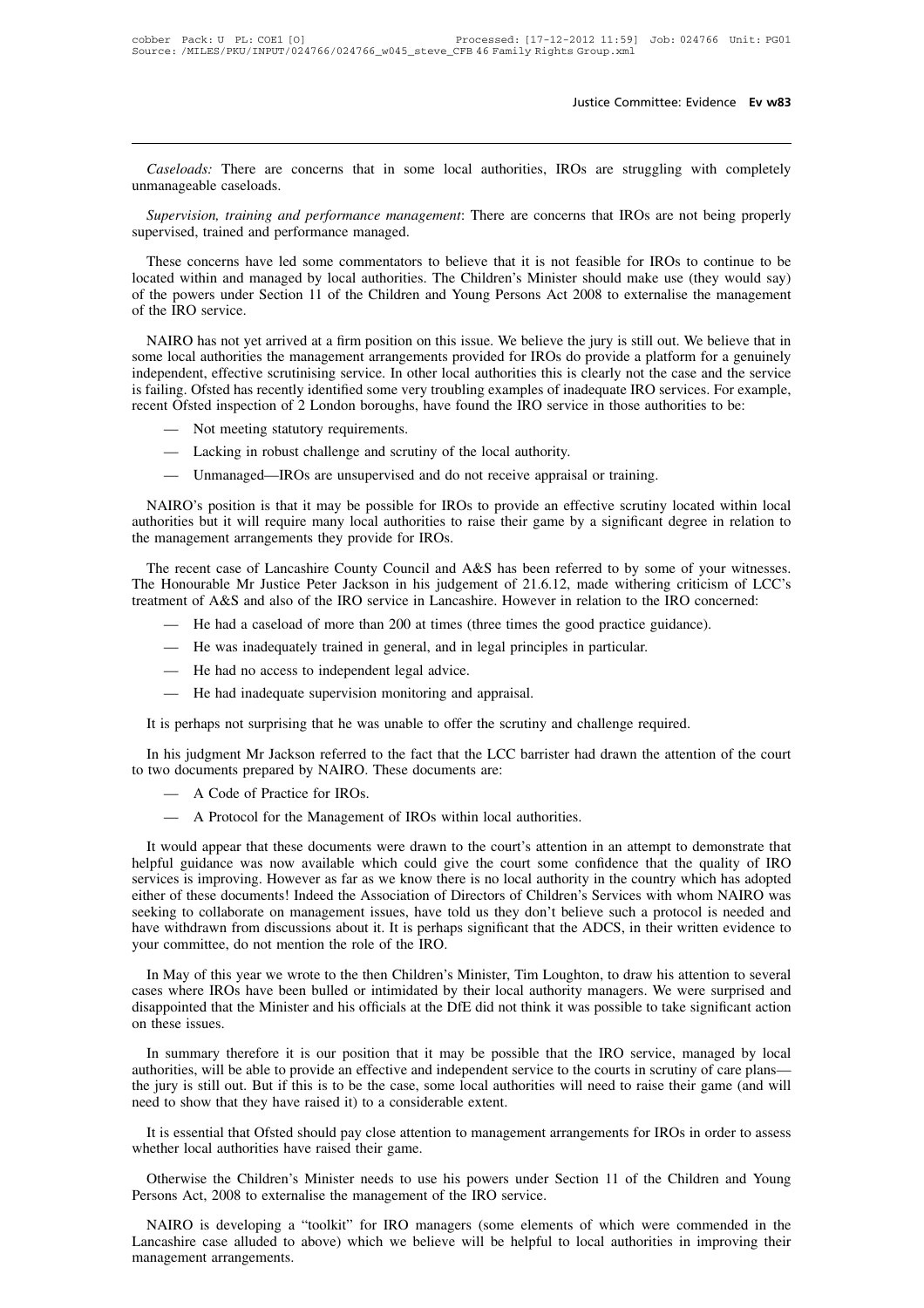I hope these comments are of some help to your committee. We would be pleased to give further oral or<br>a local order evidence to your committee on these issues if that would be helpful. **Ev w84** Justice Committee: Evidence<br>
I hope these comments are of some help to your committee. We would be jother evidence to your committee on these issues if that would be helpful.<br>
November 2012 *November 2012*<br>*November 2012* I hope these comments are of some help to your committee. We would be pleased to give further oral or other evidence to your committee on these issues if that would be helpful.<br>November 2012<br>Written evidence from Dr Jonath

Personally I think that Shared Parenting should be a Right with the presumption of 50/50 parenting in the ent of a separation or divorce, except in exceptional circumstances. Written evidence from Dr Jonathan Maddock<br>
Personally I think that Shared Parenting should be a Right with the presevent of a separation or divorce, except in exceptional circumstances.<br>
Parental Alienation which appears t **Solution Written evidence from Dr Jonathan Maddock (CFB 67)**<br>Personally I think that Shared Parenting should be a Right with the presumption of 50/50 parenting in the<br>ent of a separation or divorce, except in exceptional **Written evidence from Dr Jonathan Maddock (CFB 67)**<br>Personally I think that Shared Parenting should be a Right with the presumption of 50/50 parenting in the<br>event of a separation or divorce, except in exceptional circums Personally I think that Shared Parenting should bent of a separation or divorce, except in exception<br>Parental Alienation which appears to be mainly<br>rent needs to be made a crime with strict penalties<br>Please see enclosed ar

Parental Alienation of Child Abuse are mainly the preserve of mums, as they are usually the "resident"<br>rent needs to be made a crime with strict penalties which are enforced by the Family Court & Judicial System.<br>Please se Parental Alienation which appears to be mainly the preserve of mums, as they are usually the parent needs to be made a crime with strict penalties which are enforced by the Family Court & Judic<br>Please see enclosed article.

Please see enclosed article.<sup>69</sup> (not printed)<br>False Accusations of Child Abuse or Inappropriate behaviour and/or other malicious allegations should result<br>penalties against the accuser and redress for the falsely accused Please see enclosed article.<sup>69</sup> (not printed)<br>
False Accusations of Child Abuse or Inappropriate behaviour and/or other malicious allegations should result<br>
in penalties against the accuser and redress for the falsely acc

False Accusations of Child Abuse or Inappropriate behaviour and/or other malicious allegations should result<br>penalties against the accuser and redress for the falsely accused including financial redress.<br>Spreading maliciou in penalties against the accuser and redress for the falsely accused including financial redress.<br>
Spreading malicious rumours in the workplace and/or community about the other parent should also be<br>
regarded as Libel/Slan Spreading malicious rumours in the workplace and/or community about the other parent should also be regarded as Libel/Slander by the Police rather than "just one of those things".<br>There is a very low threshold for the Poli Spreading malicious rumours in the workplace and/or community about the other parent should also be regarded as Libel/Slander by the Police rather than "just one of those things".<br>There is a very low threshold for the Poli regarded as Libel/Slander by the Police rather than "just one of th<br>There is a very low threshold for the Police to arrest a father w.<br>of the child is accused of "harassment" by the mother. Again there<br>fathers when it come There is a very low threshold for the Police to arrest a father who although often acting in the best interests<br>the child is accused of "harassment" by the mother. Again there appears to be sexual discrimination against<br>he of the child is accused of "harassment" by the mother. Again there appears to be sexual discrimination against fathers when it comes to what is or isn't deemed to be harassment by the Police and being arrested for harassme fathers when it comes to what is or isn't deemed to be harassment by the harassment is then used by the mother to refuse access to the child—which false accusations and is not in the best interests of the child.<br>The Family

se accusations and is not in the best interests of the child.<br>The Family Courts & Cafcass do not seem to think that mothers are capable of child or sexual abuse? This<br>eds to be brought up to date with the latest evidence t The Family Courts & Cafcass do not seem to think that mothers are capable of child or sexual abuse? This needs to be brought up to date with the latest evidence that mothers do abuse their children physically, mentally, em The Family Courts & Cafcass do not seem to think that mothers are capable of child or sexual abuse? This needs to be brought up to date with the latest evidence that mothers do abuse their children physically, mentally, em

notionally and sexually and that it is not just men who abuse children.<br>For instance when mothers regularly sleep with their children aged 9–10 or older especially in the nude this<br>ould be regarded as sexual abuse. At pres For instance when mothers regularly sleep with their children aged 9–10 or older especially in the nude this should be regarded as sexual abuse. At present it is just regarded by Social Services as "inappropriate parenting

parenting". Obviously if a father were to do this then he would be arrested!<br>CSA payments should be linked to the parent—usually the father—actua<br>forced to pay for someone else to bring up your own child often with a s<br>imm The new Welfare Act which comes into effect on 1 April discriminates against separated fathers 2013 and<br>In a step of the new Welfare Act which comes into effect on 1 April discriminates against separated fathers 2013 and<br> forced to pay for someone else to bring up your own child often with a stepdad is NOT acceptable and is<br>immoral and is not in the best interests of the child.<br>The new Welfare Act which comes into effect on 1 April discrimi 1. Housing Benefit changes to deduct 14% and 25% of HB for having a spare bedroom or two spare bedrooms respectively are not fair or justified.

The new Welfare Act which comes into effect on 1 April discriminates against separated fathers 2013 and<br>ill cause severe financial hardship to them and their families:<br>1. Housing Benefit changes to deduct 14% and 25% of HB

- 
- 2. Council Tax Benefit is also proposed to be cut by 25% for instance in Central Bedfordshire Council from 1 April 2013 by the Tory Council.

Though experience I have personally found that Family Court deals with evidence from mothers and fathers Though experience I have personally found that Family Court deals with evidence from mothers and fathers<br>Though experience I have personally found that Family Court deals with evidence from mothers and fathers<br>Though exper differently are not fair or justified.<br>
2. Council Tax Benefit is also proposed to be cut by 25% for instance in Central Bedfordshire Council<br>
from 1 April 2013 by the Tory Council.<br>
Though experience I have personally fou bedrooms respectively are not<br>2. Council Tax Benefit is also pr<br>from 1 April 2013 by the Tor<br>Though experience I have personally<br>differently with an heavy bias towards a<br>allowing evidence from the father.<br>Appealing against from 1 April 2013 by the Tory Council.<br>Though experience I have personally found that Family Court deals with evidence from mothers and fathers<br>ferently with an heavy bias towards evidence from the mother (in my opinion)—o Though experience I have personally found that Family Court deals wit<br>differently with an heavy bias towards evidence from the mother (in my<br>allowing evidence from the father.<br>Appealing against Family Court decisions or tr

Ferently with an heavy bias towards evidence from the mother (in my opinion)—often not even hearing or<br>owing evidence from the father.<br>Appealing against Family Court decisions or trying to modify decisions is also almost i Appealing against Family Court decisions or trying to modify decisions is also almost impossible too, in my<br>case it was not allowed by one of the other Family Court Judges<br>For instance one Judge ordered a CRB check on the Appealing against Family Court decisions or trying to modify decisions is also almost impossible too, in my case it was not allowed by one of the other Family Court Judges<br>For instance one Judge ordered a CRB check on the Appealing against Family Court decisions or trying to modify decisions is also almost impossible too, in my case it was not allowed by one of the other Family Court Judges<br>For instance one Judge ordered a CRB check on the For instance one Judge ordered a CRB check on the stepdad. The stepdad refused saying it would infringe s privacy. The second judge would not make the CRB Check compulsory. CRB Checks should certainly be garded by the Fami his privacy. The second judge would not make the CRB Check compulsory. CRB Checks should certainly be regarded by the Family Court & Cafcass as being "In the Best Interests of the Child"—at present this is not the case.<br>Fa Farlies by the Family Court & Cafcass as being "In the Best Interests of the Child"—at present this is not exase.<br>
Fathers should have the Right to request an enhanced CRB check on ALL Stepdads and mothers' boyfriends.<br>
Mo

Fathers should have the Right to request an enhanced CRB check on ALL Stepdads and mothers' boyfriends.<br>A modification on "Clares Law" which is in the best interests of the child.<br>With the forthcoming abolition of Legal Ai at Mediation be made compulsory BEFORE a party can go to Family Court.

<sup>69</sup> http://www.articlesaboutmen.com/2010/06/parental-alienation-is-a-crime-911/1404/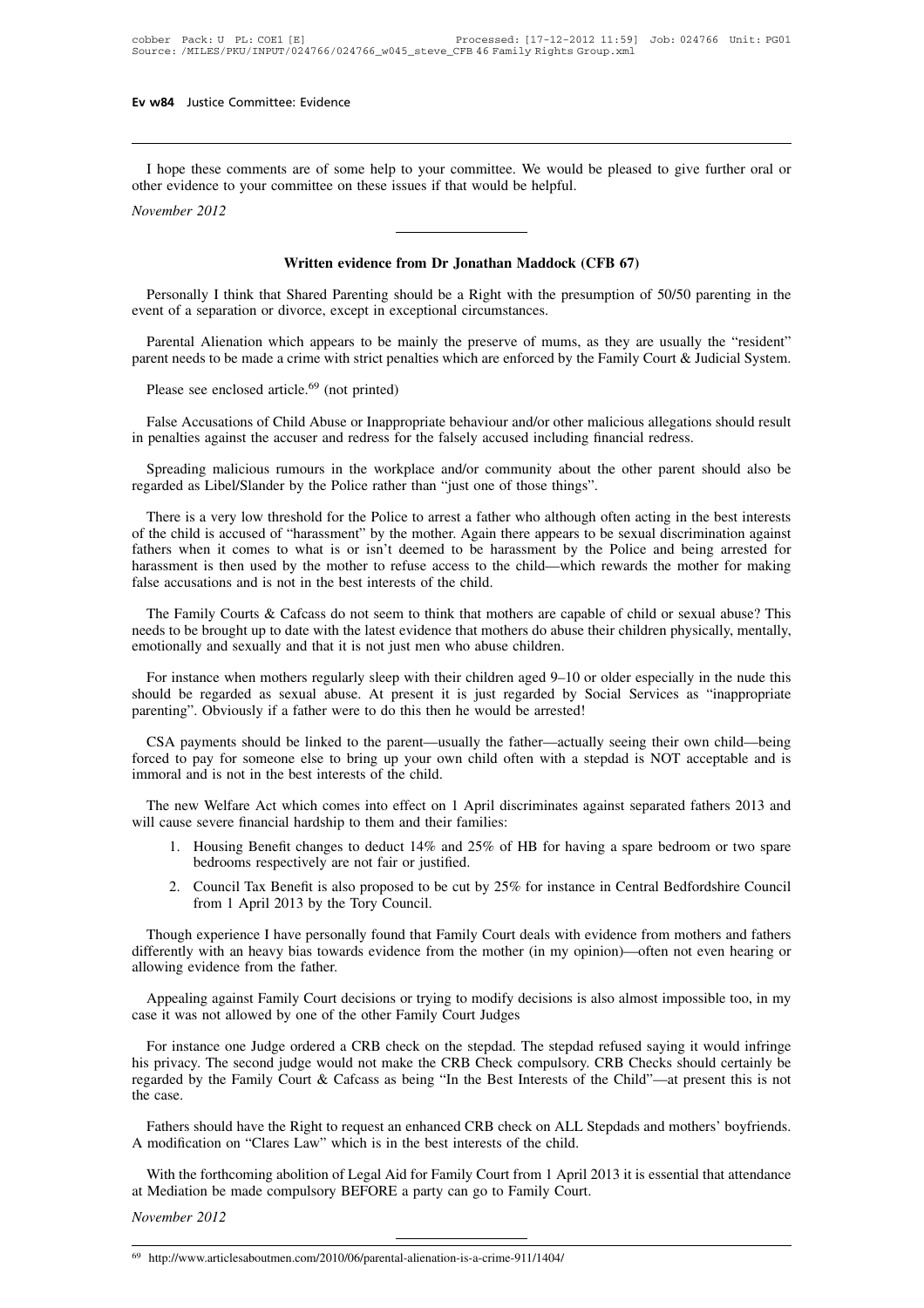**Written evidence from Father A<sup>70</sup> (CFB 68)**<br>
it the below written evidence, in order for it to be care I write to you today to submit the below written evidence, in order for it to be carefully considered as part of parcel of your review into the Children and Families Bill. **And All Written evidence from Father A<sup>70</sup><br>I write to you today to submit the below written evidence, in order and parcel of your review into the Children and Families Bill.<br>I present this evidence to you as a loving, com** 

**I** write to you today to submit the below written evidence, in order for it to be carefully considered as part d parcel of your review into the Children and Families Bill.<br>I present this evidence to you as a loving, commi **Solution Written evidence from Father A<sup>70</sup> (CFB 68)**<br>I write to you today to submit the below written evidence, in order for it to be carefully considered as part<br>and parcel of your review into the Children and Familie **Vieloce from Father A<sup>70</sup> (CFB 68)**<br>I write to you today to submit the below written evidence, in order for it to be carefully considered as part<br>and parcel of your review into the Children and Families Bill.<br>I present th I write to you today to submit the below written evidence, in order for it to be carefully considered as part<br>and parcel of your review into the Children and Families Bill.<br>I present this evidence to you as a loving, commi and parcel of your review into the Children and Families Bill.<br>
I present this evidence to you as a loving, committed and caring parent. I am a father and member of the<br>
public you serve and I confirm that I do not represe Fresent this evidence to you as a loving, committed and caring parent. I am a father and member of the c you serve and I confirm that I do not represent a particular party or organisation. I can and do relate closely to ca beyond this evidence to you as a loving, comm<br>c you serve and I confirm that I do not repres<br>closely to causes and aims that organisations s<br>ustice set out however my evidence does not s<br>personal account from my own experi It is a short summary in bullet point format, and I reference my specific experience as evidence to set a personal account from my own experiences in this regard:<br>
[...] would gladly support and contribute to this review i

for Justice set out however my evidence does not specifically repeat nor relate to their views on the Bill, but<br>is a personal account from my own experiences in this regard:<br>[...] would gladly support and contribute to thi is a personal account from my own experiences in this regard:<br>
[...] would gladly support and contribute to this review in whichever way possible to help achieve a better<br>
outcome for Children and Families alike.<br>
Here is the context for the issues I believe need to be addressed within this Bill as a matter of desperate urgency—I<br>have captured, in [capital letters], the key points I wish to be considered in relation to each key point I wish outcome for Children and Families alike.<br>
The set ontext for the issues I believe need to be addressed within this Bill as a matter of desperate urgency—I<br>
captured, in [capital letters], the key points I wish to be consid

expective is a short summary in bullet point format, and I reference my specific experience as evidence to set<br>ontext for the issues I believe need to be addressed within this Bill as a matter of desperate urgency—I<br>captur is a short summary in bullet point format, and I reference my specific experience as evidence to set<br>ontext for the issues I believe need to be addressed within this Bill as a matter of desperate urgency—I<br>captured, in [ca ontext for the issues I believe need to be addressed within this Bill as a matter of desperate urgency—I<br>captured, in [capital letters], the key points I wish to be considered in relation to each key point I wish<br>bmit:<br>1—I captured, in [capital letters], the key points I wish to be considered in relation to each key point I wish<br>bmit:<br>1—I am a parent who has in recent years separated from my ex-partner; we have a young son together.<br>At the p bmit:<br>1—I am a parent who has in recent years separated from my ex-partner; we have a young son together.<br>At the point of writing this evidence submission, it has been three years since our separation, and our son<br>is four 1—I am a parent who has in recent years separated from my ex-partner; we have a young son together.<br>At the point of writing this evidence submission, it has been three years since our separation, and our son<br>is four years At the point of writing this evidence submission, it has been three years since our separation, and our son is four years old. I wish to set my personal circumstances out, so you get a sense of perspective in relation to t is four years old. I wish to set my personal circumstances out, so you get a sense of perspective in relation<br>to the person behind this evidence submission as I appreciate that not all parents are the same and not all<br>pare to the person behind this evidence submission as I appreciate that not all parents are the same and not all parents take their God-given gift of parental responsibility seriously. I am [...] [over 30] years old, am fit and parents take their God-given gift of parental responsibility seriously. I am [...] [over 30] years old, am fit<br>and able. I am permanently employed in the private sector and am fortunate to be in the top 10% of<br>earners acro and able. I am permanently employed in the private sector and am fortunate to be in the top 10% of earners across the population as a whole. I have never been unemployed and have never, ever claimed state aid. I have never

earners across the population as a whole. I have never been unemployed and have never, ever claimed<br>state aid. I have never, ever been in trouble with the police or the law and contribute positively to society<br>on as many l state aid. I have never, ever been in trouble with the police or the law and contribute positively to society<br>on as many levels as possible. I work hard to make a good life for myself and my son and those around<br>me, and be on as many levels as possible. I work hard to make a good life for myself and my son and those around<br>me, and believe I am an excellent role model.<br>2—At the point of separation, both parties (my ex-partner and I) set out t me, and believe I am an excellent role model.<br>2—At the point of separation, both parties (my ex-partner and I) set out to work together and reach<br>agreement on the critical matter of child care, visitation, access arrangeme 2—At the point of separation, both parties (my ex-partner and I) set out to work together and reach agreement on the critical matter of child care, visitation, access arrangements etc. and all of these agreements were reac agreement on the critical matter of child care, visitation, access arrangements etc. and all of these agreements were reached privately and documented in correspondence between both parties. This was difficult, as I was th agreements were reached privately and documented in correspondence between both p<br>difficult, as I was the party who ended the relationship and of course this very, very diffic<br>not taken lightly [...]. Additionally, the CSA ult, as I was the party who ended the relationship and of course this very, very difficult decision was<br>ken lightly [...]. Additionally, the CSA were contacted (pro-actively by myself, and then validated<br>y ex-partner) to e iken lightly [...]. Additionally, the CSA were contacted (pro-actively by myself, and then validated y ex-partner) to ensure financial matters relating to child maintenance were clear and put into practice immediate effect

y ex-partner) to ensure financial matters relating to child maintenance were clear and put into practice immediate effect. I understand this approach to be actively encouraged and endorsed by the rnment and all professiona immediate effect. I understand this approach to be actively encouraged and endorsed by the<br>rnment and all professional bodies that deal with Children and Family matters including separation<br>? most amenable, expedient and c rnment and all professional bodies that deal with Children and Family matters including separation<br>
emost amenable, expedient and cost efficient way of dealing with separation:<br>
\*\*\*THIS VERY RECOMMENDATION AND PREFERENCE ( emost amenable, expedient and cost efficient way of dealing with separation:<br>\*\*\*THIS VERY RECOMMENDATION AND PREFERENCE (REACHING AGREEMENTS<br>PRIVATELY AND AVOIDING COURT) IS ONE OF THE FIRST AND MOST CRITICAL GAPS/<br>FAILURE \*\*\*THIS VERY RECOMMENDATION AND PREFERENCE (REACHING AGREEMENTS<br>PRIVATELY AND AVOIDING COURT) IS ONE OF THE FIRST AND MOST CRITICAL GAPS/<br>FAILURES OF THE CURRENT LEGAL FRAMEWORK IN RELATION TO CONTACT<br>AGREEMENTS REACHED BE PRIVATELY AND AVOIDING COU<br>FAILURES OF THE CURRENT<br>AGREEMENTS REACHED BETWI<br>STARK REALITY IS, DESPITE<br>SEPARATED CHILDREN AND FAI<br>THE RESIDENT PARENT, EXER<br>PLEASE ALSO SEE POINT 4.<br>Imost immediately following separatic<br>red FAILURES OF THE CURRENT LEGAL FRAMEWORK IN RELATION TO CONTACT<br>AGREEMENTS REACHED BETWEEN PARTIES OUTSIDE OF THE COURT PROCESS. THE<br>STARK REALITY IS, DESPITE THIS GOOD INTENTION, IT FAILS FAR TOO MANY<br>SEPARATED CHILDREN AN AGREEMENTS REACHED BETWEEN PARTIES OUTSIDE OF THE COURT PROCESS. THE<br>STARK REALITY IS, DESPITE THIS GOOD INTENTION, IT FAILS FAR TOO MANY<br>SEPARATED CHILDREN AND FAMILIES WHEN A PARENT WITH COMPLETE CONTROL,<br>THE RESIDENT PA

STARK REALITY IS, DESPITE THIS GOOD INTENTION, IT FAILS FAR TOO MANY<br>SEPARATED CHILDREN AND FAMILIES WHEN A PARENT WITH COMPLETE CONTROL,<br>THE RESIDENT PARENT, EXERCISES THAT CONTROL FOR THEIR OWN MOTIVE.<br>PLEASE ALSO SEE PO SEPARATED CHILDREN AND FAMILIES WHEN A PARENT WITH COMPLETE CONTROL,<br>THE RESIDENT PARENT, EXERCISES THAT CONTROL FOR THEIR OWN MOTIVE.<br>PLEASE ALSO SEE POINT 4.<br>3—Almost immediately following separation and these agreements THE RESIDENT PARENT, EXERCISES THAT CONTROL FOR THEIR OWN MOTIVE.<br>
PLEASE ALSO SEE POINT 4.<br>
3—Almost immediately following separation and these agreements being reached, a catalogue of incidents<br>
occurred all relating to FLEASE ALSO SEE FOINT 4.<br>Imost immediately following separation and these agreements being reached, a catalogue of incidents<br>red all relating to contact/access/visitation agreements between my son and I being changed/remov lmost immediately following separation and these agreements being reached, a catalogue of incidents<br>red all relating to contact/access/visitation agreements between my son and I being changed/removed/<br>ed all together by my

red all relating to contact/access/visitation agreements between my son and I being changed/removed/<br>ed all together by my ex-partner with no grounds or reason. Every single one of these incidents were<br>red on my son and I, ed all together by my ex-partner with no grounds or reason. Every single one of these incidents were<br>ted on my son and I, the non-resident parent, by my ex-partner, the resident parent. I have never,<br>missed nor changed a c ied on my son and I, the non-resident parent, by my ex-partner, the resident parent. I have never, missed nor changed a contact or visitation agreement in the full three year period since separation:<br>\*\*\*FOLLOWING POINT 2 A ever missed nor changed a contact or visitation agreement in the full three year period since separation:<br>
\*\*\*FOLLOWING POINT 2 ABOVE, THERE IS NO RECOURSE, CONSEQUENCE OR<br>
SUPPORT INFRASTRUCTURE FOR CHILDREN OR PARENTS WH \*\*\*FOLLOWING POINT 2 ABOVE, THERE IS NO RECOURSE, CONSEQUENCE OR<br>SUPPORT INFRASTRUCTURE FOR CHILDREN OR PARENTS WHO ARE SUBJECTED TO<br>FLAGRANT BREACHES OF AGREEMENT WITH NO REASONABLE GROUNDS. THIS<br>VERY GAP/FAILURE OF THE C SUPPORT INFRASTRUCTURE FOR CHILDREN OR PARENTS WHO ARE SUBJECTED TO<br>FLAGRANT BREACHES OF AGREEMENT WITH NO REASONABLE GROUNDS. THIS<br>VERY GAP/FAILURE OF THE CURRENT LEGAL FRAMEWORK ACTS AS AN INCENTIVE<br>FOR ANY PARENT WISHIN

FLAGRANT BREACHES OF AGREEMENT WITH NO REASONABLE GROUNDS. THIS<br>VERY GAP/FAILURE OF THE CURRENT LEGAL FRAMEWORK ACTS AS AN INCENTIVE<br>FOR ANY PARENT WISHING TO ALIENATE A CHILD FROM A PARENT OR INFLICT<br>CONSEQUENCES OR PUNIS VERY GAP/FAILURE OF THE CURRENT LEGAL FRAMEWORK ACTS AS AN INCENTIVE<br>FOR ANY PARENT WISHING TO ALIENATE A CHILD FROM A PARENT OR INFLICT<br>CONSEQUENCES OR PUNISHMENT ON THE OTHER PARTY/PARENT.<br>4—Upon each of these incidents FOR ANY PARENT WISHING TO ALIENATE A CHILD FROM A PARENT OR INFLICT<br>CONSEQUENCES OR PUNISHMENT ON THE OTHER PARTY/PARENT.<br>4—Upon each of these incidents occurring I sought help, guidance and advice across the Public Servic CONSEQUENCES OR PUNISHMENT ON THE OTHER PARTY/PARENT<br>4—Upon each of these incidents occurring I sought help, guidance and advice acsector including proactively contacting and in two instances physically visiting the<br>help. pon each of these incidents occurring I sought help, guidance and advice across the Public Service<br>
i including proactively contacting and in two instances physically visiting the Police and Cafcass for<br>
To my complete and r including proactively contacting and in two instances physically visiting the Police and Cafcass for To my complete and utter shock, I found both of these bodies categorically stating that the only s of stopping this beh

To my complete and utter shock, I found both of these bodies categorically stating that the only<br>s of stopping this behaviour, acknowledged by both bodies as a worryingly common and growing<br>, was to seek legal counsel thro s of stopping this behaviour, acknowledged by both bodies as a worryingly common and growing<br>
was to seek legal counsel through the Court system as they were completely and entirely powerless<br>
ervene unless there were clea To intervene unless there were clear and obvious risks to the child's welfare:<br>
\*\*\*IT IS OF GRAVE CONCERN THAT BOTH BODIES IN QUESTION HERE DEEM CHILDS<br>
WELFARE ONLY TO RELATE TO THEIR PHYSICAL WELLBEING AND NOT RELATED TO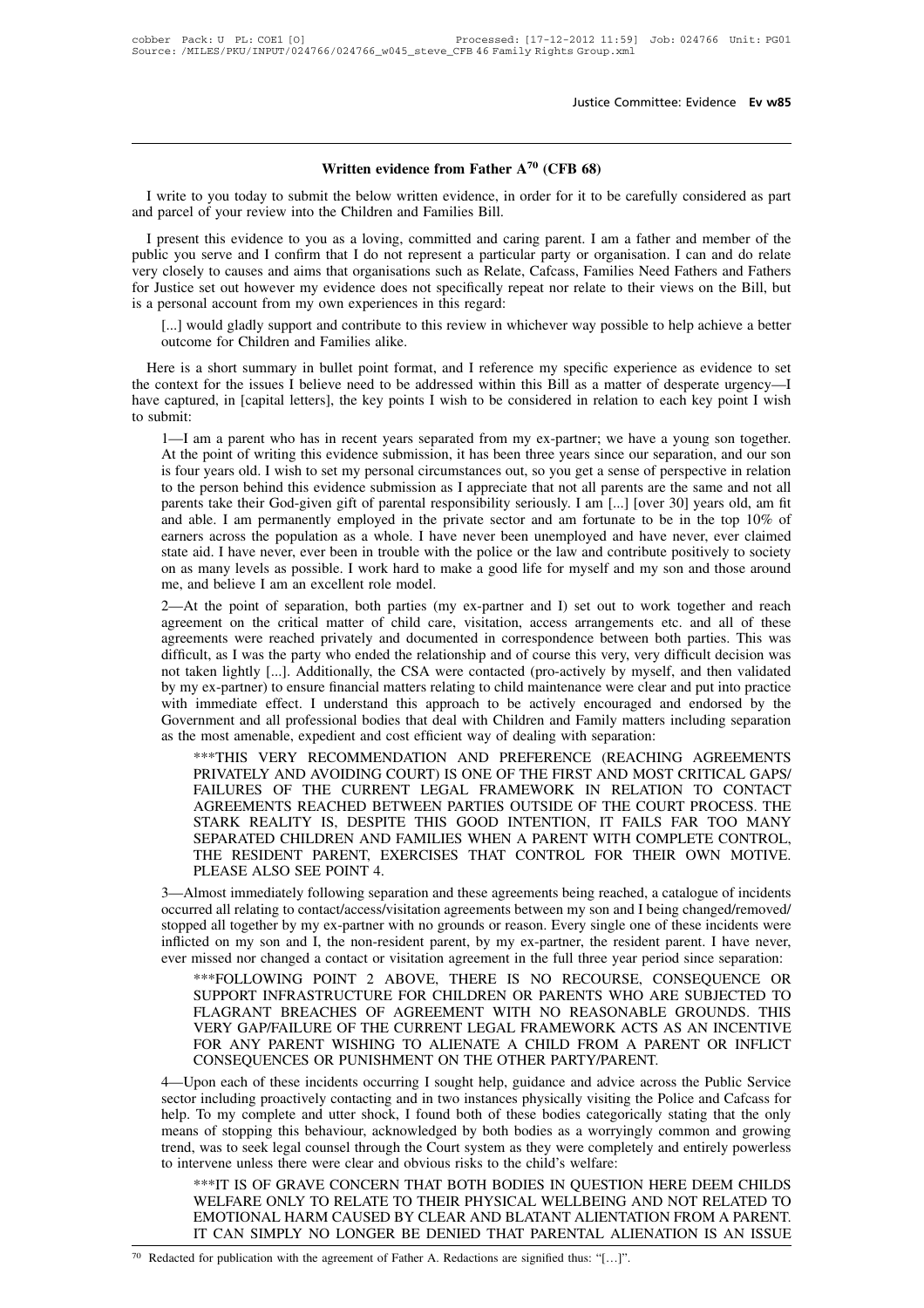ustice Committee: Evidence<br>
OF EPIDEMIC PROPORTION IN MANY SEPARATED FAMILY CASES, WITH SIGNIFICANT<br>
EMOTIONAL DAMAGE RISKS ASSOCIATED WITH IT.<br>
arranged private mediation between by ex-partner and [[[] all of which I paid ustice Committee: Evidence<br>
OF EPIDEMIC PROPORTION IN MANY SEPARATED FAMIL<br>
EMOTIONAL DAMAGE RISKS ASSOCIATED WITH IT.<br>
arranged private mediation between by ex-partner and I [...], all c<br>
s. of improving communication but

5—<br>5—I arranged private mediation between by ex-partner and I [...], all of which I paid for, to again find a<br>5—I arranged private mediation between by ex-partner and I [...], all of which I paid for, to again find a<br>means OF EPIDEMIC PROPORTION IN MANY SEPARATED FAMILY CASES, WITH SIGNIFICANT<br>EMOTIONAL DAMAGE RISKS ASSOCIATED WITH IT.<br>5—I arranged private mediation between by ex-partner and I [...], all of which I paid for, to again find a<br> OF EPIDEMIC PROPORTION IN MANY SEPARATED FAMILY CASES, WITH SIGNIFICANT<br>EMOTIONAL DAMAGE RISKS ASSOCIATED WITH IT.<br>5—I arranged private mediation between by ex-partner and I [...], all of which I paid for, to again find a<br> OF EPIDEMIC PROPORTION IN MANY SEPARATED FAMILY CASES, WITH SIGNIFICANT<br>EMOTIONAL DAMAGE RISKS ASSOCIATED WITH IT.<br>5—I arranged private mediation between by ex-partner and I [...], all of which I paid for, to again find a<br> TIONAL DAMAGE RISKS ASSOCIATED WITH IT.<br>ged private mediation between by ex-partner and I [...], all of which I paid for, to again find a<br>improving communication but despite these attempts, the pattern of control and paren

FIGHT DETINTED HISTORICS HIS WELL WITH THE HISTORICAL BRITAIN (Sed private mediation between by ex-partner and I [...], all of which I paid for, to again find a improving communication but despite these attempts, the patte ged private mediation between by ex-partner and I [...], all of which I paid for, to again find a<br>improving communication but despite these attempts, the pattern of control and parental<br>continued and accelerated with the c improving communication but despite these attempts, the pattern of control and parental<br>continued and accelerated with the clear and obvious lack of any consequence or legal recourse<br>haviour:<br>\*\*\*THERE IS NO RECOURSE, CONSE continued and accelerated with the clear and obvious lack of any consequence or legal recourse<br>haviour:<br>\*\*\*THERE IS NO RECOURSE, CONSEQUENCE OR INCENTIVE FOR A RESIDENT<br>PARENT, BENEFITING FROM STATE AID, TO CHANGE THEIR CO haviour:<br>\*\*\*THERE IS NO RECOURSE, CONSEQUENCE OR INCENTIVE FOR A RESIDENT<br>PARENT, BENEFITING FROM STATE AID, TO CHANGE THEIR CONDUCT OR<br>BEHAVIOUR IF THEY ARE SET ON ALIENATING A CHILD FROM ONE OF THEIR<br>PARENTS, OR AN ENTIR \*\*\*THERE IS NO RECOURSE, CONSEQUENCE OR INCENTIVE FOR A RESIDENT PARENT, BENEFITING FROM STATE AID, TO CHANGE THEIR CONDUCT OR BEHAVIOUR IF THEY ARE SET ON ALIENATING A CHILD FROM ONE OF THEIR PARENTS, OR AN ENTIRE PART OF PARENT, BENEFITING FROM STATE AID, TO CHANGE THEIR CONDUCT OR<br>BEHAVIOUR IF THEY ARE SET ON ALIENATING A CHILD FROM ONE OF THEIR<br>PARENTS, OR AN ENTIRE PART OF THEIR FAMILY. I FOUND IT PERVERSE THAT I<br>ENDED UP PAYING FOR BOT BEHAVIOUR IF THEY ARE SET ON ALIENATING A CHILD FROM ONE OF THEIR PARENTS, OR AN ENTIRE PART OF THEIR FAMILY. I FOUND IT PERVERSE THAT I ENDED UP PAYING FOR BOTH THE LEGAL AID THROUGH MY TAX CONTRIBUTIONS AND MEDIATION PRI PARENTS, OR AN ENTIRE PART OF THEIR FAMILY. I FOUND IT PERVERSE THAT I ENDED UP PAYING FOR BOTH THE LEGAL AID THROUGH MY TAX CONTRIBUTIONS AND MEDIATION PRIVATELY, WITH ABSOLUTELY NO CONSEQUENCE OR INCENTIVE FOR AGREEMENTS ENDED UP PAYING FOR BOTH THE LEGAL AID THROUGH MY TAX CONTRIBUTIONS AND MEDIATION PRIVATELY, WITH ABSOLUTELY NO CONSEQUENCE OR INCENTIVE FOR AGREEMENTS REACHED BEING ADHERED TO. ADDITIONALLY, ONCE AGAIN THE POLICE AND CAFC CONTRIBUTIONS AND MEDIATION PRIVATELY, WITH ABSOLUTELY NO<br>CONSEQUENCE OR INCENTIVE FOR AGREEMENTS REACHED BEING ADHERED<br>TO. ADDITIONALLY, ONCE AGAIN THE POLICE AND CAFCASS CONFIRMED THAT<br>MEDIATION HAS NO LEGALLY BINDING ST CONSEQUENCE OR INCENTIVE FOR AGREEMENTS REACHED BEING ADHERED<br>TO. ADDITIONALLY, ONCE AGAIN THE POLICE AND CAFCASS CONFIRMED THAT<br>MEDIATION HAS NO LEGALLY BINDING STATUS, THEREFORE NO CONSEQUENCE<br>NOR RECOURSE SHOULD A RESID TO. ADDITIONALLY, ONCE AGAIN THE POLICE AND CAFCASS CONFIRMED THAT<br>MEDIATION HAS NO LEGALLY BINDING STATUS, THEREFORE NO CONSEQUENCE<br>NOR RECOURSE SHOULD A RESIDENT PARENT DECIDE DIFFERENTLY. LEGAL<br>LITIGATION WAS AND REMAIN

MEDIATION HAS NO LEGALLY BINDING STATUS, THEREFORE NO CONSEQUENCE<br>
NOR RECOURSE SHOULD A RESIDENT PARENT DECIDE DIFFERENTLY. LEGAL<br>
LITIGATION WAS AND REMAINS THE ROUTE BOTH THE POLICE AND CAFCASS<br>
RECOMMEND IN THESE CASES Court: RECOMMEND IN THESE CASES.<br>
Dilowing total failure of all of the above steps to change the pattern of behaviour and protect the<br>
all relationship between my son and me, I took the step of starting formal court proceedings b FAMILY IN THESE STEEN.<br>
Illowing total failure of all of the above steps to change the pattern of behaviour and protect the<br>
al relationship between my son and me, I took the step of starting formal court proceedings by<br>
i

bilowing total failure of all of the above steps to change the pattern of behaviour and protect the<br>al relationship between my son and me, I took the step of starting formal court proceedings by<br>ining a legal representativ al relationship between my son and me, 1 took the step of starting formal court proceedings by<br>ing a legal representative and filing an application for a defined contact order through the Family<br>::<br>\*\*\*SEE POINT 5 ABOVE—I U ing a legal representative and filing an application for a defined contact order through the Family<br>
:<br>
\*\*\*SEE POINT 5 ABOVE—I UNDERSTAND THAT LEGAL AID IS BEING REMOVED IN<br>
FAMILY LAW CASES EFFECTIVE APRIL 1 2013, BUT YET :<br>\*\*\*SEE POINT 5 ABOVE—I UNDERSTAND THAT LEGAL AID IS BEING REMOVED IN<br>FAMILY LAW CASES EFFECTIVE APRIL 1 2013, BUT YET AGAIN I SEE THE COMPLETE<br>LACK OF CONSEQUENCE OR RECOURSE IN ANY OF THE STEPS PRIOR TO A LEGAL<br>PROCESS \*\*\*SEE POINT 5 ABOVE—I UNDERSTAND THAT LEGAL AID IS BEING REMOVED IN<br>FAMILY LAW CASES EFFECTIVE APRIL 1 2013, BUT YET AGAIN I SEE THE COMPLETE<br>LACK OF CONSEQUENCE OR RECOURSE IN ANY OF THE STEPS PRIOR TO A LEGAL<br>PROCESS RE FAMILY LAW CASES EFFECTIVE APRIL 1 2013, BUT YET AGAIN I SEE THE COMPLETE<br>LACK OF CONSEQUENCE OR RECOURSE IN ANY OF THE STEPS PRIOR TO A LEGAL<br>PROCESS RESULTING ONLY IN MORE AND MORE LITIGATION, NOT LESS. HOW ARE<br>PARENTS, LACK OF CONSEQUENCE OR RECOURSE IN ANY OF THE STEPS PRIOR TO A LEGAL<br>PROCESS RESULTING ONLY IN MORE AND MORE LITIGATION, NOT LESS. HOW ARE<br>PARENTS, DURING THE DIFFICULT POINT OF SEPERATION, GOING TO REACH<br>AGREEMENT ON WHAT PROCESS RESULTING ONLY IN MOKE AND MOKE LITIGATION, NOT LESS. HOW ARE PARENTS, DURING THE DIFFICULT POINT OF SEPERATION, GOING TO REACH AGREEMENT ON WHAT IS BEST FOR THE CHILDREN CONCERNED WITH NO FRAMEWORK TO DO SO, WHEN

PARENTS, DURING THE DIFFICULT POINT OF SEPERATION, GOING TO REACH<br>AGREEMENT ON WHAT IS BEST FOR THE CHILDREN CONCERNED WITH NO<br>FRAMEWORK TO DO SO, WHEN THE VERY REASON FOR SEPERATION IS OFTEN THEIR<br>INABILITY TO REACH COMPR AGREEMENT ON WHAT IS BEST FOR THE CHILDREN CONCERNED WITH NO<br>FRAMEWORK TO DO SO, WHEN THE VERY REASON FOR SEPERATION IS OFTEN THEIR<br>INABILITY TO REACH COMPROMISE???<br>7—As part and parcel of this process, Cafcass were reques 7—As part and parcel of this process, Cafcass were requested to complete a Section 7 report to investigate<br>any Child Welfare concerns. The outcome of the Cafcass report [...] categorically stipulates that there are<br>no welf 7—As part and parcel of this process, Cafcass were requested to complete a Section 7 report to investigate<br>any Child Welfare concerns. The outcome of the Cafcass report [...] categorically stipulates that there are<br>no welf 7—As part and parcel of this process, Carcass were requested to complete a Section / report to investigate<br>any Child Welfare concerns. The outcome of the Cafcass report [...] categorically stipulates that there are<br>no welf

any Child Welfare concerns. The outcome of the Cafcass report [...] categorically stipulates that there are<br>no welfare concerns, no educational or development concerns, a perfectly content and happy little child<br>and a pair no weltare concerns, no educational or development concerns, a perfectly content and happy little child<br>and a pair of perfectly capable adults who provide a loving, rich, rewarding environment and home for<br>our child to gro whild to grow and develop.<br>
uring the Family Court process, recordings documented by the Court Clerk, arrived at through<br>
ments between both parties who were both represented by legal counsel (paid for by me in my case,<br>
e

The Family Court process, recordings documented by the Court Clerk, arrived at through<br>ments between both parties who were both represented by legal counsel (paid for by me in my case,<br>regal aid in my ex-partners case) in uring the Family Court process, recordings documented by the Court Clerk, arrived at through<br>ments between both parties who were both represented by legal counsel (paid for by me in my case,<br>egal aid in my ex-partners case ments between both parties who were both represented by legal counsel (paid for by me in my case, egal aid in my ex-partners case) in the very court itself have been ignored, breached and changed no recourse or consequence egal aid in my ex-partners case) in the very court itself have been ignored, breached and changed<br>no recourse or consequence for the party ignoring, breaching and changing those legal recordings:<br>\*\*\*BEYOND ALL COMPREHENSIO no recourse or consequence for the party ignoring, breaching and changing those legal recordings:<br>\*\*\*BEYOND ALL COMPREHENSION, EVEN WHEN IN THE FAMILY COURTS THE<br>MAGISTRATES APPEAR EITHER POWERLESS OR FEARFUL \*\*\*BEYOND ALL COMPREHENSION, EVEN WHEN IN THE FAMILY COURTS THE MAGISTRATES APPEAR EITHER POWERLESS OR FEARFUL OF MAKING TOUGH DECISIONS TO ENSURE THAT RICH, REWARDING, MEANINFUL RELATIONSHIPS AND BONDS BETWEEN CHILDREN AN MAGISTRATES APPEAR EITHER POWERLESS OR FEARFUL OF MAKING TOUGH<br>DECISIONS TO ENSURE THAT RICH, REWARDING, MEANINFUL RELATIONSHIPS AND<br>BONDS BETWEEN CHILDREN AND THEIR ENTIRE FAMILIES ARE PROTECTED AND NO<br>CONSEQUENCES FOR TH DECISIONS TO ENSURE THAT RICH, REWARDING, MEANINFUL RELATIONSHIPS AND BONDS BETWEEN CHILDREN AND THEIR ENTIRE FAMILIES ARE PROTECTED AND NO CONSEQUENCES FOR THE PARENTS INFLICTING THEM, AGAIN IN MANY CASES THE ALL-TOO-POWE BONDS BETWEEN CHILDREN AND THEIR ENTIRE FAMILIES ARE PROTECTED AND NO CONSEQUENCES FOR THE PARENTS INFLICTING THEM, AGAIN IN MANY CASES THE ALL-TOO-POWERFUL RESIDENT PARENT. MY CASE HAS NOW BEEN REFERRED TO THE COUNTY COUR CONSEQUENCES FOR THE PARENTS INFLICTING THEM, AGAIL-TOO-POWERFUL RESIDENT PARENT. MY CASE HAS NOTHE COUNTY COURT AND WHILST MY EX PARTNERS RECORDED AS A CRITICAL REASON IN THE DECISION TO COURT, AGAIN THIS RESULTS IN MORE RECORDED AS A CRITICAL REASON IN THE DECISION TO REFER TO THE COUNTY<br>COURT, AGAIN THIS RESULTS IN MORE STEPS IN A LEGAL PROCESS WHICH CARRIES<br>SIGNIFICANT TIME AND COST IMPLICATIONS, RESULTING IN NEAR FINANCIAL RUIN<br>AND THE

# [...].

EVERT, AGAIN THIS RESULTS IN MORE STEPS IN A LEGAL PROCESS WHICH CARRIES<br>SIGNIFICANT TIME AND COST IMPLICATIONS, RESULTING IN NEAR FINANCIAL RUIN<br>AND THE MOST UNBELIEVABLE STRESS AND ANXIETY.<br>[...].<br>In summary, I have foun SIGNIFICANT TIME AND COST IMPLICATIONS, RESULTING IN NEAR FINANCIAL RUIN<br>AND THE MOST UNBELIEVABLE STRESS AND ANXIETY.<br>[...].<br>In summary, I have found the last three years to be excruciatingly difficult with almost no supp AND THE MOST UNBELIEVABLE STRESS AND ANXIETY.<br>
[...].<br>
In summary, I have found the last three years to be excruciatingly difficult with almost no support what so<br>
ever, no legal framework or guide to support me and no pub Im summary, I have found the last three years to be excruciatingly difficult with almost no support what so<br>er, no legal framework or guide to support me and no public service available. Almost everyone and<br>erything has po

In summary, I have found the last three years to be excruciatingly difficult with almost no support what so ever, no legal framework or guide to support me and no public service available. Almost everyone and everything ha ever, no legal framework or guide to support me and no public service available. Almost everyone and everything has pointed to the only solution being the court process which I have found to be an outrageously expensive, l where has bointed to the only solution being the court process which I have found to be an outrageous<br>expensive, lengthy and very emotional and anxious process.<br>Everything has pointed to non-resident separated parents, wit Everything has pointed to non-resident separated parents, with fathers making up the vast, vast majority of ose cases at the complete mercy of the resident parent (most often the mother) exercising complete control the rel Everything has pointed to non-resident separated parents, with fathers making up the vast, vast majority of those cases at the complete mercy of the resident parent (most often the mother) exercising complete control of th These cases at the complete mercy of the resident parent (most often the mother) exercising complete control<br>of the relationship and bond between child/children and father. This is especially acute in younger children,<br>whe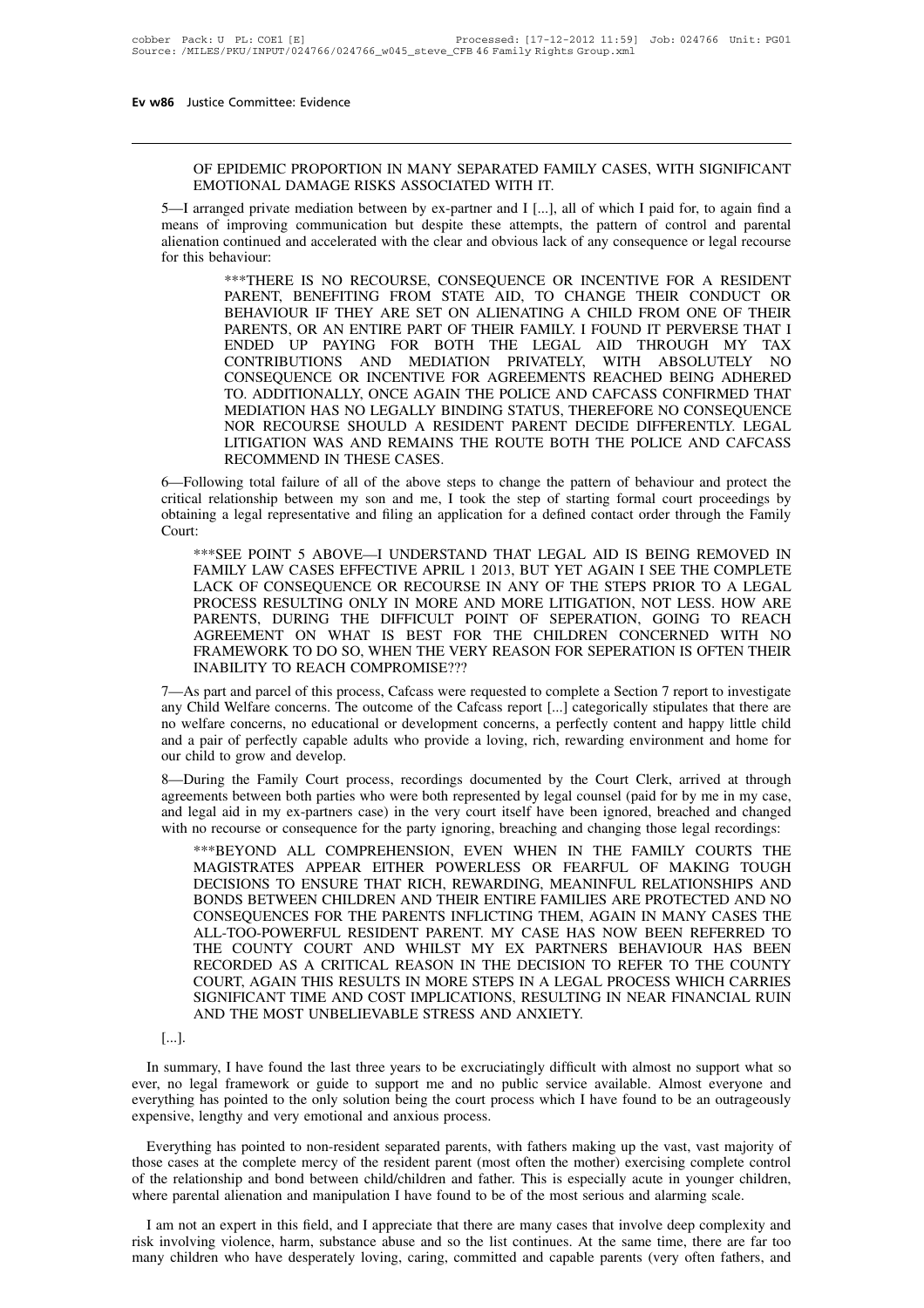Iustice Committee: Evidence Ev w87<br>there is no need to avoid the stark reality of this fact) who are simply being failed by an inadequate process,<br>poor support infrastructure and complete lack of framework. There is no need to avoid the stark reality of this fact) who are six poor support infrastructure and complete lack of framework.<br>I believe the solutions to some of these issues are to include so I believe the solutions to some of these issues are to include some critical lessons learned and experienced<br>I believe the solutions to some of these issues are to include some critical lessons learned and experienced<br>pare there is no need to avoid the stark reality<br>poor support infrastructure and complete<br>I believe the solutions to some of the<br>by parents in situations like mine:<br>1. When families separate and c<br>infrastructure and framework

- 1. So mo need to avoid the stark reality of this fact) who are simply being failed by an inadequate process, upport infrastructure and complete lack of framework.<br>
I lieve the solutions to some of these issues are to inclu infrastructure and complete lack of framework.<br>
e the solutions to some of these issues are to include some critical lessons learned and experienced<br>
in situations to some of these issues are to include some critical lesso ort infrastructure and complete lack of framework.<br>
e the solutions to some of these issues are to include some critical lessons learned and experienced<br>
in situations like mine:<br>
When families separate and children are in e the solutions to some of these issues are to include some critical lessons learned and experienced<br>in situations like mine:<br>When families separate and children are involved, there simply has to be a better process, suppo e the solutions to some of thes<br>in situations like mine:<br>When families separate and ch<br>infrastructure and framework<br>earliest possible opportunity. T<br>change and manipulation by ei<br>these critical agreements.<br>There is a chron 2. There is a chronic crisis relating to parental alienation and all-powerful resident process, support infrastructure and framework to deal with child care and access/contact arrangements at the very earliest possible opp When families separate and children are involved, there simply has to be a better process, support infrastructure and framework to deal with child care and access/contact arrangements at the very earliest possible opportun
- infrastructure and framework to deal with child care and access/contact arrangements at the very<br>earliest possible opportunity. These agreements need to carry credence, and not simply be open to<br>change and manipulation by earliest possible opportunity. These agreements need to carry credence, and not simply be open to change and manipulation by either party as they see fit. There are, after all, children at the centre of these critical agre change and manipulation by either party as they see fit. There are, after all, children at the centre of these critical agreements.<br>There is a chronic crisis relating to parental alienation and all-powerful resident parent these critical agreements.<br>There is a chronic crisis relating to parental alienation an<br>the most unacceptable examples of contact/access/visitatia<br>all together with no reason or grounds, and there is simp<br>unless a very len 2. There is a chronic crisis relating to parental alienation and all-powerful resident parents inflicting<br>the most unacceptable examples of contact/access/visitation being changed or stopped or removed<br>all together with no the most unacceptable examples of contact/access/visitation being changed or stopped or removed<br>all together with no reason or grounds, and there is simply no consequence or impact of doing so<br>unless a very lengthy, outrag If the same very lengthy, outrageously costly and stressful court battle is concluded. There simply has<br>to be a different start point in relation to child care/access/contact presumption at point of separation<br>to mitigate
- I...]. The journey my son and I have been on so far leaves me with little faith that the outcome will be much that it is today, but I simply unacceptable for those bodies to stand by and allow, what they themselves acknowl to mitigate the risk of power struggle and alienation.<br>
3. The public service, especially the Police and Cafcass, simply have to do<br>
unacceptable for those bodies to stand by and allow, what they themselves a<br>
common and g

I.e., The public service, especially the Police and Cafcass, simply have to do more. It is simply unacceptable for those bodies to stand by and allow, what they themselves acknowledge to be a common and growing trend, to c unacceptable for those bodies to stand by and allow, what they themselves acknowledge to be a<br>common and growing trend, to continue.<br>[...]. The journey my son and I have been on so far leaves me with little faith that the situation. [...]. The journey my son and I have been on so far leaves me with little faith that the outcome will be much<br>ferent from what it is today, but I simply can no longer accept this to be the case.<br>I will do whatever it takes different from what it is today, but I simply can a<br>
I will do whatever it takes to address this me<br>
children like him out there who I have heartbrea<br>
situation.<br>
My son [...] is the most wonderful gift I could<br>
hope this *Nover it ta* children like him out there situation.<br>*My son* [...] is the most hope this Justice Committe November 2012

My son [...] is the most wonderful gift I could ever have been given. I will never give up on my son, and I hope this Justice Committee will not either.<br>November 2012<br>Written evidence from the Family Rights Group<br>WHAT IS F My son [...] is the most wonderful gift I complements Justice Committee will not either.<br>
November 2012<br>
Written eviden<br>
WHAT IS FAMILY RIGHTS GROUP?

1. Family Rights Group<br>
1. Family Rights Group:<br>
1. Family Rights Group is the charity in England and Wales that advises families whose children are involved<br>
1. Family Rights Group is the charity in England and Wales that WHAT IS FAMILY RIGHTS GROUP?<br>
1. Family Rights Group is the charity in England and Wales that advises families whose children are involved<br>
with, or require, local authority services because of welfare needs or concerns. W WHAT IS FAMILY RIGHTS GROUP?<br>
1. Family Rights Group is the charity in England and Wales that advises families whose children are involved<br>
with, or require, local authority services because of welfare needs or concerns. W WHAT IS FAMILY RIGHTS GROUP?<br>
1. Family Rights Group is the charity in England and Wales that advises families whose children are involved<br>
with, or require, local authority services because of welfare needs or concerns. W WHAT IS FAMILY RIGHTS GROUP?<br>
1. Family Rights Group is the charity in England and Wales that advises families whose children are inv<br>
with, or require, local authority services because of welfare needs or concerns. We pro 1. Family Rights Group is the charity in England and Wales that advises families whose children are involved<br>th, or require, local authority services because of welfare needs or concerns. We promote policies and<br>actices th Typically, this involves and variable to be raised and variable solution. The propose them decisions are made about their children's lives. And we campaign for effective support to help practices that help children to be r

- ecisions are made about their children's lives. And we campaign for effective support to help<br>the and family and friends carers, who are raising children that cannot live at home.<br>a free, confidential telephone and email a parents and family and friends carers, who are raising children that cannot live at home.<br>
vide a free, confidential telephone and email advice service assisting over 7,000 callers per year.<br>
this involves advising:<br>
— par We provide a free, confidential telephone and email advice service assisting over 7,000 callers per year.<br>Typically, this involves advising:<br>— parents of their legal position, helping them to understand the child protectio
	-

— parents of their legal position, helping them to understand the child protection concerns and<br>supporting them to work with the local authority to make, and implement, safe plans for their<br>child; and<br>— relatives and frien supporting them to work with the local authority to make, and implement, safe plans for their child; and<br>
— relatives and friends about taking on the care of a child who is unable to live with their parents,<br>
and the impli child; and<br>
— relatives and fri<br>
and the implicar<br>
We convene the national Far<br>
family group conference service<br>
scheme for such services.<br>
We are also active membe — relatives and friends about taking on the care of a child who is unable to live with their parents,<br>and the implications of different legal options.<br>We convene the national Family Group Conference Network, have developed

and the implications of different legal options.<br>We convene the national Family Group Conference Network, have developed national quality standards for<br>family group conference services (see paragraph Appendix para 4.3) and We convene the national Family Group Conference Network, have developed national quality standards for family group conference services (see paragraph Appendix para 4.3) and are trialing a national accreditation scheme for The method of the Kinship Care (See paragraph Appendix para 4.3) and are trialing a national accreditation scheme for such services.<br>We are also active members of the Kinship Care Alliance, which comprises a number of volu Scheme for such services.<br>We are also active members of the Kinship Care Alliance, which comprises a number of voluntary<br>organisations working with family and friends carers, local authorities and academics. The Alliance d Example 1.4 percent of the Context of the Children and Scheme for such services.<br>We are also active members of the Kinship Care All<br>organisations working with family and friends carers, local<br>and promotes a joint policy ag 2. The challenge for Parliament when a child is at risk is to strike the right balance between ensuring that:<br>
2. The challenge for Parliament when a child is at risk is to strike the right balance between ensuring that:<br>

- E CHILDREN AND FAMILIES BILL<br>nge for Parliament when a child is at risk is to strike the right balance between ensuring that:<br>the child's short and long term welfare needs are met (including their safety, need for<br>permanen identity); The CHILDREN AND FAMILIES BILL<br>
hallenge for Parliament when a child is at risk is to strike the right balance between ensuring that:<br>
— the child's short and long term welfare needs are met (including their safety, need f
- concerns;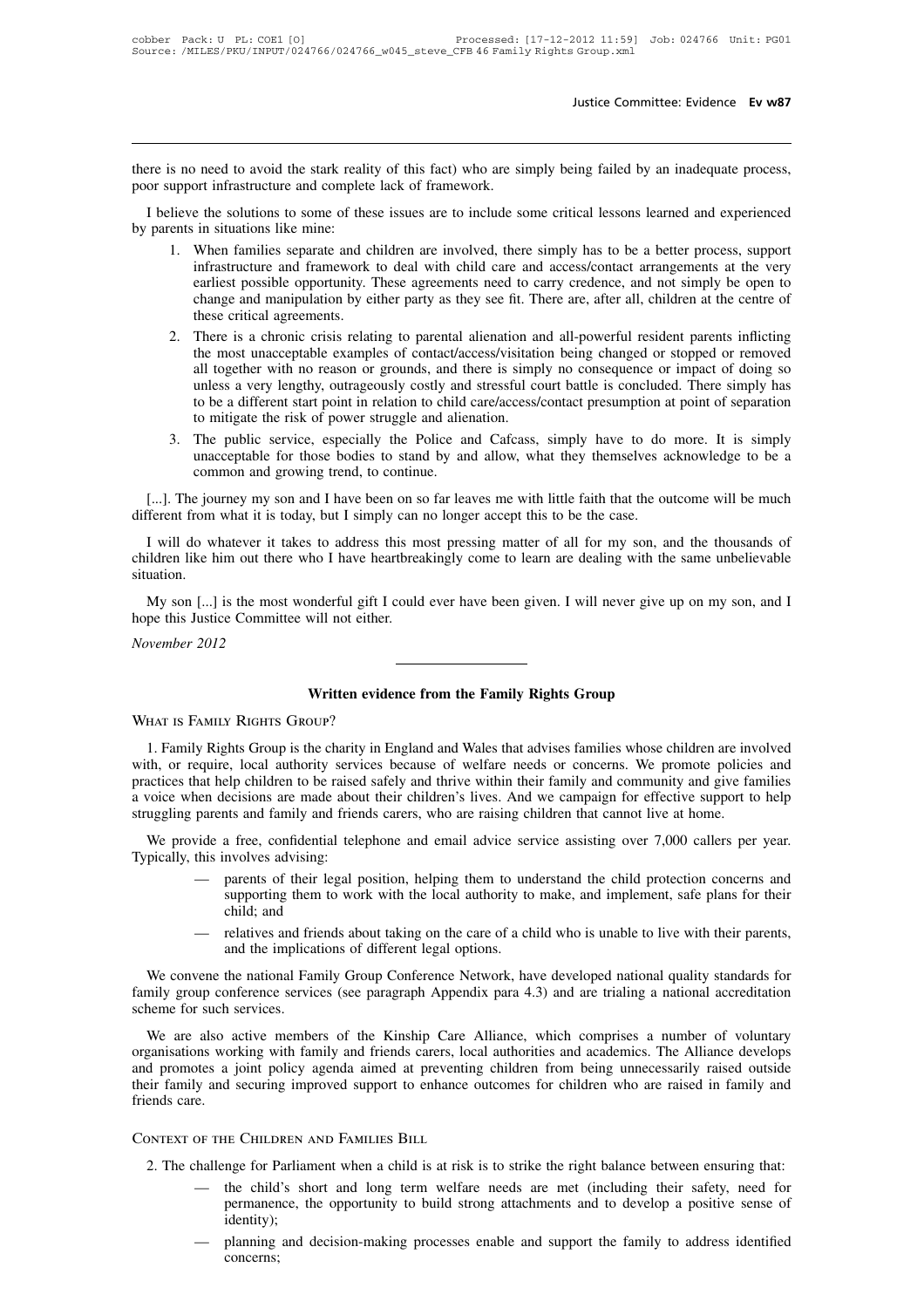- the child's right to respect to family life is observed, including exploring all potential<br>
placements within their wider family; and<br>
 plans for the child are made without unnecessary or harmful delay and within a time
- placements within their wider family life is observed, including exploring all potential<br>placements within their wider family; and<br>— plans for the child are made without unnecessary or harmful delay and within a timescale

metal of the child's right to respect to family life is observed, including exploring all potential<br>placements within their wider family; and<br>meets the child are made without unnecessary or harmful delay and within a times - the child's right to respect to family life is observed, including exploring all potential<br>placements within their wider family; and<br>- plans for the child are made without unnecessary or harmful delay and within a timesc to family life is observed, including exploring all potential<br>placements within their wider family; and<br>— plans for the child are made without unnecessary or harmful delay and within a timescale that<br>meets the child's shor placements within their wider family; and<br>
increases the child are made without unnecessary or harmful delay and within a timescale that<br>
meets the child's short and long term needs, including formation of secure attachme - plans for the child are made without unnecessary or harmful delay and with<br>meets the child's short and long term needs, including formation of secure a<br>3. The specific reforms being addressed by this inquiry are part of meets the child's short and long term needs, including formation of secure attachments.<br>pecific reforms being addressed by this inquiry are part of a more extensive programme of reforms<br>hority and judicial decision-making

- ic reforms being addressed by this inquiry are part of a more extensive programme of reforms<br>y and judicial decision-making processes. Whilst some of these are most welcome, for example<br>cial continuity and improving case m ic reforms being addressed by this inquiry are part of a more extensive programme of reforms<br>y and judicial decision-making processes. Whilst some of these are most welcome, for example<br>cial continuity and improving case m y and judicial decision-making processes. Whilst some of these are most welcome, for example<br>cial continuity and improving case management to reduce systemic delays, others may have<br>gative consequences for vulnerable child ial continuity and improving case management to reduce systemic delays, others may have<br>gative consequences for vulnerable children and families, for example:<br>The new draft safeguarding guidance<sup>71</sup> issued for consultation gative consequences for vulnerable children and families, for example:<br>The new draft safeguarding guidance<sup>71</sup> issued for consultation, following the recommendations<br>of the Munro Inquiry, drastically reduces national child The new draft safeguarding guidance<sup>71</sup> issued for consultation, following the recommendations of the Munro Inquiry, drastically reduces national child protection guidance, leaving practice decisions far more to social wor of the Munro Inquiry, drastically reduces national child protection guidance, leaving practice decisions far more to social work discretion or local authority protocols. This may result in a lack of consistency in safeguar decisions far more to social work discretion or local authority protocols. This may result in a lack of consistency in safeguarding practice across the country, especially with severe financial pressures on individual auth lack of consistency in safeguarding practice across the co<br>pressures on individual authorities. The draft guidance al<br>partnership working with parents when children are subje<br>may place children at greater risk (see Appendi pressures on individual authorities. The draft guidance also fails to mention the importance of partnership working with parents when children are subject to child protection enquires, which may place children at greater r partnership working with parents when children are subject to child protection enquires, which<br>may place children at greater risk (see Appendix para 1). And it proposes changes to the way<br>in which vulnerable children's nee
- may place children at greater risk (see Appendix para 1). And it proposes changes to the way<br>in which vulnerable children's needs are assessed, focusing on support for children at risk of<br>harm, potentially at the expense o in which vulnerable children's needs are assessed, focusing on support for children at risk of<br>harm, potentially at the expense of early preventive support for children in need, which often<br>averts the situation escalating harm, potentially at the expense of early preventive support for children in need, which of<br>averts the situation escalating into child protection;<br>Changes to the legal aid system,<sup>72</sup> will result in many family and friends (ii) Changes to the legal aid system,<sup>72</sup> will result in many family and friends carers, such as grandparents or older siblings raising children, having to represent themselves in court and navigate administrative and jud Changes to the legal aid system,<sup>72</sup> will result in many family and friends carers, such as grandparents or older siblings raising children, having to represent themselves in court and navigate administrative and judicial
- grandparents or older siblings raising children, having to represent themselves in court and<br>navigate administrative and judicial decision-making processes alone, without legal advice or<br>assistance. This may deter some fro navigate administrative and judicial decision-making processes alone, without legal advice or assistance. This may deter some from seeking a residence or special guardianship order, leaving the child vulnerable to being re assistance. This may deter some from seeking a residence or special guardianship order, leaving<br>the child vulnerable to being removed from their care by their parents, without notice.<br>The "foster to adopt" proposal which r the child vulnerable to being removed from their care by their parents, without notice.<br>The "foster to adopt" proposal which requires local authorities to consider placing children with<br>approved adopters, initially on a te The "foster to adopt" proposal which requires local authorities to consider placing children with approved adopters, initially on a temporary foster care basis until a placement order has been made,<sup>73</sup> creates a fast trac approved adopters, initially on a temporary foster care basis until a placement order has been made,<sup>73</sup> creates a fast track to adoption. For example, a baby could be placed with potential adopters (who have been approved made,<sup>73</sup> creates a fast track to adoption. For example, a baby could be placed with potential adopters (who have been approved as temporary foster carers) under an interim care order before the court has made a decision a adopters (who have been approved as temporary foster carers) under an interim care order<br>before the court has made a decision at the final hearing in care proceedings that the threshold<br>for removing the child from their pa before the court has made a decision at the final hearing in care proceedings that the threshold<br>for removing the child from their parents has been established. If there was a viable family and<br>friends care arrangement ide for removing the child from their parents has been established. If there was a viable family and<br>friends care arrangement identified in such a case, a court considering the care plan would have<br>to weigh up the advantages t friends care arrangement identified in such a case, a court considering the care plan would have<br>to weigh up the advantages to the child of remaining with their existing carers (who had already<br>been approved as adopters an to weigh up the advantages to the child of remaining with their existing carers (who had already<br>been approved as adopters and temporary foster carers) with whom they have formed a strong<br>relationship, against the risks as been approved as adopters and temporary foster carers) with whom they have formed a strong relationship, against the risks associated with breaking such attachments in order to place the child with an otherwise suitable fa
- would have been prejudged by this early "foster to adopt" placement; and<br>
(iv) the removal of adoption panel scrutiny of the proposed plan for adoption in placement order<br>
cases<sup>74</sup> from 1 September 2012 further reduces ex

favour maintaining the status quo, hence the child's opportunity to be raised by their family<br>would have been prejudged by this early "foster to adopt" placement; and<br>(iv) the removal of adoption panel scrutiny of the pro in danger of marginalising parents and reducing the this early "foster to adopt" placement; and<br>
(iv) the removal of adoption panel scrutiny of the proposed plan for adoption in placement order<br>
cases<sup>74</sup> from 1 September (iv) the removal of adoption panel scrutiny of the proposed plan for adoption in placement order cases<sup>74</sup> from 1 September 2012 further reduces external scrutiny of permanence plans, which may impact on the quality of pe Figure 1.1 States  $(IV)$  the removal of a<br>cases<sup>74</sup> from 1 S<br>may impact on the 4. When combined, these and<br>in danger of marginalising parer<br>family network. It is therefore<br>particular questions posed.<br>26 WEEK TIME LIMIT IN 26 Week Time Limit in Care Proceeding the chances of children being raised safely within their wider<br>family network. It is therefore essential that this inquiry considers the wider context when addressing the<br>particular qu

Family network. It is therefore essential that this inquiry considers the wider context when addressing the particular questions posed.<br>
26 WEEK TIME LIMIT IN CARE PROCEEDINGS:<br>
5. We are aware from our advice and policy w particular questions posed.<br>
26 WEEK TIME LIMIT IN CARE PROCEEDINGS:<br>
5. We are aware from our advice and policy work that, in many parts of the country, courts are already<br>
operating a 26 week timetable (save in exception 26 WEEK TIME LIMIT IN CARE PROCEEDINGS:<br>
5. We are aware from our advice and policy work that, in many parts of the country, courts are already<br>
operating a 26 week timetable (save in exceptional cases) on new cases, despi

- 
- wate from our advice and policy work ulad, in many parts of the country, courts are already week timetable (save in exceptional cases) on new cases, despite this provision not yet having a parliament. Although we support t n parliament. Although we support the government's intention to remove harmful delay for a parliament. Although we support the government's intention to remove harmful delay for the system, we are very concerned that this been enacted in parliament. Although we support the government's intention to remove harmful delay for children from the system, we are very concerned that this 26 week time limit,<br>
— reduces the time available for parents - reduces the time available for parents to demonstrate their parenting abilities; and<br>
- squeezes out potential family carers because there is simply not enough time to consider their<br>
application, and in the case of spec an acceleration, and in the case of special guardianship applications their support needs, before the proceedings are concluded. We are already hearing anecdotes of family members being denied an assessment once the case i 43.1 Splication, and in the case of special guardianship applications their support needs, before the<br>proceedings are concluded. We are already hearing anecdotes of family members being denied<br>an assessment once the case

6. To guard against the child's chance of being raised by their parents or wider family being<br>an acceleration of the process rather than a welfare based decision, we think it is critical t<br>supported to address identified an acceleration of the process rather than a welfare based decision, we think it is critical that families are<br>supported to address identified concerns and make safe plans for their children before care proceedings start.

http://www.legislation.gov.uk/uksi/2012/1410/made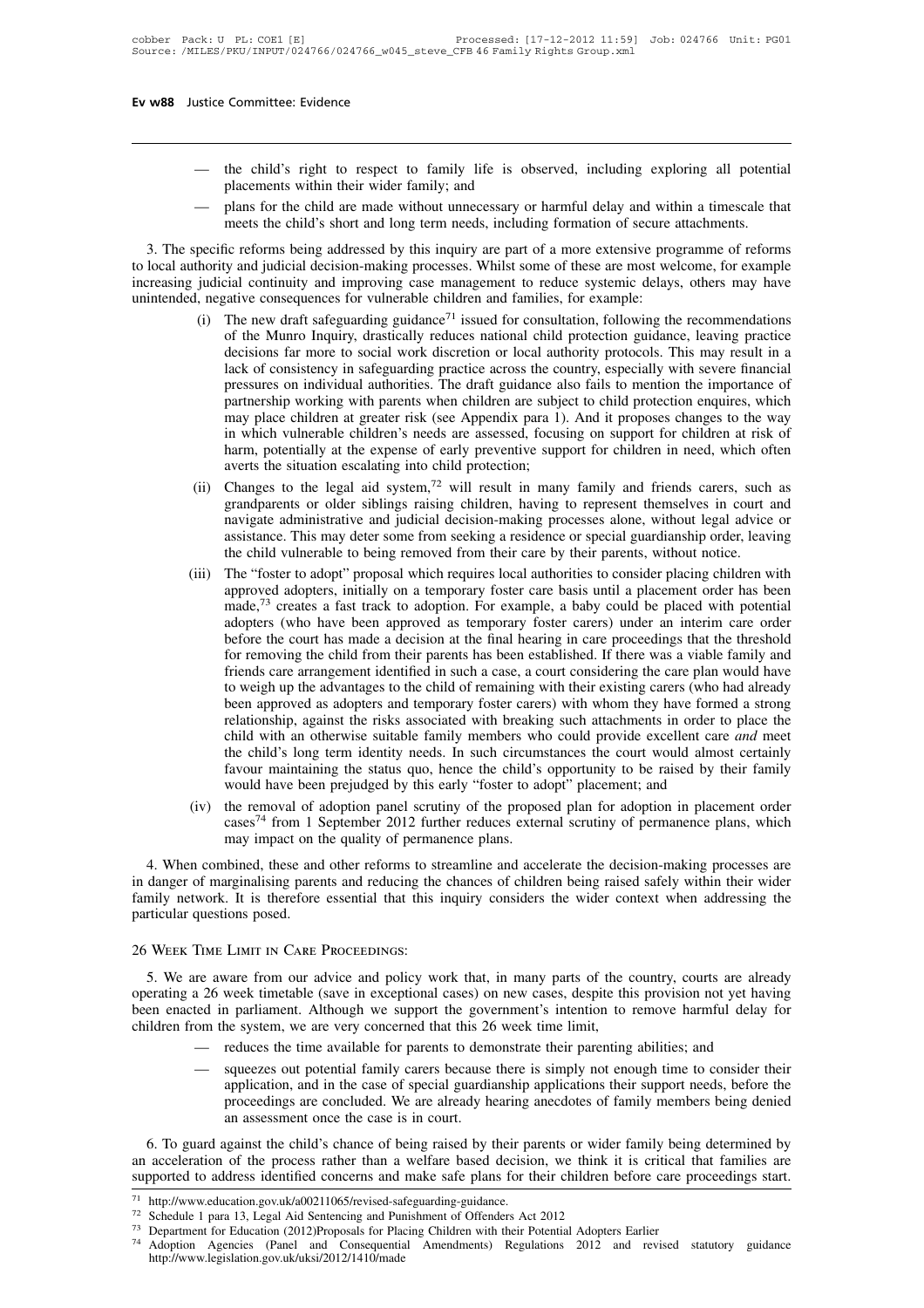Justice Committee: Evidence Ev w89<br>There is simply not enough time to do this once proceedings have started. However this pre-proceedings stage<br>is largely unregulated, with the result that practice varies widely and key op Intered is simply not enough time to do this once proceedings have started. However this pre-proceedings stage is largely unregulated, with the result that practice varies widely and key opportunities for the child to live There is simply not enough time to do the<br>is largely unregulated, with the result their<br>with their family are often missed.<br>7. We have described in the Appendi The approximation of the Appendix paragraph 4 key, yet under-exploited, interventions that effectively<br>T. We have described in the Appendix paragraph 4 key, yet under-exploited, interventions that effectively<br>gage parents There is simply not enough time to do this once proceedings have started. However this pre-proceedin<br>is largely unregulated, with the result that practice varies widely and key opportunities for the chil<br>with their family mply not enough time to do this once proceedings have started. However this pre-proceedings stage<br>unregulated, with the result that practice varies widely and key opportunities for the child to live<br>family are often missed

- gulated, with the result that practice varies widely and key opportunities for the child to live<br>y are often missed.<br>described in the Appendix paragraph 4 key, yet under-exploited, interventions that effectively<br>and relati y are often missed.<br>
described in the Appendix paragraph 4 key, yet under-exploited, interventions that effectively<br>
and relatives in making safe plans for their child. We therefore recommend that<br>
The government issues a described in the Appendix paragraph 4 key, yet under-exploited, interventions that effectively<br>and relatives in making safe plans for their child. We therefore recommend that<br>The government issues a *pre proceedings protoc* described in the Appendix paragraph 4 key, yet under-exploited, interventions that effectively<br>and relatives in making safe plans for their child. We therefore recommend that<br>The government issues a *pre proceedings protoc* and relatives in making safe plans for their child. We therefore recommend that<br>The government issues a *pre proceedings protocol* under s.7 Local Authority Social Services<br>Act 1970.<sup>75</sup> This should set out how local autho The government issues a *pre proceedings protocol* under s.7 Local Authority Social Services Act 1970.<sup>75</sup> This should set out how local authorities should work to engage families to make safe plans for their children befo Act 1970.<sup>75</sup> This should set out how local authorities should work to engage families to make<br>safe plans for their children before the proceedings start, drawing on best practice of what<br>works (see Appendix). This work s works (see Appendix). This work should be undertaken in sufficient time for the family to have<br>a realistic opportunity to address and overcome the concerns within the timescale of the child's<br>needs. Where necessary, *this* The about the children are subject to s.47 enquiries to commission specialist parental<br>(d) The government continues to fund, and expanded to exploring contingency options for the<br>child to be raised outside the family if th needs. Where necessary, *this work could be in parallel to exploring contingency options for the child* to be raised outside the family if there is evidence to suggest that this may be required.<br>The government continues
- 
- 
- child to be raised outside the family if there is evidence to suggest that this may be required.<br>
(b) The government continues to fund, and expands, Family Rights Group's advice service to enable more such families to acce (b) The government continues to fund, and expands, Family Rights Group's advice service to enable more such families to access specialist independent advice;<br>
(c) All parents whose children are subject to  $s.47$  enquiries
- enable more such families to access specialist independent advice;<br>(c) All parents whose children are subject to s.47 enquiries should have a right to have a<br>*professional advocate* to support them through the process;<br>(d) All parents whose children are subject to s.47 enquiries should have a right to have a *professional advocate* to support them through the process;<br>There should be a corresponding duty on local authorities to commission sp In particular and advocate to support them through the process;<br>There should be a corresponding duty on local authorities to commission specialist parental<br>advocacy services, and that duty should be funded by Government.<br>T (d) There should be a corresponding duty on local authorities to commission specialist parental<br>advocacy services, and that duty should be funded by Government.<br>(e) There should be a new *duty on local authorities to ident* (a) There should be a corresponding daty on local authorities to commission specialist parental<br>advocacy services, and that duty should be funded by Government.<br>(b) There should be a new *duty on local authorities to ident* there should be a new *duty on local authorities to identify and consider wider family placements for a child, whenever they are considering removing a child from their parents because they may be at risk. This would allow*
- because they may be at risk. This would allow contingency planning to take place whilst still<br>working with the parents.<br>(f) Families should be routinely offered a *Family Group Conference* to develop a plan to safeguard<br>th (g) The *letter before proceedings* should allow contingency planning to take place whilst still working with the parents.<br>
(f) Families should be routinely offered a *Family Group Conference* to develop a plan to safeguar
- working with the parents. This would allow contingency praining to take prace whilst sint<br>Families should be routinely offered a *Family Group Conference* to develop a plan to safeguard<br>their child, when an initial child p Families should be routinely offered a *Family Group Conference* to develop a plan to safeguard their child, when an initial child protection conference has determined that a plan is required to protect the child or their Families should be routinely offered a *Family Group Conference* to develop a plan to sateguard<br>their child, when an initial child protection conference has determined that a plan is required<br>to protect the child or their their child, when an initial child<br>to protect the child or their child i<br>The *letter before proceedings* sho<br>as early as possible in the child<br>rather than *intended*. This would<br>the proceedings start and could sti<br>not sati (g) The *letter before proceedings* should be revised so that a *letter of concerns* is sent to parents as early as possible in the child protection process when proceedings are being *considered* rather than *intended*. T (i) *LSC level 2 advice* should give the area of family to address the concerns before the proceedings start and could still spell out that proceedings might follow if the concerns are not satisfactorily addressed;<br>(h) *LS* The proceedings start and could still<br>the proceedings start and could still<br>not satisfactorily addressed;<br>*LSC level 2 advice* should be trigge<br>earlier;<br>*LSC level 2 advice* should also be e.<br>the care of the child; and<br>Mor
- earlier;
- 
- (i) *LSC level 2 advice* should be triggered by this *letter of concerns* so that advice is available earlier;<br>
(i) *LSC level 2 advice* should also be extended to family members who are considering taking on the care of t *LSC level 2 advice* should be triggered by this *letter of concerns* so that advice is available earlier;<br>*LSC level 2 advice* should also be extended to family members who are considering taking on the care of the child; *ESC level 2 davice should also be extended to family members who are considering taking on* the care of the child; and<br>*More effective support should be available for family and friends carers to optimise outcomes* for ch LSC level 2 advice should also be extended to family members who are considering taking on the care of the child; and<br>the care of the child; and<br>More effective support should be available for family and friends carers to o (i) *LSC level 2 advice* should also be extended to family members who are considering taking on the care of the child; and (j) More effective support should be available for family and friends carers to optimise outcomes (j) More effective support should be available for family and friends carers to optimise outcomes<br>for children in these placements, including a new statutory duty on local authorities to provide<br>*support for family and fri*

for children in these placements, including a new statutory duty on local authorities to provide<br>for children in these placements, including a new statutory duty on local authorities to provide<br>*support for family and frie* **Example 1 Constrained and Sciences with the pre-proceedings are a** state of legal status and a national financial allowance for such carers raising children to cover the real costs of raising a child for whom they are n Expective of legal status and a national financial allowance for such carers raising children to cover the real costs of raising a child for whom they are not in law financially liable.<br>
8. These recommendations should sub Extra the real costs of raising a child for whom they are not in law financially liable.<br>
8. These recommendations should substantially reduce the number of family and friends carers only coming<br>
forward after a fact findi circumstances where either the pre-proceedings work with the family has not been done or circumstances have changed at the last minute, such that a family member needs to be considered late in the day. In these circumstanc Exercion extends the should substantially reduce the number of family and friends carers only coming<br>ter a fact finding in proceedings, thus eliminating a major source of delay. However, there will be<br>ces where either the fact finding in proceedings, thus eliminating a major source of delay. However, there will be where either the pre-proceedings work with the family has not been done or circumstances have last minute, such that a family m The last minute, such that a family member needs to be considered late in the day. In these coes and in order to ensure that the opportunity of a suitable family placement is not lost whilst busly ensuring that undue dela

- 
- 

(b) an associated mechanism developed within the local authority to ensure that a fast track, yet thorough, assessment<sup>76</sup> is conducted.<br>This will be particularly important where a relative seeks a special guardianship or This will be particularly important where a relative seeks a special guardianship order are not under the succeedings should be available to enable an expedited assessment of the proposed carer to take place; and (b) an a (a) guidance for judges that an exceptional extension to the time limit of the proceedings should<br>be available to enable an expedited assessment of the proposed carer to take place; and<br>(b) an associated mechanism develop be available to enable an expedited assessment of the proposed carer to take place; and<br>
(b) an associated mechanism developed within the local authority to ensure that a fast track, yet<br>
thorough, assessment<sup>76</sup> is conduc (b) an associated mechanism developed within the local authority to ensure that a fast track, yet thorough, assessment<sup>76</sup> is conducted.<br>This will be particularly important where a relative seeks a special guardianship or First will be particularly important where a relative seeks a special guardianship order within in care<br>proceedings. This is an order which can be made in favour of a non-parent to secure a child's future with them.<br>It is This will be particularly important where a relative seeks a special guardianship order within in care<br>proceedings. This is an order which can be made in favour of a non-parent to secure a child's future with them.<br>It is e This will be particularly important where a relative seeks a special guardianship order within in care<br>proceedings. This is an order which can be made in favour of a non-parent to secure a child's future with them.<br>It is e rushed, particularly if speed is a the expense of agreeing a robust support package that is critical to the placement working(for example to support difficult contact arrangements or prevent significant financial hardship)

http://www.lbhf.gov.uk/Directory/News/Tri\_borough\_councils\_join\_forces\_to\_speed\_up\_care\_proceedings\_in\_national\_ pilot.asp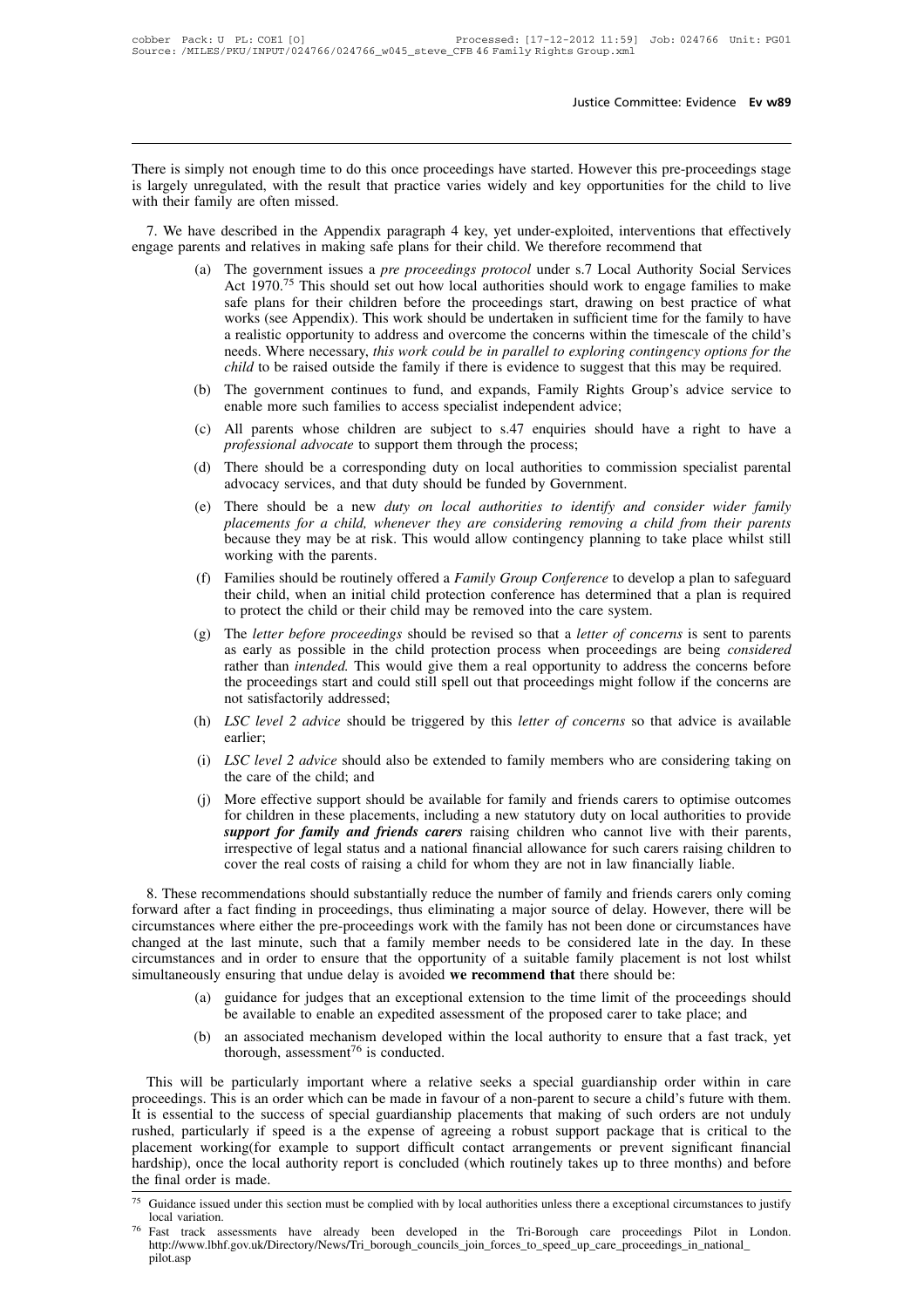Removal of Time Limit on Interim Care Orders:

- 9. Under the Committee: Evidence<br>
9. One effect of this proposal will be to remove the opportunity for:<br>
(a) parents to challenge interim care plans where there is a characterism order was made: (a) parents to challenge interim care plans where there is a change in circumstances since the original interim order was made;<br>(b) parents to challenge interim care plans where there is a change in circumstances since the IME LIMIT ON INTERIM CARE ORDERS:<br>of this proposal will be to remove the<br>parents to challenge interim care plan<br>original interim order was made;<br>parents to resolve contact disputes duri (a) parents to challenge interim care plans where there is a change in circ<br>
(a) parents to challenge interim care plans where there is a change in circ<br>
original interim order was made;<br>
(b) parents to resolve contact dis
	-
- effect of this proposal will be to remove the opportunity for:<br>
(a) parents to challenge interim care plans where there is a change in circumstances since the<br>
original interim order was made;<br>
(b) parents to resolve conta of this proposal will be to remove the opportunity for:<br>parents to challenge interim care plans where there is a change in circumstances since the<br>original interim order was made;<br>parents to resolve contact disputes during parents to challenge interim care plans where there is a change in circumstances since the original interim order was made;<br>parents to resolve contact disputes during the proceedings; and<br>wider family members from being ab parents to chancing methan care plans where there is a enally in encalisatives since the original interim order was made;<br>parents to resolve contact disputes during the proceedings; and<br>wider family members from being able original interim order was made;<br>
(b) parents to resolve contact disputes during the proceedings; and<br>
(c) wider family members from being able to apply to take on the interim care of a child pending<br>
a final hearing. This (c) wider family members from being able to apply to take on the interim care of a child pending a final hearing. This will be very significant when the new legal aid restrictions are in force as it will become more diffic interim arrangements from edificult for them to<br>a final hearing. This will be very significan<br>it will become more difficult for them to<br>residence/child arrangements order without<br>interim hearing where the other parties' so a final hearing. This will be very signific<br>it will become more difficult for them<br>residence/child arrangements order with<br>interim hearing where the other parties'<br>We therefore recommend that, publicly funded media<br>interim

We therefore recommend that, publicly funded mediation should be available to help resolve disputes over<br>
rerim arrangements for the child including contact.<br>
EDUCING COURT SCRUTINY OF CARE PLANS<br>
10. We are very concerned We therefore recommend that, publicly tunded mediation should be available to help resolve disputes over<br>interim arrangements for the child including contact.<br>REDUCING COURT SCRUTINY OF CARE PLANS<br>10. We are very concerned interim arrangements for the child including contact.<br>
REDUCING COURT SCRUTINY OF CARE PLANS<br>
10. We are very concerned by the proposal that the court should no longer scrutinise the "details" of the<br>
care plan. It is ofte REDUCING COURT SCRUTINY OF CARE PLANS<br>10. We are very concerned by the proposal that the court should no longer scrutinise the "details" of the<br>care plan. It is often only as a result of the court's authority and scrutiny REDUCING COURT SCRUTINY OF CARE PLANS<br>
10. We are very concerned by the proposal that the court should no longer scrutinise the "details" of the<br>
care plan. It is often only as a result of the court's authority and scrutin 10. We are very concerned by the proposal that the court should no longer scrutinise the "details" of the re plan. It is often only as a result of the court's authority and scrutiny that key elements of the child's plan, c From the child's often only as a result of the court's authority and scrutiny that key elements of the child's plan, such as sibling placements, contact and contingency planning in care proceedings, which are fundamental t eare plan. It is often only as a resain of the<br>such as sibling placements, contact and co<br>the child's future wellbeing, are effectively<br>provides this scrutiny, has transformed the<br>11. We are particularly worried becaus<br>des

12. Clearly Independent Reviewing Officers (IROs) will be key to ensuring that the court currently ovides this scrutiny, has transformed the quality of many care plans.<br>
11. We are particularly worried because this comes o

provides this scrutiny, has transformed the quanty of many care plans.<br>
11. We are particularly worried because this comes on top of other actions to reduce external scrutiny,<br>
described in para 3 above and proposals that 11. We are particularly worried because this comes on top of other actions to reduce external scrutiny, described in para 3 above and proposals that have been recently consulted upon to alter the contact and sibling placem described in para 3 above and proposals that have been recently consulted upon to alter the contact and sibling<br>placement duties for children in care.<br>12. Clearly Independent Reviewing Officers (IROs) will be key to ensuri needs. Moreover, the culture of local authorities varies, and some still attempt to minimise or sideline IRO's<br>independent Reviewing Officers (IROs) will be key to ensuring that the care plan meets the<br>child's needs. Indee placement dates for emhaten in eare.<br>
12. Clearly Independent Reviewing Officers (IROs) will be key to ensuring that the care plan meets the child's needs. Indeed they are already tasked to challenge poor practice and any 12. Clearly Independied's needs. Indee<br>behalf of the child.<sup>7</sup><br>have the time or re<br>needs. Moreover, the<br>independence and  $\epsilon$ <br>them increase.<br>13. Given the lim The limit of the child.<sup>77</sup> However, their workload (which can be up to 120 cases each) is such that they do not<br>we the time or resources to challenge all aspects of the care plan which they feel do not meet the child's<br>e because to children at misliman in the care plan which they feel do not meet the child's needs. Moreover, the culture of local authorities varies, and some still attempt to minimise or sideline IRO's independence and autho

Figure 1.13. Given the culture of local authorities varies, and some still attempt to minimise or sideline IRO's independence and authority. This is likely to become more rather than less difficult if the expectations on t harm the welfare of children at risk. However, if the clause remains, we suggest *it should be amended* to vulnerable children and families, it seems contrary to children's welfare to remove this key layer of scrutiny. We include contact and sibling placements as being the since it and the pressures on local authorities budgets which affect services provided to vulnerable children and families, it seems contrary to children's welfare to re 13. Given the limited resources of IROs and the p<br>provided to vulnerable children and families, it seem<br>of scrutiny. We therefore recommend that the proposo<br>harm the welfare of children at risk. However, if t<br>include cont 14. We also recommend that in addition to the pre-proceedings proposals when the expectation. We therefore recommend that the proposal to reduce court scrutiny should be opposed since it may rm the welfare of children at *following safeguards are put in place to ensure there are appropriate checks and balances in the system* of scrutiny. We therefore recommend that the proposal to reduce court scrutiny should be opposed since it may harm t For scruting. The *interface* containment than the pharm the welfare of children at risk. Howeve<br>include contact and sibling placements as be<br>permanence plans for the child (Clause 3A(a)).<br>14. We also recommend that in ad

mtact and sibling placements as being core issues that the court should consider in addition to<br>e plans for the child (Clause 3A(a)).<br>also recommend that in addition to the pre-proceedings proposals set out in para 7 abov any for the child (Clause 3A(a)).<br>
recommend that in addition to the pre-procential and the interval of the care approxitional delay to children:<br>
Social workers should be required to actively<br>
any significant changes to

- 
- (a) also recommend that in addition to the pre-proceedings proposals set out in para 7 above, the *safeguards are put in place to ensure there are appropriate checks and balances in the system* without by additional delay Exercise to any planning there are appropriate checks and balances in the system without<br>ditional delay to children:<br>Social workers should be required to actively consult parents and other family members about<br>any signific The consults are parameters and the children:<br>Social workers should be required to actionary significant changes to the care plan;<br>IROs should ensure that parents and oth<br>contribute to any planning meetings before the chil (a) Social workers should be required to actively consult parents and other family members about<br>any significant changes to the care plan;<br>(b) IROs should ensure that parents and other family members are directly involved IROs should ensure that parents and other family members are directly involved in and contribute to any planning meetings before a final care plan is made unless this would pl the child at risk of harm<br>The existing princi
- any significant changes to the care plan;<br>IROs should ensure that parents and other family members are directly involved in and/or<br>contribute to any planning meetings before a final care plan is made unless this would pla (d) Contribute to any planning meetings before a final care plan is made unless this would place<br>the child at risk of harm<br>(c) The existing principle, established by Human Rights Act case law, that local authorities shoul Framing incellige<br>the child at risk of harm<br>The existing principle, established by<br>consult with parents and other signific<br>the care plan after a care order is made<br>Publicly funded mediation between t<br>help resolve care plan
- 
- (c) The existing principle, established by Human Rights Act case law, that local authorities should consult with parents and other significant family members if there is a fundamental change to the care plan after a care There should be a new duty on Indenendent Peyieving Officers to apply to court for further<br>there should be a new duty on Independent family members if there is a fundamental change to<br>the care plan after a care order is m booker with parents and other significant raining<br>the care plan after a care order is made,<sup>78</sup> shou<br>Publicly funded mediation between the family<br>help resolve care plan disputes;<br>Parents/others with parental responsibility (d) Publicly funded mediation between the family and the local authority should be available to help resolve care plan disputes;<br>
(e) Parents/others with parental responsibility and significant family members should have a
- Functional means of the means of the means of the proposition of the presents/others with parental responsibility and significant family members should have a right to apply to court for further scrutiny of the care plan/ Parents/others with parental responsibility and significant family members should have a right<br>to apply to court for further scrutiny of the care plan/directions where there is a fundamental<br>disagreement about the propose The system.<sup>79</sup><br>S.26 CA 1989 as amended and set of the system of the care plan/directions where there is a fundamental disagreement about the proposed change.<br>(f) There should be a new duty on Independent Reviewing Office (f) There should be a<br>scrutiny where they<br>This would help the<br>in the system.<sup>79</sup><br> $\frac{77}{77}$  S.26 CA 1989 as amended<br> $\frac{78}{78}$  See for example, *Re*: *C* (*A Child*) [20<br> $\frac{79}{79}$  See *A and S (Children) v Lancashire* (f) There should be a new duty on Independent Revie<br>scrutiny where they consider that the proposed care<br>This would help them to challenge poor local author<br>in the system.<sup>79</sup><br> $\frac{77}{72}$  S.26 CA 1989 as amended<br> $\frac{78}{79}$ scrutiny where they consider that the pr<br>This would help them to challenge poor<br>in the system.<sup>79</sup><br><sup>79</sup> S.26 CA 1989 as amended<br><sup>78</sup> See for example, *Re:* C (*A Child)* [2007] EWCA Civ 2 C/A<br><sup>79</sup> See *A and S (Children)*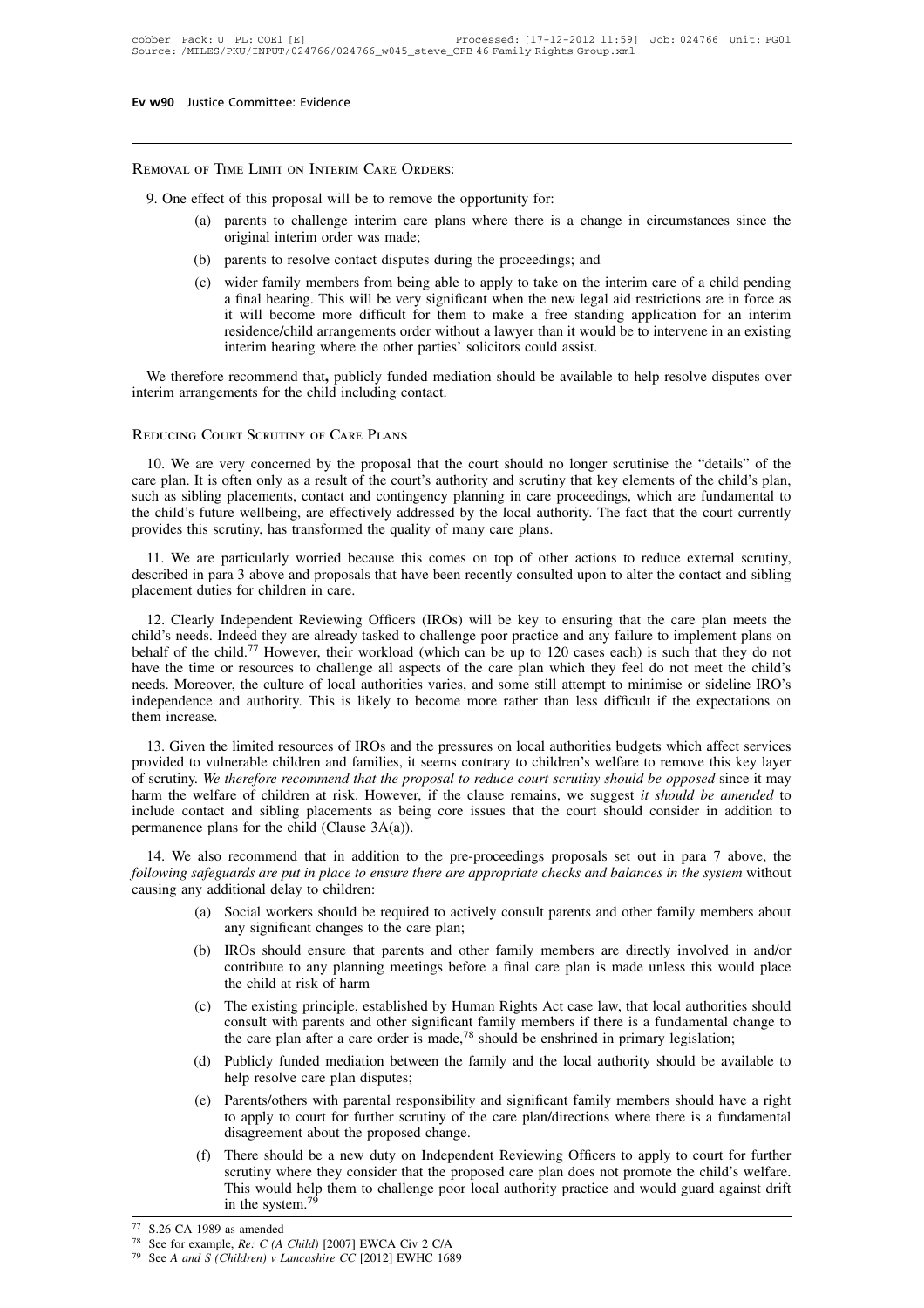# **APPENDIX**

Justice Committee: Evidence<br> **APPENDIX**<br>
ENGAGING FAMILIES PRE-PROCEEDINGS—WHAT WORKS<br>
Services become concerned about the safety and welfare of a child, the typical experience **1. When Children's Services become concerned about the safety and welfare of a child, the typical experience**<br>
1. When Children's Services become concerned about the safety and welfare of a child, the typical experience<br> ENGAGING FAMILIES PRE-PROCEEDINGS—WHAT WORKS<br>1. When Children's Services become concerned about the safety and welfare of a child, the typical experience<br>of parents is that they find it difficult to work with the local aut **betwirdered.** They are often overwhelmed by continuous assessments and welfare of a child, the typical experience of parents is that they find it difficult to work with the local authority because they are frightened, ang **Spot light of a large numbers of professionals.** They are often a child, the typical experience of parents is that they find it difficult to work with the local authority because they are frightened, angry and bewildered. ENGAGING FAMILIES PRE-PROCEEDINGS—WHAT WORKS<br>1. When Children's Services become concerned about the safety and welfare of a child, the typical experience<br>of parents is that they find it difficult to work with the local aut ENGAGING FAMILIES FRE-FROCEEDINGS—WHAT WORKS<br>1. When Children's Services become concerned about the safety and welfare of a child, the typical experience<br>of parents is that they find it difficult to work with the local au 1. When Children's Services become concerned about the safety and welfare of a child, the typical experience of parents is that they find it difficult to work with the local authority because they are frightened, angry an of parents is that they find it difficult to work with the local authority because they are frightened, angry and bewildered. They are often overwhelmed by continuous assessments and meetings in which they are under the sp bewildered. They are often overwhelmed by continuous assessments and meetings in which they are under the spot light of a large numbers of professionals. They are often unclear about the totality of the concerns and the re proceedings. 2. An estimated 200–300,000 children who cannot live safely with their family network is consistent when a child is at risk, an effective partnership working between the family and local authority is key to eping them safe and when a child is at fisk, an effective partiels inp working between the rainity and local authority is key to<br>keeping them safe.<sup>80</sup> This makes practical sense because 93% of children subject to a child protection plan

Example 11 Safe.<sup>54</sup> Instructs practical sense because 95% of children subject to a child protection plant live at home,<sup>81</sup> hence it is their parents who are responsible for their day to day care and the plan's implement right to respect for family83 and also results in positive outcomes for the children in day to day care and the pairs<br>approceedings.<br>2. An estimated 200–300,000 children who cannot live safely with their parents are being Example, that in comparison to children in unrelated foster care, children in taniformize and performance in the care system. Enabling children to live safely with their parents are being raised by family and friends (typ 2. An estimated 200–300,000 children who cannot live safely with their parents are being raised by family and friends (typically grandparents, older siblings, aunts and uncles),<sup>82</sup> often as an alternative to being brought 2. An estimated 200–300,000 children who cannot live safely with their parents are being raised by family and friends (typically grandparents, older siblings, aunts and uncles),<sup>82</sup> often as an alternative to being brough and friends (typically grandparents, older siblings, aunts and uncles),<sup>82</sup> often as an alternative to being brought<br>up in the care system. Enabling children to live safely within their family network is consistent with th up in the care system. Enabling children to live safely within their family network is consistent with the child's<br>right to respect for family<sup>83</sup> and also results in positive outcomes for the children involved. Research<sup>8</sup> ight to respect for family<sup>83</sup> and also results in positive outcomes for the children involved. Research<sup>84</sup> shows, for example, that in comparison to children in unrelated foster care, children in family and friends care safe,<sup>85</sup> and are doing as well if not better in relation to their health, school attendance and performance, self-<br>esteem and social and personal relationships. Moreover, there is a marked improvement in their emotional<br>h 3. Family and friends care arrangements for children who would otherwise be in their entired improvement in their enotional alth and behaviour following placement and their carers are more likely to match their ethnicity in and social and personal relationships. Moreover, there is a marked improvement in their emotional<br>health and behaviour following placement and their carers are more likely to match their ethnicity and be<br>highly committe

Example and denote them, leading to more stable placements. This is despite these children suffering from similar adversities to children in the care system and their carers often having multiple problems of their own inc evere financial hardship and isolation yet recovering little or no support.<br>
y and friends care arrangements for children who would otherwise be in the care system also result<br>
st savings to the State: it is estimated that d friends care arrangements for children who would otherwise be in the care system also result<br>avings to the State: it is estimated that the average costs of a child being in care are over<br>year and the average costs to th (ii) social workers focus too often exclusively on the mother and the care system also result obst savings to the State: it is estimated that the average costs of a child being in care are over per year and the average cos

- 
- Extreme that the parents of the depth or totality of concerns; in others it they step forward. Therefore, we<br>are an other family placements are frequently identified late in care proceedings<sup>88</sup> because:<br>social workers fo bear and the average costs to the state of cate proceedings are a futuler  $\tau$ 25,000 or more.<br>
ider family placements are frequently identified late in care proceedings<sup>88</sup> because:<br>
social workers focus too often exclusiv used and a workers focus too often exclusively on the mother, and do not routinely seek our potential carers in the wider family, particularly paternal relatives, before proceedings start,<sup>89</sup> and many family and friends social workers focus too often exclusively on the mother, and do not routinely seek our potential carers in the wider family, particularly paternal relatives, before proceedings start,<sup>89</sup> and many family and friends care carers in the wider family, particularly paternal relatives, before proceedings start,<sup>89</sup> and<br>many family and friends carers refrain from offering to care for the child whilst there is still a<br>chance that the parents may many family and friends carers refrain from offering to care for the child whilst there is still a chance that the parents may be able to raise the child long term. In some cases, this is because they are unaware of the de chance that the parents may be able to raise the child long term. In some care they are unaware of the depth or totality of concerns; in others it is because undermine the parents or are fearful of reprisals from the paren *Independent advice for parents and relatives:*<br> **I** A. The following interventions maximise the changement.<br> **A.** The following interventions maximise the changement advice for parents and relatives:<br> **A.1** Research has f
	-

many children may be denied the chance of living in an otherwise suitable family and friends<br>care arrangement.<br>4. The following interventions maximise the chances of early family engagement:<br>4.1 Research has found that whe specialist advice for parents and relatives:<br>
A. The following interventions maximise the chances of early family engagement:<br>
A. I Research has found that when parents and family members are able to discuss with an indepe 4. The following interventions maximise the chances of early family engagement:<br> *Independent advice for parents and relatives:*<br>
4.1 Research has found that when parents and family members are able to discuss with an ind *Independent advice for parents and relatives:*<br>
4.1 Research has found that when parents and family members are able to discuss with an independent<br>
specialist adviser how the system works and the options open to them, i *Independent advice for parents and relatives:*<br>4.1 Research has found that when parents and family members are able to discuss with an independent<br>specialist adviser how the system works and the options open to them, it c The impact was that it saved  $\epsilon$  for parents and reality.<br>
4.1 Research has found that when parents and family members are able to discuss with an independent<br>
specialist adviser how the system works and the options open 4.1 Research has found that when parents and family members are able to discuss with an independent specialist adviser how the system works and the options open to them, it can significantly impact on their ability to wor specialist adviser how the system works and the options open to them, it can significantly impact on their ability<br>to work constructively with the local authority in this pre-proceedings stage. This has important implicati to work constructively with the local authority in this pre-proceedings stage. This has important implications for<br>the child and family, but also results in significant costs saved in avoiding children unnecessary enterin care system. A forthcoming evaluation found that for every<br>the impact was that it saved £10.80 in costs to the public<br>national organisation that gives this specialist advice on le<br>the need for parents to face home truths a the impact was that it saved £10.80 in costs to the public purse.<sup>20</sup> However Family Rights Group is the only national organisation that gives this specialist advice on legal *and* social work aspects of the case, includi ional organisation that gives<br>
i need for parents to face ho<br>
nnths (April-September 2012)<br>
DoH (1995) Child Protection: Me<br>
DCSF: Referrals, assessment and<br>
ending 31 March 2009<br>
They usually step in because of p<br>
misuse, the need for parents to face home truths and be realistic when making plans for their child. In the last six<br>months (April-September 2012) the numbers of families contacting our service has risen by over 50% compared<br><sup>80</sup>

months (April-September 2012) the numbers of families contacting our service has risen by over 50% compared<br><sup>80</sup> DoH (1995) *Child Protection: Messages from Research*<br><sup>81</sup> DCSF: Referrals, assessment and children and young DCSF: Referrals, assessment and children and young people who are the subject of a child protection plan, England—Year ending 31 March 2009<br>They usually step in because of parental difficulties, such as mental or physical ending 31 March 2009<br>They usually step in because of parental diffic<br>misuse, or imprisonment or bereavement.<br>European Convention on Human Rights (Artic<br>Farmer E and Moyers S (2008) *Kinship Care:*<br>J, Waterhouse, S, and Lut <sup>82</sup> They usually step in because of parental difficulties, such as mental or physical ill health, domestic abuse, alcohol or substance misuse, or imprisonment or bereavement.<br><sup>83</sup> European Convention on Human Rights (Art misuse, or imprisonment or bereavement.<br>European Convention on Human Rights (Ai<br>Farmer E and Moyers S (2008) Kinship Car<br>J, Waterhouse, S, and Lutman, E (2008) K<br>care proceedings. London: BAAF<br>This research shows that only 83 European Convention on Human Rights (Article 8).<br>
84 Farmer E and Moyers S (2008) *Kinship Care: Fostering Effective Family and Friends Placements* (Jessica Kingsley); and Hunt,<br>
1, Waterhouse, S, and Lutman, E (2008) <sup>84</sup> Farmer E and Moyers S (2008) *Kinship Care: Fostering Effective Family and Friends Placements* (Jessica Kin J, Waterhouse, S, and Lutman, E (2008) *Keeping them in the Family: Outcomes for children placed in kins c* 1. Waterhouse, S, and Lutman, E (2008) *Keeping them in the Family: Outcomes for children placeare proceedings*. London: BAAF<br><sup>85</sup> This research shows that only 6% of family and friends carers failed to protect the childre

figure as for unrelated foster carers<br><sup>86</sup> Corry D and Maitra S *Cost-Benefit Analysis of Telephone advice services provided by the Family Rights Group*, March 2011<br><sup>87</sup> Review of Child Care Proceedings System, Department

<sup>&</sup>lt;sup>88</sup> Hunt, J (2001) *Scoping paper prepared for the Department of Health* London: DoH<br><sup>89</sup> Ibid<br><sup>90</sup> Featherstone et al (Oct 2012) *Evaluation of Family Rights Group Advice and Advocacy Service*, Family Rights Group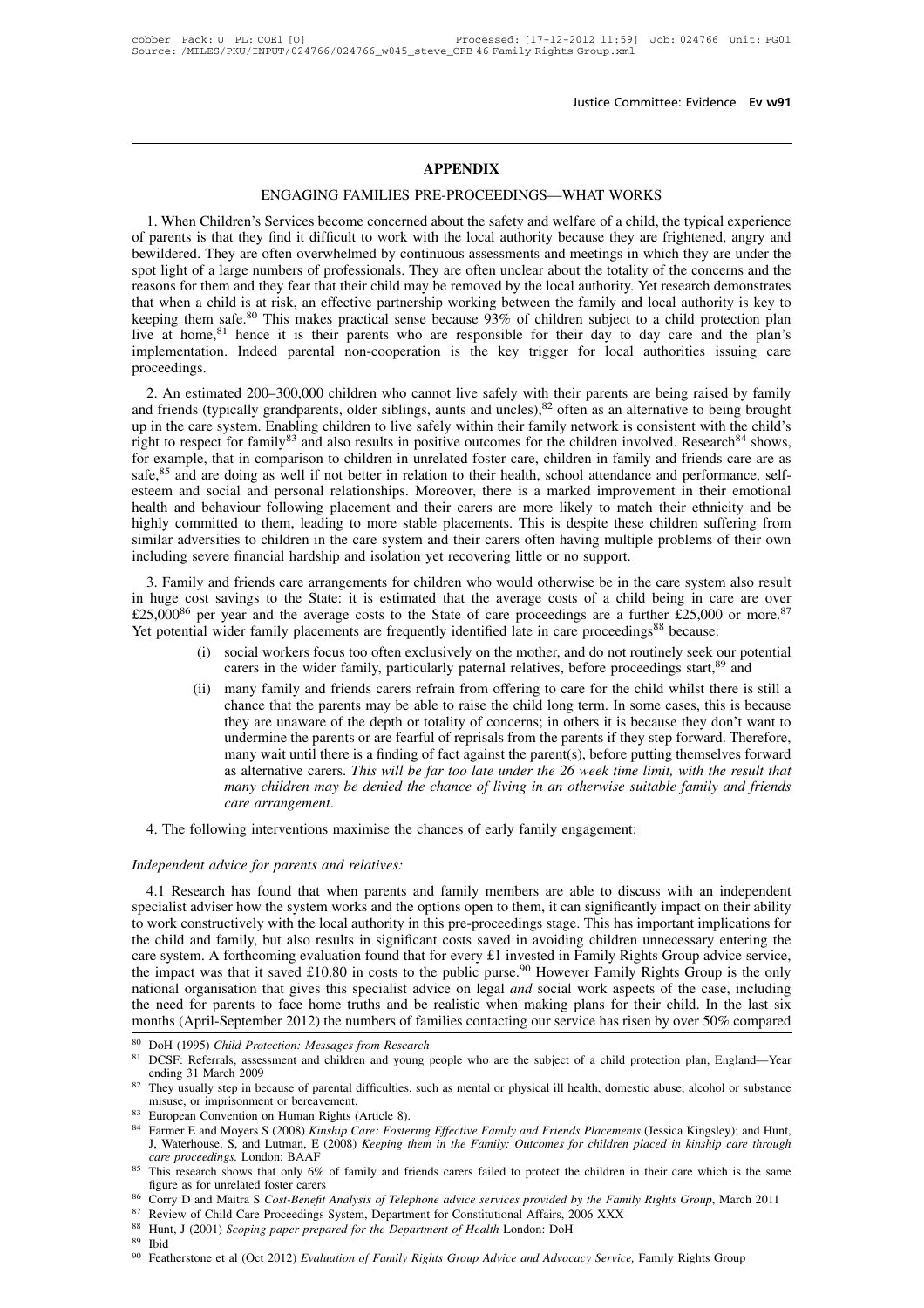**Ev w92** Justice Committee: Evidence<br>
to the same period a year ago. On current resources, we are only able to advise 60% of callers. Further,<br>
government funding for this service is due to end in April 2013 and there has Ev w92 Justice Committee: Evidence<br>to the same period a year ago. On current resources, we are only able to advise 60% of callers. Further,<br>government funding for this service is due to end in April 2013 and there has not Ev w92 Justice Committee: Evidence<br>
do the same period a year ago. On current resources, we are only able to advise 60% of callers. Further,<br>
government funding for this service is due to end in April 2013 and there has no to the same period a year ago. On<br>government funding for this service is<br>date about continued funding. If it is<br>be put a greater risk as a result.<br>Professional family advocacy: *Professional family advocacy:*<br> *Professional family advocacy:*<br> *Professional family advocacy:*<br> *Professional family advocacy:*<br>
4.2 Since 2003 Family Rights Granger wernment funding for this service is due to end in April 2013 and there has not been any announcement to<br>te about continued funding. If it is not renewed, partnership working will be undermined and children will<br>put a grea

involved in child protection processes. Using highly qualified child care solid and children will be put a greater risk as a result.<br> *Professional family advocacy*:<br>
4.2 Since 2003 Family Rights Group has also led the dev *Professional family advocacy:*<br> *Professional family advocacy:*<br>
4.2 Since 2003 Family Rights Group has also led the development of professional advocacy for parents<br>
involved in child protection processes. Using highly q *Professional family advocacy:*<br>
4.2 Since 2003 Family Rights Group has also led the development of professional advocacy for parents<br>
involved in child protection processes. Using highly qualified child care solicitors, s Professional family advocacy:<br>4.2 Since 2003 Family Rights Group has also led the development of professional advocacy for parents<br>involved in child protection processes. Using highly qualified child care solicitors, socia *Projessional jamity aavocacy:*<br>
4.2 Since 2003 Family Rights Group has also led the development of professional advocacy for parents<br>
involved in child protection processes. Using highly qualified child care solicitors, s 4.2 Since 2003 Family Rights Group has also led the development of professional advocacy for parents<br>involved in child protection processes. Using highly qualified child care solicitors, social workers or advocates<br>with eq involved in child protection processes. Using highly qualified child care solicitors, social workers or advocates<br>with equivalent expertise, we advocate for parents at different stages of the child protection process, incl with equivalent expertise, we advocate for parents at different stages of the child protection process, including<br>accompanying them and where necessary speaking on their behalf at local authority meetings and helping them<br> to get the support they need for the *service*<sup>91</sup> is that both families and important role in aiding communic plan. However this is a very smal authorities. There are only a very for *Family Group Conferences*: 4.3 FGCs o service<sup>91</sup> is that both families and social work professionals feel that our independent advocates play an important role in aiding communication between them and helping them to work in partnership to an agreed plan. Ho

*child is made by the family dependent of the family dependent on spot purchasing by London local authorities. There are only a very few other advocacy services across the country with expertise in this area.<br>Family Group* authorities. There are only a very few other advocacy services across the country with expertise in this area.<br> *Family Group Conferences:*<br>
4.3 FGCs originate from New Zealand and are family led, decision making meetings Family Group Conferences:<br>4.3 FGCs originate from New Zealand and are family led, decision making meetings in which a plan for the<br>child is made by the family (including extended family members and friends) which addresses Family Group Conferences:<br>4.3 FGCs originate from New Zealand and are family led, decision making meetings in which a plan for the<br>child is made by the family (including extended family members and friends) which addresses Family Group Conjerences:<br>4.3 FGCs originate from New Zealand and are family led, decision making meetings in which a plan for the<br>child is made by the family (including extended family members and friends) which addresses 4.3 FGCs originate from New Zealand and are family led, decision making meetings in which a plan for the child is made by the family (including extended family members and friends) which addresses the local authority's co child is made by the family (including extended family members and friends) which addresses the local authority's concerns to ensure the child's future safety and well-being.<sup>92</sup> They are convened by an independent co-ordi authority's concerns to ensure the child's future safety and well-being.<sup>92</sup> They are convened by an independent<br>co-ordinator who visits all relevant family members to prepare them for the FGC. Importantly, with the help<br>o co-ordinator who visits all relevant family mem<br>of an advocate where appropriate, children are s<br>FGC.<sup>93</sup> FGCs have the advantage of ensuring t<br>of the situation. They provide family members<br>remain safely with their parents an avocate where appropriate, cinitien are supported to participate and express their wishes as part of the SC.<sup>93</sup> FGCs have the advantage of ensuring that wider families members understand early the seriousness the situa FOC. TOCS have the advantage of ensuring that where families infinites understand early the seriousness<br>of the situation. They provide family members with the opportunity to make a plan to support the child to<br>remain safel of the studient. They provide raimly members with the opportunity to make a plan to support the child to draw<br>about the child's future parents, if easible, but also to draw up temporary or long term contingency plans<br>about

- 
- 
- 
- 
- The state of the state of the state of the state of the state of the state of the state of the state of the state of the state of the state of the state of the state of the state of the state of the state of the state of the care of the child if they cannot remain with their parents;<br>engage fathers and paternal relatives;<br>give children a voice;<br>improve outcomes for children at risk; and<br>are cost effective in preventing children being unnec engage fathers and paternal relatives;<br>give children a voice;<br>improve outcomes for children at risk; and<br>are cost effective in preventing children being unnecessarily subject to care proceedings or<br>removed into care. This *as £11*: nine Face provided at the survey in providing to the survey by Family subject to care proceedings or removed into care. This is supported by a survey by Family Rights Group (2010)<sup>94</sup> which shows that *for every* improve outcomes for children at risk; and<br>are cost effective in preventing children being unnecessarily subject to care proceedings or<br>removed into care. This is supported by a survey by Family Rights Group (2010)<sup>94</sup> wh improve outcomes for children at risk; and<br>are cost effective in preventing children being unnecessarily subject to care proceedings or<br>removed into care. This is supported by a survey by Family Rights Group  $(2010)^{94}$  are cost effective in preventing children being unnecessarily subject to care proceedings or<br>removed into care. This is supported by a survey by Family Rights Group  $(2010)^{94}$  which<br>shows that *for every £1 spent on del* removed into care. This is supported by a survey by Family Rights Group  $(2010)^{94}$  which<br>shows that *for every £1 spent on delivering FGCs*, *the savings to the state could be as much*<br>as *£11*: nine FGC projects which 11: nine FGC projects which responded to the survey reported that they prevented 229 ren becoming looked after in the previous year, including avoidance of proceedings for children and resulted in 58 children returning to
- ren becoming looked after in the previous year, including avoidance of proceedings for children and resulted in 58 children returning to their family from local authority care.<br>
ever, despite there having been an expansion 116 children and resulted in 58 children returning to their family from local authority care.<br>However, despite there having been an expansion in the number of child welfare FGC services<br>in recent years, they are still non in recent years, they are still non statutory, hence:<br>
— Around 30% of local authorities in England still do not having any FGC service or<br>
commission FGCs. Where they do, the decision to offer families an FGC largely depe commission FGCs. Where they do, the dupon the social worker. Only a small mir<br>an FGC to all families prior to proceedin<br>— A number are now closing or being scale<br>are being compromised as a result of fun<br>CAFCASS involvement
	-

4.4 An ongoing pilot project being stage<br>
4.4 An ongoing pilot project being run by CAFCASS in the West Midlands involves Family Court Advisers<br>
4.4 An ongoing pilot project being run by CAFCASS in the West Midlands involv participating in preproceedings social work in 27 cases. A key aim is to contribute to the quality of assessments, The safe diversion of cases from care proceedings and to funding cuts.<br>CAFCASS involvement in the pre-proceedings stage<br>4.4 An ongoing pilot project being run by CAFCASS in the West Midlands involves Family Court Advisers<br> CAFCASS involvement in the pre-proceedings stage<br>4.4 An ongoing pilot project being run by CAFCASS in the West Midlands involves Family Court Advisers<br>participating in preproceedings social work in 27 cases. A key aim is t CAFCASS involvement in the pre-proceedings stage<br>4.4 An ongoing pilot project being run by CAFCASS in the West Midlands involves Family Court Advisers<br>participating in preproceedings social work in 27 cases. A key aim is t CAP CASS *involvement in the pre-proceedings stage*<br>4.4 An ongoing pilot project being run by CAFCASS in the West Midlands involves Family Court Advisers<br>participating in preproceedings social work in 27 cases. A key aim participating in preproceedings social work in 27 cases. A key aim is to contribute to the quality of assessments, the safe diversion of cases from care proceedings and to provide a head start to the work of the CAFCASS o from the local authority; in some cases they had been able to modify plans at the pre-proceedings meetings so

http://www.frg.org.uk/images/PDFS/frg-advocacy-service-evaluation-report-2011.pdf

<sup>2011</sup>http://www.frg.org.uk/images/Policy\_Papers/fgc-revised-practice-guidance-sept-2011-final.pdf

<sup>&</sup>lt;sup>94</sup> Family Rights Group survey of members of the National FGC network July 2010 (unpublished).